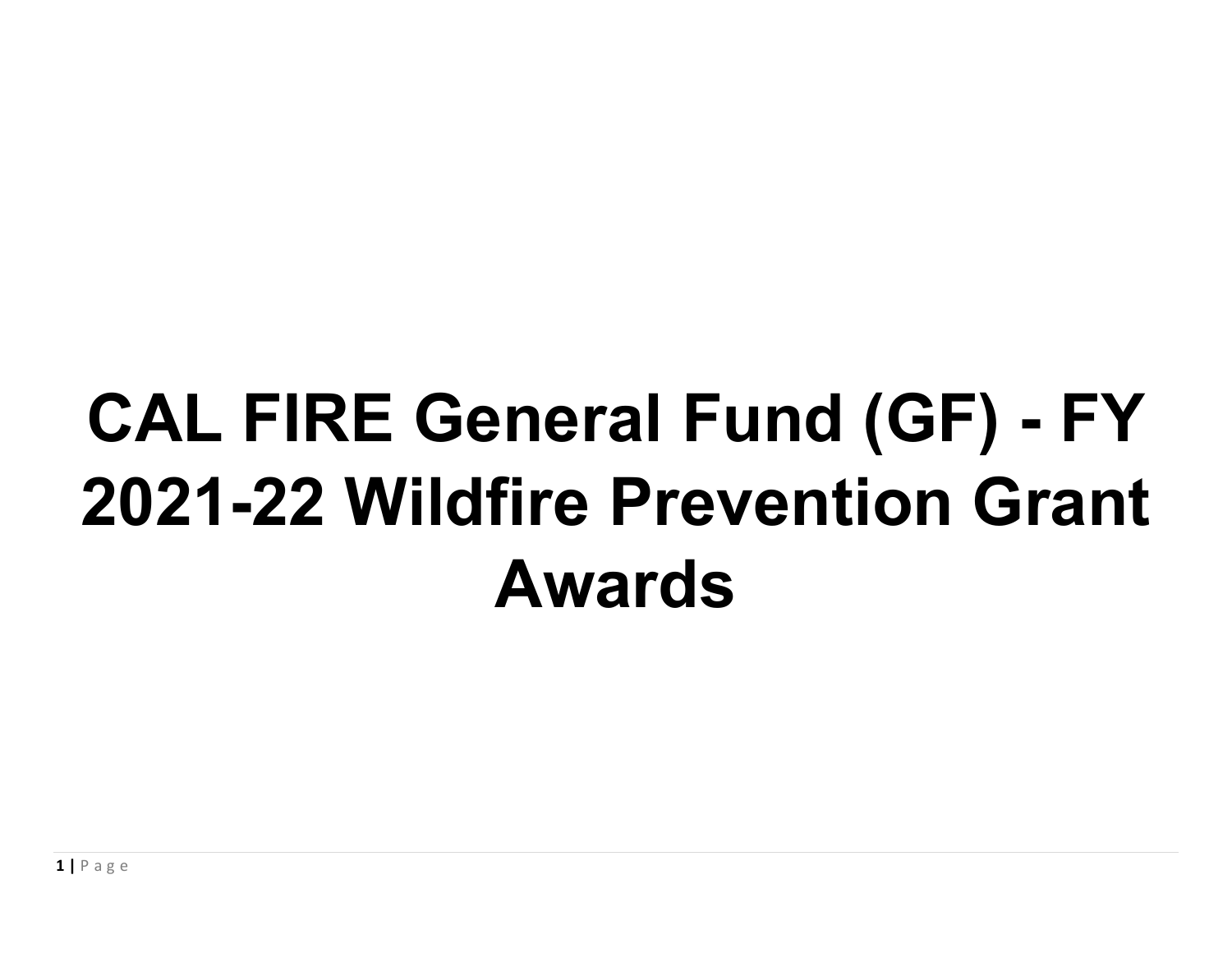| CAL FIRE General Fund (GF) - FY 2021-22 Wildfire Prevention Grant Awards |                                                       |                                           |                     |                                  |                                                                                                                                                                                                                                                                                                                                                                                                                                                                                                                                                                                                                                                                                                                                                                                                                                                                                                                                                                                                                                                                                                                                                                                                                                                                                                                                                                                                                                                                                |  |
|--------------------------------------------------------------------------|-------------------------------------------------------|-------------------------------------------|---------------------|----------------------------------|--------------------------------------------------------------------------------------------------------------------------------------------------------------------------------------------------------------------------------------------------------------------------------------------------------------------------------------------------------------------------------------------------------------------------------------------------------------------------------------------------------------------------------------------------------------------------------------------------------------------------------------------------------------------------------------------------------------------------------------------------------------------------------------------------------------------------------------------------------------------------------------------------------------------------------------------------------------------------------------------------------------------------------------------------------------------------------------------------------------------------------------------------------------------------------------------------------------------------------------------------------------------------------------------------------------------------------------------------------------------------------------------------------------------------------------------------------------------------------|--|
| <b>Tracking Number</b>                                                   | <b>Applicant</b>                                      | <b>Project Name</b>                       | <b>County</b>       | <b>Requested</b><br><b>Funds</b> | <b>Project Description</b>                                                                                                                                                                                                                                                                                                                                                                                                                                                                                                                                                                                                                                                                                                                                                                                                                                                                                                                                                                                                                                                                                                                                                                                                                                                                                                                                                                                                                                                     |  |
| 21-FP-SLU-0270                                                           | San Luis Obispo<br><b>County Fire Safe</b><br>Council | 2022 SLO County<br><b>Fuels Reduction</b> | San Luis<br>Obispo* | \$4,483,721.09                   | This project will treat 58 miles of roadside and<br>3,850 acres of hazardous fuel by conducting<br>crushing, using hand crews, mastication,<br>grazing, and prescribed fire to provide enhanced<br>protection to 14 WUI communities at risk and<br>more than 3,600 structures in SRA and 750 in<br>LRA/SRA fringe. Treatments will remove dead<br>and dying trees and other hazardous fuels on 19<br>treatment areas (TIZ) in 9 project impact zones<br>(PIZ) throughout San Luis Obispo County. We<br>will reduce fire risk. Additionally, five educational<br>projects will enhance community safety and<br>preparedness.<br>We will treat 58 miles (450 acres) of roadside<br>access/egress treatments across the county to<br>provide safer evacuation and access for public<br>and responders.<br>We will treat 3,325 acres of hazardous fuel; 425<br>acres of shaded fuel breaks (325 at Heritage<br>Ranch and Lake Nacimiento resort and 100<br>acres in Salinas River area of Paso Robles<br>where more than 200 homeless encampment<br>fires have occurred in the last 3 years, 85 at<br>Pismo Preserve and Santa Ysabel Ranch);<br>2,500 acres of brush in Webster-Parkhill project,<br>400 acres on Miossi project, and improve<br>defensible space at 4 homeowner association<br>open space areas. Projects will augment<br>previous grant funded fuel reduction projects in<br>Parkhill, Baron Canyon, Salinas River, and<br>Creston by implementing next phases. |  |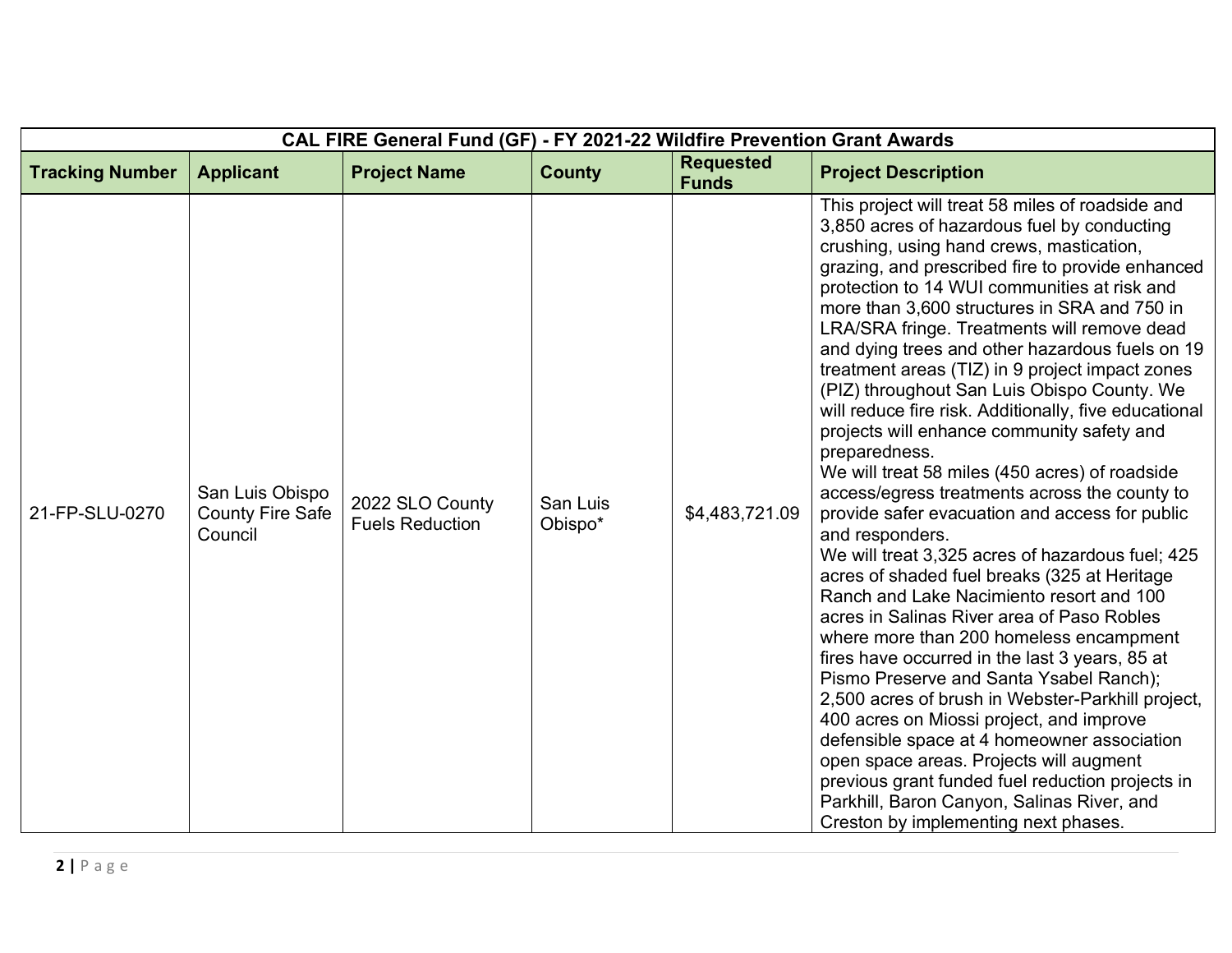| CAL FIRE General Fund (GF) - FY 2021-22 Wildfire Prevention Grant Awards |                                      |                                                                |               |                                  |                                                                                                                                                                                                                                                                                                                                                                                                                                                                                                                                                                                                                                                                                                                                                                                                                                                                                                    |  |
|--------------------------------------------------------------------------|--------------------------------------|----------------------------------------------------------------|---------------|----------------------------------|----------------------------------------------------------------------------------------------------------------------------------------------------------------------------------------------------------------------------------------------------------------------------------------------------------------------------------------------------------------------------------------------------------------------------------------------------------------------------------------------------------------------------------------------------------------------------------------------------------------------------------------------------------------------------------------------------------------------------------------------------------------------------------------------------------------------------------------------------------------------------------------------------|--|
| <b>Tracking Number</b>                                                   | <b>Applicant</b>                     | <b>Project Name</b>                                            | <b>County</b> | <b>Requested</b><br><b>Funds</b> | <b>Project Description</b>                                                                                                                                                                                                                                                                                                                                                                                                                                                                                                                                                                                                                                                                                                                                                                                                                                                                         |  |
|                                                                          |                                      |                                                                |               |                                  | We will focus on areas where previous serious<br>fires have burned, areas identified by the Tree<br>Mortality Task Force in Very High and High<br>FHSZ's across the county, Priority Landscapes,<br>PG&E Tier 2 & 3 areas, and high consequence<br>areas targeted in 2019 Countywide CWPP, 2020<br>Local Hazard Mitigation Plan, and Cal Unit Fire<br>Plan consistent with 2021 Forest Management<br>Task Force wildfire resiliency action plan.<br>Additionally, we will provide 5 education<br>outreach projects to enhance public awareness<br>about fire safety and preparedness including Mid<br>State Fair fire safe demo house and gardens; 2<br>fire safe demo gardens in communities; SIM<br>Table support to continue public presentations<br>across the county; and a new Fire Safe Council<br>public media outreach program.                                                           |  |
| 21-FP-FKU-0268                                                           | <b>National Forest</b><br>Foundation | The High Sierra Front<br><b>Country Fuel Breaks</b><br>Project | Fresno        | \$3,992,934.00                   | The High Sierra Front Country Fuel Breaks<br>Project (HSFCFB Project or "Project"),<br>developed by a partnership between the<br>National Forest Foundation (NFF), the High<br>Sierra Ranger District (HSRD) of the Sierra<br>National Forest (SNF) and the Central Sierra<br>Resiliency Fund (CSRF), would treat roughly<br>5,000 acres of federal and state land in Eastern<br>Fresno County. A combination of fuels reduction<br>treatments will address extensive tree mortality,<br>improve forest health and habitat, and prepare<br>the area for prescribed fire implementation on<br>federal lands. As feasible, the Project will also<br>implement prescribed fire, via pile burning,<br>within treated areas. The Project builds upon<br>and connects with existing efforts in the area<br>(see attached map), including the Jose Basin<br>Fuels Reduction Project, the Auberry Road and |  |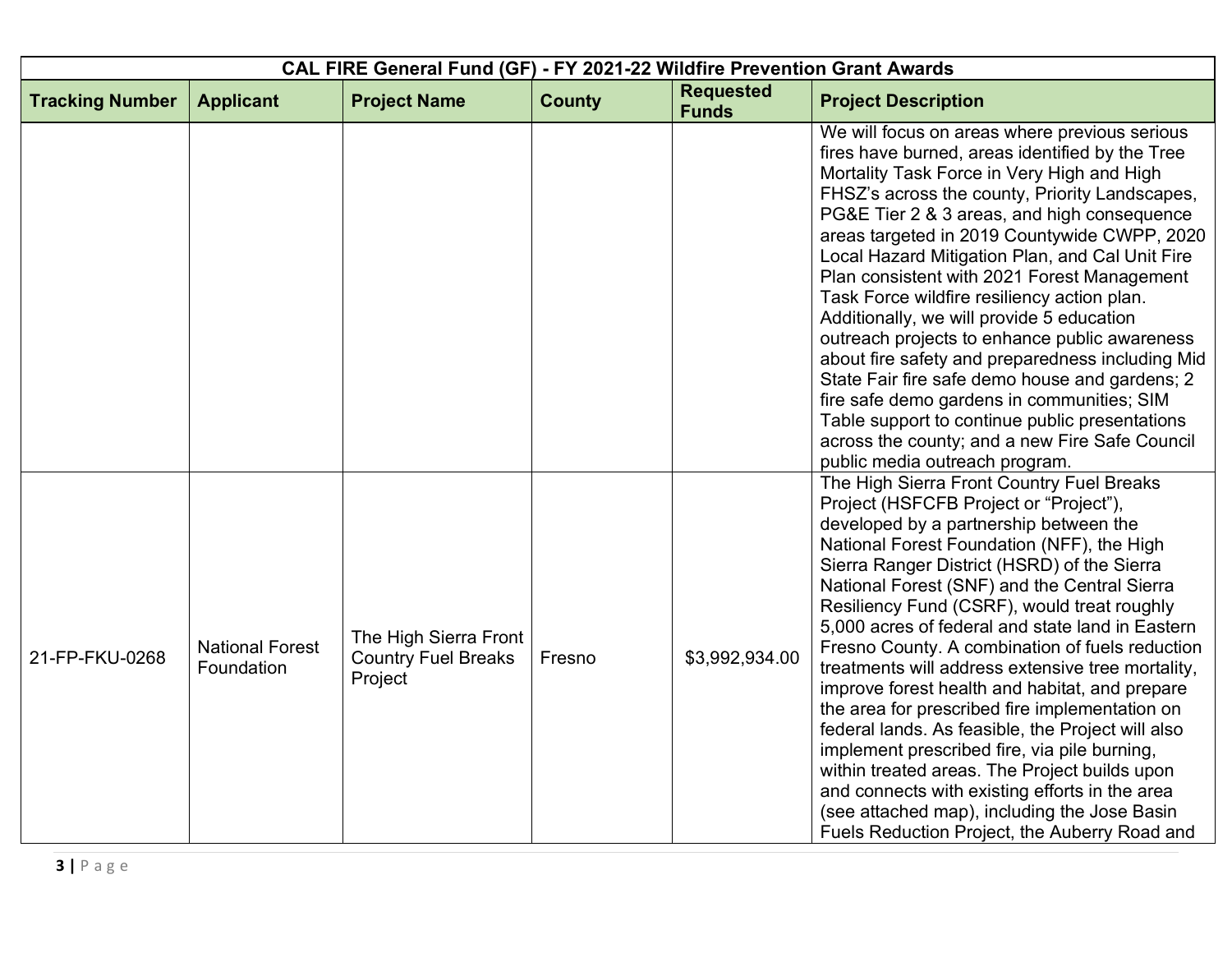| CAL FIRE General Fund (GF) - FY 2021-22 Wildfire Prevention Grant Awards |                                                     |                                                                       |               |                                  |                                                                                                                                                                                                                                                                                                                                                                                                                                                                                                                                                                                                                                                                                                                                                                                                                                                                                                                                                                                                                                                         |  |  |
|--------------------------------------------------------------------------|-----------------------------------------------------|-----------------------------------------------------------------------|---------------|----------------------------------|---------------------------------------------------------------------------------------------------------------------------------------------------------------------------------------------------------------------------------------------------------------------------------------------------------------------------------------------------------------------------------------------------------------------------------------------------------------------------------------------------------------------------------------------------------------------------------------------------------------------------------------------------------------------------------------------------------------------------------------------------------------------------------------------------------------------------------------------------------------------------------------------------------------------------------------------------------------------------------------------------------------------------------------------------------|--|--|
| <b>Tracking Number</b>                                                   | <b>Applicant</b>                                    | <b>Project Name</b>                                                   | <b>County</b> | <b>Requested</b><br><b>Funds</b> | <b>Project Description</b>                                                                                                                                                                                                                                                                                                                                                                                                                                                                                                                                                                                                                                                                                                                                                                                                                                                                                                                                                                                                                              |  |  |
|                                                                          |                                                     |                                                                       |               |                                  | Peterson Road Fuel Breaks, the Barnes South<br>Project, and efforts associated with the Dinkey<br>Creek Collaborative. The Project addresses the<br>immediate and significant risk from an overload<br>of downed fuels caused by the Creek Fire, and<br>an adjusted, more frequent fire regime due to<br>subsequent changes in the vegetation profile. In<br>addition, this Project will help grow the capacity<br>of the region to perform fuels reduction work into<br>the future through the expansion of partnerships<br>and purchase of critically needed equipment. As<br>wildfires continue to increase in their size and<br>intensity, the United States Forest Service<br>(USFS) and its cooperative partners understand<br>the urgent need to address the overwhelming<br>disturbances that have affected the SNF and<br>surrounding communities with a landscape-level<br>response. Concurrently, we recognize that none<br>of us have the resources to handle the scale of<br>this crisis alone, and an all-hands approach is<br>necessary. |  |  |
| 21-FP-LMU-0148                                                           | <b>Plumas County</b><br><b>Fire Safe</b><br>Council | <b>Plumas Wildfire</b><br><b>Mitigation Assistance</b><br>Programming | Plumas*       | \$2,421,222.00                   | Located in rural northeastern California, Plumas<br>County is at the headwaters of the State Water<br>Project and includes the ignition sites of the<br>Camp Fire (2018) and the North Complex<br>(2020), as well as the majority of the devastation<br>experienced as a result of the Dixie Fire (2021).<br>The Plumas Wildfire Mitigation Assistance<br>Programming project includes multiple incentive<br>programs that are offered to residents across<br>Plumas County. The programs included are the<br>Community Chipping Program, the<br>Senior/Disabled Defensible Space Assistance<br>Program, a hand crew to enhance outcomes of<br>the Hazardous Fuel Reduction Assistance                                                                                                                                                                                                                                                                                                                                                                  |  |  |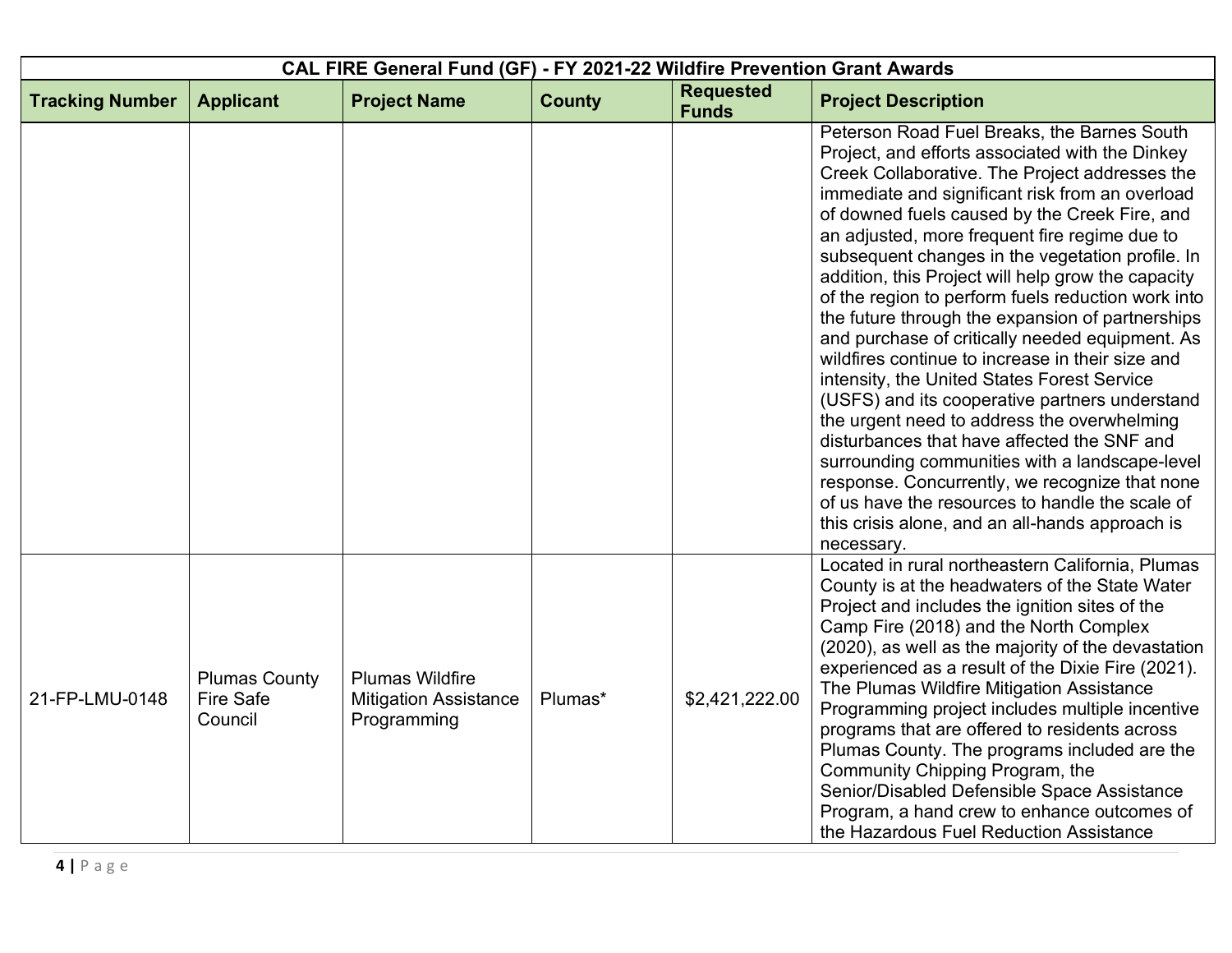|                        | CAL FIRE General Fund (GF) - FY 2021-22 Wildfire Prevention Grant Awards |                     |               |                                  |                                                                                                                                                                                                                                                                                                                                                                                                                                                                                                                                                                                                                                                                                                                                                                                                                                                                                                                                                                                                                                                                                                                                                                                                                                                                                                                |  |
|------------------------|--------------------------------------------------------------------------|---------------------|---------------|----------------------------------|----------------------------------------------------------------------------------------------------------------------------------------------------------------------------------------------------------------------------------------------------------------------------------------------------------------------------------------------------------------------------------------------------------------------------------------------------------------------------------------------------------------------------------------------------------------------------------------------------------------------------------------------------------------------------------------------------------------------------------------------------------------------------------------------------------------------------------------------------------------------------------------------------------------------------------------------------------------------------------------------------------------------------------------------------------------------------------------------------------------------------------------------------------------------------------------------------------------------------------------------------------------------------------------------------------------|--|
| <b>Tracking Number</b> | <b>Applicant</b>                                                         | <b>Project Name</b> | <b>County</b> | <b>Requested</b><br><b>Funds</b> | <b>Project Description</b>                                                                                                                                                                                                                                                                                                                                                                                                                                                                                                                                                                                                                                                                                                                                                                                                                                                                                                                                                                                                                                                                                                                                                                                                                                                                                     |  |
|                        |                                                                          |                     |               |                                  | Program, coordination and equipment in support<br>of the Plumas Underburn Cooperative, and seed<br>funding to pilot a Home Hardening Incentive<br>Program. All assistance programs of the Plumas<br>County Fire Safe Council are designed to<br>incentivize landowner participation and reduce<br>barriers for mitigation actions. The programs are<br>available to the roughly 18,700 residents of<br>Plumas County. Over the four years of the<br>proposed programming, it is anticipated that the<br>Chipping Program will provide services at 1,742<br>sites and the Defensible Space Assistance<br>Program will bring 933 structures into<br>compliance. Time and equipment in support of<br>the Plumas Underburn Cooperative (PUC) will<br>build momentum at a critical time in this<br>organization's development and facilitate<br>increases in the number of acres of private lands<br>treated with prescribed fire each year. In the last<br>three years, approximately 30 acres of hand-<br>thinning work on private lands within the WUI<br>have gone untreated due to a lack of local hand<br>thin operators and the unwillingness of out of<br>area operators to take on projects of variable<br>scale. Funding for a local hand crew will ensure<br>that hand thinning is a viable component of |  |
|                        |                                                                          |                     |               |                                  | Hazardous Fuel Reduction projects and that<br>planned work within the WUI is completed.                                                                                                                                                                                                                                                                                                                                                                                                                                                                                                                                                                                                                                                                                                                                                                                                                                                                                                                                                                                                                                                                                                                                                                                                                        |  |
|                        |                                                                          |                     |               |                                  | Across these programs a minimum of 1,973<br>acres of treatment are anticipated. Finally, the<br>Plumas County CWPP and the Plumas County                                                                                                                                                                                                                                                                                                                                                                                                                                                                                                                                                                                                                                                                                                                                                                                                                                                                                                                                                                                                                                                                                                                                                                       |  |
|                        |                                                                          |                     |               |                                  | LHMP have identified a Home Hardening<br>Incentive Program as a high priority mitigation<br>action. The Fire Safe Council is the mitigation                                                                                                                                                                                                                                                                                                                                                                                                                                                                                                                                                                                                                                                                                                                                                                                                                                                                                                                                                                                                                                                                                                                                                                    |  |
|                        |                                                                          |                     |               |                                  | partner that has been tasked with undertaking                                                                                                                                                                                                                                                                                                                                                                                                                                                                                                                                                                                                                                                                                                                                                                                                                                                                                                                                                                                                                                                                                                                                                                                                                                                                  |  |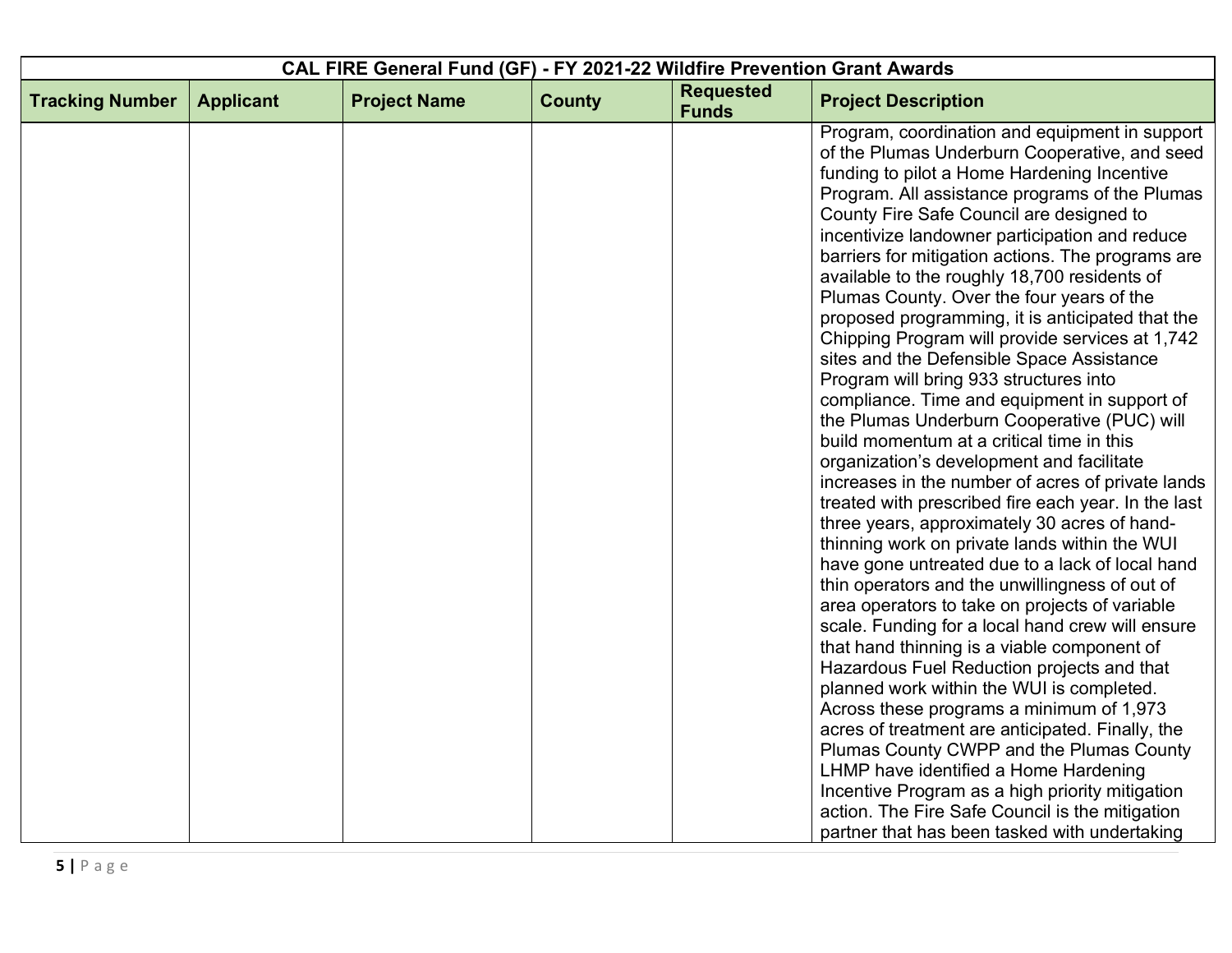| CAL FIRE General Fund (GF) - FY 2021-22 Wildfire Prevention Grant Awards |                                                  |                                                |               |                                  |                                                                                                                                                                                                                                                                                                                                                                                                                                                                                                                                                                                                                                                                                                                                                                                                                                                                                                                                                                                                                                                                                                                                                                                                                                                                                                                                                                                                                                                                                                                                                                                                                                                                         |  |
|--------------------------------------------------------------------------|--------------------------------------------------|------------------------------------------------|---------------|----------------------------------|-------------------------------------------------------------------------------------------------------------------------------------------------------------------------------------------------------------------------------------------------------------------------------------------------------------------------------------------------------------------------------------------------------------------------------------------------------------------------------------------------------------------------------------------------------------------------------------------------------------------------------------------------------------------------------------------------------------------------------------------------------------------------------------------------------------------------------------------------------------------------------------------------------------------------------------------------------------------------------------------------------------------------------------------------------------------------------------------------------------------------------------------------------------------------------------------------------------------------------------------------------------------------------------------------------------------------------------------------------------------------------------------------------------------------------------------------------------------------------------------------------------------------------------------------------------------------------------------------------------------------------------------------------------------------|--|
| <b>Tracking Number</b>                                                   | <b>Applicant</b>                                 | <b>Project Name</b>                            | <b>County</b> | <b>Requested</b><br><b>Funds</b> | <b>Project Description</b>                                                                                                                                                                                                                                                                                                                                                                                                                                                                                                                                                                                                                                                                                                                                                                                                                                                                                                                                                                                                                                                                                                                                                                                                                                                                                                                                                                                                                                                                                                                                                                                                                                              |  |
| 21-FP-MRN-0199                                                           | <b>Marin Wildfire</b><br>Prevention<br>Authority | <b>Ross Valley Shaded</b><br><b>Fuel Break</b> | Marin*        | \$3,250,000.00                   | the development of this program for Plumas<br>residents.<br>The Marin Wildfire Prevention Authority (MWPA)<br>is a local Joint Powers Authority (JPA)<br>consisting of local fire service providers<br>including fire districts, community services<br>districts, cities, towns, and the County of Marin<br>(County). The JPA was formed to lead the<br>development of fire adapted communities with<br>and through the support of its member and<br>partner agencies. Marin County consists of 828<br>square miles and approximately 262,321<br>residents, of which 103,399 residents (39.4% of<br>the total population) reside in what is referred to<br>as the Greater Ross Valley, the land area with<br>the potential to impact the greatest number of<br>citizens (2020 Census). In Marin County,<br>approximately 60,000 acres-18% of the<br>County's land area-falls within the wildland<br>urban interface (WUI) where residences (i.e.,<br>homes and structures) are adjacent to or<br>intermixed with open space and wildland<br>vegetation.<br>In Marin, approximately 65% of living units-<br>valued at a combined \$58.5 billion-are located<br>within the WUI. There are 2,772 structures<br>within or adjacent to the proposed project area,<br>and 41,124 living units within the PIZ with a land<br>value of \$17 billion and an improved value of<br>\$33 billion for these properties. Because of the<br>mix and density of structures and natural fuels<br>combined with limited access and egress routes,<br>fire management is more complex in WUI<br>environments. The proposed project would be<br>1,379 acres (38 miles in total) and provide |  |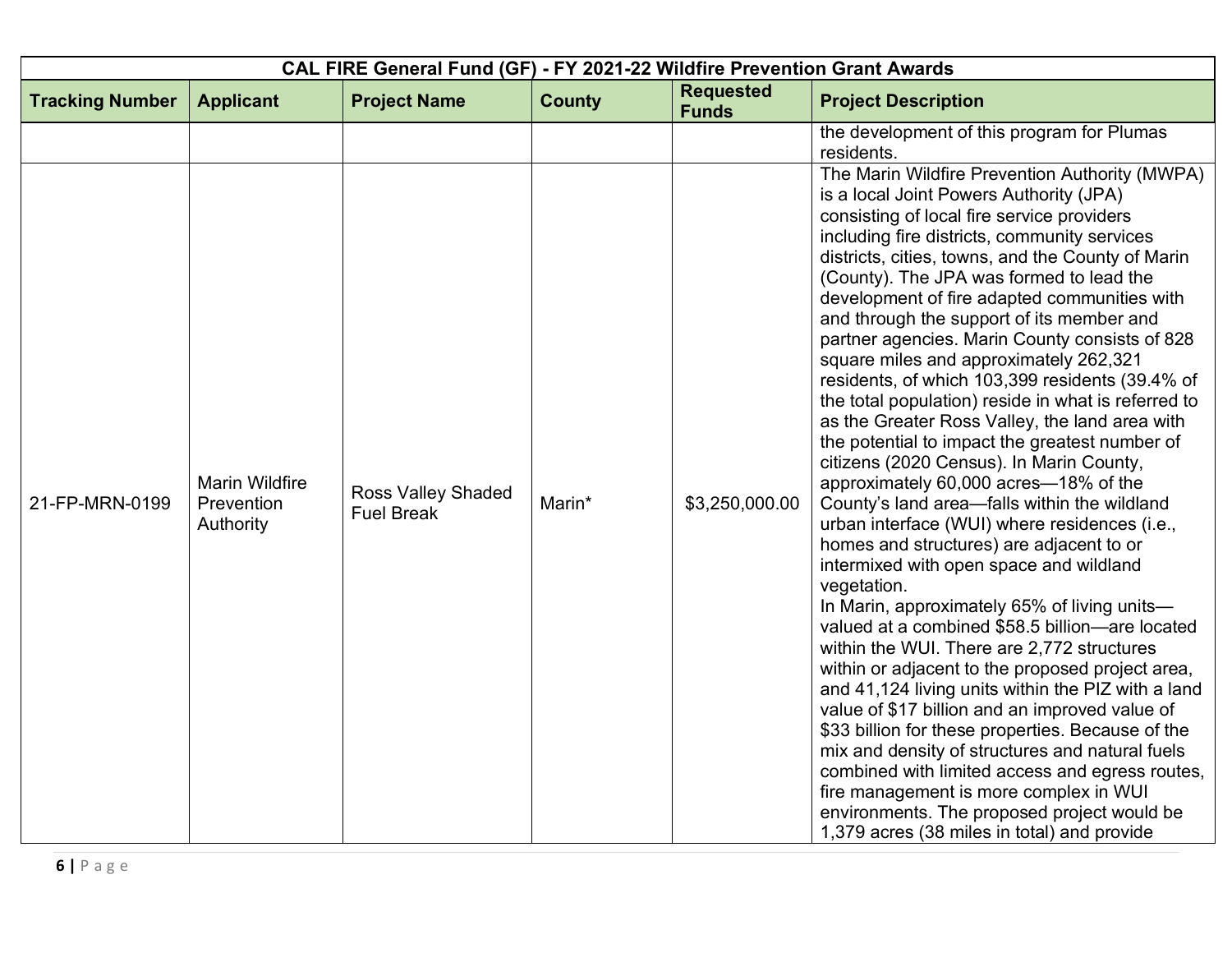|                        | CAL FIRE General Fund (GF) - FY 2021-22 Wildfire Prevention Grant Awards |                     |               |                                  |                                                                                                    |  |  |
|------------------------|--------------------------------------------------------------------------|---------------------|---------------|----------------------------------|----------------------------------------------------------------------------------------------------|--|--|
| <b>Tracking Number</b> | <b>Applicant</b>                                                         | <b>Project Name</b> | <b>County</b> | <b>Requested</b><br><b>Funds</b> | <b>Project Description</b>                                                                         |  |  |
|                        |                                                                          |                     |               |                                  | increased wildfire protection to the residents and                                                 |  |  |
|                        |                                                                          |                     |               |                                  | key community facilities within and adjacent to                                                    |  |  |
|                        |                                                                          |                     |               |                                  | the greater Ross Valley in central Marin. 514                                                      |  |  |
|                        |                                                                          |                     |               |                                  | acres of wildland-urban interface fuels reduction<br>areas were also included in the CalVTP PSA to |  |  |
|                        |                                                                          |                     |               |                                  | provide CEQA coverage for future treatment of                                                      |  |  |
|                        |                                                                          |                     |               |                                  | these extension zones. This will bring future                                                      |  |  |
|                        |                                                                          |                     |               |                                  | coverage of this proposed project to a total of                                                    |  |  |
|                        |                                                                          |                     |               |                                  | 1,893 acres.                                                                                       |  |  |
|                        |                                                                          |                     |               |                                  | Due to the size of the County and the level of                                                     |  |  |
|                        |                                                                          |                     |               |                                  | threat to the large population living within or near                                               |  |  |
|                        |                                                                          |                     |               |                                  | the WUI, the MWPA, in partnership with The                                                         |  |  |
|                        |                                                                          |                     |               |                                  | Greater Ross Valley Fire Agencies (MRN, RVY,                                                       |  |  |
|                        |                                                                          |                     |               |                                  | KNT, CMD) is seeking to implement a shaded                                                         |  |  |
|                        |                                                                          |                     |               |                                  | fuel break and forest health restoration project                                                   |  |  |
|                        |                                                                          |                     |               |                                  | circumnavigating the valley, extending 200 feet                                                    |  |  |
|                        |                                                                          |                     |               |                                  | from the boundary of structures where the                                                          |  |  |
|                        |                                                                          |                     |               |                                  | wildland-urban interface meets undeveloped                                                         |  |  |
|                        |                                                                          |                     |               |                                  | open space lands. The spread of exotic,                                                            |  |  |
|                        |                                                                          |                     |               |                                  | invasive fire-hazardous vegetation, and decades<br>of dead vegetation accumulation resulting from  |  |  |
|                        |                                                                          |                     |               |                                  | fire suppression and urban development has                                                         |  |  |
|                        |                                                                          |                     |               |                                  | created significant wildfire hazards adjacent to                                                   |  |  |
|                        |                                                                          |                     |               |                                  | all the valley's communities. To mitigate these                                                    |  |  |
|                        |                                                                          |                     |               |                                  | hazards in a manner that restores forest health                                                    |  |  |
|                        |                                                                          |                     |               |                                  | and enhances native, fire-resilient plant                                                          |  |  |
|                        |                                                                          |                     |               |                                  | communities, a comprehensive plan was                                                              |  |  |
|                        |                                                                          |                     |               |                                  | developed for a future multi-year mitigation                                                       |  |  |
|                        |                                                                          |                     |               |                                  | effort. This plan includes the implementation of a                                                 |  |  |
|                        |                                                                          |                     |               |                                  | 200-foot wide, ecologically sensitive shaded                                                       |  |  |
|                        |                                                                          |                     |               |                                  | fuel-break separating the named communities                                                        |  |  |
|                        |                                                                          |                     |               |                                  | from adjacent wildlands. The planning process,                                                     |  |  |
|                        |                                                                          |                     |               |                                  | currently underway, inventoried existing                                                           |  |  |
|                        |                                                                          |                     |               |                                  | conditions, identified property owners, planned                                                    |  |  |
|                        |                                                                          |                     |               |                                  | an interconnected forest health restoration                                                        |  |  |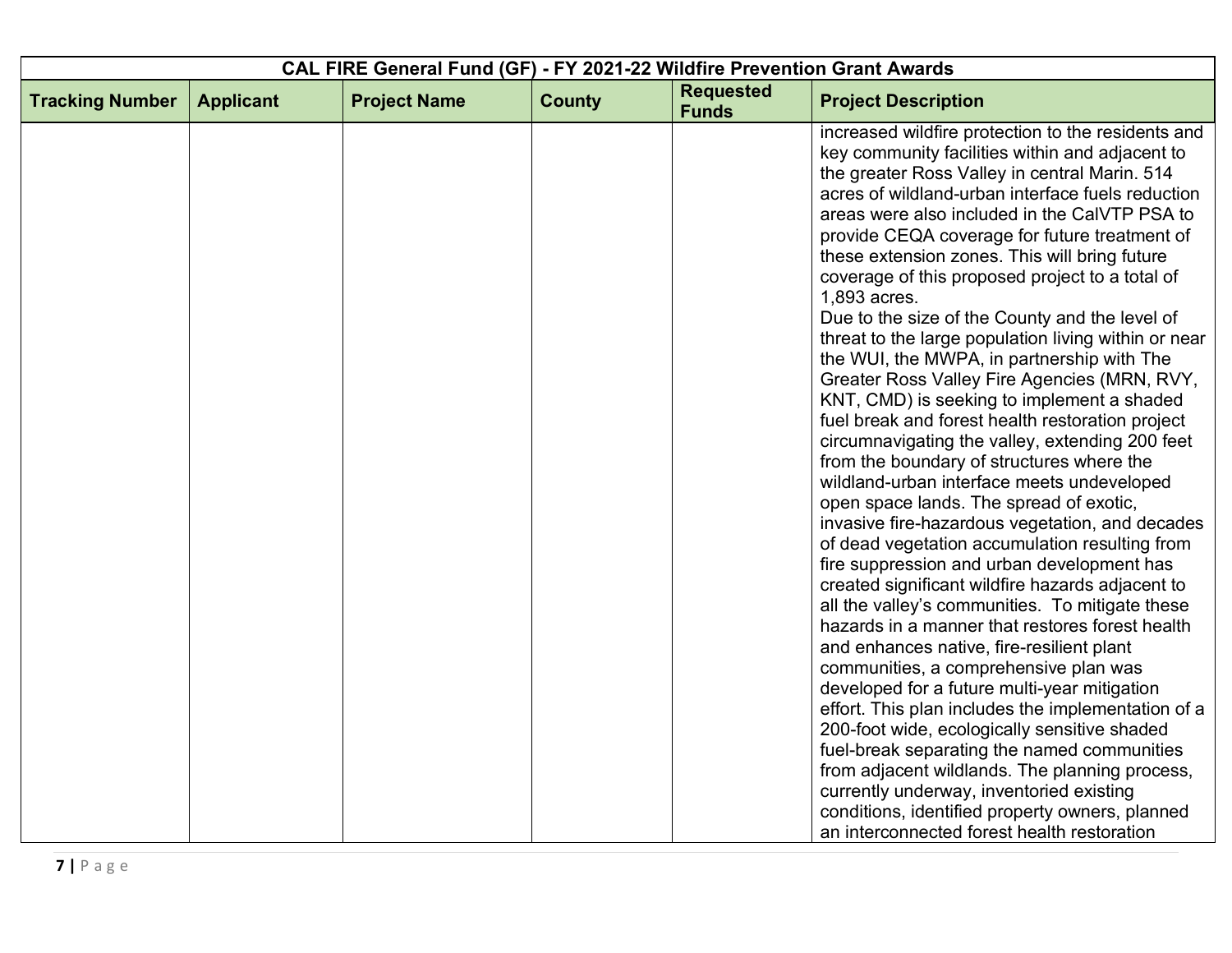| CAL FIRE General Fund (GF) - FY 2021-22 Wildfire Prevention Grant Awards |                                                                 |                                                                                                  |               |                                  |                                                                                                                                                                                                                                                                                                                                                                                                                                                                                                                                                                                                                                                                                                                                                                                                                                                                                                                                                                                                                                            |  |  |
|--------------------------------------------------------------------------|-----------------------------------------------------------------|--------------------------------------------------------------------------------------------------|---------------|----------------------------------|--------------------------------------------------------------------------------------------------------------------------------------------------------------------------------------------------------------------------------------------------------------------------------------------------------------------------------------------------------------------------------------------------------------------------------------------------------------------------------------------------------------------------------------------------------------------------------------------------------------------------------------------------------------------------------------------------------------------------------------------------------------------------------------------------------------------------------------------------------------------------------------------------------------------------------------------------------------------------------------------------------------------------------------------|--|--|
| <b>Tracking Number</b>                                                   | <b>Applicant</b>                                                | <b>Project Name</b>                                                                              | <b>County</b> | <b>Requested</b><br><b>Funds</b> | <b>Project Description</b>                                                                                                                                                                                                                                                                                                                                                                                                                                                                                                                                                                                                                                                                                                                                                                                                                                                                                                                                                                                                                 |  |  |
|                                                                          |                                                                 |                                                                                                  |               |                                  | approach within the 200-foot fuel break<br>boundary, conducted community outreach, and<br>undertook the necessary CEQA analysis using<br>the CAL VTP EIR PSA process for<br>implementation. The project considers, and<br>builds upon, other projects completed in the last<br>five years in the Unit/Contract County and adds<br>to those efforts.<br>This project also supports the stated goal of the<br>California Strategic Fire Plan, to "Integrate<br>implementation of fire and vegetative fuels<br>management practices consistent with the<br>priorities of landowners and land managers." As<br>demonstrated by the Marin County Wildfire<br>Preparedness Plan (CWPP), this project will<br>support our ongoing goal to manage vegetation<br>to achieve wildfire resilience. This project will<br>align with the CWPP's 200' guideline in order to<br>protect parcels adjacent to large areas of open<br>space (public or private) and large tracts of<br>contiguous vegetation that pose a particular<br>threat from wildfire. |  |  |
| 21-FP-TGU-0157                                                           | Resource<br>Conservation<br>District of<br><b>Tehama County</b> | Project Name:<br>Manton/Mill<br><b>Creek/Surrey Village</b><br>& Wilcox Community<br>Improvement | Tehama*       | \$3,055,214.00                   | The Manton/Mill Creek/Surrey Village & Wilcox<br><b>Subdivision Community</b><br>Improvement, Maintenance and Development<br>Project (Project) will result in the<br>improvement and, as appropriate, expansion of<br>in place fire management infrastructure<br>that protects the communities of<br>Manton/Forward Valley, Paynes Creek, and Mill<br>Creek in eastern Tehama County along with the<br>Surrey Village and Wilcox Subdivision<br>development in Red Bluff. The goal of these<br>efforts is to improve protection of these<br>communities as well as ingress by firefighting                                                                                                                                                                                                                                                                                                                                                                                                                                                 |  |  |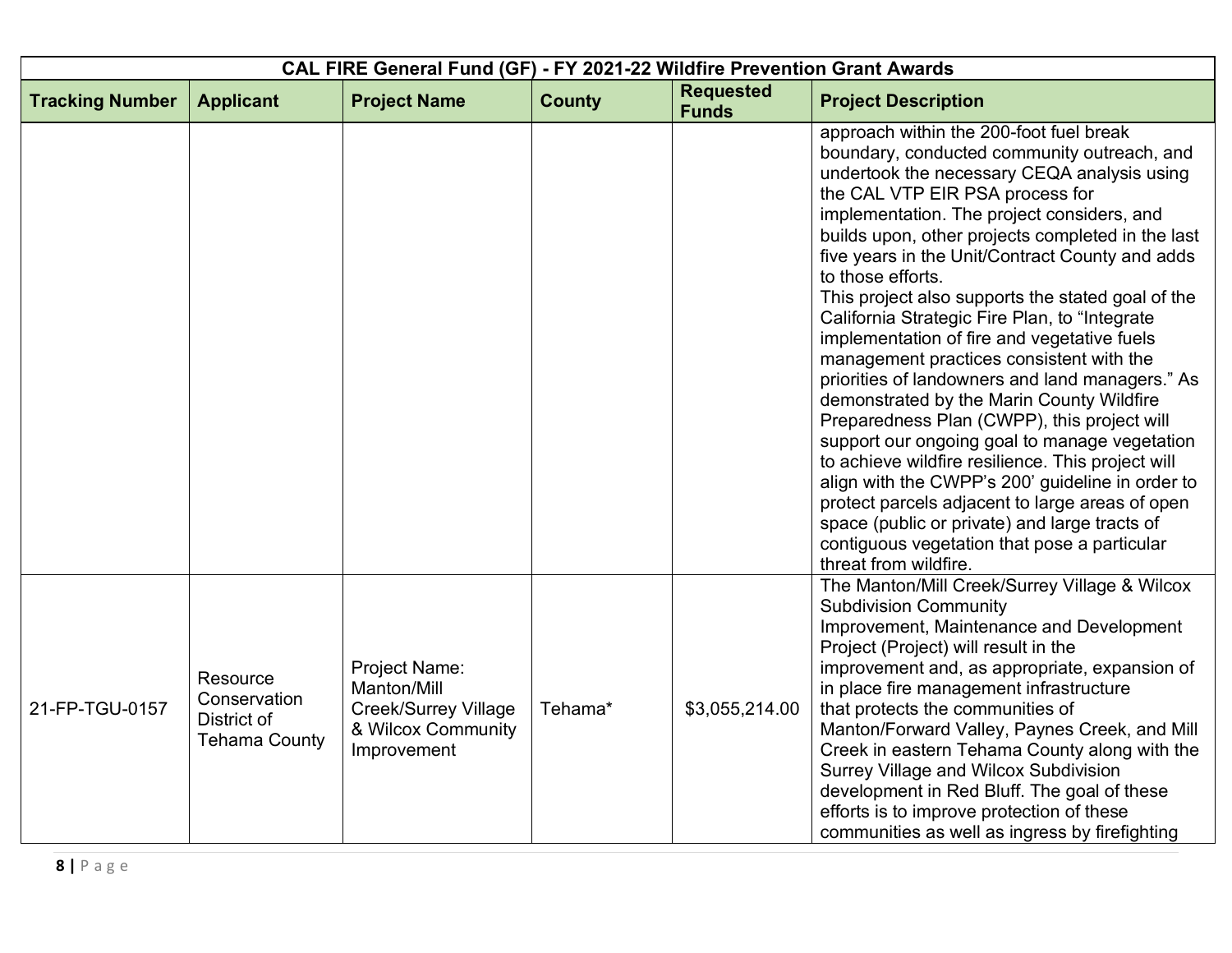|                        | CAL FIRE General Fund (GF) - FY 2021-22 Wildfire Prevention Grant Awards |                     |               |                                  |                                                                                                                                                                                                                                                                                                                                                                                                                                                                                                                                                                                                                                                                                                                                                                                                                                                                                                                                                                                                                                                                                                                                                                                                                                                                        |  |
|------------------------|--------------------------------------------------------------------------|---------------------|---------------|----------------------------------|------------------------------------------------------------------------------------------------------------------------------------------------------------------------------------------------------------------------------------------------------------------------------------------------------------------------------------------------------------------------------------------------------------------------------------------------------------------------------------------------------------------------------------------------------------------------------------------------------------------------------------------------------------------------------------------------------------------------------------------------------------------------------------------------------------------------------------------------------------------------------------------------------------------------------------------------------------------------------------------------------------------------------------------------------------------------------------------------------------------------------------------------------------------------------------------------------------------------------------------------------------------------|--|
| <b>Tracking Number</b> | <b>Applicant</b>                                                         | <b>Project Name</b> | <b>County</b> | <b>Requested</b><br><b>Funds</b> | <b>Project Description</b>                                                                                                                                                                                                                                                                                                                                                                                                                                                                                                                                                                                                                                                                                                                                                                                                                                                                                                                                                                                                                                                                                                                                                                                                                                             |  |
|                        |                                                                          |                     |               |                                  | personnel and egress by evacuating<br>residents during wildfire events. Proposed<br>Project work in the vicinity of Manton/Forward<br>Valley and Paynes Creek entails the retreatment<br>and, where necessary, expansion of fuel<br>breaks along Lanes Valley Road, Forward Road<br>and Forwards Mill Road. Once this work<br>has been completed and once growing season<br>has passed, State and County approved<br>herbicide will be applied to treatment areas to<br>increase the useful life of these treatments.<br>Project work in and immediately adjacent to the<br>Mill Creek community will result in the<br>development of defensible space around<br>structures within that community along with<br>roadside treatments adjacent to a segment of<br>State Route 172 that passes through that<br>developed area. Several secondary roads within<br>Mill Creek's urban core will be treated<br>as needed. See Map 1: Project Area<br>Generalized Overview and Map 2: Project Area<br>Overview for Manton, Paynes Creek and Mill<br>Creek Communities. Project work within<br>the Surrey Village development will result in the<br>implementation of various defensible<br>space treatments around homes and the<br>creation of communitywide fire protection |  |
|                        |                                                                          |                     |               |                                  | measures (roadside treatments, and other<br>vegetation management efforts), see Map 3:<br>Project Area Overview Surrey Village & Wilcox                                                                                                                                                                                                                                                                                                                                                                                                                                                                                                                                                                                                                                                                                                                                                                                                                                                                                                                                                                                                                                                                                                                                |  |
|                        |                                                                          |                     |               |                                  | Subdivision Defensible Space and<br>Roadside Vegetation Treatments Component.<br>Improving fire/fuels management                                                                                                                                                                                                                                                                                                                                                                                                                                                                                                                                                                                                                                                                                                                                                                                                                                                                                                                                                                                                                                                                                                                                                       |  |
|                        |                                                                          |                     |               |                                  | features within and around these four<br>communities will provide direct protection from                                                                                                                                                                                                                                                                                                                                                                                                                                                                                                                                                                                                                                                                                                                                                                                                                                                                                                                                                                                                                                                                                                                                                                               |  |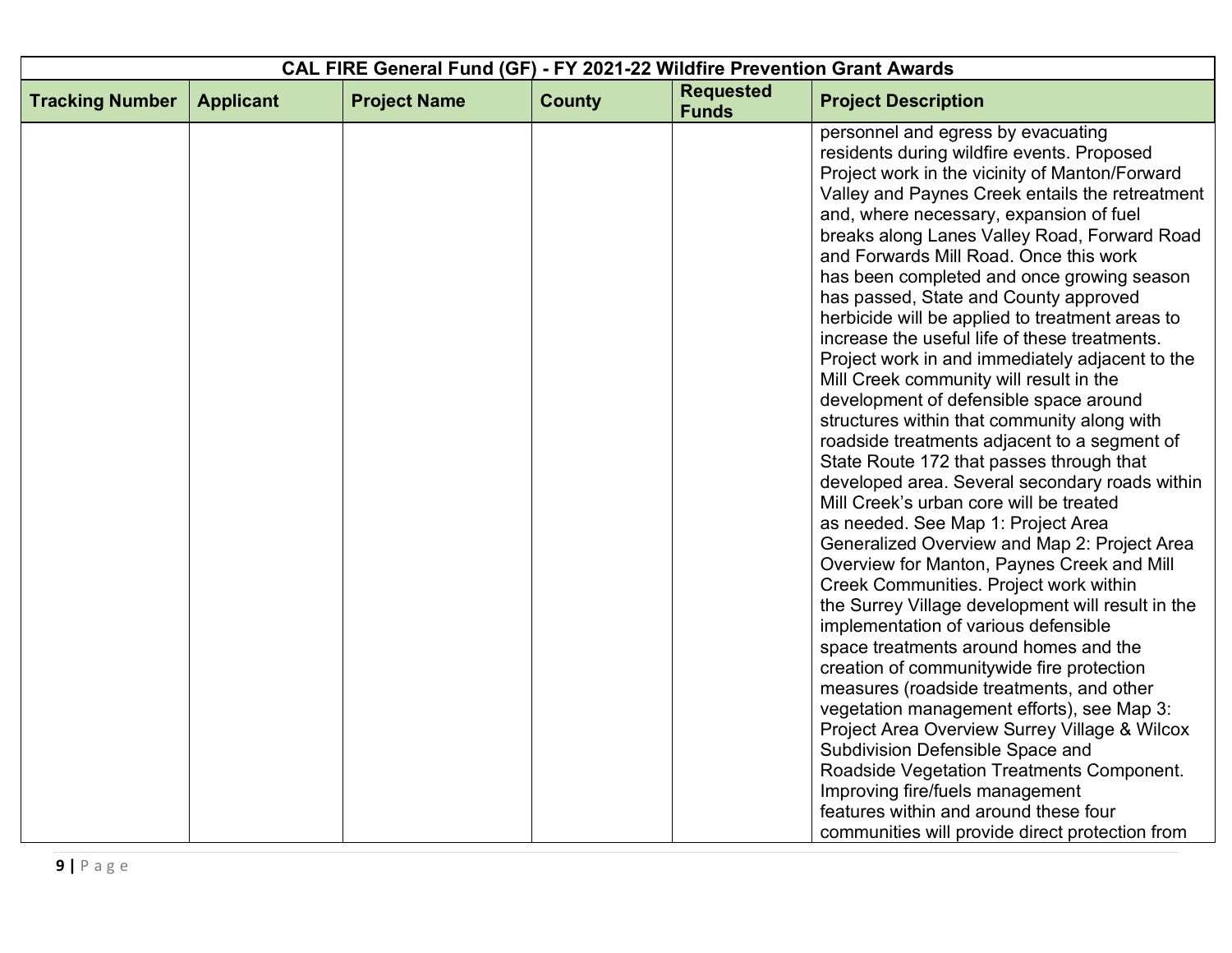| CAL FIRE General Fund (GF) - FY 2021-22 Wildfire Prevention Grant Awards |                        |                                                               |               |                                  |                                                                                                                                                                                                                                                                                                                                                                                                                                                                                                                                                                                                                                                                                                                                                                                                                                                                                                                                                          |  |
|--------------------------------------------------------------------------|------------------------|---------------------------------------------------------------|---------------|----------------------------------|----------------------------------------------------------------------------------------------------------------------------------------------------------------------------------------------------------------------------------------------------------------------------------------------------------------------------------------------------------------------------------------------------------------------------------------------------------------------------------------------------------------------------------------------------------------------------------------------------------------------------------------------------------------------------------------------------------------------------------------------------------------------------------------------------------------------------------------------------------------------------------------------------------------------------------------------------------|--|
| <b>Tracking Number</b>                                                   | <b>Applicant</b>       | <b>Project Name</b>                                           | <b>County</b> | <b>Requested</b><br><b>Funds</b> | <b>Project Description</b>                                                                                                                                                                                                                                                                                                                                                                                                                                                                                                                                                                                                                                                                                                                                                                                                                                                                                                                               |  |
|                                                                          |                        |                                                               |               |                                  | fire impacts to communities and their residents.<br>At the same time, various scattered<br>ranchettes, homesites and other developed<br>parcels near community centers along with<br>watershed resources will be better protected<br>from recurring wildfire. The following shows<br>the population and number of habitable<br>structures within each of the four focus<br>communities.<br>Manton/Forward Valley Full Time Population<br>380 Habitable Structures 220<br>Paynes Creek Full Time Population 78 Habitable<br>Structures 52<br>2 Mill Creek Full Time Population 42 Habitable<br>Structures 87 Surrey Village & Wilcox Full Time<br>Population 1644 Habitable Structure 411                                                                                                                                                                                                                                                                 |  |
| 21-FP-RRU-0234                                                           | County of<br>Riverside | <b>Elsinore Front</b><br><b>Country Fuel Break</b><br>Phase 2 | Riverside*    | \$3,134,826.00                   | This project will continue the construction of an<br>approximately 300-foot wide fuel break which<br>spans a linear distance of 21.5 miles adjacent to<br>a Wildland Urban Interface (WUI) area located<br>directly west of the Wildomar, Lake Elsinore,<br>Lakeland Village, Horsethieft Canyon, Temescal<br>Canyon and Trilogy communities and east of the<br>Cleveland National Forest boundary in the area<br>of Riverside County known as the Elsinore Front<br>Country (EFC). The total project area consists of<br>almost 5896 total acres and involves 523<br>parcels of land and 1,057 treatment acreage<br>which will reduce the risk of fire hazard for 6,000<br>habitable structures. The California<br><b>Environmental Quality Act (CEQA)</b><br>documentation has been completed for the<br>entire project area in accordance with the Cal<br>VTP EIR process. A total of 189 landowner<br>participation agreements have been received to |  |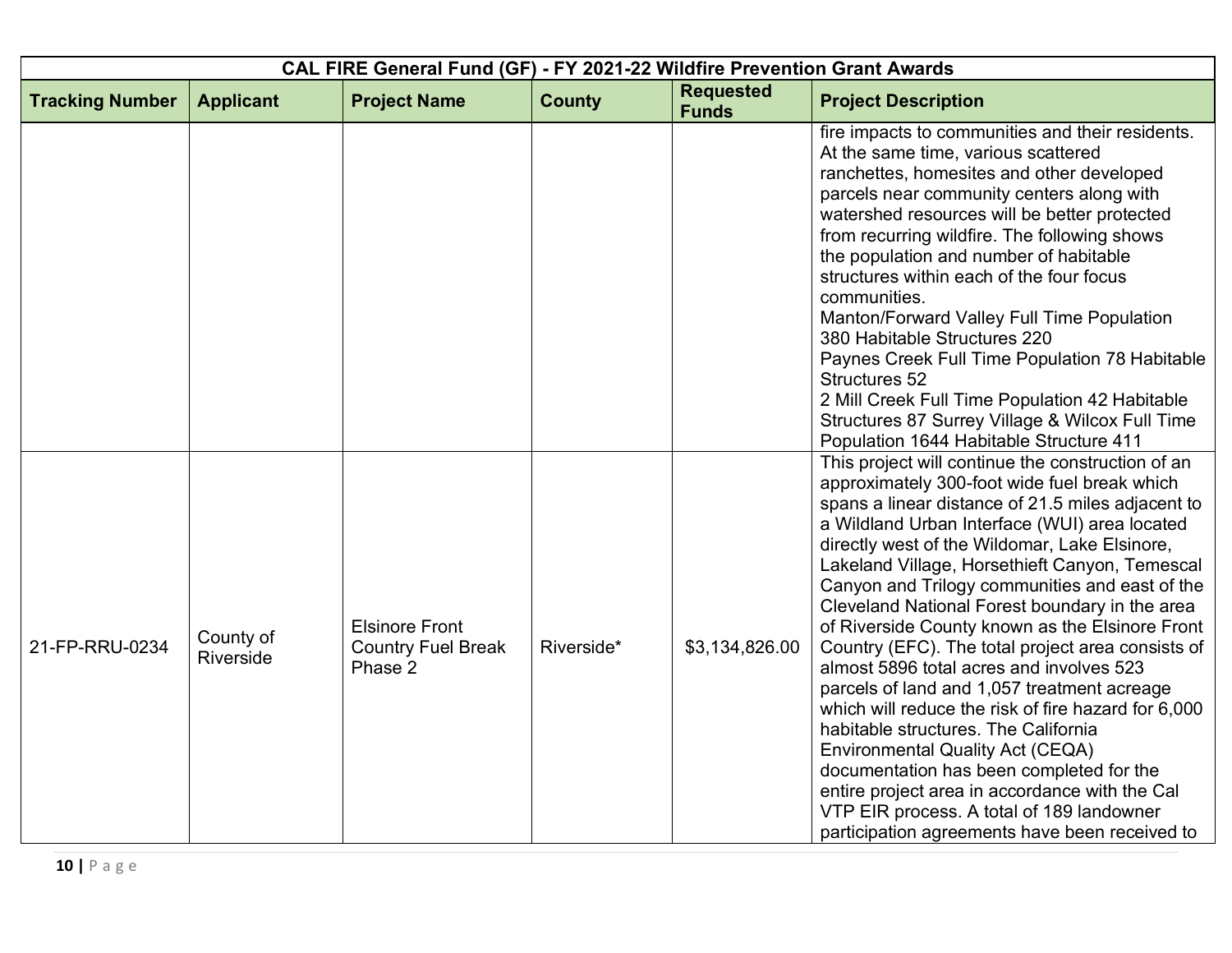| CAL FIRE General Fund (GF) - FY 2021-22 Wildfire Prevention Grant Awards |                                                                   |                                                  |               |                                  |                                                                                                                                                                                                                                                                                                                                                                                                                                                                                                                                                                                                                                                                                                                                                                                                                                                                                                                                                                                                                                                                                                                                                                                      |  |
|--------------------------------------------------------------------------|-------------------------------------------------------------------|--------------------------------------------------|---------------|----------------------------------|--------------------------------------------------------------------------------------------------------------------------------------------------------------------------------------------------------------------------------------------------------------------------------------------------------------------------------------------------------------------------------------------------------------------------------------------------------------------------------------------------------------------------------------------------------------------------------------------------------------------------------------------------------------------------------------------------------------------------------------------------------------------------------------------------------------------------------------------------------------------------------------------------------------------------------------------------------------------------------------------------------------------------------------------------------------------------------------------------------------------------------------------------------------------------------------|--|
| <b>Tracking Number</b>                                                   | <b>Applicant</b>                                                  | <b>Project Name</b>                              | <b>County</b> | <b>Requested</b><br><b>Funds</b> | <b>Project Description</b>                                                                                                                                                                                                                                                                                                                                                                                                                                                                                                                                                                                                                                                                                                                                                                                                                                                                                                                                                                                                                                                                                                                                                           |  |
|                                                                          |                                                                   |                                                  |               |                                  | do fuel break treatment on their property<br>however, biological studies were only completed<br>to allow work on 22 parcels in Phase 1 where<br>approximately 70 acres have been treated.<br>Riverside County Fire Department (RCFD)<br>would like to continue the fuel break project<br>through additional biological and environmental<br>studies for the remaining 167 parcels and<br>continue to do outreach to other landowners in<br>the area that have been identified as potential<br>areas for treatment as well as reassess the<br>maintenance needs of the original treated area.<br>This project will reduce the risk of wildfires that<br>naturally occur and are further accentuated by<br>the wind and weather patterns in the area. The<br>primary goals and objectives continue to be<br>eliminating wildfire starts, catching wildfires<br>before they move into wildland and/or urban<br>areas and facilitating firefighting efforts and<br>general public safety. All of the strategies of this<br>project will contribute to reduced Greenhouse<br>Gas (GHG) emissions resulting from wildfires<br>and increased carbon storage and sequestration<br>over time. |  |
| 21-FP-BEU-0007                                                           | Resource<br>Conservation<br>District of<br><b>Monterey County</b> | <b>Carmel Valley</b><br><b>Fuelbreak Project</b> | Monterey      | \$3,269,215.00                   | The Carmel Valley Fuelbreak Project is a large,<br>multi-element fuels hazard reduction project<br>focusing on maintaining wildfire safety for the<br>communities in Carmel Valley. This project will<br>maintain fuelbreaks installed during the<br>Soberanes and Carmel Fires for easier future<br>use, focused community fuels treatments in<br>large neighborhood areas of the Valley,<br>enhanced emergency egress through roadside<br>vegetation treatments in strategic areas of<br>Carmel Valley, invasive plant mapping and                                                                                                                                                                                                                                                                                                                                                                                                                                                                                                                                                                                                                                                 |  |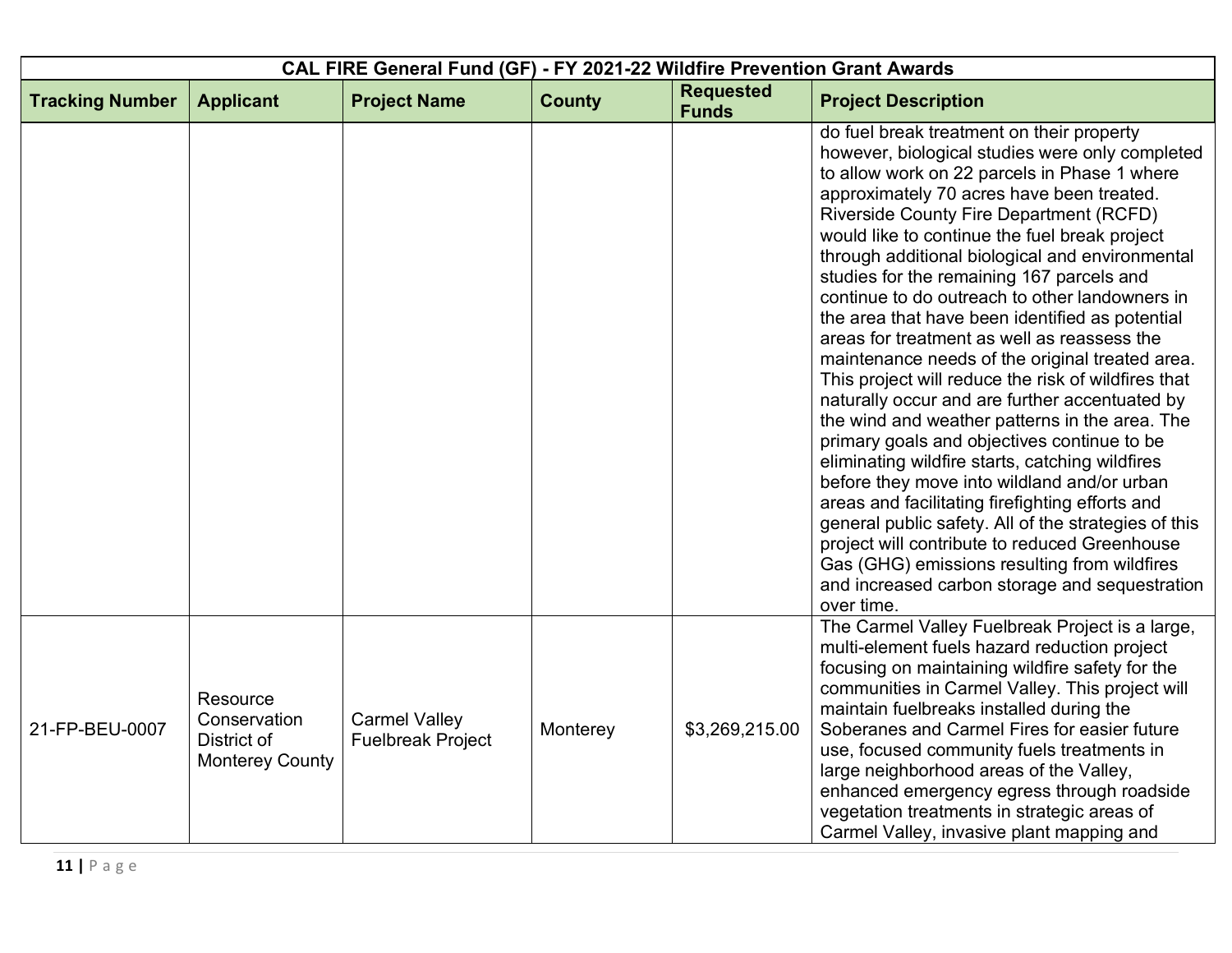|                        |                                                                     |                                                                | CAL FIRE General Fund (GF) - FY 2021-22 Wildfire Prevention Grant Awards |                                  |                                                                                                                                                                                                                                                                                                                                                                                                                                                                                                                                                                                                                                                                                                                                                                                                                                                                                                                                                                                                                                                                                                                                                                       |
|------------------------|---------------------------------------------------------------------|----------------------------------------------------------------|--------------------------------------------------------------------------|----------------------------------|-----------------------------------------------------------------------------------------------------------------------------------------------------------------------------------------------------------------------------------------------------------------------------------------------------------------------------------------------------------------------------------------------------------------------------------------------------------------------------------------------------------------------------------------------------------------------------------------------------------------------------------------------------------------------------------------------------------------------------------------------------------------------------------------------------------------------------------------------------------------------------------------------------------------------------------------------------------------------------------------------------------------------------------------------------------------------------------------------------------------------------------------------------------------------|
| <b>Tracking Number</b> | <b>Applicant</b>                                                    | <b>Project Name</b>                                            | <b>County</b>                                                            | <b>Requested</b><br><b>Funds</b> | <b>Project Description</b>                                                                                                                                                                                                                                                                                                                                                                                                                                                                                                                                                                                                                                                                                                                                                                                                                                                                                                                                                                                                                                                                                                                                            |
|                        |                                                                     |                                                                |                                                                          |                                  | treatment, and provide engineering assistance<br>to analyze secondary evacuation routes for four<br>communities in Carmel Valley.                                                                                                                                                                                                                                                                                                                                                                                                                                                                                                                                                                                                                                                                                                                                                                                                                                                                                                                                                                                                                                     |
| 21-FP-SCU-0232         | Contra Costa<br><b>County Fire</b><br>Protection<br><b>District</b> | Lafayette / Walnut<br><b>Creek Shaded Fuel</b><br><b>Break</b> | Contra Costa*                                                            | \$3,000,780.00                   | The Lafayette / Walnut Creek shaded fuel break<br>will significantly reduce the threat of uncontrolled<br>wildfire and associated greenhouse gas<br>emissions by reducing high fuel concentrations<br>and disrupting the horizontal and vertical<br>continuity of fuel beds. The tree canopy formed<br>by healthy mature trees will remain largely intact<br>to reduce the future growth of brush and<br>understory vegetation, while preserving<br>sequestered carbon in existing trees. The<br>desired result is to restore fuel loading to more<br>natural levels that can be maintained by the<br>periodic introduction of prescribed fire. The<br>project will result in the collective protection of<br>over 30,000 residents by creating a shaded fuel<br>break approximately 14 miles in length within<br>Lafayette, Walnut Creek and Moraga. The entire<br>area is located in a Mutual Threat Zone, with<br>226 acres in LRA and 24 acres in SRA. The<br>project is divided into two phases so it remains<br>scalable. Phase I is Walnut Creek and Lafayette<br>at 194 acres, with Phase II consisting of East<br>Bay Regional Parks and Moraga at 56 acres. |
| 21-FP-MEU-0096         | Mendocino<br><b>County Fire Safe</b><br>Council                     | Mendocino<br>Community<br>Egress/Ingress<br>Project            | Mendocino*                                                               | \$2,522,335.00                   | Please note: this Project has a modular design<br>so that selected components can be funded if<br>the full request amount is not available. A<br>significant portion of Mendocino County's<br>residents live in WUI areas characterized by<br>high fuel loads in neighborhoods with limited<br>access for emergency vehicles and resident<br>evacuations, and areas addressed by this<br>Project are described in the 2015 Mendocino                                                                                                                                                                                                                                                                                                                                                                                                                                                                                                                                                                                                                                                                                                                                  |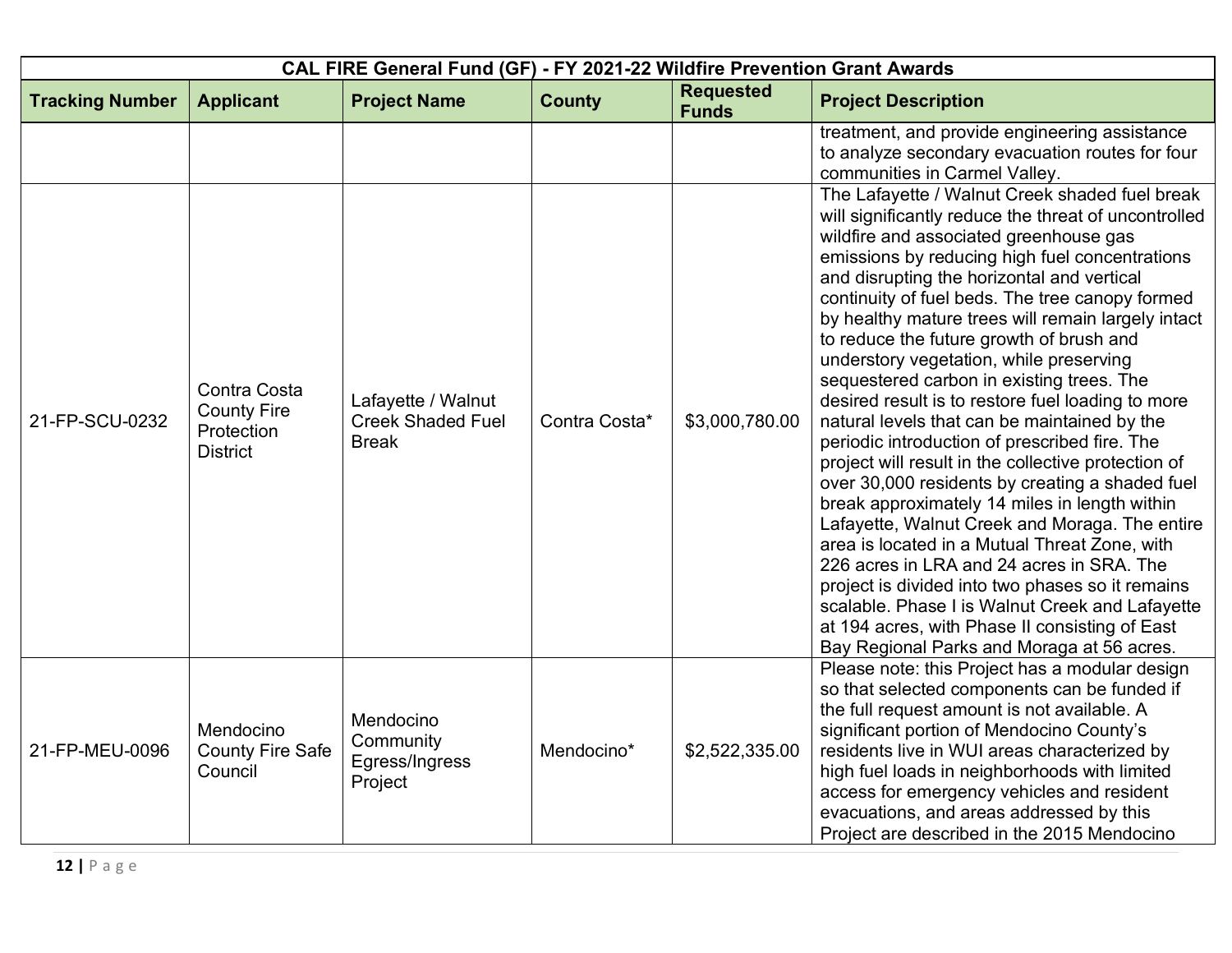| <b>Requested</b><br><b>County</b><br><b>Tracking Number</b><br><b>Applicant</b><br><b>Project Name</b><br><b>Project Description</b><br><b>Funds</b><br>County CWPP as "Intermix Communities<br>immediately surrounded by wildland fuels." This<br>Project will increase the probability of successful<br>structure protection, improve firefighter safety<br>during fire suppression activities, increase<br>resident safety during evacuations, provide a<br>number of strategic fire breaks, expand the<br>effectiveness of future efforts through an<br>equipment purchase, and offer educational<br>outreach to hundreds of residents on home-<br>hardening and defensible-space clearing.<br>Specifically, the project will consist of the<br>following activities conducted over a three-year | CAL FIRE General Fund (GF) - FY 2021-22 Wildfire Prevention Grant Awards |  |  |  |  |  |
|------------------------------------------------------------------------------------------------------------------------------------------------------------------------------------------------------------------------------------------------------------------------------------------------------------------------------------------------------------------------------------------------------------------------------------------------------------------------------------------------------------------------------------------------------------------------------------------------------------------------------------------------------------------------------------------------------------------------------------------------------------------------------------------------------|--------------------------------------------------------------------------|--|--|--|--|--|
|                                                                                                                                                                                                                                                                                                                                                                                                                                                                                                                                                                                                                                                                                                                                                                                                      |                                                                          |  |  |  |  |  |
|                                                                                                                                                                                                                                                                                                                                                                                                                                                                                                                                                                                                                                                                                                                                                                                                      |                                                                          |  |  |  |  |  |
|                                                                                                                                                                                                                                                                                                                                                                                                                                                                                                                                                                                                                                                                                                                                                                                                      |                                                                          |  |  |  |  |  |
|                                                                                                                                                                                                                                                                                                                                                                                                                                                                                                                                                                                                                                                                                                                                                                                                      |                                                                          |  |  |  |  |  |
|                                                                                                                                                                                                                                                                                                                                                                                                                                                                                                                                                                                                                                                                                                                                                                                                      |                                                                          |  |  |  |  |  |
|                                                                                                                                                                                                                                                                                                                                                                                                                                                                                                                                                                                                                                                                                                                                                                                                      |                                                                          |  |  |  |  |  |
|                                                                                                                                                                                                                                                                                                                                                                                                                                                                                                                                                                                                                                                                                                                                                                                                      |                                                                          |  |  |  |  |  |
|                                                                                                                                                                                                                                                                                                                                                                                                                                                                                                                                                                                                                                                                                                                                                                                                      |                                                                          |  |  |  |  |  |
|                                                                                                                                                                                                                                                                                                                                                                                                                                                                                                                                                                                                                                                                                                                                                                                                      |                                                                          |  |  |  |  |  |
|                                                                                                                                                                                                                                                                                                                                                                                                                                                                                                                                                                                                                                                                                                                                                                                                      |                                                                          |  |  |  |  |  |
|                                                                                                                                                                                                                                                                                                                                                                                                                                                                                                                                                                                                                                                                                                                                                                                                      |                                                                          |  |  |  |  |  |
|                                                                                                                                                                                                                                                                                                                                                                                                                                                                                                                                                                                                                                                                                                                                                                                                      |                                                                          |  |  |  |  |  |
|                                                                                                                                                                                                                                                                                                                                                                                                                                                                                                                                                                                                                                                                                                                                                                                                      |                                                                          |  |  |  |  |  |
| performance period: 1) Fuels Reduction. Fuel                                                                                                                                                                                                                                                                                                                                                                                                                                                                                                                                                                                                                                                                                                                                                         |                                                                          |  |  |  |  |  |
| reduction focuses on road-clearing and the                                                                                                                                                                                                                                                                                                                                                                                                                                                                                                                                                                                                                                                                                                                                                           |                                                                          |  |  |  |  |  |
| creation of shaded fuel breaks along populated                                                                                                                                                                                                                                                                                                                                                                                                                                                                                                                                                                                                                                                                                                                                                       |                                                                          |  |  |  |  |  |
| one-way-in and one-way-out access routes in                                                                                                                                                                                                                                                                                                                                                                                                                                                                                                                                                                                                                                                                                                                                                          |                                                                          |  |  |  |  |  |
| the following areas: Elkhorn Road, East of                                                                                                                                                                                                                                                                                                                                                                                                                                                                                                                                                                                                                                                                                                                                                           |                                                                          |  |  |  |  |  |
| Yorkville (a CAL FIRE MEU-identified priority                                                                                                                                                                                                                                                                                                                                                                                                                                                                                                                                                                                                                                                                                                                                                        |                                                                          |  |  |  |  |  |
| area); along multiple roads in the Cherry Creek                                                                                                                                                                                                                                                                                                                                                                                                                                                                                                                                                                                                                                                                                                                                                      |                                                                          |  |  |  |  |  |
| area south of Laytonville; in the Vista Del Lago                                                                                                                                                                                                                                                                                                                                                                                                                                                                                                                                                                                                                                                                                                                                                     |                                                                          |  |  |  |  |  |
| area northeast of Lake Mendocino (CAL FIRE                                                                                                                                                                                                                                                                                                                                                                                                                                                                                                                                                                                                                                                                                                                                                           |                                                                          |  |  |  |  |  |
| MEU has committed to assist with road-clearing                                                                                                                                                                                                                                                                                                                                                                                                                                                                                                                                                                                                                                                                                                                                                       |                                                                          |  |  |  |  |  |
| in this area); and along multiple roads in the                                                                                                                                                                                                                                                                                                                                                                                                                                                                                                                                                                                                                                                                                                                                                       |                                                                          |  |  |  |  |  |
| Ridgewood area south of Willits. An estimated                                                                                                                                                                                                                                                                                                                                                                                                                                                                                                                                                                                                                                                                                                                                                        |                                                                          |  |  |  |  |  |
| Project total of 34.66 miles of cleared roads and                                                                                                                                                                                                                                                                                                                                                                                                                                                                                                                                                                                                                                                                                                                                                    |                                                                          |  |  |  |  |  |
| 243.97 acres of hazardous fuel loads will be                                                                                                                                                                                                                                                                                                                                                                                                                                                                                                                                                                                                                                                                                                                                                         |                                                                          |  |  |  |  |  |
| treated, helping to protect an estimated 1,685                                                                                                                                                                                                                                                                                                                                                                                                                                                                                                                                                                                                                                                                                                                                                       |                                                                          |  |  |  |  |  |
| residents and 899 homes, as well as a                                                                                                                                                                                                                                                                                                                                                                                                                                                                                                                                                                                                                                                                                                                                                                |                                                                          |  |  |  |  |  |
| significant daytime (and in some cases                                                                                                                                                                                                                                                                                                                                                                                                                                                                                                                                                                                                                                                                                                                                                               |                                                                          |  |  |  |  |  |
| residential) workforce on local farms and                                                                                                                                                                                                                                                                                                                                                                                                                                                                                                                                                                                                                                                                                                                                                            |                                                                          |  |  |  |  |  |
| ranches increasing this resident count. The                                                                                                                                                                                                                                                                                                                                                                                                                                                                                                                                                                                                                                                                                                                                                          |                                                                          |  |  |  |  |  |
| purchase of an ATV with a fire suppression<br>pump and hose for use at MCFSC worksites (as                                                                                                                                                                                                                                                                                                                                                                                                                                                                                                                                                                                                                                                                                                           |                                                                          |  |  |  |  |  |
| well as Mendocino Prescribed Burn Association                                                                                                                                                                                                                                                                                                                                                                                                                                                                                                                                                                                                                                                                                                                                                        |                                                                          |  |  |  |  |  |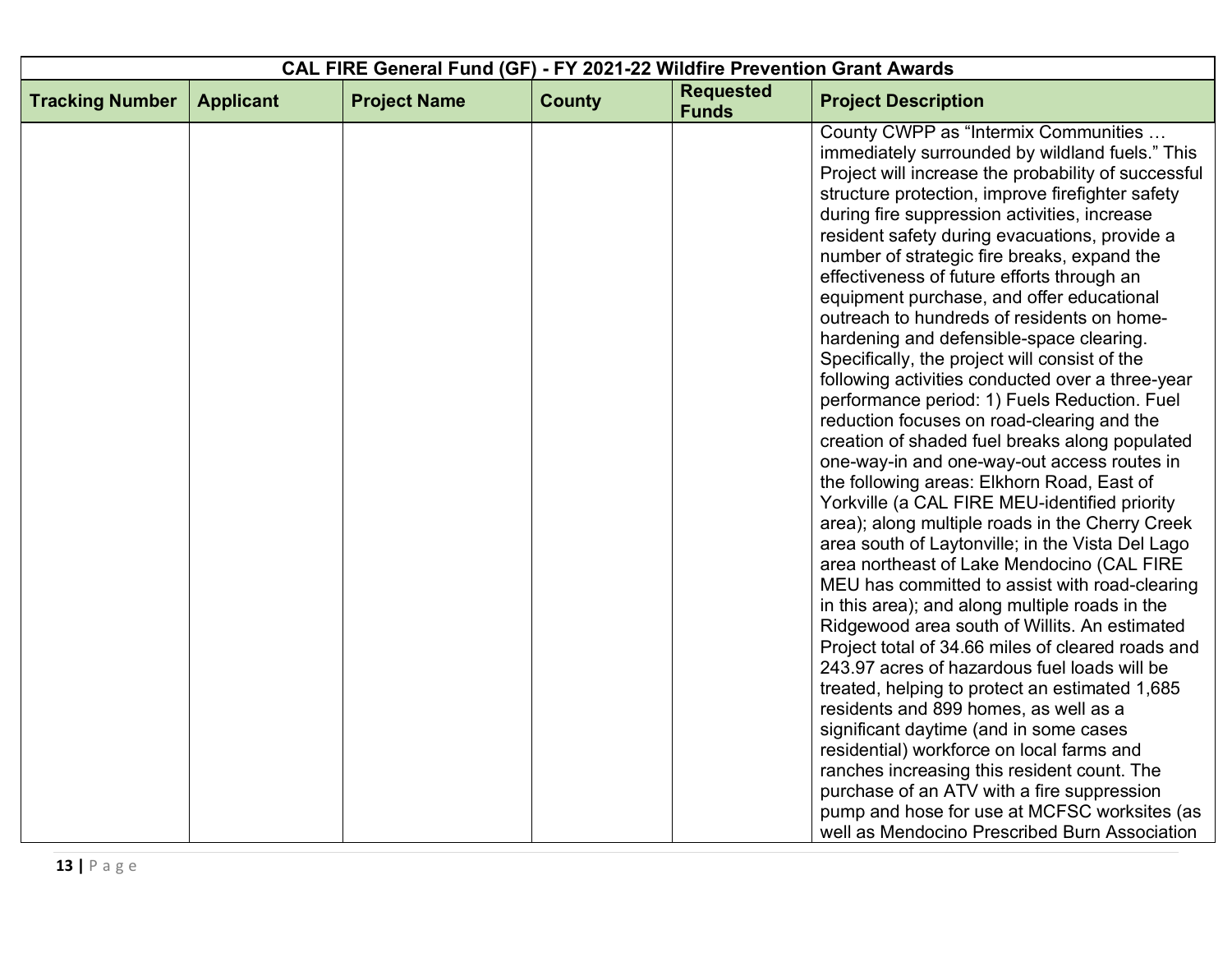|                        | CAL FIRE General Fund (GF) - FY 2021-22 Wildfire Prevention Grant Awards |                                |               |                                  |                                                                                                                                                                                                                                                                                                                                                                                                                                                                                                                                                                                                                                                                                                                                                                                                                                                                                                                                                                                                                                                                                                    |  |
|------------------------|--------------------------------------------------------------------------|--------------------------------|---------------|----------------------------------|----------------------------------------------------------------------------------------------------------------------------------------------------------------------------------------------------------------------------------------------------------------------------------------------------------------------------------------------------------------------------------------------------------------------------------------------------------------------------------------------------------------------------------------------------------------------------------------------------------------------------------------------------------------------------------------------------------------------------------------------------------------------------------------------------------------------------------------------------------------------------------------------------------------------------------------------------------------------------------------------------------------------------------------------------------------------------------------------------|--|
| <b>Tracking Number</b> | <b>Applicant</b>                                                         | <b>Project Name</b>            | <b>County</b> | <b>Requested</b><br><b>Funds</b> | <b>Project Description</b>                                                                                                                                                                                                                                                                                                                                                                                                                                                                                                                                                                                                                                                                                                                                                                                                                                                                                                                                                                                                                                                                         |  |
|                        |                                                                          |                                |               |                                  | projects) will provide fire-suppression capacity at<br>job and burn sites, to improve the<br>implementation and cost-effectiveness of future<br>fuels-reduction activities. 2) An Educational<br>Outreach component of this Project will motivate<br>action by community members to improve their<br>own defensible-space clearing and home-<br>hardening through 100 onsite community<br>wildfire-safety home-assessment demonstration<br>events at 300 homes (average 3 homes per<br>event) over 2-3 years. These events will be<br>open to the public, multiplying the educational<br>benefits by real-life "field-trip" demonstration of<br>principles and practices of WUI<br>access/defensible-space/home-hardening to<br>community members as well as homeowners.<br>This component includes purchase of the<br>cutting-edge FireAside software now used in<br>Marin County, plus training on the software,<br>allowing us to deliver comprehensive, prioritized<br>recommendation reports for each site, with<br>tracking capabilities to conduct follow-up on the<br>recommended actions. |  |
| 21-FP-CZU-0047         | San Mateo RCD                                                            | La Honda Fuel Break<br>Project | San Mateo*    | \$2,734,109.00                   | La Honda is an underserved community in the<br>predominantly high fire risk south coast region of<br>San Mateo County. The local CWPP<br>(Community Wildfire Protection Plan) has<br>identified it as a High Priority area for fire<br>prevention work to protect the approximately<br>1000 residents, recreational lands (county parks,<br>open preserves, youth camps), community<br>services (humane society, juvenile services),<br>community assets, ranches, and businesses,<br>which are tucked within the mixed-forest<br>landscape of the Santa Cruz Mountains. The                                                                                                                                                                                                                                                                                                                                                                                                                                                                                                                       |  |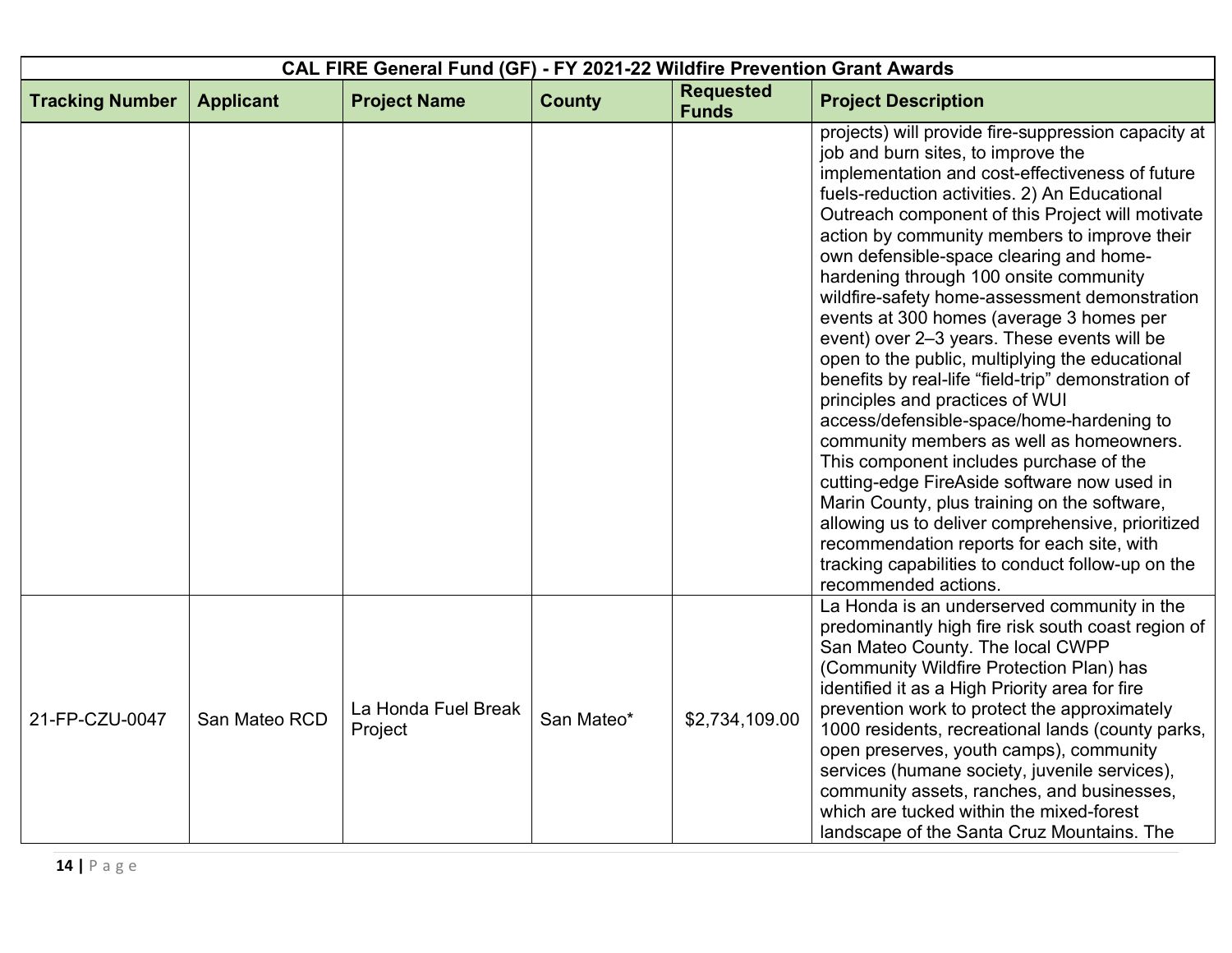| CAL FIRE General Fund (GF) - FY 2021-22 Wildfire Prevention Grant Awards |                                                                                    |                                                                                     |                    |                                  |                                                                                                                                                                                                                                                                                                                                                                                                                                                                                                                                                                                                                                                                                                                                                                                                                                                                                                                                                                                                                                                                                                                                                                                                                                 |  |
|--------------------------------------------------------------------------|------------------------------------------------------------------------------------|-------------------------------------------------------------------------------------|--------------------|----------------------------------|---------------------------------------------------------------------------------------------------------------------------------------------------------------------------------------------------------------------------------------------------------------------------------------------------------------------------------------------------------------------------------------------------------------------------------------------------------------------------------------------------------------------------------------------------------------------------------------------------------------------------------------------------------------------------------------------------------------------------------------------------------------------------------------------------------------------------------------------------------------------------------------------------------------------------------------------------------------------------------------------------------------------------------------------------------------------------------------------------------------------------------------------------------------------------------------------------------------------------------|--|
| <b>Tracking Number</b>                                                   | <b>Applicant</b>                                                                   | <b>Project Name</b>                                                                 | <b>County</b>      | <b>Requested</b><br><b>Funds</b> | <b>Project Description</b>                                                                                                                                                                                                                                                                                                                                                                                                                                                                                                                                                                                                                                                                                                                                                                                                                                                                                                                                                                                                                                                                                                                                                                                                      |  |
|                                                                          |                                                                                    |                                                                                     |                    |                                  | local CAL FIRE unit (CZU) has envisioned a<br>strategic 19 mile (~100,000 feet) circular fuel<br>break surrounding the community to support fire<br>prevention. The San Mateo Resource<br>Conservation District (RCD), working closely<br>with CZU, will serve as project lead to plan,<br>design, permit, and implement this fuel break to<br>protect this vulnerable community and<br>surrounding areas from fire. The RCD has a<br>successful history working with landowners in La<br>Honda on multiple resource management<br>projects including fuel reduction. For this project,<br>the RCD has brought together 21 private and<br>public landowners and land managers to<br>complete this fuel break and has the strong<br>support of the community, FireSafe Council, and<br>government officials. The fuel break is expected<br>to treat approximately 230 acres through the<br>reduction of dense vegetation and the removal<br>of ladder fuels such as small-diameter trees and<br>brush. In the event of a wildfire, these actions<br>would provide safe access for fire engines and<br>firefighting personnel, support the creation of<br>firelines, and potentially slow the spread and<br>lower fire intensity. |  |
| 21-FP-SLU-0259                                                           | <b>Upper Salinas-</b><br>Las Tablas<br>Resource<br>Conservation<br><b>District</b> | <b>Monterey Pine Forest</b><br><b>Health and Fire</b><br><b>Prevention Planning</b> | San Luis<br>Obispo | \$3,455,280.86                   | The forest, woodland, and grassland landscapes<br>across San Luis Obispo County are undergoing<br>significant change, including altered fire regimes<br>and increased fuel loads that are driving larger<br>and more catastrophic wildfires. The result has<br>been damaging changes to ecosystems that<br>require environmentally sensitive landscape-<br>level treatments to redirect the path of both<br>changing climates and ecological conditions<br>impacting the area. This risk is especially                                                                                                                                                                                                                                                                                                                                                                                                                                                                                                                                                                                                                                                                                                                          |  |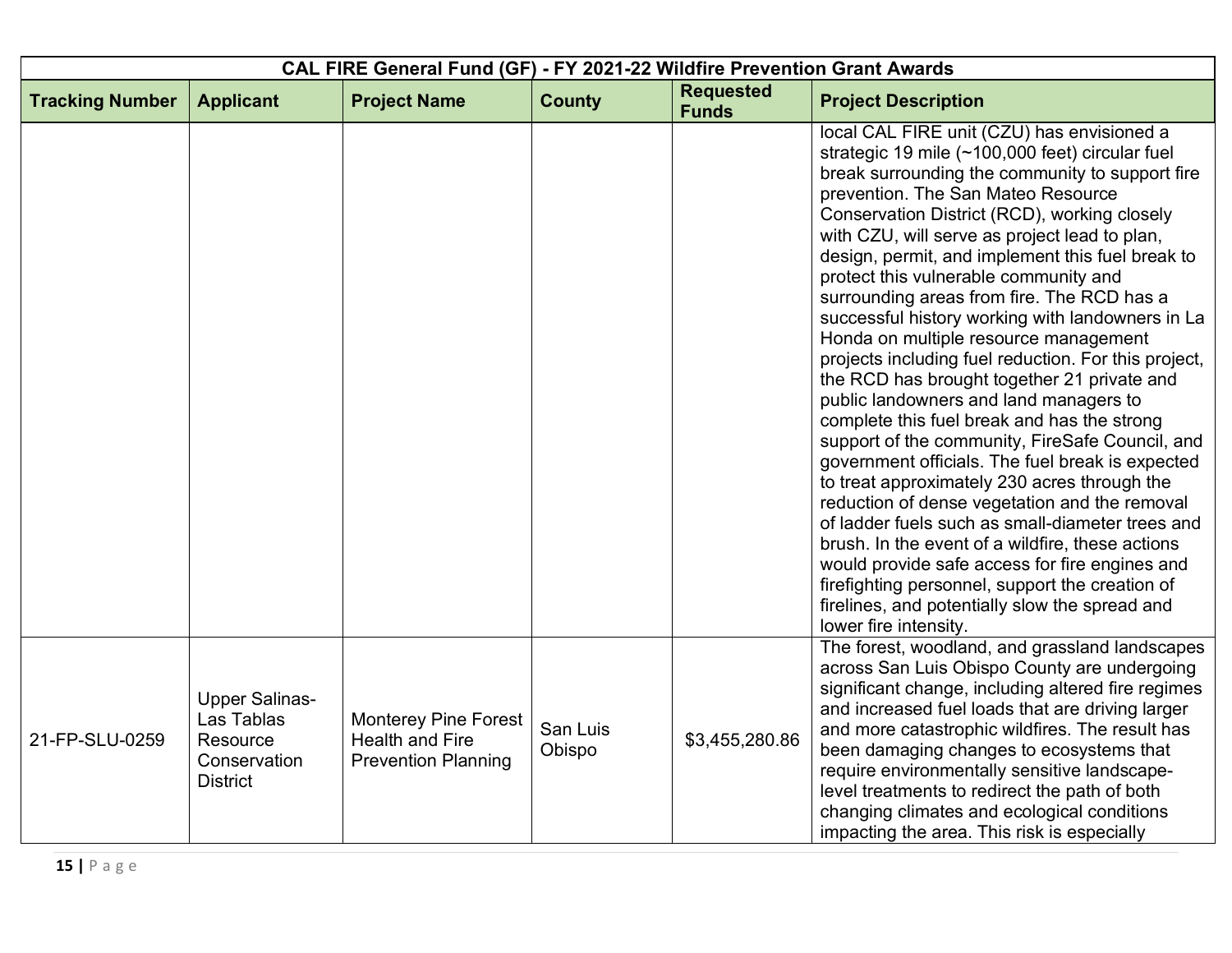| CAL FIRE General Fund (GF) - FY 2021-22 Wildfire Prevention Grant Awards |                  |                     |               |                                  |                                                                                                                                                                                                                                                                                                                                                                                                                                                                                                                                                                                                                                                                                                                                                                                                                                                                                                                                                                                                                                                                                                                                                                                                                                     |
|--------------------------------------------------------------------------|------------------|---------------------|---------------|----------------------------------|-------------------------------------------------------------------------------------------------------------------------------------------------------------------------------------------------------------------------------------------------------------------------------------------------------------------------------------------------------------------------------------------------------------------------------------------------------------------------------------------------------------------------------------------------------------------------------------------------------------------------------------------------------------------------------------------------------------------------------------------------------------------------------------------------------------------------------------------------------------------------------------------------------------------------------------------------------------------------------------------------------------------------------------------------------------------------------------------------------------------------------------------------------------------------------------------------------------------------------------|
| <b>Tracking Number</b>                                                   | <b>Applicant</b> | <b>Project Name</b> | <b>County</b> | <b>Requested</b><br><b>Funds</b> | <b>Project Description</b>                                                                                                                                                                                                                                                                                                                                                                                                                                                                                                                                                                                                                                                                                                                                                                                                                                                                                                                                                                                                                                                                                                                                                                                                          |
|                                                                          |                  |                     |               |                                  | palpable<br>to a large number of communities that exist<br>within the Wildland Urban Interface (WUI) in this<br>region. Much of the San Luis Obispo County has<br>been classified as "Very High" Fire Hazard Class<br>by CAL FIRE (Wildfire Severity Hazard, 2021).<br>The coast is particularly vulnerable to<br>catastrophic<br>wildfires due to historic development and<br>resource management patterns.<br>The Upper Salinas-Las Tablas Resource<br>Conservation District (US-LTRD), in<br>collaboration with<br>the San Luis Obispo County Community Fire<br>Safe Council, CAL FIRE, the Cambria<br>Community<br>Services District (CCSD), local landowners, and<br>the community of Cambria, California have<br>identified the Monterey pine (Pinus radiata)<br>forest as rare, important forestland in need of<br>restorative management focused on forest<br>health and fire prevention. The Cambria area<br>this<br>proposal is addressing is classified as "High"<br>Fire Hazard Severity Class and listed as a<br>"Community at Risk" (Office of the State Fire<br>Marshall). High priority forest health and fire<br>prevention projects must be first planned, then<br>carried out on a routine basis to promote fire |
|                                                                          |                  |                     |               |                                  | resiliency in these coastal areas. In addition to<br>the direct human and ecological toll of these                                                                                                                                                                                                                                                                                                                                                                                                                                                                                                                                                                                                                                                                                                                                                                                                                                                                                                                                                                                                                                                                                                                                  |
|                                                                          |                  |                     |               |                                  | catastrophic wildfires is the global toll of their<br>greenhouse gas emissions.                                                                                                                                                                                                                                                                                                                                                                                                                                                                                                                                                                                                                                                                                                                                                                                                                                                                                                                                                                                                                                                                                                                                                     |
|                                                                          |                  |                     |               |                                  | In order to meet this challenge and progress the<br>regions and State's priorities, the Upper                                                                                                                                                                                                                                                                                                                                                                                                                                                                                                                                                                                                                                                                                                                                                                                                                                                                                                                                                                                                                                                                                                                                       |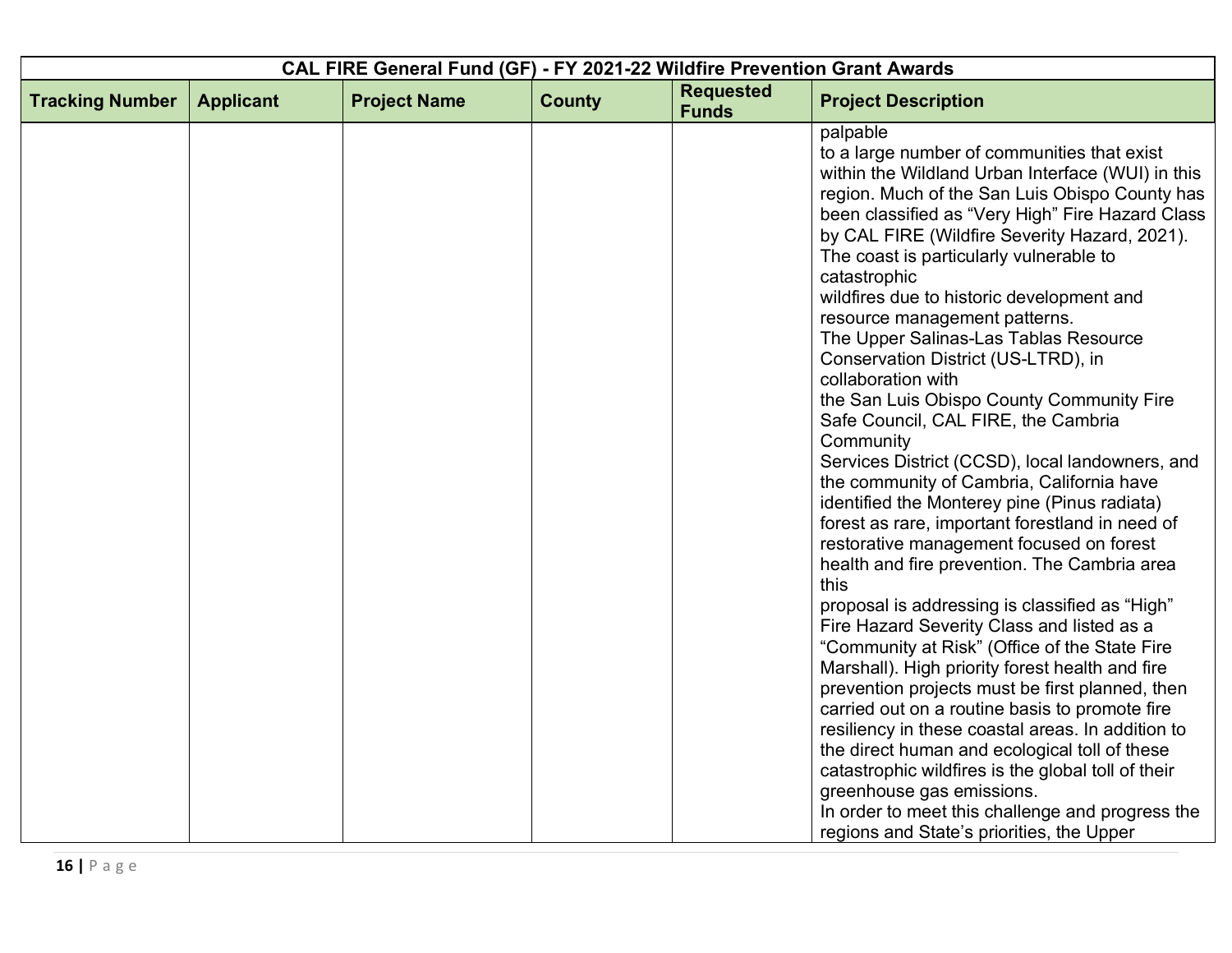|                        | CAL FIRE General Fund (GF) - FY 2021-22 Wildfire Prevention Grant Awards |                     |               |                                  |                                                                                                  |
|------------------------|--------------------------------------------------------------------------|---------------------|---------------|----------------------------------|--------------------------------------------------------------------------------------------------|
| <b>Tracking Number</b> | <b>Applicant</b>                                                         | <b>Project Name</b> | <b>County</b> | <b>Requested</b><br><b>Funds</b> | <b>Project Description</b>                                                                       |
|                        |                                                                          |                     |               |                                  | Salinas-Las Tablas Resource Conservation                                                         |
|                        |                                                                          |                     |               |                                  | District (US-LTRCD) will design and implement                                                    |
|                        |                                                                          |                     |               |                                  | a Project Specific Analysis (PSA) on 210 acres                                                   |
|                        |                                                                          |                     |               |                                  | of the University of California, Kenneth S. Norris<br>Rancho Marino Preserve (UC Rancho Marino), |
|                        |                                                                          |                     |               |                                  | and develop at least 3 individualized forest                                                     |
|                        |                                                                          |                     |               |                                  | management plans (FMPs) on individual                                                            |
|                        |                                                                          |                     |               |                                  | properties that will cover 350 acres of Monterey                                                 |
|                        |                                                                          |                     |               |                                  | Pine dominate forest in the Northern Coastal                                                     |
|                        |                                                                          |                     |               |                                  | Zone of San Luis Obispo County.                                                                  |
|                        |                                                                          |                     |               |                                  | This project lies on the WUI of the Cambria                                                      |
|                        |                                                                          |                     |               |                                  | community, and will reduce the fire risk of 2100                                                 |
|                        |                                                                          |                     |               |                                  | structures and 13,000 acres (San Luis Obispo                                                     |
|                        |                                                                          |                     |               |                                  | Land Use View, County of San Luis                                                                |
|                        |                                                                          |                     |               |                                  | Obispo).USLTRCD will conduct outreach and                                                        |
|                        |                                                                          |                     |               |                                  | host at least 3 workshops to invite additional                                                   |
|                        |                                                                          |                     |               |                                  | landowners to participate in future planning and                                                 |
|                        |                                                                          |                     |               |                                  | vegetative treatments.                                                                           |
|                        |                                                                          |                     |               |                                  | Project Tracking Number: 21-FP-SLU-0259 2<br>Knowledge-driven fuel reduction projects seek to    |
|                        |                                                                          |                     |               |                                  | emulate the effects of evolutionary fire                                                         |
|                        |                                                                          |                     |               |                                  | regimes, create a system that is equipped to                                                     |
|                        |                                                                          |                     |               |                                  | respond to natural disturbance events in the                                                     |
|                        |                                                                          |                     |               |                                  | future, or provide strategic safety measures for                                                 |
|                        |                                                                          |                     |               |                                  | fire personnel and the public, with minimum                                                      |
|                        |                                                                          |                     |               |                                  | impacts to the natural environment. With                                                         |
|                        |                                                                          |                     |               |                                  | vegetation serving as the primary source of fuel                                                 |
|                        |                                                                          |                     |               |                                  | in wildland fires, manipulation of vegetation to                                                 |
|                        |                                                                          |                     |               |                                  | create fire resistant, ecologically resilient, and                                               |
|                        |                                                                          |                     |               |                                  | healthy ecosystems is paramount to ensuring                                                      |
|                        |                                                                          |                     |               |                                  | the safety of human life and property as well.                                                   |
|                        |                                                                          |                     |               |                                  | These considerations are the foundation for site-                                                |
|                        |                                                                          |                     |               |                                  | specific Forest Management Plans (FMPs) and                                                      |
|                        |                                                                          |                     |               |                                  | Project Specific Analysis (PSA).                                                                 |
|                        |                                                                          |                     |               |                                  | "Project-Specific Analysis" and "PSA" is the                                                     |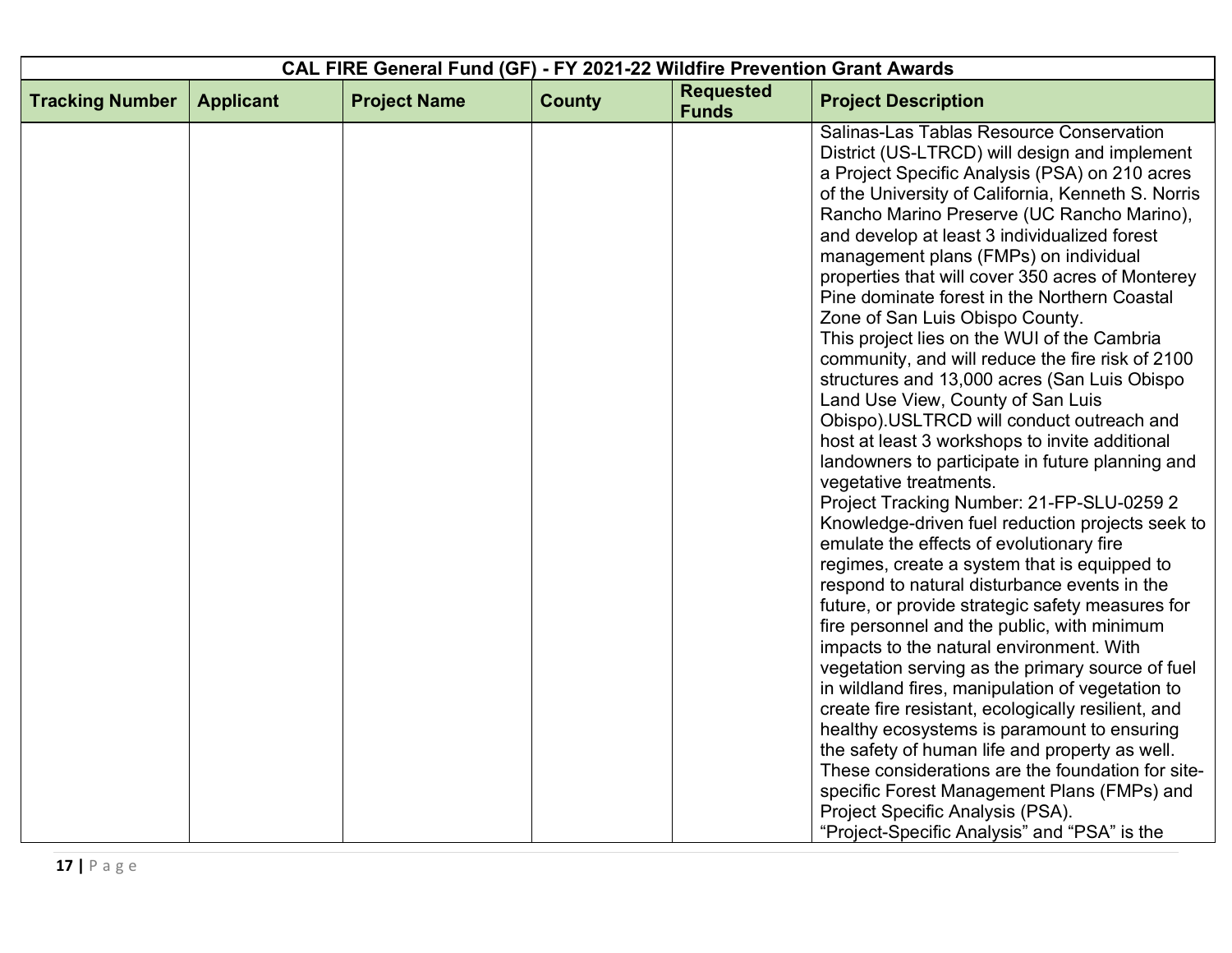|                        | CAL FIRE General Fund (GF) - FY 2021-22 Wildfire Prevention Grant Awards |                                                                                                            |               |                                  |                                                                                                                                                                                                                                                                                                                                                                                                                                                                                                                                                                                                                                                                                                                                                                                                                                                                                                                                                                                                                                                                                                                                                                                                                                                                                                                                                                      |  |
|------------------------|--------------------------------------------------------------------------|------------------------------------------------------------------------------------------------------------|---------------|----------------------------------|----------------------------------------------------------------------------------------------------------------------------------------------------------------------------------------------------------------------------------------------------------------------------------------------------------------------------------------------------------------------------------------------------------------------------------------------------------------------------------------------------------------------------------------------------------------------------------------------------------------------------------------------------------------------------------------------------------------------------------------------------------------------------------------------------------------------------------------------------------------------------------------------------------------------------------------------------------------------------------------------------------------------------------------------------------------------------------------------------------------------------------------------------------------------------------------------------------------------------------------------------------------------------------------------------------------------------------------------------------------------|--|
| <b>Tracking Number</b> | <b>Applicant</b>                                                         | <b>Project Name</b>                                                                                        | <b>County</b> | <b>Requested</b><br><b>Funds</b> | <b>Project Description</b>                                                                                                                                                                                                                                                                                                                                                                                                                                                                                                                                                                                                                                                                                                                                                                                                                                                                                                                                                                                                                                                                                                                                                                                                                                                                                                                                           |  |
|                        |                                                                          |                                                                                                            |               |                                  | process developed as part of the CAL FIRE's<br>statewide Vegetation Treatment Program<br>(CalVTP) Programmatic Environmental Impact<br>Review (PEIR) for a stream-lined approach to<br>permitting and urgent implementation of<br>perscripted vegetative treatments to reduce the<br>risk of wildfire. Forest Management Plans are<br>guiding documents for landowners to better<br>understand their ecosystem function and provide<br>vegetative treatment practice recommendations<br>for both the short and long-term for forest<br>health and fire prevention.<br>As such, the forest and woodland health projects<br>are explicitly designed to directly improve<br>both ecosystem health and the provisioning of<br>other essential ecosystem services, fuel<br>reduction projects, and when practicable, will<br>also be designed to directly improve ecosystem<br>conditions (e.g., removal of exotic invasive plant<br>species, management that mimics natural or<br>historical anthropologic disturbance regime,<br>creation of additional edge habitat, etc.). These<br>fuel reduction projects will also provide indirect<br>ecosystem benefits and potential Greenhouse<br>Gas (GHG) emission reductions by reducing the<br>intensity, rate of spread, ember production, and<br>extent of catastrophic wildfire on adjacent<br>habitats and ecosystems. |  |
| 21-FP-LNU-0299         | <b>Fire Safe</b><br>Sonoma                                               | <b>West Sonoma</b><br><b>County Collaborative:</b><br><b>Community Capacity</b><br><b>Building Phase 1</b> | Sonoma*       | \$1,108,211.00                   | Safer West County (a 501(c)(3)), in conjunction<br>with Fire Safe Sonoma, is applying for a<br>hazardous fuels reduction grant to reduce fire<br>fuels in western Sonoma County. This project<br>will improve public safety and reduce ignitions<br>along the Bohemian Corridor. The primary<br>objective is to protect lives and property in                                                                                                                                                                                                                                                                                                                                                                                                                                                                                                                                                                                                                                                                                                                                                                                                                                                                                                                                                                                                                        |  |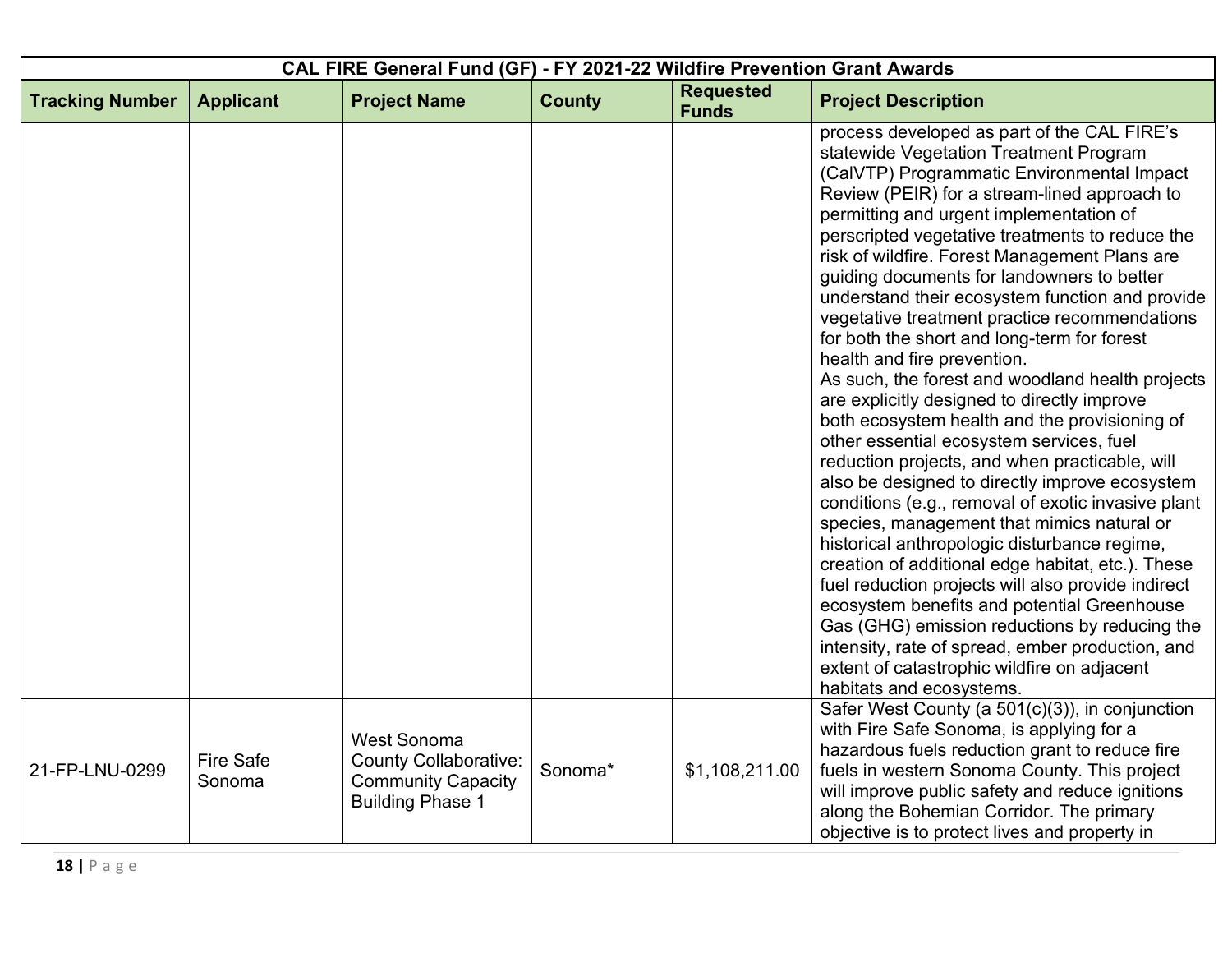|                        | CAL FIRE General Fund (GF) - FY 2021-22 Wildfire Prevention Grant Awards |                     |               |                                  |                                                                                     |  |
|------------------------|--------------------------------------------------------------------------|---------------------|---------------|----------------------------------|-------------------------------------------------------------------------------------|--|
| <b>Tracking Number</b> | <b>Applicant</b>                                                         | <b>Project Name</b> | <b>County</b> | <b>Requested</b><br><b>Funds</b> | <b>Project Description</b>                                                          |  |
|                        |                                                                          |                     |               |                                  | Western Sonoma County and to support                                                |  |
|                        |                                                                          |                     |               |                                  | Sonoma County firefighters by creating a                                            |  |
|                        |                                                                          |                     |               |                                  | significant number of defensible spaces<br>throughout the Bohemian Corridor so that |  |
|                        |                                                                          |                     |               |                                  | firefighters can safely access and defend                                           |  |
|                        |                                                                          |                     |               |                                  | property, infrastructure, and the natural                                           |  |
|                        |                                                                          |                     |               |                                  | environment.                                                                        |  |
|                        |                                                                          |                     |               |                                  | Safer West County, in conjunction with Fire Safe                                    |  |
|                        |                                                                          |                     |               |                                  | Sonoma, is applying for a hazardous fuels                                           |  |
|                        |                                                                          |                     |               |                                  | reduction grant to:                                                                 |  |
|                        |                                                                          |                     |               |                                  | • Create defensible space around approximately                                      |  |
|                        |                                                                          |                     |               |                                  | 350 key structures—including fire departments,                                      |  |
|                        |                                                                          |                     |               |                                  | water tanks, school facilities, community parks,                                    |  |
|                        |                                                                          |                     |               |                                  | meeting halls, conference centers, places of<br>worship, and more.                  |  |
|                        |                                                                          |                     |               |                                  | • Improve local resilience to wildfire by training                                  |  |
|                        |                                                                          |                     |               |                                  | and hiring local youth crews.                                                       |  |
|                        |                                                                          |                     |               |                                  | The total number of structures and acres treated                                    |  |
|                        |                                                                          |                     |               |                                  | will be approximately 345 and 120, respectively.                                    |  |
|                        |                                                                          |                     |               |                                  | SWC has formed a collaborative of major                                             |  |
|                        |                                                                          |                     |               |                                  | landowners, representing over 8,793 acres of                                        |  |
|                        |                                                                          |                     |               |                                  | land along and near the Bohemian Corridor                                           |  |
|                        |                                                                          |                     |               |                                  | working together to reduce fire risk in the area                                    |  |
|                        |                                                                          |                     |               |                                  | through this and other initiatives. This group is                                   |  |
|                        |                                                                          |                     |               |                                  | called the "West Sonoma County Collaborative,"                                      |  |
|                        |                                                                          |                     |               |                                  | and they will work together to create defensible                                    |  |
|                        |                                                                          |                     |               |                                  | spaces around hundreds of structures within this<br>heavily forested area.          |  |
|                        |                                                                          |                     |               |                                  | The project will directly reduce wildfire risk for                                  |  |
|                        |                                                                          |                     |               |                                  | four contiguous "communities at risk" as listed                                     |  |
|                        |                                                                          |                     |               |                                  | by Cal Fire: Camp Meeker, Graton, Monte Rio,                                        |  |
|                        |                                                                          |                     |               |                                  | and Occidental. Camp Meeker and Occidental                                          |  |
|                        |                                                                          |                     |               |                                  | together contain 2,500 habitable structures and                                     |  |
|                        |                                                                          |                     |               |                                  | approximately 6,000 residents. The participating                                    |  |
|                        |                                                                          |                     |               |                                  | camps, retreats, preserves and schools host a                                       |  |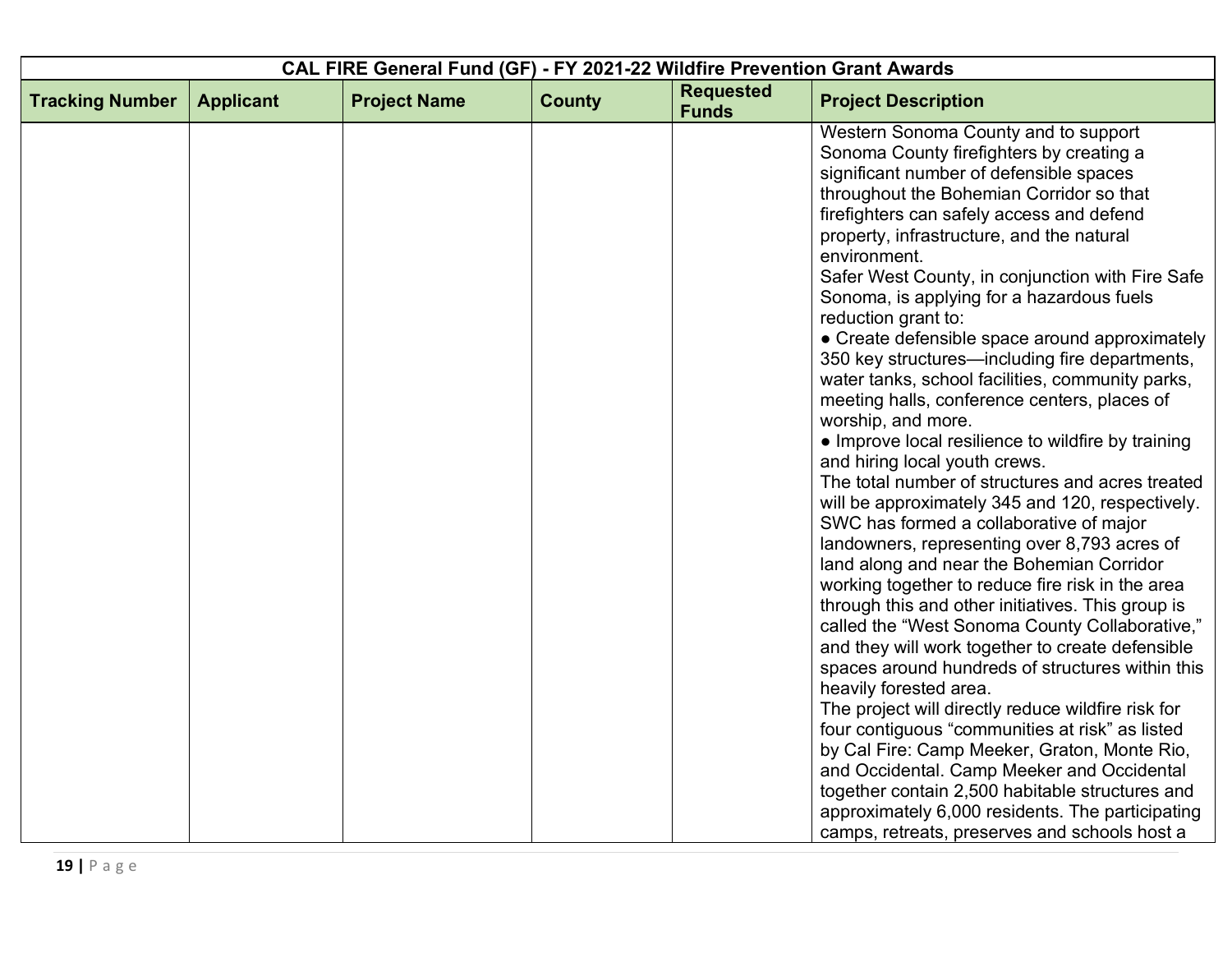| CAL FIRE General Fund (GF) - FY 2021-22 Wildfire Prevention Grant Awards |                                                                                               |                                                                                               |               |                                  |                                                                                                                                                                                                                                                                                                                                                                                                                                                                                                                                                                                                                                                                                                                                                                                                                                                                                                                                                                                                                                                                                                                                                                        |  |
|--------------------------------------------------------------------------|-----------------------------------------------------------------------------------------------|-----------------------------------------------------------------------------------------------|---------------|----------------------------------|------------------------------------------------------------------------------------------------------------------------------------------------------------------------------------------------------------------------------------------------------------------------------------------------------------------------------------------------------------------------------------------------------------------------------------------------------------------------------------------------------------------------------------------------------------------------------------------------------------------------------------------------------------------------------------------------------------------------------------------------------------------------------------------------------------------------------------------------------------------------------------------------------------------------------------------------------------------------------------------------------------------------------------------------------------------------------------------------------------------------------------------------------------------------|--|
| <b>Tracking Number</b>                                                   | <b>Applicant</b>                                                                              | <b>Project Name</b>                                                                           | <b>County</b> | <b>Requested</b><br><b>Funds</b> | <b>Project Description</b>                                                                                                                                                                                                                                                                                                                                                                                                                                                                                                                                                                                                                                                                                                                                                                                                                                                                                                                                                                                                                                                                                                                                             |  |
|                                                                          |                                                                                               |                                                                                               |               |                                  | daily population of 2,250 visitors/students when<br>in full session. The project will serve the Low<br>Income Community of Camp Meeker and the<br>aging population throughout the area on fixed<br>incomes. The project will work within a densely<br>forested coastal area that suffers high tree<br>mortality due to drought and sudden oak death<br>(primarily in the tan oak species), as well as over<br>stocking, due to decades of fire suppression and<br>lack of management. The project will reduce<br>greenhouse gas emissions over time by<br>reducing the chance of wildfire, improving<br>firefighter access to a wildfire, and reducing the<br>size of wildfire. In addition, project contractors<br>will be sourced locally and project slash will be<br>treated by chipping or drop and scatter, instead<br>of burning, thereby limiting project emissions.<br>Seven communities will potentially be protected<br>by the efforts funded by this grant and all have<br>been identified by CAL FIRE as communities at<br>risk:<br>$\bullet$ Bodega<br>• Bodega Bay<br>• Camp Meeker<br>• Forestville<br>$\bullet$ Graton<br>• Monte Rio<br>• Occidental |  |
| 21-FP-SCU-0150                                                           | University of<br>California -<br><b>Berkeley Lab</b><br>Emergency<br><b>Services Division</b> | University of<br>California - Berkeley<br><b>Lab Wildland Fire</b><br><b>Hazard Reduction</b> | Alameda*      | \$2,878,104.00                   | The Lawrence Berkeley National Laboratory<br>(LBNL) is operated by the University of<br>California, serving as a 203-acre research<br>campus home to 14 Nobel Prize winners and<br>widely considered one of the top research<br>institutions in the world. LBNL has over 100<br>buildings, including those of international                                                                                                                                                                                                                                                                                                                                                                                                                                                                                                                                                                                                                                                                                                                                                                                                                                            |  |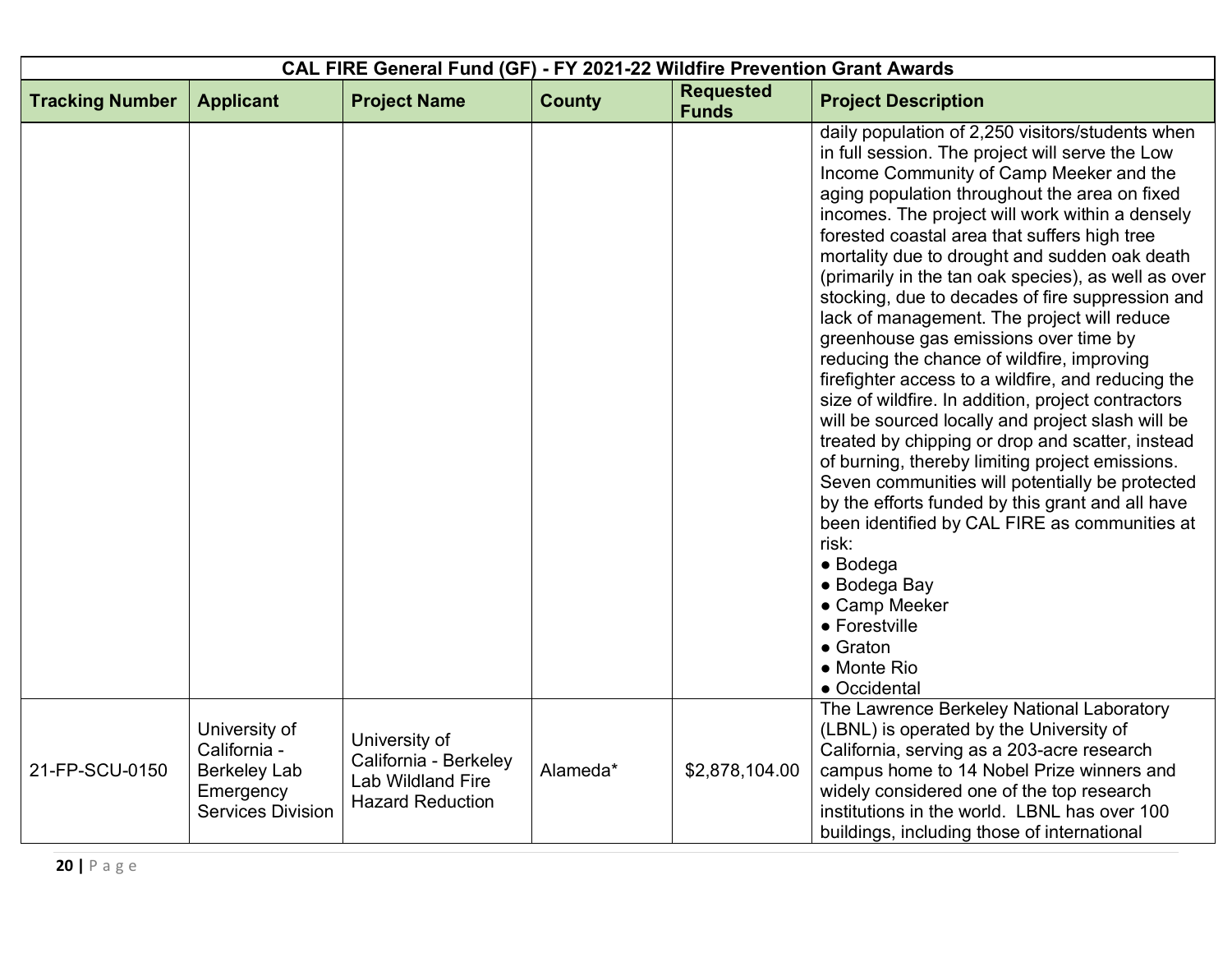| <b>Requested</b><br><b>Tracking Number</b><br><b>Applicant</b><br><b>Project Name</b><br><b>County</b><br><b>Project Description</b><br><b>Funds</b><br>property value in excess of \$3.2 billion and<br>approximately 4,500 daily campus users.<br>between the East Bay Regional Parks in the<br>California Berkeley (UCB), which is likewise<br>this fire break also benefits our substantial<br>a Diablo Wind-driven event.<br>by presenting this plan for continued and<br>and the surrounding Cities of Berkeley and<br>Oakland. The proposed work will further<br>fire hazard reduction projects successfully<br>executed by LBNL year-over-year since the mid-<br>proven success record of annual contract | CAL FIRE General Fund (GF) - FY 2021-22 Wildfire Prevention Grant Awards |  |  |  |                                                                                                                                                                                                                                                                                                                                                                                                                                                                                                                                                                                                                                                                                                                                                                                                                                                                                                                                                                                                                                      |  |
|-------------------------------------------------------------------------------------------------------------------------------------------------------------------------------------------------------------------------------------------------------------------------------------------------------------------------------------------------------------------------------------------------------------------------------------------------------------------------------------------------------------------------------------------------------------------------------------------------------------------------------------------------------------------------------------------------------------------|--------------------------------------------------------------------------|--|--|--|--------------------------------------------------------------------------------------------------------------------------------------------------------------------------------------------------------------------------------------------------------------------------------------------------------------------------------------------------------------------------------------------------------------------------------------------------------------------------------------------------------------------------------------------------------------------------------------------------------------------------------------------------------------------------------------------------------------------------------------------------------------------------------------------------------------------------------------------------------------------------------------------------------------------------------------------------------------------------------------------------------------------------------------|--|
|                                                                                                                                                                                                                                                                                                                                                                                                                                                                                                                                                                                                                                                                                                                   |                                                                          |  |  |  |                                                                                                                                                                                                                                                                                                                                                                                                                                                                                                                                                                                                                                                                                                                                                                                                                                                                                                                                                                                                                                      |  |
|                                                                                                                                                                                                                                                                                                                                                                                                                                                                                                                                                                                                                                                                                                                   |                                                                          |  |  |  | scientific recognition, with an overall estimated<br>LBNL serves in many respects as a fire break<br>Berkeley and Oakland hills and the University of<br>considered one of the top public universities in<br>the world. Both of these institutions provide<br>immeasurable economic stimulus and notoriety<br>to the State of California. Moore importantly,<br>neighboring communities and public spaces, all<br>of which are continuously at risk from the East<br>Bay Hills Wildland Urban Interface (WUI) zone in<br>The University of California, Lawrence Berkeley<br>National Laboratory is excited to propose an<br>expansion upon the efforts of the 2018 grant<br>awarded to UCB, CALFIRE Grant 5GG17202,<br>enhanced reduction of the wildfire hazard in the<br>San Francisco East Bay Hills. This LBNL grant<br>proposal is focused on the reduction of wildfire<br>risk placed directly upon the site, its neighbors,<br>the adjacent East Bay Regional Parks (EBRP),<br>promote and build upon the continuous wildland |  |
|                                                                                                                                                                                                                                                                                                                                                                                                                                                                                                                                                                                                                                                                                                                   |                                                                          |  |  |  | 1990s. As seen in this proposal, LBNL has a<br>execution for the reduction of fuels, including<br>partnering in 2021 with PG&E to remove dozens                                                                                                                                                                                                                                                                                                                                                                                                                                                                                                                                                                                                                                                                                                                                                                                                                                                                                      |  |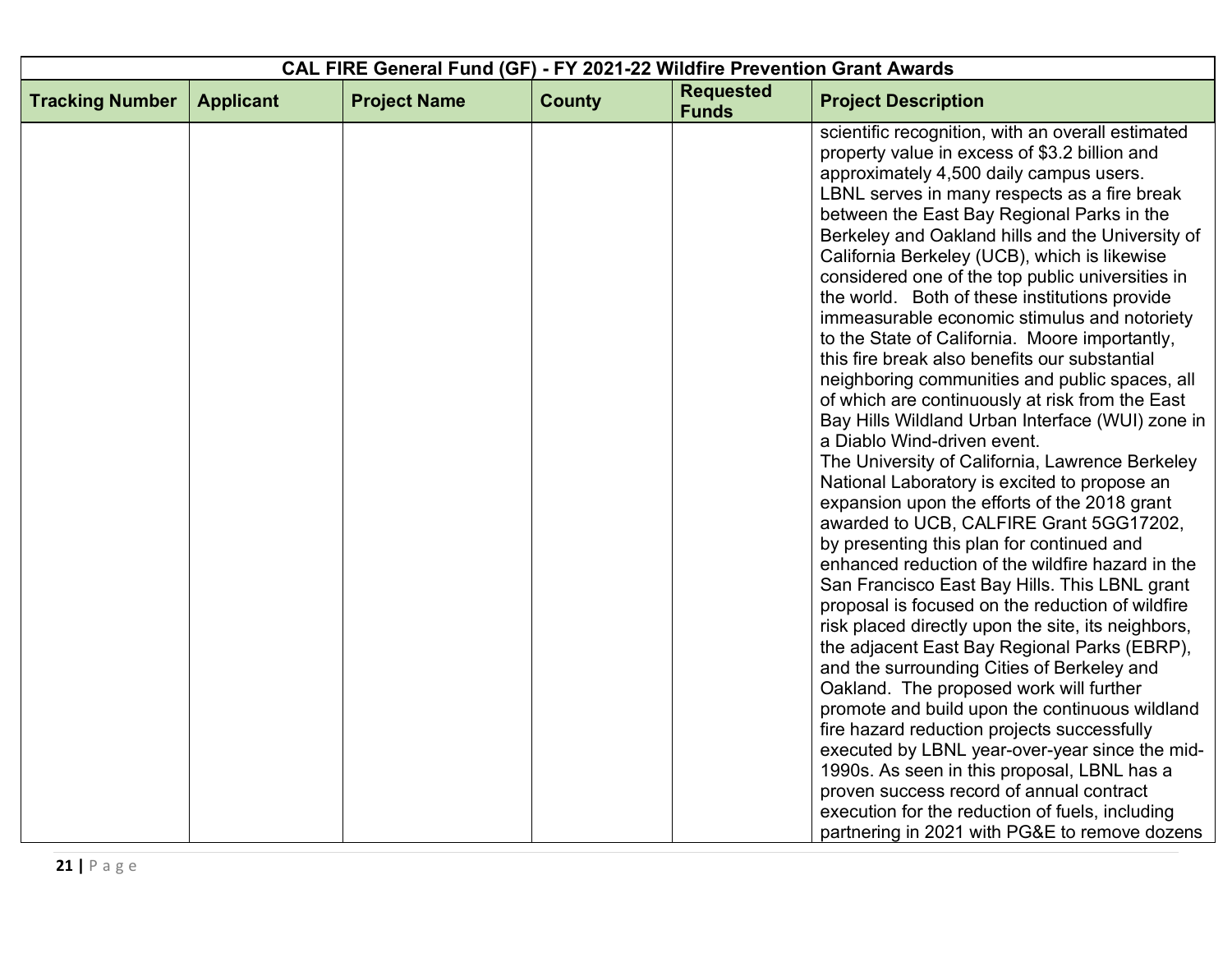|                        | CAL FIRE General Fund (GF) - FY 2021-22 Wildfire Prevention Grant Awards |                     |               |                                  |                                                                                                                                                                                                                                                                                                                                                                                                                                                                                                                                                                                                                                                                                                                                                                                                                                                                                                                                                                                                                                                                                                                                                                                                                                                                                                                                                                   |  |
|------------------------|--------------------------------------------------------------------------|---------------------|---------------|----------------------------------|-------------------------------------------------------------------------------------------------------------------------------------------------------------------------------------------------------------------------------------------------------------------------------------------------------------------------------------------------------------------------------------------------------------------------------------------------------------------------------------------------------------------------------------------------------------------------------------------------------------------------------------------------------------------------------------------------------------------------------------------------------------------------------------------------------------------------------------------------------------------------------------------------------------------------------------------------------------------------------------------------------------------------------------------------------------------------------------------------------------------------------------------------------------------------------------------------------------------------------------------------------------------------------------------------------------------------------------------------------------------|--|
| <b>Tracking Number</b> | <b>Applicant</b>                                                         | <b>Project Name</b> | <b>County</b> | <b>Requested</b><br><b>Funds</b> | <b>Project Description</b>                                                                                                                                                                                                                                                                                                                                                                                                                                                                                                                                                                                                                                                                                                                                                                                                                                                                                                                                                                                                                                                                                                                                                                                                                                                                                                                                        |  |
|                        |                                                                          |                     |               |                                  | of eucalyptus trees threatening the reliability of<br>the 150 kV electrical service line that is the sole<br>source of PG&E-supplied power to both LBNL<br>and UCB.<br>The project will target areas forested with<br>eucalyptus trees and high fuel density, including<br>the immediately neighboring residential areas<br>identified as Low-Income communities by AB<br>1550, public access trails, neighboring UC<br>Berkeley area buildings, and community<br>evacuation routes. Roadside treatments will<br>further remove hazardous trees along the<br>evacuation and emergency access routes for<br>LBNL, adjacent residences, the Lawrence Hall<br>of Science, and the UC Botanical Garden. The<br>resulting impact is expected to reduce the<br>wildland fire threat to over 500 acres of<br>aggregate footprint in and around LBNL.<br>As demonstrated herein, LBNL has annually<br>committed considerable resources and planning<br>toward wildland fire mitigation and has a proven<br>track record of success. A recent small-scale<br>grass fire on the LBNL campus in July of 2020,<br>which occurred underneath a grove of highly<br>flammable Eucalyptus trees, was successfully<br>limited in its size and impact as a direct result of<br>LBNL's commitment to the reduction of wildland<br>fire risk. The lesson from this grassfire was two- |  |
|                        |                                                                          |                     |               |                                  | fold, LBNL is and will remain an at-risk area for<br>wildland fire and LBNL is able to successfully                                                                                                                                                                                                                                                                                                                                                                                                                                                                                                                                                                                                                                                                                                                                                                                                                                                                                                                                                                                                                                                                                                                                                                                                                                                               |  |
|                        |                                                                          |                     |               |                                  | plan and execute wildland fire mitigation<br>strategies.                                                                                                                                                                                                                                                                                                                                                                                                                                                                                                                                                                                                                                                                                                                                                                                                                                                                                                                                                                                                                                                                                                                                                                                                                                                                                                          |  |
|                        |                                                                          |                     |               |                                  | The content and associated graphics,<br>photographs, and charts in this grant application<br>provide a holistic view of the deep commitment                                                                                                                                                                                                                                                                                                                                                                                                                                                                                                                                                                                                                                                                                                                                                                                                                                                                                                                                                                                                                                                                                                                                                                                                                       |  |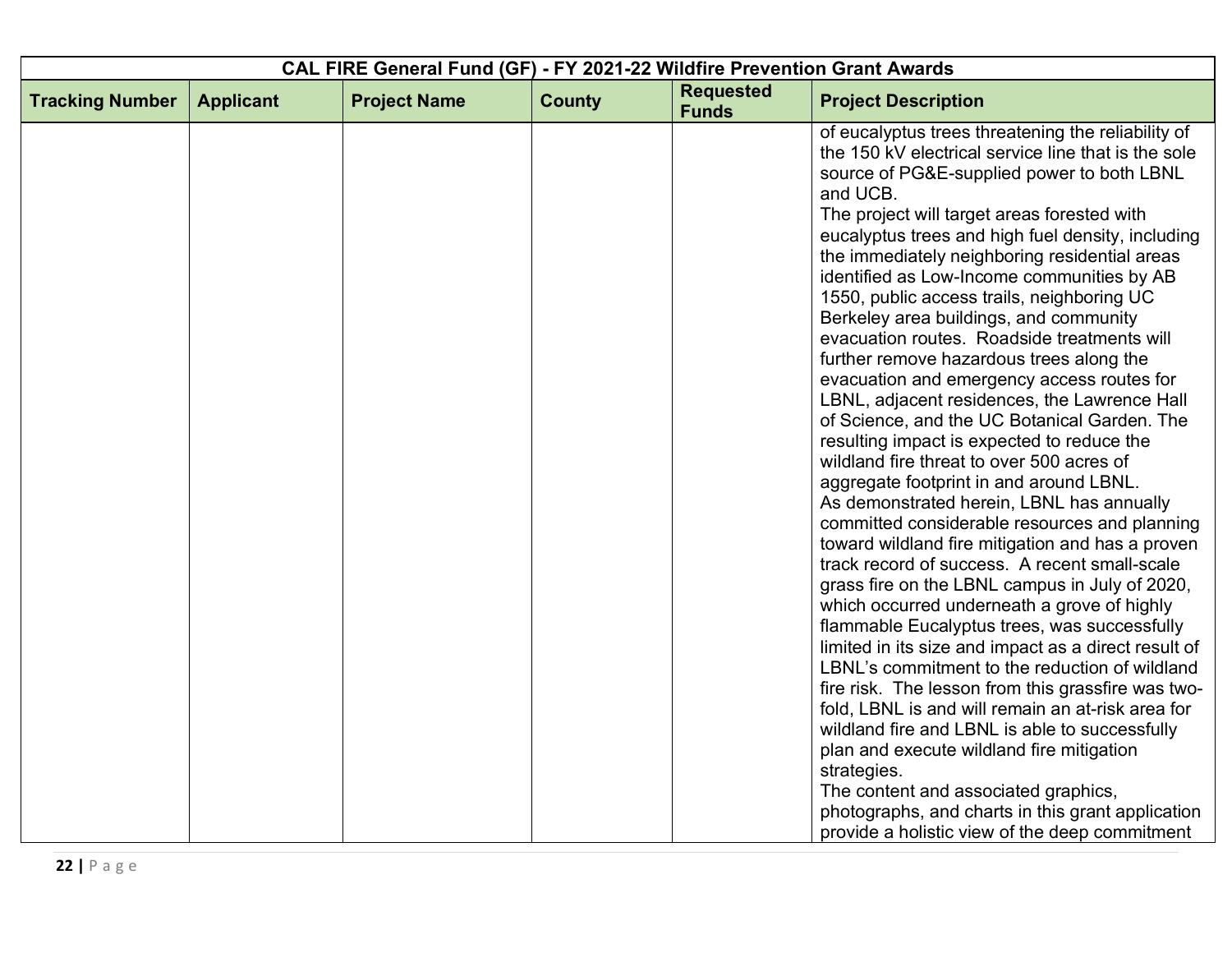|                                   |                                                          | CAL FIRE General Fund (GF) - FY 2021-22 Wildfire Prevention Grant Awards |               |                                    |                                                                                                                                                                                                                                                                                                                                                                                                                                                                                                                                                                                                                        |
|-----------------------------------|----------------------------------------------------------|--------------------------------------------------------------------------|---------------|------------------------------------|------------------------------------------------------------------------------------------------------------------------------------------------------------------------------------------------------------------------------------------------------------------------------------------------------------------------------------------------------------------------------------------------------------------------------------------------------------------------------------------------------------------------------------------------------------------------------------------------------------------------|
| <b>Tracking Number</b>            | <b>Applicant</b>                                         | <b>Project Name</b>                                                      | <b>County</b> | <b>Requested</b><br><b>Funds</b>   | <b>Project Description</b>                                                                                                                                                                                                                                                                                                                                                                                                                                                                                                                                                                                             |
|                                   |                                                          |                                                                          |               |                                    | LBNL has to wildland fire risk reduction,<br>alongside with strong evidence of the ability and<br>capacity to execute large-scale tree removal<br>projects in a year-over-year operation.                                                                                                                                                                                                                                                                                                                                                                                                                              |
| 21-FP-ORC-0348                    | California Fire<br>Museum &<br>Safety Learning<br>Center | Fire Safety:<br>Prevention to<br>Invention                               | Orange        | \$23,072.05                        | The California Fire Museum & Safety Learning<br>Center's Prevention to Invention program<br>educates community members on how to<br>prevent wildfires through home-hardening,<br>community clean-up, planting of fire-resistant<br>plants and trees, vegetation management, and<br>knowledge of the region's fire management and<br>evacuation plan. In addition to fire prevention<br>education, participants will be encouraged to<br>participate in an interactive presentation that<br>empowers each community member to take part<br>in their community's wildfire planning &<br>prevention meetings and projects |
| <b>Total Number of Awards: 14</b> |                                                          |                                                                          |               | Total Amount Awarded: \$39,329,024 |                                                                                                                                                                                                                                                                                                                                                                                                                                                                                                                                                                                                                        |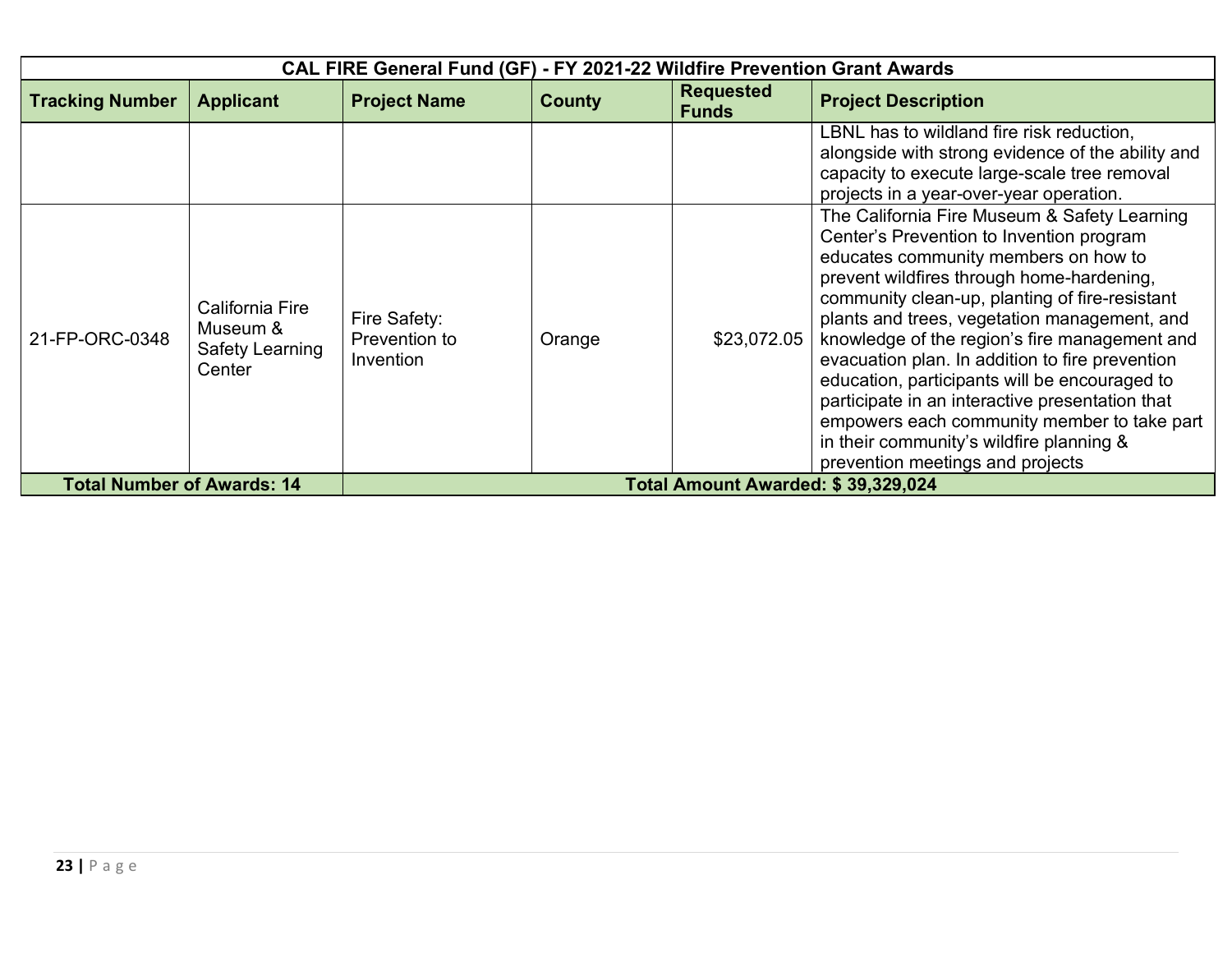## **CAL FIRE California Climate Investments (CCI) Program - FY 2021-22 Wildfire Prevention Grant Awards**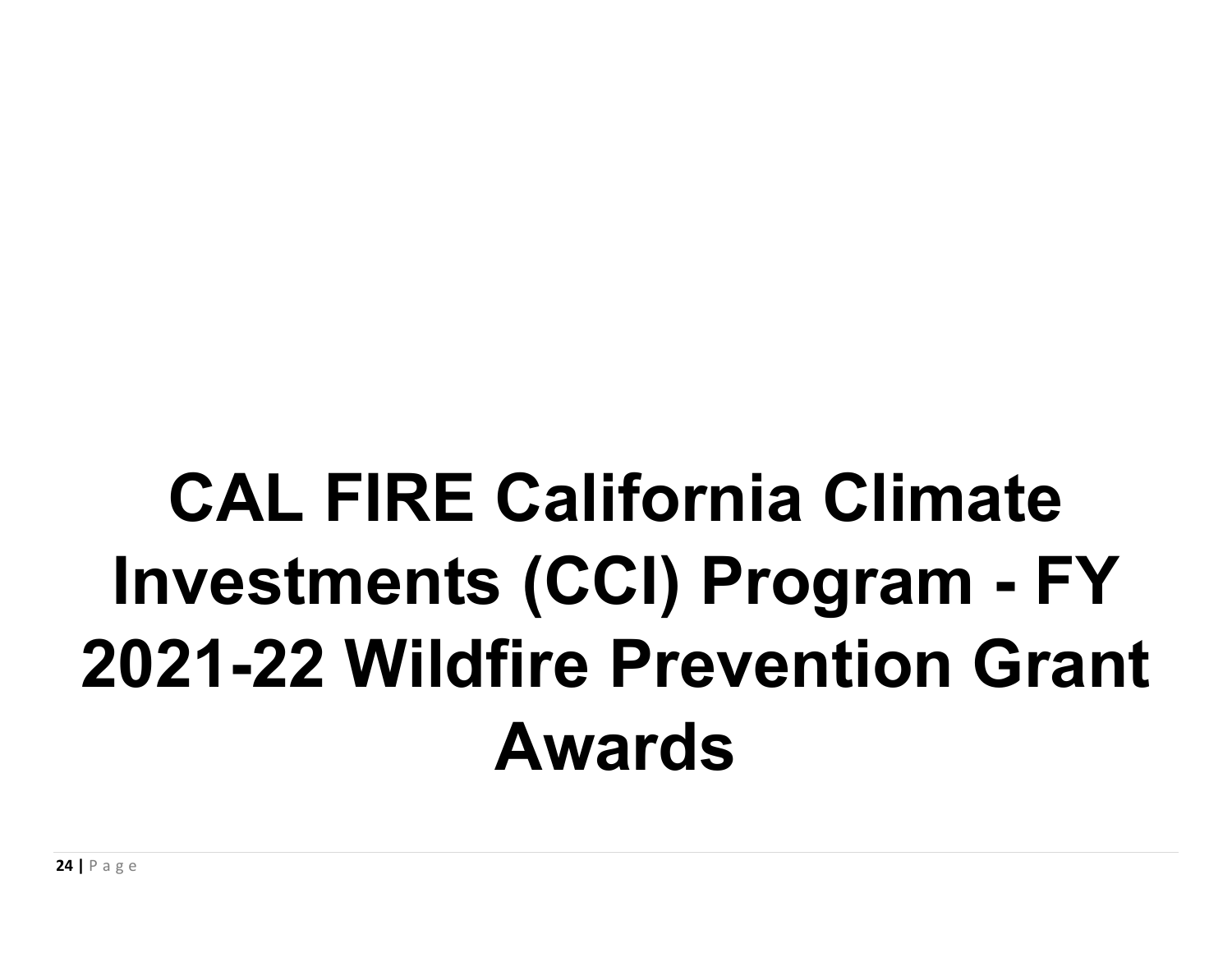| FY 2021-22 Wildfire Prevention Grant Awards<br><b>CAL FIRE California Climate Investments (CCI) Program -</b> |                                                    |                                                            |               |                                  |                                                                                                                                                                                                                                                                                                                                                                                                                                                                                                                                                                                                                                                                                                                                                                                                                                                                                                                                                                                                                                                                                                                                                                                                                                                                                    |  |
|---------------------------------------------------------------------------------------------------------------|----------------------------------------------------|------------------------------------------------------------|---------------|----------------------------------|------------------------------------------------------------------------------------------------------------------------------------------------------------------------------------------------------------------------------------------------------------------------------------------------------------------------------------------------------------------------------------------------------------------------------------------------------------------------------------------------------------------------------------------------------------------------------------------------------------------------------------------------------------------------------------------------------------------------------------------------------------------------------------------------------------------------------------------------------------------------------------------------------------------------------------------------------------------------------------------------------------------------------------------------------------------------------------------------------------------------------------------------------------------------------------------------------------------------------------------------------------------------------------|--|
| <b>Tracking Number</b>                                                                                        | <b>Applicant</b>                                   | <b>Project Name</b>                                        | <b>County</b> | <b>Requested</b><br><b>Funds</b> | <b>Project Description</b>                                                                                                                                                                                                                                                                                                                                                                                                                                                                                                                                                                                                                                                                                                                                                                                                                                                                                                                                                                                                                                                                                                                                                                                                                                                         |  |
| 21-FP-NEU-0195                                                                                                | <b>Fire Safe Council</b><br>Nevada County,<br>Inc. | Nevada County<br>Chipping-Green Waste-<br>Firewood Program | Nevada*       | \$1,551,770.00                   | FSCNC (Fire Safe Council of Nevada County) is<br>proposing 3 programs in this grant to mitigate the<br>threat of wildfire to life, property, and the<br>environment: drive by chipping service and green<br>waste drop events which integrate the Senior<br>Firewood Program. These programs will help to<br>protect critical community lifelines including<br>Communications, Energy, Public Safety,<br>Transportation, and valuable community centers.<br>Most of Nevada County is rural with multiple<br>tracts of low-income communities. Nearly one<br>third (28.4%) of the Nevada County population is<br>65 years of age or older; 13.6% higher than the<br>state average according to census data. With the<br>whole community in mind, this project is intended<br>to serve as a model for what a fire-adapted<br>community can look like. To substantively reduce<br>the threat of wildfire losses within the Wildland<br>Urban Interface, this project utilizes the best<br>available science to inform wildfire risk reduction<br>efforts at both the neighborhood and larger<br>landscape levels. December 26, 2021, our<br>County experienced a series of devastating<br>winter storms which brought down hundreds of<br>thousands of trees and wreaked havoc on the |  |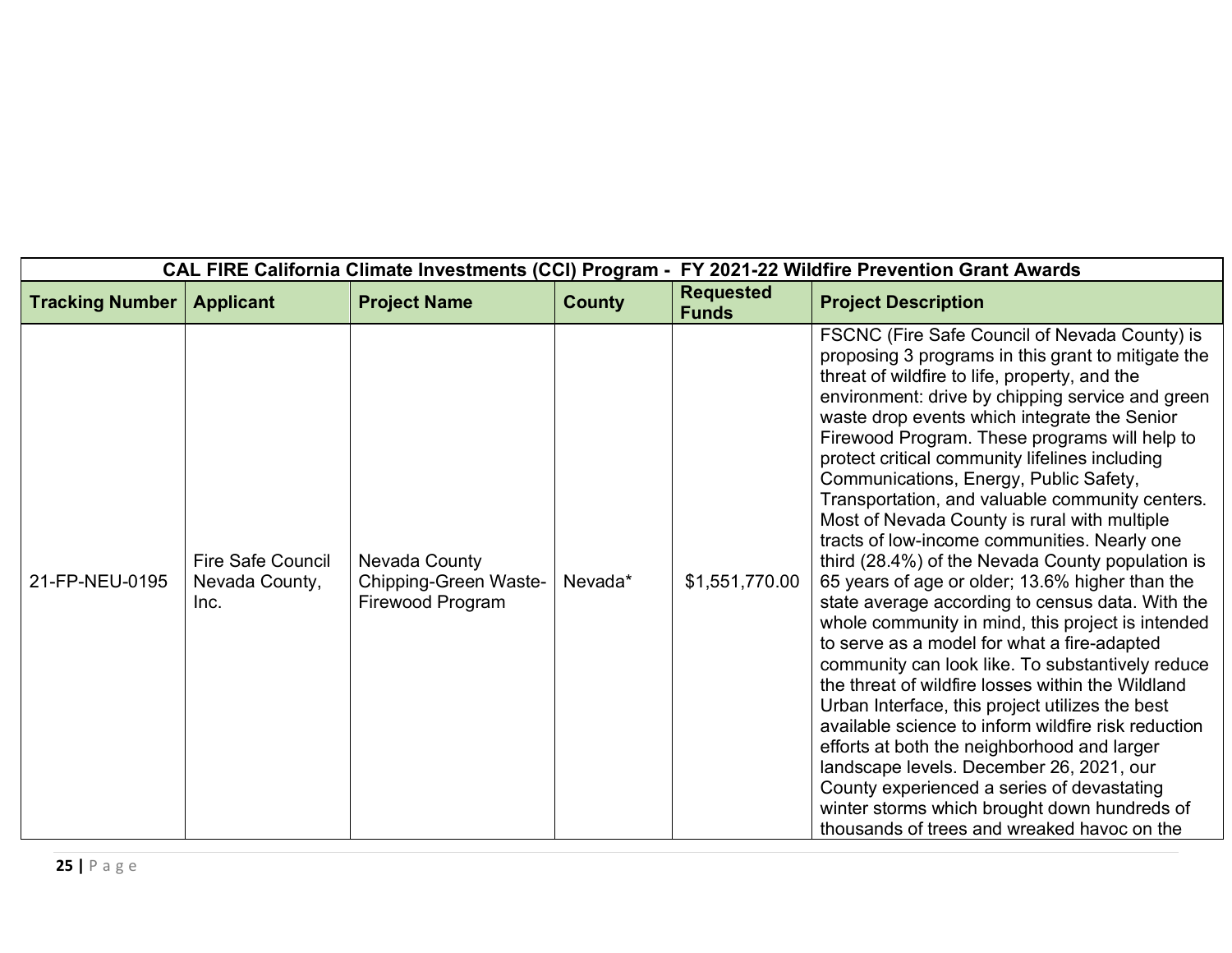| CAL FIRE California Climate Investments (CCI) Program - FY 2021-22 Wildfire Prevention Grant Awards |                  |                                                       |               |                                  |                                                                                                                                                                                                                                                                                                                                                                                                                                                                                                                                                                                                                                                                                                                                                                                                                                                                                                                                                                                                                                                                                                                                                                                                                                                                                                                                                                                                                 |
|-----------------------------------------------------------------------------------------------------|------------------|-------------------------------------------------------|---------------|----------------------------------|-----------------------------------------------------------------------------------------------------------------------------------------------------------------------------------------------------------------------------------------------------------------------------------------------------------------------------------------------------------------------------------------------------------------------------------------------------------------------------------------------------------------------------------------------------------------------------------------------------------------------------------------------------------------------------------------------------------------------------------------------------------------------------------------------------------------------------------------------------------------------------------------------------------------------------------------------------------------------------------------------------------------------------------------------------------------------------------------------------------------------------------------------------------------------------------------------------------------------------------------------------------------------------------------------------------------------------------------------------------------------------------------------------------------|
| <b>Tracking Number</b>                                                                              | <b>Applicant</b> | <b>Project Name</b>                                   | <b>County</b> | <b>Requested</b><br><b>Funds</b> | <b>Project Description</b>                                                                                                                                                                                                                                                                                                                                                                                                                                                                                                                                                                                                                                                                                                                                                                                                                                                                                                                                                                                                                                                                                                                                                                                                                                                                                                                                                                                      |
|                                                                                                     |                  |                                                       |               |                                  | power grid leaving over 30 thousand residents<br>without power; Governor Newsom proclaimed a<br>state of emergency for counties to support the<br>response recovery efforts for these winter storms.<br>This unfortunate event has placed a dire strain on<br>those residents already struggling with the<br>prohibitive cost and other barriers to creating<br>defensible space and evacuation routes near<br>their homes. Wait times for private contractors<br>have gone from several weeks to several months<br>due to the increase of tree damage. The project<br>size would include all of Nevada County with<br>emphasis on high development areas in the State<br>Response Area and targeted messaging to<br>include Low Income, Access and Functional<br>Needs, and other vulnerable residents.<br>Completion of 3000 chipping orders for residents<br>will benefit 9000 additional residents in the<br>community by expanding safe zones and<br>reducing occurrence of crown fire. By including<br>vulnerable residents that may not otherwise be<br>PRC4291 compliant in wildfire prevention<br>activities we improve resilience community wide.<br>Additionally, avoiding occurrence or increased<br>size of wildfire means avoidance of flooding,<br>erosion and mudslides that come later in the<br>rainy seasons. All prevention measures<br>surrounding fire, further reduce risks to our water |
|                                                                                                     |                  |                                                       |               |                                  | supply and vital watershed which expands impact<br>of these activities to include California residents<br>downstream that depend on that water supply.                                                                                                                                                                                                                                                                                                                                                                                                                                                                                                                                                                                                                                                                                                                                                                                                                                                                                                                                                                                                                                                                                                                                                                                                                                                          |
|                                                                                                     | County of        | <b>Mendocino County</b><br><b>Fuels Reduction and</b> |               |                                  | The County of Mendocino is proposing a multi-<br>faceted project which will implement roadside                                                                                                                                                                                                                                                                                                                                                                                                                                                                                                                                                                                                                                                                                                                                                                                                                                                                                                                                                                                                                                                                                                                                                                                                                                                                                                                  |
| 21-FP-MEU-0292                                                                                      | Mendocino        | Community<br>Preparedness                             | Mendocino*    | \$1,894,185.00                   | fuels reduction in key locations in the Covelo and<br>Laytonville areas, complete CEQA analysis for                                                                                                                                                                                                                                                                                                                                                                                                                                                                                                                                                                                                                                                                                                                                                                                                                                                                                                                                                                                                                                                                                                                                                                                                                                                                                                             |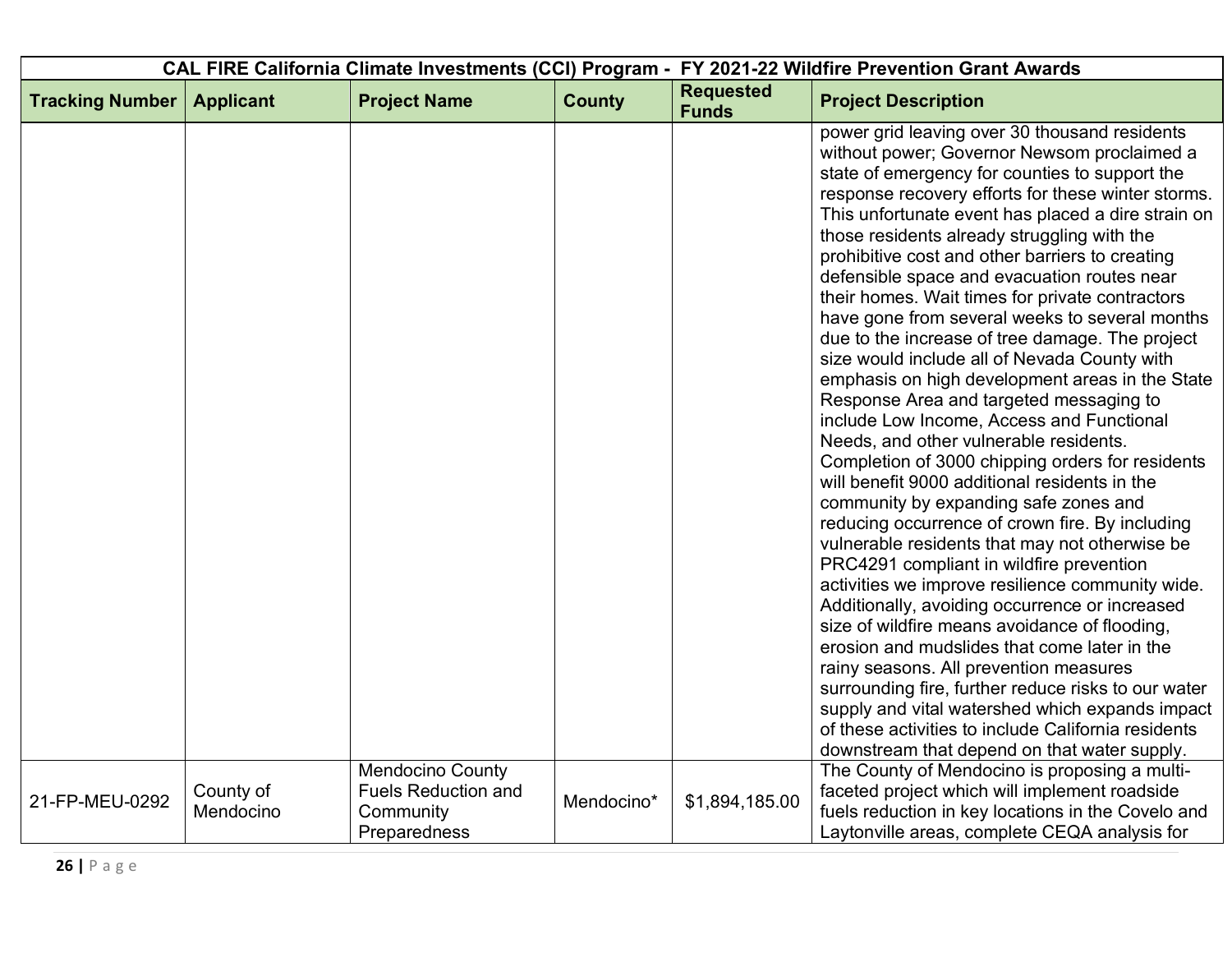| <b>Requested</b><br><b>Tracking Number</b><br><b>Project Name</b><br><b>County</b><br><b>Applicant</b><br><b>Project Description</b><br><b>Funds</b><br>via roadside fuels reduction, protecting<br>approximately 100-150 homes and other<br>analysis, once implemented, will result in<br>Branscomb Road from the community of<br>Branscomb, inland, to the community of |                                                                                                                                                                                                                                                                                                                                                                                                                                                                                                                                                                                                                                                                                                                                                                                                                                                                                                                                                                                            | CAL FIRE California Climate Investments (CCI) Program - FY 2021-22 Wildfire Prevention Grant Awards |  |  |  |
|---------------------------------------------------------------------------------------------------------------------------------------------------------------------------------------------------------------------------------------------------------------------------------------------------------------------------------------------------------------------------|--------------------------------------------------------------------------------------------------------------------------------------------------------------------------------------------------------------------------------------------------------------------------------------------------------------------------------------------------------------------------------------------------------------------------------------------------------------------------------------------------------------------------------------------------------------------------------------------------------------------------------------------------------------------------------------------------------------------------------------------------------------------------------------------------------------------------------------------------------------------------------------------------------------------------------------------------------------------------------------------|-----------------------------------------------------------------------------------------------------|--|--|--|
|                                                                                                                                                                                                                                                                                                                                                                           |                                                                                                                                                                                                                                                                                                                                                                                                                                                                                                                                                                                                                                                                                                                                                                                                                                                                                                                                                                                            |                                                                                                     |  |  |  |
| connects the communities of Hopland and<br>Talmage in southern Mendocino County; 3)<br>near Boonville; 4) Black Bart Trail, a rural<br>residential road serving residences to the<br>of Hopland, a priority project in the newly-<br>developed Hopland Community Wildfire                                                                                                 | five future fuels reduction projects to streamline<br>and accelerate future implementation activities,<br>fund the existing Mendocino County Community<br>Chipper Days program for an additional three<br>years, and develop a preliminary design for an<br>emergency evacuation route serving three single-<br>access subdivisions east of Ukiah in the WUI:<br>Deerwood Estates, El Dorado Estates, and Vichy<br>Springs and the Guidiville Rancheria. This project<br>will treat approximately 66.2 acres of vegetation<br>structures. The projects proposed for CEQA<br>approximately 207 acres of vegetation clearing<br>and improve the likelihood of securing future<br>implementation funding. The areas proposed for<br>CEQA analysis are: 1) the western portion of<br>Westport, on the coast; 2) Old River Road, which<br>Redwood Ridge Road, a ridgetop road alignment<br>southeast of the community of Redwood Valley;<br>and 5) a shaded fuel break in the hills to the west |                                                                                                     |  |  |  |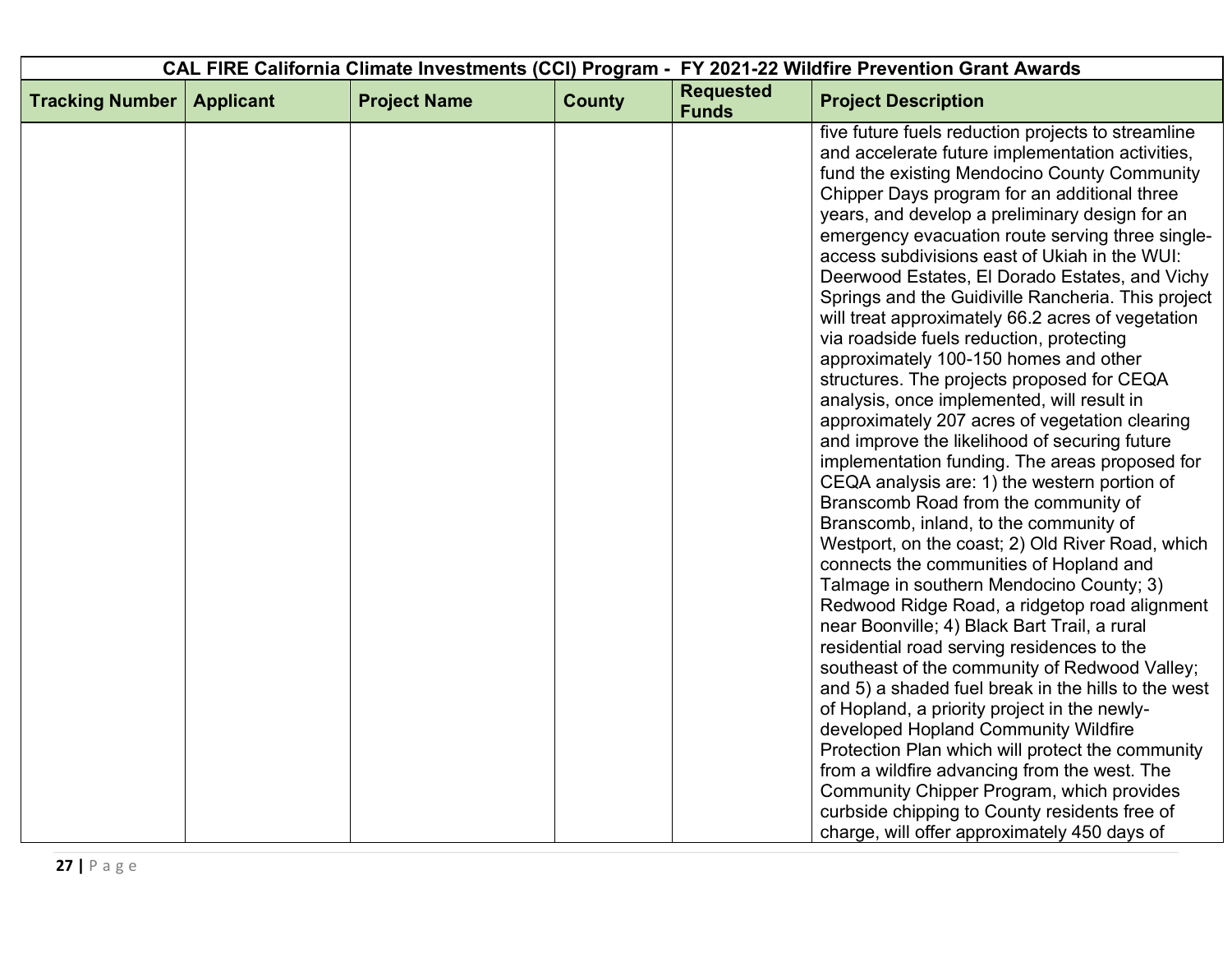| CAL FIRE California Climate Investments (CCI) Program - FY 2021-22 Wildfire Prevention Grant Awards |                                                                  |                                                   |               |                                  |                                                                                                                                                                                                                                                                                                                                                                                                                                                                                                                                                                                                                                                                                                                                                                                                                                                                                                                                                                                                                                                                                               |  |
|-----------------------------------------------------------------------------------------------------|------------------------------------------------------------------|---------------------------------------------------|---------------|----------------------------------|-----------------------------------------------------------------------------------------------------------------------------------------------------------------------------------------------------------------------------------------------------------------------------------------------------------------------------------------------------------------------------------------------------------------------------------------------------------------------------------------------------------------------------------------------------------------------------------------------------------------------------------------------------------------------------------------------------------------------------------------------------------------------------------------------------------------------------------------------------------------------------------------------------------------------------------------------------------------------------------------------------------------------------------------------------------------------------------------------|--|
| <b>Tracking Number</b>                                                                              | <b>Applicant</b>                                                 | <b>Project Name</b>                               | <b>County</b> | <b>Requested</b><br><b>Funds</b> | <b>Project Description</b>                                                                                                                                                                                                                                                                                                                                                                                                                                                                                                                                                                                                                                                                                                                                                                                                                                                                                                                                                                                                                                                                    |  |
|                                                                                                     |                                                                  |                                                   |               |                                  | service over the three-year performance period,<br>serving approximately 4500 landowners and<br>encouraging them to improve and maintain<br>defensible space around their homes. In total,<br>this project will conduct CEQA analysis and treat<br>66.2 acres, conduct CEQA analysis for future<br>fuels treatment on approximately 207 additional<br>acres, serve approximately 4500 individual<br>landowners to support the establishment and<br>maintenance of defensible space via 450<br>community chipper days, and protect 325 homes<br>by planning an alternative evacuation route.                                                                                                                                                                                                                                                                                                                                                                                                                                                                                                   |  |
| 21-FP-SHU-0025                                                                                      | <b>Fall River</b><br>Resource<br>Conservation<br><b>District</b> | Lower Pit River Fire<br><b>Prevention Project</b> | Shasta*       | \$1,800,000.00                   | The Fall River Resource Conservation District<br>("the RCD") is requesting $$6,000,000$ to<br>plan, administer and implement a comprehensive<br>hazardous fuel reduction and fire<br>prevention project in the Lower Pit River<br>Watershed that strategically advances the<br>protection of Wildland Urban Interface (WUI)<br>areas while increasing safety for the public<br>and first responders. The requested amount is<br>86% of the total project costs. The RCD<br>will plan and implement eight new fuel reduction<br>projects and support maintenance<br>efforts on one fuel break along HWY 299<br>between Burney and Johnson Park. These<br>activities will help protect communities of Big<br>Bend, Fall River, Cassell, Cayton Valley,<br>Burney, and Johnson Park. These treatments will<br>connect to existing fuel breaks or tie<br>into larger landscape scale forest health<br>treatment projects prioritized by the Burney-Hat<br><b>Creek Community Forest and Watershed Group's</b><br><b>Strategic and Prioritization</b><br>Framework which will increase the overall |  |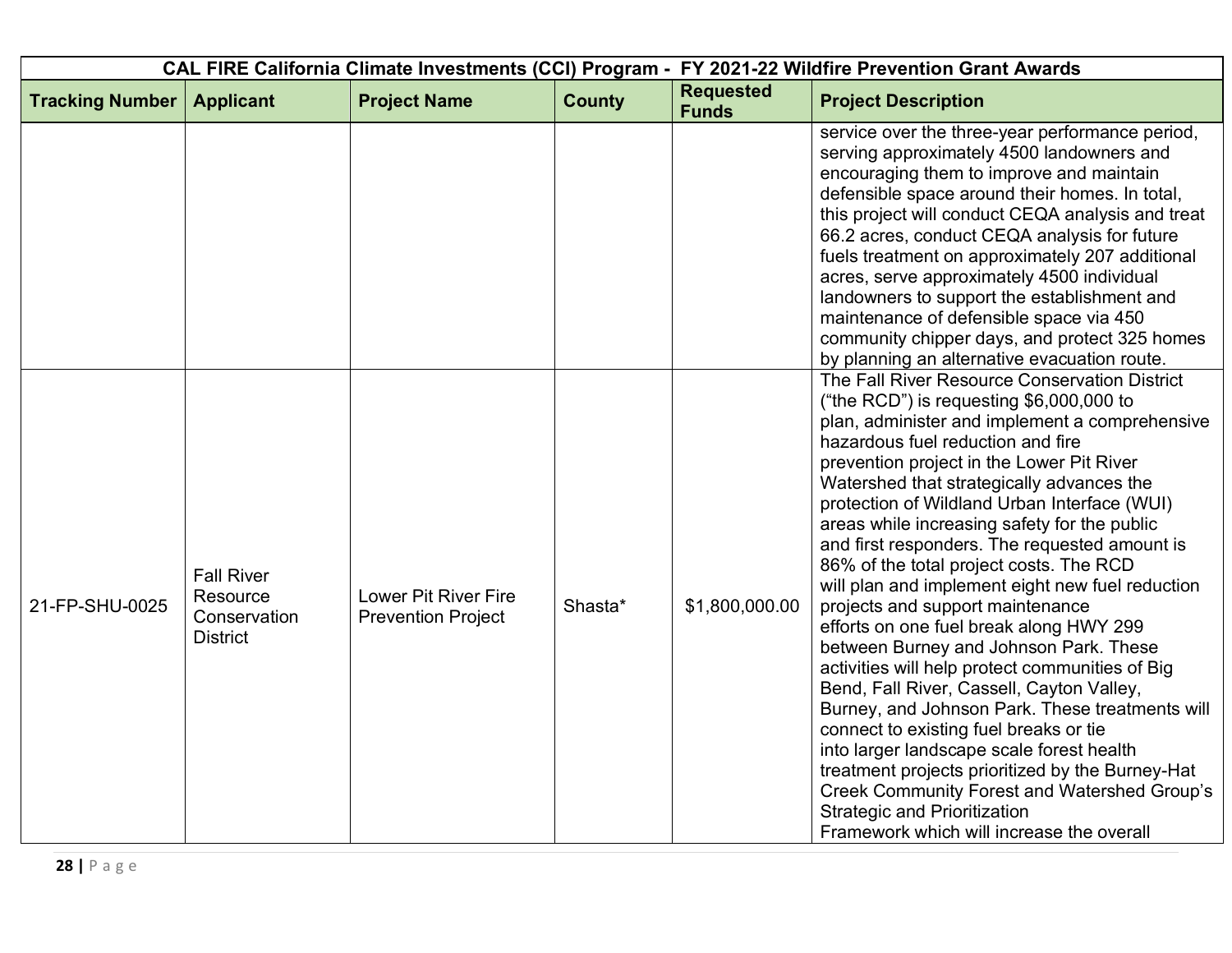| <b>Requested</b><br><b>County</b><br><b>Tracking Number</b><br><b>Applicant</b><br><b>Project Name</b><br><b>Project Description</b><br><b>Funds</b>                                                                                                                                                                                                                                                                                                                                                                                                                                                                                                                                                                                                                                                                                                                                                                                                                                                                                                                                                                                                                                                                                                                                                                                                                                                                                                                                                                          |
|-------------------------------------------------------------------------------------------------------------------------------------------------------------------------------------------------------------------------------------------------------------------------------------------------------------------------------------------------------------------------------------------------------------------------------------------------------------------------------------------------------------------------------------------------------------------------------------------------------------------------------------------------------------------------------------------------------------------------------------------------------------------------------------------------------------------------------------------------------------------------------------------------------------------------------------------------------------------------------------------------------------------------------------------------------------------------------------------------------------------------------------------------------------------------------------------------------------------------------------------------------------------------------------------------------------------------------------------------------------------------------------------------------------------------------------------------------------------------------------------------------------------------------|
|                                                                                                                                                                                                                                                                                                                                                                                                                                                                                                                                                                                                                                                                                                                                                                                                                                                                                                                                                                                                                                                                                                                                                                                                                                                                                                                                                                                                                                                                                                                               |
| effectiveness for the region to anticipate and<br>decrease the chance of catastrophic, stand<br>replacing wildfires. The RCD is uniquely<br>positioned to lead this landscape scale treatment<br>strategy through various agreements<br>(e.g. Master Stewardship Agreement with the<br>Lassen National Forest) and partnerships<br>with State and local entities (e.g. Sierra Nevada<br>Conservancy [SNC], Cal Trans, and<br>Cal Fire). Additionally, the RCD in partnership<br>with the Big Bend Community Land Trust<br>(CLT) will be coordinating a new Community<br>Wildfire Protection Plans (CWPP) for the<br>Big Bend area (Big Bend CLT). Projects work is<br>also building off the newly established<br>Fall River Fire Safe Council, which includes new<br>geographies not previously considered<br>in former applications. This expansion is in part<br>due to the success of the adjacent<br>Burney Basin Fire Safe Council CWPP and funds<br>awarded through the Sierra Nevada<br><b>Conservancy Regional Forest and Fire Capacity</b><br>Program. The development of one new<br>CWPPs is motivated by the 2018 Carr Fire which<br>occurred directly west of Big Bend in a<br>similarly high wildfire risk area, in addition to the<br>recent 2020 and 2021 fires in the<br>region. The project influence zone (PIZ)<br>encompasses 34,984 acres of SRA land and<br>11 communities in Eastern Shasta County.<br>Strategically locating fuel breaks along<br>priority roads and in WUIs will effectively slow the |
| rate and intensity of a wildfire and<br>protect a total of 4,515 structures. These<br>communities are located in low-income, high                                                                                                                                                                                                                                                                                                                                                                                                                                                                                                                                                                                                                                                                                                                                                                                                                                                                                                                                                                                                                                                                                                                                                                                                                                                                                                                                                                                             |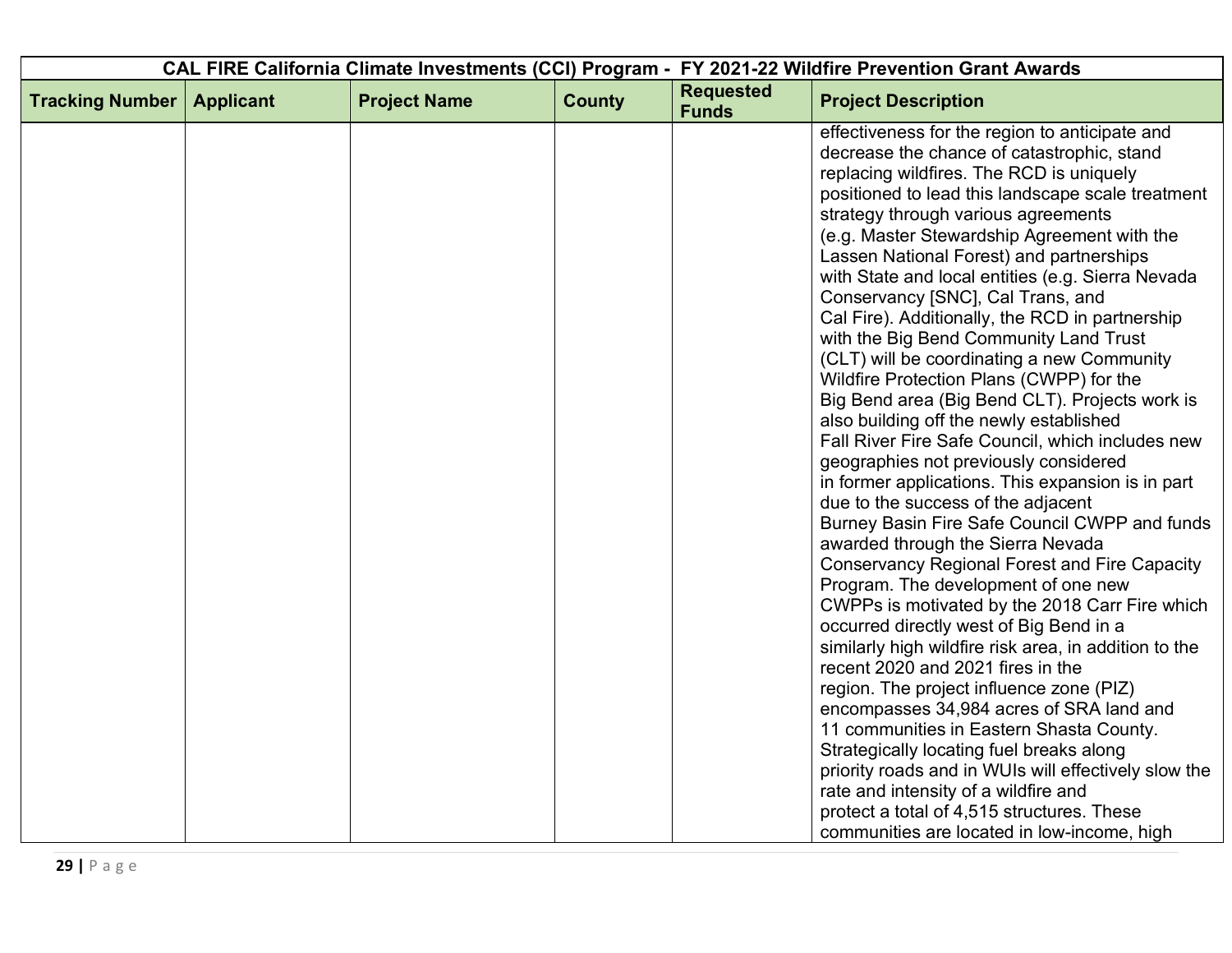|                        |                                                                 |                                                               |                   | CAL FIRE California Climate Investments (CCI) Program - FY 2021-22 Wildfire Prevention Grant Awards |                                                                                                                                                                                                                                                                                                                                                                                                                                                                                                                                                                                                                                                                                                                                                                                                                                                                                                                                                                                                                                                                                                                                                                                                          |
|------------------------|-----------------------------------------------------------------|---------------------------------------------------------------|-------------------|-----------------------------------------------------------------------------------------------------|----------------------------------------------------------------------------------------------------------------------------------------------------------------------------------------------------------------------------------------------------------------------------------------------------------------------------------------------------------------------------------------------------------------------------------------------------------------------------------------------------------------------------------------------------------------------------------------------------------------------------------------------------------------------------------------------------------------------------------------------------------------------------------------------------------------------------------------------------------------------------------------------------------------------------------------------------------------------------------------------------------------------------------------------------------------------------------------------------------------------------------------------------------------------------------------------------------|
| <b>Tracking Number</b> | <b>Applicant</b>                                                | <b>Project Name</b>                                           | <b>County</b>     | <b>Requested</b><br><b>Funds</b>                                                                    | <b>Project Description</b>                                                                                                                                                                                                                                                                                                                                                                                                                                                                                                                                                                                                                                                                                                                                                                                                                                                                                                                                                                                                                                                                                                                                                                               |
|                        |                                                                 |                                                               |                   |                                                                                                     | wildfire threat areas which have received limited<br>vegetation treatments in the recent<br>past. Wood removed from these fuel breaks will<br>be delivered to a locally owned and<br>operated small scale bioenergy facility, Hat-Creek<br>Bioenergy, which is planned to be<br>operational by 2022, or to an existing bioenergy<br>facility (Burney Forest Power).                                                                                                                                                                                                                                                                                                                                                                                                                                                                                                                                                                                                                                                                                                                                                                                                                                      |
| 21-FP-SBC-0170         | CA-SBC Santa<br><b>Barbara County</b><br><b>Fire Department</b> | <b>SBC 2022 Fuel</b><br><b>Reduction Equipment</b><br>Project | Santa<br>Barbara* | \$250,000.00                                                                                        | This project is to acquire funding to allow the<br>Santa Barbara County Fire Department (SBCFD)<br>to purchase the following equipment to support<br>the department's fuel reduction projects and new<br>fuels crew module:<br>1. One Tracked Forestry Mulcher (Masticator)<br>The Santa Barbara County Fire Department is a<br>Contract County that protects 791,934 acres of<br>SRA, the second most acres of the six contract<br>counties. This equipment will be utilized<br>throughout Santa Barbara County in our effort to<br>complete ongoing fuel reduction work on current<br>and new fuel reduction projects as identified in<br>the Santa Barbara County Unit Fire Plan. Santa<br>Barbara County Fire has 30 fuel reduction and<br>VMP projects either planned, in current<br>implementation or requiring maintenance, totaling<br>10,658.6 acres, including 283 miles of roadside<br>treatments. This equipment will be used by our<br>Construction Section operators (dozer operators)<br>in conjunction with the SBC Fuels Crew and our<br>two Fire Crews. Acres treated annually will vary<br>widely due to weather conditions and the length<br>and severity of our annual fire season. |
| 21-FP-ORC-0029         | <b>Orange County</b><br><b>Fire Authority</b>                   | <b>Hazardous Fuels</b><br><b>Reduction Equipment</b>          | Orange*           | \$250,000.00                                                                                        | The proposed project purchases a water tender<br>for OCFA Crews and Equipment program to<br>assist in completing wildfire prevention and fuels                                                                                                                                                                                                                                                                                                                                                                                                                                                                                                                                                                                                                                                                                                                                                                                                                                                                                                                                                                                                                                                           |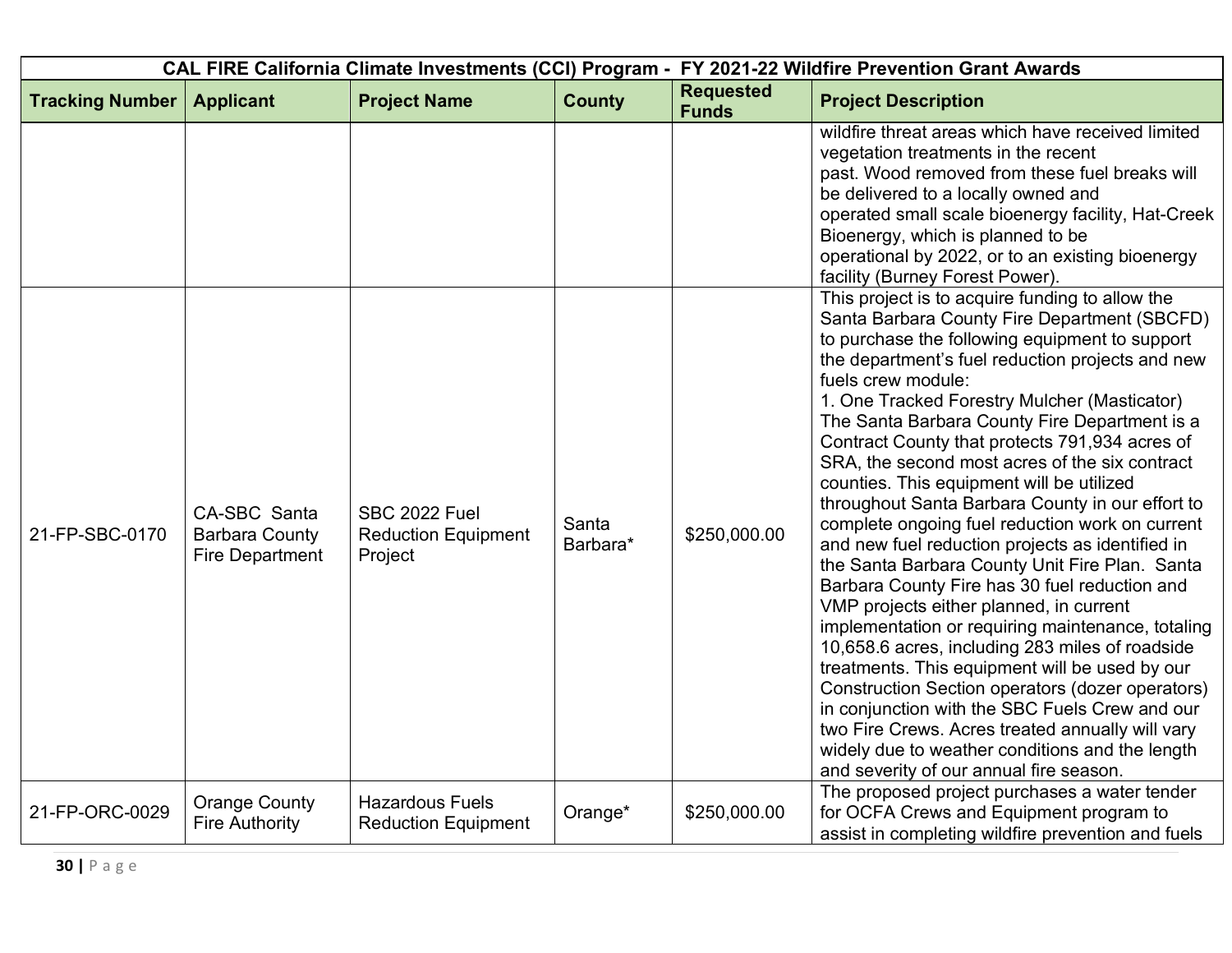| CAL FIRE California Climate Investments (CCI) Program - FY 2021-22 Wildfire Prevention Grant Awards |                                                     |                                                    |                         |                                  |                                                                                                                                                                                                                                                                                                                                                                                                                                                                                                                                                                                                                                                                                                                                                                                                                                                                                                                                                                                                                                                                                                                                                                                                                                                                                                                                                        |
|-----------------------------------------------------------------------------------------------------|-----------------------------------------------------|----------------------------------------------------|-------------------------|----------------------------------|--------------------------------------------------------------------------------------------------------------------------------------------------------------------------------------------------------------------------------------------------------------------------------------------------------------------------------------------------------------------------------------------------------------------------------------------------------------------------------------------------------------------------------------------------------------------------------------------------------------------------------------------------------------------------------------------------------------------------------------------------------------------------------------------------------------------------------------------------------------------------------------------------------------------------------------------------------------------------------------------------------------------------------------------------------------------------------------------------------------------------------------------------------------------------------------------------------------------------------------------------------------------------------------------------------------------------------------------------------|
| <b>Tracking Number</b>                                                                              | <b>Applicant</b>                                    | <b>Project Name</b>                                | <b>County</b>           | <b>Requested</b><br><b>Funds</b> | <b>Project Description</b>                                                                                                                                                                                                                                                                                                                                                                                                                                                                                                                                                                                                                                                                                                                                                                                                                                                                                                                                                                                                                                                                                                                                                                                                                                                                                                                             |
|                                                                                                     |                                                     |                                                    |                         |                                  | reduction projects. The preventative work will<br>help protect the 3.1 million residents within<br>Orange County while benefitting over 300,000<br>acres of SRA Threat Zone, nearly 11,576<br>habitable structures within the SRA, and another<br>130,220 structures within the Very High LRA WUI<br>areas.                                                                                                                                                                                                                                                                                                                                                                                                                                                                                                                                                                                                                                                                                                                                                                                                                                                                                                                                                                                                                                            |
| 21-FP-SBC-0228                                                                                      | Santa Barbara<br><b>County Fire Safe</b><br>Council | <b>SBCFSC Community</b><br><b>Chipping Program</b> | Santa<br><b>Barbara</b> | \$2,037,939.00                   | Due to past fire history, the Santa Barbara<br>County Fire Safe Council was formed to<br>collaborate with property owners in elevated<br>wildfire risk areas. The proposed Community<br>Chipping Program aligns well with the objectives<br>of the California Climate Investment Fire<br>Prevention Grant. The Community Chipping<br>Program will be a cooperative partnership<br>between the Fire Safe Council and the<br>community of property owners that has 5,908<br>residences in 26 distinct neighborhoods totaling<br>32,661 acres. The neighborhoods lay at the foot<br>of the Santa Ynez Mountains along the Gaviota<br>Coast, Goleta foothills, Santa Barbara foothills,<br>and the Montecito foothills (see map for details).<br>Each property owner will be instructed to remove<br>vegetation to meet their defensible space<br>standard requirement and relocate the cut<br>vegetation to the end of their driveway on<br>specified days. The Fire Safe Council will then<br>provide a contractor to chip the material and haul<br>it away. Also on specified days, the Community<br>Chipping Program will provide a roll-off dumpster<br>in each participating neighborhood where non-<br>chippable material (i.e., palm fronds, leaves,<br>vines, etc.) can be deposited for removal.<br>Additionally, the project manager will check |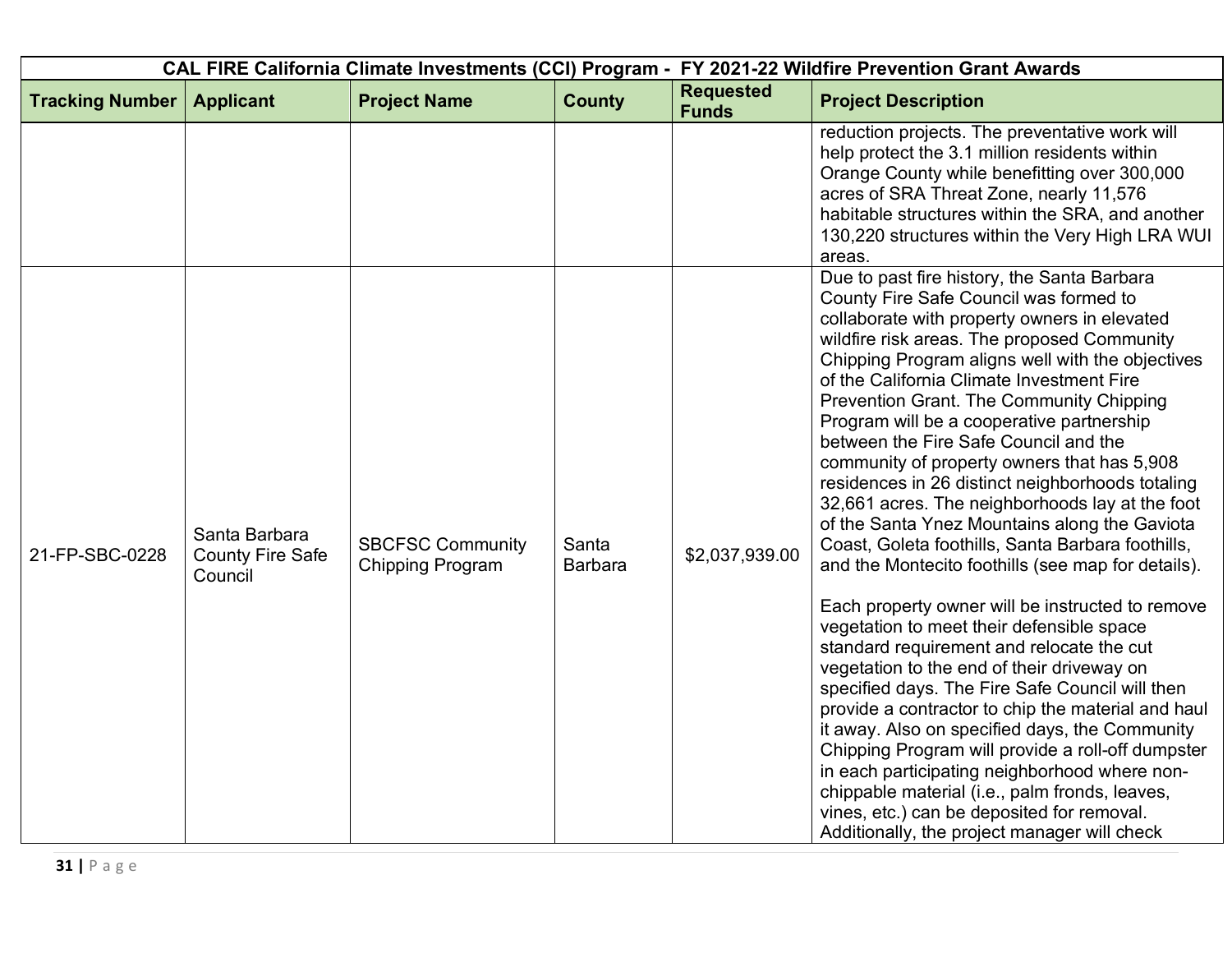|                        |                                                                   |                                        |               | CAL FIRE California Climate Investments (CCI) Program - FY 2021-22 Wildfire Prevention Grant Awards |                                                                                                                                                                                                                                                                                                                                                                                                                                                                                                                                                                                                                                                                                                                                                                                                                                                                                                                                                                                                                                                                                                                                                               |
|------------------------|-------------------------------------------------------------------|----------------------------------------|---------------|-----------------------------------------------------------------------------------------------------|---------------------------------------------------------------------------------------------------------------------------------------------------------------------------------------------------------------------------------------------------------------------------------------------------------------------------------------------------------------------------------------------------------------------------------------------------------------------------------------------------------------------------------------------------------------------------------------------------------------------------------------------------------------------------------------------------------------------------------------------------------------------------------------------------------------------------------------------------------------------------------------------------------------------------------------------------------------------------------------------------------------------------------------------------------------------------------------------------------------------------------------------------------------|
| <b>Tracking Number</b> | <b>Applicant</b>                                                  | <b>Project Name</b>                    | <b>County</b> | <b>Requested</b><br><b>Funds</b>                                                                    | <b>Project Description</b>                                                                                                                                                                                                                                                                                                                                                                                                                                                                                                                                                                                                                                                                                                                                                                                                                                                                                                                                                                                                                                                                                                                                    |
|                        |                                                                   |                                        |               |                                                                                                     | roadways and multi-use driveways for<br>compliance with fire safety regulations such as<br>Title 14 and PRC 4290. The chipping crew while<br>in the community area will "Tag and Trim"<br>constrained roadways for fire engine access as<br>well as civilian evacuation.<br>Collectively, the proposed project will assist in<br>making Santa Barbara County more adaptive to<br>wildfire, increase the efficiency of future wildfire<br>responses, and maximize carbon sequestration in<br>the surrounding wildland habitat by limiting its<br>exposure to future wildfires.                                                                                                                                                                                                                                                                                                                                                                                                                                                                                                                                                                                 |
| 21-FP-BDU-0257         | <b>Mammoth Lakes</b><br><b>Fire Protection</b><br><b>District</b> | Defensible Space and<br>Home Hardening | Mono*         | \$588,000.00                                                                                        | Mammoth Lakes is situated above 7,000 feet in<br>the Eastern Sierras. MLFPD has a small<br>combination fire department that is much than<br>some neighboring Districts, however, the nearest<br>large fire department that can assist in a major<br>fire is over 5 hours away. Until additional<br>resources arrive, MLFPD and the surrounding<br>districts will have to suppress the fire. If<br>defensible space and home hardening is<br>established on every property in our community,<br>we may be able to stop a fire before additional<br>resources are required. The grant money would<br>assist homeowner with the cost of tree and brush<br>removal to generate defensible space in and<br>around private properties within the Mammoth<br>Lakes Fire Protection Districted located in the<br>Town of Mammoth Lakes. In Mammoth Lakes,<br>years of misunderstanding of forest health and<br>fire suppression has led to an overgrowth of<br>conifer trees and shrubs. The overgrowth can<br>lead the District on to a path of total destruction<br>should a catastrophic fire strike town. The<br>strategic intent is to focus on defensible space |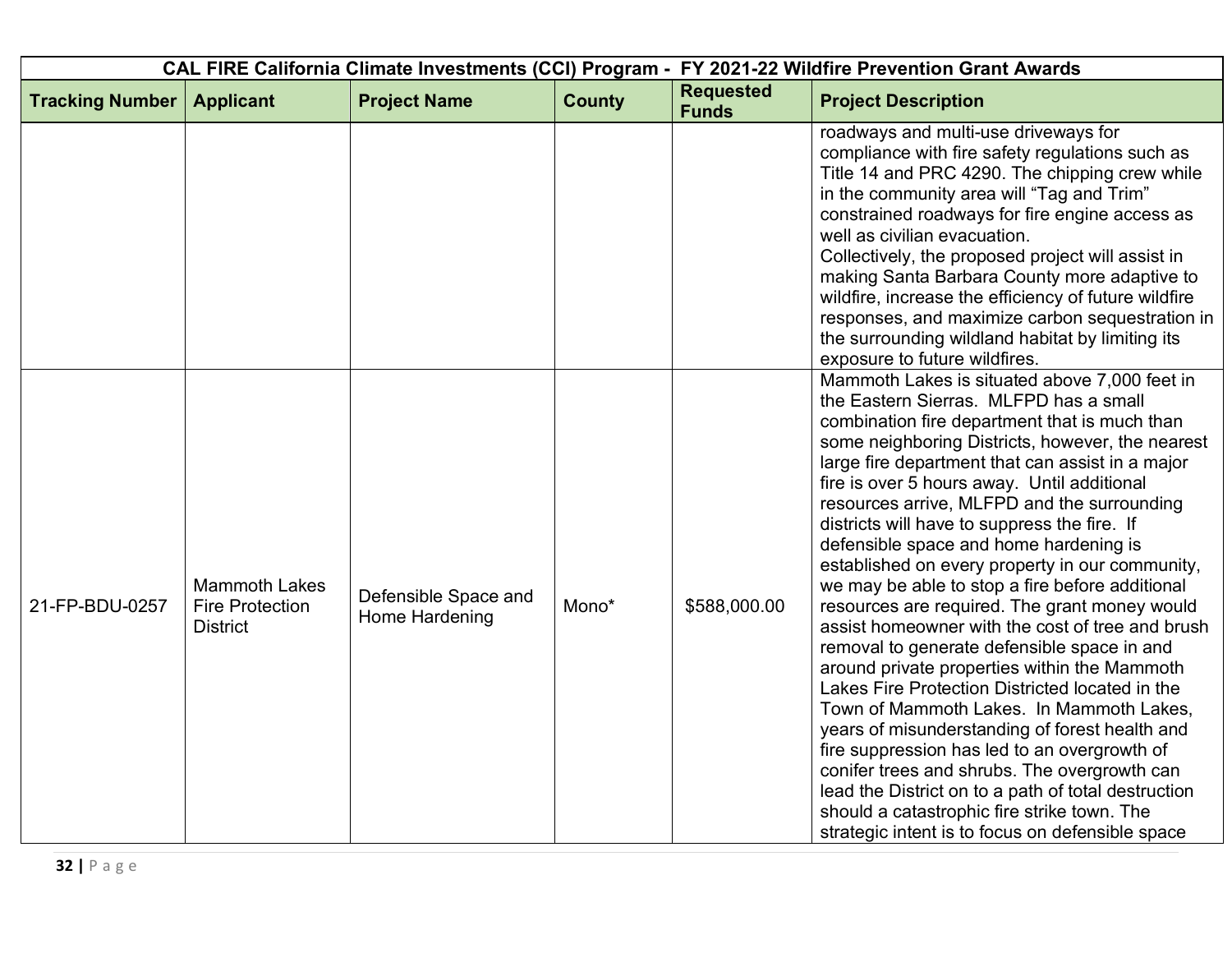|                        |                                           |                                                                       | CAL FIRE California Climate Investments (CCI) Program - FY 2021-22 Wildfire Prevention Grant Awards |                                  |                                                                                                                                                                                                                                                                                                                                                                                                                                                                                                                                                                                                                                                                                                                                                                                                                                                                                                                                                                                                            |
|------------------------|-------------------------------------------|-----------------------------------------------------------------------|-----------------------------------------------------------------------------------------------------|----------------------------------|------------------------------------------------------------------------------------------------------------------------------------------------------------------------------------------------------------------------------------------------------------------------------------------------------------------------------------------------------------------------------------------------------------------------------------------------------------------------------------------------------------------------------------------------------------------------------------------------------------------------------------------------------------------------------------------------------------------------------------------------------------------------------------------------------------------------------------------------------------------------------------------------------------------------------------------------------------------------------------------------------------|
| <b>Tracking Number</b> | <b>Applicant</b>                          | <b>Project Name</b>                                                   | <b>County</b>                                                                                       | <b>Requested</b><br><b>Funds</b> | <b>Project Description</b>                                                                                                                                                                                                                                                                                                                                                                                                                                                                                                                                                                                                                                                                                                                                                                                                                                                                                                                                                                                 |
|                        |                                           |                                                                       |                                                                                                     |                                  | around private property and home hardening,<br>therefore, decreasing the chance for fire to<br>spread from one property to another, and fulfill<br>reporting responsibilities and other administrative<br>duties associated with the project. Increasing the<br>fire resistance or hardening the communities<br>involves making structures more difficult and<br>limiting the fire spread if ignition occurs. The<br>grant will also provide resources and equipment<br>to assist the homeowner with mitigating<br>defensible space on the property. Hardening the<br>community through less ignition-prone materials,<br>more fire-resistant designs, and new technologies<br>to prevent fire spread within communities<br>incorporated with fuels management will reduce<br>fire spread. The project includes: Defensible<br>space inspections, Identifying vulnerabilities in<br>the structures and methods to harden the home,<br>A free chipping program for the community,<br>Follow-up inspections. |
| 21-FP-MMU-0076         | Mariposa County<br><b>Fire Department</b> | <b>Mariposa County Fuel</b><br><b>Reduction Equipment</b><br>Purchase | Mariposa*                                                                                           | \$230,141.68                     | The project proposed by the Mariposa County<br>Fire Department will take place under the<br>Hazardous Fuels Reduction category and<br>primarily consist of the purchase of supporting<br>equipment for the fuel modification equipment<br>purchased under the Mariposa County Fire's<br>previous FY20-21 Fire Prevention Grant award<br>(#20-FP-MMU-036) that is being used for<br>vegetation clearance and creation/maintenance<br>of new and existing fuel breaks in strategic<br>locations throughout Mariposa County. Specific<br>equipment to purchase under this current project<br>includes the following:<br>One Trailer - Trailmax by Valor 20 GTS<br>\$45,000.00 planned use for hauling the excavator                                                                                                                                                                                                                                                                                           |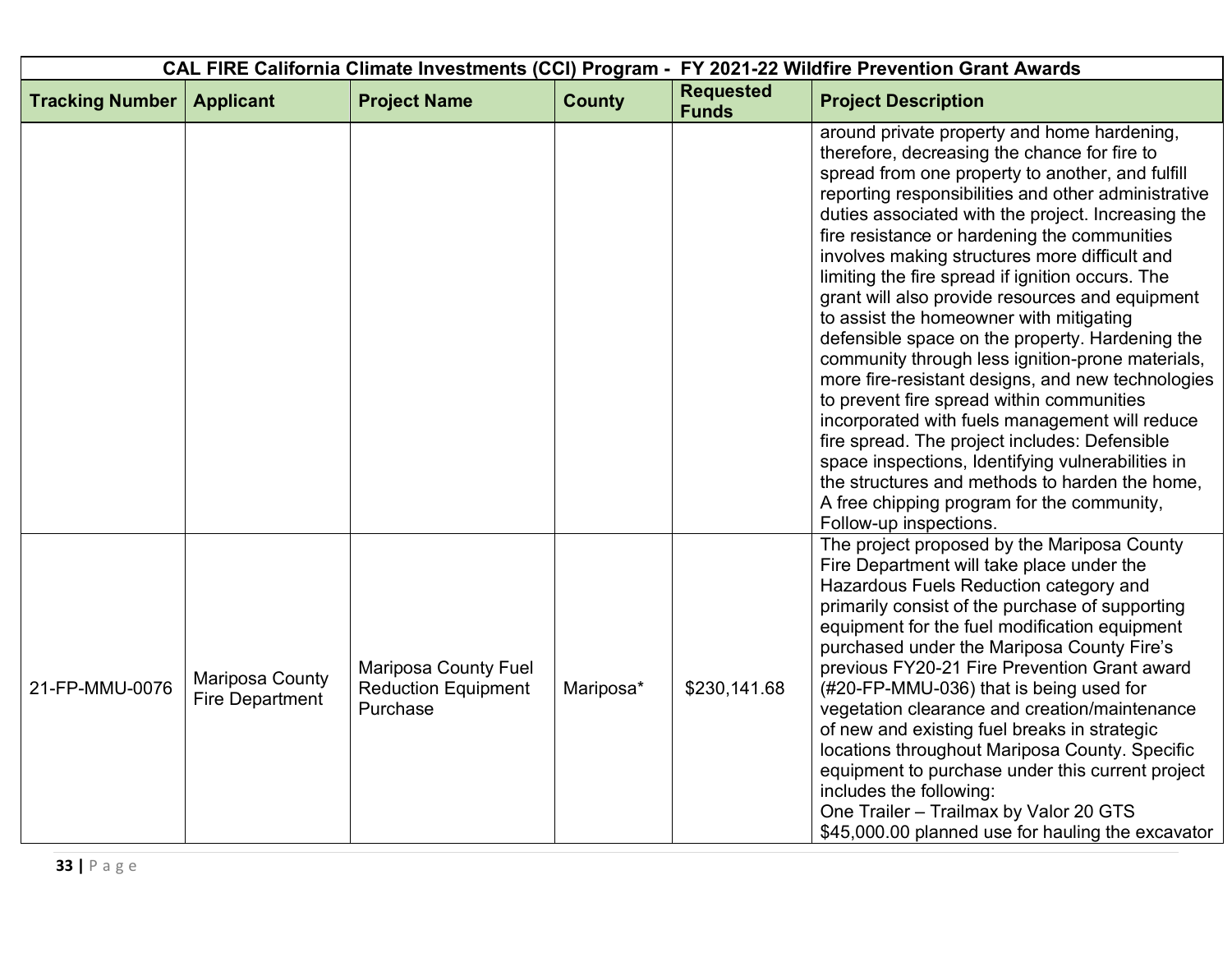| CAL FIRE California Climate Investments (CCI) Program - FY 2021-22 Wildfire Prevention Grant Awards                                                  |  |  |  |
|------------------------------------------------------------------------------------------------------------------------------------------------------|--|--|--|
| <b>Requested</b><br><b>County</b><br><b>Tracking Number</b><br><b>Project Name</b><br><b>Project Description</b><br><b>Applicant</b><br><b>Funds</b> |  |  |  |
| and track loader purchased under the previous<br><b>Fire Prevention Grant</b>                                                                        |  |  |  |
| One (1) 2022 Ford F550 pickup truck/tow vehicle                                                                                                      |  |  |  |
| - Vehicle to be used to tow the new trailer and                                                                                                      |  |  |  |
| tractors to project sites                                                                                                                            |  |  |  |
| One Better Built 100 gallon Diesel transfer tank                                                                                                     |  |  |  |
| with pump to fuel equipment                                                                                                                          |  |  |  |
| Equipment Items to outfit Compact Track Loader                                                                                                       |  |  |  |
| Tractor (purchased with previous grant):<br>Caterpillar HM 418 XE/XHP, BL Mulcher                                                                    |  |  |  |
| Equipment Items to outfit Excavator Tractor                                                                                                          |  |  |  |
| (purchased with previous grant):                                                                                                                     |  |  |  |
| Kit, Case Drain, MHE 7-10T NG                                                                                                                        |  |  |  |
| Caterpillar HM210 Mulcher                                                                                                                            |  |  |  |
| The truck, trailer and transfer tank will be used as                                                                                                 |  |  |  |
| supporting vehicles to haul, transport, and fuel                                                                                                     |  |  |  |
| the tractors and equipment to specific project                                                                                                       |  |  |  |
| sites to be used in the construction and                                                                                                             |  |  |  |
| maintenance of strategic fuel breaks and                                                                                                             |  |  |  |
| treatments throughout Mariposa County,<br>particularly the wildland urban interface (WUI)                                                            |  |  |  |
| areas in the Sierra Nevada foothill and mountains                                                                                                    |  |  |  |
| in the eastern half of the county. Individual                                                                                                        |  |  |  |
| projects currently exist in isolated areas around                                                                                                    |  |  |  |
| communities and population centers along                                                                                                             |  |  |  |
| favorable terrain features in the WUI regions. The                                                                                                   |  |  |  |
| vehicle, trailers, and additional equipment                                                                                                          |  |  |  |
| requested in this project will provide support to                                                                                                    |  |  |  |
| the tractors purchased under the previous grant                                                                                                      |  |  |  |
| to mechanically treat regrowth and tree mortality                                                                                                    |  |  |  |
| that has occurred within the footprint of numerous                                                                                                   |  |  |  |
| smaller projects protecting the previous                                                                                                             |  |  |  |
| investment of public dollars by maintaining these                                                                                                    |  |  |  |
| strategic fire defense systems constructed by the<br>Mariposa County Fire Department and CAL FIRE                                                    |  |  |  |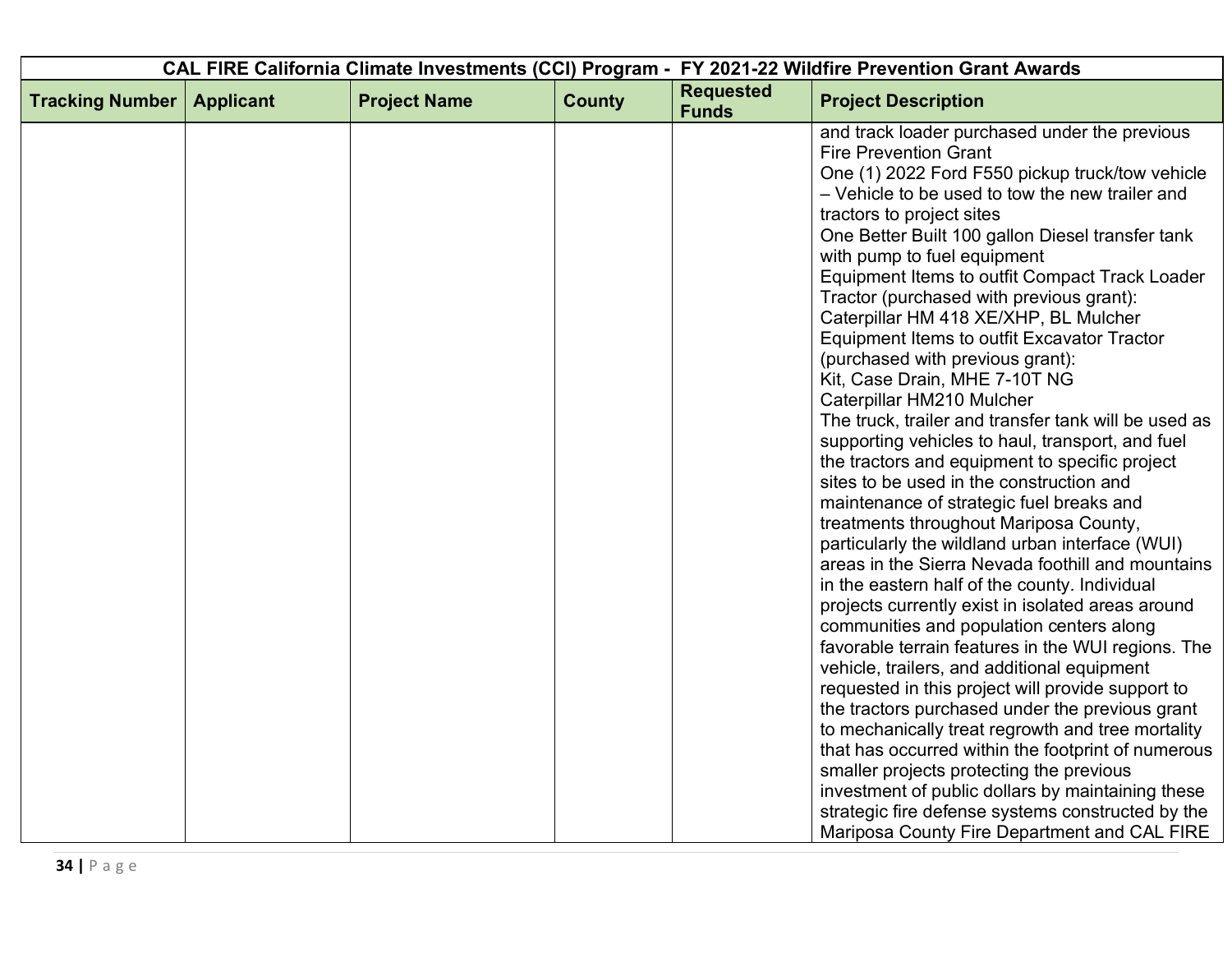| CAL FIRE California Climate Investments (CCI) Program - FY 2021-22 Wildfire Prevention Grant Awards |                       |                                                                                  |               |                                  |                                                                                                                                                                                                                                                                                                                                                                                                                                                                                                                                                                                                                                                                                                                                                                                                                                                                                                                                                                                      |
|-----------------------------------------------------------------------------------------------------|-----------------------|----------------------------------------------------------------------------------|---------------|----------------------------------|--------------------------------------------------------------------------------------------------------------------------------------------------------------------------------------------------------------------------------------------------------------------------------------------------------------------------------------------------------------------------------------------------------------------------------------------------------------------------------------------------------------------------------------------------------------------------------------------------------------------------------------------------------------------------------------------------------------------------------------------------------------------------------------------------------------------------------------------------------------------------------------------------------------------------------------------------------------------------------------|
| <b>Tracking Number</b>                                                                              | <b>Applicant</b>      | <b>Project Name</b>                                                              | <b>County</b> | <b>Requested</b><br><b>Funds</b> | <b>Project Description</b>                                                                                                                                                                                                                                                                                                                                                                                                                                                                                                                                                                                                                                                                                                                                                                                                                                                                                                                                                           |
|                                                                                                     |                       |                                                                                  |               |                                  | Madera-Mariposa-Merced Unit. The overall<br>project area encompasses the State<br>Responsibility Area (SRA) in Mariposa County<br>(443,613 acres).<br>The overall project area encompasses the State<br>Responsibility Area (SRA) in Mariposa County<br>(443,613 acres). Existing/projected fuels projects<br>cumulatively total approximately 4,900 acres and<br>benefit approximately 5,000 habitable structures.<br>Individual projects exist in isolated areas around<br>communities and population centers along<br>favorable terrain features. This equipment will<br>mechanically treat regrowth and tree mortality<br>that has occurred within the footprint of numerous<br>projects protecting the previous investment of<br>public dollars by maintaining strategic fire<br>defense systems constructed by the Mariposa<br>County Fire Safe Council, US Forest Service,<br>Bureau of Land Management, Mariposa County<br>Fire and CAL FIRE Madera-Mariposa-Merced<br>Unit. |
| 21-FP-TCU-0276                                                                                      | County of<br>Tuolumne | <b>Tuolumne County</b><br><b>Hazardous Fuel Pile</b><br><b>Burning Equipment</b> | Tuolumne*     | \$132,302.00                     | Purchase of (2) Bobcat UV34 UTV's, (2)<br>Duratracks UTV Track System, (2) QTAC 125<br>Gallon HP UTV Skid-Mount Fire Pump, (1) Gel<br>Fire Systems 75 Gallon Terra Torch, (1) Big Tex<br>35SA-12W Single Axle Utility Trailer, (1) Big Tex<br>10OA-20 Heavy-Duty Over-the-Axle Bumper pull<br>Trailer, (2) Transfer Flow 109 Gallon Refueling<br>Tank System, (2) Buyers Products Aluminum<br>Truck Box with Barn Doors, (1) ProWinch<br>Foldable Davit Crane, (10) Drip Torches, related<br>parts and accessories as identified in the budget.<br>The Tuolumne County Fire Department will utilize<br>the requested pile burning equipment to maintain<br>strategic fuel breaks and perform hazardous fuels                                                                                                                                                                                                                                                                         |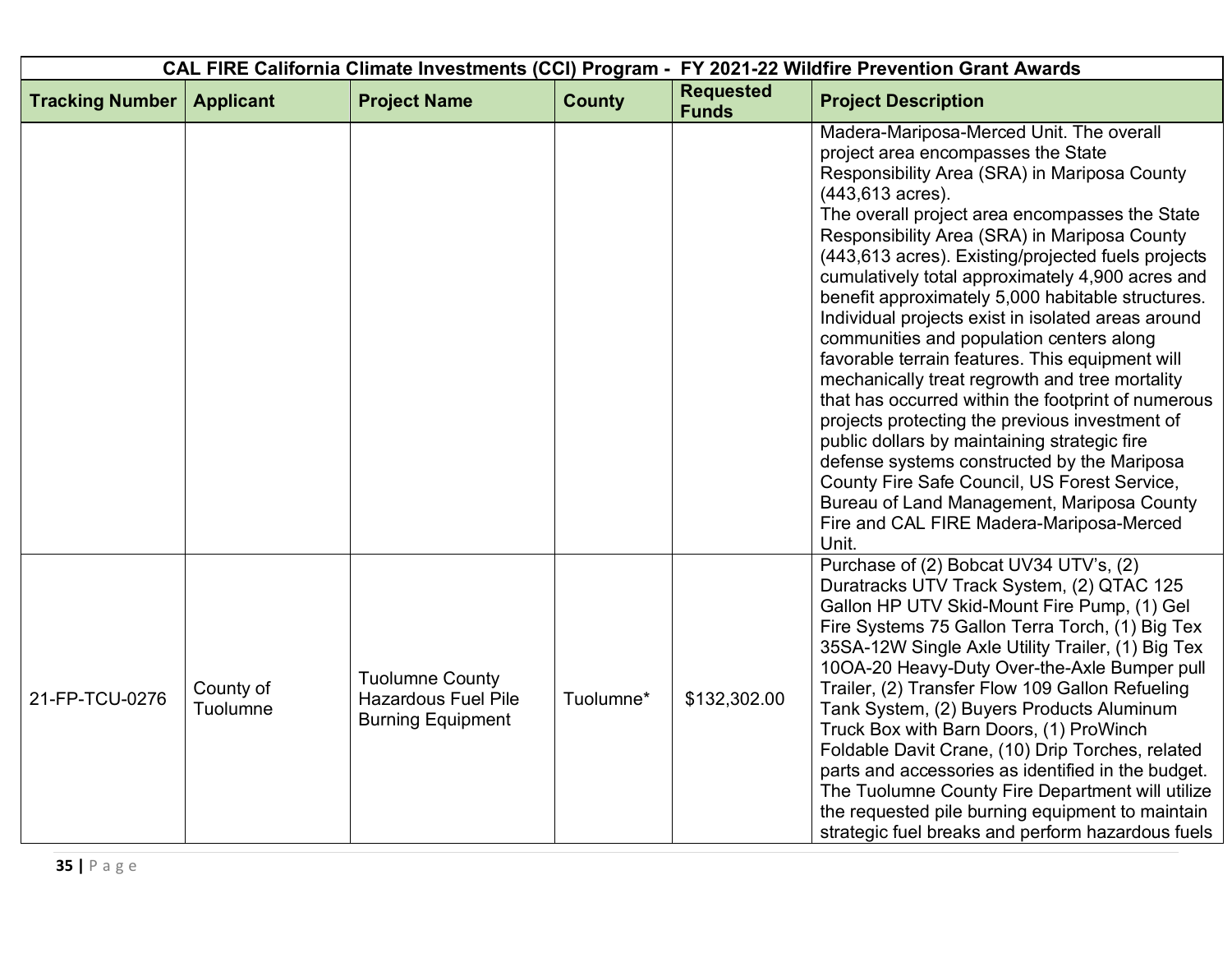|                        |                  |                     |               | CAL FIRE California Climate Investments (CCI) Program - FY 2021-22 Wildfire Prevention Grant Awards |                                                                                                                                                                                                                                                                                                                                                                                                                                                                                                                                                                                                                                                                                                                                                                                                                                                                                                                                                                                                                                                                                                                                                                                                                                                                                                                                                                                                                                                                                                                                                                                     |
|------------------------|------------------|---------------------|---------------|-----------------------------------------------------------------------------------------------------|-------------------------------------------------------------------------------------------------------------------------------------------------------------------------------------------------------------------------------------------------------------------------------------------------------------------------------------------------------------------------------------------------------------------------------------------------------------------------------------------------------------------------------------------------------------------------------------------------------------------------------------------------------------------------------------------------------------------------------------------------------------------------------------------------------------------------------------------------------------------------------------------------------------------------------------------------------------------------------------------------------------------------------------------------------------------------------------------------------------------------------------------------------------------------------------------------------------------------------------------------------------------------------------------------------------------------------------------------------------------------------------------------------------------------------------------------------------------------------------------------------------------------------------------------------------------------------------|
| <b>Tracking Number</b> | <b>Applicant</b> | <b>Project Name</b> | <b>County</b> | <b>Requested</b><br><b>Funds</b>                                                                    | <b>Project Description</b>                                                                                                                                                                                                                                                                                                                                                                                                                                                                                                                                                                                                                                                                                                                                                                                                                                                                                                                                                                                                                                                                                                                                                                                                                                                                                                                                                                                                                                                                                                                                                          |
|                        |                  |                     |               |                                                                                                     | reduction pile burning projects throughout<br>Tuolumne County. Numerous individual<br>hazardous fuels reduction projects exist in<br>isolated areas around communities and<br>population centers throughout Tuolumne County<br>along favorable terrain features. These<br>communities are located in Wildland-Urban<br>Interface (WUI) areas and are at a substantial<br>risk of impact from wildland fires. This equipment<br>will allow Tuolumne County to reintroduce<br>frequent, low-intensity fire to improve forest<br>health, biodiversity and forested communities'<br>safety as identified in the fourth point of the<br>executive summary of California's Wildfire and<br>Forest Resilience Action Plan by the Governor's<br>Forest Management Task Force. The very first<br>goal of California's Wildfire and Forest Resilience<br>Action Plan calls for "Increase The Pace And<br>Scale of Forest Health Projects and specifically<br>identifies "Increase the Use of Prescribed Fire" in<br>the goal as Key Actions: $1.18 - 1.27$ .<br>California's Strategic Plan For Prescribed Fire,<br>Cultural Burning & Prescribed Natural Fire by the<br>California Wildfire & Forest Resilience Task<br>Force identifies in the executive summary a need<br>for "Strategic Change in Our Relationship to Fire".<br>The Strategic Plan is oriented around nine goals.<br>These goals are Develop a Robust Prescribed<br>Fire Workforce, Empower the Private Sector,<br><b>Expand Cultural Burning, Improved Regulatory</b><br>Efficiency, Protect Public Health, Build Public |
|                        |                  |                     |               |                                                                                                     | Support, Facilitate Larger and Strategically<br>Located Burns, Use Prescribed Natural Fire<br>Where and When Appropriate, and Improve Date<br><b>Collection and Utilization.</b>                                                                                                                                                                                                                                                                                                                                                                                                                                                                                                                                                                                                                                                                                                                                                                                                                                                                                                                                                                                                                                                                                                                                                                                                                                                                                                                                                                                                    |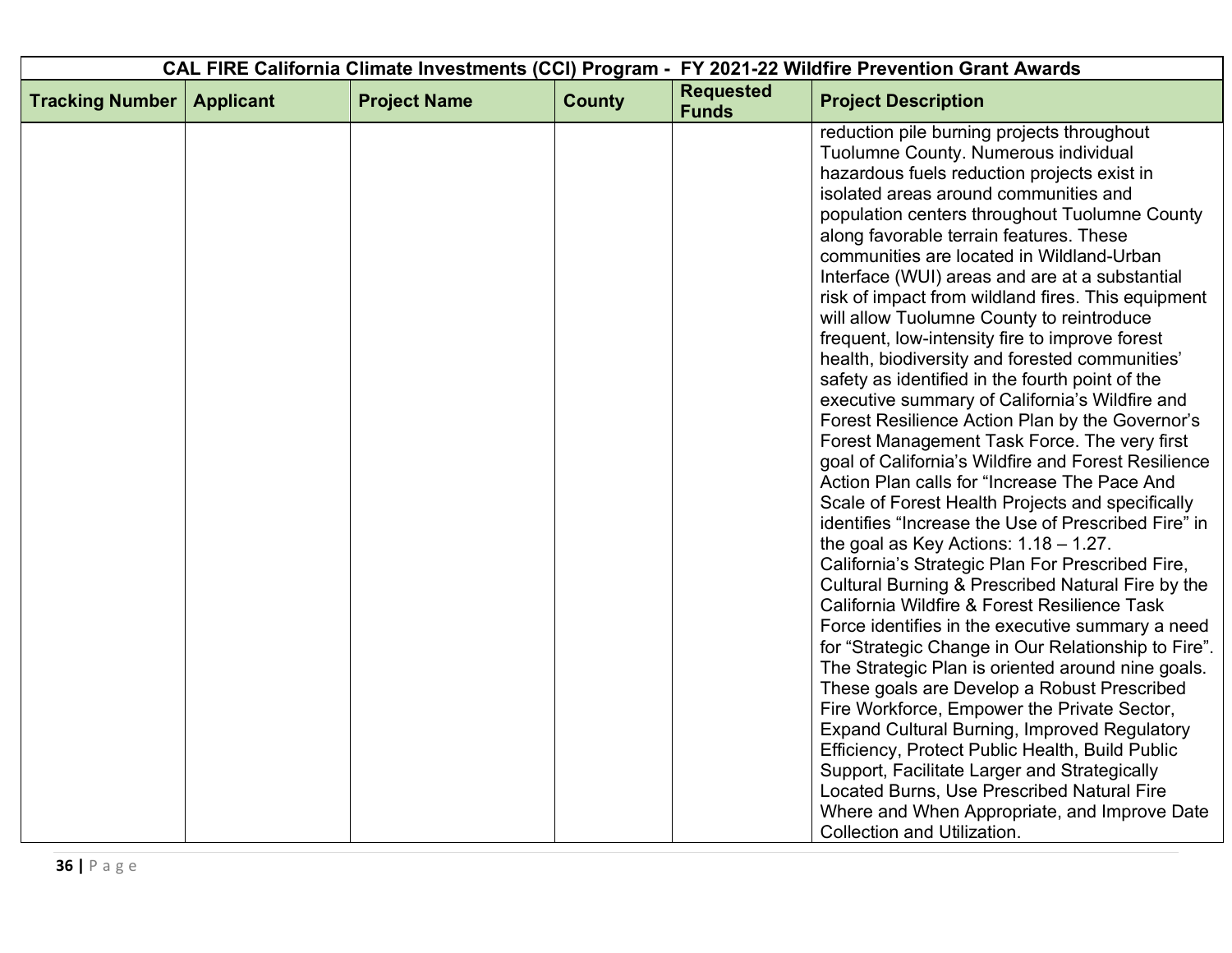| <b>Requested</b><br><b>Tracking Number</b><br><b>Project Name</b><br><b>County</b><br><b>Applicant</b><br><b>Project Description</b><br><b>Funds</b><br>In 2018, the Little Hoover Commission released<br>report #242 titled Fire on The Mountain:<br>Rethinking Forest Management in the Sierra<br>Nevada. In the reports executive summary the<br>commission lists five findings and<br>recommendations including Increasing Pace and<br>Scale of Forest Restoration through<br>Collaboration, Creating a Culture where Fire is a<br>Tool not a Threat, Developing Long-Term Plan<br>for Forest Materials, Educating Californians on<br>Forest Resiliency, and Planning for the Long<br>Term and Ensuring Accountability. Two out of the<br>five finding and recommendations in the<br>commission's report specifically identify the return<br>of prescribed burning in California to improve<br>forest health and resiliency.<br>This equipment will treat regrowth and tree<br>mortality that has occurred within the footprint of<br>the numerous hazardous fuels reduction projects |  |  | CAL FIRE California Climate Investments (CCI) Program - FY 2021-22 Wildfire Prevention Grant Awards |
|-------------------------------------------------------------------------------------------------------------------------------------------------------------------------------------------------------------------------------------------------------------------------------------------------------------------------------------------------------------------------------------------------------------------------------------------------------------------------------------------------------------------------------------------------------------------------------------------------------------------------------------------------------------------------------------------------------------------------------------------------------------------------------------------------------------------------------------------------------------------------------------------------------------------------------------------------------------------------------------------------------------------------------------------------------------------------------------------|--|--|-----------------------------------------------------------------------------------------------------|
|                                                                                                                                                                                                                                                                                                                                                                                                                                                                                                                                                                                                                                                                                                                                                                                                                                                                                                                                                                                                                                                                                           |  |  |                                                                                                     |
| in the county. This equipment will protect the<br>previous investment of public funds by<br>maintaining these strategic wildland fire defense<br>systems constructed by the Highway<br>108/Tuolumne County Fire Safe Council,<br>Tuolumne County Fire Department, Tuolumne<br>County OES, Tuolumne County Resource<br><b>Conservation District, Tuolumne Utility District,</b><br>Pacific Gas & Electric Company, Groveland<br><b>Community Services District, Southwest Interface</b><br>Team (SWIFT) and CAL FIRE Tuolumne-<br>Calaveras Unit.<br>The overall project area encompasses the State<br>Responsibility Area (SRA) in Tuolumne County<br>(329,344 acres). Existing hazardous fuels                                                                                                                                                                                                                                                                                                                                                                                           |  |  |                                                                                                     |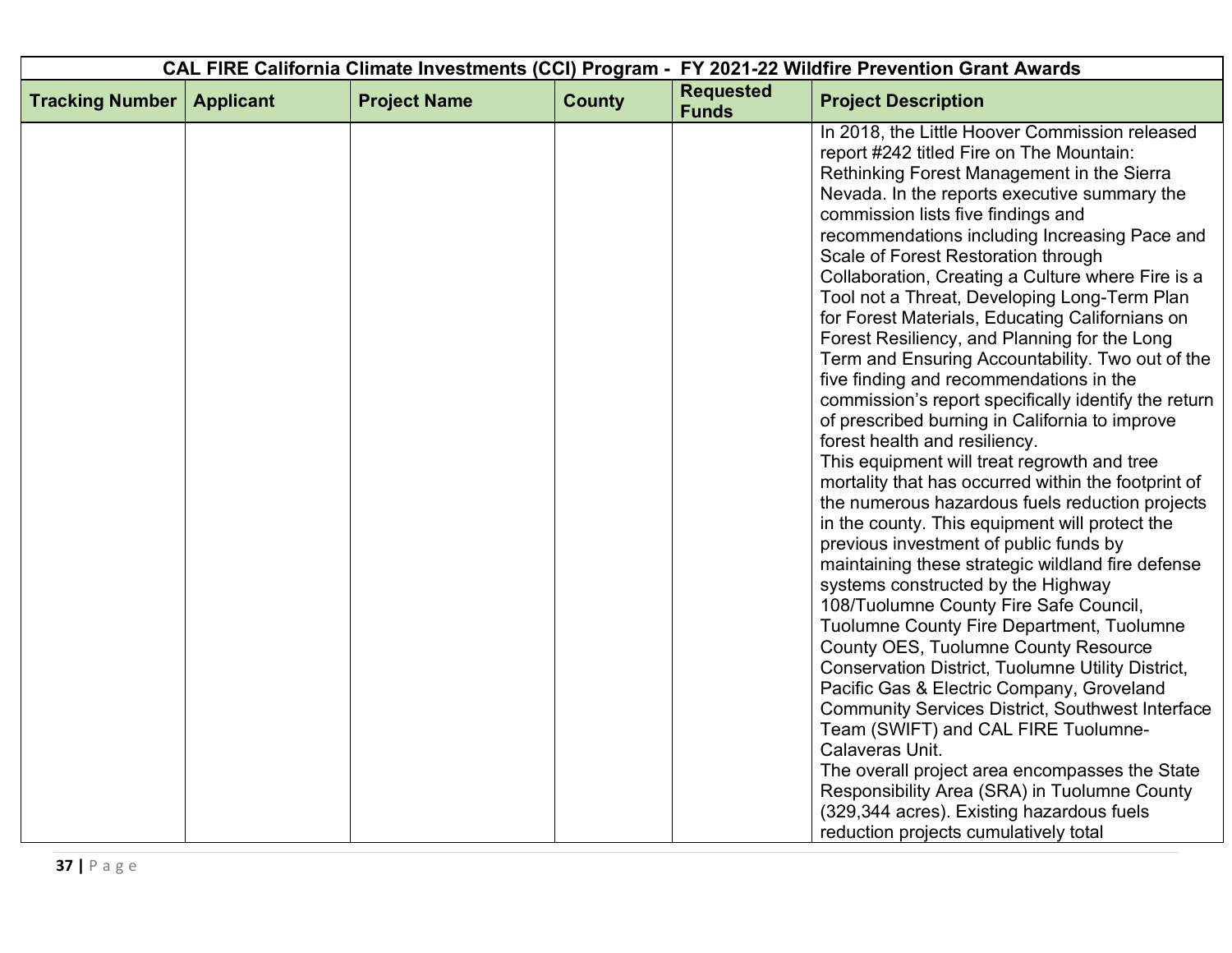|                        |                  |                     |               |                                  | CAL FIRE California Climate Investments (CCI) Program - FY 2021-22 Wildfire Prevention Grant Awards                                                                                                                                                                                                                                                                                                                                                                                                                                                                                                                                                                                                                                                                                                                                                                                                                                                                                          |
|------------------------|------------------|---------------------|---------------|----------------------------------|----------------------------------------------------------------------------------------------------------------------------------------------------------------------------------------------------------------------------------------------------------------------------------------------------------------------------------------------------------------------------------------------------------------------------------------------------------------------------------------------------------------------------------------------------------------------------------------------------------------------------------------------------------------------------------------------------------------------------------------------------------------------------------------------------------------------------------------------------------------------------------------------------------------------------------------------------------------------------------------------|
| <b>Tracking Number</b> | <b>Applicant</b> | <b>Project Name</b> | <b>County</b> | <b>Requested</b><br><b>Funds</b> | <b>Project Description</b>                                                                                                                                                                                                                                                                                                                                                                                                                                                                                                                                                                                                                                                                                                                                                                                                                                                                                                                                                                   |
|                        |                  |                     |               |                                  | approximately 3000 $+/-$ acres and benefit up to<br>27,000 habitable structures. This equipment will<br>enable Tuolumne County to assist the State of<br>California in reaching its climate investment goal<br>of reducing greenhouse gas release by limiting<br>the number of new wildland fires started in<br>treated areas, enabling firefighters to keep fires<br>smaller burning less acreage annually and<br>protecting communities and structures that would<br>contribute to significant greenhouse gas release if<br>the structures were to be damaged or destroyed<br>by a wildland fire.                                                                                                                                                                                                                                                                                                                                                                                          |
|                        |                  |                     |               |                                  | The project is located in an Assembly Bill 1550<br>designated low-income community, as significant<br>potions of Tuolumne County are identified as AB<br>1550 low-income communities per the California<br>Air Resource Board's Community Investment<br>webpage.<br>The following is based off of the Evaluation<br>Criteria for Providing Benefits To Priority<br>Populations Table - LAND RESTORATION AND<br>FOREST HEALTH for achieving "Low-Income<br>Community" designation.<br>(Step 1: Identify the Priority Populations) The low-<br>income communities in Tuolumne County were<br>identified using the Priority Population Maps on<br>the California Air Resource Board's Community<br>Investments webpage.<br>(Step 2: Address a Need) The following needs<br>will be addressed for the identified low-income<br>communities as per Table 5 of the California Air<br>Resources Board Proposed Funding Guidelines.<br>Public Health:<br>Reduce health harms (e.g., asthma) suffered |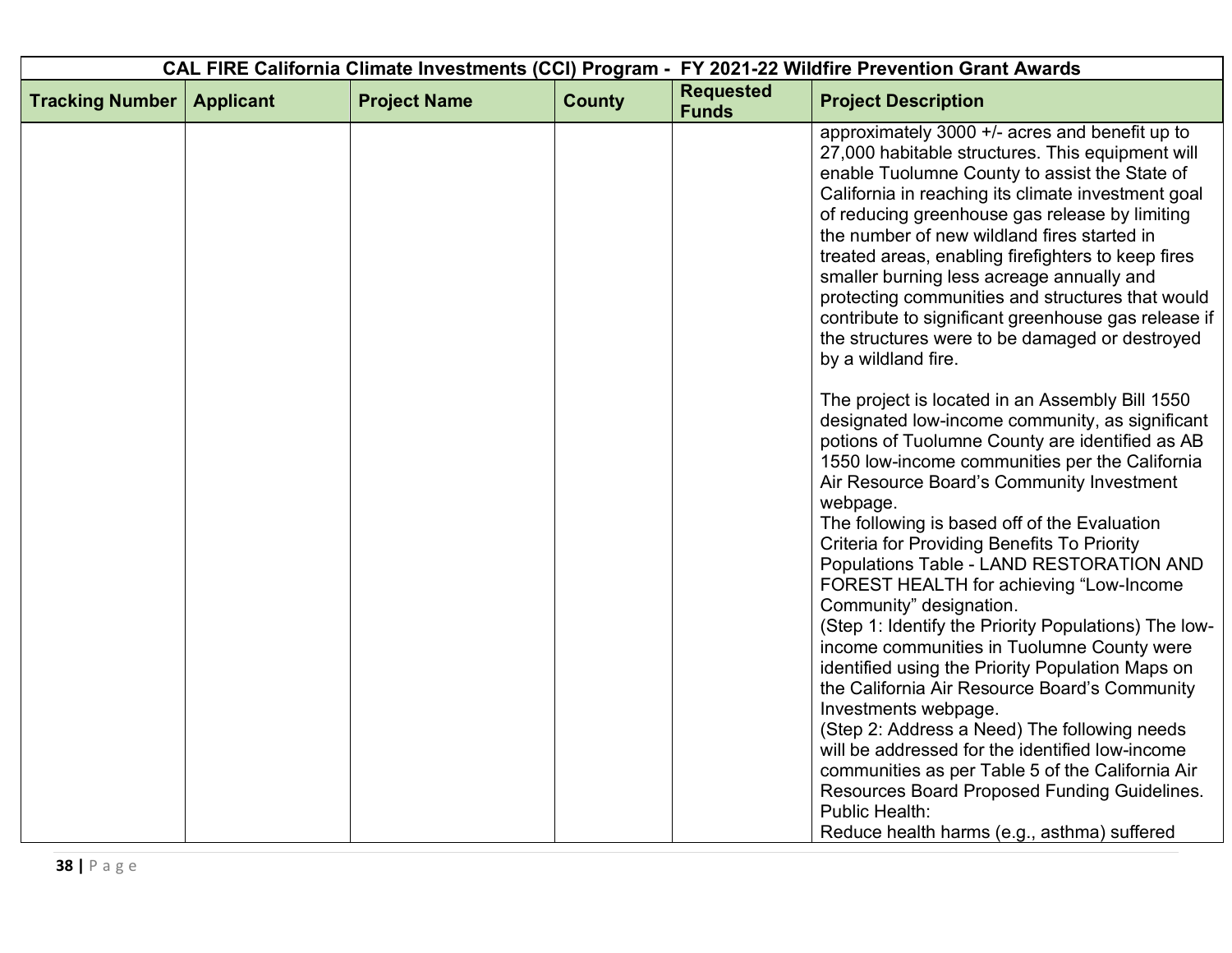|                        |                  |                     |               |                                  | CAL FIRE California Climate Investments (CCI) Program - FY 2021-22 Wildfire Prevention Grant Awards                                                                                                                                                                                                                                                                                                                                                                                                                                                                                                                                                                                                                                                                                                                                                                                                                                                                                                                                                                                                                                                                                                                                                                                                                                                                                                                                                                |
|------------------------|------------------|---------------------|---------------|----------------------------------|--------------------------------------------------------------------------------------------------------------------------------------------------------------------------------------------------------------------------------------------------------------------------------------------------------------------------------------------------------------------------------------------------------------------------------------------------------------------------------------------------------------------------------------------------------------------------------------------------------------------------------------------------------------------------------------------------------------------------------------------------------------------------------------------------------------------------------------------------------------------------------------------------------------------------------------------------------------------------------------------------------------------------------------------------------------------------------------------------------------------------------------------------------------------------------------------------------------------------------------------------------------------------------------------------------------------------------------------------------------------------------------------------------------------------------------------------------------------|
| <b>Tracking Number</b> | <b>Applicant</b> | <b>Project Name</b> | <b>County</b> | <b>Requested</b><br><b>Funds</b> | <b>Project Description</b>                                                                                                                                                                                                                                                                                                                                                                                                                                                                                                                                                                                                                                                                                                                                                                                                                                                                                                                                                                                                                                                                                                                                                                                                                                                                                                                                                                                                                                         |
|                        |                  |                     |               |                                  | disproportionately by priority<br>populations due to air pollutants.<br>Increase community safety.<br>Increase access to parks, greenways, open<br>space, and other community assets.<br>Economic:<br>Revitalize local economies (e.g., increased use of<br>local businesses) and support<br>California-based small businesses.<br>Reduce housing costs.<br>Reduce transportation costs.<br>Reduce energy costs for residents.<br>Improve transit service levels and reliability on<br>systems/routes that have high use by<br>disadvantaged and/or low-income community<br>residents or low-income riders.<br>Preserve community stability and maintain<br>housing affordability for low-income households<br>Provide educational and community capacity<br>building opportunities through environmental<br>community engagement and leadership.<br>Environmental:<br>Reduce exposure to local environmental<br>contaminants, such as toxic air contaminants;<br>criteria air pollutants, and drinking water<br>contaminants<br>Reduce exposure to pesticides in communities<br>near agricultural operations.<br>Greening communities through restoring local<br>ecosystems and planting of native species,<br>improving aesthetics of the landscape, and/or<br>increasing public access for recreation.<br>(Step 3: Provide a Benefit) The project provides<br>the following benefits to the identified low-income<br>communities as per Evaluation Criteria for |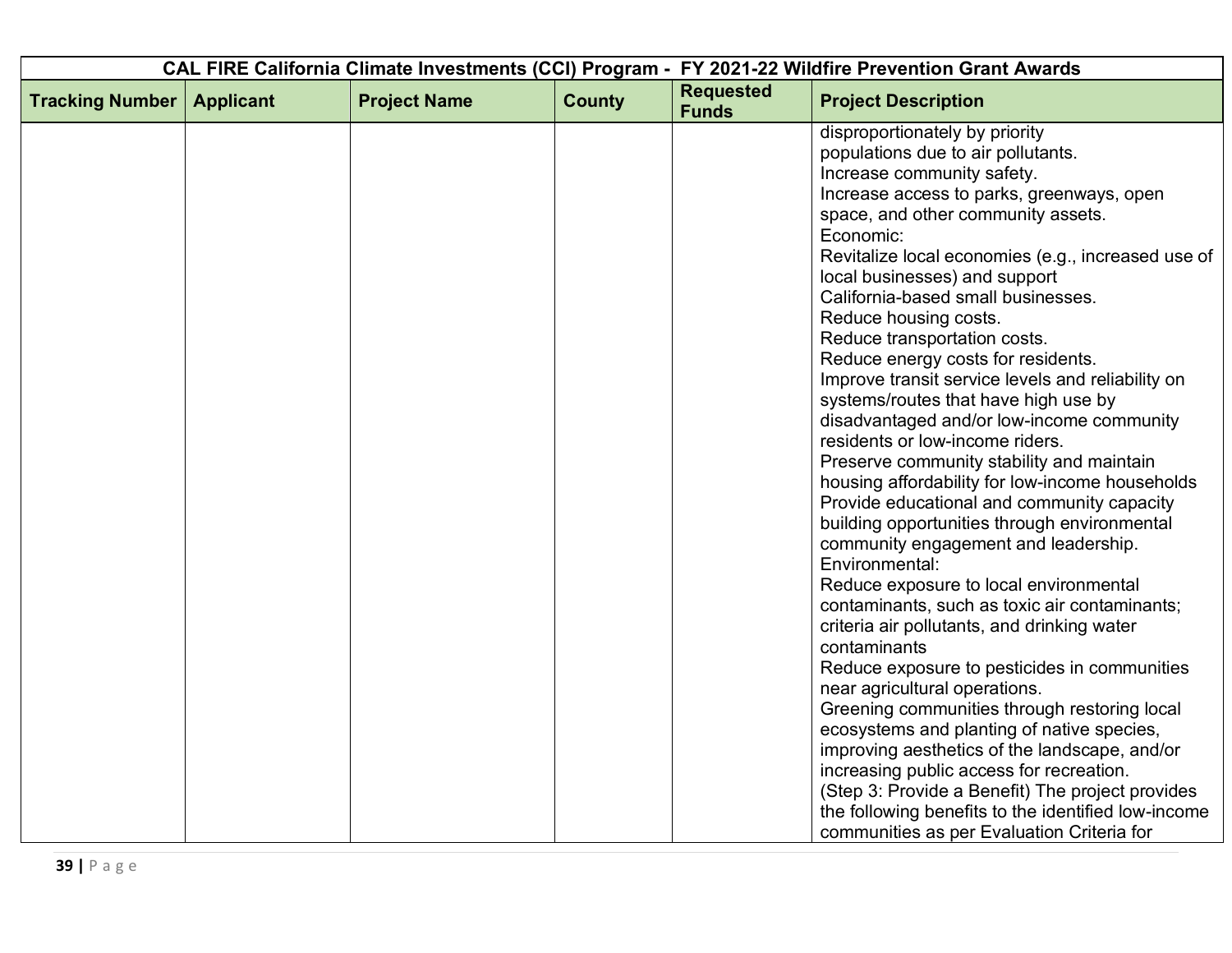| CAL FIRE California Climate Investments (CCI) Program - FY 2021-22 Wildfire Prevention Grant Awards |                                                     |                                                                                                  |                   |                                  |                                                                                                                                                                                                                                                                                                                                                                                                                                                                                                                                                                                                                                                                                                                                                                                                                                                                                                       |  |
|-----------------------------------------------------------------------------------------------------|-----------------------------------------------------|--------------------------------------------------------------------------------------------------|-------------------|----------------------------------|-------------------------------------------------------------------------------------------------------------------------------------------------------------------------------------------------------------------------------------------------------------------------------------------------------------------------------------------------------------------------------------------------------------------------------------------------------------------------------------------------------------------------------------------------------------------------------------------------------------------------------------------------------------------------------------------------------------------------------------------------------------------------------------------------------------------------------------------------------------------------------------------------------|--|
| <b>Tracking Number</b>                                                                              | <b>Applicant</b>                                    | <b>Project Name</b>                                                                              | <b>County</b>     | <b>Requested</b><br><b>Funds</b> | <b>Project Description</b>                                                                                                                                                                                                                                                                                                                                                                                                                                                                                                                                                                                                                                                                                                                                                                                                                                                                            |  |
|                                                                                                     |                                                     |                                                                                                  |                   |                                  | Providing Benefits To Priority Populations Table -<br>LAND RESTORATION AND FOREST HEALTH.<br>Project significantly reduces fire risk to<br>households within one or more disadvantaged or<br>low-income communities.<br>Project significantly reduces flood risk to<br>households within one or more disadvantaged or<br>low-income communities.                                                                                                                                                                                                                                                                                                                                                                                                                                                                                                                                                      |  |
| 21-FP-SBC-0277                                                                                      | Santa Barbara<br><b>County Fire Safe</b><br>Council | <b>SB South Coast</b><br>Herbivory                                                               | Santa<br>Barbara* | \$1,948,551.55                   | The SB South Coast Herbivory Project will<br>implement 3000 acres of fuel reduction through<br>the use of prescribed herbivory (sheep, goats) to<br>reduce fuel loads in a cost effective and<br>ecologically sound manner. The project includes<br>26 prescribed herbivory fuel treatments located<br>along the south coast of Santa Barbara County<br>(SBC). The fuel treatments are strategically<br>located adjacent to critical transportation<br>corridors and WUI areas. The project goal is to<br>reduce fuel loading to mitigate the potential for<br>high intensity wildfire and reduce the potential for<br>wildfire ignitions. There are over 17,800 habitable<br>structures within the high fire hazard area of the<br>PIZ that will potentially benefit from these<br>proposed fuel treatments. The project is<br>sponsored by the Santa Barbara County Fire<br>Safe Council (SBC FSC). |  |
| 21-FP-MMU-0279                                                                                      | <b>Madera County</b>                                | <b>Madera County</b><br><b>Hazardous Fuel</b><br>Reduction/Maintenance<br><b>Support Project</b> | Madera*           | \$238,009.00                     | The project proposed by the Madera County Fire<br>Department (MDC) will take place under the<br>Hazardous Fuels Reduction category and<br>primarily consist of the purchase of supporting<br>equipment for the fuel modification equipment<br>purchased under the MDC's previous FY20-21<br>Fire Prevention Grant award (#20-FP-MMU-<br>0311) that is being used for vegetation clearance<br>and creation/maintenance of new and existing                                                                                                                                                                                                                                                                                                                                                                                                                                                             |  |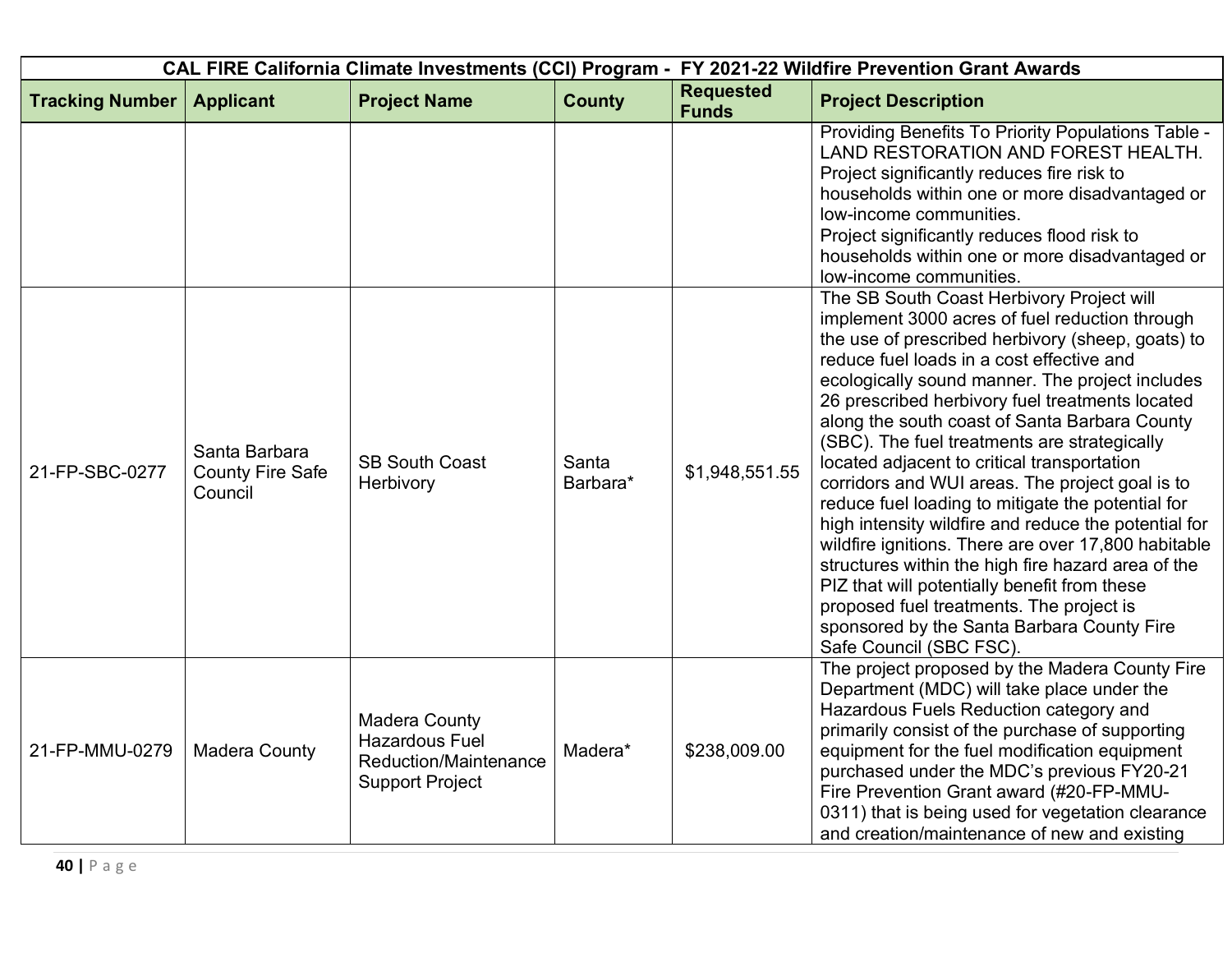|                        |                  |                     |               |                                  | CAL FIRE California Climate Investments (CCI) Program - FY 2021-22 Wildfire Prevention Grant Awards                                                                                                                                                                                                                                                                                                                                                                                                                                                                                                                                                                                                                                                                                                                                                                                                                                                                                                                                                                                                                                                                                                                      |
|------------------------|------------------|---------------------|---------------|----------------------------------|--------------------------------------------------------------------------------------------------------------------------------------------------------------------------------------------------------------------------------------------------------------------------------------------------------------------------------------------------------------------------------------------------------------------------------------------------------------------------------------------------------------------------------------------------------------------------------------------------------------------------------------------------------------------------------------------------------------------------------------------------------------------------------------------------------------------------------------------------------------------------------------------------------------------------------------------------------------------------------------------------------------------------------------------------------------------------------------------------------------------------------------------------------------------------------------------------------------------------|
| <b>Tracking Number</b> | <b>Applicant</b> | <b>Project Name</b> | <b>County</b> | <b>Requested</b><br><b>Funds</b> | <b>Project Description</b>                                                                                                                                                                                                                                                                                                                                                                                                                                                                                                                                                                                                                                                                                                                                                                                                                                                                                                                                                                                                                                                                                                                                                                                               |
|                        |                  |                     |               |                                  | fuel breaks in strategic locations throughout<br>Madera County. Specific equipment to purchase<br>under this current project includes the following:<br>• Two (2) 2022 Big Tex 25PH-20+5 Tandem<br>Dual-Axel Pintle Trailers - planned use for<br>hauling the compact excavator and track loader<br>purchased under the previous Fire Prevention<br>Grant<br>• One (1) 2022 Chevrolet 3500HD Silverado<br>pickup truck/tow vehicle - Vehicle to be used to<br>tow the new trailers and tractors to project sites<br>• Equipment Items to outfit Compact Track<br>Loader Tractor (purchased with previous grant):<br>o 80" Wide General-Purpose Bucket with Bolt-on<br><b>Cutting Edge</b><br>o 84" Wide Industrial Grapple Rake with Dual<br>Grapple<br>o Caterpillar HM418 High Flow XE Mulcher<br>• Equipment Items to outfit Excavator Tractor<br>(purchased with previous grant):<br>o 24" Wide Heavy-Duty Bucket with Pins<br>o Caterpillar HM120 Mulcher<br>The truck and trailers will be used as supporting<br>vehicles to haul/transport the tractors and<br>equipment to specific project sites to be used in<br>the construction and maintenance of strategic<br>fuel breaks and treatments throughout Madera |
|                        |                  |                     |               |                                  | County, particularly the wildland urban interface<br>(WUI) areas in the Sierra Nevada foothill and<br>mountains in the eastern half of the county.                                                                                                                                                                                                                                                                                                                                                                                                                                                                                                                                                                                                                                                                                                                                                                                                                                                                                                                                                                                                                                                                       |
|                        |                  |                     |               |                                  | Individual projects currently exist in isolated areas<br>around communities and population centers<br>along favorable terrain features in the WUI                                                                                                                                                                                                                                                                                                                                                                                                                                                                                                                                                                                                                                                                                                                                                                                                                                                                                                                                                                                                                                                                        |
|                        |                  |                     |               |                                  | regions. The vehicle, trailers, and additional<br>equipment requested in this project will provide                                                                                                                                                                                                                                                                                                                                                                                                                                                                                                                                                                                                                                                                                                                                                                                                                                                                                                                                                                                                                                                                                                                       |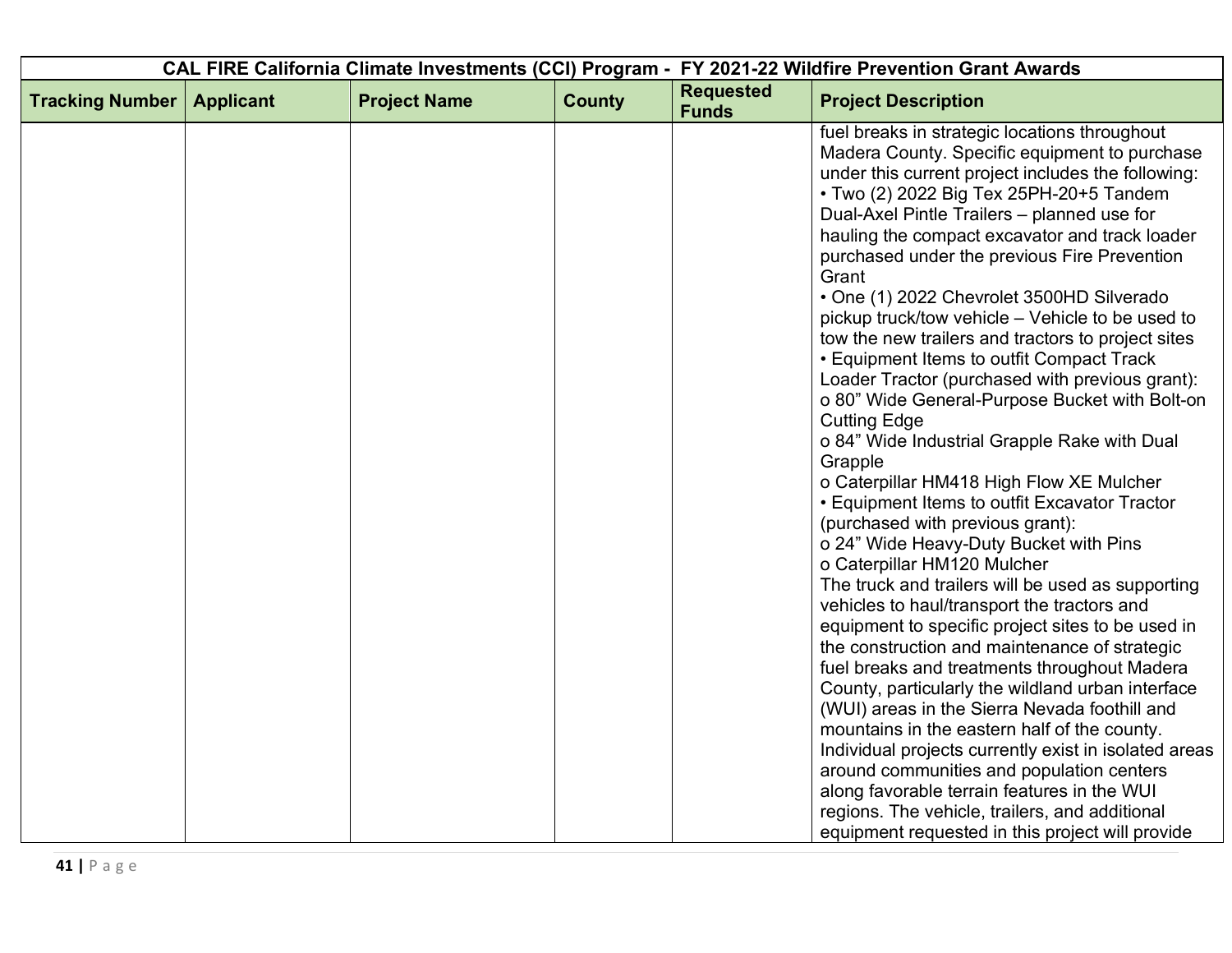| CAL FIRE California Climate Investments (CCI) Program - FY 2021-22 Wildfire Prevention Grant Awards |                  |                                                                            |               |                                  |                                                                                                                                                                                                                                                                                                                                                                                                                                                                                                                                                                                                                                                                                                                                                                                                                                                                                                                                                                                                                                                                             |
|-----------------------------------------------------------------------------------------------------|------------------|----------------------------------------------------------------------------|---------------|----------------------------------|-----------------------------------------------------------------------------------------------------------------------------------------------------------------------------------------------------------------------------------------------------------------------------------------------------------------------------------------------------------------------------------------------------------------------------------------------------------------------------------------------------------------------------------------------------------------------------------------------------------------------------------------------------------------------------------------------------------------------------------------------------------------------------------------------------------------------------------------------------------------------------------------------------------------------------------------------------------------------------------------------------------------------------------------------------------------------------|
| <b>Tracking Number</b>                                                                              | <b>Applicant</b> | <b>Project Name</b>                                                        | <b>County</b> | <b>Requested</b><br><b>Funds</b> | <b>Project Description</b>                                                                                                                                                                                                                                                                                                                                                                                                                                                                                                                                                                                                                                                                                                                                                                                                                                                                                                                                                                                                                                                  |
|                                                                                                     |                  |                                                                            |               |                                  | support to the tractors purchased under the<br>previous grant to mechanically treat regrowth and<br>tree mortality that has occurred within the<br>footprint of numerous smaller projects protecting<br>the previous investment of public dollars by<br>maintaining these strategic fire defense systems<br>constructed by the Madera County Fire<br>Department and CAL FIRE Madera-Mariposa-<br>Merced Unit. The overall project area<br>encompasses the State Responsibility Area<br>(SRA) in Madera County (377,791 acres).<br>Existing fuels projects in these areas cumulatively<br>total approximately 2,813 acres and benefit<br>approximately 14,713 habitable structures across<br>numerous unincorporated communities in the<br>WUI areas including Oakhurst, Bass Lake, North<br>Fork, Coarsegold, Ahwahnee, Nipinnawasee,<br>Knowles, O'Neals, Raymond, Sugar Pine, Friant,<br>and Auberry and others. This equipment will<br>provide the ability to treat approximately 300 +/-<br>acres annually inside existing fuel breaks and<br>fuels reduction projects. |
| 21-FP-MMU-0204                                                                                      | Mariposa County  | Mariposa County<br>Roadside Fuel<br><b>Reduction Equipment</b><br>Purchase | Mariposa*     | \$220,000.00                     | This project will involve the purchase of a Case<br>CX80C Excavator with a Fecon Mulcher Head<br>FMX50 to be used by the Mariposa County Public<br>Works Department to assist in completing wildfire<br>prevention and fuels reduction projects. The<br>State Responsible Area (SRA) in Mariposa<br>County is approximately 443,350 acres with<br>approximately 5,000 habitable structures.<br>Mariposa Public Works maintains 560 centerline<br>miles of roadway and has limited mechanical<br>means of thinning roadside vegetation &<br>removing hazardous dead or dying vegetation.<br>Roadside ignitions are a major issue in this area.                                                                                                                                                                                                                                                                                                                                                                                                                               |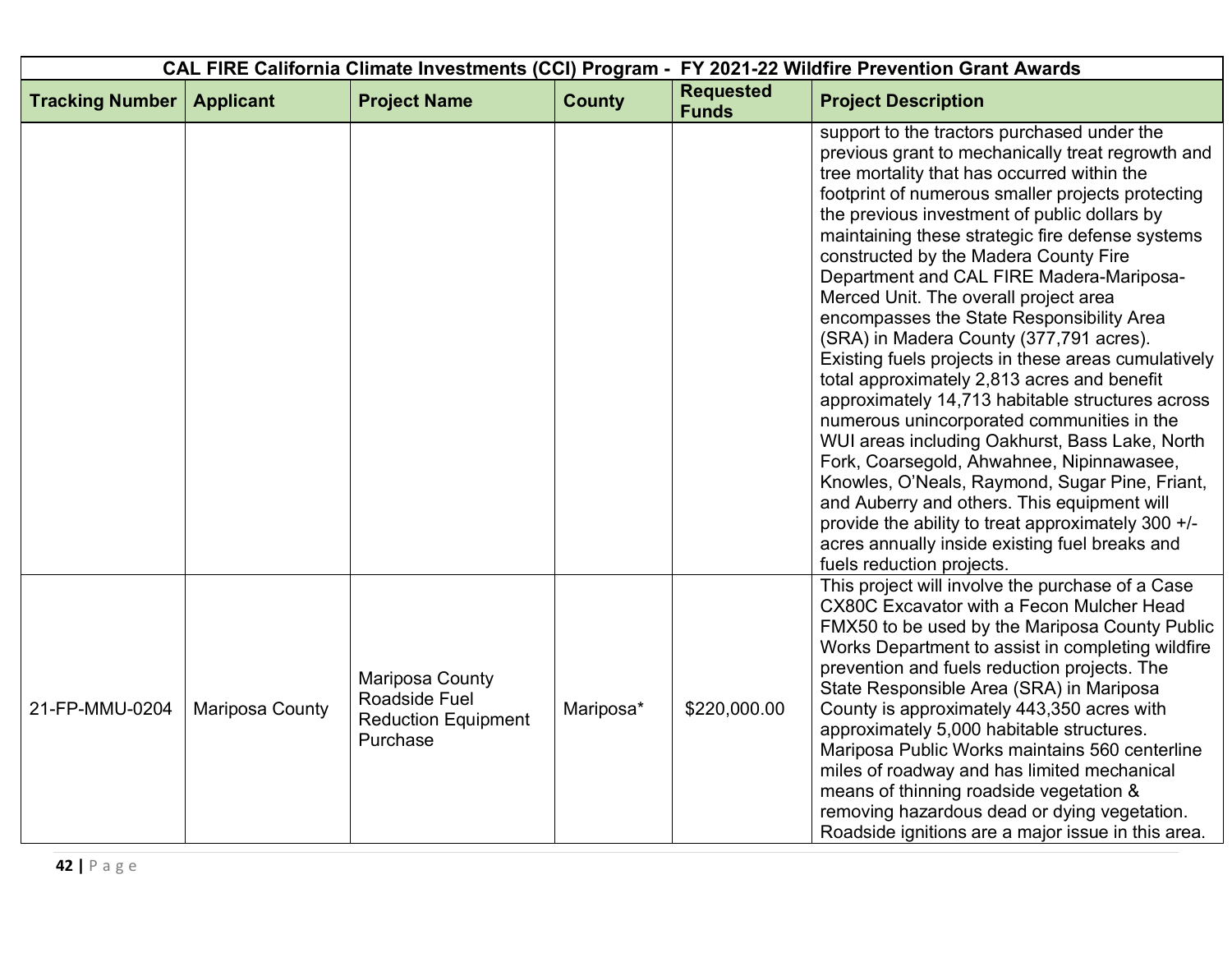|                        |                                              |                                                                    |               |                                  | CAL FIRE California Climate Investments (CCI) Program - FY 2021-22 Wildfire Prevention Grant Awards                                                                                                                                                                                                                                                                                                                                                                                                                                                                                                                                                                                                                                                                                                                                                                                                                                                                                                                                                                                                                                                                                                                                                                                                                                                                                                                  |
|------------------------|----------------------------------------------|--------------------------------------------------------------------|---------------|----------------------------------|----------------------------------------------------------------------------------------------------------------------------------------------------------------------------------------------------------------------------------------------------------------------------------------------------------------------------------------------------------------------------------------------------------------------------------------------------------------------------------------------------------------------------------------------------------------------------------------------------------------------------------------------------------------------------------------------------------------------------------------------------------------------------------------------------------------------------------------------------------------------------------------------------------------------------------------------------------------------------------------------------------------------------------------------------------------------------------------------------------------------------------------------------------------------------------------------------------------------------------------------------------------------------------------------------------------------------------------------------------------------------------------------------------------------|
| <b>Tracking Number</b> | <b>Applicant</b>                             | <b>Project Name</b>                                                | <b>County</b> | <b>Requested</b><br><b>Funds</b> | <b>Project Description</b>                                                                                                                                                                                                                                                                                                                                                                                                                                                                                                                                                                                                                                                                                                                                                                                                                                                                                                                                                                                                                                                                                                                                                                                                                                                                                                                                                                                           |
|                        |                                              |                                                                    |               |                                  | Purchasing this equipment will reduce the total<br>amount of wildfire by providing the means to<br>complete projects quickly & efficiently. This<br>project will reduce the fuel load countywide and<br>ensure proper maintenance of roads. Limiting fuel<br>sources will directly reduce the amount of wildfire.<br>Further, these roads will allow for CALFIRE faster<br>response and reduce wildfire spreading.                                                                                                                                                                                                                                                                                                                                                                                                                                                                                                                                                                                                                                                                                                                                                                                                                                                                                                                                                                                                   |
| 21-FP-AEU-0053         | El Dorado County<br><b>Fire Safe Council</b> | <b>EDCFSC Residential</b><br><b>Hazard Tree Removal</b><br>Project | El Dorado*    | \$1,252,790.00                   | The bark pine beetle infestation has killed<br>thousands of pitch pines in El Dorado County<br>since 2015. These beetles can change the forest<br>environment by influencing forest structure and<br>transforming fuels. This beetle is continuing its<br>destructive march with thousands more dead and<br>dying trees identified this past year. The beetles<br>are reproducing and spreading to trees over and<br>over in obvious pockets within our conifer forest<br>landscapes. In addition, the recent Caldor Fire<br>burned over 220 thousand acres, which has<br>further stressed and injured trees around its<br>perimeter. The fires eastern boundary spans the<br>length of Omo Ranch to Pollock Pines. Miles of<br>dozer lines and backfires occurred along<br>neighborhood property lines along this perimeter,<br>weakening trees that now are hosts for the bark<br>beetles to infiltrate and quickly spread the<br>infestation. Proactive cutting, early and often<br>enough, will slow the beetle's spread. There are<br>over 51,000 habitable structures in the project<br>area. The project will target dead and dying trees<br>that directly threaten public safety, through cost-<br>sharing for felling trees hazardous to permitted<br>structures, access roads, and residential<br>electrical lines. The project will subsidize up to<br>\$4000 per household for felling, bucking and limb |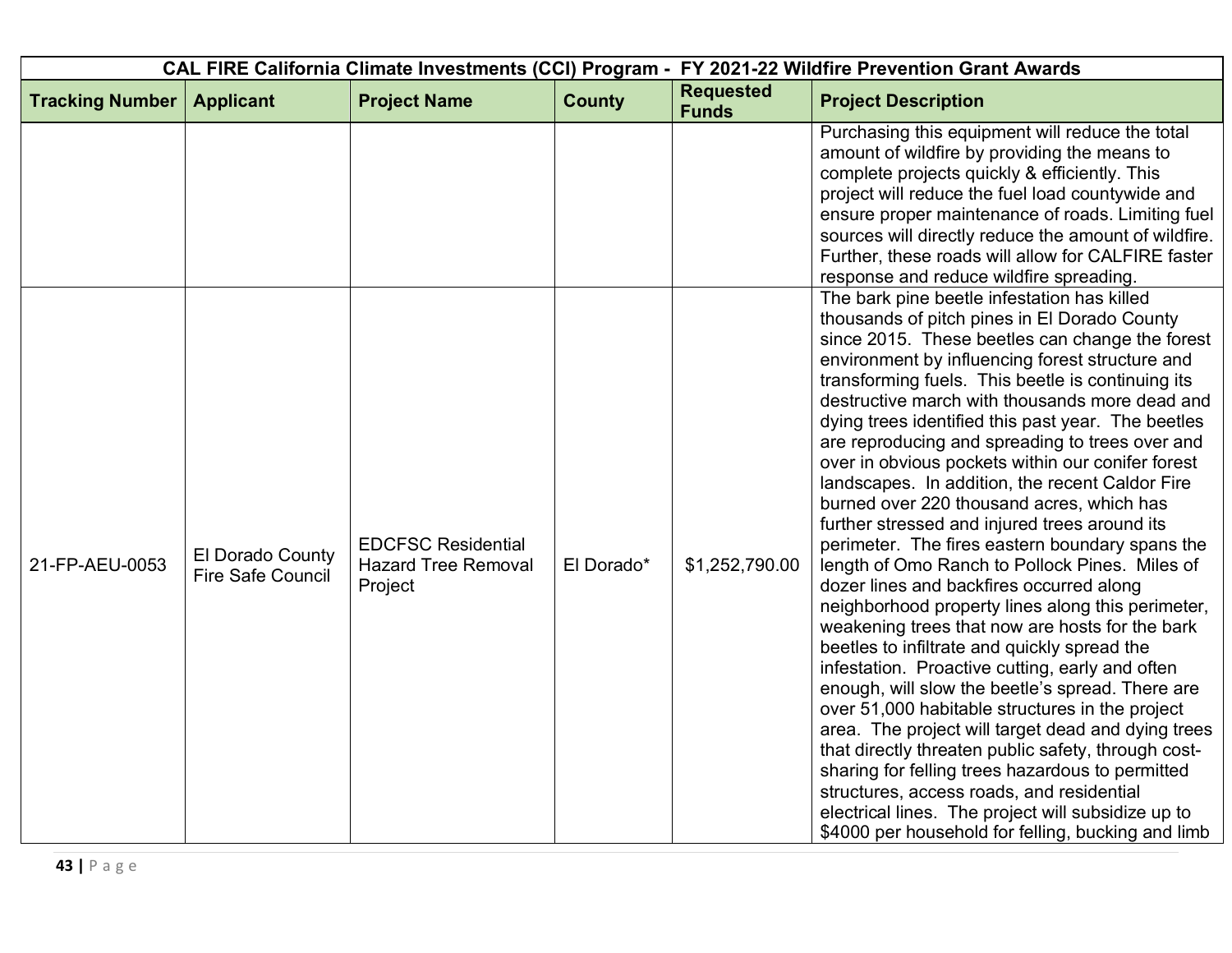| <b>CAL FIRE California Climate Investments (CCI) Program -</b> |                                                         |                                                                           | FY 2021-22 Wildfire Prevention Grant Awards |                                  |                                                                                                                                                                                                                                                                                                                                                                                                                                                                                                                                                                                                                                                                                                                                                                                                                                                                                                                                                                                                                                                                                                                                                                                                                                                                                                             |
|----------------------------------------------------------------|---------------------------------------------------------|---------------------------------------------------------------------------|---------------------------------------------|----------------------------------|-------------------------------------------------------------------------------------------------------------------------------------------------------------------------------------------------------------------------------------------------------------------------------------------------------------------------------------------------------------------------------------------------------------------------------------------------------------------------------------------------------------------------------------------------------------------------------------------------------------------------------------------------------------------------------------------------------------------------------------------------------------------------------------------------------------------------------------------------------------------------------------------------------------------------------------------------------------------------------------------------------------------------------------------------------------------------------------------------------------------------------------------------------------------------------------------------------------------------------------------------------------------------------------------------------------|
| <b>Tracking Number</b>                                         | <b>Applicant</b>                                        | <b>Project Name</b>                                                       | <b>County</b>                               | <b>Requested</b><br><b>Funds</b> | <b>Project Description</b>                                                                                                                                                                                                                                                                                                                                                                                                                                                                                                                                                                                                                                                                                                                                                                                                                                                                                                                                                                                                                                                                                                                                                                                                                                                                                  |
|                                                                |                                                         |                                                                           |                                             |                                  | removal. During a voluntary enrollment period,<br>residents can apply to have hazard trees<br>removed within 150 feet of permitted structures or<br>access routes. Residents must provide their<br>parcel number to certify they are the owner. Most<br>households will be required to contribute 25%<br>toward the cost (i.e., for a \$4,000 job, a<br>household would contribute \$1,000 and EDCFSC<br>would contribute \$3,000). Households below<br>100% of current AMI Low-Income levels will have<br>no contribution requirement. An arborist or<br>Registered Professional Forester will determine<br>which trees need to be felled and possibly<br>covered to kill the larva. Location: The project<br>will serve privately owned residential properties<br>on the western slope of El Dorado County and<br>will be open to all communities, including 17<br>Communities At Risk and eight Fire Wise<br>Communities. Acres Treated: This program will<br>treat hundreds of acres of beetle infestation. We<br>estimate that the project will encompass 350<br>residential properties, removing hazardous trees<br>within 150 feet of permitted structures, driveways,<br>and access roads, for an average of 2 acres per<br>property. This would result in approximately 700<br>acres of treatment. |
| 21-FP-VNC-0308                                                 | <b>Bell Canyon Fire</b><br>Safe Council<br>Incorporated | Develop a<br>Fuel/Vegetation<br>Management Plan for<br><b>Bell Canyon</b> | Ventura                                     | \$33,599.69                      | The purpose of this project is to develop a<br>fuel/vegetation management plan that can be<br>implemented for the Bell Canyon community and<br>a 100-yard buffer zone around the community.<br>We will begin by updating the vegetation map<br>developed for the 2019 Community Wildfire Risk<br>Analysis project and add to that the unburned<br>and partially burned fuel left from the Woolsey<br>Fire. We will then analyze what needs to be                                                                                                                                                                                                                                                                                                                                                                                                                                                                                                                                                                                                                                                                                                                                                                                                                                                            |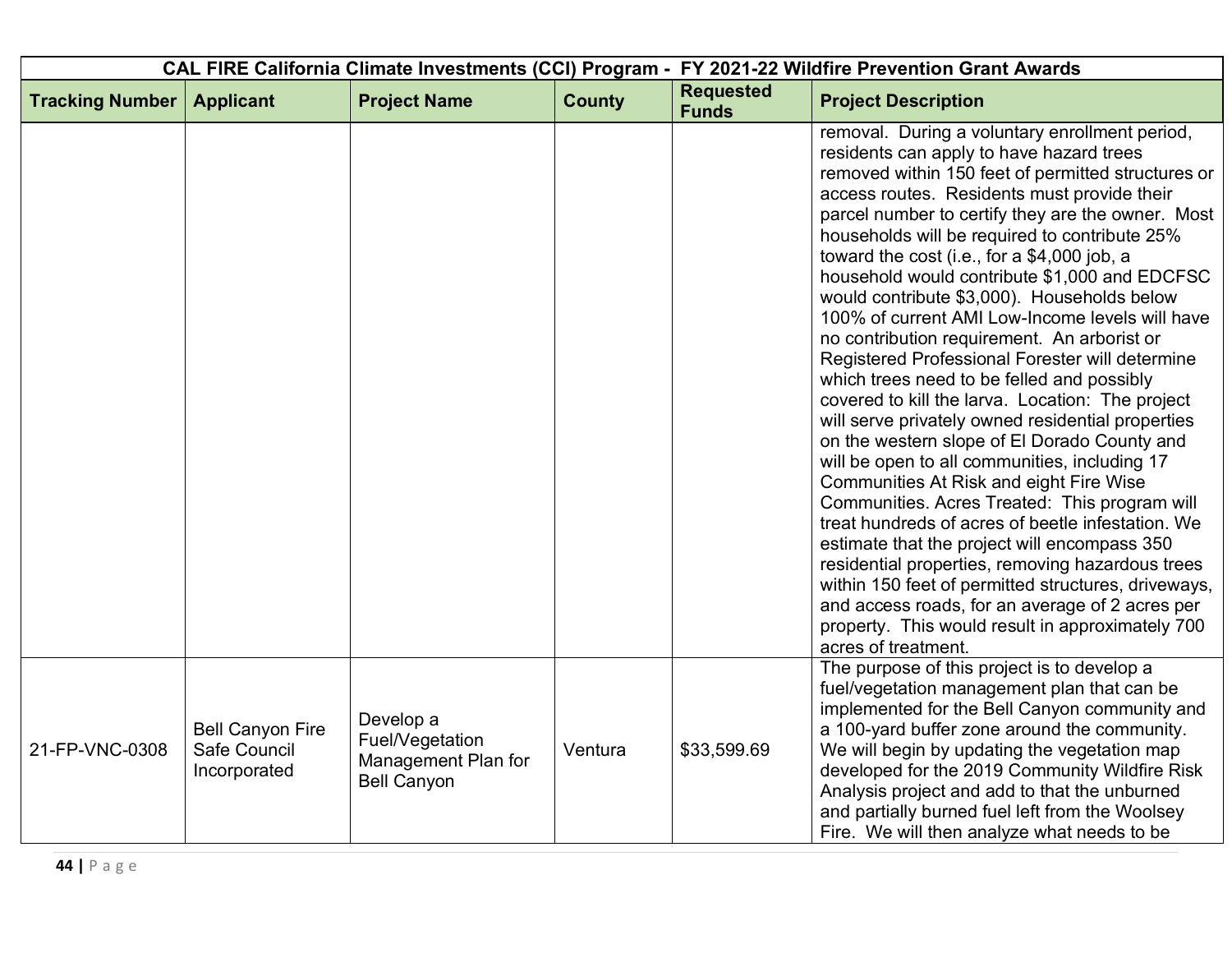| CAL FIRE California Climate Investments (CCI) Program - FY 2021-22 Wildfire Prevention Grant Awards |                                                         |                                                    |               |                                  |                                                                                                                                                                                                                                                                                                                                                                                                                                                                                                                                                                                                                 |
|-----------------------------------------------------------------------------------------------------|---------------------------------------------------------|----------------------------------------------------|---------------|----------------------------------|-----------------------------------------------------------------------------------------------------------------------------------------------------------------------------------------------------------------------------------------------------------------------------------------------------------------------------------------------------------------------------------------------------------------------------------------------------------------------------------------------------------------------------------------------------------------------------------------------------------------|
| <b>Tracking Number</b>                                                                              | <b>Applicant</b>                                        | <b>Project Name</b>                                | <b>County</b> | <b>Requested</b><br><b>Funds</b> | <b>Project Description</b>                                                                                                                                                                                                                                                                                                                                                                                                                                                                                                                                                                                      |
|                                                                                                     |                                                         |                                                    |               |                                  | removed with guidance from both a wildfire<br>expert and a forester. Different areas within Bell<br>Canyon will be prioritized. We will then review<br>alternative approaches and develop the right<br>blend of mechanical removal, manual removal<br>with hand tools, controlled burns and grazing,<br>based on the situation and risk involved.<br>Community input will be sought along the way via<br>community meetings and allowing a public<br>comment period for any proposals. Once an<br>approach is determined it will be formalized and a<br>budget developed.                                       |
| 21-FP-VNC-0307                                                                                      | <b>Bell Canyon Fire</b><br>Safe Council<br>Incorporated | <b>Bell Canyon Chipper</b><br>Program              | Ventura       | \$49,234.23                      | The purpose of this project is to establish a<br>permanent ongoing chipper program supporting<br>centralized community chipping ("Chipper Days")<br>on a fixed schedule as well as chipping at<br>residential locations by appointment. This is to<br>encourage creation and maintenance of<br>defensive space in support of our existing Home<br>Ignition Zone training and inspection program,<br>reducing the risk of home ignition for Bell Canyon<br>residents so they are better able to survive a<br>wildfire.                                                                                           |
| 21-FP-TGU-0097                                                                                      | City of Willows                                         | <b>Willows Hazardous</b><br><b>Fuels Reduction</b> | Glenn*        | \$733,130.00                     | The Willows Hazardous Fuels Reduction project<br>focused on weed abatement and hazardous fuels<br>reduction efforts within the City of Willows and<br>the surrounding sphere of influence. There are<br>approximately 4 thousand habitable residential<br>units located in the City of Willows and another<br>1000 estimated commercial units. The City of<br>Willows is 2 square miles, and most of the work<br>will occur within city limits. Our approach to<br>hazardous fuels reduction includes enforcement<br>through education, prescribed fire operations,<br>mandated abatement process, and multiple |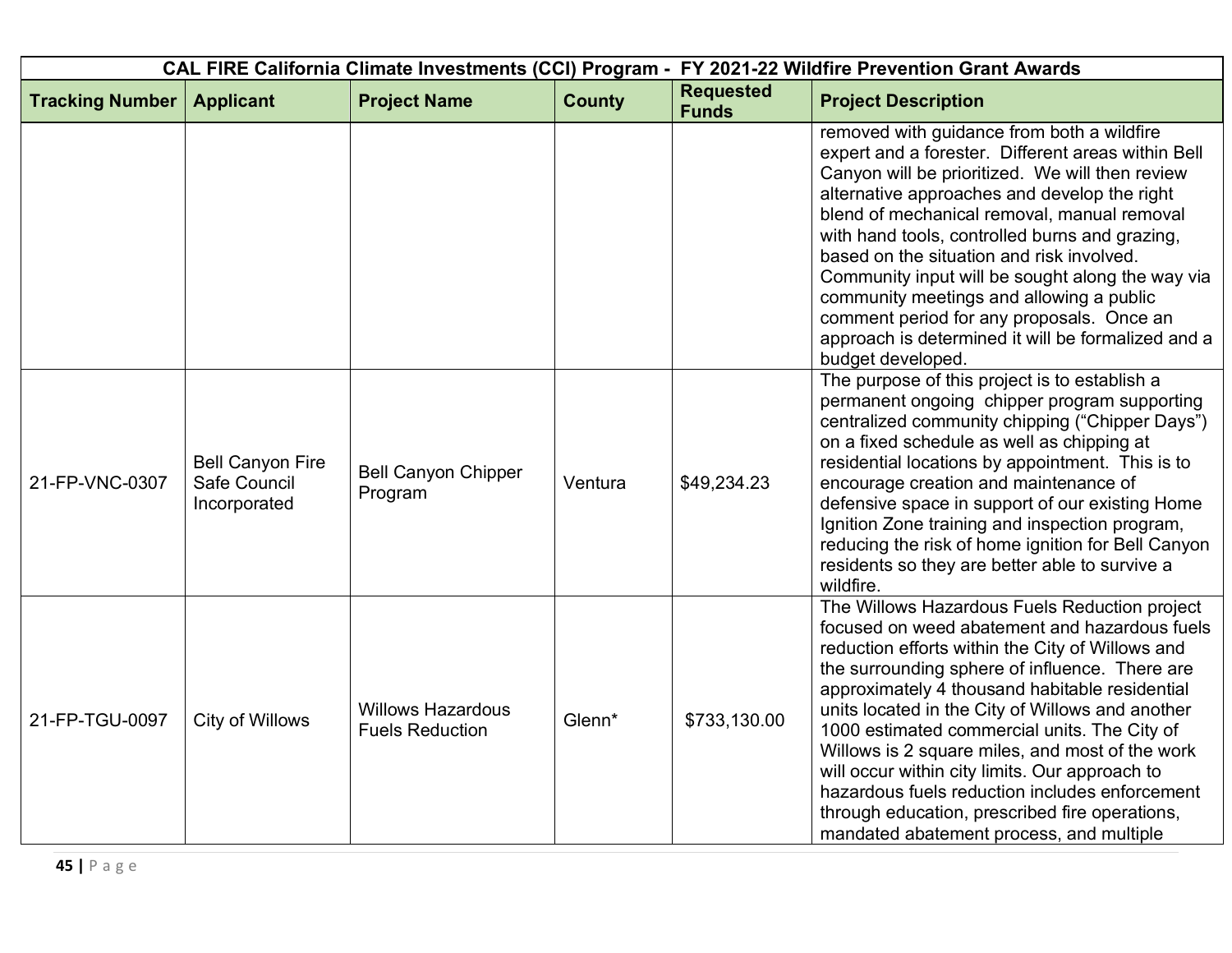| CAL FIRE California Climate Investments (CCI) Program - FY 2021-22 Wildfire Prevention Grant Awards |                  |                                            |               |                                  |                                                                                                                                                                                                                                                                                                                                                                                                                                                                                                                                                                                                                                                                                                                                                                                                                                                                                                                                                                                                                                                                                            |
|-----------------------------------------------------------------------------------------------------|------------------|--------------------------------------------|---------------|----------------------------------|--------------------------------------------------------------------------------------------------------------------------------------------------------------------------------------------------------------------------------------------------------------------------------------------------------------------------------------------------------------------------------------------------------------------------------------------------------------------------------------------------------------------------------------------------------------------------------------------------------------------------------------------------------------------------------------------------------------------------------------------------------------------------------------------------------------------------------------------------------------------------------------------------------------------------------------------------------------------------------------------------------------------------------------------------------------------------------------------|
| <b>Tracking Number</b>                                                                              | <b>Applicant</b> | <b>Project Name</b>                        | <b>County</b> | <b>Requested</b><br><b>Funds</b> | <b>Project Description</b>                                                                                                                                                                                                                                                                                                                                                                                                                                                                                                                                                                                                                                                                                                                                                                                                                                                                                                                                                                                                                                                                 |
|                                                                                                     |                  |                                            |               |                                  | survey periods ensuring that hazardous fuels<br>remain abated throughout the year. This program<br>has limited the effects of wildfire impact to our<br>community for decades and has ensured that<br>vital county wide resources such as the counties<br>only emergency dispatch center, jail, and acute<br>care hospital are not destroyed from wildfire. With<br>limited fire protection services available, and a<br>densely constructed town, the threat of structure-<br>to-structure driven wildfires is immense. Weed<br>abatement and other hazardous fuels reduction<br>activities is the Willows Fire Departments first line<br>of defense in our mission to protect life, property,<br>limit wildfire growth to 10 acres or less, limit<br>greenhouse gas emissions, and ensure that<br>countywide emergency services infrastructure<br>remains intact. Extreme budget cuts will prevent<br>this program from being implemented in the<br>future without awarded grant funding, placing<br>extreme levels of risk to the community of<br>Willows, and Glenn County as a whole. |
| 21-FP-BTU-0212                                                                                      | County of Butte  | <b>WUI Green Waste</b><br>Disposal Program | Butte*        | \$463,811.00                     | The Wildland Urban Interface (WUI) Green<br>Waste Disposal Program will safely and<br>economically dispose of approximately 2,000<br>tons of green waste in 12 high fire risk, WUI<br>communities with the use of a curtain air burner.<br>The Neal Road Recycling and Waste Facility<br>(NRRWF) will host the air burner at no cost to<br>property owners in the WUI to support the<br>development of defensible spaces around<br>residential properties, and thus decreasing fire<br>threat to communities. The air burner will reduce<br>the green waste by 95-98% while reducing<br>greenhouse gas emissions and pollutants                                                                                                                                                                                                                                                                                                                                                                                                                                                            |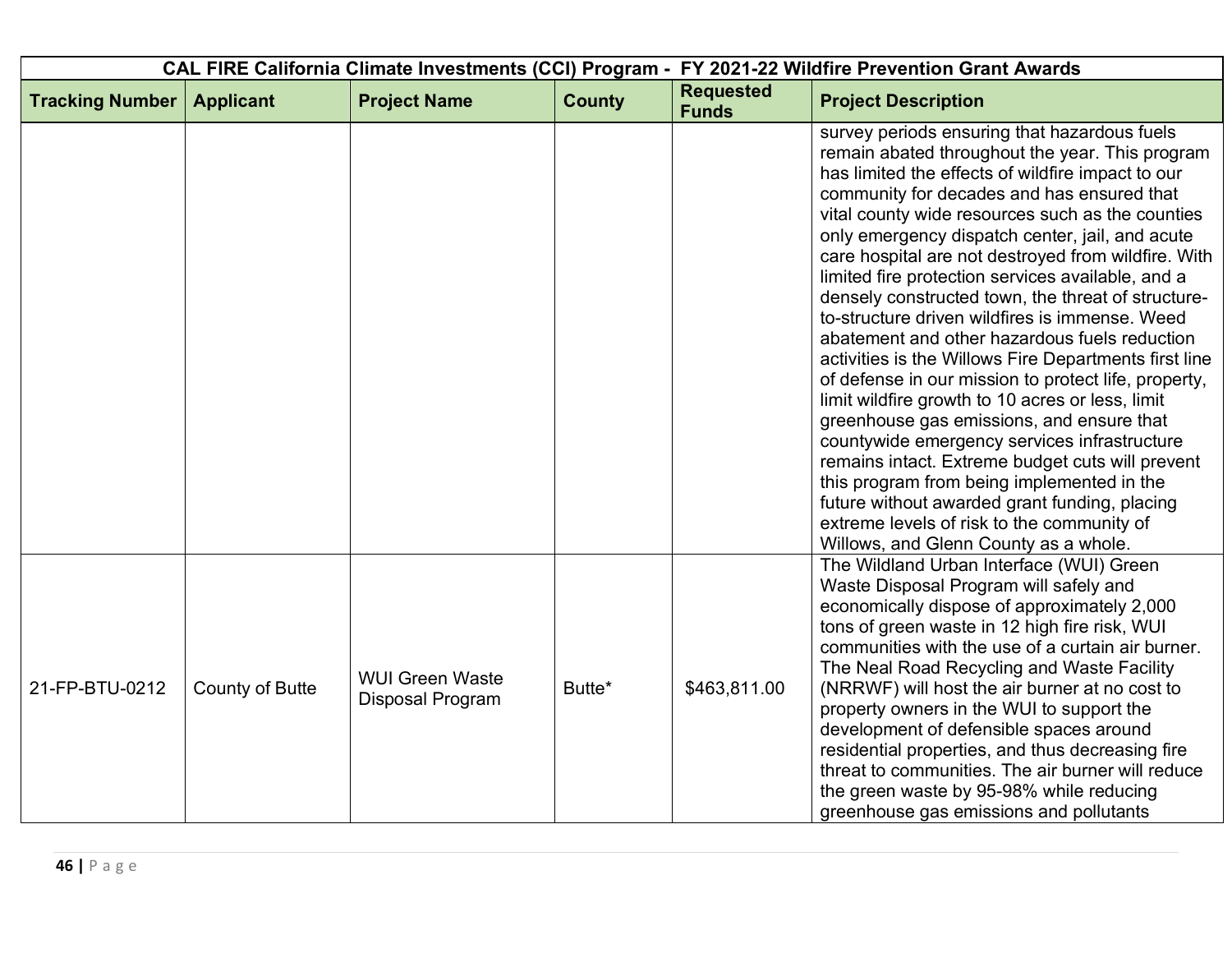|                        |                                                                                               |                                                                                               | CAL FIRE California Climate Investments (CCI) Program - FY 2021-22 Wildfire Prevention Grant Awards |                                  |                                                                                                                                                                                                                                                                                                                                                                                                                                                                                                                                                                                                                                                                                                                                                                                                                                                                                                                                                |
|------------------------|-----------------------------------------------------------------------------------------------|-----------------------------------------------------------------------------------------------|-----------------------------------------------------------------------------------------------------|----------------------------------|------------------------------------------------------------------------------------------------------------------------------------------------------------------------------------------------------------------------------------------------------------------------------------------------------------------------------------------------------------------------------------------------------------------------------------------------------------------------------------------------------------------------------------------------------------------------------------------------------------------------------------------------------------------------------------------------------------------------------------------------------------------------------------------------------------------------------------------------------------------------------------------------------------------------------------------------|
| <b>Tracking Number</b> | <b>Applicant</b>                                                                              | <b>Project Name</b>                                                                           | <b>County</b>                                                                                       | <b>Requested</b><br><b>Funds</b> | <b>Project Description</b>                                                                                                                                                                                                                                                                                                                                                                                                                                                                                                                                                                                                                                                                                                                                                                                                                                                                                                                     |
|                        |                                                                                               |                                                                                               |                                                                                                     |                                  | resulting from traditional burns and hauling waste<br>long distances.                                                                                                                                                                                                                                                                                                                                                                                                                                                                                                                                                                                                                                                                                                                                                                                                                                                                          |
| 21-FP-SBC-0320         | Santa Ynez Band<br>of Chumash<br>Indians                                                      | <b>Purchase of Tractor</b><br>and Trailer for Fire<br><b>Prevention and Fuel</b><br>Reduction | Santa<br><b>Barbara</b>                                                                             | \$233,152.00                     | Advancing the public good through innovation<br>and education. Activities include testing,<br>improving, inventing, and scaling solutions for the<br>benefit of nonprofits and government entities.<br>Also, helping to support the economic vitality of<br>our local region by helping to attract<br>entrepreneurs and educational partners to<br>promote and foster job creation and financial<br>security for our community. We are problem-<br>solvers for social good. Most real challenges are<br>multi-faceted and require complex analysis and<br>simultaneous solutions. While our work ranges<br>from addressing environmental challenges,<br>health risks, food security issues, homeland and<br>border security, data collection and analysis,<br>R&D, and nonprofit back-office support, the<br>central theme is our ability to bring together a<br>wide range of volunteers committed to solving<br>problems for the social good |
| 21-FP-BDU-0130         | <b>SAN</b><br><b>BERNARDINO</b><br><b>COUNTY FIRE</b><br><b>PROTECTION</b><br><b>DISTRICT</b> | <b>SBCFPD Fuel</b><br>Mitigation & Plan<br><b>Update Project</b>                              | San<br>Bernardino*                                                                                  | \$701,800.00                     | San Bernardino County Fire Protection District<br>(SBCFPD) will provide hazardous fuel reduction,<br>community wildfire protection, and safety task<br>force planning for six project sites in San<br>Bernardino County. The project aims to reduce<br>fire hazards and increase fire resilience in most<br>threatened communities. SBCFPD, in<br>collaboration with Mt. Baldy Fire Safe Council,<br>Anchor Point Group Fire Management, and<br>Mountain Rim Fire Safe Council identified the<br>following communities in need of fire reduction<br>services: Lake Arrowhead, Crestline, Running<br>Springs, Waterman Canyon, and Mt. Baldy<br>Village (Mt. Baldy Road). The target audience for                                                                                                                                                                                                                                               |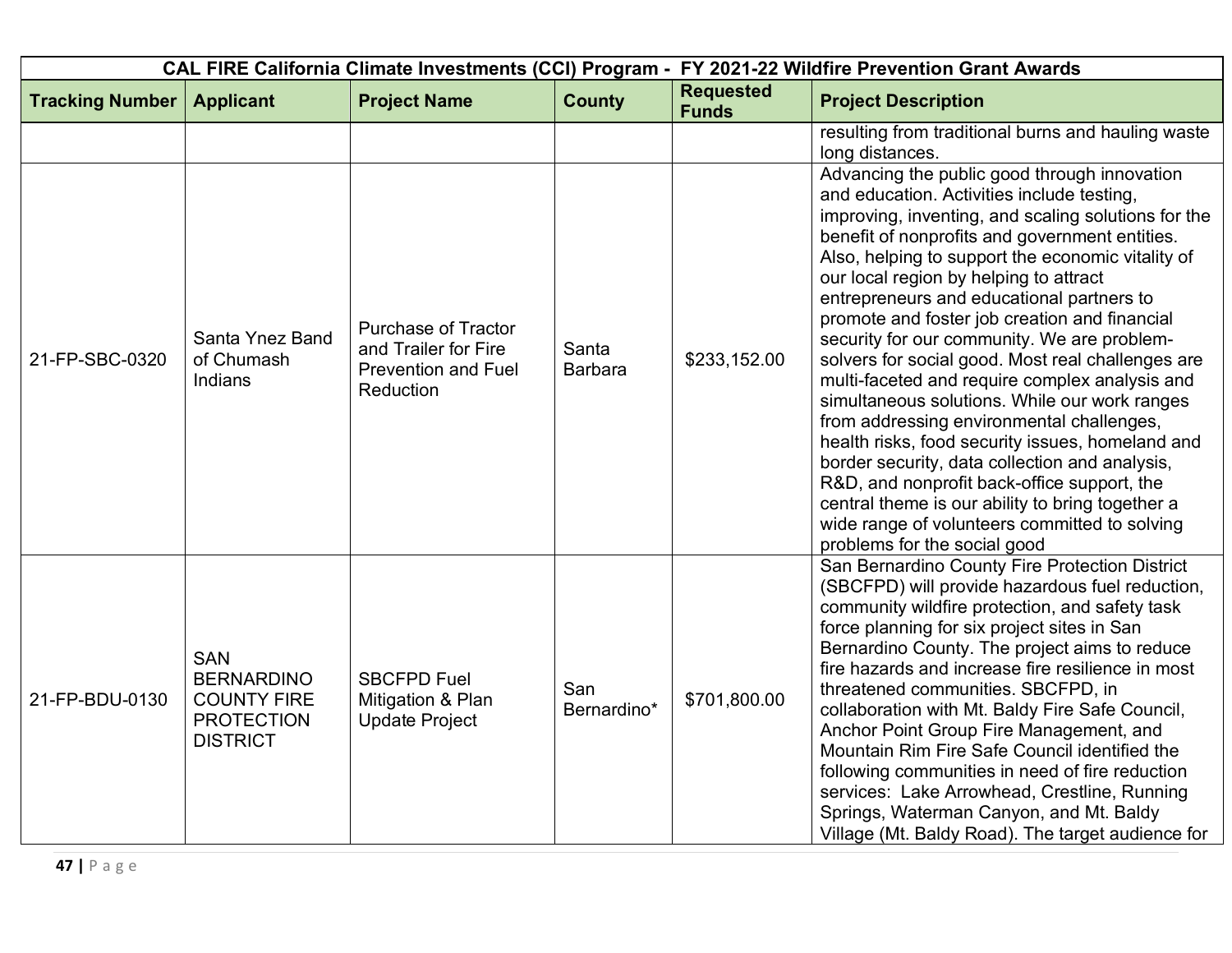| CAL FIRE California Climate Investments (CCI) Program - FY 2021-22 Wildfire Prevention Grant Awards |                                            |                                                     |               |                                  |                                                                                                                                                                                                                                                                                                                                                                                                                                                                                                                                                                                                                                                                                                                                                                                                                                                                                                                                                                                                                                    |
|-----------------------------------------------------------------------------------------------------|--------------------------------------------|-----------------------------------------------------|---------------|----------------------------------|------------------------------------------------------------------------------------------------------------------------------------------------------------------------------------------------------------------------------------------------------------------------------------------------------------------------------------------------------------------------------------------------------------------------------------------------------------------------------------------------------------------------------------------------------------------------------------------------------------------------------------------------------------------------------------------------------------------------------------------------------------------------------------------------------------------------------------------------------------------------------------------------------------------------------------------------------------------------------------------------------------------------------------|
| <b>Tracking Number</b>                                                                              | <b>Applicant</b>                           | <b>Project Name</b>                                 | <b>County</b> | <b>Requested</b><br><b>Funds</b> | <b>Project Description</b>                                                                                                                                                                                                                                                                                                                                                                                                                                                                                                                                                                                                                                                                                                                                                                                                                                                                                                                                                                                                         |
|                                                                                                     |                                            |                                                     |               |                                  | this project includes residents, community<br>members, trail supporters, and seasonal visitors.<br>The Project's program design encompasses<br>listed collaborative network recommendations,<br>including fuel loading reduction following timber<br>blowdown, curbside drop-off chipping efforts,<br>updates to the Wildland - Urban Interface Pre-<br>Plans (WUIPP) to reflect current threats and<br>conditions, countywide Community Wildfire<br>Protection Plan (CWPP), wildfire fuel<br>modification, manual treatment methods (i.e., use<br>of loppers, chainsaws, and other hand-operated<br>power tools) for thinning and limbing vegetation<br>and removing ladder fuels and hazard trees.<br>Collectively, the Projects will address the problem<br>of increased fire frequency and intensity by<br>implementing hazardous fuel reduction in<br>referenced communities. As a multilevel benefit<br>to the Project, SBCFPD also seeks to update the<br>Wildland - Urban Interface Pre-Plans and the<br>County-Wide CWPP. |
| 21-FP-SKU-0010                                                                                      | <b>Scott River</b><br>Watershed<br>Council | Scott Valley's WUI Fuel<br><b>Treatment Project</b> | Siskiyou*     | \$594,925.00                     | The Project concentrates on actions that will<br>remove forest fuels within 500 acres of the<br>Wildland Urban Interface areas (WUI) and will<br>treat 5.25 miles (an additional 125 acres) of<br>roadside to create and connect strategic fuel<br>breaks and reduce the impacts of catastrophic<br>wildfire and decrease possible ember showers<br>within areas of the community at very high risk.<br>By strategically tying into prior work and focusing<br>on treating the most densely forested areas,<br>building off the landowner responsible 100'<br>defensible space to treat an additional 500 acres,<br>and treating 100' buffer on each side of roads for<br>ingress and egress, the Project will connect and                                                                                                                                                                                                                                                                                                         |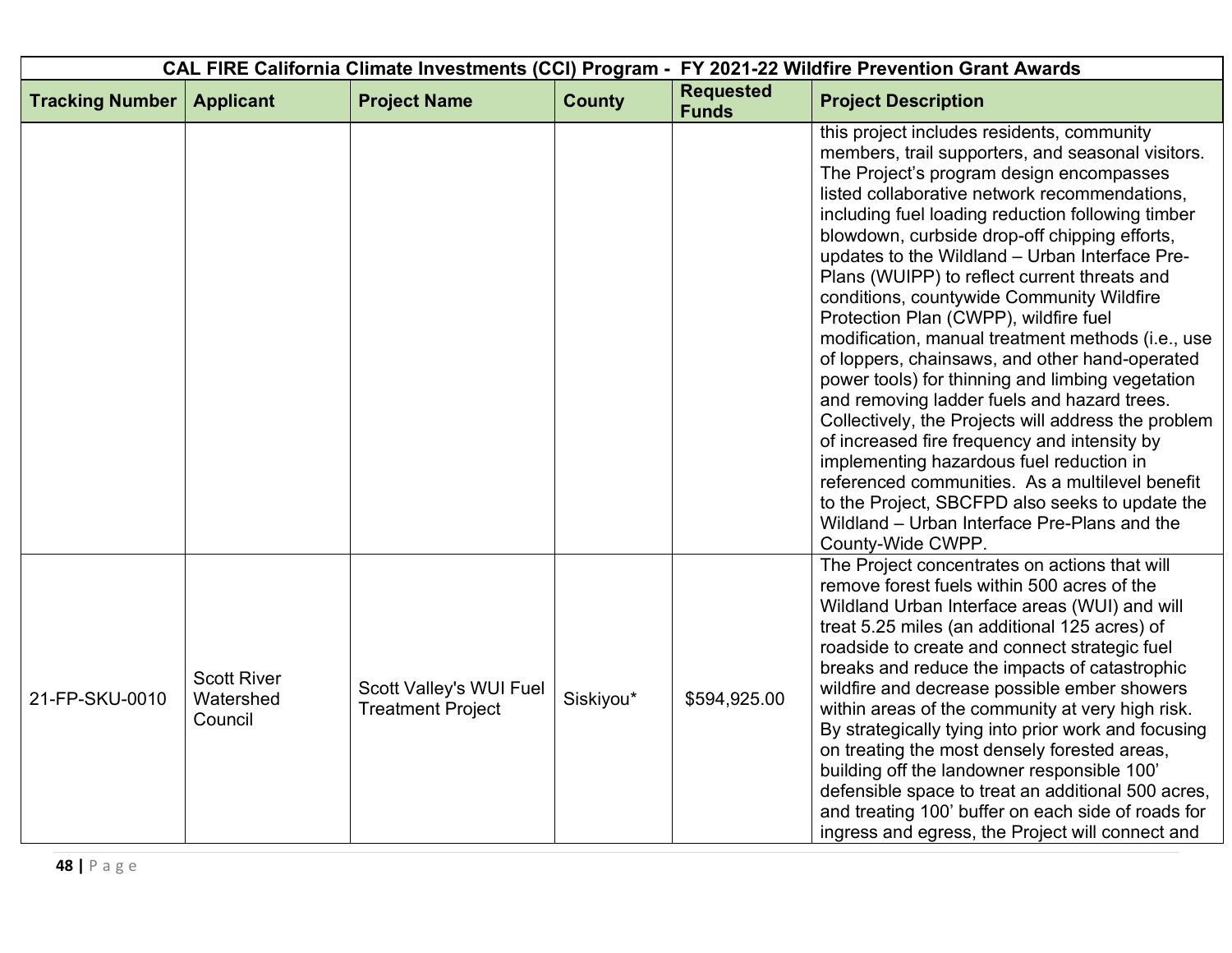| CAL FIRE California Climate Investments (CCI) Program - FY 2021-22 Wildfire Prevention Grant Awards |                                                                                  |                                              |                    |                                  |                                                                                                                                                                                                                                                                                                                                                                                                                                                                                                                                                                                                                                                                                                                                                                                                                                                                                                                                                                                                                                                                                                                                                                                                                                                                       |  |
|-----------------------------------------------------------------------------------------------------|----------------------------------------------------------------------------------|----------------------------------------------|--------------------|----------------------------------|-----------------------------------------------------------------------------------------------------------------------------------------------------------------------------------------------------------------------------------------------------------------------------------------------------------------------------------------------------------------------------------------------------------------------------------------------------------------------------------------------------------------------------------------------------------------------------------------------------------------------------------------------------------------------------------------------------------------------------------------------------------------------------------------------------------------------------------------------------------------------------------------------------------------------------------------------------------------------------------------------------------------------------------------------------------------------------------------------------------------------------------------------------------------------------------------------------------------------------------------------------------------------|--|
| <b>Tracking Number</b>                                                                              | <b>Applicant</b>                                                                 | <b>Project Name</b>                          | <b>County</b>      | <b>Requested</b><br><b>Funds</b> | <b>Project Description</b>                                                                                                                                                                                                                                                                                                                                                                                                                                                                                                                                                                                                                                                                                                                                                                                                                                                                                                                                                                                                                                                                                                                                                                                                                                            |  |
|                                                                                                     |                                                                                  |                                              |                    |                                  | enhance past and ongoing fuel reduction work<br>within the Scott Valley. Removal of dead, dying<br>and reducing stocking density of small to medium<br>diameter live trees, fundamentally altering the<br>spatial arrangement of trees to minimize crown-<br>to-crown spread of fire will limit the size, intensity<br>and the rate of spread of fire and will increase<br>safety of wildfire evacuation operations for both<br>public and fire personnel.                                                                                                                                                                                                                                                                                                                                                                                                                                                                                                                                                                                                                                                                                                                                                                                                            |  |
| 21-FP-SLU-0028                                                                                      | Calif. Dept Parks<br>and Recreation,<br>San Luis Obispo<br><b>Coast District</b> | <b>Hearst Castle &amp; Fuel</b><br>Reduction | San Luis<br>Obispo | \$848,719.20                     | This proposed project would reduce hazardous<br>fuel loads and hazard trees along the WUI at<br>Hearst Castle State Historical Monument and the<br>communities of Morro Bay, Los Osos, Cambria,<br>and San Simeon Acres. Project design and<br>oversight will be assisted by a State Park<br>Registered Forester Practitioner (or other RFP<br>based on availability), a State Park certified<br>arborist (ISA), and a State Park Environmental<br>Scientist (Senior Specialist). This project will also<br>improve the ingress/egress at each project site<br>for community members, emergency responders,<br>and a children's environmental camp (Camp<br>KEEP). Rural residences at all project locations<br>will benefit from fuel reduction and defensible<br>space in case of a larger wildfire.<br>Forest thinning, removal of dead and dying trees,<br>removal of downed woody debris, pile burning,<br>and understory broadcast burning, and disposal<br>of wood would create defensible space around<br>Hearst Castle State Historical Monument and two<br>communities located in Very High fire severity<br>risk zones, one in High severity zone and one in<br>Moderate severity zone. The work would benefit<br>over 30,000 people living in over 20,000 |  |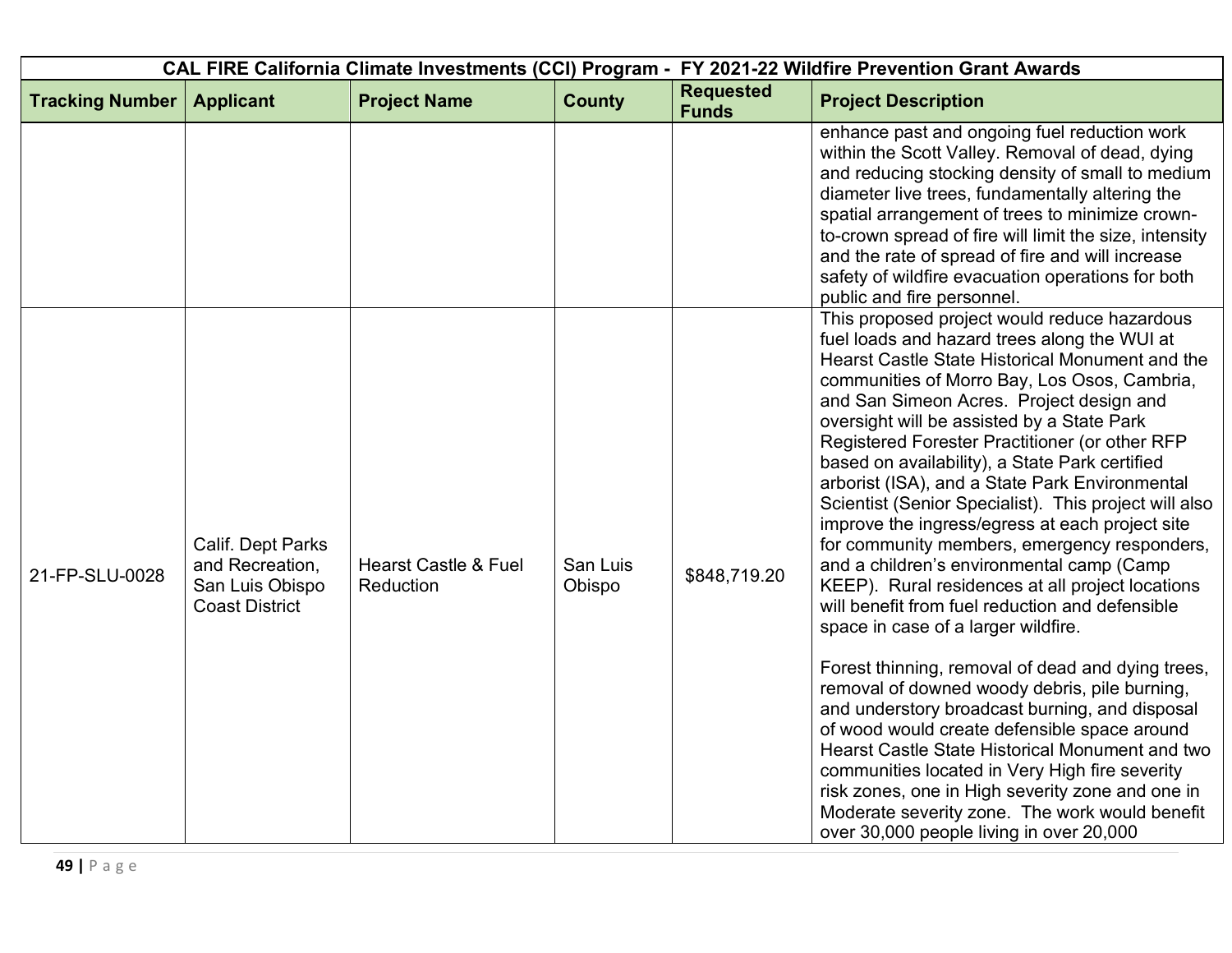| CAL FIRE California Climate Investments (CCI) Program - FY 2021-22 Wildfire Prevention Grant Awards |                                                                                             |                     |               |                                  |                                                                                                                                                                                                                                                                                                                                                                                                                                                                                                                                                                                                                                                                                                                                                                                                                                                                                                                                                                                                                                                                                                                                                                                                                                           |
|-----------------------------------------------------------------------------------------------------|---------------------------------------------------------------------------------------------|---------------------|---------------|----------------------------------|-------------------------------------------------------------------------------------------------------------------------------------------------------------------------------------------------------------------------------------------------------------------------------------------------------------------------------------------------------------------------------------------------------------------------------------------------------------------------------------------------------------------------------------------------------------------------------------------------------------------------------------------------------------------------------------------------------------------------------------------------------------------------------------------------------------------------------------------------------------------------------------------------------------------------------------------------------------------------------------------------------------------------------------------------------------------------------------------------------------------------------------------------------------------------------------------------------------------------------------------|
| <b>Tracking Number</b>                                                                              | <b>Applicant</b>                                                                            | <b>Project Name</b> | <b>County</b> | <b>Requested</b><br><b>Funds</b> | <b>Project Description</b>                                                                                                                                                                                                                                                                                                                                                                                                                                                                                                                                                                                                                                                                                                                                                                                                                                                                                                                                                                                                                                                                                                                                                                                                                |
|                                                                                                     |                                                                                             |                     |               |                                  | habitable structures. Work would treat forests in<br>an area covering approximately 900 acres, with<br>variable densities and efforts at each forest and<br>in different areas of the forests.<br>This application seeks to continue on current<br>work with an expanding State Park crew and<br>program while funding necessary contract work<br>crews, staff time, and equipment not currently<br>funded. Project application seeks assistance in<br>matching extensive outside funding and efforts to                                                                                                                                                                                                                                                                                                                                                                                                                                                                                                                                                                                                                                                                                                                                  |
| 21-FP-TUU-0120                                                                                      | <b>TULARE</b><br><b>COUNTY</b><br><b>RESOURCE</b><br><b>CONSERVATION</b><br><b>DISTRICT</b> | <b>ESHOM</b>        | Tulare        | \$250,012.00                     | increase capacity and scale.<br>The project's goal is to reduce fire fuels creating<br>a critical fuel break within the SRA at "Eshom<br>Valley" in Tulare County. The aim of the project<br>is to create a fuel break on the north side of<br>Eshom Valley Drive and would extend,<br>northward, the benefits of work already done by<br>CAL FIRE to the south and the USFS to the east.<br>The 4 mile in length $-1,200$ acre "Treatment"<br>Area" is located on private land. The immediate<br>"Project Area" is 1,200 acres and is designed to<br>protect the communities of Badger, Sierra Glen,<br>and Hartland. The location is three air miles east<br>of Badger and 2 <sup>3</sup> / <sub>4</sub> miles SSW of Hartland.<br>The larger 100 square mile project area has<br>suffered the highest concentration of tree<br>mortality within Tulare County. The County,<br>itself, has the dubious distinction of having the<br>highest number of tree deaths in California. The<br>importance of the fuel break cannot be overstated<br>in protecting the WUI community east of Badger<br>and Hartland, the home of Hartland Christian<br>Camp. The immediate area impacted by the<br>project contains more than 1,500 structures. |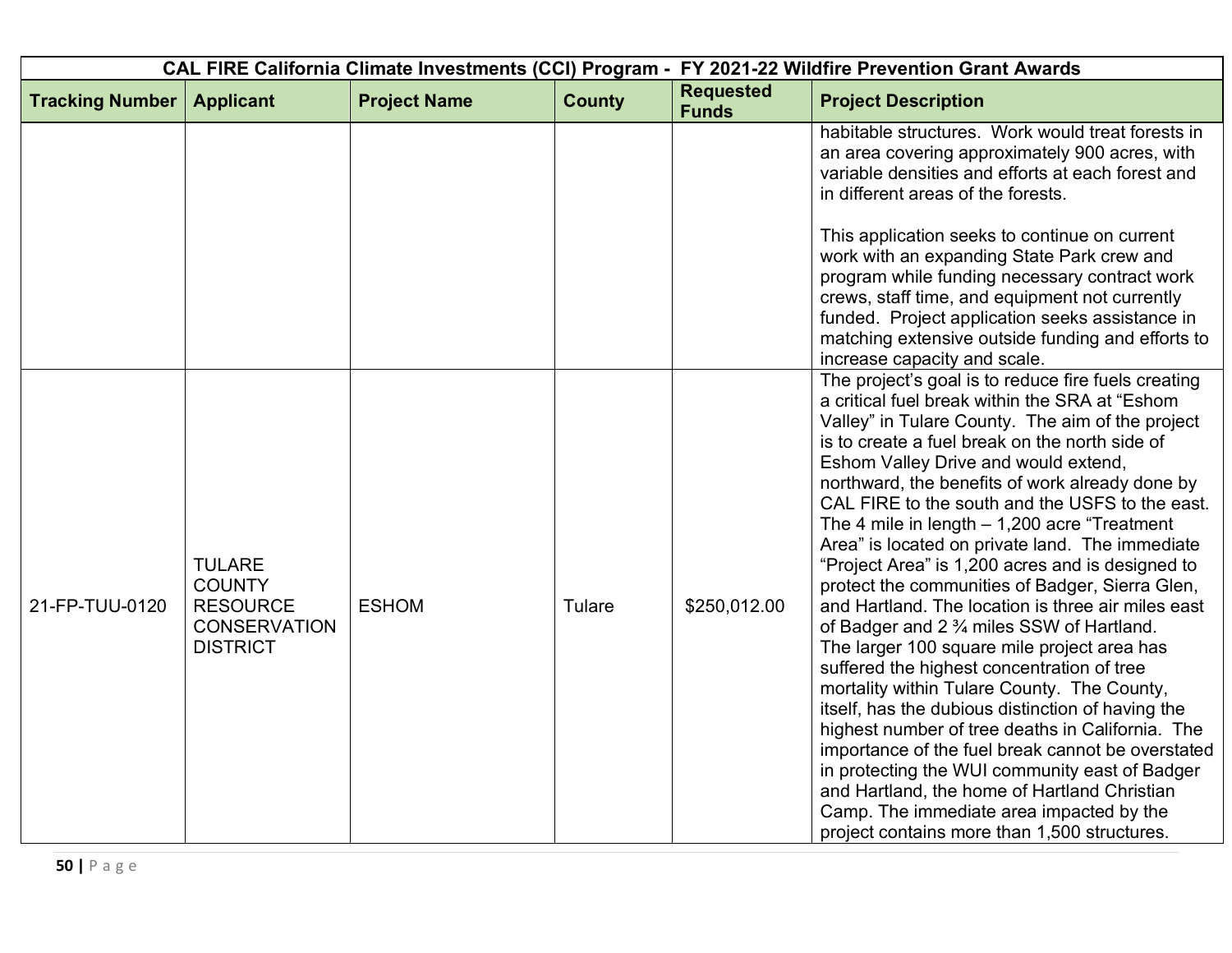| CAL FIRE California Climate Investments (CCI) Program - FY 2021-22 Wildfire Prevention Grant Awards |                                                                                             |                        |               |                                  |                                                                                                                                                                                                                                                                                                                                                                                                                                                                                                                                                                                                                                                                                                                                                                                                                                                                                                                                                                                                               |  |
|-----------------------------------------------------------------------------------------------------|---------------------------------------------------------------------------------------------|------------------------|---------------|----------------------------------|---------------------------------------------------------------------------------------------------------------------------------------------------------------------------------------------------------------------------------------------------------------------------------------------------------------------------------------------------------------------------------------------------------------------------------------------------------------------------------------------------------------------------------------------------------------------------------------------------------------------------------------------------------------------------------------------------------------------------------------------------------------------------------------------------------------------------------------------------------------------------------------------------------------------------------------------------------------------------------------------------------------|--|
| <b>Tracking Number</b>                                                                              | <b>Applicant</b>                                                                            | <b>Project Name</b>    | <b>County</b> | <b>Requested</b><br><b>Funds</b> | <b>Project Description</b>                                                                                                                                                                                                                                                                                                                                                                                                                                                                                                                                                                                                                                                                                                                                                                                                                                                                                                                                                                                    |  |
| 21-FP-TUU-0252                                                                                      | <b>TULARE</b><br><b>COUNTY</b><br><b>RESOURCE</b><br><b>CONSERVATION</b><br><b>DISTRICT</b> | <b>RIVER RIDGE</b>     | Tulare        | \$269,052.00                     | The project's goal is to reduce fire fuels and<br>improve clearances in an area threatened by the<br>Pier Fire and the Castle Fire. The goal of the<br>project is to create a better/much needed fuel<br>break along Balch Park Road and State Highway<br>190 and the Tule River drainage. Upon<br>completion, the project would better protect the<br>communities of Springville, and the SCICON<br>School of Conservation. The 1,200 acre<br>"Treatment Area" is located on the east side<br>Balch Park Road North of Highway 190. The<br>project is located on private land.<br>The 1,200 acre "Project Area" is immediately<br>adjacent to a densely populated DAC WUI<br>community. It includes more than 1500<br>structures, all are directly dependent upon the<br>effectiveness of the project to create a secure fire<br>fuel break and a safe evacuation route for<br>hundreds of residents. The importance of the fuel<br>break cannot be overstated in protecting the WUI<br>community mentioned. |  |
| 21-FP-TUU-0248                                                                                      | <b>TULARE</b><br><b>COUNTY</b><br><b>RESOURCE</b><br><b>CONSERVATION</b><br><b>DISTRICT</b> | <b>BRUSH TREATMENT</b> | Tulare*       | \$20,955.00                      | The purpose of the grant is to acquire funding for<br>the purchase of a UTV with sprayer for use in all<br>current and future fire prevention projects. The<br>basis of our request is simple $\sim$ "more acres<br>treated at lower costs = healthier forests = safer<br>public and more resilient environment"<br>The TCRCD's - CAL FIRE / CCI projects cover<br>many acres of SRA across all of Tulare County.<br>The strategically designed projects are intended<br>to 1) protect structures in the WUI and 2) reduce<br>the likelihood of catastrophic wildfire and, 3) to<br>benefit the environment by reducing GHG<br>emissions and promoting carbon sequestration.<br>The Brush Treatment vehicle would greatly                                                                                                                                                                                                                                                                                     |  |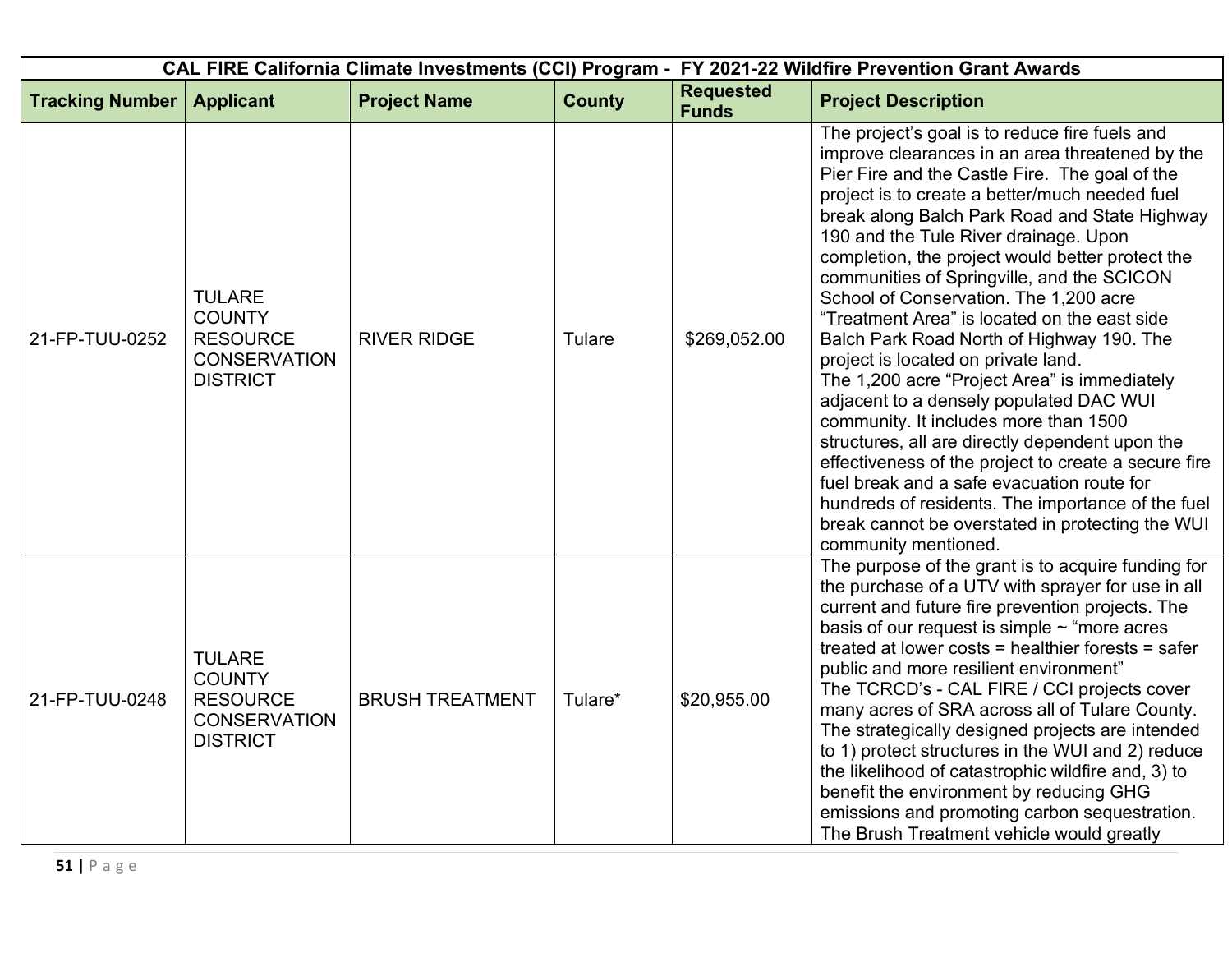| CAL FIRE California Climate Investments (CCI) Program - FY 2021-22 Wildfire Prevention Grant Awards |                                                                                |                      |               |                                  |                                                                                                                                                                                                                                                                                                                                                                                                                                                                                                                                                                                                                                                                                                                                                                                                                                                                                                                                                                                                                                                                                                                                                                                                                                                                                                                                                                                                                                                                 |
|-----------------------------------------------------------------------------------------------------|--------------------------------------------------------------------------------|----------------------|---------------|----------------------------------|-----------------------------------------------------------------------------------------------------------------------------------------------------------------------------------------------------------------------------------------------------------------------------------------------------------------------------------------------------------------------------------------------------------------------------------------------------------------------------------------------------------------------------------------------------------------------------------------------------------------------------------------------------------------------------------------------------------------------------------------------------------------------------------------------------------------------------------------------------------------------------------------------------------------------------------------------------------------------------------------------------------------------------------------------------------------------------------------------------------------------------------------------------------------------------------------------------------------------------------------------------------------------------------------------------------------------------------------------------------------------------------------------------------------------------------------------------------------|
| <b>Tracking Number</b>                                                                              | <b>Applicant</b>                                                               | <b>Project Name</b>  | <b>County</b> | <b>Requested</b><br><b>Funds</b> | <b>Project Description</b>                                                                                                                                                                                                                                                                                                                                                                                                                                                                                                                                                                                                                                                                                                                                                                                                                                                                                                                                                                                                                                                                                                                                                                                                                                                                                                                                                                                                                                      |
|                                                                                                     |                                                                                |                      |               |                                  | advance these goals.<br>The UTV w/sprayer would make re-treating<br>residue much more efficient and extend the life of<br>mechanical fire fuel reduction projects, perhaps<br>doubling the effectiveness and greatly reducing<br>costs.                                                                                                                                                                                                                                                                                                                                                                                                                                                                                                                                                                                                                                                                                                                                                                                                                                                                                                                                                                                                                                                                                                                                                                                                                         |
| 21-FP-TUU-0122                                                                                      | <b>TULARE CO.</b><br><b>RESOURCE</b><br><b>CONSERVATION</b><br><b>DISTRICT</b> | <b>BRUSH HANDLER</b> | Tulare*       | \$155,305.00                     | The purpose of the grant is to acquire funding for<br>the purchase of a Kubota light excavator with<br>forestry grapple for use in all current and future<br>fire prevention projects. The basis of our request<br>is simple $\sim$ "more brush = more acres treated =<br>healthier forests = safer public and more resilient<br>environment"<br>The TCRCD's - CAL FIRE / CCI projects cover<br>many acres of SRA across all of Tulare County.<br>The strategically designed projects are intended<br>to 1) protect structures in the WUI and 2) reduce<br>the likelihood of catastrophic wildfire and, 3) to<br>benefit the environment by reducing GHG<br>emissions and promoting carbon sequestration.<br>The grapple-excavator would greatly advance<br>these goals.<br>The unit would make handling brush and fire fuel<br>residue much more efficient. Used in combination<br>with our existing District chipper, the machine<br>would expedite project work by reducing much of<br>the hand labor involved. That being stated, the<br>"safety" factor is greatly enhanced by the<br>mechanization of material handling for chipping.<br>The machines, working in concert, can traverse<br>steep slopes where foot traffic is a danger, itself.<br>Likewise, the smaller-sized machine can operate<br>around and near structures with relative ease.<br>Utilizing a grapple excavator is a very cost-<br>effective method for brush disposal. The grapple |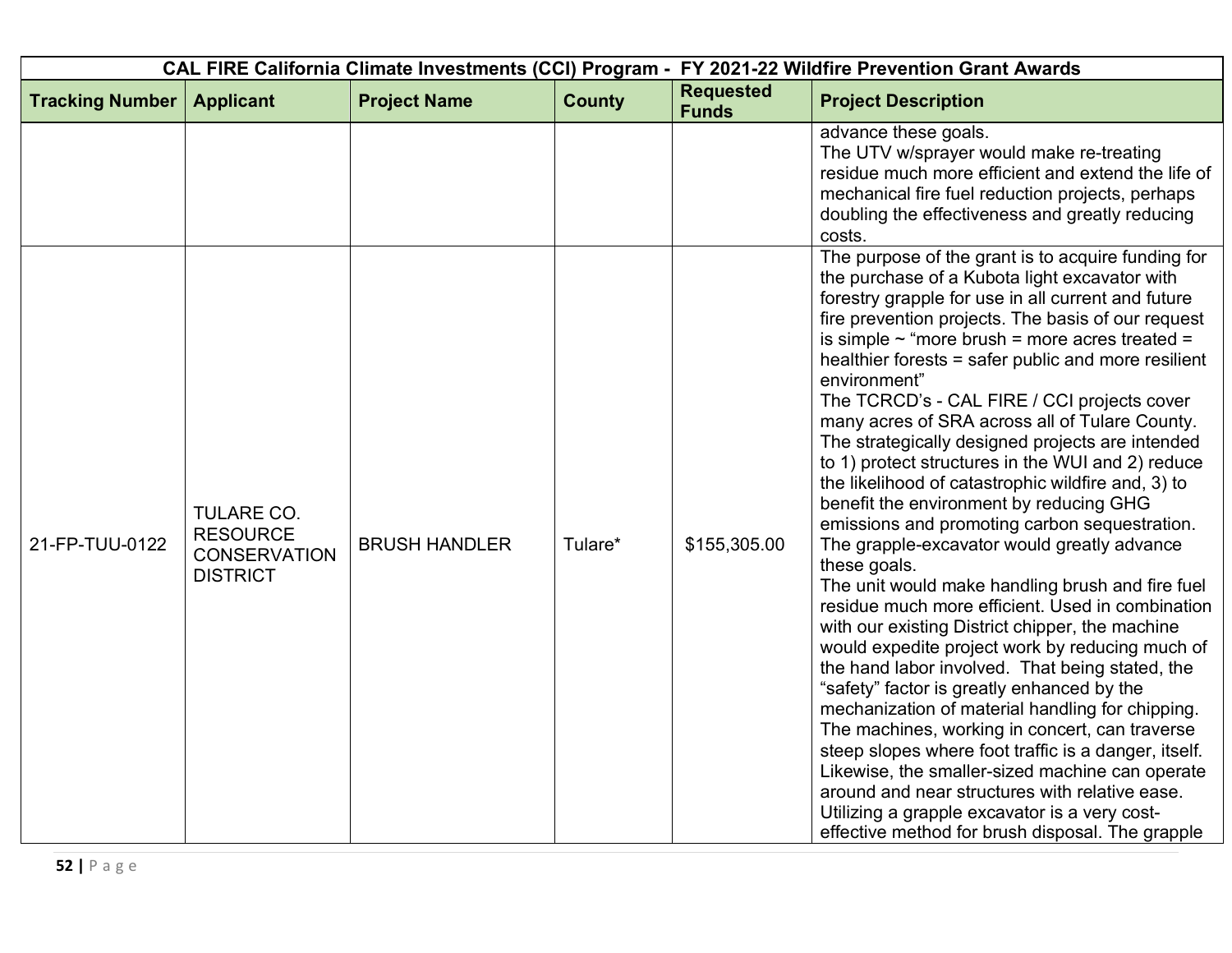| CAL FIRE California Climate Investments (CCI) Program - FY 2021-22 Wildfire Prevention Grant Awards |                                                                               |                                                       |                 |                                  |                                                                                                                                                                                                                                                                                                                                                                                                                                                                                                                                                                                                                                                                                                                                                                                                                                                              |
|-----------------------------------------------------------------------------------------------------|-------------------------------------------------------------------------------|-------------------------------------------------------|-----------------|----------------------------------|--------------------------------------------------------------------------------------------------------------------------------------------------------------------------------------------------------------------------------------------------------------------------------------------------------------------------------------------------------------------------------------------------------------------------------------------------------------------------------------------------------------------------------------------------------------------------------------------------------------------------------------------------------------------------------------------------------------------------------------------------------------------------------------------------------------------------------------------------------------|
| <b>Tracking Number</b>                                                                              | <b>Applicant</b>                                                              | <b>Project Name</b>                                   | <b>County</b>   | <b>Requested</b><br><b>Funds</b> | <b>Project Description</b>                                                                                                                                                                                                                                                                                                                                                                                                                                                                                                                                                                                                                                                                                                                                                                                                                                   |
|                                                                                                     |                                                                               |                                                       |                 |                                  | and excavator is fast becoming an industry<br>standard.                                                                                                                                                                                                                                                                                                                                                                                                                                                                                                                                                                                                                                                                                                                                                                                                      |
| 21-FP-LAC-0160                                                                                      | Los Angeles<br><b>County Fire</b><br>Department                               | Los Angeles County<br>Motorway Maintenance            | Los<br>Angeles* | \$250,000.00                     | The Los Angeles County Motorway Maintenance<br>Project is an annual hazardous fuel reduction<br>project to provide access and egress to motorway<br>systems in 6 different regions across Los Angeles<br>County. This grant would allow Los Angeles<br>County Fire to purchase the necessary<br>equipment to maintain these extensive motorway<br>systems covering over 98 miles of motorway<br>treating over 1200 acres of hazardous fuel<br>reduction. Typically, these motorways are treated<br>by a combination of CDCR hand crews and LA<br>County's heavy equipment section. Over the past<br>4 years LA County CDCR crews have reduced its<br>crew count significantly, from 24 crews staffed a<br>day to 8 crews. This reduction of crew support<br>has made maintaining these essential motorways<br>challenging cutting treated areas down to 70%. |
| 21-FP-RRU-0278                                                                                      | <b>Riverside County</b><br>Regional Park and<br>Open-Space<br><b>District</b> | <b>RivCoParks Hazardous</b><br><b>Fuels Reduction</b> | Riverside*      | \$1,944,300.00                   | California is prone to wildfires burning large<br>expanses of land quickly and according to<br>CalFire, in 2020 alone there were nearly 9,000<br>fires that burned over 2.5 million acres across the<br>State of California. In order to mitigate for wildfire<br>damage, the Riverside County Regional Park and<br>Open-Space District (Parks) project goal is to<br>decrease the potential of catastrophic wildfires<br>occurring in the diverse landscapes that<br>Riverside County possesses by reducing flash<br>fuels, creating and improving defensible space<br>around structures and along roadways, removing<br>and thinning dead/dying trees, and conducting<br>vegetation management on over 1200 acres<br>managed by Parks. These efforts across multiple<br>Parks properties will reduce fuels and contribute                                  |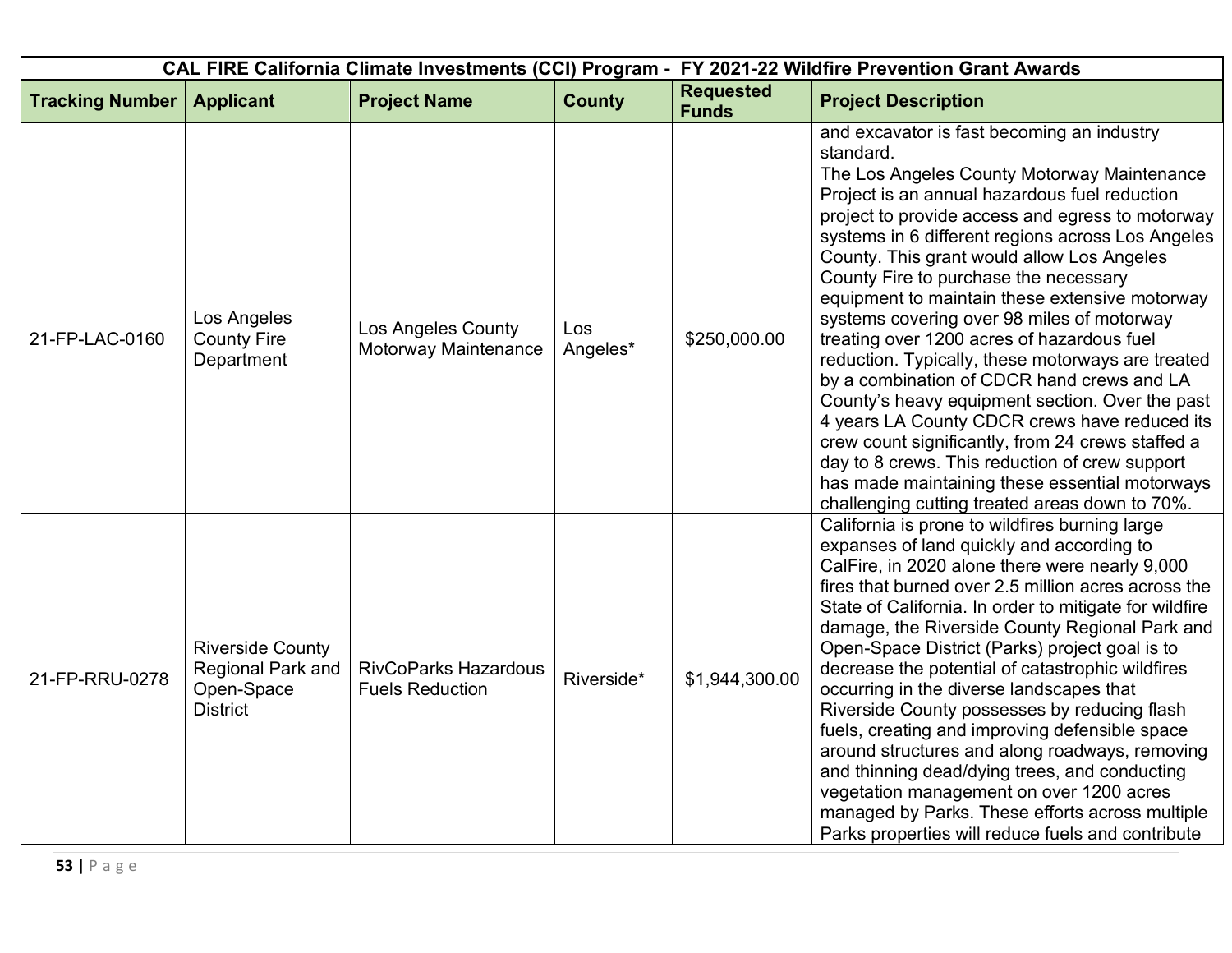| CAL FIRE California Climate Investments (CCI) Program - FY 2021-22 Wildfire Prevention Grant Awards |                                                                     |                                                               |               |                                  |                                                                                                                                                                                                                                                                                                                                                                                                                                                                                                                                                                                                                                                                                                                   |
|-----------------------------------------------------------------------------------------------------|---------------------------------------------------------------------|---------------------------------------------------------------|---------------|----------------------------------|-------------------------------------------------------------------------------------------------------------------------------------------------------------------------------------------------------------------------------------------------------------------------------------------------------------------------------------------------------------------------------------------------------------------------------------------------------------------------------------------------------------------------------------------------------------------------------------------------------------------------------------------------------------------------------------------------------------------|
| <b>Tracking Number</b>                                                                              | <b>Applicant</b>                                                    | <b>Project Name</b>                                           | <b>County</b> | <b>Requested</b><br><b>Funds</b> | <b>Project Description</b>                                                                                                                                                                                                                                                                                                                                                                                                                                                                                                                                                                                                                                                                                        |
|                                                                                                     |                                                                     |                                                               |               |                                  | to the slowing, stopping, and prevention of future<br>wildfires, while also protecting and helping<br>enhance and restore sensitive environmental<br>resources. These efforts would also build<br>resilience in adjacent communities, while<br>restoring ecological health of our native<br>landscapes and watersheds. As Riverside County<br>is home to more than 2.4 million people and over<br>146 protected plants and animals, Parks project<br>goals assist in providing further protection for the<br>residents throughout the County, in a                                                                                                                                                                |
| 21-FP-BTU-0211                                                                                      | <b>County of Butte</b>                                              | <b>Butte County Roadside</b><br><b>Fuel Reduction Project</b> | Butte*        | \$459,652.00                     | The Butte County Roadside Fuel Reduction<br>Project is a vegetation treatment project on<br>portions of 58 county evacuation roads, and<br>includes the purchase of spraying equipment.<br>The selected priority roadways for the project are<br>primary evacuation roads in forest, foothill, and<br>valley areas based on prevalence of ignitable<br>vegetation and fire risk levels. Prevention of<br>vegetative growth is a key strategy in the system<br>of fuel reduction, and one not fully realized in the<br>county due to lack of necessary equipment. This<br>project will fund the purchase of a vehicle and<br>affixed spraying equipment, as well as a parking<br>shelter to protect the equipment. |
| 21-FP-NEU-0132                                                                                      | <b>Yuba Watershed</b><br>Protection and<br><b>Fire Safe Council</b> | <b>Yuba Foothills WUI</b><br><b>Fuels Reduction</b>           | Yuba*         | \$1,499,750.00                   | This hazardous fuels reduction project will build<br>resilience and reduce wildfire risk in low-income<br>Yuba County foothill communities. The Yuba<br><b>Watershed Protection and Fire Safe Council</b><br>(YWPFSC) is the lead applicant for the<br>collaborative Yuba Foothills WUI Fuels Reduction<br>Project, which focuses on roadside fuels<br>reduction and public outreach and will include<br>coordination with Yuba County, Yuba Water<br>Agency, local fire districts, and community                                                                                                                                                                                                                 |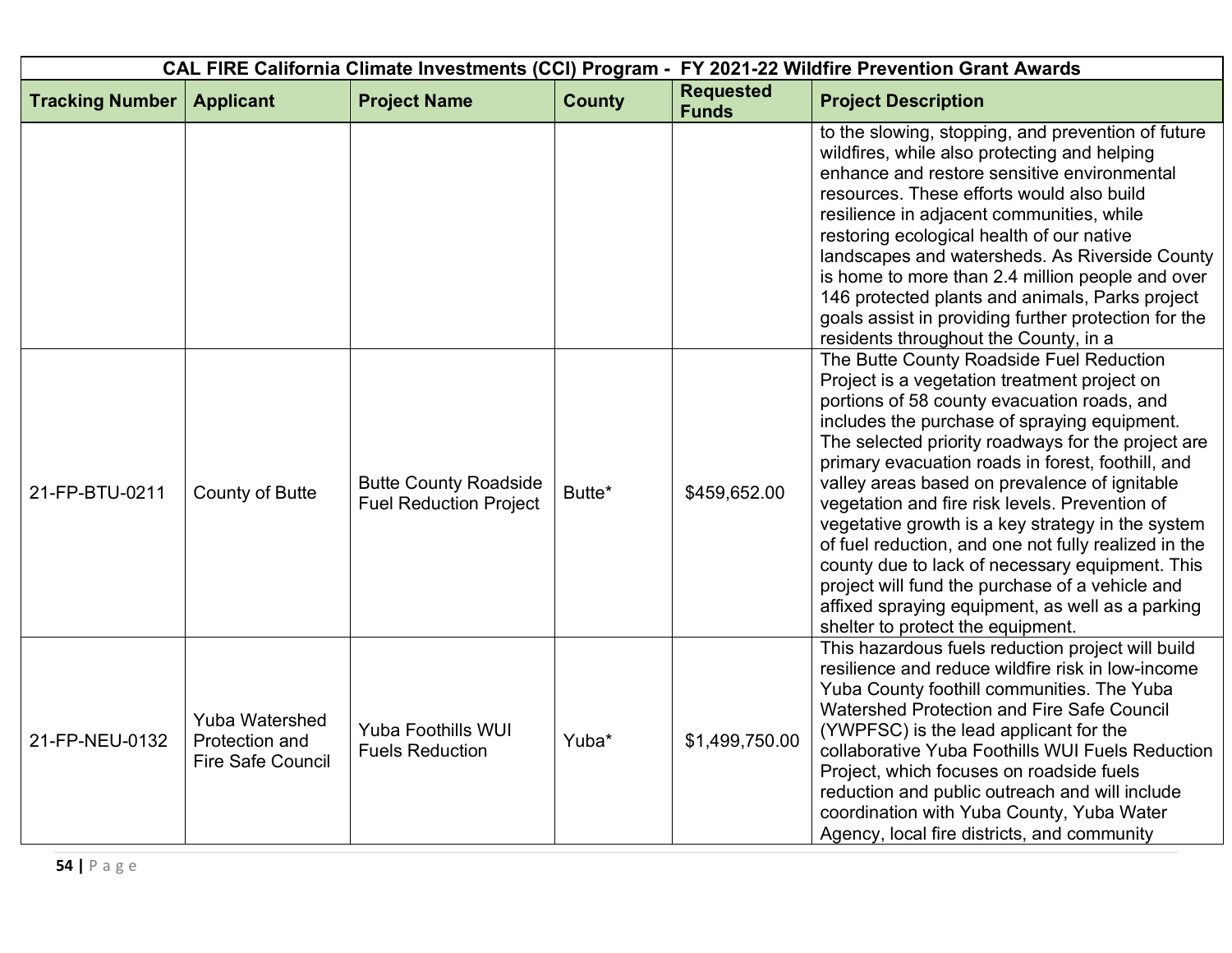|                        |                  |                     |               |                                  | CAL FIRE California Climate Investments (CCI) Program - FY 2021-22 Wildfire Prevention Grant Awards                                                                                                                                                                                                                                                                                                                                                                                                                                                                                                                                                                                                                                                                                                                                                                                                                                                                                                                                                                                                                                                                                                                                                                                                                                                                                                                                                                                                                                                                                                                                           |
|------------------------|------------------|---------------------|---------------|----------------------------------|-----------------------------------------------------------------------------------------------------------------------------------------------------------------------------------------------------------------------------------------------------------------------------------------------------------------------------------------------------------------------------------------------------------------------------------------------------------------------------------------------------------------------------------------------------------------------------------------------------------------------------------------------------------------------------------------------------------------------------------------------------------------------------------------------------------------------------------------------------------------------------------------------------------------------------------------------------------------------------------------------------------------------------------------------------------------------------------------------------------------------------------------------------------------------------------------------------------------------------------------------------------------------------------------------------------------------------------------------------------------------------------------------------------------------------------------------------------------------------------------------------------------------------------------------------------------------------------------------------------------------------------------------|
| <b>Tracking Number</b> | <b>Applicant</b> | <b>Project Name</b> | <b>County</b> | <b>Requested</b><br><b>Funds</b> | <b>Project Description</b>                                                                                                                                                                                                                                                                                                                                                                                                                                                                                                                                                                                                                                                                                                                                                                                                                                                                                                                                                                                                                                                                                                                                                                                                                                                                                                                                                                                                                                                                                                                                                                                                                    |
|                        |                  |                     |               |                                  | members. Vegetative fuels including brush and<br>small trees up to 12" diameter will be removed<br>along all Yuba County, County Service Area<br>(CSA), and private roads within the five eastern<br>Yuba County Fire Districts for a total of<br>approximately 1,100 acres, reducing potential<br>wildfire intensity and rate of spread while<br>improving public safety for egress of evacuating<br>residents and ingress of responding emergency<br>personnel. Treatments will go beyond simply the<br>rights-of-way to include buffer areas of up to 150<br>feet on either side of county roads and 30 feet on<br>either side of CSA and private roads. These<br>extended buffers are critical to reducing ignition<br>probability along roadsides and providing safe<br>evacuation routes in case of wildfire. The project<br>area will focus on densely populated areas<br>designated as Core Wildland Urban Interface<br>(WUI) in the 2014 Yuba County Foothills<br>Community Wildfire Protection Plan that overlap<br>with areas of high-density ladder fuels in the<br>Dobbins-Oregon House area. The Project<br>Influence Zone totals 44,638 acres, contains<br>1,823 habitable structures, and is 79.8% low-<br>income. All roadside treatment areas are located<br>on SRA lands and are entirely within areas<br>classified as a Very High Fire Hazard Severity<br>Zone. This project is consistent with multiple fire<br>and regional plans, will increase the effectiveness<br>of current fire-prevention activities in the region,<br>such as fuel-break creation and ongoing<br>community-level fire prevention programs, and |
|                        |                  |                     |               |                                  | will augment an existing fuels reduction and<br>restoration planning tool to guide future fire<br>mitigation and forest health improvement efforts.                                                                                                                                                                                                                                                                                                                                                                                                                                                                                                                                                                                                                                                                                                                                                                                                                                                                                                                                                                                                                                                                                                                                                                                                                                                                                                                                                                                                                                                                                           |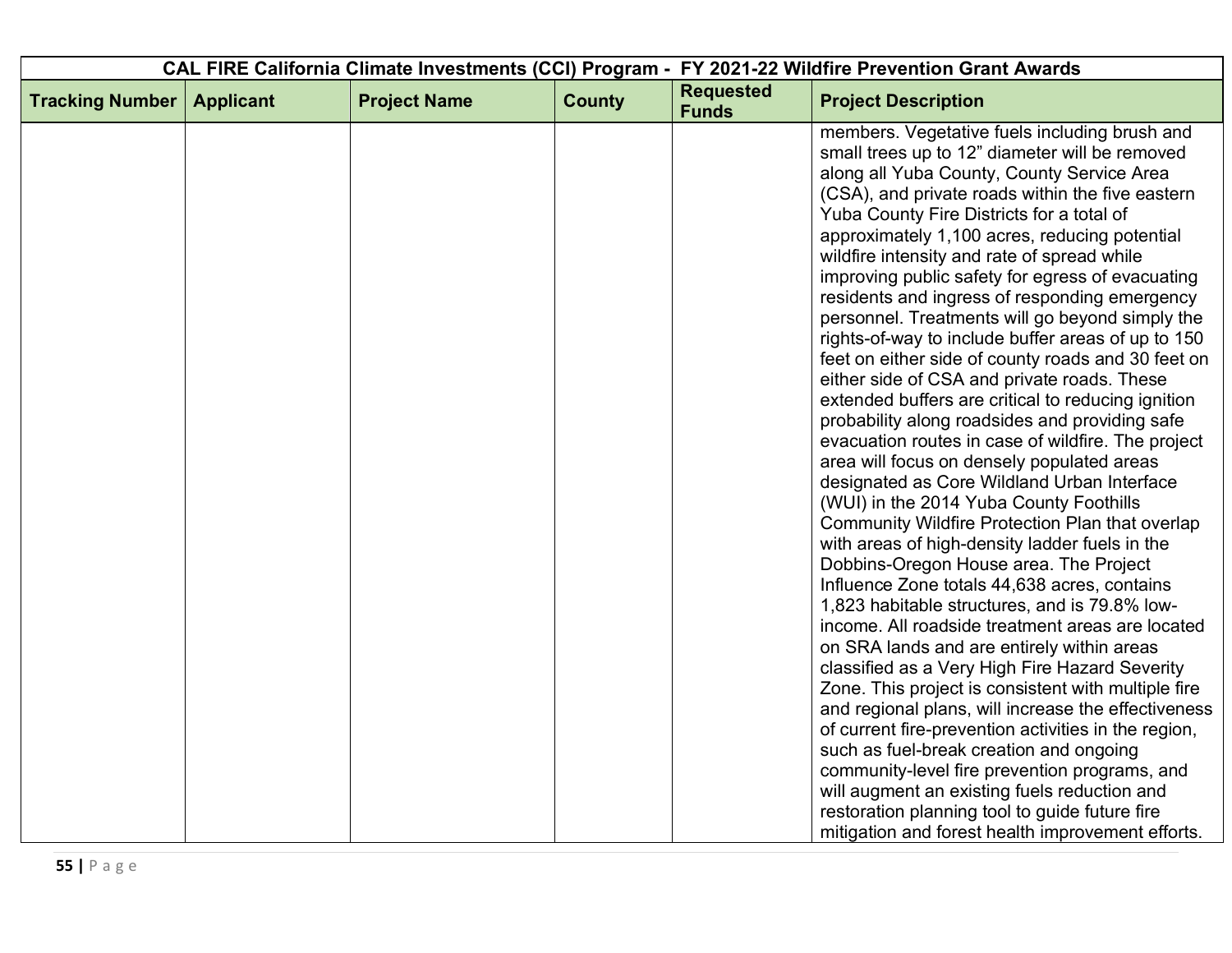| CAL FIRE California Climate Investments (CCI) Program - FY 2021-22 Wildfire Prevention Grant Awards |                                                                                  |                                                                 |               |                                  |                                                                                                                                                                                                                                                                                                                                                                                                                                                                                                                                                                                                                                                                                                                                                                                                                                                                                                                                                                                                                                                                                                                                                                                                                                                                                                                                                                                                                                                                                                                                                                                                                                                                                                                                                    |
|-----------------------------------------------------------------------------------------------------|----------------------------------------------------------------------------------|-----------------------------------------------------------------|---------------|----------------------------------|----------------------------------------------------------------------------------------------------------------------------------------------------------------------------------------------------------------------------------------------------------------------------------------------------------------------------------------------------------------------------------------------------------------------------------------------------------------------------------------------------------------------------------------------------------------------------------------------------------------------------------------------------------------------------------------------------------------------------------------------------------------------------------------------------------------------------------------------------------------------------------------------------------------------------------------------------------------------------------------------------------------------------------------------------------------------------------------------------------------------------------------------------------------------------------------------------------------------------------------------------------------------------------------------------------------------------------------------------------------------------------------------------------------------------------------------------------------------------------------------------------------------------------------------------------------------------------------------------------------------------------------------------------------------------------------------------------------------------------------------------|
| <b>Tracking Number</b>                                                                              | <b>Applicant</b>                                                                 | <b>Project Name</b>                                             | <b>County</b> | <b>Requested</b><br><b>Funds</b> | <b>Project Description</b>                                                                                                                                                                                                                                                                                                                                                                                                                                                                                                                                                                                                                                                                                                                                                                                                                                                                                                                                                                                                                                                                                                                                                                                                                                                                                                                                                                                                                                                                                                                                                                                                                                                                                                                         |
| 21-FP-KRN-0187                                                                                      | Farmworkers<br>Institute of<br><b>Education and</b><br>Leadership<br>Development | <b>GTM Roadside Fire</b><br><b>Fuel Reduction (GTM-</b><br>RFR) | Kern*         | \$661,684.47                     | The Cesar Chavez Environmental Corps (CCEC),<br>a program of a non-profit called FIELD, is a State<br>and Federally funded 21st Century Service and<br>Conservation Corps based in Kern County.<br>CCEC shares FIELD's purpose "to empower the<br>under-served to be self-sufficient." CCEC was<br>created to provide FIELD students, and other<br>under-served youth in Kern County, with<br>opportunities to integrate classroom skills into<br>adulthood, careers, further education and<br>training. CCEC is led and supervised by land<br>management and conservation management<br>professionals with over 30 years of experience.<br>CCEC trains, educates and employs a cost-<br>effective labor force of young adults that tackle<br>environmentally-related and recycling projects.<br>Corps members participate in projects focusing<br>on outdoor activities ranging from landscaping to<br>trail building. CCEC aims to improve the state's<br>natural resources and creates awareness and<br>appreciation for the environment among its<br>participants. FIELD proposes to provide the GTM<br>Roadside Fire Fuel Reduction initiative.<br>Specifically, roadside vegetation clearance in<br>critical locations to reduce wildfire ignition,<br>intensity, rate of spread and modification of<br>vegetation and to provide for safer ingress and<br>egress for the evacuation of residents and<br>emergency personnel response within the<br>Greater Tehachapi Mountain communities of<br>Alpine Forest, Golden Hills, Stallion Springs,<br>Golden Hills, and the connecting roads of the<br>Cummings Valley. These communities are<br>labeled as either high or very high hazard fuel<br>areas and located within the Wildland Urban |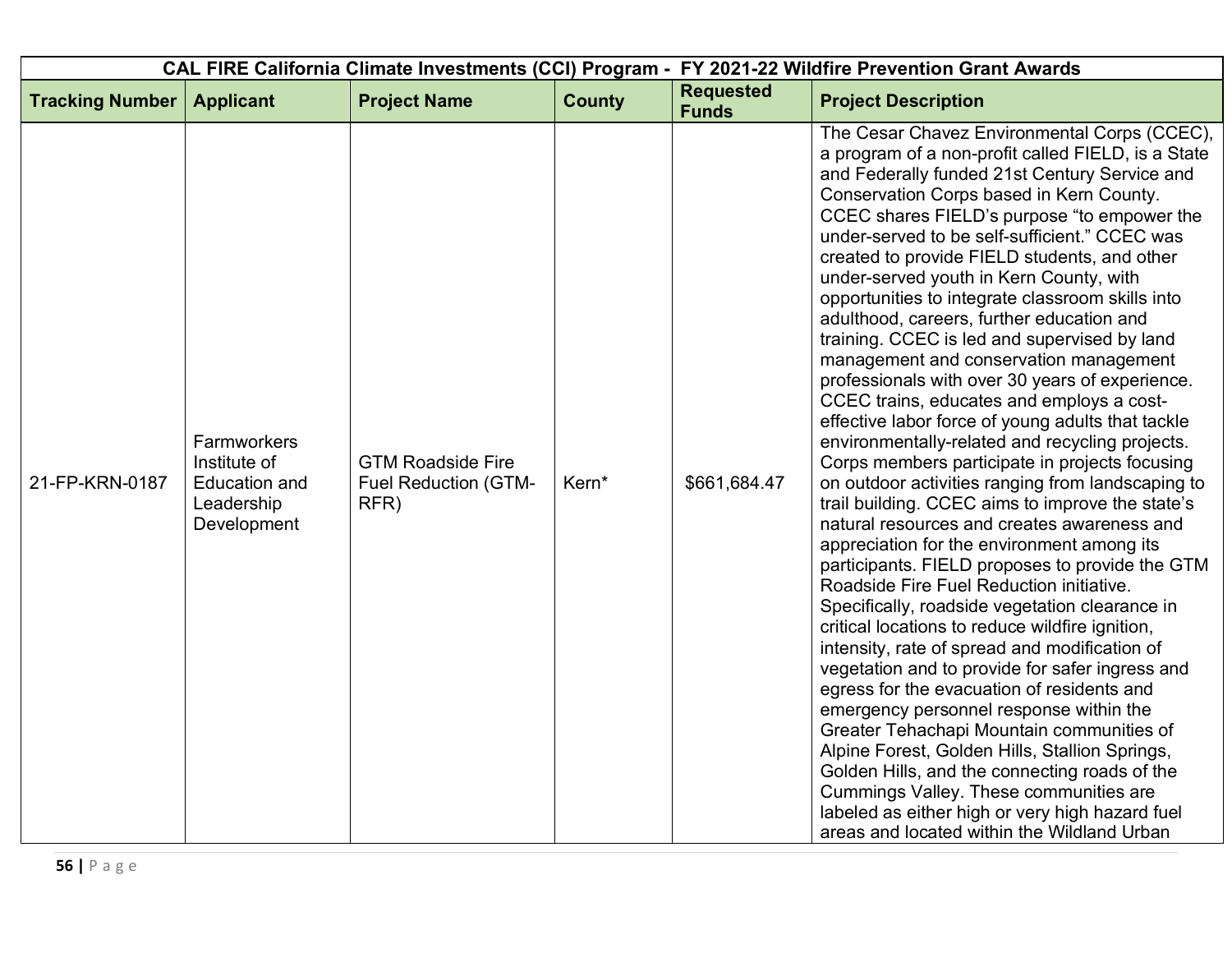| CAL FIRE California Climate Investments (CCI) Program - FY 2021-22 Wildfire Prevention Grant Awards |                                          |                                                                                          |               |                                  |                                                                                                                                                                                                                                                                                                                                                                                                                                                                                                                                                                                                                                                                                                                                                                                                                                                                                                                                                            |
|-----------------------------------------------------------------------------------------------------|------------------------------------------|------------------------------------------------------------------------------------------|---------------|----------------------------------|------------------------------------------------------------------------------------------------------------------------------------------------------------------------------------------------------------------------------------------------------------------------------------------------------------------------------------------------------------------------------------------------------------------------------------------------------------------------------------------------------------------------------------------------------------------------------------------------------------------------------------------------------------------------------------------------------------------------------------------------------------------------------------------------------------------------------------------------------------------------------------------------------------------------------------------------------------|
| <b>Tracking Number</b>                                                                              | <b>Applicant</b>                         | <b>Project Name</b>                                                                      | <b>County</b> | <b>Requested</b><br><b>Funds</b> | <b>Project Description</b>                                                                                                                                                                                                                                                                                                                                                                                                                                                                                                                                                                                                                                                                                                                                                                                                                                                                                                                                 |
|                                                                                                     |                                          |                                                                                          |               |                                  | Interface (WUI). All of these areas are within the<br>State Responsibility Area (SRA) and have<br>significant undergrowth and vegetation that has<br>either never been cleared or has not been<br>cleared in a long time. These circumstances<br>include heat waves and high wind days that work<br>their way through the mountains of these<br>communities. This work will be done through the<br>use of 970 acres of roadside fire fuel reduction<br>that includes fire crew access corridors and along<br>contour lines with an accumulated effect of<br>increasing fire crew access and lessening fire<br>severity through these areas. Two crews will be<br>utilized to carry out the project consisting of 2<br>corps members per crew, 1 crew lead per crew,<br>and 1 supervisor overseeing all crews for a total<br>of 7 individuals. No funds will be used to create<br>roads, as defined as a prohibited item by CAL<br>FIRE grant requirements. |
| 21-FP-BTU-0206                                                                                      | <b>Butte County Fire</b><br>Safe Council | <b>Hazardous Fuels</b><br><b>Reduction for Camp</b><br>and North Complex<br><b>Fires</b> | Butte*        | \$1,499,949.00                   | This is a landscape-level Wildland Urban<br>Interface (WUI) fuels reduction project within the<br>footprint of the Camp Fire (2018) and the North<br>Complex Fires (2020). Combined, these fires<br>have burned 304,896 acres, which is over half of<br>the WUI communities and most of the forests in<br>Butte County. The 12 communities which were<br>impacted include; Pulga, Concow, Yankee Hill,<br>Town of Paradise, Paradise Pines-De Sabla,<br>Magalia, Lovelock, Butte Creek Canyon, Butte<br>Valley, Berry Creek, Cherokee, and Feather<br>Falls. There are multiple strategic fuels reduction<br>treatments totaling 985 acres with an average<br>cost of \$855/acre. The project will reduce<br>hazardous fuels on 180 acres with mastication,<br>200 acres of grazing, and 490 acres of defensible                                                                                                                                           |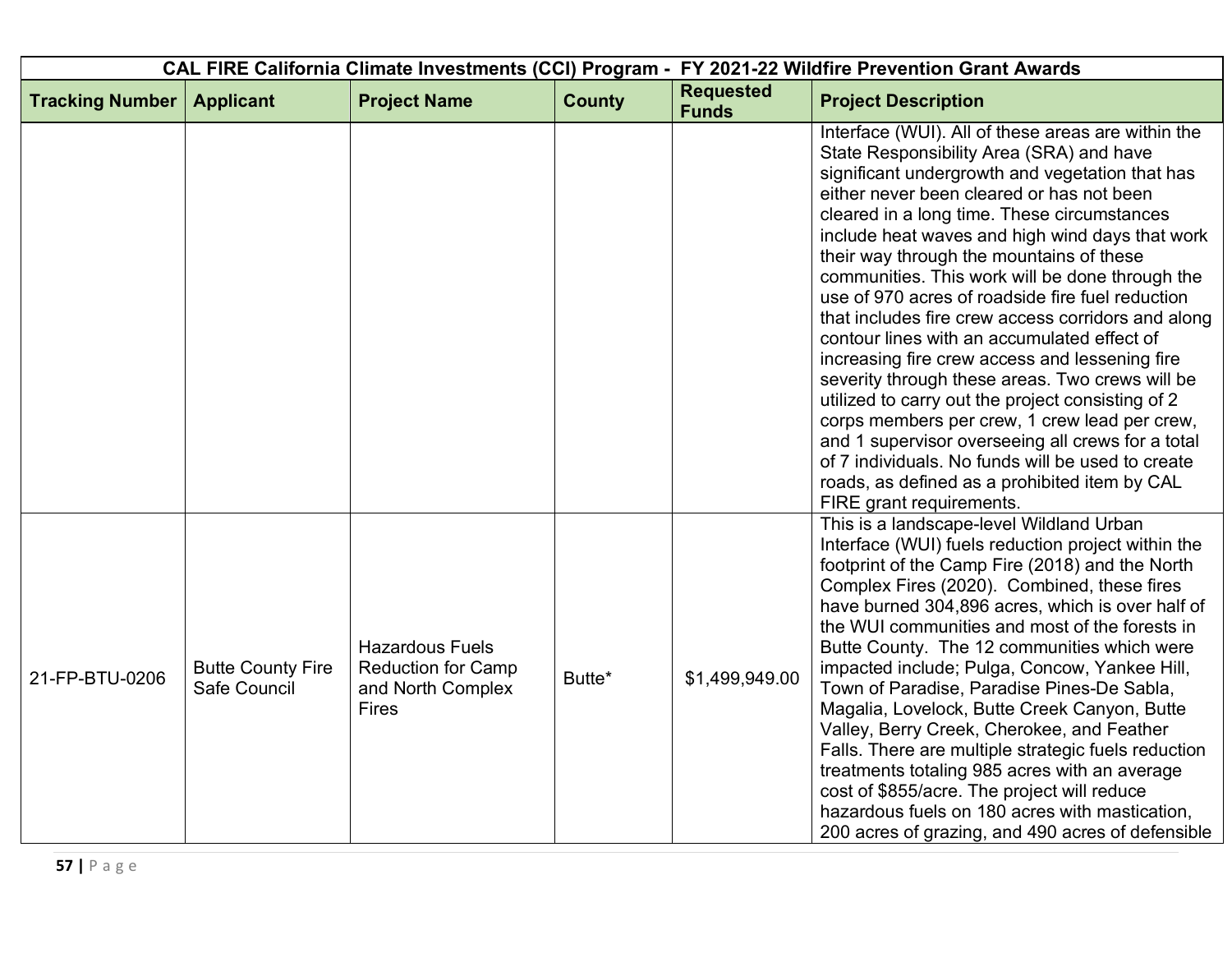| CAL FIRE California Climate Investments (CCI) Program - FY 2021-22 Wildfire Prevention Grant Awards |                                              |                                                 |               |                                  |                                                                                                                                                                                                                                                                                                                                                                                                                                                                                                                                                                                                                                                                                                                                                                                                                                                                                                                                                                                                                                                                                                                                                                                                                                                                                                                                      |  |
|-----------------------------------------------------------------------------------------------------|----------------------------------------------|-------------------------------------------------|---------------|----------------------------------|--------------------------------------------------------------------------------------------------------------------------------------------------------------------------------------------------------------------------------------------------------------------------------------------------------------------------------------------------------------------------------------------------------------------------------------------------------------------------------------------------------------------------------------------------------------------------------------------------------------------------------------------------------------------------------------------------------------------------------------------------------------------------------------------------------------------------------------------------------------------------------------------------------------------------------------------------------------------------------------------------------------------------------------------------------------------------------------------------------------------------------------------------------------------------------------------------------------------------------------------------------------------------------------------------------------------------------------|--|
| <b>Tracking Number</b>                                                                              | <b>Applicant</b>                             | <b>Project Name</b>                             | <b>County</b> | <b>Requested</b><br><b>Funds</b> | <b>Project Description</b>                                                                                                                                                                                                                                                                                                                                                                                                                                                                                                                                                                                                                                                                                                                                                                                                                                                                                                                                                                                                                                                                                                                                                                                                                                                                                                           |  |
|                                                                                                     |                                              |                                                 |               |                                  | space chipping. The project will remove 95 acres<br>of hazardous dead and dying trees impacted by<br>wildfire resulting in 395 hazardous trees<br>removed. The project will leverage CEQA<br>compliance on 150 acres of fuels implementation.<br>The vegetation in the proposed 985 acres of the<br>project area has been severely damaged by fire.<br>Dead and dying trees continue to pose a threat to<br>public safety, infrastructure, roadways, and<br>assets at risk within the Camp Fire footprint as<br>new growth intermixes with standing dead,<br>vertical fuels. Vegetation in the North Complex<br>experienced high intensity burning across most of<br>the landscape, with pockets of low intensity burn<br>- the result of the North Complex is a scenario of<br>severe tree mortality and hazardous brush.<br>Moreover, vegetation damaged by the Camp Fire<br>is in its fourth year of regrowth nested within the<br>remaining burned standing burned forest. The<br>project is located in both State Responsibility<br>Area (SRA) and Local Responsibility Areas<br>(LRA). The project has been designed in<br>cooperation with the CAL FIRE Butte Unit, a local<br>Registered Professional Forester (RPF), and<br>additional local, state, and federal partners<br>collaborating to reduce future wildfire risks. |  |
| 21-FP-AEU-0073                                                                                      | El Dorado County<br><b>Fire Safe Council</b> | South El Dorado<br><b>County Fuel Reduction</b> | El Dorado*    | \$2,079,887.00                   | The South El Dorado County Fuel Reduction<br>project will create four shaded fuel breaks and<br>will reduce hazardous fuels along eight priority<br>roads within six contiguous Associate Fire Safe<br>Councils (FSC) within the southern portion of El<br>Dorado County (Aukum Fairplay FSC, Diamond<br>Springs FSC, Oak Hill Area FSC and Omo Ranch<br>FSC). The project is designed to (1) increase<br>wildfire resilience and provide strategic locations                                                                                                                                                                                                                                                                                                                                                                                                                                                                                                                                                                                                                                                                                                                                                                                                                                                                        |  |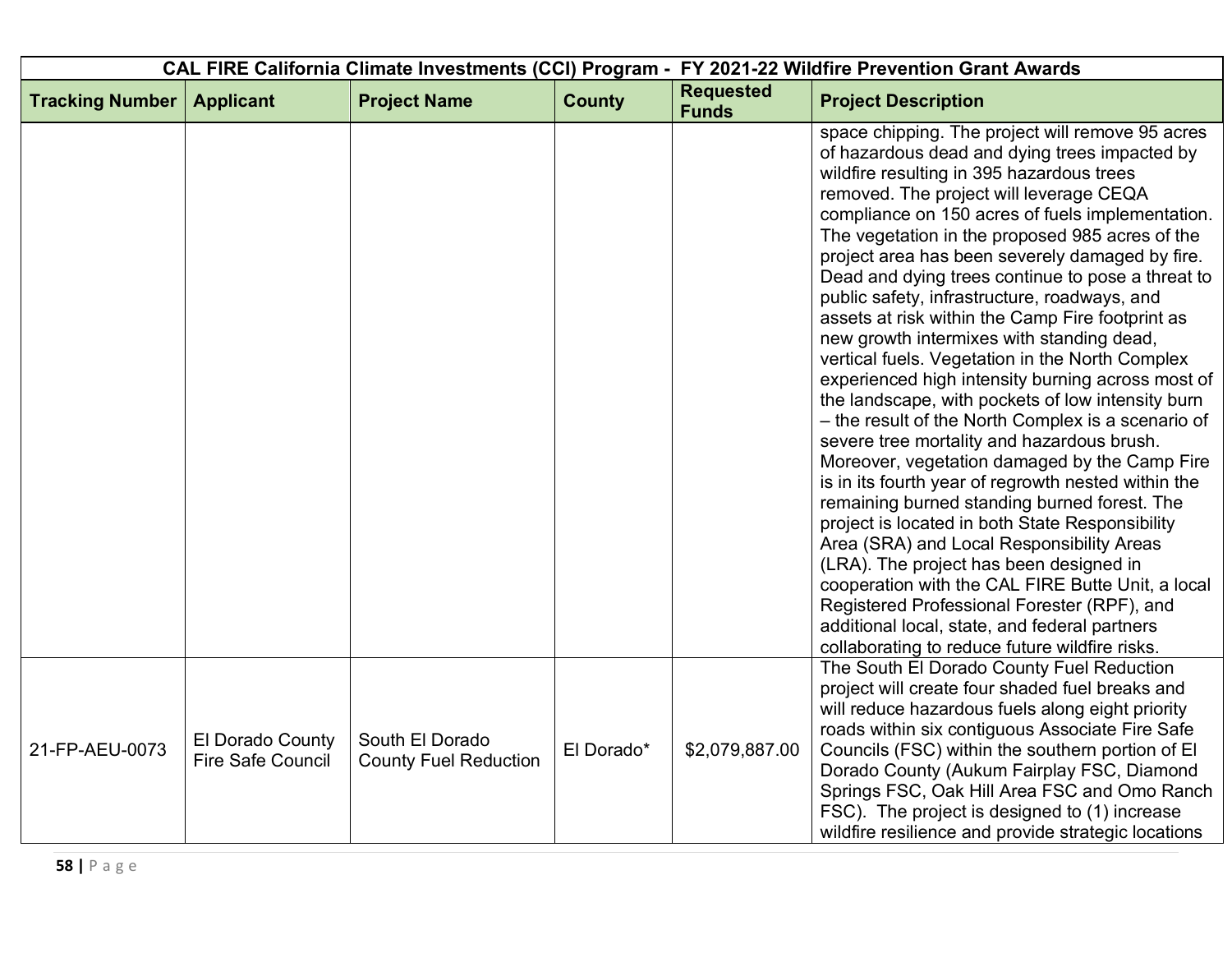| CAL FIRE California Climate Investments (CCI) Program - FY 2021-22 Wildfire Prevention Grant Awards |                  |                     |               |                                  |                                                                                        |
|-----------------------------------------------------------------------------------------------------|------------------|---------------------|---------------|----------------------------------|----------------------------------------------------------------------------------------|
| <b>Tracking Number</b>                                                                              | <b>Applicant</b> | <b>Project Name</b> | <b>County</b> | <b>Requested</b><br><b>Funds</b> | <b>Project Description</b>                                                             |
|                                                                                                     |                  |                     |               |                                  | for firefighters to control a wildfire within a                                        |
|                                                                                                     |                  |                     |               |                                  | wildland/urban intermix portion of the County, (2)                                     |
|                                                                                                     |                  |                     |               |                                  | improve emergency access for firefighters and                                          |
|                                                                                                     |                  |                     |               |                                  | other emergency vehicles in the event of a                                             |
|                                                                                                     |                  |                     |               |                                  | wildfire, (3) directly improve emergency egress                                        |
|                                                                                                     |                  |                     |               |                                  | for 10,600 residents and indirectly for over 16,700                                    |
|                                                                                                     |                  |                     |               |                                  | residents in this portion of El Dorado County and                                      |
|                                                                                                     |                  |                     |               |                                  | (4) reduce roadway-related wildfire ignitions. In                                      |
|                                                                                                     |                  |                     |               |                                  | conjunction with the project the fire safe councils                                    |
|                                                                                                     |                  |                     |               |                                  | will conduct wildfire education outreach and                                           |
|                                                                                                     |                  |                     |               |                                  | inform residents within the area about the project                                     |
|                                                                                                     |                  |                     |               |                                  | and how to reduce hazardous fuels along local                                          |
|                                                                                                     |                  |                     |               |                                  | neighborhood roads. The project will reduce<br>greenhouse gas emissions by chipping or |
|                                                                                                     |                  |                     |               |                                  | appropriately disposing of hazardous vegetation                                        |
|                                                                                                     |                  |                     |               |                                  | (minimizing burning this material) and by                                              |
|                                                                                                     |                  |                     |               |                                  | improving the growth and carbon sequestration                                          |
|                                                                                                     |                  |                     |               |                                  | potential of residual trees. Through improving                                         |
|                                                                                                     |                  |                     |               |                                  | wildfire resiliency, the project will also reduce                                      |
|                                                                                                     |                  |                     |               |                                  | future greenhouse gas emissions in the event of                                        |
|                                                                                                     |                  |                     |               |                                  | a wildfire. Location: The project is located within                                    |
|                                                                                                     |                  |                     |               |                                  | El Dorado County, in portions of T8N, R11, 12                                          |
|                                                                                                     |                  |                     |               |                                  | and 13E, T9N, R.11 and 12E and T10N, R.10                                              |
|                                                                                                     |                  |                     |               |                                  | and 11E, MDMB. Habitable Structures: There are                                         |
|                                                                                                     |                  |                     |               |                                  | 4,813 residences in the project area and the                                           |
|                                                                                                     |                  |                     |               |                                  | immediate vicinity of the project. These                                               |
|                                                                                                     |                  |                     |               |                                  | structures are provided access either directly                                         |
|                                                                                                     |                  |                     |               |                                  | from or indirectly from the roads that will have                                       |
|                                                                                                     |                  |                     |               |                                  | hazardous fuel reduction accomplished and will                                         |
|                                                                                                     |                  |                     |               |                                  | benefit from the improved fire resilience resulting                                    |
|                                                                                                     |                  |                     |               |                                  | from the shaded fuel breaks. There are three                                           |
|                                                                                                     |                  |                     |               |                                  | Communities at Risk within the project (Diamond                                        |
|                                                                                                     |                  |                     |               |                                  | Springs, Omo Ranch, and Outingdale) that will                                          |
|                                                                                                     |                  |                     |               |                                  | benefit from the shaded fuel breaks proposed in                                        |
|                                                                                                     |                  |                     |               |                                  | this project. Acres Treated: The Treatment                                             |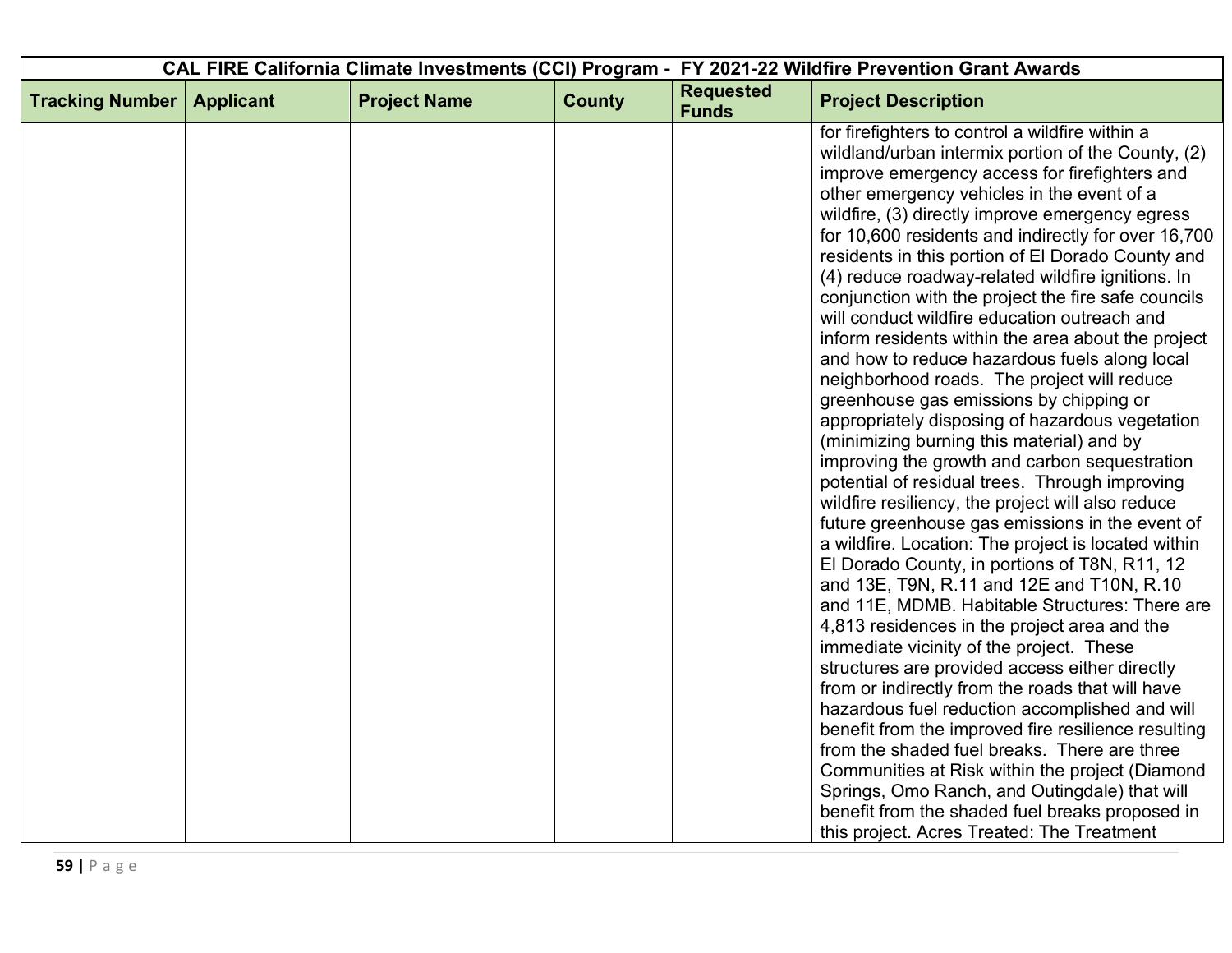| CAL FIRE California Climate Investments (CCI) Program - FY 2021-22 Wildfire Prevention Grant Awards |                                                                                             |                     |               |                                  |                                                                                                                                                                                                                                                                                                                                                                                                                                                                                                                                                                                                                                                                                                                                                                                                                                                                                                                                                                                                                                                                    |  |
|-----------------------------------------------------------------------------------------------------|---------------------------------------------------------------------------------------------|---------------------|---------------|----------------------------------|--------------------------------------------------------------------------------------------------------------------------------------------------------------------------------------------------------------------------------------------------------------------------------------------------------------------------------------------------------------------------------------------------------------------------------------------------------------------------------------------------------------------------------------------------------------------------------------------------------------------------------------------------------------------------------------------------------------------------------------------------------------------------------------------------------------------------------------------------------------------------------------------------------------------------------------------------------------------------------------------------------------------------------------------------------------------|--|
| <b>Tracking Number</b>                                                                              | <b>Applicant</b>                                                                            | <b>Project Name</b> | <b>County</b> | <b>Requested</b><br><b>Funds</b> | <b>Project Description</b>                                                                                                                                                                                                                                                                                                                                                                                                                                                                                                                                                                                                                                                                                                                                                                                                                                                                                                                                                                                                                                         |  |
|                                                                                                     |                                                                                             |                     |               |                                  | Influence Zone (TIZ) encompasses 845 acres.<br>The shaded fuel breaks contain 447 acres. The<br>roadside fuel reduction portion includes 32.8<br>miles of collector and arterial roads and contains<br>398 acres. The Project Influence Zone (PIZ)<br>encompasses an area of approximately 87,141<br>acres.                                                                                                                                                                                                                                                                                                                                                                                                                                                                                                                                                                                                                                                                                                                                                        |  |
| 21-FP-TUU-0251                                                                                      | <b>TULARE</b><br><b>COUNTY</b><br><b>RESOURCE</b><br><b>CONSERVATION</b><br><b>DISTRICT</b> | <b>KAWEAH</b>       | Tulare        | \$252,980.00                     | The project's goal is to reduce fire fuels and<br>improve clearances in an area is routinely<br>threatened by wildfire. The goal of the project is<br>to create a better/much needed fuel break along<br>State Highway 198 and the Kaweah River<br>drainage from the community of Lemon Cave to<br>Three Rivers. Upon completion, the project<br>would better protect the wildland, both<br>communities and recreational facilities along the<br>river. The 600 acre "Treatment Area" is located<br>on along Highway 198 between the two<br>communities. The project is located primarily on<br>private land.<br>The 600 acre "Project Area" is immediately<br>adjacent to a densely populated WUI community.<br>It includes more than 2500 structures, all are<br>directly dependent upon the effectiveness of the<br>project to create a secure fire fuel break and a<br>safe evacuation route for thousands of residents<br>and travelers to Sequoia NP. The importance of<br>the fuel break cannot be overstated in protecting<br>the WUI community mentioned. |  |
| 21-FP-TUU-0253                                                                                      | <b>TULARE</b><br><b>COUNTY</b><br><b>RESOURCE</b><br><b>CONSERVATION</b><br><b>DISTRICT</b> | <b>TULE</b>         | Tulare*       | \$265,804.00                     | The project's goal is to reduce fire fuels and<br>improve clearances in an area threatened by the<br>Pier Fire and the Castle Fire. The goal of the<br>project is to create a better/much needed fuel<br>break along State Highway 190 and the Tule                                                                                                                                                                                                                                                                                                                                                                                                                                                                                                                                                                                                                                                                                                                                                                                                                |  |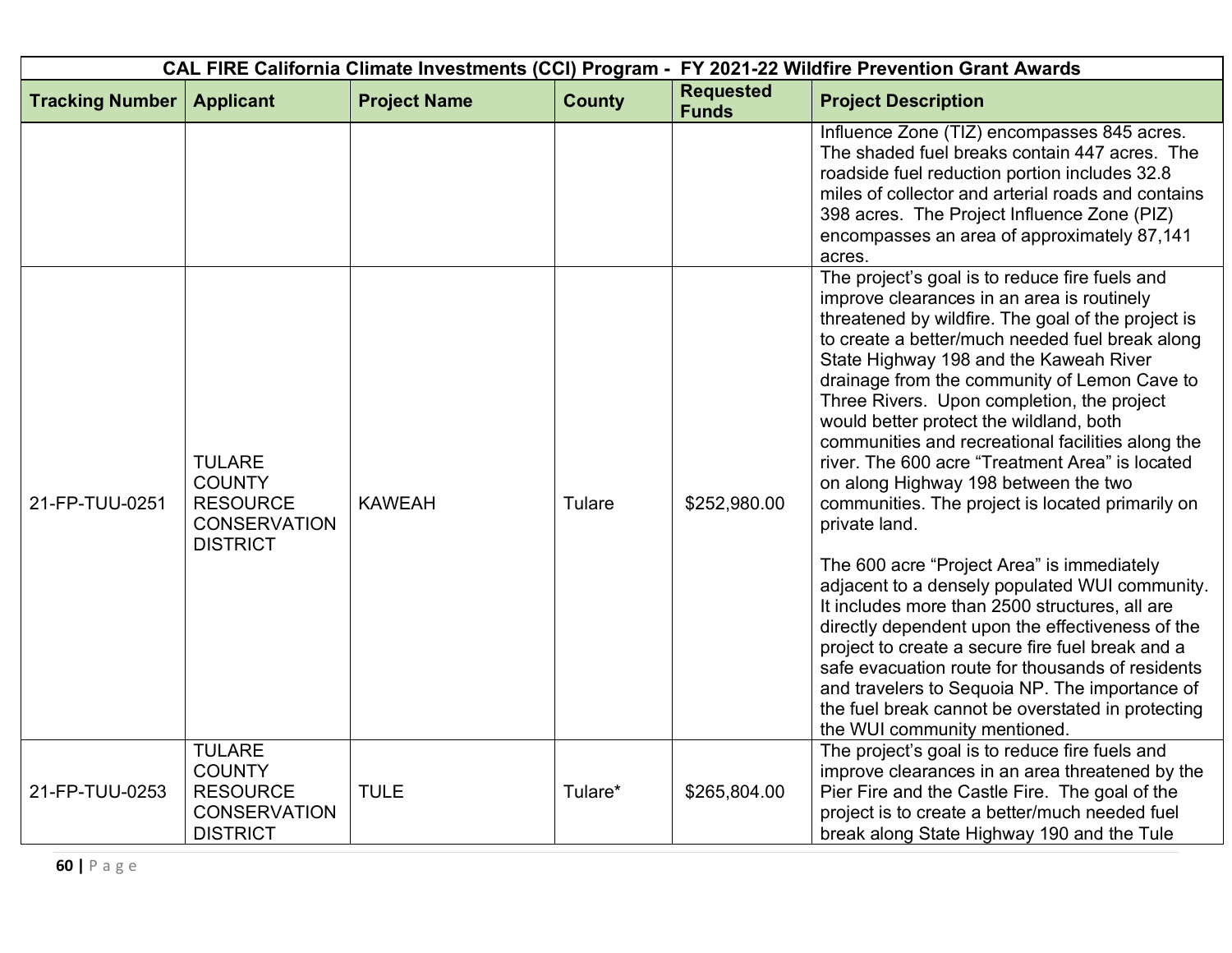| CAL FIRE California Climate Investments (CCI) Program - FY 2021-22 Wildfire Prevention Grant Awards |                                      |                                                      |               |                                  |                                                                                                                                                                                                                                                                                                                                                                                                                                                                                                                                                                                                                                                                                         |  |
|-----------------------------------------------------------------------------------------------------|--------------------------------------|------------------------------------------------------|---------------|----------------------------------|-----------------------------------------------------------------------------------------------------------------------------------------------------------------------------------------------------------------------------------------------------------------------------------------------------------------------------------------------------------------------------------------------------------------------------------------------------------------------------------------------------------------------------------------------------------------------------------------------------------------------------------------------------------------------------------------|--|
| <b>Tracking Number</b>                                                                              | <b>Applicant</b>                     | <b>Project Name</b>                                  | <b>County</b> | <b>Requested</b><br><b>Funds</b> | <b>Project Description</b>                                                                                                                                                                                                                                                                                                                                                                                                                                                                                                                                                                                                                                                              |  |
|                                                                                                     |                                      |                                                      |               |                                  | River drainage. Upon completion, the project<br>would better protect the communities of<br>Springville, NS Success Valley. The 600 acre<br>"Treatment Area" is located on each side<br>Pleasant Oak Drive and Globe Drive on private<br>land.<br>The 600 acre "Project Area" is immediately<br>adjacent to a densely populated WUI community.<br>It includes more than 500 structures, all are<br>directly dependent upon the effectiveness of the<br>project to create a secure fire fuel break and a<br>safe evacuation route for hundreds of residents.<br>The importance of the fuel break cannot be<br>overstated in protecting the WUI community<br>mentioned.                    |  |
| 21-FP-TCU-0288                                                                                      | <b>Tuolumne Fire</b><br>Safe Council | Summerville High Area<br><b>Fuels Reduction</b>      | Tuolumne      | \$396,539.00                     | The Summerville High Area Fuels Reduction<br>project will treat the Summerville Union High<br>School District's main campus in the township of<br>Tuolumne City and wildfire risk property adjacent<br>to the campus's southern boundary. This will be<br>an 104 acre project. Summerville High is one of<br>the three most wildfire at risk public school<br>campuses in Tuolumne County. Treating the<br>Summerville High campus and the adjacent<br>property will allow students, teachers, and staff to<br>shelter in place in the event of a wildfire.<br>Treatment will also lessen severity of wildfire in<br>the area and the resulting release of Greenhouse<br>Gas emissions. |  |
| 21-FP-NEU-0240                                                                                      | County of Nevada                     | <b>Woodpecker Ravine</b><br><b>Shaded Fuel Break</b> | Nevada*       | \$2,178,004.00                   | The Woodpecker Ravine Shaded Fuel Break<br>project was identified in the 2020 and 2021<br>Nevada-Yuba-Placer Unit's Strategic Plan and<br>has previously been identified in past Battalion 12<br>Ignition Management Plans. Woodpecker Ravine<br>is located within high and very high fire severity                                                                                                                                                                                                                                                                                                                                                                                     |  |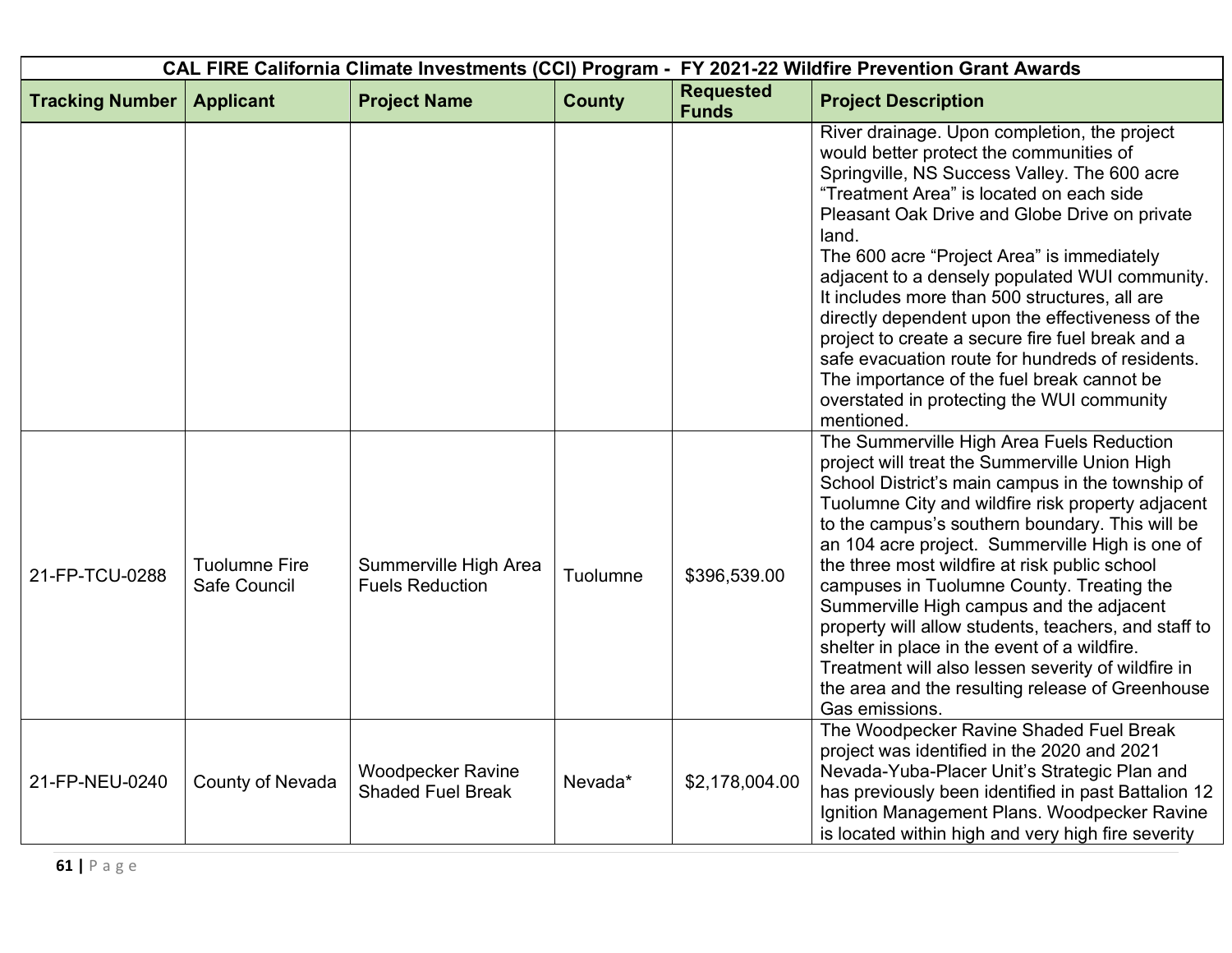| CAL FIRE California Climate Investments (CCI) Program - FY 2021-22 Wildfire Prevention Grant Awards |                  |                     |               |                                  |                                                                                                                                                                                                                                                                                                                                                                                                                                                                                                                                                                                                                                                                                                                                                                                                                                                                                                                                                                                                                                                                                                                                                                                                                                                                                                                                                                                                                                                                                    |
|-----------------------------------------------------------------------------------------------------|------------------|---------------------|---------------|----------------------------------|------------------------------------------------------------------------------------------------------------------------------------------------------------------------------------------------------------------------------------------------------------------------------------------------------------------------------------------------------------------------------------------------------------------------------------------------------------------------------------------------------------------------------------------------------------------------------------------------------------------------------------------------------------------------------------------------------------------------------------------------------------------------------------------------------------------------------------------------------------------------------------------------------------------------------------------------------------------------------------------------------------------------------------------------------------------------------------------------------------------------------------------------------------------------------------------------------------------------------------------------------------------------------------------------------------------------------------------------------------------------------------------------------------------------------------------------------------------------------------|
| <b>Tracking Number</b>                                                                              | <b>Applicant</b> | <b>Project Name</b> | <b>County</b> | <b>Requested</b><br><b>Funds</b> | <b>Project Description</b>                                                                                                                                                                                                                                                                                                                                                                                                                                                                                                                                                                                                                                                                                                                                                                                                                                                                                                                                                                                                                                                                                                                                                                                                                                                                                                                                                                                                                                                         |
|                                                                                                     |                  |                     |               |                                  | zones just southeast of Grass Valley in Nevada<br>County. The area is flanked by State Highway 49<br>to the east and State Highway 174 to the north.<br>Within the project Treatment Influence Zone are<br>711 homes valued at \$168,390,283 and nearly<br>2,200 homes are in the 1-mile Project Influence<br>Zone valued at \$535,834,594. The two major<br>evacuation routes in the Woodpecker Ravine are<br>Lower Colfax Road and Rattlesnake Road; both<br>lead to Highway 174, or south to other major<br>roads such as Mt. Olive and Dog Bar Roads. The<br>area's terrain and land slopes affect its<br>susceptibility to wildfire spread. The volume of<br>untreated vegetation within the Woodpecker<br>Ravine and its steep drainage make it a prime<br>location for fuels treatment. The County of<br>Nevada aims to treat a strategic 754 acres,<br>prioritizing critical infrastructure, evacuation<br>routes, and strategic ridges.<br>The County of Nevada has applied for FEMA's<br><b>Building Resilient Infrastructure and Communities</b><br>(BRIC) grant program and seeks to utilize this<br>CAL FIRE grant to serve as a local match for a<br>portion of the project. The County of Nevada<br>partnered with the Nevada-Yuba-Placer Unit<br>when developing the federal grant application to<br>identify a treatment priority of the unit that aligned<br>with the goals and objectives of the BRIC grant.<br>The application submitted is for a multifaceted |
|                                                                                                     |                  |                     |               |                                  | \$43 million project that proposes geographically<br>targeted fuel modification and home hardening,<br>coupled with a robust community education and<br>engagement campaign. Nevada County will                                                                                                                                                                                                                                                                                                                                                                                                                                                                                                                                                                                                                                                                                                                                                                                                                                                                                                                                                                                                                                                                                                                                                                                                                                                                                    |
|                                                                                                     |                  |                     |               |                                  | incorporate art and science to generate<br>conversation and action around what it means to                                                                                                                                                                                                                                                                                                                                                                                                                                                                                                                                                                                                                                                                                                                                                                                                                                                                                                                                                                                                                                                                                                                                                                                                                                                                                                                                                                                         |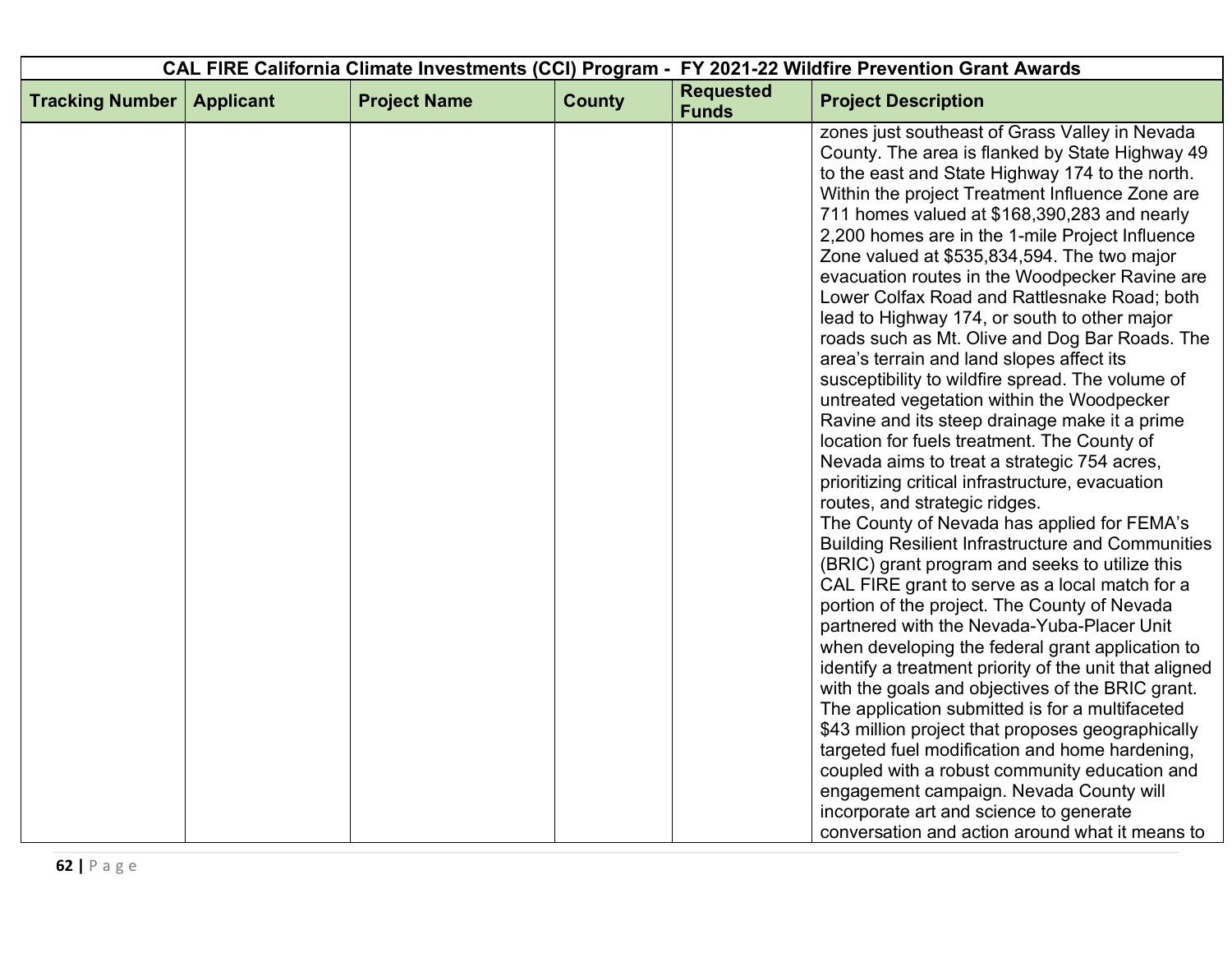| CAL FIRE California Climate Investments (CCI) Program - FY 2021-22 Wildfire Prevention Grant Awards |                                                                                             |                     |               |                                  |                                                                                                                                                                                                                                                                                                                                                                                                                                                                                                                                                                                                                                                                                                                                                                                                                                                                                                                             |  |
|-----------------------------------------------------------------------------------------------------|---------------------------------------------------------------------------------------------|---------------------|---------------|----------------------------------|-----------------------------------------------------------------------------------------------------------------------------------------------------------------------------------------------------------------------------------------------------------------------------------------------------------------------------------------------------------------------------------------------------------------------------------------------------------------------------------------------------------------------------------------------------------------------------------------------------------------------------------------------------------------------------------------------------------------------------------------------------------------------------------------------------------------------------------------------------------------------------------------------------------------------------|--|
| <b>Tracking Number</b>                                                                              | <b>Applicant</b>                                                                            | <b>Project Name</b> | <b>County</b> | <b>Requested</b><br><b>Funds</b> | <b>Project Description</b>                                                                                                                                                                                                                                                                                                                                                                                                                                                                                                                                                                                                                                                                                                                                                                                                                                                                                                  |  |
|                                                                                                     |                                                                                             |                     |               |                                  | live in a changing forest and how to create a<br>more resilient, fire-adapted community in the face<br>of this change. The BRIC grant aims to provide<br>home-hardening to nearly 1,300 residences and<br>defensible space assistance treating<br>approximately 2,102 acres. If funded,<br>homeowners within the project footprint will have<br>access to a cost-share program which will<br>provide 70% cash-match incentives to residents<br>up to \$20,000 for home-hardening and \$6,000 for<br>defensible space implementation. 30% match is<br>required by the applicant and Nevada County<br>seeks Climate Change Investment funds through<br>the CAL FIRE Fire Prevention program to<br>complement this federal funding and make this<br>project possible.                                                                                                                                                          |  |
| 21-FP-TUU-0250                                                                                      | <b>TULARE</b><br><b>COUNTY</b><br><b>RESOURCE</b><br><b>CONSERVATION</b><br><b>DISTRICT</b> | <b>BOYD</b>         | <b>Tulare</b> | \$203,140.00                     | The project's goal is to reduce fire fuels and<br>improve clearances in a strategic portion of the<br>SRA tying the Badger-Miramonte Fire Control<br>Road to State Highway 245 and back to Mountain<br>Road 152 (Drum Valley Rd.). The goal of the<br>project is to create a better/much needed fuel<br>break along State Highway 245 near the Badger<br>CAL FIRE Station. Upon completion, the project<br>would better protect the communities of Badger,<br>Mountain House, Sierra Glen, Pinehurst and<br>Miramonte. The 500 acre "Treatment Area" is<br>located on each side of State Highway 245 on<br>private land.<br>The 2,000 acre "Project Area" is immediately<br>adjacent to Badger. It includes more than 150<br>structures including CDF's Badger Station. More<br>than 550 structures in the area are directly<br>dependent upon the effectiveness of the project<br>to create a secure fire break and a safe |  |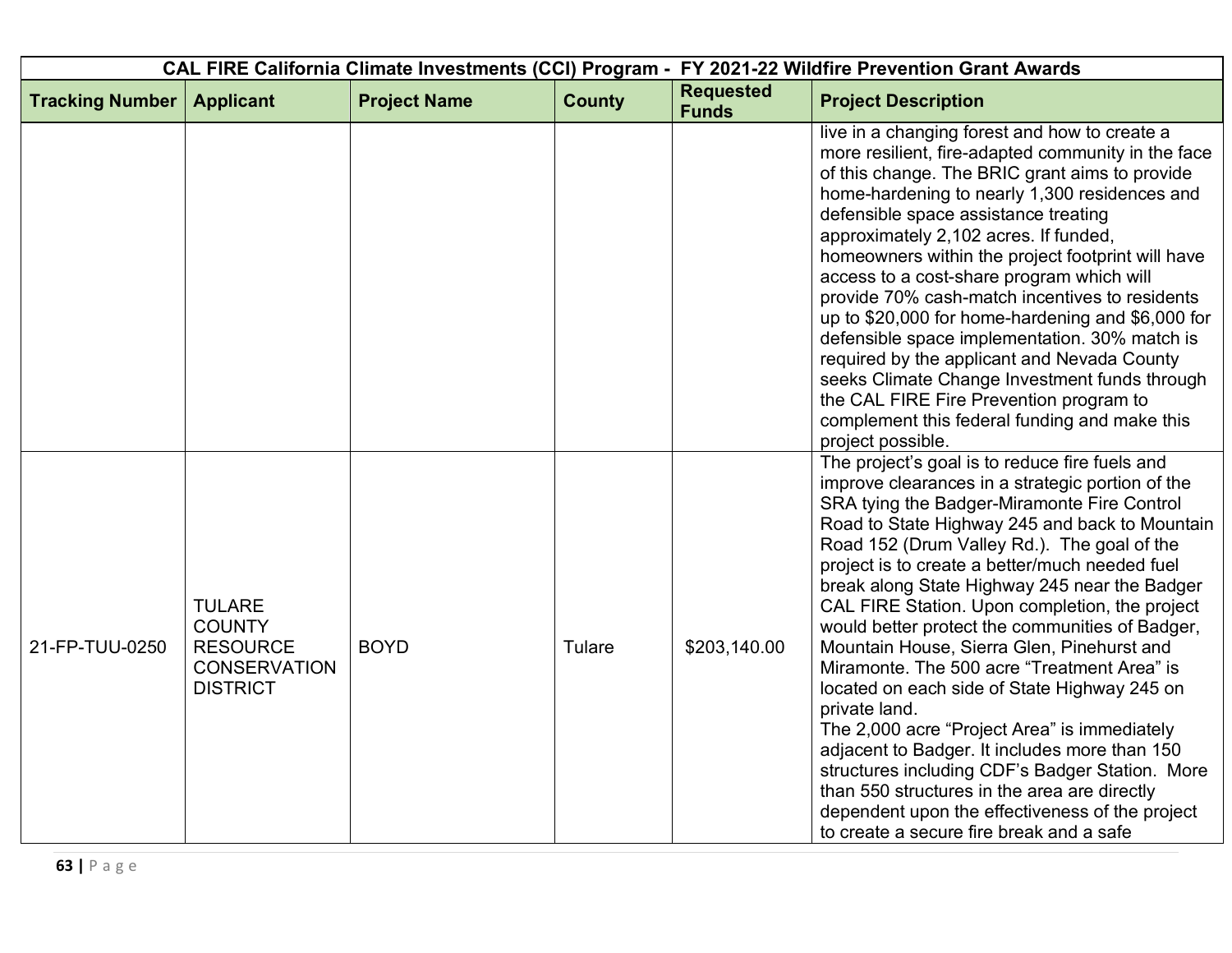| CAL FIRE California Climate Investments (CCI) Program - FY 2021-22 Wildfire Prevention Grant Awards |                                                   |                                                                     |               |                                  |                                                                                                                                                                                                                                                                                                                                                                                                                                                                                                                                                                                                                                                                                                                                                                                                                                                                                                                                                                                                                                                                                                                                                                                                                                                                                                                                                       |  |
|-----------------------------------------------------------------------------------------------------|---------------------------------------------------|---------------------------------------------------------------------|---------------|----------------------------------|-------------------------------------------------------------------------------------------------------------------------------------------------------------------------------------------------------------------------------------------------------------------------------------------------------------------------------------------------------------------------------------------------------------------------------------------------------------------------------------------------------------------------------------------------------------------------------------------------------------------------------------------------------------------------------------------------------------------------------------------------------------------------------------------------------------------------------------------------------------------------------------------------------------------------------------------------------------------------------------------------------------------------------------------------------------------------------------------------------------------------------------------------------------------------------------------------------------------------------------------------------------------------------------------------------------------------------------------------------|--|
| <b>Tracking Number</b>                                                                              | <b>Applicant</b>                                  | <b>Project Name</b>                                                 | <b>County</b> | <b>Requested</b><br><b>Funds</b> | <b>Project Description</b>                                                                                                                                                                                                                                                                                                                                                                                                                                                                                                                                                                                                                                                                                                                                                                                                                                                                                                                                                                                                                                                                                                                                                                                                                                                                                                                            |  |
|                                                                                                     |                                                   |                                                                     |               |                                  | evacuation route. The importance of the fuel<br>break cannot be overstated in protecting the WUI<br>communities mentioned. The area impacted by<br>and benefitting from the project contains more<br>than 2,000 structures.                                                                                                                                                                                                                                                                                                                                                                                                                                                                                                                                                                                                                                                                                                                                                                                                                                                                                                                                                                                                                                                                                                                           |  |
| 21-FP-SKU-0181                                                                                      | <b>Fire Safe Council</b><br>of Siskiyou County    | <b>Dunsmuir Fuels</b><br>Mitigation                                 | Siskiyou*     | \$879,927.00                     | The Dunsmuir Fuels Mitigation Project will reduce<br>hazardous fuels in the Dunsmuir Wildland-Urban<br>Interface in the City of Dunsmuir located in<br>southern Siskiyou County. The project will seek<br>environmental compliance on approximately 690<br>acres in the community with a subset of that area,<br>approximately 183 acres, receiving on-the-ground<br>fuel reduction treatments. The approximately 510<br>acres that will only obtain CEQA compliance and<br>landowner access agreements will not receive<br>on-the-ground treatments through this grant, but<br>will be in position to seek funding for treatments<br>in the future. The project is prioritized based on<br>the Dunsmuir Community Wildfire Protection Plan<br>and will carry out hazardous fuel reduction<br>treatments adjacent to the primary evacuation<br>roads to provide for greater safety of citizens and<br>firefighters during evacuation in the event of an<br>inevitable wildfire in the steep, heavily forested<br>Sacramento River canyon. The fuels treatment<br>will reduce wildfire hazard and potential damage<br>to approximately 1,500 habitable structures,<br>critical business and city infrastructure and<br>improve life safety for 2,200 residents in the at-<br>risk, low-income communities of Dunsmuir, south<br>Dunsmuir and Castella. |  |
| 21-FP-MEU-0313                                                                                      | Sherwood Valley<br><b>Band of Pomo</b><br>Indians | <b>Sherwood Valley Tribal</b><br><b>Wildfire Prevention</b><br>Plan | Mendocino*    | \$138,987.00                     | Sherwood Valley Rancheria is a low-income<br>disadvantaged community that is in need of<br>assistance to create strategic wildfire planning<br>documents and to implement public education                                                                                                                                                                                                                                                                                                                                                                                                                                                                                                                                                                                                                                                                                                                                                                                                                                                                                                                                                                                                                                                                                                                                                            |  |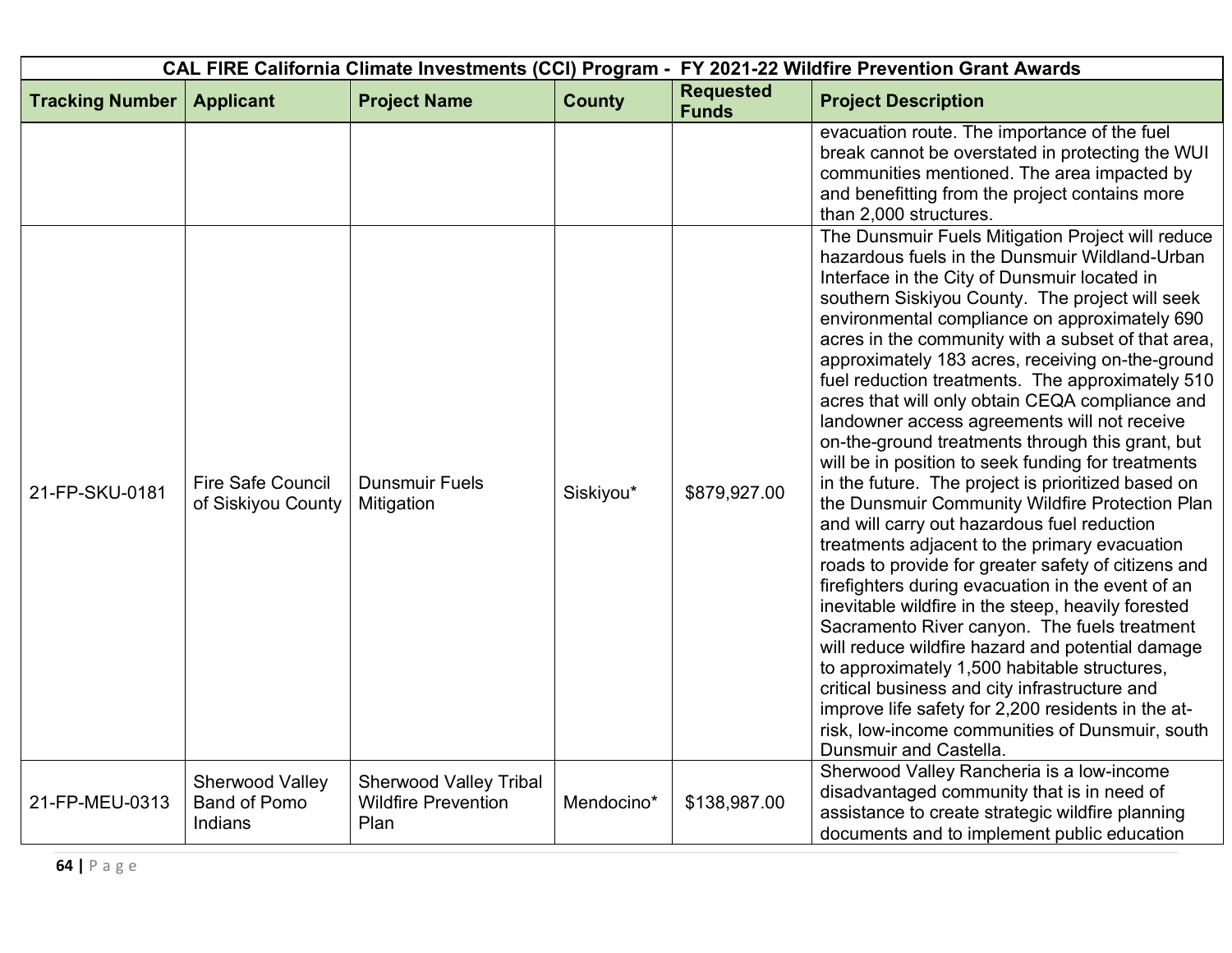|                        |                      |                                                           |               | CAL FIRE California Climate Investments (CCI) Program - FY 2021-22 Wildfire Prevention Grant Awards |                                                                                                                                                                                                                                                                                                                                                                                                                                                                                                                                                                                                                                                                                                                                                                                                                                                                                                                                                                                                                                                     |
|------------------------|----------------------|-----------------------------------------------------------|---------------|-----------------------------------------------------------------------------------------------------|-----------------------------------------------------------------------------------------------------------------------------------------------------------------------------------------------------------------------------------------------------------------------------------------------------------------------------------------------------------------------------------------------------------------------------------------------------------------------------------------------------------------------------------------------------------------------------------------------------------------------------------------------------------------------------------------------------------------------------------------------------------------------------------------------------------------------------------------------------------------------------------------------------------------------------------------------------------------------------------------------------------------------------------------------------|
| <b>Tracking Number</b> | <b>Applicant</b>     | <b>Project Name</b>                                       | <b>County</b> | <b>Requested</b><br><b>Funds</b>                                                                    | <b>Project Description</b>                                                                                                                                                                                                                                                                                                                                                                                                                                                                                                                                                                                                                                                                                                                                                                                                                                                                                                                                                                                                                          |
|                        |                      |                                                           |               |                                                                                                     | and outreach programs around fire prevention.<br>These 611 acres of tribal lands are home to<br>hundreds of members that lack the funds and<br>knowledge necessary to establish defensible<br>space, reduce hazardous fuels and decrease<br>current risks of a devastating wildfire. The<br>development of this CWPP will reduce the wildfire<br>hazards by preforming a thorough analysis of the<br>residential, community and forested lands. This<br>will allow the tribe to efficiently and affectively<br>identify and prioritize fuels reduction activities for<br>the future. Educational meetings and onsite<br>workshops will be planned as the CWPP is<br>developed. Input and collaboration form the<br>surrounding communities of Willits and<br>Brooktrails fire districts will be sought in order to<br>foster a cohesive plan. These planning and<br>prevention activities will help safeguard the tribal<br>lands and surrounding communities from the<br>risks of fire and its ability to rapidly spread and<br>bring devastation. |
| 21-FP-AEU-0335         | <b>Alpine County</b> | <b>Turtle Rock Park</b><br><b>Biomass Collection Site</b> | Alpine*       | \$120,810.00                                                                                        | The Turtle Rock Park Biomass Collection Site<br>provides a location to collect green waste and<br>biomass that is cleared from private property to<br>create defensible space and thereby reduce<br>wildland fire risk. It operates two times per<br>season, in the spring and fall, for approximately<br>6-8 weeks at a time. There are estimated 800<br>residential dwellings within this area.<br>Approximately 130 of these utilize the facility to<br>dispose of materials in order to create defensible<br>space on their properties. Annually an estimated<br>190 acres are treated with 4000 to 7000 yards of<br>biomass collected, processed and removed for<br>composting.                                                                                                                                                                                                                                                                                                                                                                |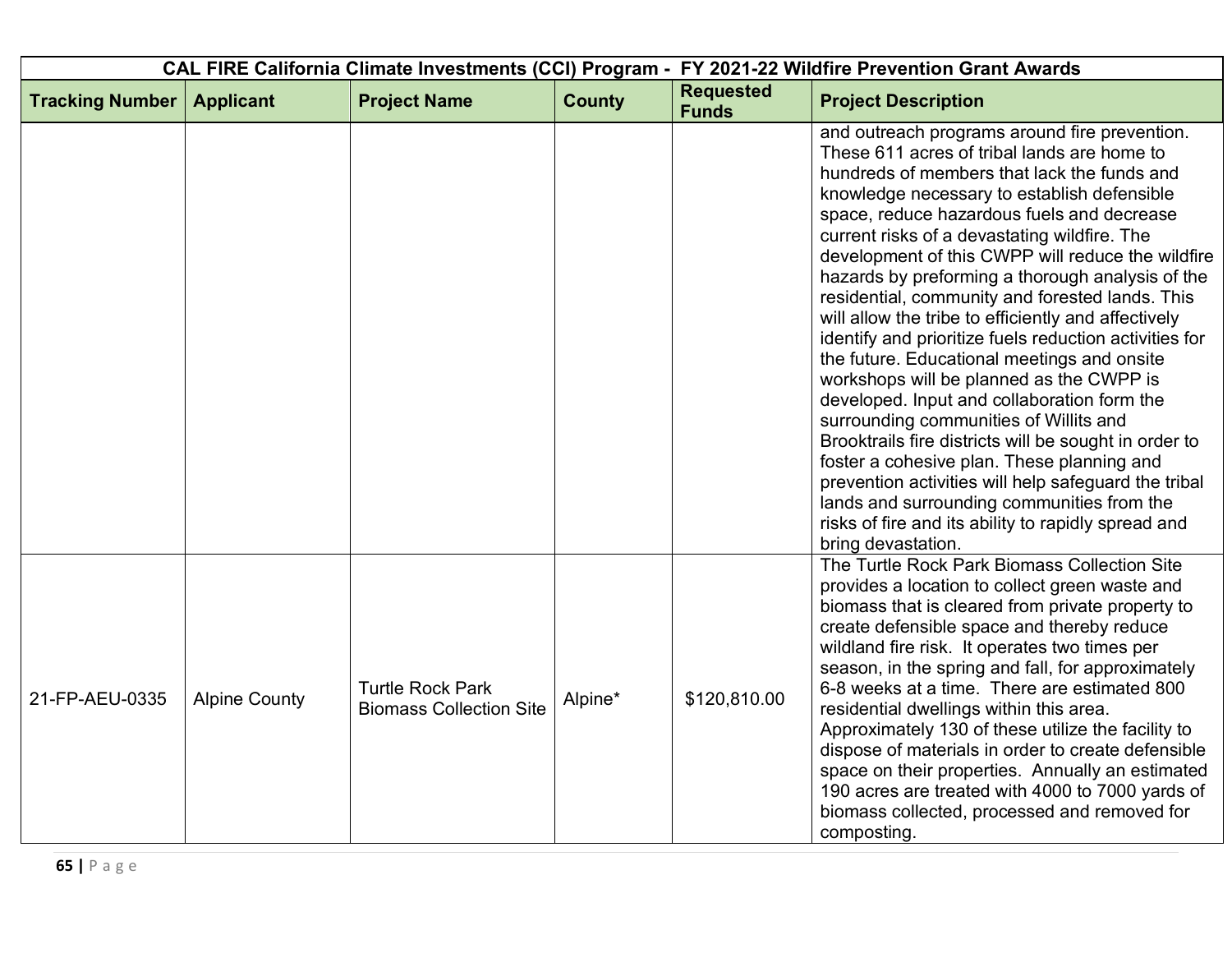| CAL FIRE California Climate Investments (CCI) Program - FY 2021-22 Wildfire Prevention Grant Awards |                                                                                             |                                 |               |                                  |                                                                                                                                                                                                                                                                                                                                                                                                                                                                                                                                                                                                                                                                                                                                                                                                                                                                                                                                                                        |  |
|-----------------------------------------------------------------------------------------------------|---------------------------------------------------------------------------------------------|---------------------------------|---------------|----------------------------------|------------------------------------------------------------------------------------------------------------------------------------------------------------------------------------------------------------------------------------------------------------------------------------------------------------------------------------------------------------------------------------------------------------------------------------------------------------------------------------------------------------------------------------------------------------------------------------------------------------------------------------------------------------------------------------------------------------------------------------------------------------------------------------------------------------------------------------------------------------------------------------------------------------------------------------------------------------------------|--|
| <b>Tracking Number</b>                                                                              | <b>Applicant</b>                                                                            | <b>Project Name</b>             | <b>County</b> | <b>Requested</b><br><b>Funds</b> | <b>Project Description</b>                                                                                                                                                                                                                                                                                                                                                                                                                                                                                                                                                                                                                                                                                                                                                                                                                                                                                                                                             |  |
| 21-FP-TUU-0254                                                                                      | <b>TULARE</b><br><b>COUNTY</b><br><b>RESOURCE</b><br><b>CONSERVATION</b><br><b>DISTRICT</b> | PIINE FLAT /<br><b>PANORAMA</b> | Tulare*       | \$231,980.00                     | The project's goal is to reduce fire fuels and<br>improve clearances in an area has been<br>historically threatened by wildfire. The goal of the<br>project is to create a better/much needed fuel<br>break along County Roads and through private<br>lands to encircle the communities of Pine Flat<br>and Panorama. Upon completion, the project<br>would better protect the wildland, both<br>communities and recreational facilities. The two-<br>200 acre "Treatment Areas" encircle each<br>community.<br>The 400 acre "Project Area" is immediately<br>adjacent to two densely populated WUI<br>communities. It includes more than 500<br>structures, all are directly dependent upon the<br>effectiveness of the project to create a secure fire<br>fuel break and a safe evacuation route for<br>hundreds of residents and travelers to Sequoia<br>NF. The importance of the fuel break cannot be<br>overstated in protecting the WUI community<br>mentioned. |  |
| 21-FP-FKU-0106                                                                                      | Highway 168 Fire<br>Safe Council                                                            | Lost Bluff Fuel Break           | Fresno        | \$1,548,708.00                   | The Highway 168 Fire Safe Council is partnering<br>with Southern California Edison (SCE) and the<br>Sierra Resource Conservation District (SRCD) to<br>apply for the funding of a 12 mile long, 588-acre<br>shaded fuel break that borders the ridgeline east<br>of Blue Canyon in eastern Fresno County. The<br>canyon contains steep topography with<br>contiguous fuels consisting of heavy brush and<br>snags resulting from severe tree mortality. The<br>SRA lands in the Dinkey Creek region to the<br>northeast are listed as Very High Fire Hazard<br>Severity on the Cal Fire FHSZ map and Dinkey<br>Creek is listed as a "community at risk" by the<br>Office of the State Fire Marshall. The fuels,                                                                                                                                                                                                                                                        |  |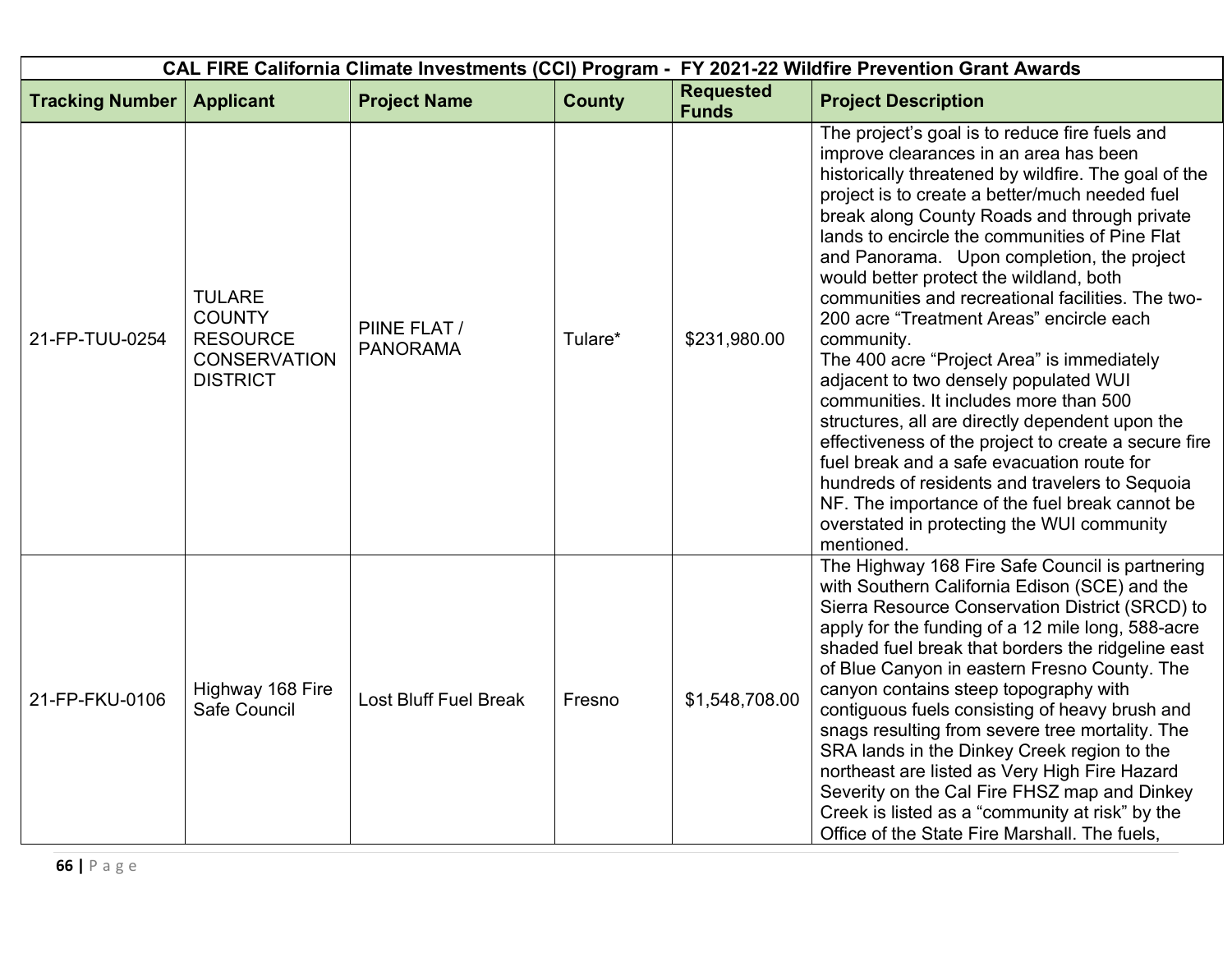| CAL FIRE California Climate Investments (CCI) Program - FY 2021-22 Wildfire Prevention Grant Awards |                  |                     |               |                                  |                                                                                                                                                                                                                                                                                                                                                                                                                                                                                                                                                                                                                                                                                                                                                                                                                                                                                                                                                                                                                                                                                                                                                                                                                                                                                                                                                                                                                                                                                         |
|-----------------------------------------------------------------------------------------------------|------------------|---------------------|---------------|----------------------------------|-----------------------------------------------------------------------------------------------------------------------------------------------------------------------------------------------------------------------------------------------------------------------------------------------------------------------------------------------------------------------------------------------------------------------------------------------------------------------------------------------------------------------------------------------------------------------------------------------------------------------------------------------------------------------------------------------------------------------------------------------------------------------------------------------------------------------------------------------------------------------------------------------------------------------------------------------------------------------------------------------------------------------------------------------------------------------------------------------------------------------------------------------------------------------------------------------------------------------------------------------------------------------------------------------------------------------------------------------------------------------------------------------------------------------------------------------------------------------------------------|
| <b>Tracking Number</b>                                                                              | <b>Applicant</b> | <b>Project Name</b> | <b>County</b> | <b>Requested</b><br><b>Funds</b> | <b>Project Description</b>                                                                                                                                                                                                                                                                                                                                                                                                                                                                                                                                                                                                                                                                                                                                                                                                                                                                                                                                                                                                                                                                                                                                                                                                                                                                                                                                                                                                                                                              |
|                                                                                                     |                  |                     |               |                                  | topography, and prevailing wind patterns of Blue<br>Canyon pose an alarming wildfire threat to the<br>residents and forestlands of Dinkey Creek. The<br>strategic path of this fuel break provides a key<br>component in the fire protection plan for the<br>region and will assist fire agencies in the<br>protection of the Dinkey Creek community and<br>resources. The Dinkey Creek region and the<br>project is located 3.5 miles east of the 379,895-<br>acre 2020 Creek Fire footprint, and 7.5 miles<br>north of the 151,535-acre 2015 Rough Fire<br>footprint. The regions mixed conifer forests are a<br>green oasis between two recent large acreage<br>catastrophic fires. The project will bolster SCE,<br>Cal Fire and USFS regional fuel breaks and<br>treatments, and is a critical piece of a fire<br>planning partnership whose goal is to prevent the<br>region from burning in a catastrophic fire. The<br>Dinkey Creek community is primarily accessed<br>using Dinkey Creek Road, the primary evacuation<br>route according to the Fresno County Sheriff's<br>department. There are no other paved, well-<br>maintained roads that allow evacuees to exit the<br>region toward civilization. The fuel breaks<br>location is intended to slow or stop a fire, and<br>increase the ability to successfully evacuate the<br>community. The fuel break path follows<br>prominent ridgelines and is located adjacent to or<br>near maintained forest roads and several |
|                                                                                                     |                  |                     |               |                                  | perennial water sources for fire crews to utilize.<br>The treatment prescription reduces fuel continuity<br>and decreases the likelihood of a crown fire. It is                                                                                                                                                                                                                                                                                                                                                                                                                                                                                                                                                                                                                                                                                                                                                                                                                                                                                                                                                                                                                                                                                                                                                                                                                                                                                                                         |
|                                                                                                     |                  |                     |               |                                  | designed to provide fire crews the ability to                                                                                                                                                                                                                                                                                                                                                                                                                                                                                                                                                                                                                                                                                                                                                                                                                                                                                                                                                                                                                                                                                                                                                                                                                                                                                                                                                                                                                                           |
|                                                                                                     |                  |                     |               |                                  | access, work, and safely escape if necessary.<br>Most of the project (90%) is located on SCE and                                                                                                                                                                                                                                                                                                                                                                                                                                                                                                                                                                                                                                                                                                                                                                                                                                                                                                                                                                                                                                                                                                                                                                                                                                                                                                                                                                                        |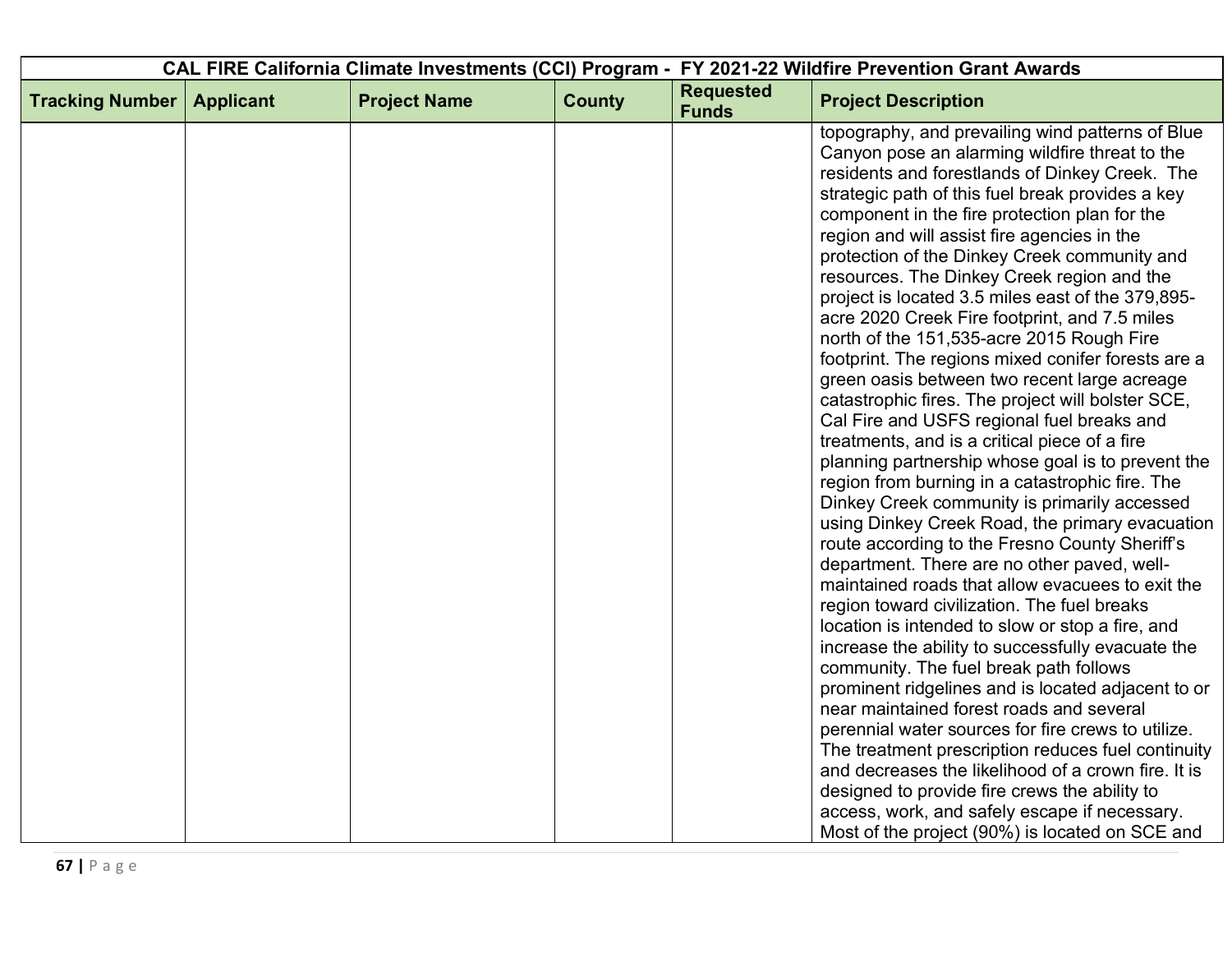| CAL FIRE California Climate Investments (CCI) Program - FY 2021-22 Wildfire Prevention Grant Awards |                                             |                                      |               |                                  |                                                                                                                                                                                                                                                                                                                                                                                                                                                                                                                                                                                                                                                                                                                                                                                                                                                                                                                                                                                                                                                                                                                                                                                                              |
|-----------------------------------------------------------------------------------------------------|---------------------------------------------|--------------------------------------|---------------|----------------------------------|--------------------------------------------------------------------------------------------------------------------------------------------------------------------------------------------------------------------------------------------------------------------------------------------------------------------------------------------------------------------------------------------------------------------------------------------------------------------------------------------------------------------------------------------------------------------------------------------------------------------------------------------------------------------------------------------------------------------------------------------------------------------------------------------------------------------------------------------------------------------------------------------------------------------------------------------------------------------------------------------------------------------------------------------------------------------------------------------------------------------------------------------------------------------------------------------------------------|
| <b>Tracking Number</b>                                                                              | <b>Applicant</b>                            | <b>Project Name</b>                  | <b>County</b> | <b>Requested</b><br><b>Funds</b> | <b>Project Description</b>                                                                                                                                                                                                                                                                                                                                                                                                                                                                                                                                                                                                                                                                                                                                                                                                                                                                                                                                                                                                                                                                                                                                                                                   |
|                                                                                                     |                                             |                                      |               |                                  | Grand Bluffs private forestlands. The remaining<br>10% is located on USFS. These USFS portions<br>currently have existing NEPA and the USFS has<br>agreed to work with the Fire Safe Council to allow<br>roadside hazard work be performed. The Grand<br>Bluffs Property has several small homeowner<br>parcels and a large portion of forest under<br>conservation easement with the SRCD. The<br>SRCD and Grand Bluffs homeowners see the<br>fuel break as an opportunity to protect years of<br>investment in forest management as well as their<br>homes from the threat of a wildfire. SCE Forestry<br>also sees the fuel break as an opportunity to<br>bolster its treatments and fortifications against the<br>threat of wildfire emerging from Blue Canyon.<br>SCE has agreed to provide RPF oversight and<br>forest practice on the SCE lands portion of the<br>project at no cost to the grant. In addition, SCE<br>and Cal Fire have a current Vegetation<br>Management Plan (VMP) on SCE forestlands<br>and have already begun performing prescribed<br>fire treatments within several units directly<br>adjacent to portions of the proposed fuel break,<br>further widening its effectiveness. |
| 21-FP-MEU-0213                                                                                      | <b>Round Valley</b><br><b>Indian Tribes</b> | Murphy Ridge Fuel<br>Break - Phase 1 | Mendocino*    | \$303,674.00                     | The Murphy Ridge Fuel Break - Phase 1 will<br>construct a 188 acre shaded fuel break on<br>Murphy Ridge east of Covelo, California. RVIT is<br>requesting CAL FIRE funding to support 139<br>acres of this work and is providing a match<br>through BIA funding for the remaining 49 acres of<br>hazardous fuels reduction. Hazardous fuels<br>reduction will occur across two ownerships - the<br>Round Valley Indian Tribes (RVIT) and Redwood<br>Empire. The goal of the project is to protect the<br>rural community of Covelo from wind-driven                                                                                                                                                                                                                                                                                                                                                                                                                                                                                                                                                                                                                                                          |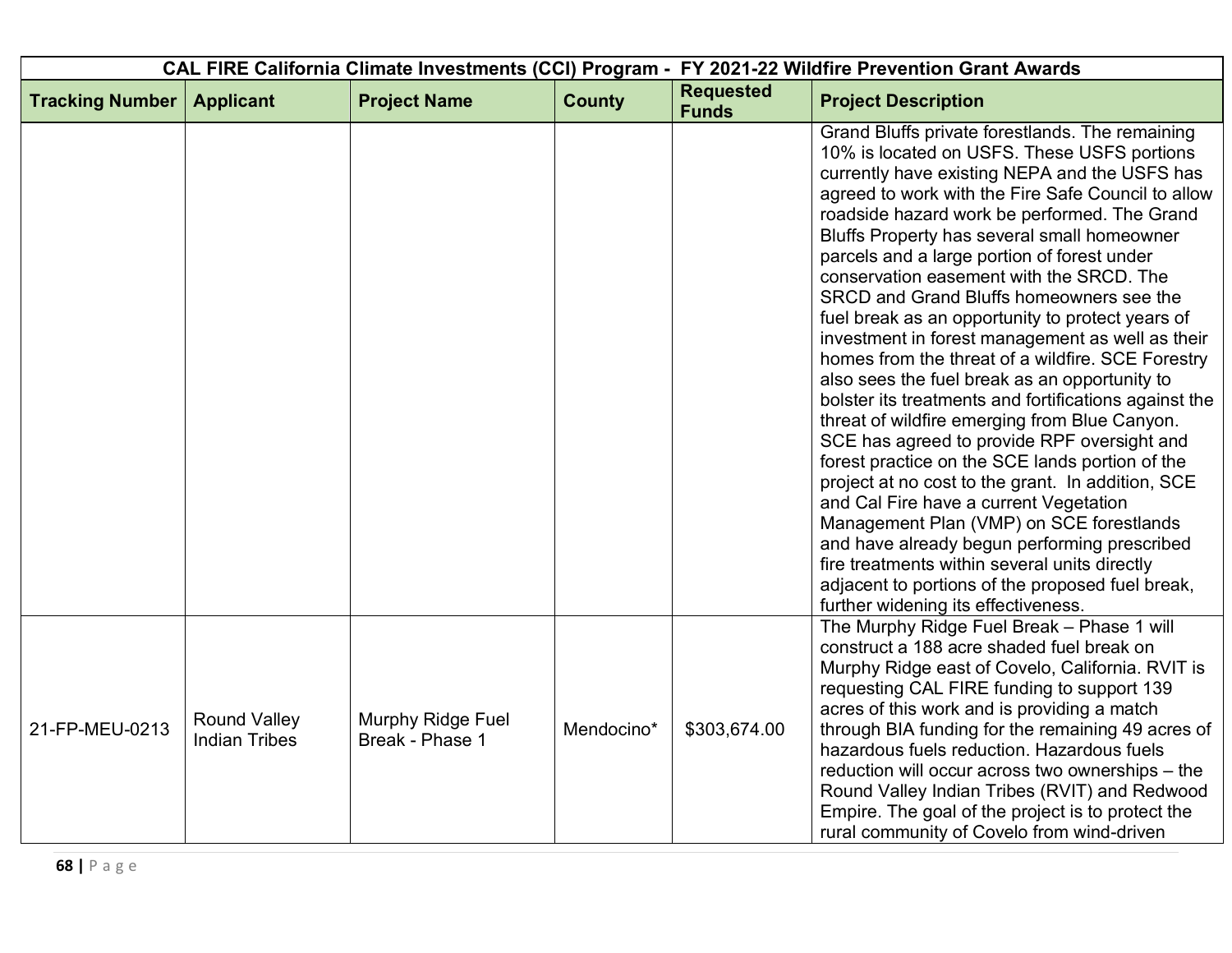| CAL FIRE California Climate Investments (CCI) Program - FY 2021-22 Wildfire Prevention Grant Awards |                                                                      |                                                                  |               |                                  |                                                                                                                                                                                                                                                                                                                                                                                                                                                                                                                                                                                                                                                                                                                                                                                                                                                                                                                                                                                                                                          |
|-----------------------------------------------------------------------------------------------------|----------------------------------------------------------------------|------------------------------------------------------------------|---------------|----------------------------------|------------------------------------------------------------------------------------------------------------------------------------------------------------------------------------------------------------------------------------------------------------------------------------------------------------------------------------------------------------------------------------------------------------------------------------------------------------------------------------------------------------------------------------------------------------------------------------------------------------------------------------------------------------------------------------------------------------------------------------------------------------------------------------------------------------------------------------------------------------------------------------------------------------------------------------------------------------------------------------------------------------------------------------------|
| <b>Tracking Number</b>                                                                              | <b>Applicant</b>                                                     | <b>Project Name</b>                                              | <b>County</b> | <b>Requested</b><br><b>Funds</b> | <b>Project Description</b>                                                                                                                                                                                                                                                                                                                                                                                                                                                                                                                                                                                                                                                                                                                                                                                                                                                                                                                                                                                                               |
|                                                                                                     |                                                                      |                                                                  |               |                                  | wildfires by reducing the horizontal and vertical<br>continuity of fuels. Phase 1 of the Murphy Ridge<br>fuel break will reduce wildfire hazard for 300<br>habitable structures within the Project Influence<br>Zone and for the adjacent community of Covelo<br>which has a population of 1,140. Following<br>completion of Phase 1, the RVIT will apply for<br>implementation of Phase 2 of the fuel break. The<br>completed fuel break after both phases will be<br>583 acres, will vary between 600' and 2000' wide,<br>depending on topographical features, and will be<br>three miles long. The completed fuel break will<br>provide a large scale, and strategically located<br>anchor point for the suppression of high intensity<br>wildfires as well as setting the stage for low<br>intensity prescribed fires and managed wildfires.<br>Greenhouse gas emissions are reduced when<br>opportunities to reintroduce low intensity fire on<br>the landscape are increased and when stand-<br>replacing fire events are avoided. |
| 21-FP-SHU-0111                                                                                      | <b>Western Shasta</b><br>Resource<br>Conservation<br><b>District</b> | <b>China Gulch Fuels</b><br><b>Reduction Project</b><br>Phase II | Shasta*       | \$1,999,983.00                   | The Western Shasta Resource Conservation<br>District (WSRCD) seeks funding to maintain and<br>restore a critical fuel break that serves to protect<br>multiple communities located in southwest<br>Redding and Happy Valley. The China Gulch<br>Shaded Fuel Break was originally created in 2019<br>as an emergency fuels reduction project<br>mandated by the Governor under Executive<br>Order N-05-19. This fuel break was identified as<br>one of the priority fuels reduction projects in<br>2019. WSRCD was allocated \$1.5 million for the<br>initial treatment, which was used to complete 290<br>acres of the 530-acre fuel break, as specified in<br>the 45-day plan (CAL FIRE 2019).<br>The recent fire history of the project area                                                                                                                                                                                                                                                                                           |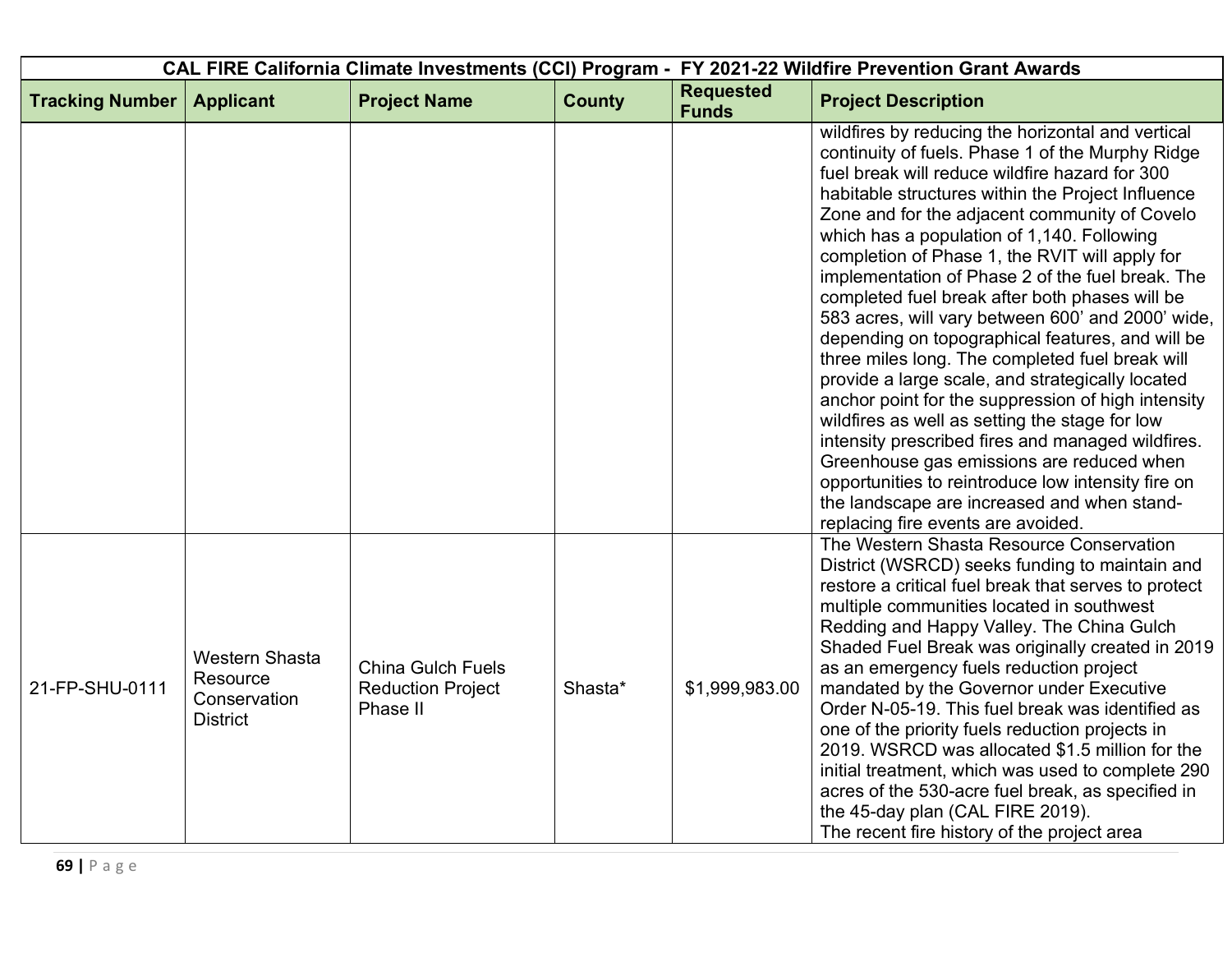| CAL FIRE California Climate Investments (CCI) Program - FY 2021-22 Wildfire Prevention Grant Awards |                  |                     |               |                                  |                                                                                                                                                                                                                                                                                                                                                                                                                                                                                                                                                                                                                                                                                                                                                                                                                                                                                                                                                                                                                                                                                                                                                                                                                                                                                                                                                                                                                                                                                                                                                                                  |
|-----------------------------------------------------------------------------------------------------|------------------|---------------------|---------------|----------------------------------|----------------------------------------------------------------------------------------------------------------------------------------------------------------------------------------------------------------------------------------------------------------------------------------------------------------------------------------------------------------------------------------------------------------------------------------------------------------------------------------------------------------------------------------------------------------------------------------------------------------------------------------------------------------------------------------------------------------------------------------------------------------------------------------------------------------------------------------------------------------------------------------------------------------------------------------------------------------------------------------------------------------------------------------------------------------------------------------------------------------------------------------------------------------------------------------------------------------------------------------------------------------------------------------------------------------------------------------------------------------------------------------------------------------------------------------------------------------------------------------------------------------------------------------------------------------------------------|
| <b>Tracking Number</b>                                                                              | <b>Applicant</b> | <b>Project Name</b> | <b>County</b> | <b>Requested</b><br><b>Funds</b> | <b>Project Description</b>                                                                                                                                                                                                                                                                                                                                                                                                                                                                                                                                                                                                                                                                                                                                                                                                                                                                                                                                                                                                                                                                                                                                                                                                                                                                                                                                                                                                                                                                                                                                                       |
|                                                                                                     |                  |                     |               |                                  | demonstrates the area is prone to frequent, fast-<br>moving fires with great potential for rapid growth<br>and property damage. Recent fires in the area<br>include the 2020 Zogg Fire in Igo which killed 4<br>people, destroyed 204 structures and burned<br>15,000 acres within the first 24 hours. Smaller<br>fires include the 2013 Clover Fire that killed one<br>person and destroyed 68 homes, the 2018<br>Panther Fire, the 1999 Canyon #4 Fire, and<br>multiple others.<br>The original China Gulch shaded fuel break<br>treated 530 acres of steep, brushy topography.<br>The project area is composed of private parcels<br>and public (Federal) parcels owned by the<br>Bureau of Land Management (BLM). A total of<br>234 parcels were included in the fuel break's<br>footprint, with project benefits expanding to the<br>nearby communities of south Redding, Anderson,<br>Happy Valley, and Igo.<br>The initial treatment (Phase I) of the China Gulch<br>Fuel Break was completed in 2020 by WSRCD in<br>Partnership with CAL FIRE and local sub-<br>contractors. Since then, regeneration of thick<br>brush, stump sprouts, and ladder fuels have<br>created a dense fuel load within the fuel break<br>reducing its overall effectiveness. To maintain an<br>effective China Gulch fuel break, there is a critical<br>need for a second phase of work to retreat<br>vegetation and ladder fuels within the fuel break.<br>Increasing the acreage of primary treatment<br>would also increase the fuel break's effectiveness<br>in this high fire risk area. |
|                                                                                                     |                  |                     |               |                                  | To address these needs, the WSRCD proposes a<br>multi-year plan (China Gulch Fuels Reduction<br>Project Phase II; henceforth, the Project) to                                                                                                                                                                                                                                                                                                                                                                                                                                                                                                                                                                                                                                                                                                                                                                                                                                                                                                                                                                                                                                                                                                                                                                                                                                                                                                                                                                                                                                    |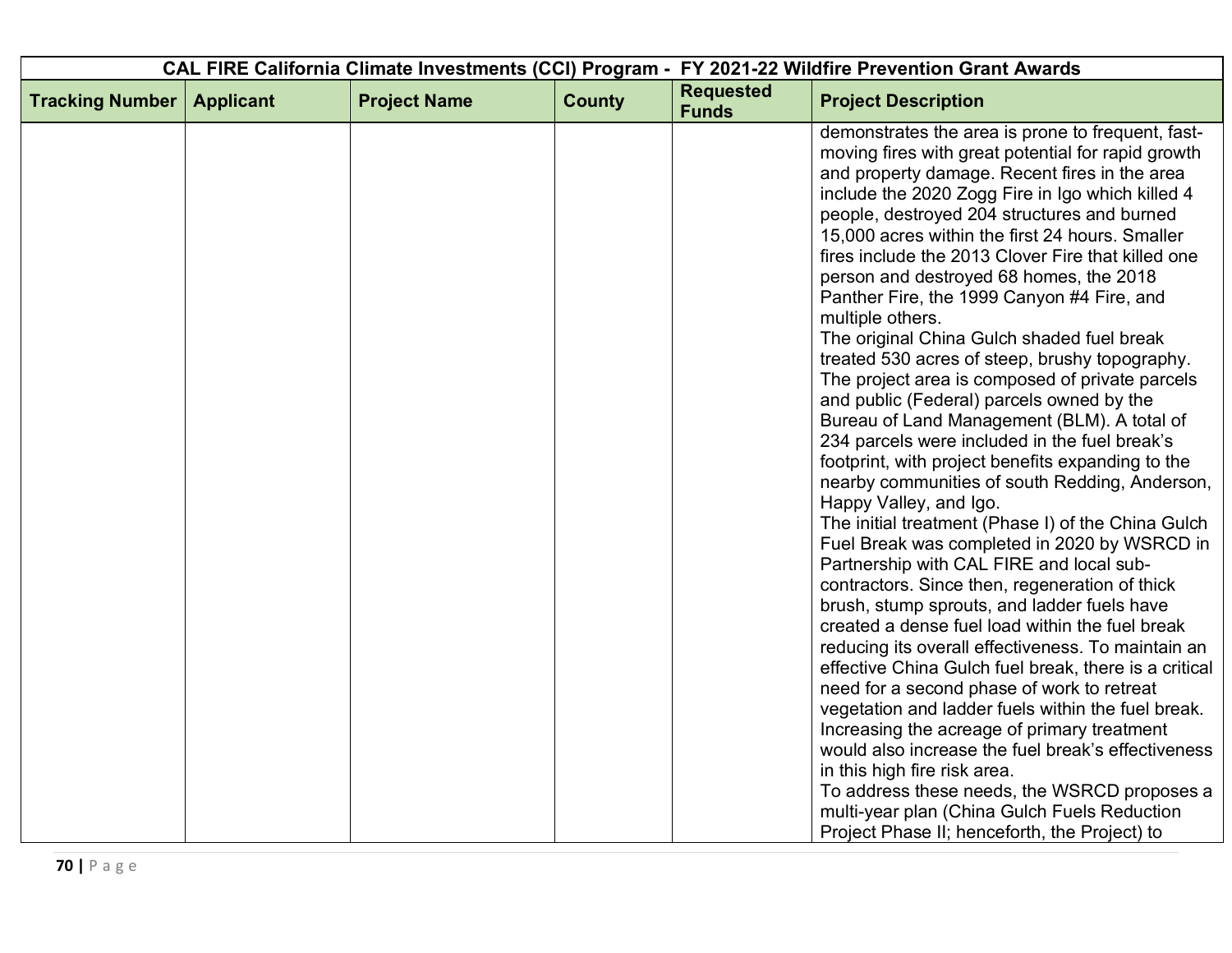| CAL FIRE California Climate Investments (CCI) Program - FY 2021-22 Wildfire Prevention Grant Awards |                                                                                             |                                                                      |               |                                  |                                                                                                                                                                                                                                                                                                                                                                                                                                                                                                                                                                                                                                                                                                                                                                                                                                                             |  |
|-----------------------------------------------------------------------------------------------------|---------------------------------------------------------------------------------------------|----------------------------------------------------------------------|---------------|----------------------------------|-------------------------------------------------------------------------------------------------------------------------------------------------------------------------------------------------------------------------------------------------------------------------------------------------------------------------------------------------------------------------------------------------------------------------------------------------------------------------------------------------------------------------------------------------------------------------------------------------------------------------------------------------------------------------------------------------------------------------------------------------------------------------------------------------------------------------------------------------------------|--|
| <b>Tracking Number</b>                                                                              | <b>Applicant</b>                                                                            | <b>Project Name</b>                                                  | <b>County</b> | <b>Requested</b><br><b>Funds</b> | <b>Project Description</b>                                                                                                                                                                                                                                                                                                                                                                                                                                                                                                                                                                                                                                                                                                                                                                                                                                  |  |
|                                                                                                     |                                                                                             |                                                                      |               |                                  | retreat the original fuel break and include<br>additional areas for primary treatments. This<br>project will serve to extend the life of this critical<br>fuel break well beyond the primary treatment and<br>further the significant financial investment that<br>has already been made to complete the initial<br>treatment. Moreover, this work can be completed<br>for a fraction of the cost of the initial treatment.<br>Retreatment will be accomplished via fuels<br>reduction work from hand crews and/or<br>mechanical treatment, followed by multiple<br>herbicide treatments. New treatment areas will<br>include areas not treated the first time due to time<br>constraints, parcels that opted out of the initial<br>fuel break but would like to participate now, and<br>nearby locations that recently received RX burns<br>from CAL FIRE. |  |
| 21-FP-VNC-0094                                                                                      | <b>Ventura County</b><br>Parks Department<br>- General Services<br>Agency                   | Soule Parks Hazard<br>Tree Mitigation and<br><b>Tree Replacement</b> | Ventura       | \$358,400.00                     | Soule Park, located in Ojai, has seen increased<br>tree mortality in recent years, with more than 82<br>Sycamore and Maple trees succumbing to severe<br>drought conditions. While the trees have<br>continued to receive regular irrigation, the root<br>structure is so deep that the surface water is not<br>reaching the tree roots. These trees pose an<br>increased fire risk for Soule Park, Black<br>Mountain, and the surrounding residents of Ojai.<br>As an area of heightened fire danger, mitigation<br>of the dead tree fuels would reduce the potential<br>for fire in a fire-threatened community.                                                                                                                                                                                                                                          |  |
| 21-FP-TUU-0317                                                                                      | <b>TULARE</b><br><b>COUNTY</b><br><b>RESOURCE</b><br><b>CONSERVATION</b><br><b>DISTRICT</b> | <b>HAPPY CAMP</b>                                                    | Tulare        | \$194,320.00                     | The project's goal is to reduce fire fuels and<br>improve clearances along Balch Park Road within<br>the community of Happy Camp. The 200 acre<br>"Treatment Area" of the project is located on both<br>private and public land. The community is<br>located NE of Springville and is adjacent to                                                                                                                                                                                                                                                                                                                                                                                                                                                                                                                                                           |  |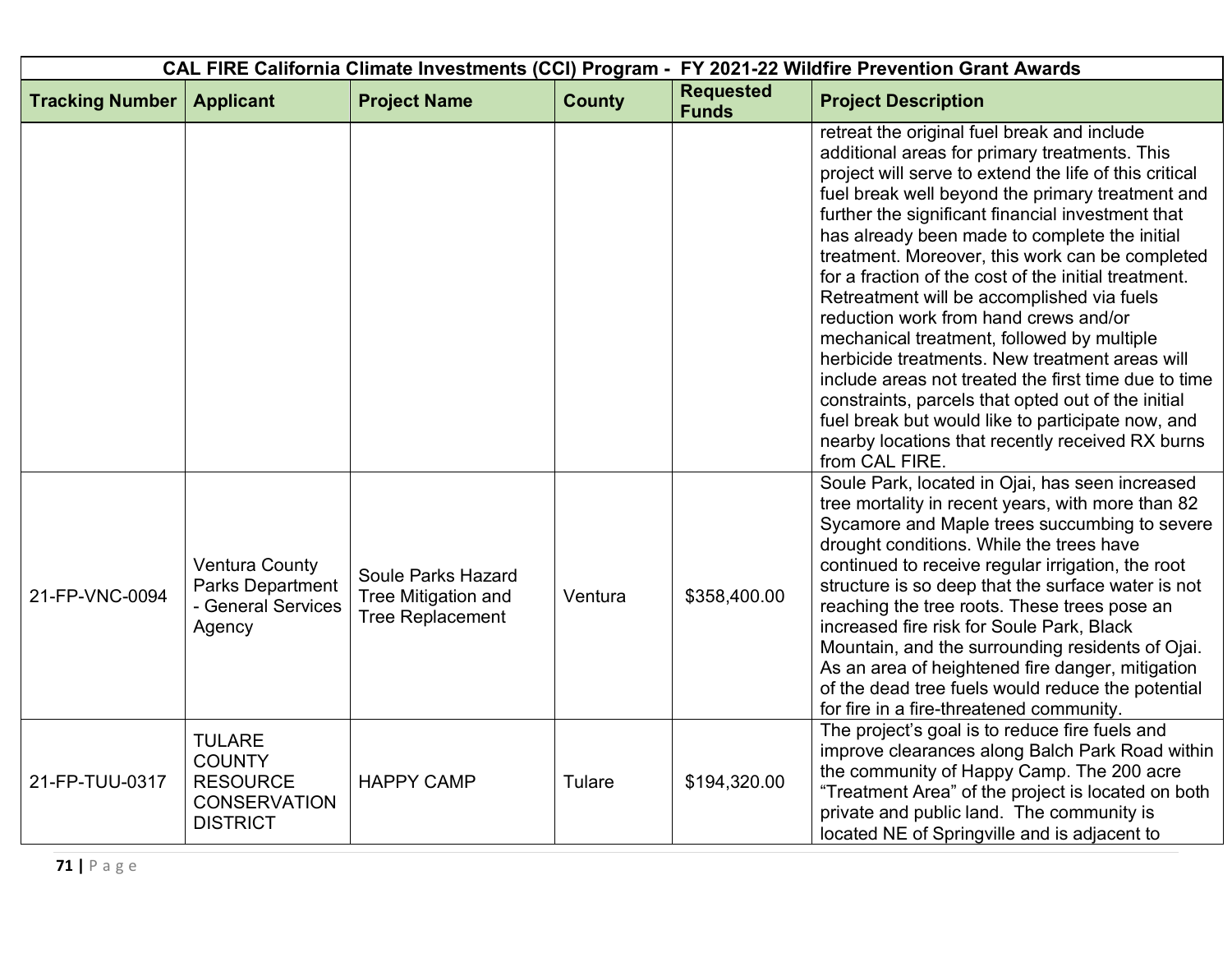|                        |                                                                                             |                                | CAL FIRE California Climate Investments (CCI) Program - FY 2021-22 Wildfire Prevention Grant Awards |                                  |                                                                                                                                                                                                                                                                                                                                                                                                                                                                                                                                                                                                                                                                                                                                                                                                                                                                             |
|------------------------|---------------------------------------------------------------------------------------------|--------------------------------|-----------------------------------------------------------------------------------------------------|----------------------------------|-----------------------------------------------------------------------------------------------------------------------------------------------------------------------------------------------------------------------------------------------------------------------------------------------------------------------------------------------------------------------------------------------------------------------------------------------------------------------------------------------------------------------------------------------------------------------------------------------------------------------------------------------------------------------------------------------------------------------------------------------------------------------------------------------------------------------------------------------------------------------------|
| <b>Tracking Number</b> | <b>Applicant</b>                                                                            | <b>Project Name</b>            | <b>County</b>                                                                                       | <b>Requested</b><br><b>Funds</b> | <b>Project Description</b>                                                                                                                                                                                                                                                                                                                                                                                                                                                                                                                                                                                                                                                                                                                                                                                                                                                  |
|                        |                                                                                             |                                |                                                                                                     |                                  | Mountain Home Demonstration Forest.<br>Balch Park Road that runs through Happy Camp<br>acts as a major fire control and evacuation route<br>whose importance was recognized during the<br>2020 Castle Fire. The 2000 acre "Project Area"<br>includes more than 100 structures in the nearby<br>area including the School of Science and<br>Conservation (SCICON), Mountain Home State<br>Forest and Mountain Home Conservation Camp<br>(CAL FIRE & CDCR). More than 500 structures<br>in the area are directly dependent upon the<br>effectiveness of the road to create a secure fire<br>break and a safe evacuation route. The<br>importance of the fuel break cannot be overstated<br>in protecting the WUI cabin community of Happy<br>Camp.                                                                                                                            |
| 21-FP-TUU-0121         | <b>TULARE</b><br><b>COUNTY</b><br><b>RESOURCE</b><br><b>CONSERVATION</b><br><b>DISTRICT</b> | Badger-Miramonte<br><b>FCR</b> | Tulare                                                                                              | \$198,559.00                     | The project's goal is to reduce fire fuels and<br>improve clearances in a strategic portion of the<br>SRA extending the Badger-Miramonte Fire<br>Control Road at Orchard Drive to State Highway<br>245. The goal of the project is to complete a<br>better connection to State Highway 245 near the<br>Badger CAL FIRE Station. Upon completion, the<br>project would better protect the communities of<br>Badger, Sierra Glen, Pinehurst and Miramonte.<br>The 200 acre "Treatment Area" is located on<br>private land.<br>The 2,000 acre "Project Area" is immediately<br>adjacent to Badger. It includes more than 150<br>structures including CDF's Badger Station. More<br>than 500 structures in the area are directly<br>dependent upon the effectiveness of the project<br>to create a secure fire break and a safe<br>evacuation route. The importance of the fuel |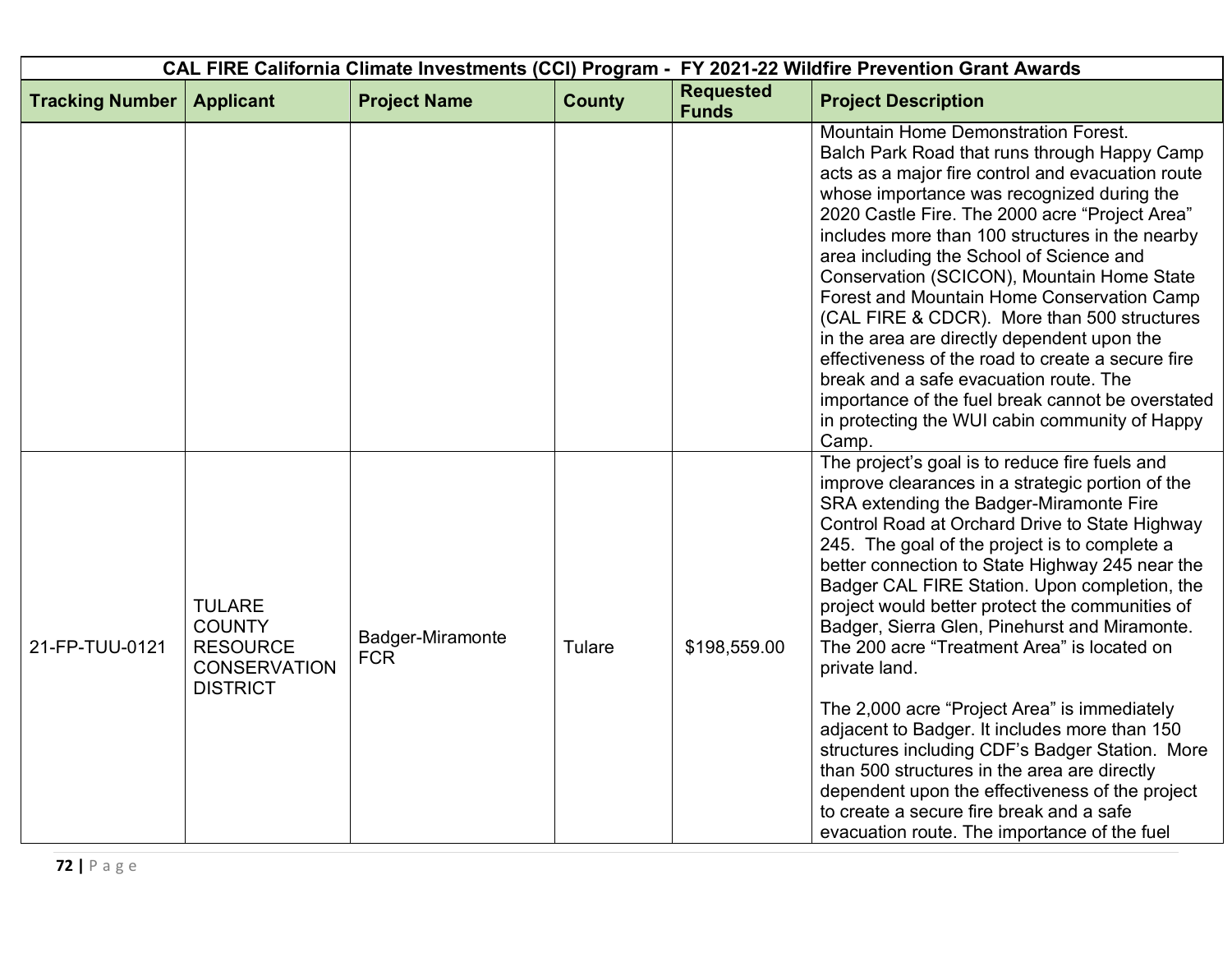| CAL FIRE California Climate Investments (CCI) Program - FY 2021-22 Wildfire Prevention Grant Awards |                                                  |                                                                                |               |                                  |                                                                                                                                                                                                                                                                                                                                                                                                                                                                                                                                                                                                                                                                                                                                                                                                                                                                                                                                                                                                                                                                                                                                                                                                                                                                                                                                                                                                                                                                                                                                                                                                                           |
|-----------------------------------------------------------------------------------------------------|--------------------------------------------------|--------------------------------------------------------------------------------|---------------|----------------------------------|---------------------------------------------------------------------------------------------------------------------------------------------------------------------------------------------------------------------------------------------------------------------------------------------------------------------------------------------------------------------------------------------------------------------------------------------------------------------------------------------------------------------------------------------------------------------------------------------------------------------------------------------------------------------------------------------------------------------------------------------------------------------------------------------------------------------------------------------------------------------------------------------------------------------------------------------------------------------------------------------------------------------------------------------------------------------------------------------------------------------------------------------------------------------------------------------------------------------------------------------------------------------------------------------------------------------------------------------------------------------------------------------------------------------------------------------------------------------------------------------------------------------------------------------------------------------------------------------------------------------------|
| <b>Tracking Number</b>                                                                              | <b>Applicant</b>                                 | <b>Project Name</b>                                                            | <b>County</b> | <b>Requested</b><br><b>Funds</b> | <b>Project Description</b>                                                                                                                                                                                                                                                                                                                                                                                                                                                                                                                                                                                                                                                                                                                                                                                                                                                                                                                                                                                                                                                                                                                                                                                                                                                                                                                                                                                                                                                                                                                                                                                                |
|                                                                                                     |                                                  |                                                                                |               |                                  | break cannot be overstated in protecting the WUI<br>communities mentioned. The area impacted by<br>and benefitting from the project contains more<br>than 2,000 structures.                                                                                                                                                                                                                                                                                                                                                                                                                                                                                                                                                                                                                                                                                                                                                                                                                                                                                                                                                                                                                                                                                                                                                                                                                                                                                                                                                                                                                                               |
| 21-FP-SKU-0014                                                                                      | Northern<br>California<br><b>Resource Center</b> | <b>Partridge Pines</b><br><b>Community Hazardous</b><br><b>Fuels Reduction</b> | Siskiyou*     | \$451,416.00                     | This project is a collaborative effort between the<br>Scott Valley Fire Safe Council, Scott Valley Fire<br>Protection District, CAL FIRE, Northern California<br>Resource Center, Scott Valley Coalition of Fire<br>Safe Councils, Scott River Watershed Council,<br>The National Wildfire Institute, and the Klamath<br>National Forest. The community of Partridge<br>Pines, and surrounding areas are a high risk,<br>residential, WUI area bordered by key sub-<br>watersheds, valued private timberlands and the<br>Marble Mountain Wilderness. The community is<br>made up of high density residential areas and<br>access roads. The roads in and out of these high<br>risk areas are flanked by heavy accumulations of<br>woody fuels. In the event of a wildfire incident,<br>roads would likely be closed to ingress and<br>egress of emergency vehicles and firefighters<br>and for evacuation of residents. Firefighters are<br>also likely to be unable to defend many homes<br>located among the dense fuel load. This project<br>area is rated as Very High by CAL FIRE risk<br>assessments. The dense vegetative types in the<br>project areas are dominated by mixed confer<br>forest with dense ladder fuels, and large fields of<br>manzanita and ceanothus brush. The biggest<br>challenges are the heavy fuel loading, fire history<br>showing fire paths aimed at the communities and<br>a lack of substantial fuels modification in the past.<br>This project would treat 200 acres (approx. 8<br>miles of road, $50 - 100$ feet on each side of the<br>roads) along the ingress/egress roads. The |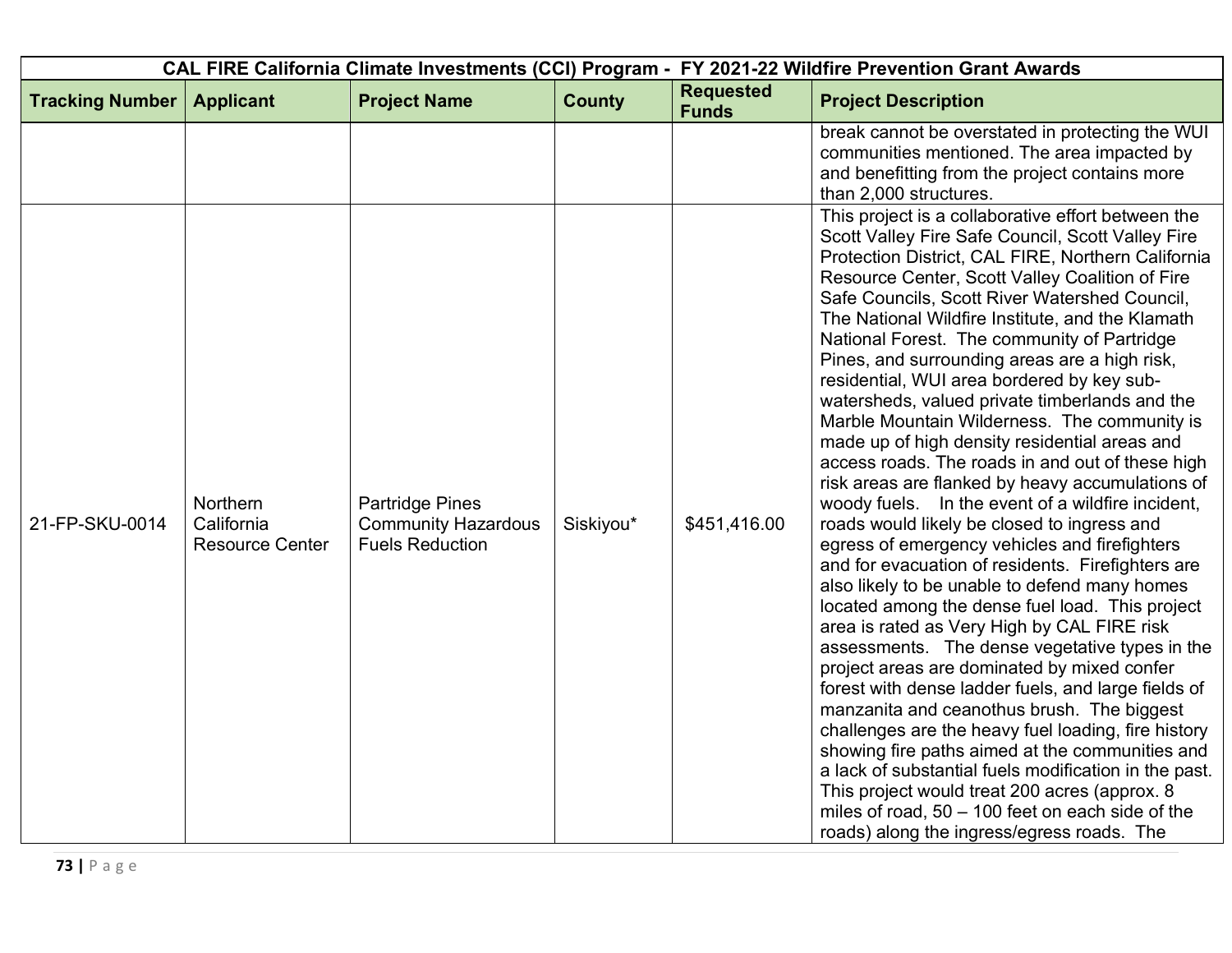|                        |                                  |                                                                                                         | CAL FIRE California Climate Investments (CCI) Program - FY 2021-22 Wildfire Prevention Grant Awards |                                  |                                                                                                                                                                                                                                                                                                                                                                                                                                                                                                                                                                                                                                                                                                                                                                                                                                                                                                                                                                                                                                                                                                                                                                      |
|------------------------|----------------------------------|---------------------------------------------------------------------------------------------------------|-----------------------------------------------------------------------------------------------------|----------------------------------|----------------------------------------------------------------------------------------------------------------------------------------------------------------------------------------------------------------------------------------------------------------------------------------------------------------------------------------------------------------------------------------------------------------------------------------------------------------------------------------------------------------------------------------------------------------------------------------------------------------------------------------------------------------------------------------------------------------------------------------------------------------------------------------------------------------------------------------------------------------------------------------------------------------------------------------------------------------------------------------------------------------------------------------------------------------------------------------------------------------------------------------------------------------------|
| <b>Tracking Number</b> | <b>Applicant</b>                 | <b>Project Name</b>                                                                                     | <b>County</b>                                                                                       | <b>Requested</b><br><b>Funds</b> | <b>Project Description</b>                                                                                                                                                                                                                                                                                                                                                                                                                                                                                                                                                                                                                                                                                                                                                                                                                                                                                                                                                                                                                                                                                                                                           |
|                        |                                  |                                                                                                         |                                                                                                     |                                  | priority roads treated will tie in with existing<br>shaded fuel breaks and treated roads on adjacent<br>private timberlands on the West side of the<br>community. This would complete a large,<br>planned, contiguous, network of shaded fuel<br>breaks and ingress/egress roads in and around<br>the community. This will provide safer access for<br>emergency responders, home owner<br>evacuations, and anchor points for emergency<br>responders to engage a wildfire.                                                                                                                                                                                                                                                                                                                                                                                                                                                                                                                                                                                                                                                                                          |
| 21-FP-LMU-0009         | Modoc Fire Safe<br>Council, Inc. | Modoc Fire Safe<br><b>Council Defensible</b><br><b>Space and Residential</b><br><b>Chipping Project</b> | Modoc*                                                                                              | \$593,559.00                     | Our proposed project, the Modoc Fire Safe<br>Council (MFSC) Defensible Space and<br>Residential Chipping Project is a countywide<br>program in Modoc County that provides<br>assistance to the low-income communities and<br>low-income households, comprised of the elderly,<br>disabled, and U.S. veteran homeowners living in<br>the Wildland-Urban Interface (WUI) areas. The<br>proposed project will create a 100 feet (or up to<br>property line) of defensible space buffer around<br>their homes that will slow or stop a wildfire and<br>reduce potential loss of life, property,<br>infrastructure, and natural resources. The project<br>is aiming to perform fuels reduction around a<br>minimum of 400 homes (or 100 homes per year)<br>for a period of four years, or a total of 400 acres<br>to be treated. The project will enable these<br>residents of Modoc County to prepare for wildfire<br>as part of the natural ecosystem, and still be able<br>to live productive and peaceful lives. This<br>defensible space also provides a buffer for<br>firefighters during fire suppression activities and<br>allows additional time for evacuation. |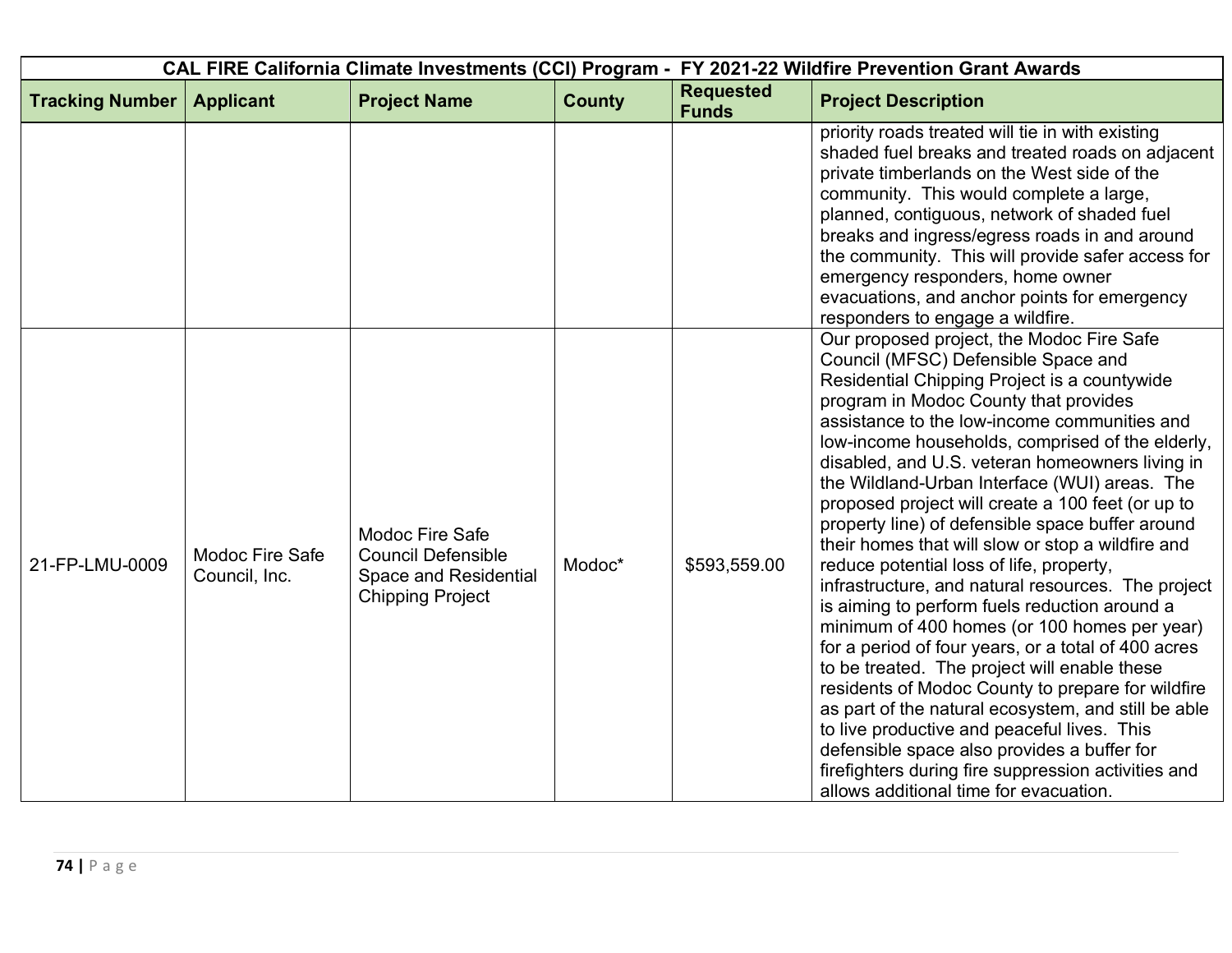| CAL FIRE California Climate Investments (CCI) Program - FY 2021-22 Wildfire Prevention Grant Awards |                                                             |                                                                          |               |                                  |                                                                                                                                                                                                                                                                                                                                                                                                                                                                                                                                                                                                                                                                                                                                                                                                                                                                                                                                                                                                                                                                                                                                                                                                                                                                                                                                                                                                                                                                                                                                                                                                                                                                                                                                                                                                                            |
|-----------------------------------------------------------------------------------------------------|-------------------------------------------------------------|--------------------------------------------------------------------------|---------------|----------------------------------|----------------------------------------------------------------------------------------------------------------------------------------------------------------------------------------------------------------------------------------------------------------------------------------------------------------------------------------------------------------------------------------------------------------------------------------------------------------------------------------------------------------------------------------------------------------------------------------------------------------------------------------------------------------------------------------------------------------------------------------------------------------------------------------------------------------------------------------------------------------------------------------------------------------------------------------------------------------------------------------------------------------------------------------------------------------------------------------------------------------------------------------------------------------------------------------------------------------------------------------------------------------------------------------------------------------------------------------------------------------------------------------------------------------------------------------------------------------------------------------------------------------------------------------------------------------------------------------------------------------------------------------------------------------------------------------------------------------------------------------------------------------------------------------------------------------------------|
| <b>Tracking Number</b>                                                                              | <b>Applicant</b>                                            | <b>Project Name</b>                                                      | <b>County</b> | <b>Requested</b><br><b>Funds</b> | <b>Project Description</b>                                                                                                                                                                                                                                                                                                                                                                                                                                                                                                                                                                                                                                                                                                                                                                                                                                                                                                                                                                                                                                                                                                                                                                                                                                                                                                                                                                                                                                                                                                                                                                                                                                                                                                                                                                                                 |
| 21-FP-KRN-0298                                                                                      | <b>Bear Valley</b><br>Community<br><b>Services District</b> | <b>Bear Valley Springs</b><br><b>Fuels Reduction</b><br>Project Phase II | Kern          | \$1,231,244.00                   | The objective of the Bear Valley Springs Fuels<br>Reduction Project is to utilize a professional<br>logging company to fall, limb, buck and remove<br>trees and treat slash over 335 acres within a<br>project area of 675 acres in Bear Valley Springs,<br>CA. This project protects the nation's second<br>largest gated community (25,000 acres) of over<br>7,500 residents in 3,000 habitable structures<br>valued at over \$782 million with another \$19<br>million of infrastructure. Assets at risk, in addition<br>to 3,000 habitable dwellings, include: community<br>infrastructure such as over one dozen municipal<br>water wells; 40 water storage tanks; 100 miles of<br>water delivery pipe; 110 miles of paved roads; an<br>equestrian center with barns, stables, corrals,<br>arenas, and other outbuildings; the Whiting<br>Community Center; the Oaks Country Club; and<br>the Bear Valley Market and fueling station.<br>Additionally, there are considerable vendor and<br>general community assets such as Southern<br>California Edison electrical transmission lines,<br>telephone transmission lines the Cummings<br>Valley Elementary School, and Kern County Fire<br>Station No, 16. There are also several protected<br>native American archeological and cultural<br>preserves in the immediate area. Lastly, the<br>region is home to a diverse amount of wildlife.<br>The District is completing an initial Fuel<br>Reduction Project (19-FP-KRM-2008) that has<br>successfully removed dead and dying trees on<br>over 300 acres, as originally envisioned. As we<br>progressed in the original Phase of the project, it<br>was recognized that the area was larger, due to<br>continued tree mortality throughout the area. This<br>project will be Phase II of the project, to continue |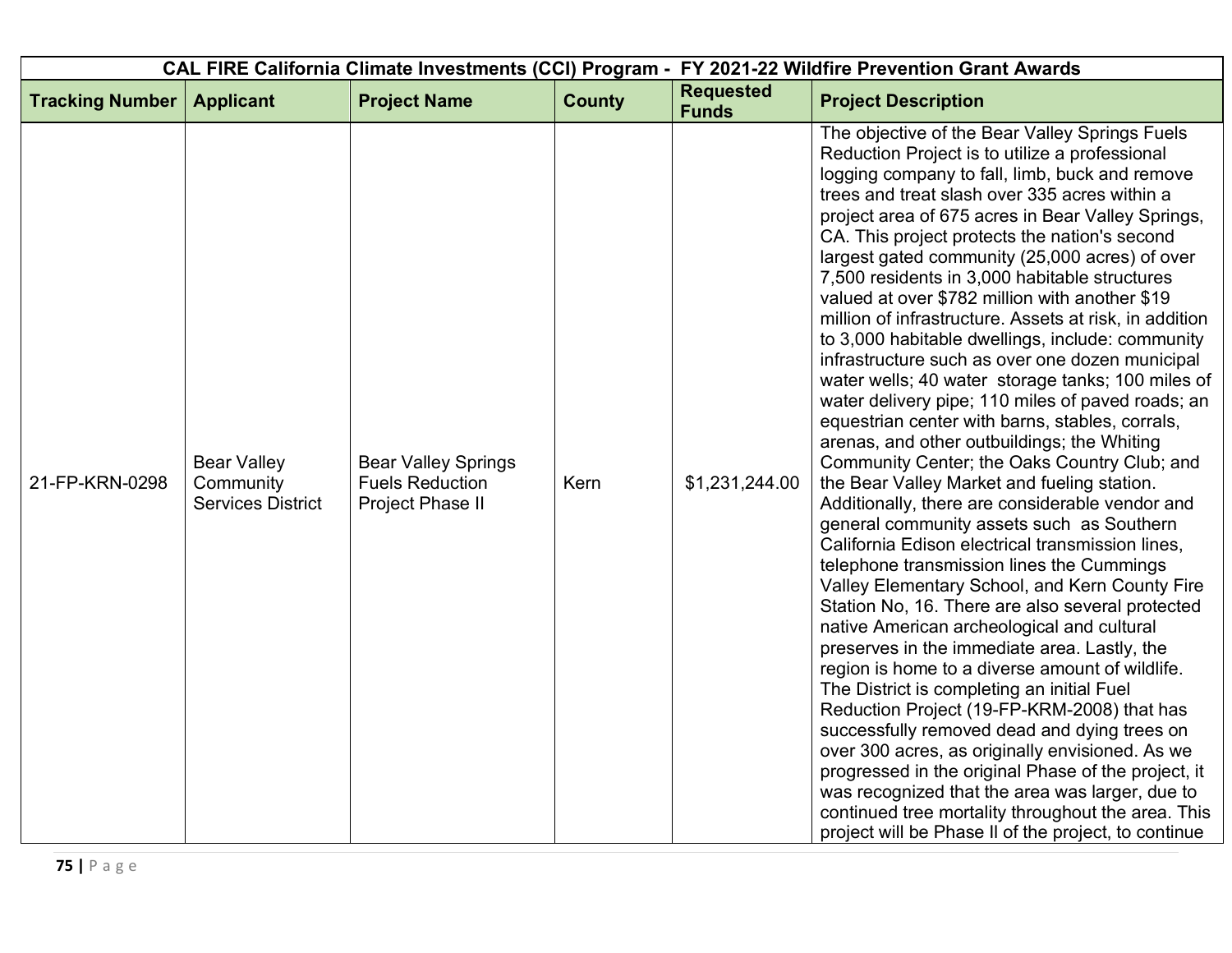| CAL FIRE California Climate Investments (CCI) Program - FY 2021-22 Wildfire Prevention Grant Awards |                                                                        |                                                         |                    |                                  |                                                                                                                                                                                                                                                                                                                                                                                                                                                                                                                                                                                                                                                                                                                                                                                                                                                                                                                                                                                                                                                                                               |  |
|-----------------------------------------------------------------------------------------------------|------------------------------------------------------------------------|---------------------------------------------------------|--------------------|----------------------------------|-----------------------------------------------------------------------------------------------------------------------------------------------------------------------------------------------------------------------------------------------------------------------------------------------------------------------------------------------------------------------------------------------------------------------------------------------------------------------------------------------------------------------------------------------------------------------------------------------------------------------------------------------------------------------------------------------------------------------------------------------------------------------------------------------------------------------------------------------------------------------------------------------------------------------------------------------------------------------------------------------------------------------------------------------------------------------------------------------|--|
| <b>Tracking Number</b>                                                                              | <b>Applicant</b>                                                       | <b>Project Name</b>                                     | <b>County</b>      | <b>Requested</b><br><b>Funds</b> | <b>Project Description</b>                                                                                                                                                                                                                                                                                                                                                                                                                                                                                                                                                                                                                                                                                                                                                                                                                                                                                                                                                                                                                                                                    |  |
|                                                                                                     |                                                                        |                                                         |                    |                                  | removing dead trees, slash and other woody<br>biomass which will reduce the amount of<br>greenhouse gases released from the<br>decomposition of the tree trunks and woody<br>biomass. In addition, the project will clear the way<br>to replant and restore the forest which will further<br>reduce greenhouse emissions.                                                                                                                                                                                                                                                                                                                                                                                                                                                                                                                                                                                                                                                                                                                                                                     |  |
| 21-FP-SLU-0325                                                                                      | <b>Friends of Camp</b><br>Natoma, Inc.                                 | Wood Chipper for<br>Camp Natoma                         | San Luis<br>Obispo | \$50,000.00                      | This hazardous fuels reduction project will<br>support roadside brushing and expanded<br>defensive space clearing along the entirety of<br>Camp Natoma Road South and Camp Natoma<br>Road North, a total of 5 miles, in the Adelaida<br>community of San Luis Obispo county. Camp<br>Natoma is a remote 360-acre property with<br>seasonal access, and is home to an 80-year-old<br>campground which includes 5 large campsite<br>areas, a dining hall, Swimming Pool, Garage,<br>several outbuildings, and outdoor decks as<br>program areas. The campground hosts up to 150<br>campers at a time from April through October.<br>The chipper would serve the entire 360-acre<br>property, the 3-mile Camp Natoma Road North<br>egress to the property, and the 2-mile Camp<br>Natoma Road South within it, as well as inroads<br>within the main camp areas. Annually, we host<br>local Cal Fire crews for brush-clearing. We also<br>have a dedicated volunteer corps that has kept<br>the camp going for the past 80 years, and will<br>continue to utilize this resource into the future. |  |
| 21-FP-TCU-0141                                                                                      | <b>Calaveras County</b><br>Resource<br>Conservation<br><b>District</b> | <b>Mokelumne Hill Fuels</b><br><b>Reduction Project</b> | Calaveras*         | \$1,047,753.71                   | The historic Mother Lode community of<br>Mokelumne Hill sits atop a plateau of the<br>Mokelumne River canyon. It is a town of<br>approximately 1400 persons. In the last 10-15<br>years the residents of the town and the members<br>of the Mokelumne Hill Community Historical Trust                                                                                                                                                                                                                                                                                                                                                                                                                                                                                                                                                                                                                                                                                                                                                                                                         |  |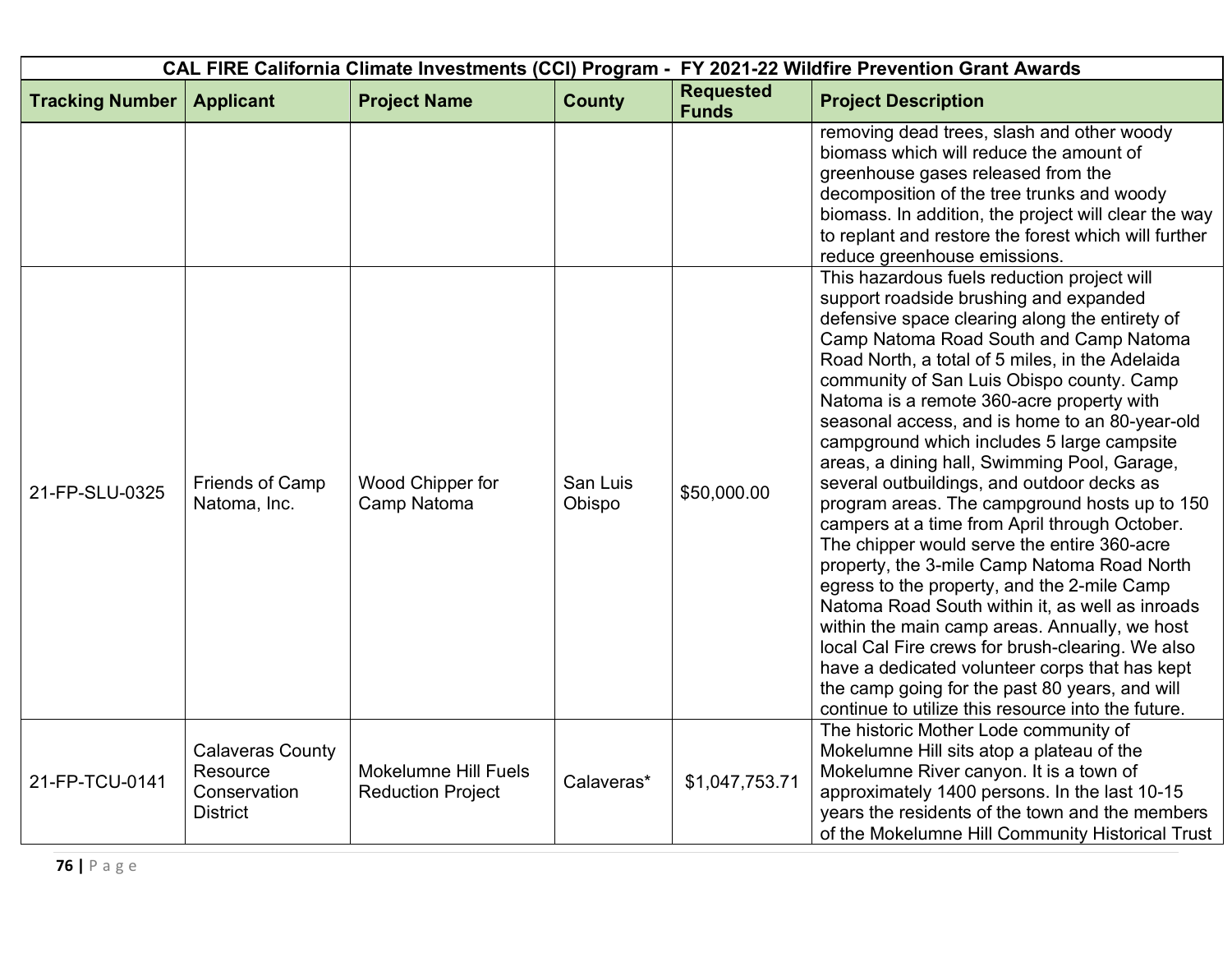| CAL FIRE California Climate Investments (CCI) Program - FY 2021-22 Wildfire Prevention Grant Awards |                  |                     |               |                                  |                                                                                                                                                                                                                                                                                                                                                                                                                                                                                                                                                                                                                                                                                                                                                                                                                                                                                                                                                                                                                                                                                                                                                                                                                                                                                                                                                                                                                                                                                                                                  |
|-----------------------------------------------------------------------------------------------------|------------------|---------------------|---------------|----------------------------------|----------------------------------------------------------------------------------------------------------------------------------------------------------------------------------------------------------------------------------------------------------------------------------------------------------------------------------------------------------------------------------------------------------------------------------------------------------------------------------------------------------------------------------------------------------------------------------------------------------------------------------------------------------------------------------------------------------------------------------------------------------------------------------------------------------------------------------------------------------------------------------------------------------------------------------------------------------------------------------------------------------------------------------------------------------------------------------------------------------------------------------------------------------------------------------------------------------------------------------------------------------------------------------------------------------------------------------------------------------------------------------------------------------------------------------------------------------------------------------------------------------------------------------|
| <b>Tracking Number</b>                                                                              | <b>Applicant</b> | <b>Project Name</b> | <b>County</b> | <b>Requested</b><br><b>Funds</b> | <b>Project Description</b>                                                                                                                                                                                                                                                                                                                                                                                                                                                                                                                                                                                                                                                                                                                                                                                                                                                                                                                                                                                                                                                                                                                                                                                                                                                                                                                                                                                                                                                                                                       |
|                                                                                                     |                  |                     |               |                                  | have done a commendable job of revitalizing the<br>infrastructure and the atmosphere of this Sierra<br>Foothill treasure. It was, early in its infancy, the<br>county seat of Calaveras County, which at the<br>time included most of Amador County too. In<br>those early decades of the Gold Rush, fire was<br>common. Structures, homes, and businesses<br>were getting burned down on a regular basis.<br>Fast forward 150+ years, and the threat of fire is<br>still a constant concern.<br>In 2015, the 70,000+ acre Butte Fire touched the<br>outskirts of Mokelumne Hill. It laid down as it<br>entered defensible space clearings that was<br>made possible by prior work led by CalFire and<br>the Mokelumne Hill Fire Protection District.<br>Portions of this project will readdress the Butte<br>Fire footprint, but a majority (approx. 75-80%) of<br>this project footprint hasn't burned for several<br>generations.<br>As compared to the Gold Rush Era, where fires<br>were typically caused by cooking fires impacting<br>structures poorly suited to withstanding ignitions<br>within town, today the biggest threat is coming<br>from external forces outside the town space per<br>se. Fire codes and defensible space clearances<br>have dramatically decreased the chances of a fire<br>within Mokelumne Hill. Today the main threat is<br>wildfire starting outside the town and entering as<br>uncontrolled conflagration. Due to many factors,<br>including topography, habitat types, proximity to a |
|                                                                                                     |                  |                     |               |                                  | major north-south state Highway (CA Highway<br>49), large amounts of highly flammable<br>vegetation, this fire scenario is real and always<br>present, especially during our typical<br>Mediterranean weather pattern which is                                                                                                                                                                                                                                                                                                                                                                                                                                                                                                                                                                                                                                                                                                                                                                                                                                                                                                                                                                                                                                                                                                                                                                                                                                                                                                   |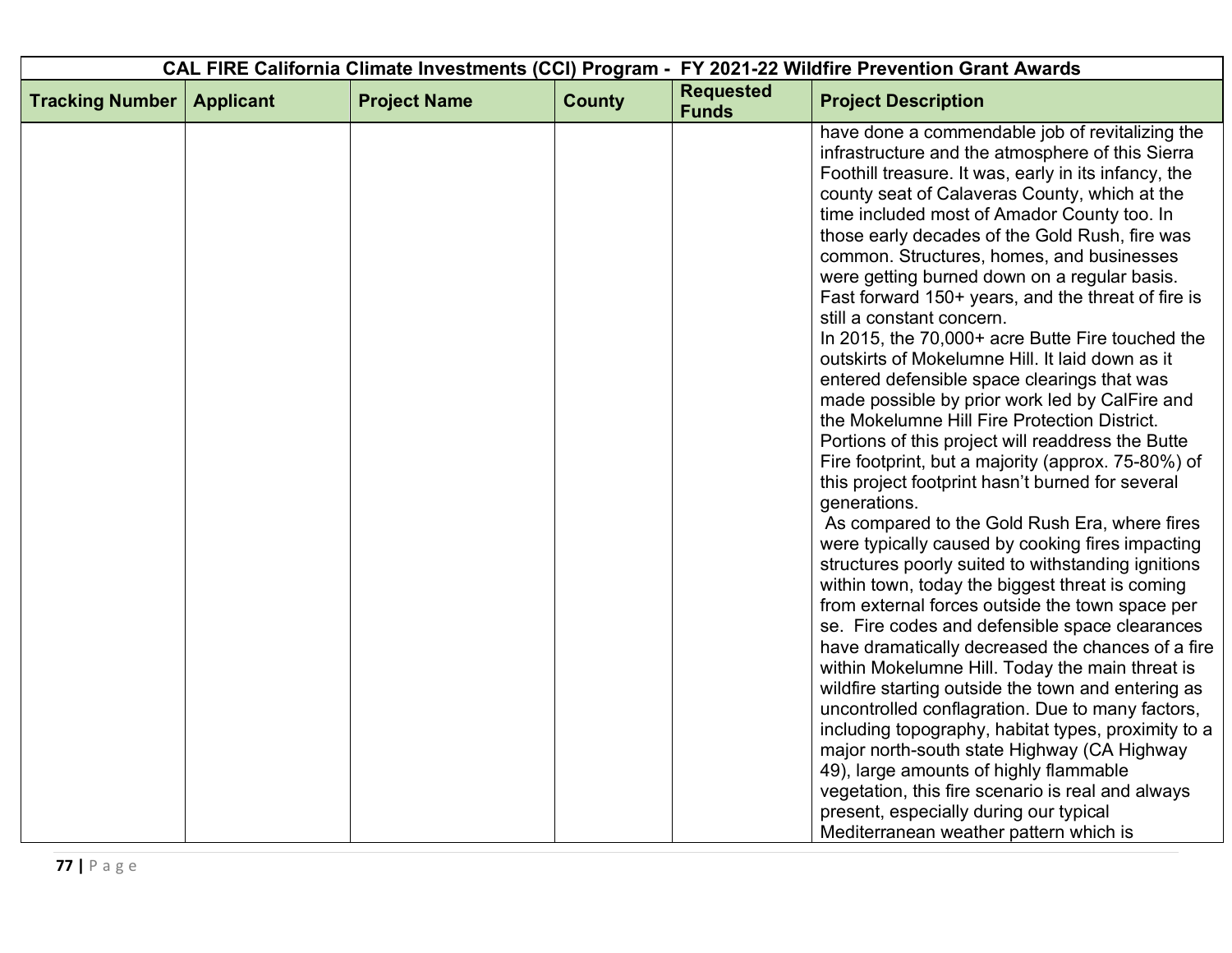| CAL FIRE California Climate Investments (CCI) Program - FY 2021-22 Wildfire Prevention Grant Awards |                                                                    |                                                                                |               |                                  |                                                                                                                                                                                                                                                                                                                                                                                                                                                                                                                                                                                                                                                                                                                                                                                                                                                                                                                                                                                                                                                                                                                                                                                                                                                                                                                                                                                                             |
|-----------------------------------------------------------------------------------------------------|--------------------------------------------------------------------|--------------------------------------------------------------------------------|---------------|----------------------------------|-------------------------------------------------------------------------------------------------------------------------------------------------------------------------------------------------------------------------------------------------------------------------------------------------------------------------------------------------------------------------------------------------------------------------------------------------------------------------------------------------------------------------------------------------------------------------------------------------------------------------------------------------------------------------------------------------------------------------------------------------------------------------------------------------------------------------------------------------------------------------------------------------------------------------------------------------------------------------------------------------------------------------------------------------------------------------------------------------------------------------------------------------------------------------------------------------------------------------------------------------------------------------------------------------------------------------------------------------------------------------------------------------------------|
| <b>Tracking Number</b>                                                                              | <b>Applicant</b>                                                   | <b>Project Name</b>                                                            | <b>County</b> | <b>Requested</b><br><b>Funds</b> | <b>Project Description</b>                                                                                                                                                                                                                                                                                                                                                                                                                                                                                                                                                                                                                                                                                                                                                                                                                                                                                                                                                                                                                                                                                                                                                                                                                                                                                                                                                                                  |
|                                                                                                     |                                                                    |                                                                                |               |                                  | characterized by hot and dry periods often lasting<br>unabated from May to November.<br>2021 will be known by a fact that should alert all<br>of us about fire threat. Nearby Sacramento set a<br>record for the longest period without rain in 2021.<br>The previous record was established in 1880 with<br>195 consecutive days without moisture. 2021 saw<br>that long-standing record broken by a whopping<br>17 days. 2021 was also considered the second<br>worst moisture year recorded in many locations<br>across California. Extreme drought conditions<br>only increase the chance that an ignition is<br>allowed to build into a catastrophic wildfire.<br>California is drying, that is inescapable. The<br>causes may in debate, but the response to our<br>changing environment needs to swift and<br>decisive. Establishing defensible space around<br>vulnerable communities in our County is Priority<br>1 <sub>1</sub><br>This proposed fuels reduction project will give<br>extensive fire prevention to Mokelumne Hill from<br>the direction that desperately needs flammable<br>fuels reduction, that being from the north, coming<br>from the Mokelumne River Canyon. Not only are<br>there unmanaged and thick live and dead fuels in<br>the Mokelumne River Canyon that are easily<br>ignitable but having a busy state highway in the<br>canyon only exacerbates the potential of |
|                                                                                                     |                                                                    |                                                                                |               |                                  | ignitions. This section of Highway 49 winding in<br>the canyon is a dangerous stretch of highway<br>with an inordinate amount of vehicle accidents.                                                                                                                                                                                                                                                                                                                                                                                                                                                                                                                                                                                                                                                                                                                                                                                                                                                                                                                                                                                                                                                                                                                                                                                                                                                         |
| 21-FP-TGU-0281                                                                                      | <b>Glenn County</b><br>Resource<br>Conservation<br><b>District</b> | <b>Sacramento River</b><br><b>Corridor Hazardous</b><br><b>Fuels Reduction</b> | Glenn*        | \$1,696,240.00                   | The Sacramento River Corridor Hazardous Fuels<br>Reduction Project (project) will be 100% on<br>Federal Responsibility Area (FRA) lands,<br>although it supports fire prevention in Local                                                                                                                                                                                                                                                                                                                                                                                                                                                                                                                                                                                                                                                                                                                                                                                                                                                                                                                                                                                                                                                                                                                                                                                                                   |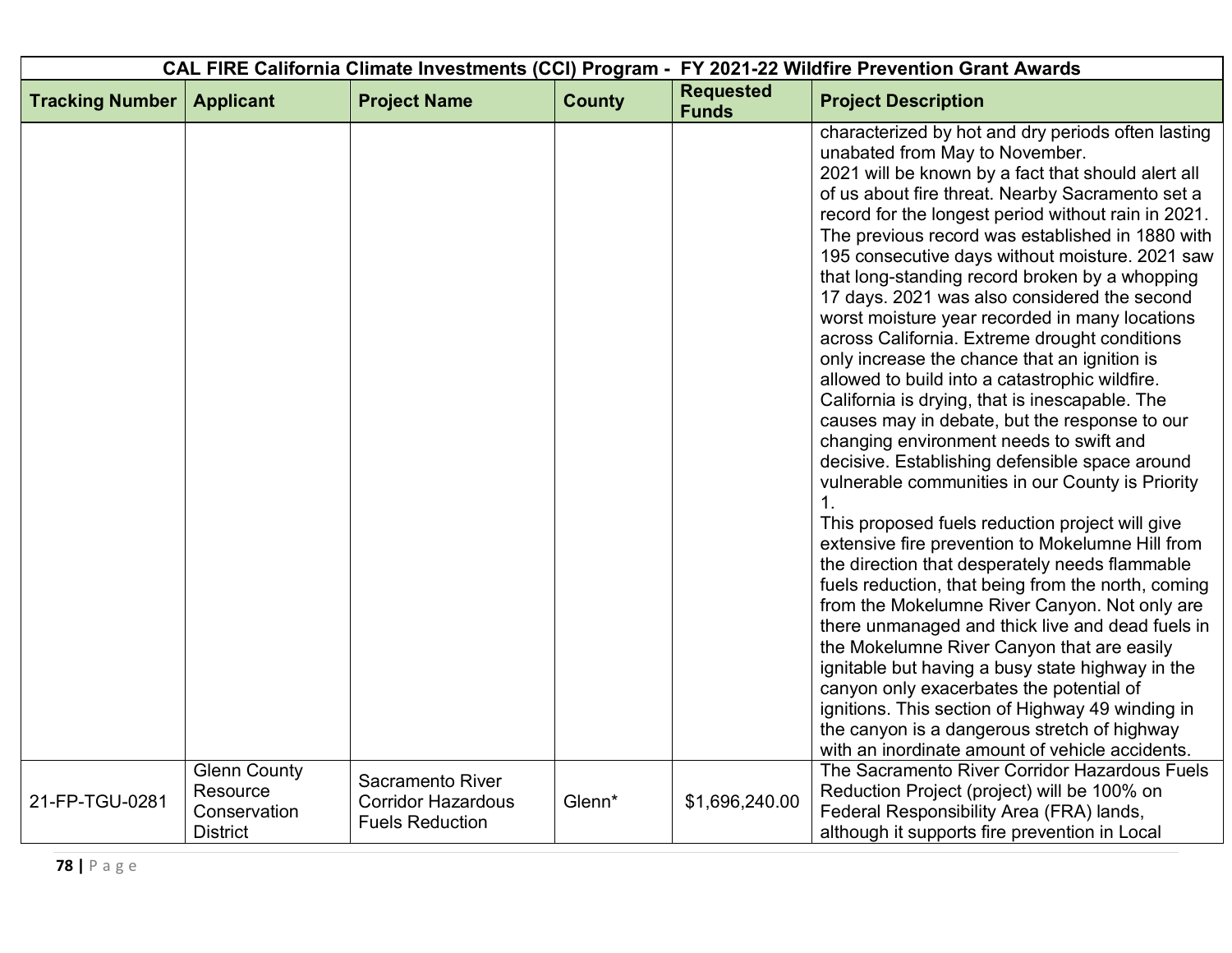| CAL FIRE California Climate Investments (CCI) Program - FY 2021-22 Wildfire Prevention Grant Awards |                  |                     |               |                                  |                                                                                                                                                                                                                                                                                                                                                                                                                                                                                                                                                                                                                                                                                                                                                                                                                                                                                                                                                                                                                                                                                                                                                                                                                                                                                                                                                                                      |
|-----------------------------------------------------------------------------------------------------|------------------|---------------------|---------------|----------------------------------|--------------------------------------------------------------------------------------------------------------------------------------------------------------------------------------------------------------------------------------------------------------------------------------------------------------------------------------------------------------------------------------------------------------------------------------------------------------------------------------------------------------------------------------------------------------------------------------------------------------------------------------------------------------------------------------------------------------------------------------------------------------------------------------------------------------------------------------------------------------------------------------------------------------------------------------------------------------------------------------------------------------------------------------------------------------------------------------------------------------------------------------------------------------------------------------------------------------------------------------------------------------------------------------------------------------------------------------------------------------------------------------|
| <b>Tracking Number</b>                                                                              | <b>Applicant</b> | <b>Project Name</b> | <b>County</b> | <b>Requested</b><br><b>Funds</b> | <b>Project Description</b>                                                                                                                                                                                                                                                                                                                                                                                                                                                                                                                                                                                                                                                                                                                                                                                                                                                                                                                                                                                                                                                                                                                                                                                                                                                                                                                                                           |
|                                                                                                     |                  |                     |               |                                  | Responsibility Area (LRA) lands. This project is<br>phase 1 of a multi-phase project within the<br>Sacramento National Wildlife Refuge Complex to<br>reduce hazardous fuels as identified as a priority<br>under the U.S. Fish and Wildlife Service's (FWS)<br>Comprehensive Conservation Plan (CCP), their<br>Fire Management Plan and the 2011 Glenn<br><b>County Community Wildfire Protection Plan</b><br>(CWPP) including 2022 Glenn County CWPP<br>Update. With NEPA being completed in 2005,<br>phase 1 will kick-off this project and begin<br>implementing Alternative B found in the<br>Environmental Assessment (EA) or Chapter 5 of<br>the CCP.<br>The Sacramento River Refuge is part of the<br>Sacramento National Wildlife Refuge Complex<br>and is located in the Sacramento Valley of North-<br>Central California. The valley is bordered by the<br>Sierra Nevada range to the east and the Coast<br>range to the west. The refuge was established in<br>1989 and is currently composed of 26 units along<br>a 77-mile stretch of the Sacramento River<br>between the cities of Red Bluff and Princeton, 90<br>miles north of the metropolitan area of<br>Sacramento. In addition, FWS has 1,281 acres of<br>riparian habitats in conservation easement owned<br>by Llano Seco Ranch. This project, phase 1, is<br>located specifically along the Sacramento River |
|                                                                                                     |                  |                     |               |                                  | corridor in Glenn County and is within the<br>Tehama-Glenn Unit (TGU).                                                                                                                                                                                                                                                                                                                                                                                                                                                                                                                                                                                                                                                                                                                                                                                                                                                                                                                                                                                                                                                                                                                                                                                                                                                                                                               |
|                                                                                                     |                  |                     |               |                                  | The project will create 50-foot-wide fuel breaks<br>on approximately 340 acres or a little over 56<br>miles removing dense vegetation surrounding                                                                                                                                                                                                                                                                                                                                                                                                                                                                                                                                                                                                                                                                                                                                                                                                                                                                                                                                                                                                                                                                                                                                                                                                                                    |
|                                                                                                     |                  |                     |               |                                  | public access areas, structures and property<br>boundaries using mastication vegetative                                                                                                                                                                                                                                                                                                                                                                                                                                                                                                                                                                                                                                                                                                                                                                                                                                                                                                                                                                                                                                                                                                                                                                                                                                                                                              |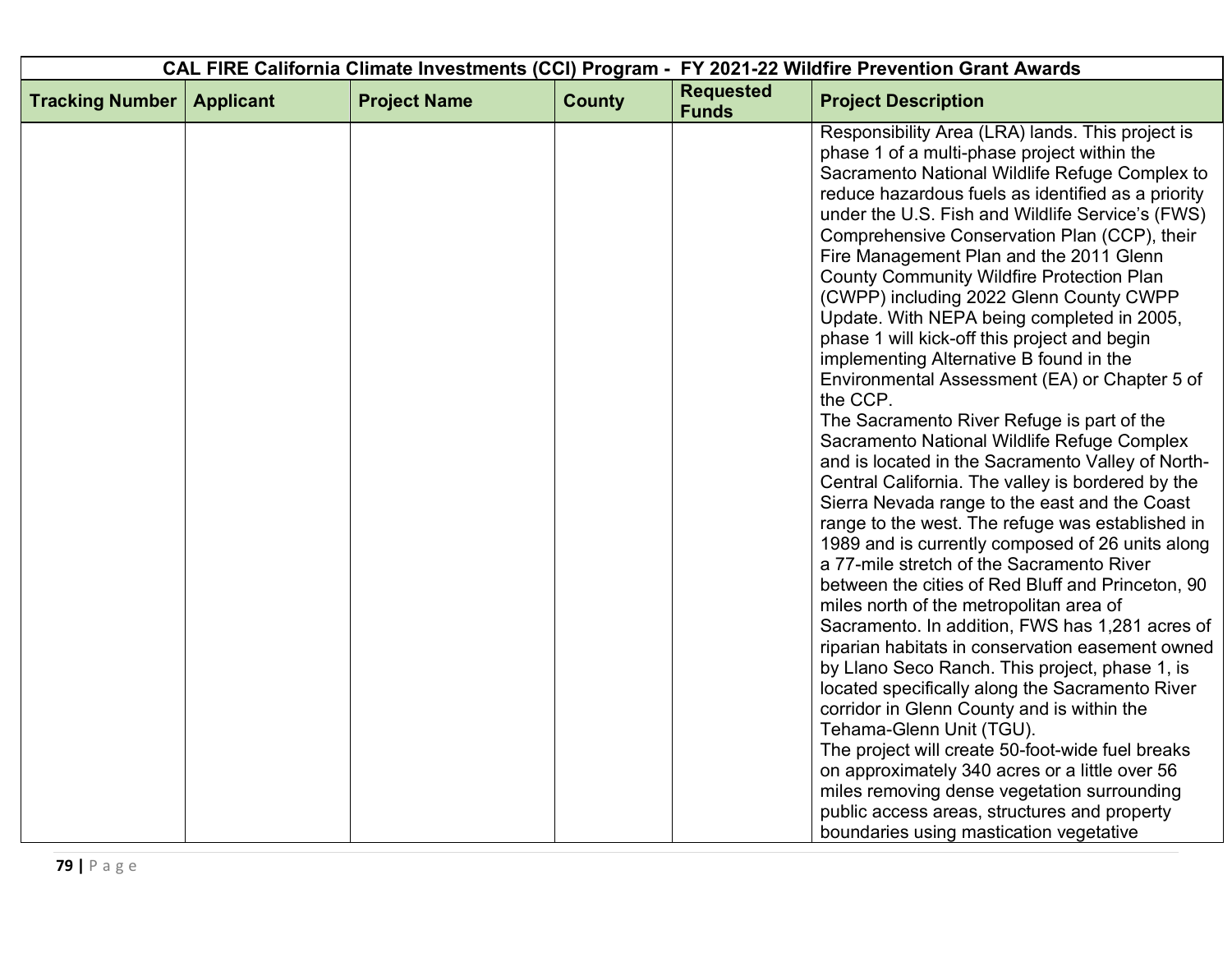| CAL FIRE California Climate Investments (CCI) Program - FY 2021-22 Wildfire Prevention Grant Awards |                                      |                                                        |               |                                  |                                                                                                                                                                                                                                                                                                                                                                                                                                                                                                                                                                                                                                                                                                                                                                                                                                                                                                                                                                                                                                                                                                                                                                                                                                                    |
|-----------------------------------------------------------------------------------------------------|--------------------------------------|--------------------------------------------------------|---------------|----------------------------------|----------------------------------------------------------------------------------------------------------------------------------------------------------------------------------------------------------------------------------------------------------------------------------------------------------------------------------------------------------------------------------------------------------------------------------------------------------------------------------------------------------------------------------------------------------------------------------------------------------------------------------------------------------------------------------------------------------------------------------------------------------------------------------------------------------------------------------------------------------------------------------------------------------------------------------------------------------------------------------------------------------------------------------------------------------------------------------------------------------------------------------------------------------------------------------------------------------------------------------------------------|
| <b>Tracking Number</b>                                                                              | <b>Applicant</b>                     | <b>Project Name</b>                                    | <b>County</b> | <b>Requested</b><br><b>Funds</b> | <b>Project Description</b>                                                                                                                                                                                                                                                                                                                                                                                                                                                                                                                                                                                                                                                                                                                                                                                                                                                                                                                                                                                                                                                                                                                                                                                                                         |
|                                                                                                     |                                      |                                                        |               |                                  | treatment prescription.<br>The Glenn County Resource Conservation<br>District (RCD) and partner FWS believe this<br>"phase 1" hazardous fuels reduction project<br>makes sense to focus on the FRA lands in Glenn<br>County first as environmental review has been<br>completed. Then in future phases of the project<br>(future grant opportunity solicitations), partners<br>will focus on private land opportunities, as well as<br>expanding the partnership regionally into Colusa,<br>Tehama and Butte counties. Partners want to<br>strive to set a strong foundation so the project<br>(and new partnership) may expand successfully<br>for additional fire prevention and hazardous fuels<br>reduction efforts. This project is important to<br>reduce the threat of wildfire to people, structures,<br>and nearby communities. In addition, this project<br>aims to reduce greenhouse gas emissions.<br>Ultimately, this hazardous fuels reduction project<br>will aim to reduce the risk of wildland fires to<br>habitable structures, communities, and public<br>infrastructure, while maximizing carbon<br>sequestration in healthy wildland habitat and<br>minimizing the uncontrolled release of emissions<br>emitted by wildfires. |
| 21-FP-TCU-0289                                                                                      | <b>Tuolumne Fire</b><br>Safe Council | <b>Big Hill Area Fuels</b><br><b>Break Maintenance</b> | Tuolumne      | \$416,141.00                     | The Big Hill Area Fuels Break Maintenance is a<br>334 acre project that will perform maintenance on<br>five strategic shaded fuel breaks in the Big Hill<br>Road area of Tuolumne County that protect in<br>excess of 6,000 habitable structures. The fuel<br>breaks proposed for maintenance are part of the<br>North Tuolumne County Fuel Break System. The<br>Big Hill Area Fuels Break Maintenance project<br>will reduce Greenhouse Gas emissions by<br>reducing wildland fire and preventing/lessening                                                                                                                                                                                                                                                                                                                                                                                                                                                                                                                                                                                                                                                                                                                                       |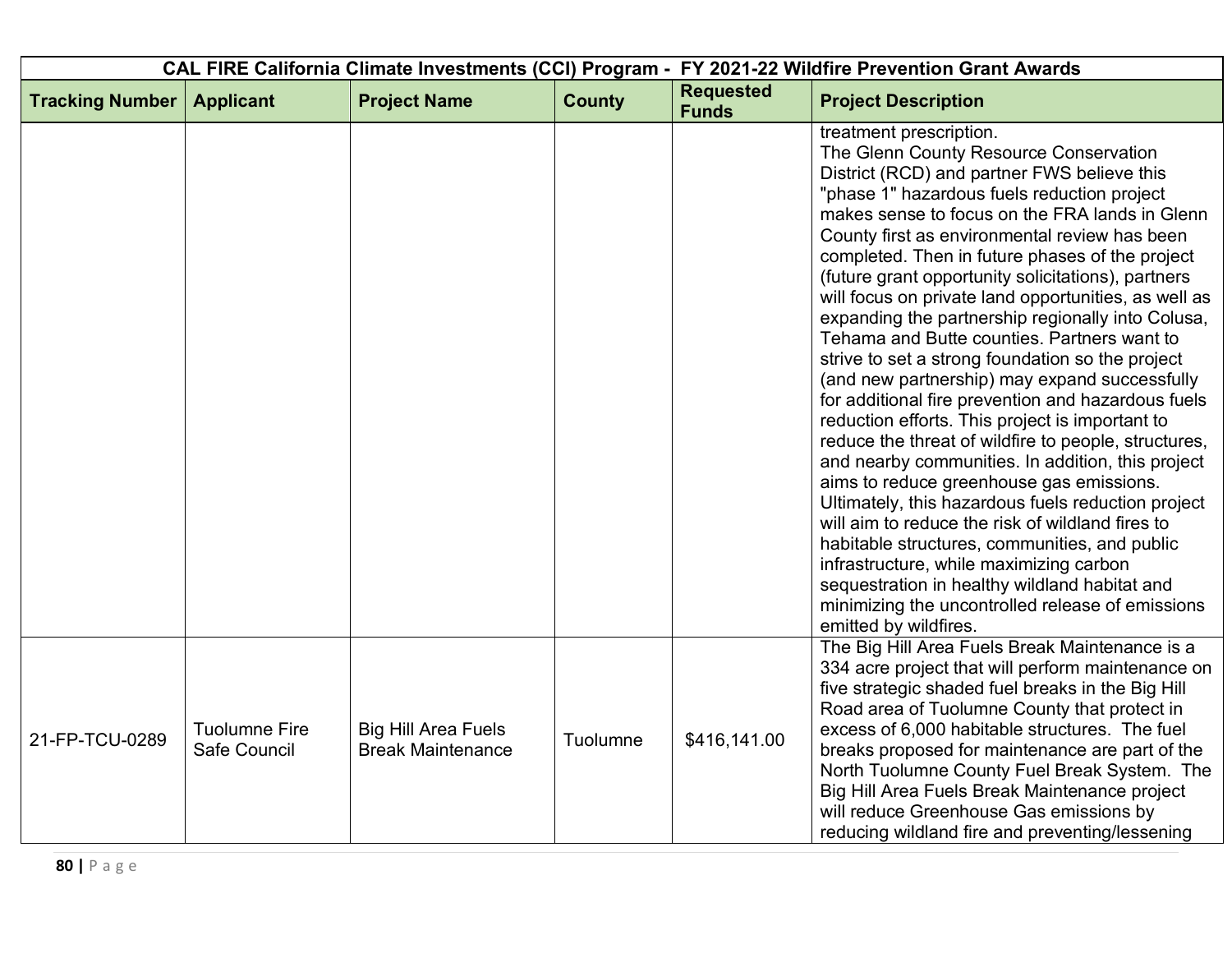| CAL FIRE California Climate Investments (CCI) Program - FY 2021-22 Wildfire Prevention Grant Awards |                                               |                                                             |               |                                  |                                                                                                                                                                                                                                                                                                                                                                                                                                                                                                                                                                                                                                                                                                                                                                                                                                                                                                                                                                                                                                                                                                                                                                                                                                                                                                                                                                                                                                                                                                                                                 |
|-----------------------------------------------------------------------------------------------------|-----------------------------------------------|-------------------------------------------------------------|---------------|----------------------------------|-------------------------------------------------------------------------------------------------------------------------------------------------------------------------------------------------------------------------------------------------------------------------------------------------------------------------------------------------------------------------------------------------------------------------------------------------------------------------------------------------------------------------------------------------------------------------------------------------------------------------------------------------------------------------------------------------------------------------------------------------------------------------------------------------------------------------------------------------------------------------------------------------------------------------------------------------------------------------------------------------------------------------------------------------------------------------------------------------------------------------------------------------------------------------------------------------------------------------------------------------------------------------------------------------------------------------------------------------------------------------------------------------------------------------------------------------------------------------------------------------------------------------------------------------|
| <b>Tracking Number</b>                                                                              | <b>Applicant</b>                              | <b>Project Name</b>                                         | <b>County</b> | <b>Requested</b><br><b>Funds</b> | <b>Project Description</b>                                                                                                                                                                                                                                                                                                                                                                                                                                                                                                                                                                                                                                                                                                                                                                                                                                                                                                                                                                                                                                                                                                                                                                                                                                                                                                                                                                                                                                                                                                                      |
|                                                                                                     |                                               |                                                             |               |                                  | release of Greenhouse Gas gases in the event of<br>a wildfire. Reducing fuel loads allows for quicker<br>control of wildfires. Wildfires burn at a lower<br>severity where fuel loads have been reduced,<br>lessening Greenhouse Gas emissions.                                                                                                                                                                                                                                                                                                                                                                                                                                                                                                                                                                                                                                                                                                                                                                                                                                                                                                                                                                                                                                                                                                                                                                                                                                                                                                 |
| 21-FP-FKU-0115                                                                                      | Oak to Timberline<br><b>Fire Safe Council</b> | Pinehurst/Miramonte<br>Ingress/Egress Fuel<br><b>Breaks</b> | Fresno        | \$860,250.00                     | Pinehurst and Miramonte are Sierra foothill At-<br>Risk communities adjacent to Kings Canyon and<br>Sequoia National Parks, the Giant Sequoia<br>National Monument and the Sequoia National<br>Forest. They contain roughly 1000 residents and<br>600 structures and are in the Tier-1, Tier-2 (Very<br>High and High Fire Hazard Severity) Zones. We<br>propose creating roadside fuel breaks to<br>significantly improve ingress/egress for residents,<br>first responders, and tourists. These fuel breaks<br>would also diminish the intensity and slow the<br>spread of a wildfire's progress and reduce the<br>risk of careless human-caused roadside ignitions<br>of wildfires, thus protecting life and property and<br>minimizing greenhouse gas emissions. This<br>project ties in directly with two OTFSC shaded<br>fuel break projects now in progress in the area<br>and continues a fuels reduction effort funded in a<br>recent CCI FP fuels reduction grant. The KNP<br>Complex Fire came within a few miles of these<br>communities this year, and a portion of the<br>communities were on Evacuation Warning,<br>spotlighting the need to improve ingress and<br>egress. Our main objective is to work out 30 feet<br>from roadside edges, eliminating overhead fuel<br>canopies, and interrupting the continuity of fuels<br>across and along the primary winding,<br>ingress/egress routes in this heavily fuel-laden<br>region, where dense fuels generally come right to<br>roadside. Both mechanical and hand treatments |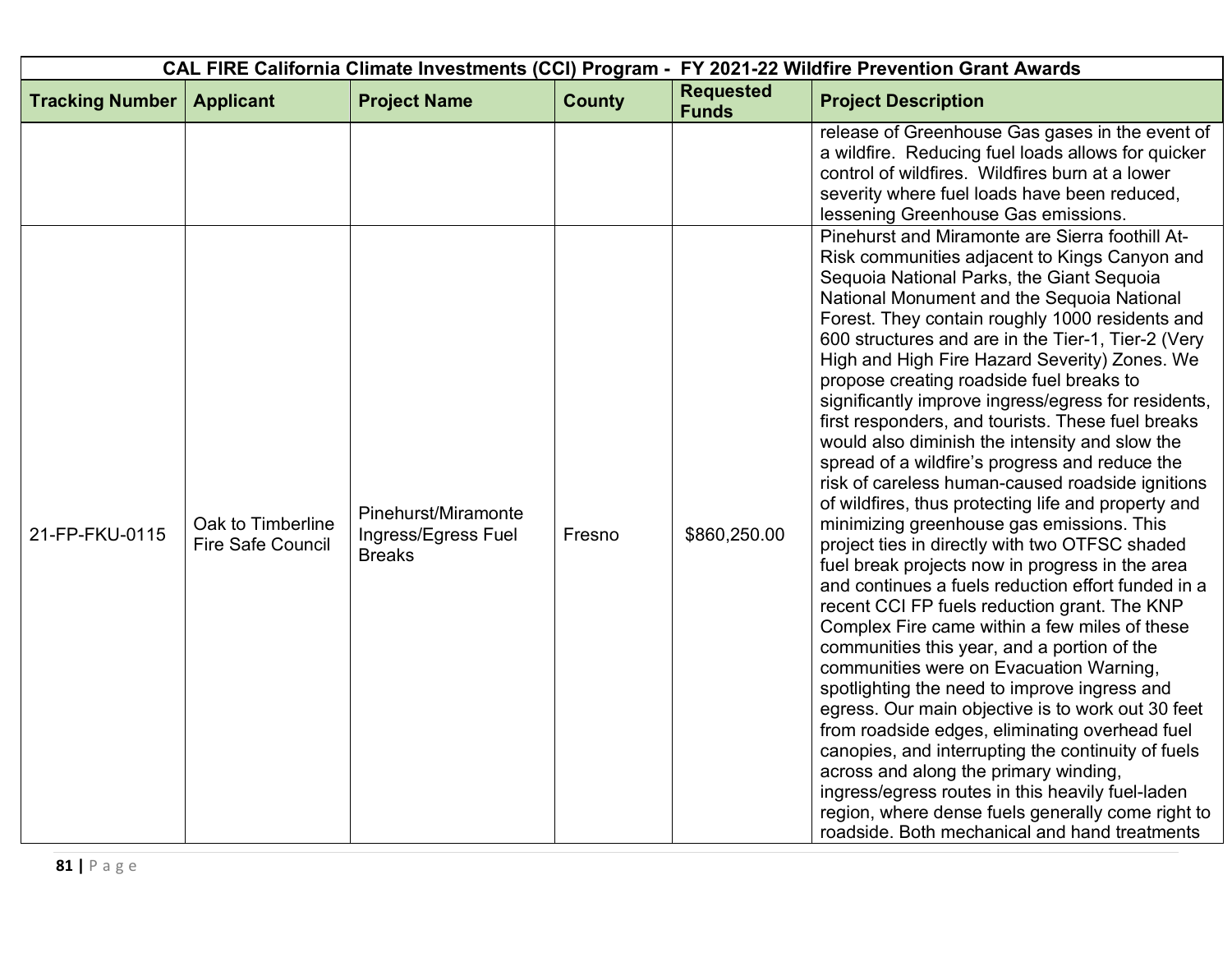| CAL FIRE California Climate Investments (CCI) Program - FY 2021-22 Wildfire Prevention Grant Awards |                                                                                             |                                      |               |                                  |                                                                                                                                                                                                                                                                                                                                                                                                                                                                                                                                                                                                                                                                                                                                                                                                                                                                                                          |
|-----------------------------------------------------------------------------------------------------|---------------------------------------------------------------------------------------------|--------------------------------------|---------------|----------------------------------|----------------------------------------------------------------------------------------------------------------------------------------------------------------------------------------------------------------------------------------------------------------------------------------------------------------------------------------------------------------------------------------------------------------------------------------------------------------------------------------------------------------------------------------------------------------------------------------------------------------------------------------------------------------------------------------------------------------------------------------------------------------------------------------------------------------------------------------------------------------------------------------------------------|
| <b>Tracking Number</b>                                                                              | <b>Applicant</b>                                                                            | <b>Project Name</b>                  | <b>County</b> | <b>Requested</b><br><b>Funds</b> | <b>Project Description</b>                                                                                                                                                                                                                                                                                                                                                                                                                                                                                                                                                                                                                                                                                                                                                                                                                                                                               |
|                                                                                                     |                                                                                             |                                      |               |                                  | will be used to treat 293 acres in this project. The<br>contractual work is specifically designed to<br>minimize greenhouse gas emissions in its<br>treatment of the harvested biomass.                                                                                                                                                                                                                                                                                                                                                                                                                                                                                                                                                                                                                                                                                                                  |
| 21-FP-TUU-0249                                                                                      | <b>TULARE</b><br><b>COUNTY</b><br><b>RESOURCE</b><br><b>CONSERVATION</b><br><b>DISTRICT</b> | <b>WHISSET</b>                       | Tulare        | \$186,788.00                     | The project's goal is to reduce fire fuels and<br>improve clearances in an area threatened by the<br>Windy Fire in 2021. The goal of the project is to<br>create a better/much needed fuel break around<br>Camp Whisset in the Kern River drainage. Upon<br>completion, the project would better protect the<br>communities of Whisset, Johnsondale, and<br>Ponerosa. The 100 acre "Treatment Area" is<br>located on each side Forest Road 22S82 near<br>Camp Whisset leased by the Boy Scouts of<br>America.<br>The 100 acre "Project Area" is immediately<br>adjacent to Whisset. It includes more than 50<br>structures, all are directly dependent upon the<br>effectiveness of the project to create a secure fire<br>break and a safe evacuation route for hundreds<br>of seasonal campers. The importance of the fuel<br>break cannot be overstated in protecting the WUI<br>community mentioned. |
| 21-FP-KRN-0079                                                                                      | <b>Kern County Fire</b><br>Department                                                       | <b>French Fire Fuel</b><br>Reduction | Kern*         | \$1,596,000.00                   | Alta Sierra is a community of over 300 homes<br>located approximately thirteen miles west of Lake<br>Isabella. Hundreds of other homes are located in<br>nearby communities. There are 400 acres of<br>private property in and around the community,<br>plus an adjacent 100+ acre Kern County Park.<br>The surrounding land is all owned by the Sequoia<br>National Forest. There is a "Donut" shaded fuel<br>break surrounding the community that is located<br>on private, Kern County, and Federal land. There<br>is a Good Neighbor Agreement in place between<br>the Kern County Fire Department and the                                                                                                                                                                                                                                                                                           |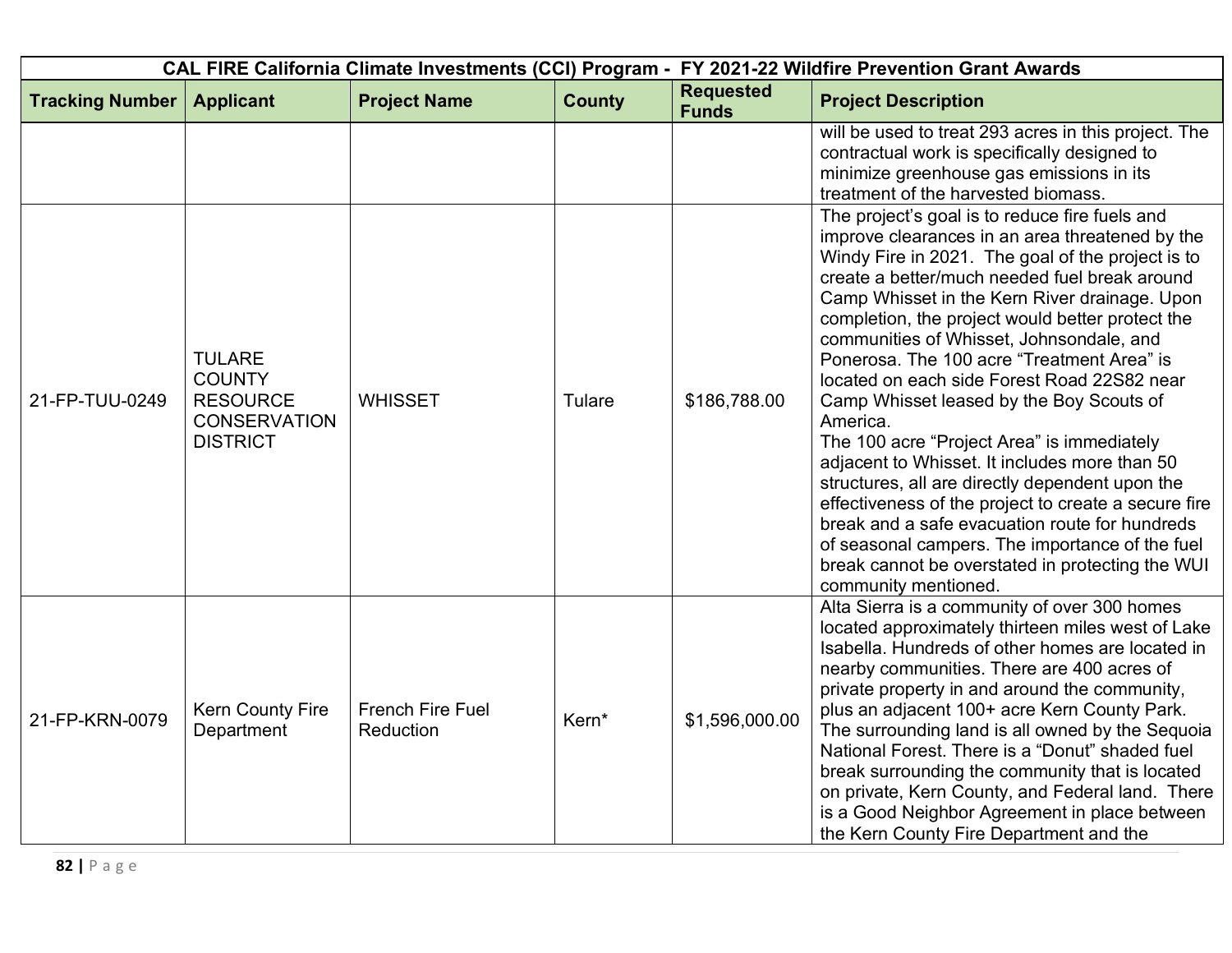| CAL FIRE California Climate Investments (CCI) Program - FY 2021-22 Wildfire Prevention Grant Awards |                        |                                                                          |               |                                  |                                                                                                                                                                                                                                                                                                                                                                                                                                                                                                                                                                                                                                                                                                                                                                                                                                                                                                                                                                                                                                         |
|-----------------------------------------------------------------------------------------------------|------------------------|--------------------------------------------------------------------------|---------------|----------------------------------|-----------------------------------------------------------------------------------------------------------------------------------------------------------------------------------------------------------------------------------------------------------------------------------------------------------------------------------------------------------------------------------------------------------------------------------------------------------------------------------------------------------------------------------------------------------------------------------------------------------------------------------------------------------------------------------------------------------------------------------------------------------------------------------------------------------------------------------------------------------------------------------------------------------------------------------------------------------------------------------------------------------------------------------------|
| <b>Tracking Number</b>                                                                              | <b>Applicant</b>       | <b>Project Name</b>                                                      | <b>County</b> | <b>Requested</b><br><b>Funds</b> | <b>Project Description</b>                                                                                                                                                                                                                                                                                                                                                                                                                                                                                                                                                                                                                                                                                                                                                                                                                                                                                                                                                                                                              |
|                                                                                                     |                        |                                                                          |               |                                  | Sequoia National Forest that allows work to be<br>done on the Federal land surrounding the<br>community. The 26,535-acre French Fire burned<br>all around the community in the summer of 2021.<br>Work done through the Alta Sierra Fuel<br>Modification Project, a 2017-18 CalFire Fire<br>Prevention grant, was instrumental in protecting<br>the community and undoubtedly saving many<br>structures. The French Fire burned at high<br>intensities right up to many structures, resulting in<br>large numbers of dead trees and brush. This<br>proposed project would treat these fuels and<br>reestablish the valuable "Donut" fuel break to<br>provide protection to Alta Sierra and surrounding<br>communities                                                                                                                                                                                                                                                                                                                   |
| 21-FP-SHU-0056                                                                                      | City of Shasta<br>Lake | City of Shasta Lake<br><b>Hazardous Fuel</b><br><b>Reduction Project</b> | Shasta*       | \$1,454,418.00                   | Located in a Very High Fire Hazard Severity<br>Zone, this project consists of approximately 272<br>acres of hazardous fuel clearing in the northern<br>and western parts of the City of Shasta Lake and<br>its surrounding areas. The project area borders<br>hundreds of acres of federal lands, dense with<br>brush and trees. The rugged terrain skirting the<br>City, paired with increasingly dry conditions has<br>made it a critical threat to the approximate 10,000<br>residents, 4,200 homes and 200 businesses in<br>the City of Shasta Lake. This threat is reflected in<br>the area's recent fire history, which includes four<br>large fires over the past 4 years.<br>The project will treat 260 acres of dense brush<br>and trees, using hand clearing methods and<br>chipping, spreading the wood parts within the<br>project area, as well as removal and trimming of<br>hazardous trees along 11.6 acres of easement<br>bordering an egress/ingress route. Chips that<br>cannot be spread will be hauled to the city |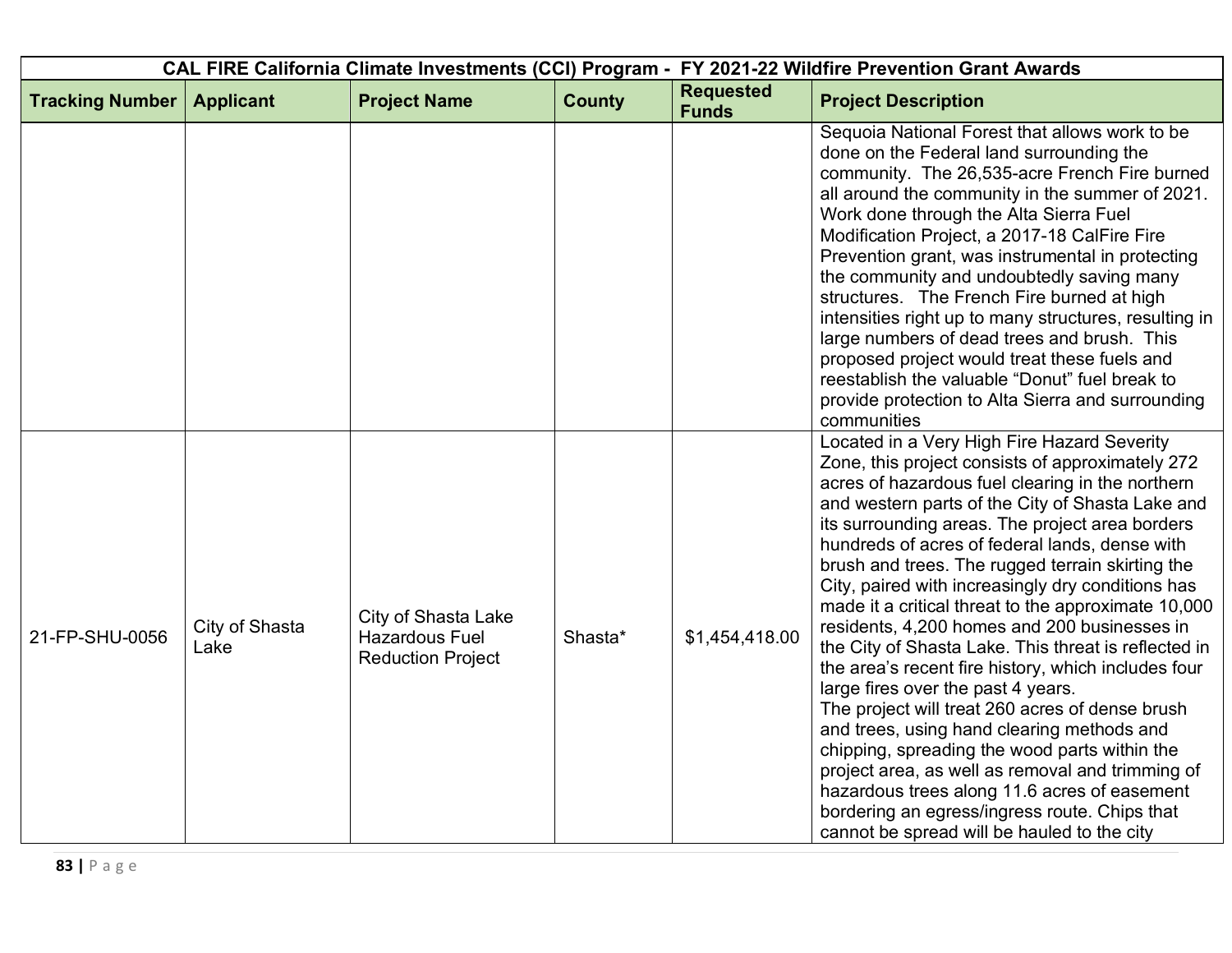| CAL FIRE California Climate Investments (CCI) Program - FY 2021-22 Wildfire Prevention Grant Awards |                  |                                                                      |                   |                                  |                                                                                                                                                                                                                                                                                                                                                                                                                                                                                                                                                                                                                                                                                                                                                                                                                                                                                                                                                                                                                                                                                                                                                                                                                                                                                                                                                                                                                                 |
|-----------------------------------------------------------------------------------------------------|------------------|----------------------------------------------------------------------|-------------------|----------------------------------|---------------------------------------------------------------------------------------------------------------------------------------------------------------------------------------------------------------------------------------------------------------------------------------------------------------------------------------------------------------------------------------------------------------------------------------------------------------------------------------------------------------------------------------------------------------------------------------------------------------------------------------------------------------------------------------------------------------------------------------------------------------------------------------------------------------------------------------------------------------------------------------------------------------------------------------------------------------------------------------------------------------------------------------------------------------------------------------------------------------------------------------------------------------------------------------------------------------------------------------------------------------------------------------------------------------------------------------------------------------------------------------------------------------------------------|
| <b>Tracking Number</b>                                                                              | <b>Applicant</b> | <b>Project Name</b>                                                  | <b>County</b>     | <b>Requested</b><br><b>Funds</b> | <b>Project Description</b>                                                                                                                                                                                                                                                                                                                                                                                                                                                                                                                                                                                                                                                                                                                                                                                                                                                                                                                                                                                                                                                                                                                                                                                                                                                                                                                                                                                                      |
|                                                                                                     |                  |                                                                      |                   |                                  | waste/disposal site as green brush. The project<br>will reduce the risk of ignitions and spread while<br>providing safer evacuation and emergency<br>responder access.<br>Upon successful completion, the project area will<br>be added to the City vegetation management list<br>for continued maintenance.                                                                                                                                                                                                                                                                                                                                                                                                                                                                                                                                                                                                                                                                                                                                                                                                                                                                                                                                                                                                                                                                                                                    |
| 21-FP-SBC-0274                                                                                      | City of Goleta   | <b>Ellwood Mesa</b><br>Neighborhoods Hazard<br><b>Fuel Reduction</b> | Santa<br>Barbara* | \$1,708,872.00                   | The City of Goleta (Goleta) seeks funding to<br>conduct hazardous fuel reduction activities<br>prioritized in Goleta's Community Wildfire<br>Protection Plan (2012) at the Ellwood Mesa<br>Vegetation Management Unit (Ellwood Mesa<br>VMU). Located in the southwest corner of the<br>City of Goleta, the Ellwood Mesa project area is<br>over 230-acres of public open space intermixed<br>with a dense residential community (Figure 1). A<br>dominant feature of the Ellwood Mesa VMU is an<br>approximately 90-acre forest, primarily composed<br>of Tasmanian blue gum (Eucalyptus globulus)<br>originally planted in the 1870s. Goleta's CWPP<br>was adopted ten years ago, prior to the onset of<br>widespread eucalyptus die off and prolonged<br>drought conditions. Even then, in 2012, the<br>Ellwood Mesa VMU was identified in the CWPP<br>as the highest fire hazard and risk area within<br>Goleta city limits. Due to persistent drought<br>conditions during the past ten years, widespread<br>beetle infestation, and a lack of resources to<br>effectively maintain the forest, an estimated<br>1500-2000 dead eucalyptus trees and dense<br>ground-level woody fuels present a very clear<br>threat to the intermixed residential community.<br>To compound the level of risk at Ellwood, the site<br>also has one of the highest levels of ignitions<br>within Goleta, with an average 0.68 ignitions per |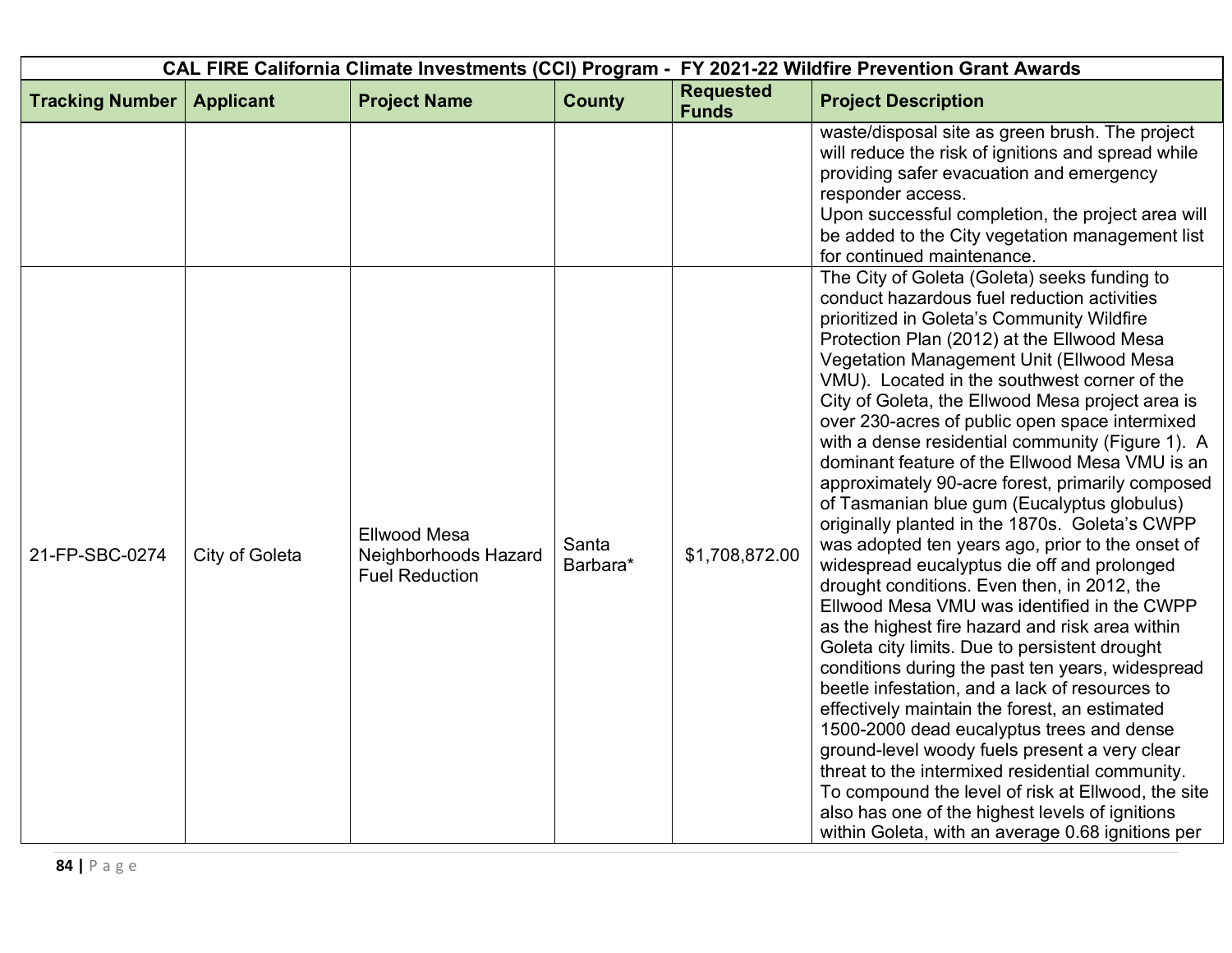| <b>Requested</b><br><b>Tracking Number</b><br><b>Project Name</b><br><b>County</b><br><b>Applicant</b><br><b>Project Description</b><br><b>Funds</b><br>would likely make control efforts at the head of<br>the fire ineffective.<br>eucalyptus and highly flammable woody<br>vegetation on approximately 90-acres of<br>eucalyptus forests and forest perimeter at<br>Ellwood Mesa (Figure 2). Specifically,<br>dead/downed eucalyptus trees and dead<br>vegetation debris piles will be removed and<br>ignition and uncontrollable spread. Additionally<br>fine fuel reduction will focus on mowing along<br>trails and defensible space areas near homes.<br>Chipped materials will be spread around live<br>trees to enhance water retention and promote<br>healthy trees. Fuel modification efforts will be<br>balanced with the need to protect<br><b>Environmentally Sensitive Habitat Areas,</b><br>monarch butterfly overwintering aggregation<br>sites.<br>Throughout the eucalyptus forest, the City will<br>remove and chip dead trees and debris plies in | CAL FIRE California Climate Investments (CCI) Program - FY 2021-22 Wildfire Prevention Grant Awards |  |  |  |                                                                                                                                                                                                                                                                                                                                                                     |
|------------------------------------------------------------------------------------------------------------------------------------------------------------------------------------------------------------------------------------------------------------------------------------------------------------------------------------------------------------------------------------------------------------------------------------------------------------------------------------------------------------------------------------------------------------------------------------------------------------------------------------------------------------------------------------------------------------------------------------------------------------------------------------------------------------------------------------------------------------------------------------------------------------------------------------------------------------------------------------------------------------------------------------------------------------------------|-----------------------------------------------------------------------------------------------------|--|--|--|---------------------------------------------------------------------------------------------------------------------------------------------------------------------------------------------------------------------------------------------------------------------------------------------------------------------------------------------------------------------|
|                                                                                                                                                                                                                                                                                                                                                                                                                                                                                                                                                                                                                                                                                                                                                                                                                                                                                                                                                                                                                                                                        |                                                                                                     |  |  |  |                                                                                                                                                                                                                                                                                                                                                                     |
| management of sensitive biological resources,<br>jurisdictional wetlands. The proposed work is<br>identified in Goleta's CWPP and Goleta's                                                                                                                                                                                                                                                                                                                                                                                                                                                                                                                                                                                                                                                                                                                                                                                                                                                                                                                             |                                                                                                     |  |  |  | year during 1998-2020. Absent widespread fuel<br>modification, crowning, spotting, and major runs<br>Goleta proposes removing dead and hazardous<br>chipped on site to reduce the likelihood of wildfire<br>including specific focus on bird nesting areas and<br>coordination with biologists specializing in<br>including monarch butterflies, nesting birds, and |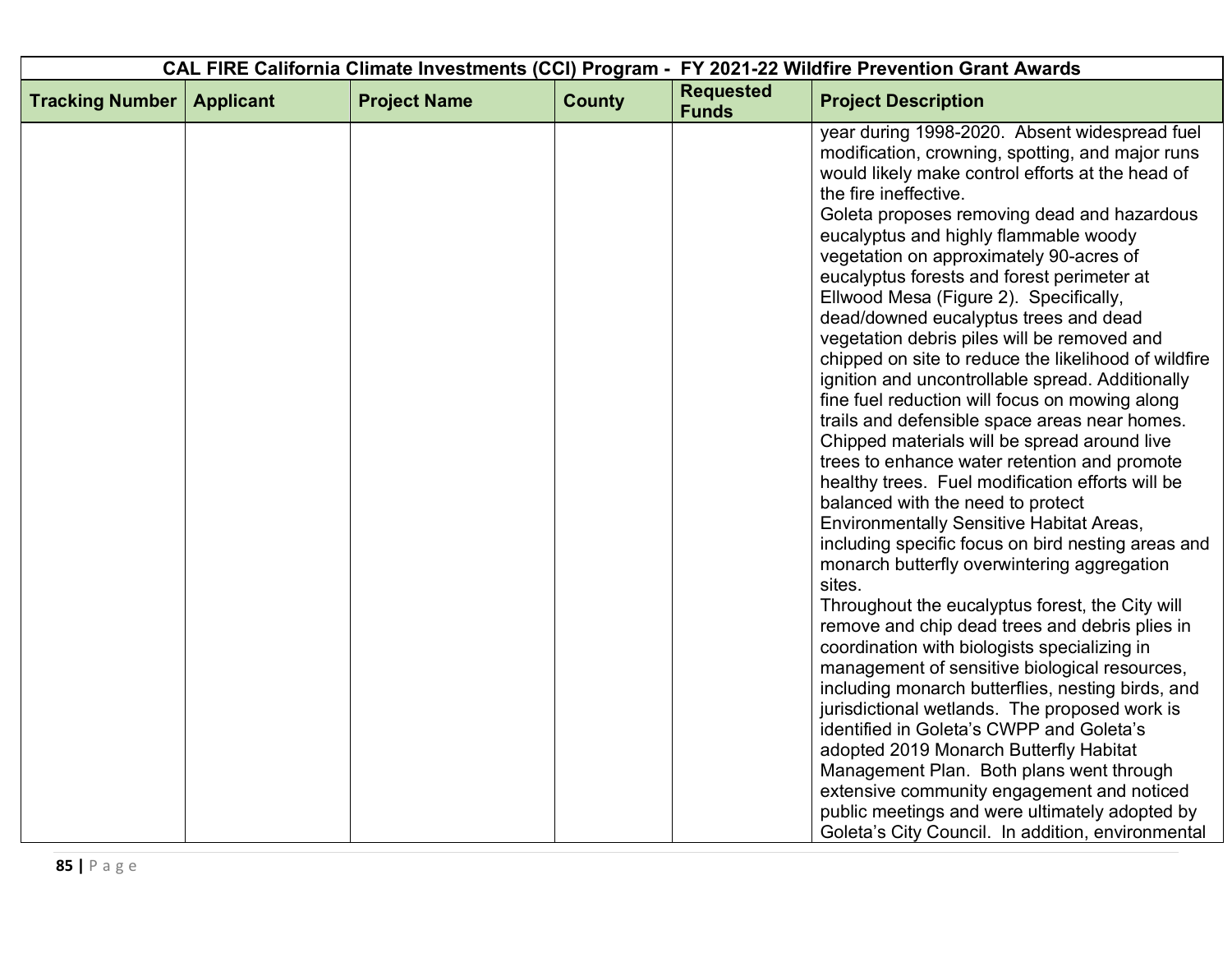|                        |                  |                     |               |                                  | CAL FIRE California Climate Investments (CCI) Program - FY 2021-22 Wildfire Prevention Grant Awards                                                                                                                                                                                                                                                                                                                                                                                                                                                                                                                                                                                                                                                                                                                                                                                                                                                                                                                                                                                                                                                                                                                                                                                                                                                                                                                                                                                                                                                                       |
|------------------------|------------------|---------------------|---------------|----------------------------------|---------------------------------------------------------------------------------------------------------------------------------------------------------------------------------------------------------------------------------------------------------------------------------------------------------------------------------------------------------------------------------------------------------------------------------------------------------------------------------------------------------------------------------------------------------------------------------------------------------------------------------------------------------------------------------------------------------------------------------------------------------------------------------------------------------------------------------------------------------------------------------------------------------------------------------------------------------------------------------------------------------------------------------------------------------------------------------------------------------------------------------------------------------------------------------------------------------------------------------------------------------------------------------------------------------------------------------------------------------------------------------------------------------------------------------------------------------------------------------------------------------------------------------------------------------------------------|
| <b>Tracking Number</b> | <b>Applicant</b> | <b>Project Name</b> | <b>County</b> | <b>Requested</b><br><b>Funds</b> | <b>Project Description</b>                                                                                                                                                                                                                                                                                                                                                                                                                                                                                                                                                                                                                                                                                                                                                                                                                                                                                                                                                                                                                                                                                                                                                                                                                                                                                                                                                                                                                                                                                                                                                |
|                        |                  |                     |               |                                  | impacts associated with fuel management<br>activities within the butterfly habitat areas were<br>analyzed under CEQA during the development<br>and adoption of Goleta's Monarch Butterfly<br>Habitat Management Plan. Environmental<br>analysis of potential project impacts is<br>summarized in the Ellwood Mesa/Sperling<br>Preserve Open Space Monarch Butterfly Habitat<br>Management Plan (MBHMP) Initial Study-<br>Mitigated Negative Declaration (IS-MND)(City of<br>Goleta 2019). Areas outside of the butterfly plan<br>have not yet been analyzed under CEQA, but are<br>proposed for environmental review under this<br>grant scope of work. Figure 5 below illustrates<br>the areas where CEQA is complete and where<br>environmental review needs to be completed.<br>In 2019, the State Coastal Conservancy awarded<br>a \$3.9 million dollar grant to Goleta for<br>implementation of the monarch butterfly habitat<br>management plan. The focus of the \$3.9M grant<br>scope of work is on butterfly and other wildlife<br>habitat enhancement, public access<br>improvements, and riparian restoration, and not<br>specifically on fuel modification and fire<br>prevention as proposed under this CAL FIRE<br>grant application scope of work. CAL FIRE<br>funding is necessary to address fire safety issues<br>and reduce the extreme number of large dead<br>trees (some over 130-ft tall) and accumulated<br>fuel. CAL FIRE funding to address fire<br>prevention and fuel reduction would perfectly<br>compliment the Coastal Conservancy funding |
|                        |                  |                     |               |                                  | that is focused on long-term management of<br>habitat and public access. The project would<br>demonstrate multiple government agencies'                                                                                                                                                                                                                                                                                                                                                                                                                                                                                                                                                                                                                                                                                                                                                                                                                                                                                                                                                                                                                                                                                                                                                                                                                                                                                                                                                                                                                                   |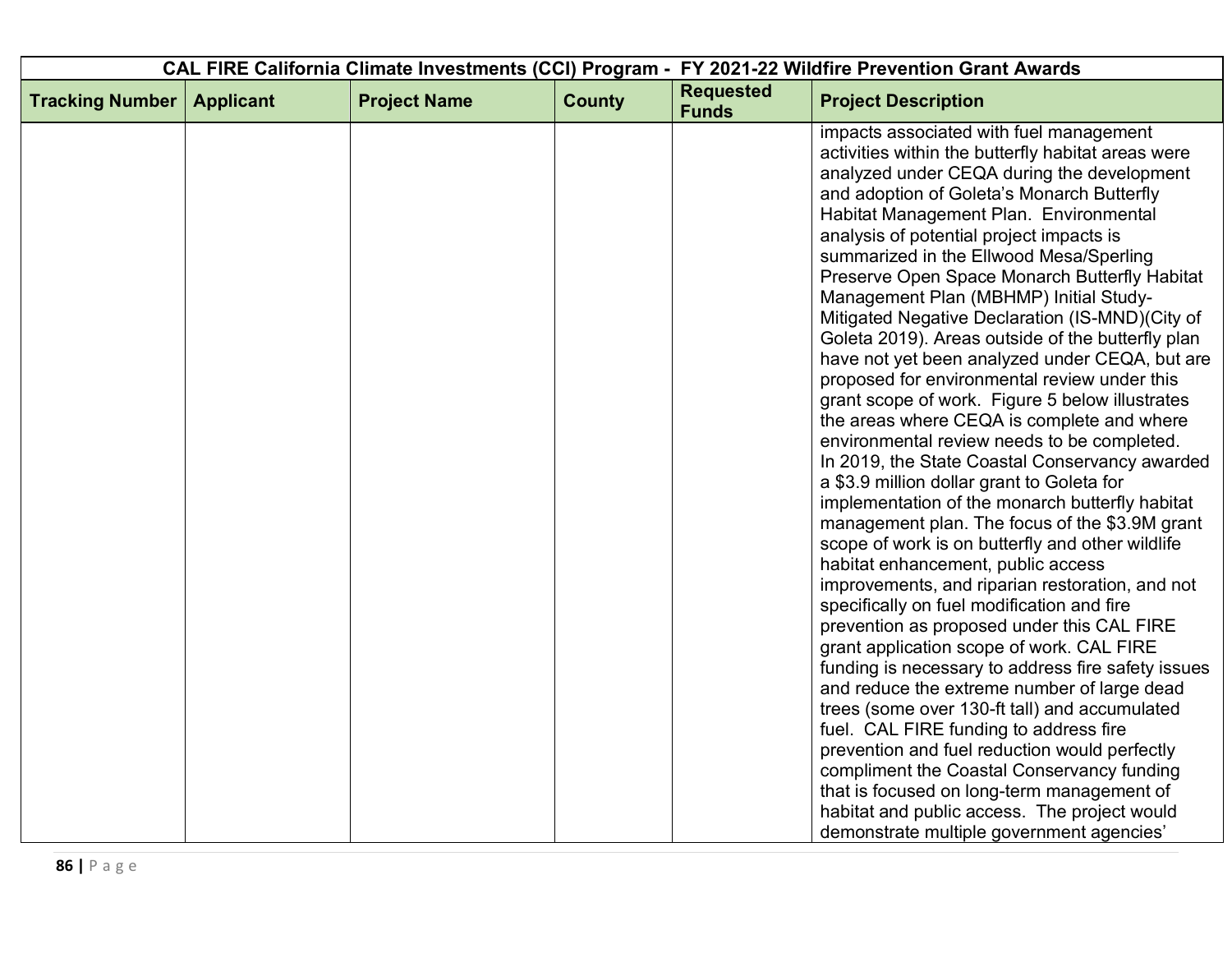| CAL FIRE California Climate Investments (CCI) Program - FY 2021-22 Wildfire Prevention Grant Awards |                                                                    |                                                        |               |                                  |                                                                                                                                                                                                                                                                                                                                                                                                                                                                                                                                                                                                                                                                                                                                                                                                                                                                                                                     |  |
|-----------------------------------------------------------------------------------------------------|--------------------------------------------------------------------|--------------------------------------------------------|---------------|----------------------------------|---------------------------------------------------------------------------------------------------------------------------------------------------------------------------------------------------------------------------------------------------------------------------------------------------------------------------------------------------------------------------------------------------------------------------------------------------------------------------------------------------------------------------------------------------------------------------------------------------------------------------------------------------------------------------------------------------------------------------------------------------------------------------------------------------------------------------------------------------------------------------------------------------------------------|--|
| <b>Tracking Number</b>                                                                              | <b>Applicant</b>                                                   | <b>Project Name</b>                                    | <b>County</b> | <b>Requested</b><br><b>Funds</b> | <b>Project Description</b>                                                                                                                                                                                                                                                                                                                                                                                                                                                                                                                                                                                                                                                                                                                                                                                                                                                                                          |  |
|                                                                                                     |                                                                    |                                                        |               |                                  | ability to collaborate and solve complex<br>environmental issues in the face of our changing<br>climate. Ultimately, the CalFire funding would<br>directly benefit the 3500 residences and<br>neighbors that live under the threat of an<br>uncontrollable wildfire at Ellwood Mesa.<br>The City of Goleta is pursuing \$1,708,872 in CAL<br>FIRE grant funds to address the immediate need<br>for fuel reduction throughout the forested areas of<br>Ellwood Mesa, to create a defensible space<br>buffer around residences, to protect over 3,500<br>homes from uncontrollable wildlife, to conduct a<br>community firesafe education campaign, and to<br>protect sensitive species from wildfire.                                                                                                                                                                                                                |  |
| 21-FP-NEU-0209                                                                                      | <b>Olympic Valley</b><br><b>Public Services</b><br><b>District</b> | <b>Olympic Valley Fuel</b><br><b>Reduction Project</b> | Placer        | \$539,888.00                     | The proposed Olympic Valley Fuel Reduction<br>Project will create three fuel breaks strategically<br>located adjacent to and within the community of<br>Olympic Valley in Placer County, California. The<br>fuel breaks will total 259 acres located upon<br>ridgelines immediately north and south of the<br>community, and along the Squaw Creek corridor<br>between the community's residential areas. The<br>fuel breaks will be implemented utilizing<br>mechanical and hand thinning methods with<br>mastication of surface and ladder fuels, where<br>needed, such that flame length, intensity, rate of<br>spread, and potential duration of wildfire will be<br>significantly reduced. This project provides<br>protection for the approximately 900 habitable<br>structures in Olympic Valley as well as improved<br>safety along the major evacuation routes of<br>Squaw Valley Road and State Route 89. |  |
| 21-FP-CZU-0291                                                                                      | City of Santa Cruz<br><b>Fire Department</b>                       | <b>WUI Vegetation</b><br><b>Management Moore</b>       | Santa Cruz    | \$150,000.00                     | The purpose of this project is vegetation<br>management to reduce fire risk and increase fire<br>department access to the Moore Creek Preserve                                                                                                                                                                                                                                                                                                                                                                                                                                                                                                                                                                                                                                                                                                                                                                      |  |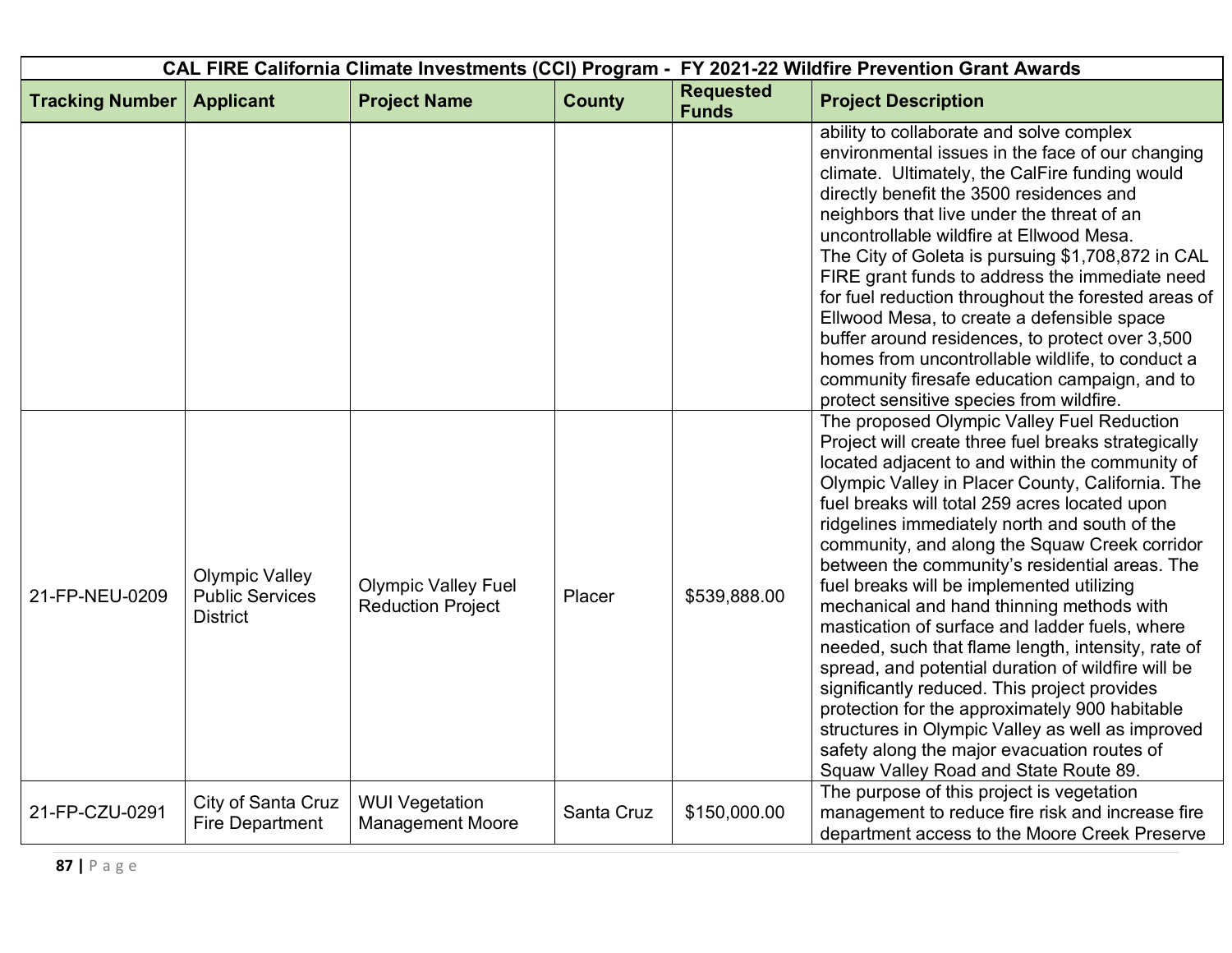|                        |                  |                             |               |                                  | CAL FIRE California Climate Investments (CCI) Program - FY 2021-22 Wildfire Prevention Grant Awards                                                                                                                                                                                                                                                                                                                                                                                                                                                                                                                 |
|------------------------|------------------|-----------------------------|---------------|----------------------------------|---------------------------------------------------------------------------------------------------------------------------------------------------------------------------------------------------------------------------------------------------------------------------------------------------------------------------------------------------------------------------------------------------------------------------------------------------------------------------------------------------------------------------------------------------------------------------------------------------------------------|
| <b>Tracking Number</b> | <b>Applicant</b> | <b>Project Name</b>         | <b>County</b> | <b>Requested</b><br><b>Funds</b> | <b>Project Description</b>                                                                                                                                                                                                                                                                                                                                                                                                                                                                                                                                                                                          |
|                        |                  | Creek/Highway 9<br>Corridor |               |                                  | and Pogonip open spaces, both designated as<br>Wildland Urban Interface (WUI). Both areas are<br>in the moderate to high severity rankings per the<br>FHSZ Viewer. This project will improve safety to<br>first responders and homeowners living in the<br>WUI by slowing the spread of the fire, which<br>allows for safer direct attack, increased time for<br>evacuations and less severe fire behavior. These<br>areas are directly adjacent to and/or would<br>directly affect State responsibility Areas. Project<br>funding will be used to remove overgrown,<br>combustible vegetation and dead/dying trees |
|                        |                  |                             |               |                                  | from the Moore Creek Preserve and Pogonip<br>open spaces, which are both in close proximity to<br>neighborhoods, schools, healthcare facilities and<br>places of worship. Removing this vegetation will<br>create defensible space by way of a shaded fuel<br>break between these open spaces and the<br>surrounding community. The project will remove<br>dead or hazardous trees consistent with the City<br>Arborist dead tree removal planning efforts. It will<br>also improve emergency access to these critical<br>areas. These heavily used public open spaces                                              |
|                        |                  |                             |               |                                  | feature very steep terrain and heavily wooded<br>areas, and are home to many different plant and<br>animal species. Reducing fuel is essential to<br>lessening wildfire risk and greenhouse gas<br>emissions. It is a matter of public safety. Access<br>to open spaces and trails is highly valued and<br>consistently ranked of high importance by<br>residents in the Santa Cruz Parks Master Plan<br>2030. The project is directly related to the City of<br>Santa Cruz FEMA Local Hazard Mitigation Plan,<br>CWPP, wildland fire planning efforts, Climate<br><b>Adaptation Plan and Community Firewise</b>    |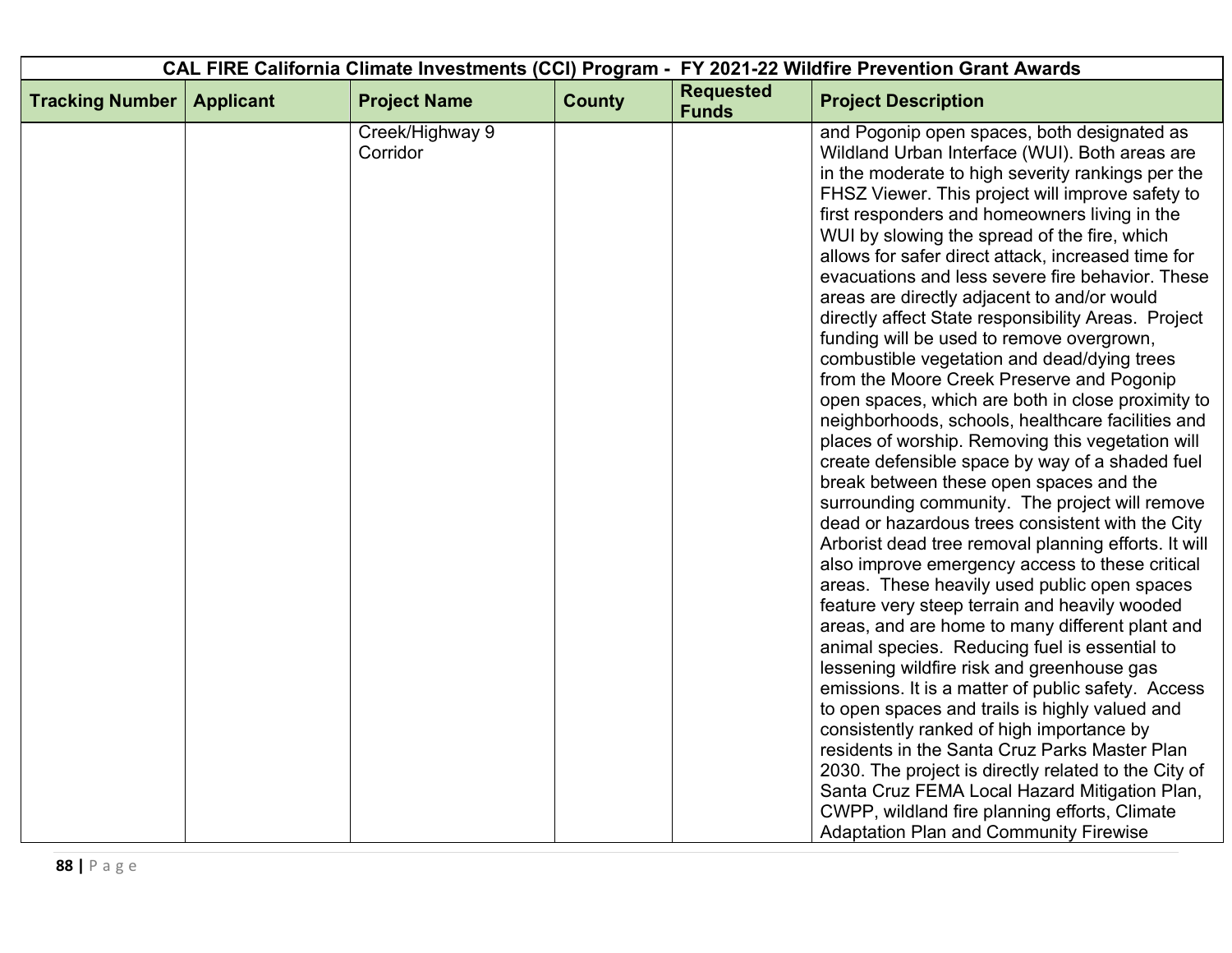| CAL FIRE California Climate Investments (CCI) Program - FY 2021-22 Wildfire Prevention Grant Awards |                                                           |                                                     |               |                                  |                                                                                                                                                                                                                                                                                                                                                                                                                                                                                                                                                                                                                                                                                                                                                                                                                                                                                                                                                                                                                      |  |
|-----------------------------------------------------------------------------------------------------|-----------------------------------------------------------|-----------------------------------------------------|---------------|----------------------------------|----------------------------------------------------------------------------------------------------------------------------------------------------------------------------------------------------------------------------------------------------------------------------------------------------------------------------------------------------------------------------------------------------------------------------------------------------------------------------------------------------------------------------------------------------------------------------------------------------------------------------------------------------------------------------------------------------------------------------------------------------------------------------------------------------------------------------------------------------------------------------------------------------------------------------------------------------------------------------------------------------------------------|--|
| <b>Tracking Number</b>                                                                              | <b>Applicant</b>                                          | <b>Project Name</b>                                 | <b>County</b> | <b>Requested</b><br><b>Funds</b> | <b>Project Description</b>                                                                                                                                                                                                                                                                                                                                                                                                                                                                                                                                                                                                                                                                                                                                                                                                                                                                                                                                                                                           |  |
|                                                                                                     |                                                           |                                                     |               |                                  | Community Planning coordination. Our target<br>areas are used extensively for scenic and<br>recreational enjoyment, and provide mental and<br>physical benefits to our diverse community, many<br>who would otherwise not have free access to<br>nearby hiking trails and open land. The close<br>proximity of the project areas to the developed<br>areas of Santa Cruz have made them a magnet<br>for transient encampments. Encampments and<br>overgrown vegetation mean warming and<br>cooking fires are prevalent, as is the increased<br>the risk of fire spread. Contractor (s) will be<br>directed as per the RFP process to mulch and<br>chip as much of the vegetation debris as possible<br>as to minimize impacts to the landfill.                                                                                                                                                                                                                                                                       |  |
| 21-FP-MMU-0001                                                                                      | Coarsegold<br>Resource<br>Conservation<br><b>District</b> | Eastern Madera Fire<br><b>Prevention Assistance</b> | Madera*       | \$1,191,350.00                   | This project continues the work started with<br><b>Coarsegold Resource Conservation District's</b><br>previous CALFIRE grant #5GA16117. After the<br>Creek Fire of 2020, residents who lived through<br>the traumatic experience realized that they are<br>not fully prepared for the threat of catastrophic<br>wildfire. The scope of the problem has become<br>so large that property owners cannot handle the<br>mitigation efforts alone. Wildfire is a threat to<br>everyone in the area; therefore, a community-<br>based approach is necessary to find a solution.<br>Our goal is to fill the gaps in our communities that<br>other agencies or programs do not cover. The<br>CRCD is currently operating as the NFPA's<br>regional Firewise program coordinator. The<br>Firewise program offers neighborhoods a<br>framework to create and implement their own<br>action plans. There are approximately 5000<br>homes in the SRA, and the CRCD is actively<br>working at finding new neighborhoods that wish |  |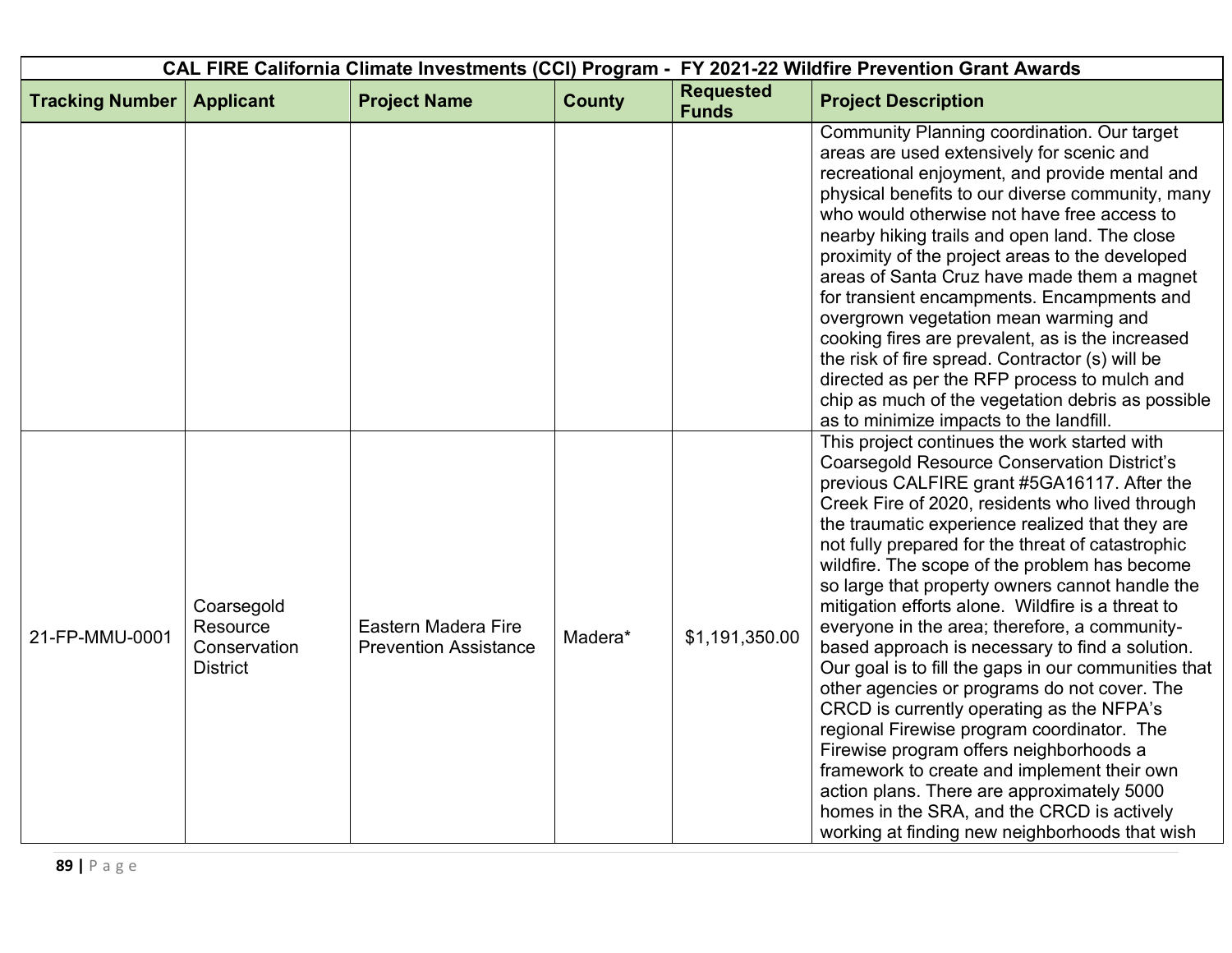| <b>Applicant</b> | <b>Project Name</b> | <b>County</b> | <b>Requested</b><br><b>Funds</b> | <b>Project Description</b>                                                                                                                                                                                                                                                                                                                                                                                                                                                                                                                                                                                                                                                                                                                                                                                                                                                                                                                                                                                                                                                                                                                                                                                                                                                                                                                                                                                                                                                                                          |
|------------------|---------------------|---------------|----------------------------------|---------------------------------------------------------------------------------------------------------------------------------------------------------------------------------------------------------------------------------------------------------------------------------------------------------------------------------------------------------------------------------------------------------------------------------------------------------------------------------------------------------------------------------------------------------------------------------------------------------------------------------------------------------------------------------------------------------------------------------------------------------------------------------------------------------------------------------------------------------------------------------------------------------------------------------------------------------------------------------------------------------------------------------------------------------------------------------------------------------------------------------------------------------------------------------------------------------------------------------------------------------------------------------------------------------------------------------------------------------------------------------------------------------------------------------------------------------------------------------------------------------------------|
|                  |                     |               |                                  | to become Firewise. There are currently 9 active<br>communities and 4 more communities in the<br>process of joining. CRCD has a directive to add<br>2-3 new communities per year so these numbers<br>will grow considerably by the end of this grant<br>period. While CRCD has funding for small scale<br>brushing projects within these communities,<br>CRCD is proposing to assist with implementation<br>of larger projects affecting the safety of the entire<br>community such as tree felling and<br>transportation, chipping, and maintaining<br>emergency access roads. Although<br>demographics vary greatly depending on the<br>neighborhood, many of the residents in the<br>Coarsegold, North Fork, and Oakhurst area make<br>less than 80% of the statewide median household<br>income and are considered disadvantaged<br>communities (DAC). The CRCD also proposes to<br>assist 40-50 disadvantaged or low-income<br>individual property owners who do not have the<br>means to use existing NRCS - EQIP or RCPP<br>programs, or large enough parcels for CFIP. The<br>proposed work will harden homes, create safer<br>neighborhoods, and reduce hazard fuels<br>throughout eastern Madera County.<br>The Coarsegold Resource Conservation District<br>proposes to provide:<br>• Hazard tree removal (focusing on evacuation<br>routes)<br>• Brushing (hand crews) and chipping around<br>individual properties<br>• Removal of debris to improve fire prevention in<br>and around private property |
|                  |                     |               |                                  | • Minimization of Greenhouse Gas emissions by<br>reducing home burn piles                                                                                                                                                                                                                                                                                                                                                                                                                                                                                                                                                                                                                                                                                                                                                                                                                                                                                                                                                                                                                                                                                                                                                                                                                                                                                                                                                                                                                                           |
|                  |                     |               |                                  | CAL FIRE California Climate Investments (CCI) Program - FY 2021-22 Wildfire Prevention Grant Awards                                                                                                                                                                                                                                                                                                                                                                                                                                                                                                                                                                                                                                                                                                                                                                                                                                                                                                                                                                                                                                                                                                                                                                                                                                                                                                                                                                                                                 |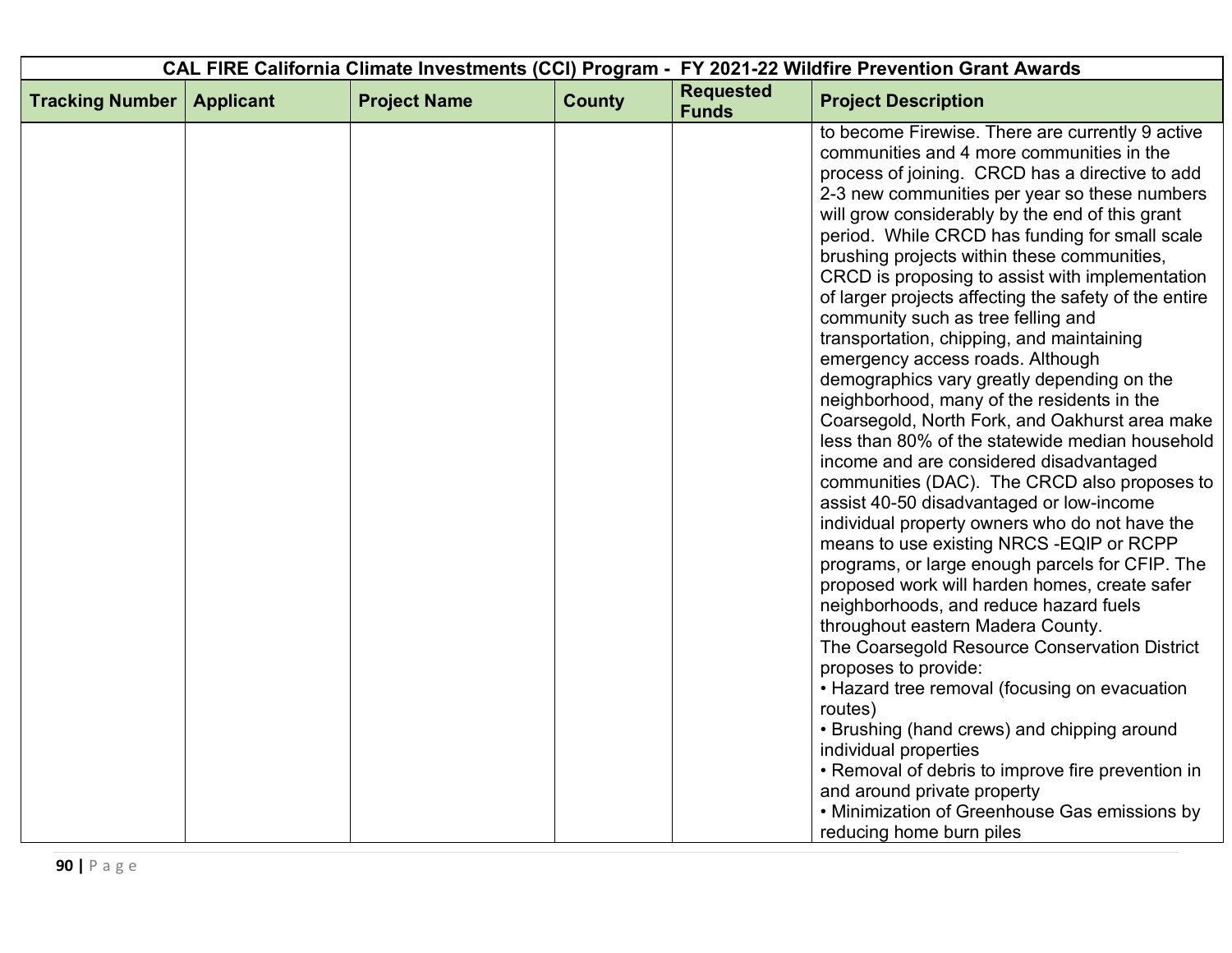|                        |                                                                                             |                                                    |               |                                  | CAL FIRE California Climate Investments (CCI) Program - FY 2021-22 Wildfire Prevention Grant Awards                                                                                                                                                                                                                                                                                                                                                                                                                                                                                                                                                                                                                                                                                                                                                                                                                                                                                                                                                                                                                                             |
|------------------------|---------------------------------------------------------------------------------------------|----------------------------------------------------|---------------|----------------------------------|-------------------------------------------------------------------------------------------------------------------------------------------------------------------------------------------------------------------------------------------------------------------------------------------------------------------------------------------------------------------------------------------------------------------------------------------------------------------------------------------------------------------------------------------------------------------------------------------------------------------------------------------------------------------------------------------------------------------------------------------------------------------------------------------------------------------------------------------------------------------------------------------------------------------------------------------------------------------------------------------------------------------------------------------------------------------------------------------------------------------------------------------------|
| <b>Tracking Number</b> | <b>Applicant</b>                                                                            | <b>Project Name</b>                                | <b>County</b> | <b>Requested</b><br><b>Funds</b> | <b>Project Description</b>                                                                                                                                                                                                                                                                                                                                                                                                                                                                                                                                                                                                                                                                                                                                                                                                                                                                                                                                                                                                                                                                                                                      |
|                        |                                                                                             |                                                    |               |                                  | • Education of the community about fire                                                                                                                                                                                                                                                                                                                                                                                                                                                                                                                                                                                                                                                                                                                                                                                                                                                                                                                                                                                                                                                                                                         |
|                        |                                                                                             |                                                    |               |                                  | prevention practices and safety techniques                                                                                                                                                                                                                                                                                                                                                                                                                                                                                                                                                                                                                                                                                                                                                                                                                                                                                                                                                                                                                                                                                                      |
| 21-FP-BEU-0055         | City of King                                                                                | <b>Riverbed Wildfire</b><br><b>Prevention Plan</b> | Monterey*     | \$224,000.00                     | Prepare a Riverbed Wildfire Prevention Plan<br>(Plan) which addresses wildfires, and associated<br>impacts such as reduction in greenhouse gas<br>reduction, groundwater recharge, drought<br>prevention, and pollution control through<br>sustainable and nature-based methods along<br>portions of the San Lorenzo Creek and Salinas<br>River adjacent to King City. The General Plan                                                                                                                                                                                                                                                                                                                                                                                                                                                                                                                                                                                                                                                                                                                                                         |
|                        |                                                                                             |                                                    |               |                                  | Safety Element will be updated to reflect the<br>Plan.                                                                                                                                                                                                                                                                                                                                                                                                                                                                                                                                                                                                                                                                                                                                                                                                                                                                                                                                                                                                                                                                                          |
| 21-FP-TUU-0118         | <b>TULARE</b><br><b>COUNTY</b><br><b>RESOURCE</b><br><b>CONSERVATION</b><br><b>DISTRICT</b> | <b>GROUSE</b><br><b>CONNECTION</b>                 | Tulare        | \$113,516.00                     | The project's goal is to reduce fire fuels creating<br>a critical fuel break within the SRA at "Grouse<br>Valley" in Tulare County. The aim of the project<br>is to connect completed fuel breaks on both ends<br>of Grouse Valley Fire Control Road- the north<br>end connecting with South Fork Drive (County<br>Road SE of Three Rivers, CA) and the south end<br>connecting with Blue Ridge Road north of<br>Springville, CA. The 4 mile in length - 200 acre<br>"Treatment Area" is located on private and public<br>land. The 1,200 acre "Project Area" ties with<br>previously completed fuel breaks completing a<br>landscape-wide break between the Tule and the<br>Kaweah River drainages. It is designed to<br>protect the communities of Three Rivers and<br>Springville, as well as Sequoia NP and Sequoia<br>NF to the east.<br>The project area was impacted by the recent<br>Castle Fire where the completed portions of the<br>project area provided the actual fire break that<br>was utilized by fire managers to stop the<br>westward spread of the blaze. An estimated 500<br>homes and ranches are in the immediate area. |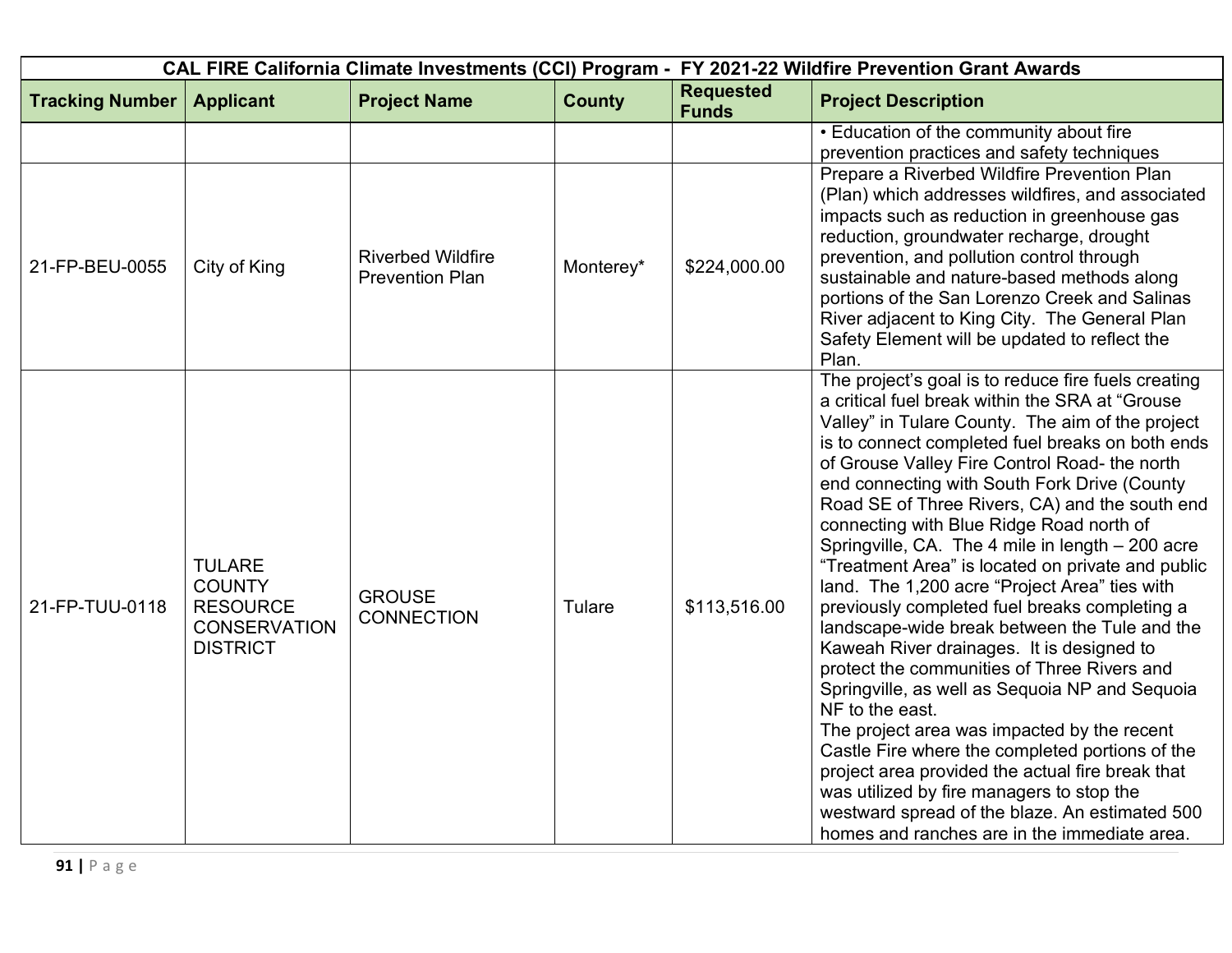|                        |                                                 |                                                                           |               |                                  | CAL FIRE California Climate Investments (CCI) Program - FY 2021-22 Wildfire Prevention Grant Awards                                                                                                                                                                                                                                                                                                                                                                                                                                                                                                                                                                                                                                                                                                                                      |
|------------------------|-------------------------------------------------|---------------------------------------------------------------------------|---------------|----------------------------------|------------------------------------------------------------------------------------------------------------------------------------------------------------------------------------------------------------------------------------------------------------------------------------------------------------------------------------------------------------------------------------------------------------------------------------------------------------------------------------------------------------------------------------------------------------------------------------------------------------------------------------------------------------------------------------------------------------------------------------------------------------------------------------------------------------------------------------------|
| <b>Tracking Number</b> | <b>Applicant</b>                                | <b>Project Name</b>                                                       | <b>County</b> | <b>Requested</b><br><b>Funds</b> | <b>Project Description</b>                                                                                                                                                                                                                                                                                                                                                                                                                                                                                                                                                                                                                                                                                                                                                                                                               |
|                        |                                                 |                                                                           |               |                                  | The area impacted by the project contains more<br>than 1,500 structures plus a valuable regional<br>communication site. The completed project will<br>provide an additional escape/evacuation route for<br>residents as well as access into the area for<br>firefighters.                                                                                                                                                                                                                                                                                                                                                                                                                                                                                                                                                                |
| 21-FP-HUU-0305         | Yurok Tribe,<br><b>Yurok Fire</b><br>Department | <b>Weitchpec Community</b><br>Infrastructure<br><b>Protection Project</b> | Humboldt*     | \$1,769,414.00                   | The Yurok Fire Department, YFD proposes to<br>implement a project on the Yurok Indian<br>Reservation in Weitchpec, California to reduce<br>hazardous fuels around 35 elderly, handicap,<br>physically or mentally disabled, critical tribal<br>community habitable structures/infrastructure<br>buildings, in combination with a 50' to 100'<br>roadside shaded-fire break where we can along<br>both sides of the Highway 96 corridor in the town<br>of Weitchpec. Some roads you cannot get 100' of<br>land. The project will consist in the Wildland<br>Urban Interface (WUI) that serves the Yurok<br>people and their surrounding communities.                                                                                                                                                                                      |
| 21-FP-BDU-0326         | <b>Bishop Paiute</b><br><b>Tribe</b>            | <b>Bishop Paiute Tribe</b><br><b>Fire Prevention</b>                      | Inyo*         | \$1,341,226.73                   | The Bishop Paiute Tribe is a federally recognized<br>tribe whose ancestral lands encompass over 2<br>million acres of the greater Owens Valley region<br>east of the Sierra Nevada Mountains, California.<br>The current Reservation is in the northern Owens<br>Valley in Inyo County, California. Its exterior<br>boundary shares a boundary to the east with the<br>City of Bishop, to the north, west and south with<br>the City of Los Angeles Department of Water and<br>Power and private land of the unincorporated<br>"West Bishop" area. The Reservation land base<br>totals 875 acres. The Bishop Paiute Tribe has<br>been identified as a high hazard area according<br>to the Inyo County Community Wildfire Protection<br>Plan (CWPP). This Fire Prevention Project will<br>target on hazardous fuels reduction by methods |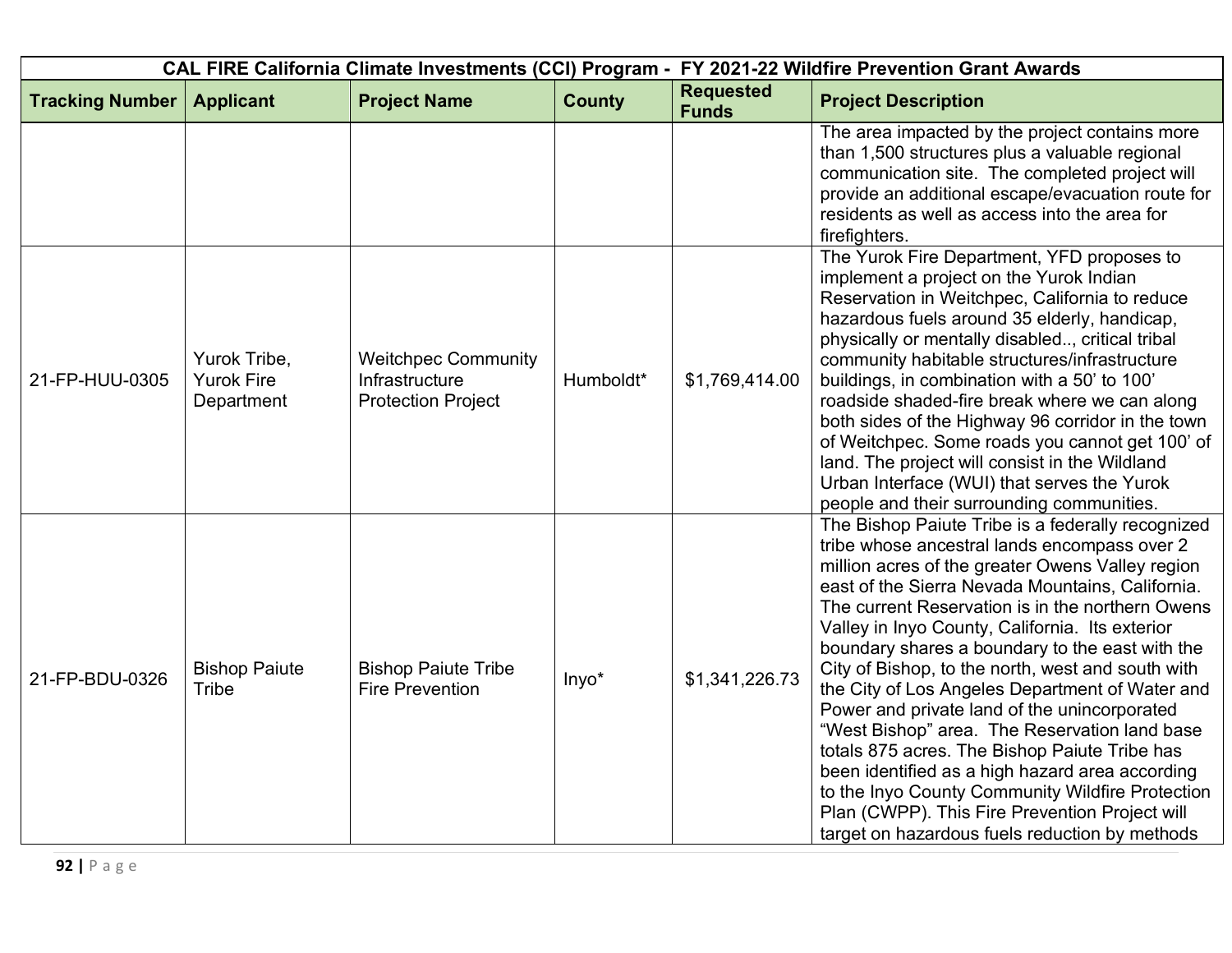| CAL FIRE California Climate Investments (CCI) Program - FY 2021-22 Wildfire Prevention Grant Awards |                  |                     |               |                                  |                                                                                                                                                                                                                                                                                                                                                                                                                                                                                                                                                                                                                                                                                                                                                                                                                                                                                                                                                                                                                                                                                                                                                                                                                                                                                                                                                                                                                                                                                                                                                                                       |
|-----------------------------------------------------------------------------------------------------|------------------|---------------------|---------------|----------------------------------|---------------------------------------------------------------------------------------------------------------------------------------------------------------------------------------------------------------------------------------------------------------------------------------------------------------------------------------------------------------------------------------------------------------------------------------------------------------------------------------------------------------------------------------------------------------------------------------------------------------------------------------------------------------------------------------------------------------------------------------------------------------------------------------------------------------------------------------------------------------------------------------------------------------------------------------------------------------------------------------------------------------------------------------------------------------------------------------------------------------------------------------------------------------------------------------------------------------------------------------------------------------------------------------------------------------------------------------------------------------------------------------------------------------------------------------------------------------------------------------------------------------------------------------------------------------------------------------|
| <b>Tracking Number</b>                                                                              | <b>Applicant</b> | <b>Project Name</b> | <b>County</b> | <b>Requested</b><br><b>Funds</b> | <b>Project Description</b>                                                                                                                                                                                                                                                                                                                                                                                                                                                                                                                                                                                                                                                                                                                                                                                                                                                                                                                                                                                                                                                                                                                                                                                                                                                                                                                                                                                                                                                                                                                                                            |
|                                                                                                     |                  |                     |               |                                  | of defensible space of 228 of tribal lands that are<br>unmanaged and are a threat to 670+ habitable<br>structures. By following the recommendations<br>provided in the Inyo County CWWP Fuels<br>reduction will be implemented by creating 100<br>acres of defensible space in zone 2 (15 -100 feet)<br>around structures, 100 acres of Shaded fuel<br>breaks will be performed in areas of zone 3, 10<br>acres of fuel breaks will be created or maintained,<br>and 10 acres of Roadside fuels reduction will be<br>performed to reduce risk for emergency services.<br>There have been previous projects for fuels<br>reduction on areas of the reservation in previous<br>years but with the drought carrying on for over 5<br>years there has been a big establishment of<br>invasive weeds that are overtaking native<br>grasses and creating tall stands of flashy material<br>that grow adjacent to structures. Pastures are not<br>getting irrigated properly with the limited water we<br>get supplied for the season and has caused<br>trees, grasses, and brush to die off creating<br>dense fuel loads. These hazardous areas are<br>adjacent to small homes with stucco or wood<br>sidings, modular units that range from single wide<br>to triple wide and administrative and<br>departmental buildings. The Tribe has a contract<br>for the City of Bishop's Volunteer Fire<br>Department to respond to Fires and<br>emergencies, but this only provides the Tribe<br>assistance if they are available. The community is<br>also labeled as a Low-Income Community, in |
|                                                                                                     |                  |                     |               |                                  | accordance to the California Climate Investments<br><b>Priority Populations 3.0 Census Tract</b><br>6027000400.                                                                                                                                                                                                                                                                                                                                                                                                                                                                                                                                                                                                                                                                                                                                                                                                                                                                                                                                                                                                                                                                                                                                                                                                                                                                                                                                                                                                                                                                       |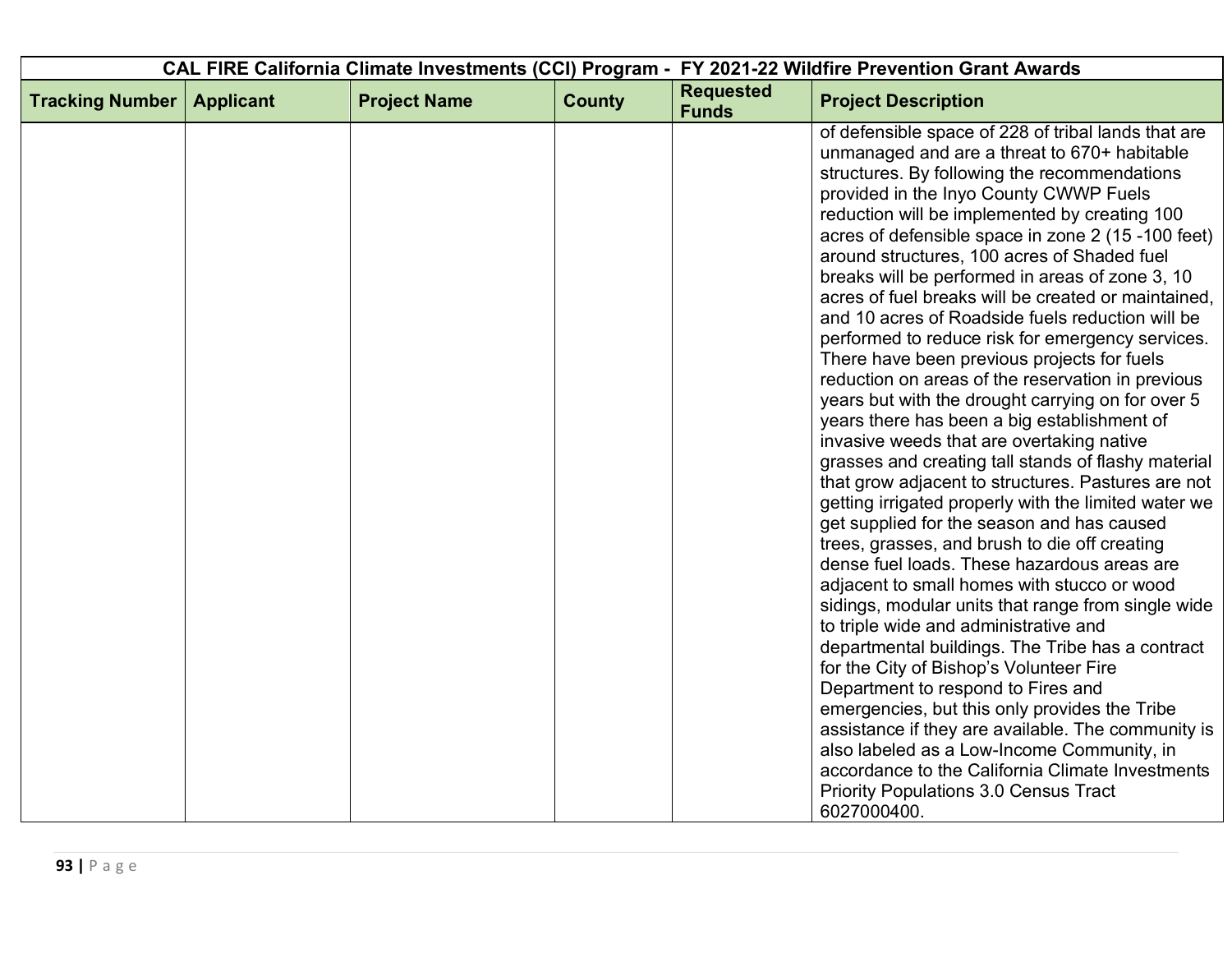|                        |                                               |                                                                |               |                                  | CAL FIRE California Climate Investments (CCI) Program - FY 2021-22 Wildfire Prevention Grant Awards                                                                                                                                                                                                                                                                                                                                                                                                                                                                                                                                                                                                                                                                                                                                                                                                                                                                                                                                                                                                                                                                                                                                                                                                                                                                                                                                                                                                                                                                                                                                                                                                                                                                                  |
|------------------------|-----------------------------------------------|----------------------------------------------------------------|---------------|----------------------------------|--------------------------------------------------------------------------------------------------------------------------------------------------------------------------------------------------------------------------------------------------------------------------------------------------------------------------------------------------------------------------------------------------------------------------------------------------------------------------------------------------------------------------------------------------------------------------------------------------------------------------------------------------------------------------------------------------------------------------------------------------------------------------------------------------------------------------------------------------------------------------------------------------------------------------------------------------------------------------------------------------------------------------------------------------------------------------------------------------------------------------------------------------------------------------------------------------------------------------------------------------------------------------------------------------------------------------------------------------------------------------------------------------------------------------------------------------------------------------------------------------------------------------------------------------------------------------------------------------------------------------------------------------------------------------------------------------------------------------------------------------------------------------------------|
| <b>Tracking Number</b> | <b>Applicant</b>                              | <b>Project Name</b>                                            | <b>County</b> | <b>Requested</b><br><b>Funds</b> | <b>Project Description</b>                                                                                                                                                                                                                                                                                                                                                                                                                                                                                                                                                                                                                                                                                                                                                                                                                                                                                                                                                                                                                                                                                                                                                                                                                                                                                                                                                                                                                                                                                                                                                                                                                                                                                                                                                           |
| 21-FP-LNU-0246         | Robinson<br>Rancheria Band of<br>Pomo Indians | Lake County Multi-<br><b>Tribal Fire Prevention</b><br>Project | Lake*         | \$1,440,176.00                   | The Lake County Multi-Tribal Fire Prevention<br>Project (heretofore referred to as Project) will<br>take place in Lake County, Northern California.<br>Hazardous fuel reduction is high on the priority<br>list after six years of poor air quality, repeated<br>evacuations, destruction of whole communities,<br>and severe damage to ecosystems. Tribes are at<br>particularly high risk, given remote location,<br>limited access to internet and communications,<br>public health concerns regarding wildfire smoke,<br>and proximity of tribal communities to the<br>wildland urban interface (WUI).<br>This project will focus on hazardous fuels<br>reduction on about 200 acres of tribally significant<br>land in Lake County owned by four tribes, with a<br>focus on reducing the threat of wildlife to people,<br>structures, and communities. The implementation<br>of the fuels reduction work will occur in<br>collaboration with an intertribal workforce<br>development program that will run a third cohort<br>of students through its training program.<br>Additionally, a prescribed fire training exchange<br>(TREX) event will be hosted in the county in 2023<br>so that local practitioners can continue to<br>participate in professional training.<br>This project will reduce fuels on a total of 200<br>high priority acres (141 acres of fuel reduction<br>and 70 acres of maintenance and clearing of fuel<br>breaks) to slow or stop a wildfire before it can<br>enter 8 communities protecting 5,360 habitable<br>structures. The hazardous fuels work will be<br>supported by a community outreach and public<br>education campaign designed to increase<br>awareness around defensible space and fuels<br>management and build tribal support for |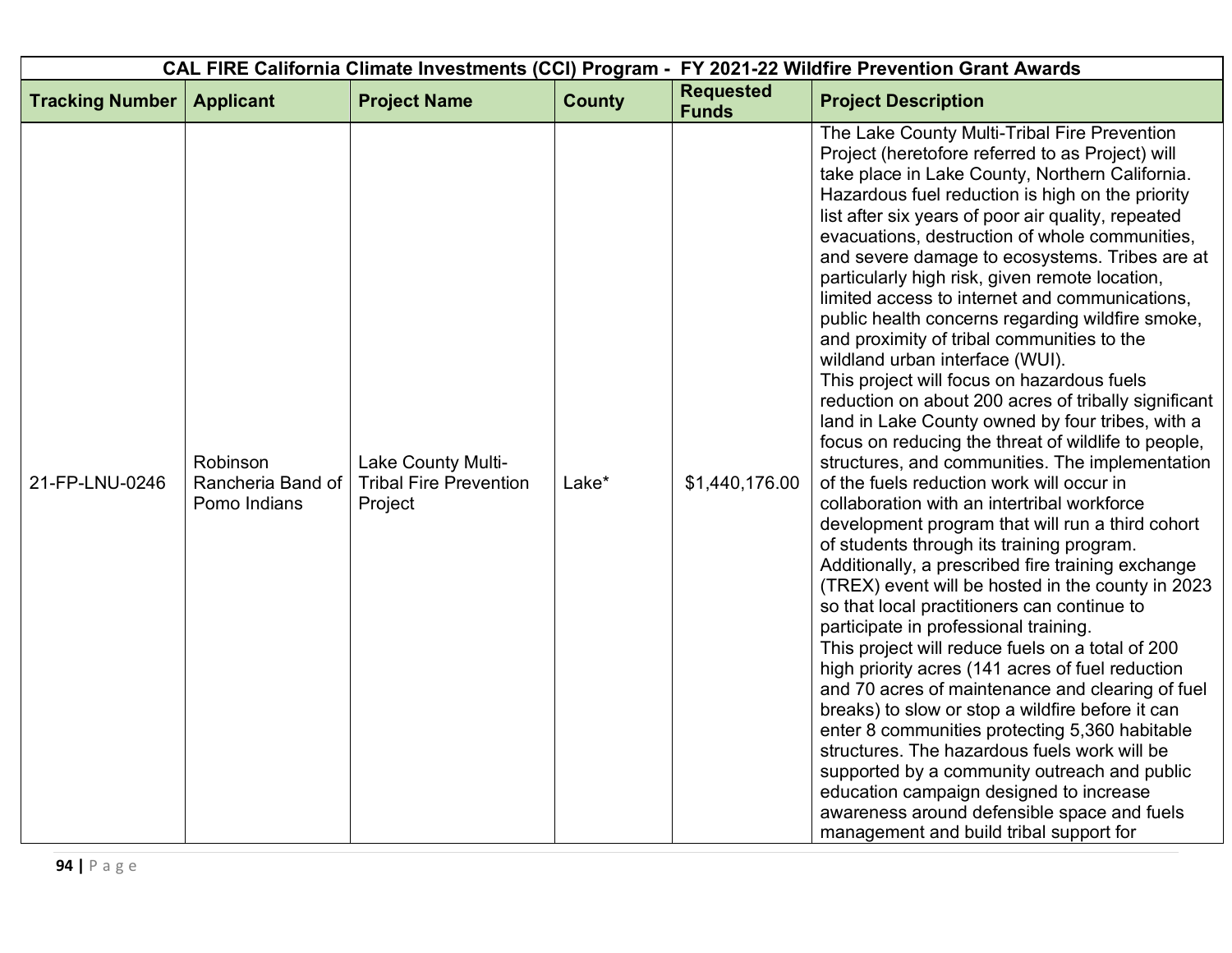|                        |                                  |                                                           |               |                                  | CAL FIRE California Climate Investments (CCI) Program - FY 2021-22 Wildfire Prevention Grant Awards                                                                                                                                                                                                                                                                                                                                                                                                                                                                                                                                                                                                                                                                                                                                                                                                                                                                                                                                                                                                                                                                                                                                                                                                                                                                                                |
|------------------------|----------------------------------|-----------------------------------------------------------|---------------|----------------------------------|----------------------------------------------------------------------------------------------------------------------------------------------------------------------------------------------------------------------------------------------------------------------------------------------------------------------------------------------------------------------------------------------------------------------------------------------------------------------------------------------------------------------------------------------------------------------------------------------------------------------------------------------------------------------------------------------------------------------------------------------------------------------------------------------------------------------------------------------------------------------------------------------------------------------------------------------------------------------------------------------------------------------------------------------------------------------------------------------------------------------------------------------------------------------------------------------------------------------------------------------------------------------------------------------------------------------------------------------------------------------------------------------------|
| <b>Tracking Number</b> | <b>Applicant</b>                 | <b>Project Name</b>                                       | <b>County</b> | <b>Requested</b><br><b>Funds</b> | <b>Project Description</b>                                                                                                                                                                                                                                                                                                                                                                                                                                                                                                                                                                                                                                                                                                                                                                                                                                                                                                                                                                                                                                                                                                                                                                                                                                                                                                                                                                         |
|                        |                                  |                                                           |               |                                  | maintaining these efforts.<br>All these activities will reduce the risk of wildfire<br>starting, spreading and developing into a<br>catastrophic fire that deposits tons of GHG<br>emissions into the atmosphere including<br>extremely potent black carbon which is also a<br>public health hazard.                                                                                                                                                                                                                                                                                                                                                                                                                                                                                                                                                                                                                                                                                                                                                                                                                                                                                                                                                                                                                                                                                               |
| 21-FP-BTU-0222         | Yankee Hill Fire<br>Safe Council | <b>Staging Areas -</b><br>Maintenance and<br>Enhancements | Butte*        | \$862,931.00                     | The Staging Areas - Maintenance and<br>Enhancements project - proposes to reduce (210)<br>acres of hazardous fuels between seven public<br>assembly points and assist ten homes with<br>defensible space within the low-income<br>communities of Concow, Yankee Hill, and<br>Cherokee. The impact of the 2018 Camp Fire<br>and the 2020 North Complex - Bear Fire<br>displaced residents and reduced the habitable<br>structures to approximately 540 from 1076. The<br>staging areas are identified in the community<br>evacuation plan, and they played a role in the<br>2018 Camp Fire by saving lives and allowing a<br>safer zone for first responders to stage.<br>Maintenance is required in some sections now<br>due to the severity of tree mortality from the prior<br>fires and current drought conditions, trees<br>continue to fall causing hazardous fuel<br>conditions. Enhancements around the staging<br>areas will be the new parcel sections that will aid<br>in broadening the buffer zone and eventually,<br>connecting staging areas in pairs of two. This will<br>make the safer zones more effective for<br>lessening the intensity of a wildfire, increasing<br>public safety, and provide critical strategic<br>locations safe for first responders. Working with<br>a registered professional forester we'll complete<br>CEQA. Fuel reduction contractors will be hired |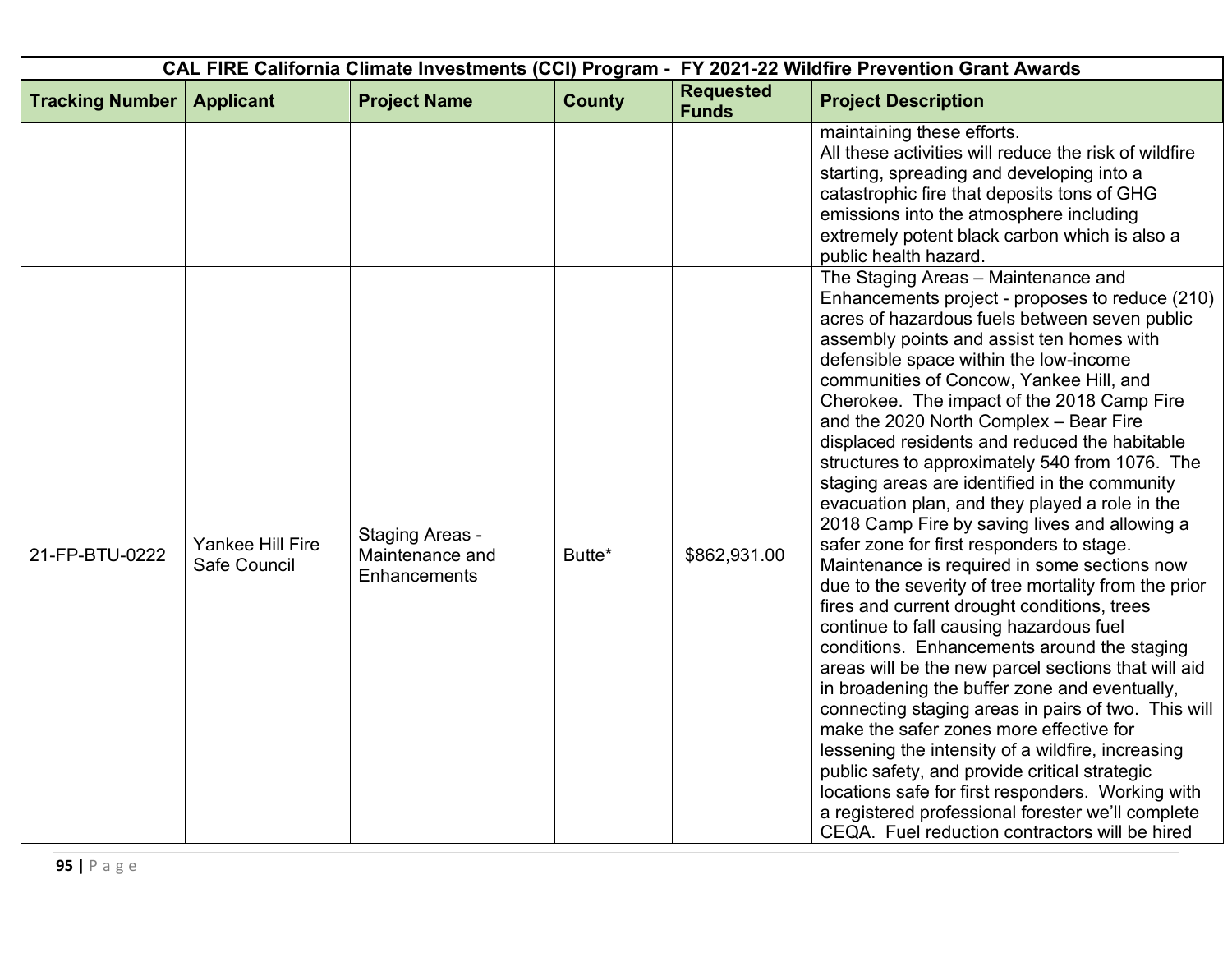|                        |                                                  |                                                           |               |                                  | CAL FIRE California Climate Investments (CCI) Program - FY 2021-22 Wildfire Prevention Grant Awards                                                                                                                                                                                                                                                                                                                                                                                                                                                                                                                                                                                                                                                                                                                                                                                                                                                                                                                                                                                                                                                                                                                                                                                                                                                                      |
|------------------------|--------------------------------------------------|-----------------------------------------------------------|---------------|----------------------------------|--------------------------------------------------------------------------------------------------------------------------------------------------------------------------------------------------------------------------------------------------------------------------------------------------------------------------------------------------------------------------------------------------------------------------------------------------------------------------------------------------------------------------------------------------------------------------------------------------------------------------------------------------------------------------------------------------------------------------------------------------------------------------------------------------------------------------------------------------------------------------------------------------------------------------------------------------------------------------------------------------------------------------------------------------------------------------------------------------------------------------------------------------------------------------------------------------------------------------------------------------------------------------------------------------------------------------------------------------------------------------|
| <b>Tracking Number</b> | <b>Applicant</b>                                 | <b>Project Name</b>                                       | <b>County</b> | <b>Requested</b><br><b>Funds</b> | <b>Project Description</b>                                                                                                                                                                                                                                                                                                                                                                                                                                                                                                                                                                                                                                                                                                                                                                                                                                                                                                                                                                                                                                                                                                                                                                                                                                                                                                                                               |
|                        |                                                  |                                                           |               |                                  | who have hand crews and the equipment<br>necessary to do the work in a way that reduces<br>Green House Gas (GHG) emissions as much as<br>possible. Education and outreach activities will<br>be weaved in through fire prevention messaging<br>on defensible space and maintenance, hardening<br>of homes, FIREWISE Days, events/meetings,<br>and update the current community evacuation<br>plan.                                                                                                                                                                                                                                                                                                                                                                                                                                                                                                                                                                                                                                                                                                                                                                                                                                                                                                                                                                       |
| 21-FP-TCU-0092         | <b>Utica Water and</b><br><b>Power Authority</b> | <b>Hunter Reservoir Fuels</b><br><b>Reduction Project</b> | Calaveras     | \$1,211,913.00                   | The Hunter Reservoir Fuels Reduction Project is<br>in Avery, Calaveras County, where it will plug a<br>critical gap in the Highway 4 Wildfire Defense<br>System which runs from Vallecito on the west to<br>Camp Connell on the east. This project will treat<br>approximately 207 acres of land on the rim of the<br>North Fork Stanislaus River Canyon in the<br>proximity of the 2001 Darby Fire, which was<br>followed by the drought-driven tree mortality<br>epidemic in 2012-2016. Today the understory is<br>choked with brush and logs with dense ladder<br>fuels that extend into a closed canopy, the recipe<br>for catastrophic wildfire. While the project will<br>protect some 400 structures in the Avery vicinity,<br>it will also protect critical infrastructure at Hunter<br>Reservoir that distributes domestic water to<br>19,000 customers from Angels Camp to Camp<br>Connell, a distance of 26 miles with an elevation<br>change from 1378' to 4760'. This infrastructure<br>also supplies fire flow to 1,100 fire hydrants along<br>the Highway 4 corridor. The Hunter Reservoir<br>Fuels Reduction Project will extend the Last<br>Chance Fuel Break from the Davies' Ranch to the<br>UTICA Ditch, Hunter Reservoir, and Avery Middle<br>School. It is a critical addition to the Highway 4<br>Wildfire Defense System and runs across various |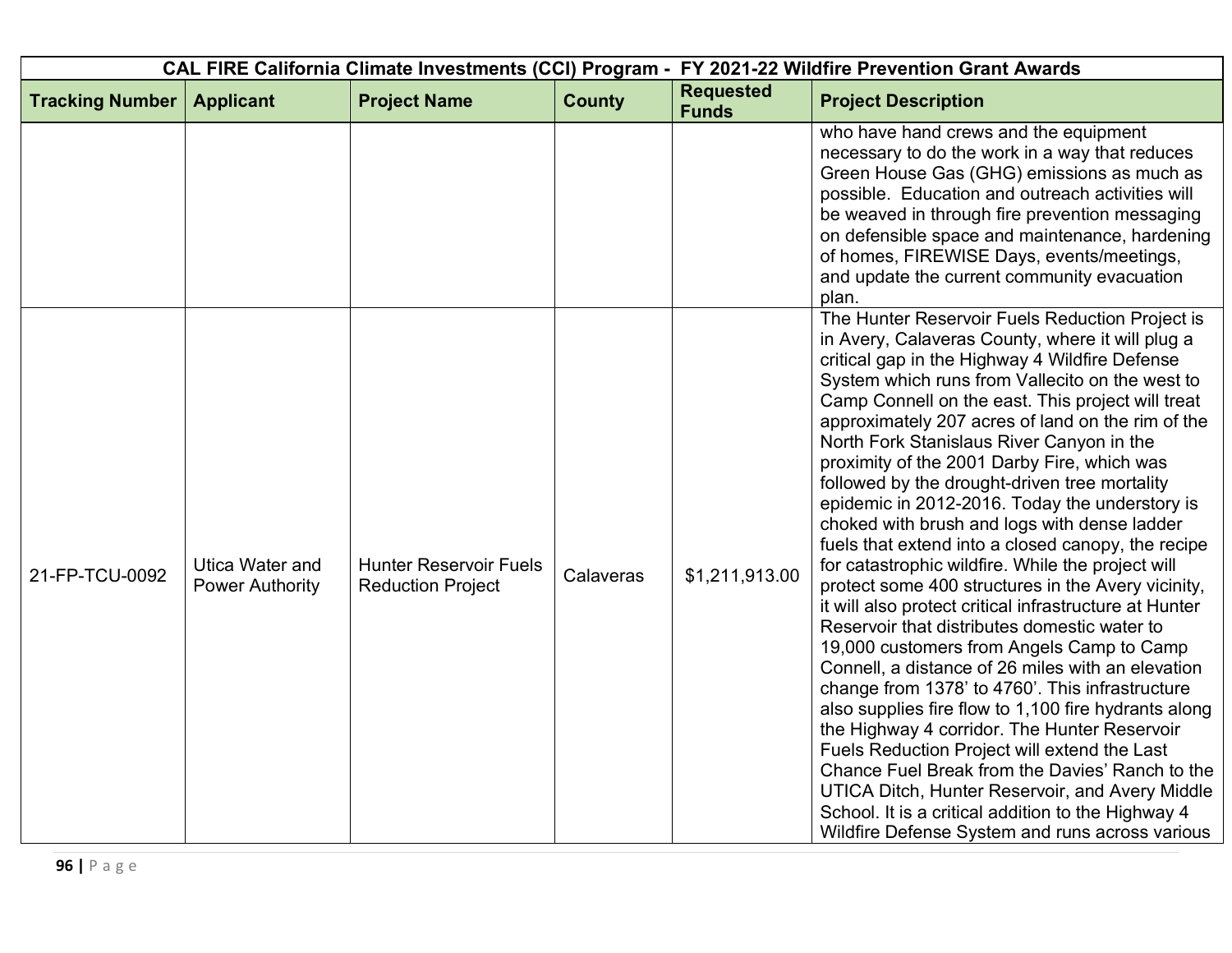| CAL FIRE California Climate Investments (CCI) Program - FY 2021-22 Wildfire Prevention Grant Awards |                                                                     |                                                                   |               |                                  |                                                                                                                                                                                                                                                                                                                                                                                                                                                                                                                                                                                                                                                                                                                                                                                                                                                                                                                                               |
|-----------------------------------------------------------------------------------------------------|---------------------------------------------------------------------|-------------------------------------------------------------------|---------------|----------------------------------|-----------------------------------------------------------------------------------------------------------------------------------------------------------------------------------------------------------------------------------------------------------------------------------------------------------------------------------------------------------------------------------------------------------------------------------------------------------------------------------------------------------------------------------------------------------------------------------------------------------------------------------------------------------------------------------------------------------------------------------------------------------------------------------------------------------------------------------------------------------------------------------------------------------------------------------------------|
| <b>Tracking Number</b>                                                                              | <b>Applicant</b>                                                    | <b>Project Name</b>                                               | <b>County</b> | <b>Requested</b><br><b>Funds</b> | <b>Project Description</b>                                                                                                                                                                                                                                                                                                                                                                                                                                                                                                                                                                                                                                                                                                                                                                                                                                                                                                                    |
|                                                                                                     |                                                                     |                                                                   |               |                                  | ownerships including the UTICA Water & Power<br>Authority (UTICA), Calaveras County Water<br>District (CCWD), Avery Middle School, Sierra<br>Pacific Industries (SPI), and 27 private parcels.                                                                                                                                                                                                                                                                                                                                                                                                                                                                                                                                                                                                                                                                                                                                                |
| 21-FP-TUU-0078                                                                                      | <b>Tulare County</b><br>Resource<br>Conservation<br><b>District</b> | Ponderosa Protection<br>Project                                   | Tulare        | \$633,920.00                     | The Tulare County Resource Conservation<br>District (RCD) has completed two Fire Prevention<br>grants in the Ponderosa community in the last<br>few years. This work was instrumental in<br>preventing the 2020 Castle Fire and the 2021<br>Windy Fire from entering the community and<br>damaging any structures. This proposed grant<br>would continue this fuel reduction work. There<br>are approximately 130 dwellings located on 320<br>acres that would benefit from this proposed<br>project. Approximately 80 acres and 30<br>individual lots would be treated.                                                                                                                                                                                                                                                                                                                                                                      |
| 21-FP-CZU-0082                                                                                      | <b>Fire Safe Council</b><br>of Santa Cruz<br>County                 | <b>Wildfire Prevention in</b><br><b>Santa Cruz County</b><br>2022 | Santa Cruz*   | \$720,169.00                     | This project advances wildfire prevention efforts<br>throughout the WUI in Santa Cruz County,<br>combining hazardous fuel reduction projects with<br>education and planning programs. 12 community-<br>wide hazardous fuel reduction projects will be<br>located close to homes and escape routes in<br>motivated Firewise communities. 37 water<br>infrastructure sites will get defensible space<br>treatments, and a new defensible space<br>assistance program will help 20 disadvantaged<br>households with fuel reduction services. Existing<br>chipping programs will be promoted in<br>underserved areas to serve 300 more homes.<br>Targeted outreach will increase recognized<br>Firewise communities from 23 to 54, and provide<br>education, motivation, and technical assistance to<br>over 5300 homes or approximately 25% of<br>residences in the WUI. Home ignition zone<br>assessments will grow from a volunteer pilot to a |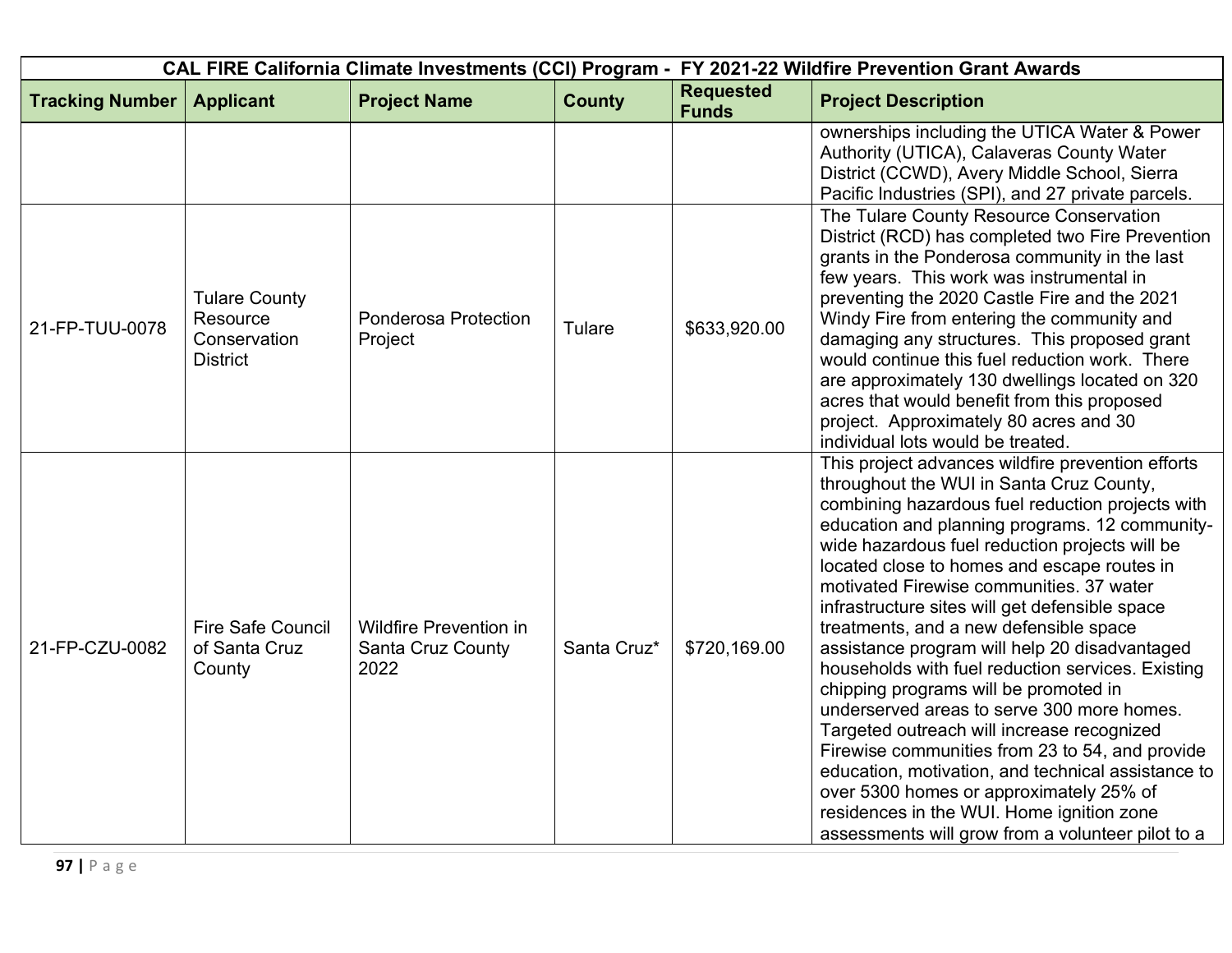| CAL FIRE California Climate Investments (CCI) Program - FY 2021-22 Wildfire Prevention Grant Awards |                                        |                                                                            |               |                                  |                                                                                                                                                                                                                                                                                                                                                                                                                                                                                                                                                                                                                                                                                                                                                                                                                                                                                                                                                                                |  |
|-----------------------------------------------------------------------------------------------------|----------------------------------------|----------------------------------------------------------------------------|---------------|----------------------------------|--------------------------------------------------------------------------------------------------------------------------------------------------------------------------------------------------------------------------------------------------------------------------------------------------------------------------------------------------------------------------------------------------------------------------------------------------------------------------------------------------------------------------------------------------------------------------------------------------------------------------------------------------------------------------------------------------------------------------------------------------------------------------------------------------------------------------------------------------------------------------------------------------------------------------------------------------------------------------------|--|
| <b>Tracking Number</b>                                                                              | <b>Applicant</b>                       | <b>Project Name</b>                                                        | <b>County</b> | <b>Requested</b><br><b>Funds</b> | <b>Project Description</b>                                                                                                                                                                                                                                                                                                                                                                                                                                                                                                                                                                                                                                                                                                                                                                                                                                                                                                                                                     |  |
|                                                                                                     |                                        |                                                                            |               |                                  | staff supported program, and a pilot home<br>hardening rebate program will be developed.<br>Input on priority projects will be coordinated for a<br>CWPP update, and pre-project planning and<br>compliance will be initiated for a large future<br>priority project.                                                                                                                                                                                                                                                                                                                                                                                                                                                                                                                                                                                                                                                                                                          |  |
| 21-FP-AEU-0166                                                                                      | <b>Amador Fire Safe</b><br>Council     | <b>Amador Community</b><br><b>Fuel Break</b><br><b>Development Project</b> | Amador        | \$726,000.00                     | This project is intended to: 1) Create a 200-acre<br>community fuel break around the town of River<br>Pines. 2) Plan community fuel breaks for at least<br>three additional communities in Amador County.<br>3) Generate interest in additional communities<br>working together to create and maintain<br>community fuel breaks. 4) Establish more<br>Registered Firewise Communities within the<br>county. The project will begin with constructing a<br>community fuel break adjacent to River Pines,<br>then, in consultation with CAL FIRE and the<br>Amador Fuels Reduction Collaborative, at least<br>three additional community fuel breaks will be<br>planned. We are requesting approximately<br>\$727K for this grant. Using census data, we<br>estimate 2,048 habitable structures will be<br>protected by the River Pines Community Fuel<br>Break and potentially over 22,000 structures once<br>the planned fuel breaks throughout the county<br>are constructed. |  |
| 21-FP-MRN-0242                                                                                      | <b>Marin County Fire</b><br>Department | San Geronimo Valley<br><b>Fire Road Fuel</b><br>Reduction                  | <b>Marin</b>  | \$700,112.00                     | The project is located along approximately 10.6<br>miles of ridgetop and connecting fire roads on<br>and along the southern slope of the San<br>Geronimo Valley. The project will treat and<br>reduce fuels within the areas on either side of the<br>identified fire roads up to 100' from road edges<br>and covers up to approximately 189 acres. The<br>Project Treatment Area is composed of several<br>vegetation communities including conifer forest,                                                                                                                                                                                                                                                                                                                                                                                                                                                                                                                   |  |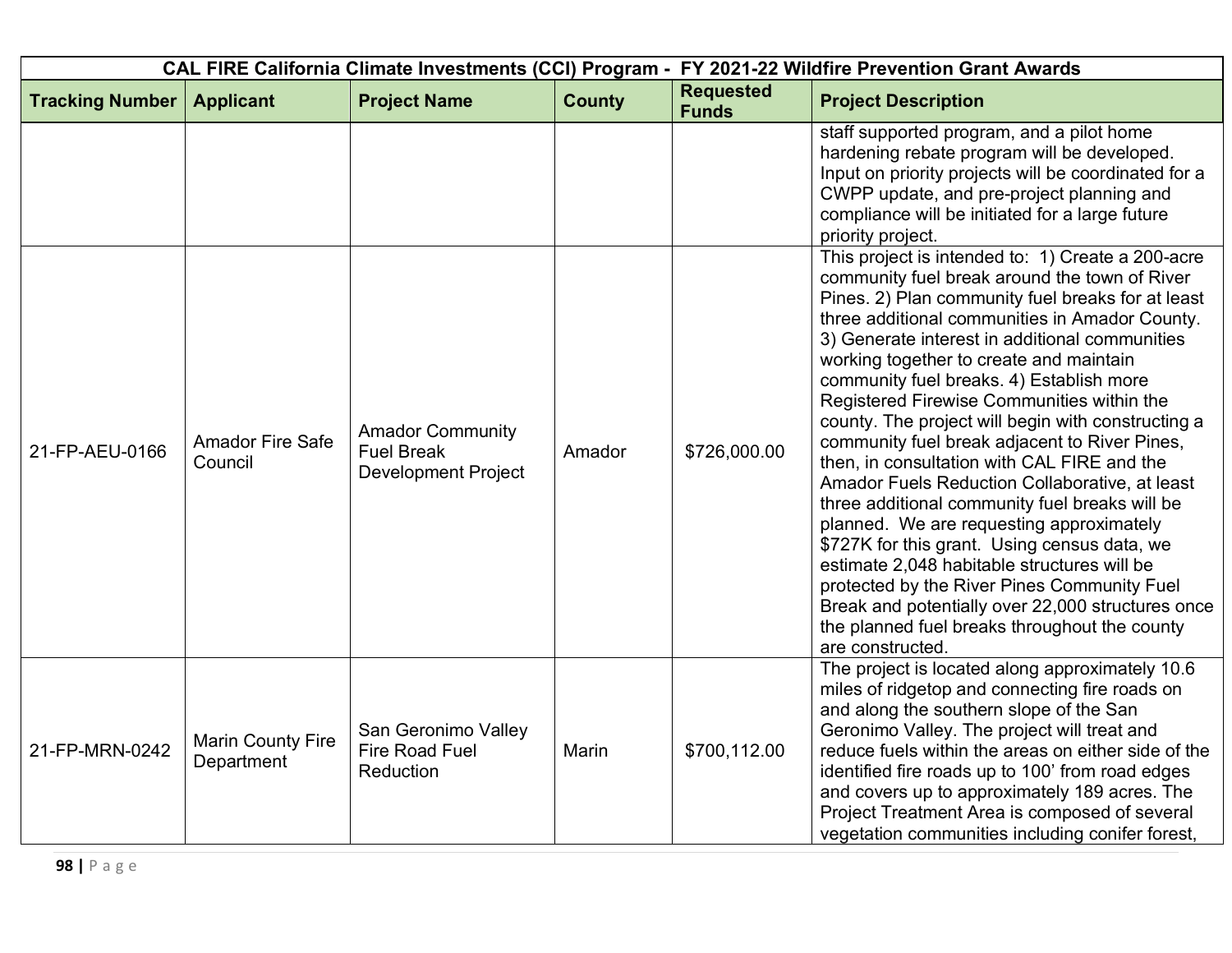| CAL FIRE California Climate Investments (CCI) Program - FY 2021-22 Wildfire Prevention Grant Awards |                                         |                                                      |               |                                  |                                                                                                                                                                                                                                                                                                                                                                                                                                                                                                                                                                                                                                                                                                                                                                                                                                                                                                                                                                                                                                                                                                                                                                      |
|-----------------------------------------------------------------------------------------------------|-----------------------------------------|------------------------------------------------------|---------------|----------------------------------|----------------------------------------------------------------------------------------------------------------------------------------------------------------------------------------------------------------------------------------------------------------------------------------------------------------------------------------------------------------------------------------------------------------------------------------------------------------------------------------------------------------------------------------------------------------------------------------------------------------------------------------------------------------------------------------------------------------------------------------------------------------------------------------------------------------------------------------------------------------------------------------------------------------------------------------------------------------------------------------------------------------------------------------------------------------------------------------------------------------------------------------------------------------------|
| <b>Tracking Number</b>                                                                              | <b>Applicant</b>                        | <b>Project Name</b>                                  | <b>County</b> | <b>Requested</b><br><b>Funds</b> | <b>Project Description</b>                                                                                                                                                                                                                                                                                                                                                                                                                                                                                                                                                                                                                                                                                                                                                                                                                                                                                                                                                                                                                                                                                                                                           |
|                                                                                                     |                                         |                                                      |               |                                  | hardwood forest, chapparal, shrubland, and<br>grassland. The greater region has significant fuel<br>accumulation issues throughout all vegetation<br>communities. Additionally, several areas<br>throughout the Project Treatment Area have<br>established populations of invasive French and<br>Scotch broom. There is a history of large fires<br>throughout the area, the last one occurring in<br>1945.<br>Work within the Project Treatment Area will<br>include the utilization of both mechanical and<br>manual treatments depending on vegetation<br>community type, fuel loading/ condition, slope,<br>and topography. Mechanical mastication will be<br>utilized on appropriate slopes where access is<br>feasible to treat understory vegetation, brush,<br>dead and downed material, hazards trees, and<br>small diameter dead, dying, and diseased trees.<br>Manual treatments will be utilized where<br>equipment access is limited and/or treatment<br>areas include or are adjacent to sensitive<br>resources.<br>The project will focus on improving safe firefighter<br>access along critical fire roads using necessary<br>vegetation management. |
| 21-FP-SKU-0214                                                                                      | Fire Safe Council<br>of Siskiyou County | Lake Shastina CEQA<br>and Fuels Reduction<br>Project | Siskiyou*     | \$807,605.00                     | The Lake Shastina CEQA and Fuels Reduction<br>Project's purpose is to produce the CEQA<br>(California Environmental Quality Act) studies<br>and final documents in the north portion of the<br>proposed project area in order to be prepared for<br>future large landscape-scale fuels mitigation in<br>the Greater Lake Shastina area. Treatment upon<br>completion of the CEQA and requisite NOE<br>requirements will enable us to expedite<br>treatments and maintenance of previous projects                                                                                                                                                                                                                                                                                                                                                                                                                                                                                                                                                                                                                                                                     |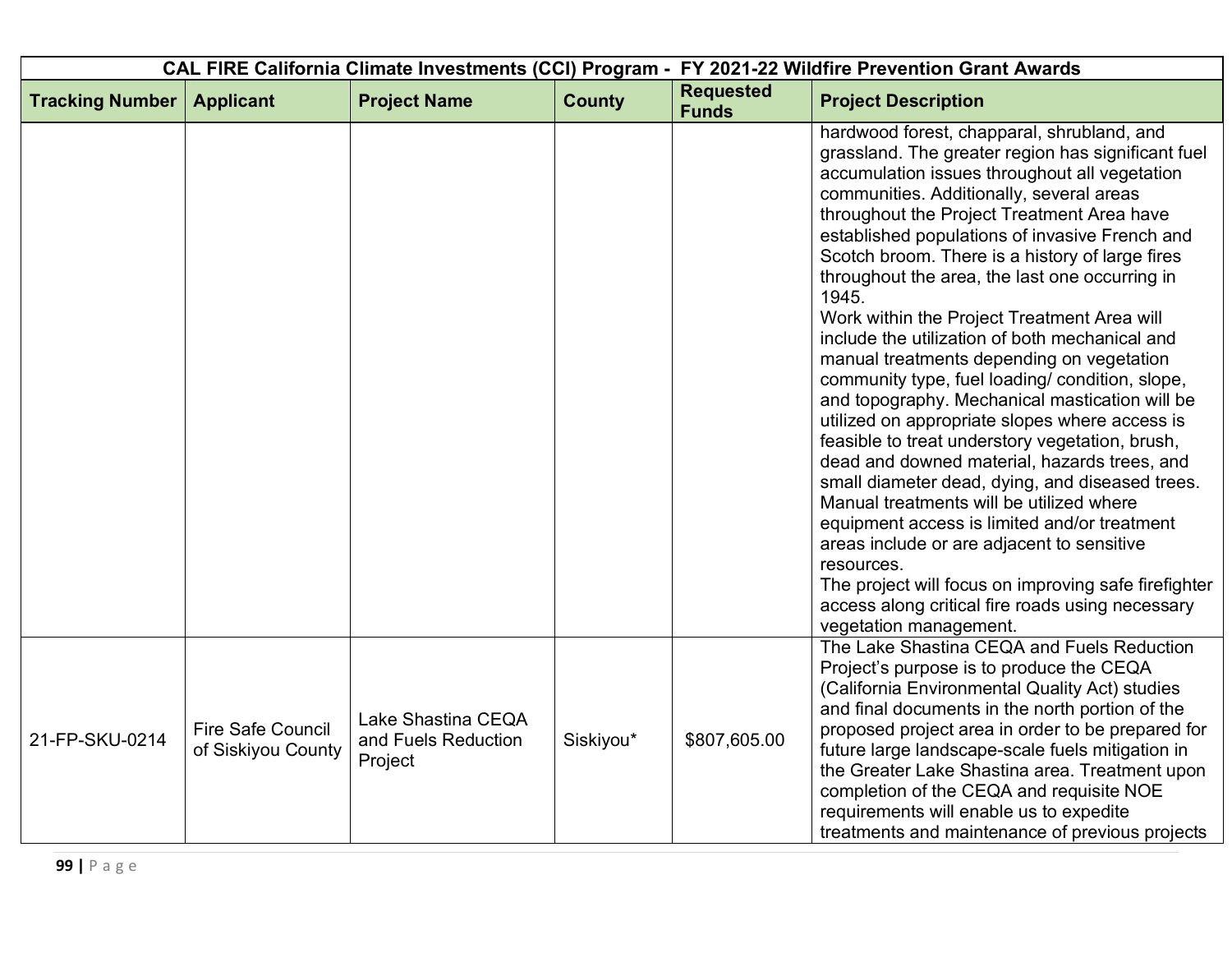| CAL FIRE California Climate Investments (CCI) Program - FY 2021-22 Wildfire Prevention Grant Awards |                  |                     |               |                                  |                                                                                                                                                                                                                                                                                                                                                                                                                                                                                                                                                                                                                                                                                                                                                                                                                                                                                                                                                                                                                                                                                                                                                                                                                                                                                                                                                                                                                                                                                                                                                                                                                                           |
|-----------------------------------------------------------------------------------------------------|------------------|---------------------|---------------|----------------------------------|-------------------------------------------------------------------------------------------------------------------------------------------------------------------------------------------------------------------------------------------------------------------------------------------------------------------------------------------------------------------------------------------------------------------------------------------------------------------------------------------------------------------------------------------------------------------------------------------------------------------------------------------------------------------------------------------------------------------------------------------------------------------------------------------------------------------------------------------------------------------------------------------------------------------------------------------------------------------------------------------------------------------------------------------------------------------------------------------------------------------------------------------------------------------------------------------------------------------------------------------------------------------------------------------------------------------------------------------------------------------------------------------------------------------------------------------------------------------------------------------------------------------------------------------------------------------------------------------------------------------------------------------|
| <b>Tracking Number</b>                                                                              | <b>Applicant</b> | <b>Project Name</b> | <b>County</b> | <b>Requested</b><br><b>Funds</b> | <b>Project Description</b>                                                                                                                                                                                                                                                                                                                                                                                                                                                                                                                                                                                                                                                                                                                                                                                                                                                                                                                                                                                                                                                                                                                                                                                                                                                                                                                                                                                                                                                                                                                                                                                                                |
|                                                                                                     |                  |                     |               |                                  | and expand the treatment area to improve fire<br>protection for the Lake Shastina development.<br>Studies will cover approximately 115 acres in this<br>area and commence along the following roads up<br>to 200 ft on either side: Jackson Ranch, Dwinnell,<br>Ordway Ranch, and Quarry. It is also planned to<br>fuel reduce approximately 57 acres in this<br>proposed area providing for ingress and egress in<br>the event of wildfire.<br>The south portion of this project has an already<br>completed CEQA and NOE. Funds will be used<br>to update the archelogy bringing the existing<br>CEQA into compliance on approximately 198<br>acres. It is also planned in this area to fuel reduce<br>approximately 128 acres up to 200 feet on either<br>side of the following roads: Ordway Ranch Rd,<br>Big Springs (97 to Ordway), and Solus Pl.<br>In 2017 a state funded WUI project established<br>CEQA and NOE compliance and which resulted<br>in fuels reduction along Ordway and Ordway<br>Ranch Roads for better/safer access to potential<br>fire-fighting areas. In 2019 CAL FIRE crews,<br>through the Governor's 45 Day Project, fuel<br>reduced some of the critical evacuation routes in<br>and around Lake Shastina for better ingress and<br>egress. This project is adjacent to and/or shares<br>a boundary with two other high priority projects:<br>• Governor's 45 Day Project 2019<br>• Juniper Flat Comprehensive Fuel Reduction<br>Project 5GG19143<br>This project will provide the ability to treat<br>additional acres of vitally needed ingress, egress<br>and potential fire-fighting anchor areas, in |
|                                                                                                     |                  |                     |               |                                  | addition to the maintenance of the previous<br>projects, plus create fuel-breaks/shaded fuel-                                                                                                                                                                                                                                                                                                                                                                                                                                                                                                                                                                                                                                                                                                                                                                                                                                                                                                                                                                                                                                                                                                                                                                                                                                                                                                                                                                                                                                                                                                                                             |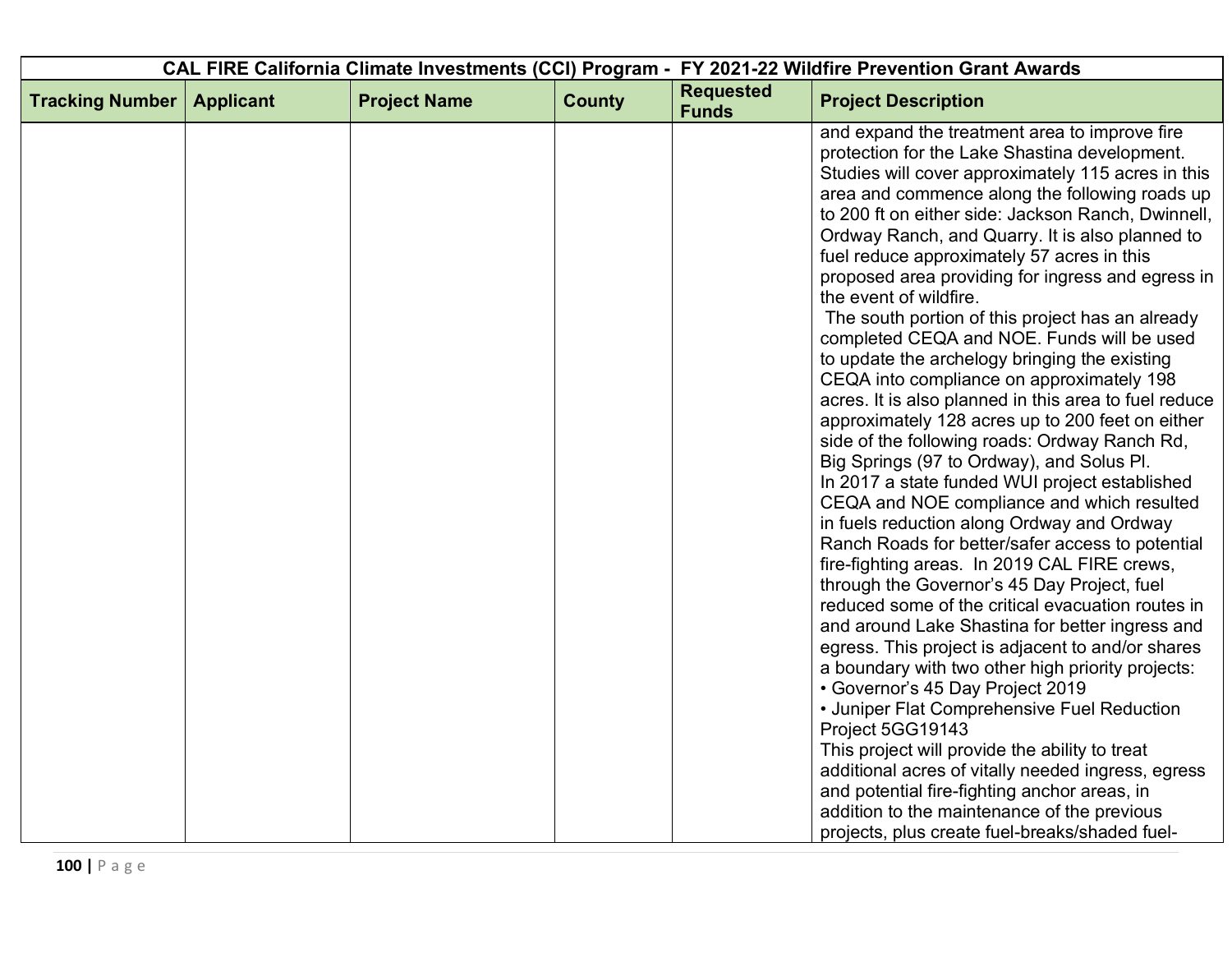| CAL FIRE California Climate Investments (CCI) Program - FY 2021-22 Wildfire Prevention Grant Awards |                                                    |                       |               |                                  |                                                                                                                                                                                                                                                                                                                                                                                                                                                                                                                                                                                                                                                                                                                                                                                                                                                                                                                                                                                                                                                                                                                                                                                                                                                                                                                                                                                         |  |
|-----------------------------------------------------------------------------------------------------|----------------------------------------------------|-----------------------|---------------|----------------------------------|-----------------------------------------------------------------------------------------------------------------------------------------------------------------------------------------------------------------------------------------------------------------------------------------------------------------------------------------------------------------------------------------------------------------------------------------------------------------------------------------------------------------------------------------------------------------------------------------------------------------------------------------------------------------------------------------------------------------------------------------------------------------------------------------------------------------------------------------------------------------------------------------------------------------------------------------------------------------------------------------------------------------------------------------------------------------------------------------------------------------------------------------------------------------------------------------------------------------------------------------------------------------------------------------------------------------------------------------------------------------------------------------|--|
| <b>Tracking Number</b>                                                                              | <b>Applicant</b>                                   | <b>Project Name</b>   | <b>County</b> | <b>Requested</b><br><b>Funds</b> | <b>Project Description</b>                                                                                                                                                                                                                                                                                                                                                                                                                                                                                                                                                                                                                                                                                                                                                                                                                                                                                                                                                                                                                                                                                                                                                                                                                                                                                                                                                              |  |
|                                                                                                     |                                                    |                       |               |                                  | breaks along strategically selected roads. The<br>project will help protect approximately 2,900<br>people, 1,300 homes and structures including the<br>Lake Shastina Fire Department, administration<br>and community buildings, plus the Dignity Health<br>Clinic, all positioned within the subdivision proper.<br>This project will also substantially reduce<br>greenhouse gases and carbon emissions during<br>the project and over time through wildfire intensity<br>reduction.<br>The project will treat critical areas that are in<br>high-to-very high severity zones, according to<br>CAL FIRE'S FRAP MAP, and are in the SRA.<br>These WUI project areas are identified in CAL<br>FIRE's Siskiyou Unit Plan, the Siskiyou County<br>Fire Safe Council CWPP, the Greater Lake<br>Shastina Fire Safe Council CWPP, and Siskiyou<br>County OES Hazard Mitigation Plan plus<br>approved by the Unit Chief. Hazardous fuel<br>reduction treatments will also target tree mortality<br>and help protect critical infrastructure such as<br>railroads, power lines, fire station, police stations,<br>water pumping stations and communications<br>installations. Treatments will be performed by,<br>hand crew cutting, mastication, and chipping with<br>utilization of roadside biomass to potentially be<br>marketed to the Weed Roseburg Mill co-gen plant<br>as appropriate. |  |
| 21-FP-TCU-0040                                                                                      | Calaveras<br><b>Foothills Fire Safe</b><br>Council | Ridge Road Fuel Break | Calaveras*    | \$328,540.00                     | This project is approximately 5 miles long and<br>300' wide. This would treat approximately 180<br>acres of ridge top on a North South ridge where<br>contingency line was proposed during the 2015<br>Butte fire. The fuel break would eliminate ladder<br>fuels in a shaded fuel break format. The fuels are<br>heavy in several drainages along Ridge rd. The                                                                                                                                                                                                                                                                                                                                                                                                                                                                                                                                                                                                                                                                                                                                                                                                                                                                                                                                                                                                                        |  |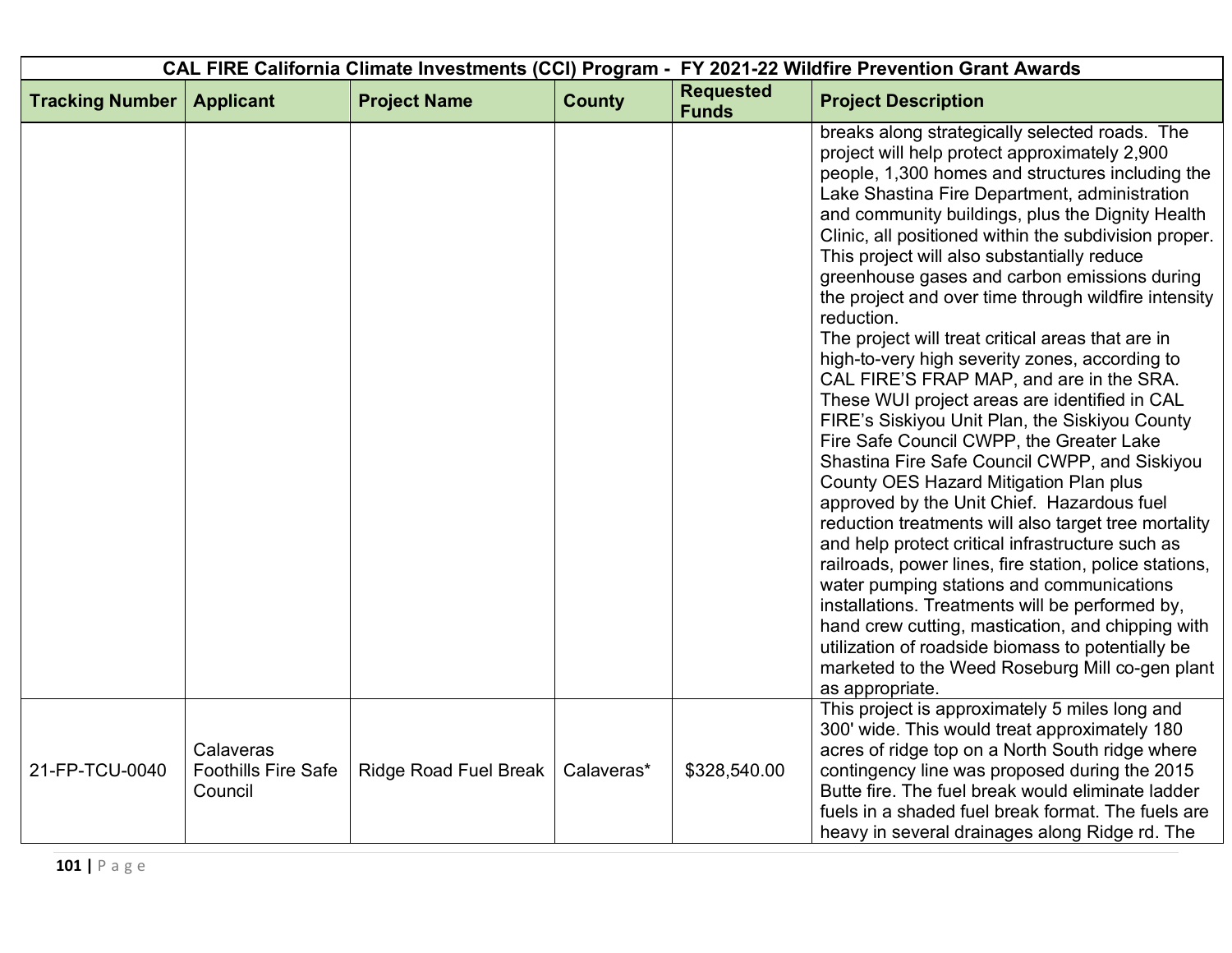| CAL FIRE California Climate Investments (CCI) Program - FY 2021-22 Wildfire Prevention Grant Awards |                                              |                                                    |               |                                  |                                                                                                                                                                                                                                                                                                                                                                                                                                                                                                                                                                                                                                                                                                                                                                                                                                                                                                                                                                                                                                                                                                                         |
|-----------------------------------------------------------------------------------------------------|----------------------------------------------|----------------------------------------------------|---------------|----------------------------------|-------------------------------------------------------------------------------------------------------------------------------------------------------------------------------------------------------------------------------------------------------------------------------------------------------------------------------------------------------------------------------------------------------------------------------------------------------------------------------------------------------------------------------------------------------------------------------------------------------------------------------------------------------------------------------------------------------------------------------------------------------------------------------------------------------------------------------------------------------------------------------------------------------------------------------------------------------------------------------------------------------------------------------------------------------------------------------------------------------------------------|
| <b>Tracking Number</b>                                                                              | <b>Applicant</b>                             | <b>Project Name</b>                                | <b>County</b> | <b>Requested</b><br><b>Funds</b> | <b>Project Description</b>                                                                                                                                                                                                                                                                                                                                                                                                                                                                                                                                                                                                                                                                                                                                                                                                                                                                                                                                                                                                                                                                                              |
|                                                                                                     |                                              |                                                    |               |                                  | fuels consist of brush, grass oak woodland and<br>timber over story. This transition area contributes<br>to the very high fire danger area. This project<br>would directly effect over one hundred homes as<br>well as other communities. Ridge rd. is a main<br>thorough fare for ingress egress for several<br>communities should a major wildfire or other<br>disaster occur. There are some parcels that have<br>been treated privately and would make this<br>project contiguous. This project would also<br>improve the PRC 4291 in some cases and begin<br>to build momentum with other residential<br>properties in the area.                                                                                                                                                                                                                                                                                                                                                                                                                                                                                   |
| 21-FP-AEU-0099                                                                                      | El Dorado County<br><b>Fire Safe Council</b> | <b>Fuel Reduction for</b><br><b>Critical Roads</b> | El Dorado*    | \$705,670.00                     | This Hazardous Fuel Reduction Project will<br>create over 176 acres of shaded fuel break along<br>critical access roads in the wildfire-threatened<br>communities of Coloma and Lotus, in El Dorado<br>County. This popular historic and recreational<br>area, with an estimated 2,000 residents, hosts<br>over 400,000 annual visitors who flock to the river<br>valley. More than 820 habitable structures,<br>numerous accessory structures and numerous<br>campgrounds, RV parks and public facilities --<br>including two schools -- lie within the<br>approximately 13,000 acre Coloma-Lotus Fire<br>Safe Council (CLFSC) area and depend upon the<br>selected roads for ingress-egress. All CLFSC<br>area roads were ranked by user/mile in our<br><b>Community Wildfire Protection Plan (2021)</b><br>CWPP). The eighteen critical access roads<br>proposed in our grant application are those with<br>the highest number of users, selected in order to<br>get the 'biggest bang for the grant buck'. The<br>Project will treat a 100-foot wide corridor along<br>14.6 linear miles of access/egress roads, to |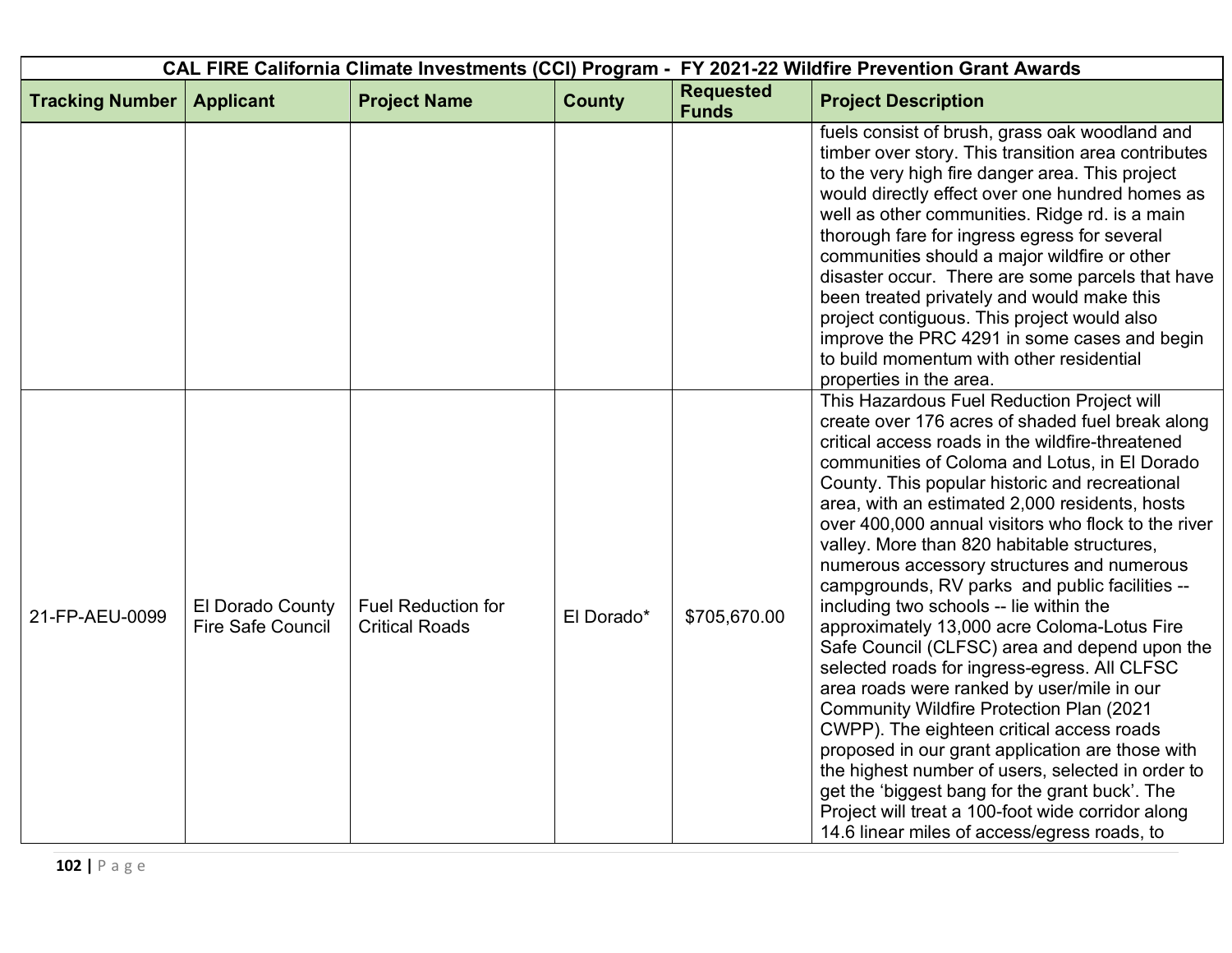| CAL FIRE California Climate Investments (CCI) Program - FY 2021-22 Wildfire Prevention Grant Awards |                                                  |                                                                             |               |                                  |                                                                                                                                                                                                                                                                                                                                                                                                                                                                                                                                                                                                                                                                                                                                                                                                                                                                                                                                                                                                             |
|-----------------------------------------------------------------------------------------------------|--------------------------------------------------|-----------------------------------------------------------------------------|---------------|----------------------------------|-------------------------------------------------------------------------------------------------------------------------------------------------------------------------------------------------------------------------------------------------------------------------------------------------------------------------------------------------------------------------------------------------------------------------------------------------------------------------------------------------------------------------------------------------------------------------------------------------------------------------------------------------------------------------------------------------------------------------------------------------------------------------------------------------------------------------------------------------------------------------------------------------------------------------------------------------------------------------------------------------------------|
| <b>Tracking Number</b>                                                                              | <b>Applicant</b>                                 | <b>Project Name</b>                                                         | <b>County</b> | <b>Requested</b><br><b>Funds</b> | <b>Project Description</b>                                                                                                                                                                                                                                                                                                                                                                                                                                                                                                                                                                                                                                                                                                                                                                                                                                                                                                                                                                                  |
|                                                                                                     |                                                  |                                                                             |               |                                  | provide an enlarged fuel reduction zone for<br>firefighting operations as well as promote safe<br>evacuation of the residents and visitors. Project<br>implementation is supported by letters from the<br>local Grange for use of their community meeting<br>hall, from the Coloma-Lotus Business Council<br>and from 44 residents committed to serve as<br>volunteer Fire-Safe Road Ambassadors (see<br>SharePoint Exhibit C Volunteer Letters) provided<br>with this application). As the CLFSC has<br>successfully done for prior grant work, local<br>volunteers will help obtain access agreements<br>with private property owners, as needed to<br>implement the requested fuel reduction for 18<br>critical roads.                                                                                                                                                                                                                                                                                   |
| 21-FP-SCU-0302                                                                                      | Santa Clara<br><b>County FireSafe</b><br>Council | Enhancement of<br>Reduced Fuel Zones,<br>Evac. Readiness, and<br>Comm. Prep | Santa Clara   | \$1,456,579.00                   | There are about 1.9 million people in Santa Clara<br>County and more than 23 percent reside in the<br>wildland urban interface areas (WUI) of the<br>county. The WUI is where development spreads<br>into forestland and other natural areas. The<br>increasing demand for development in<br>surrounding natural areas are putting more<br>communities, and people and infrastructures at<br>risk from wildfires, a trend that is exponentially<br>growing during a housing crisis and the COVID-<br>19 pandemic. The long-term effects of increased<br>human activity in these areas disrupts natural<br>ecosystems building a backlog of forest<br>restoration needs - a key factor to why California<br>fires have become larger over time. (Historical<br>patterns of wildfire ignition sources in California<br>ecosystems, Syphard, 2018).<br>Over the years as a well-established Fire Safe<br>Council, with an influential networking group of<br>federal, state, local fire agencies, and city and |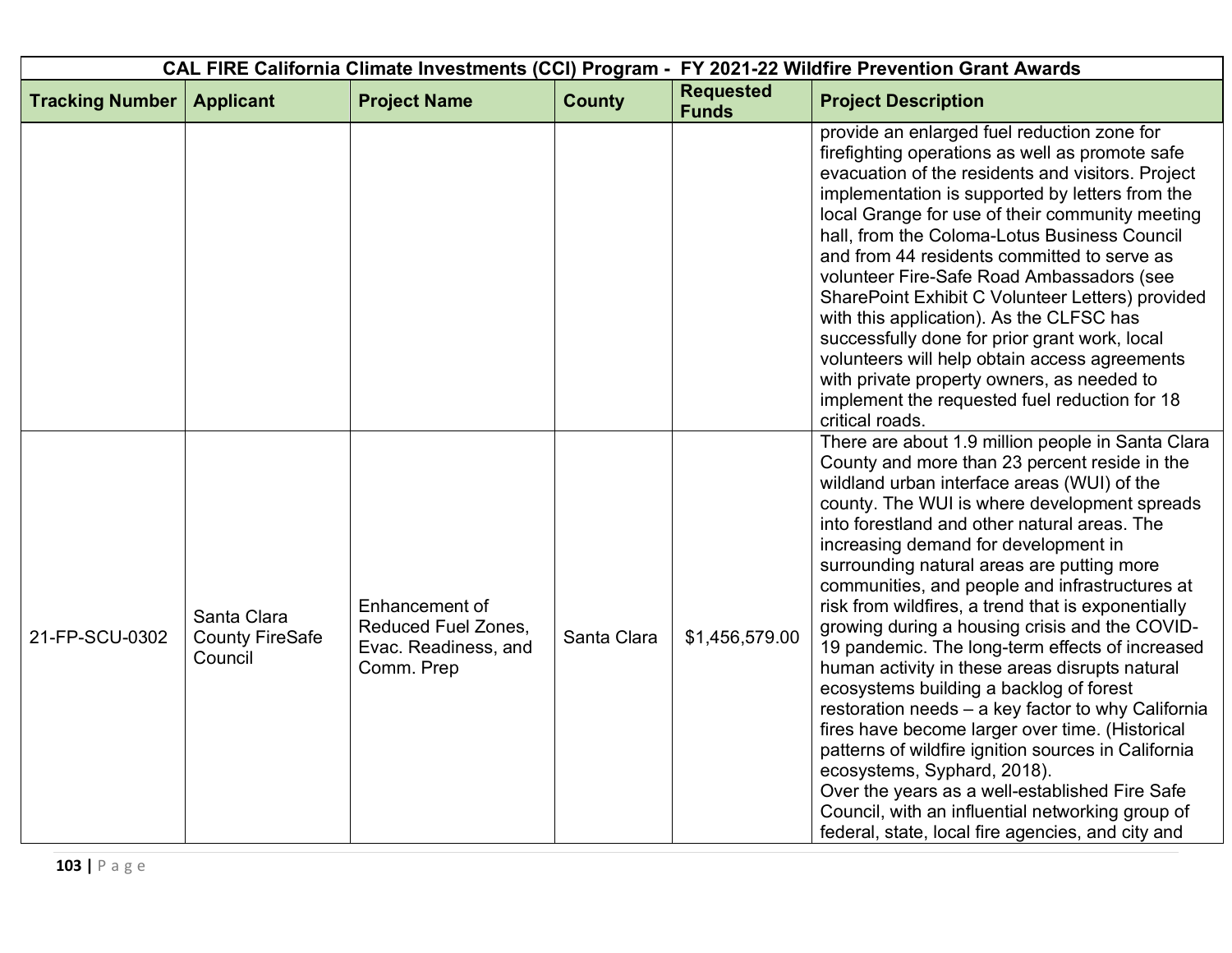| CAL FIRE California Climate Investments (CCI) Program - FY 2021-22 Wildfire Prevention Grant Awards |                  |                     |               |                                  |                                                                                                                                                                                                                                                                                                                                                                                                                                                                                                                                                                                                                                                                                                                                                                                                                                                                                                                                                                                                                                                                                                                                                                                                                                                                                                                                                                                                                                                                                                   |
|-----------------------------------------------------------------------------------------------------|------------------|---------------------|---------------|----------------------------------|---------------------------------------------------------------------------------------------------------------------------------------------------------------------------------------------------------------------------------------------------------------------------------------------------------------------------------------------------------------------------------------------------------------------------------------------------------------------------------------------------------------------------------------------------------------------------------------------------------------------------------------------------------------------------------------------------------------------------------------------------------------------------------------------------------------------------------------------------------------------------------------------------------------------------------------------------------------------------------------------------------------------------------------------------------------------------------------------------------------------------------------------------------------------------------------------------------------------------------------------------------------------------------------------------------------------------------------------------------------------------------------------------------------------------------------------------------------------------------------------------|
| <b>Tracking Number</b>                                                                              | <b>Applicant</b> | <b>Project Name</b> | <b>County</b> | <b>Requested</b><br><b>Funds</b> | <b>Project Description</b>                                                                                                                                                                                                                                                                                                                                                                                                                                                                                                                                                                                                                                                                                                                                                                                                                                                                                                                                                                                                                                                                                                                                                                                                                                                                                                                                                                                                                                                                        |
|                                                                                                     |                  |                     |               |                                  | county governments, Santa Clara County<br>FireSafe Council (SCCFSC) has grown to<br>become the leading nonprofit supporting a broad<br>spectrum of wildfire related services through all of<br>the WUI in Santa Clara County. SCCFSC<br>understands wildfire prevention and protection<br>are applied at three levels: one, individual-based,<br>such as homeowner awareness, preparedness,<br>and defensible space vegetation management<br>and fuel removal in the areas of the homeowner's<br>properties; two, community-based, where fuels<br>and evacuation routes are managed and<br>coordinated within a community or neighborhood,<br>in these dispersed areas, your neighborhood is<br>your closes assistance; and three, landscape<br>level projects, such as escape routes, fuel break<br>and potential temporary refuge areas. Our<br>proposed projects have a three prong approach<br>for Hazardous Fuel Reduction (HFR) treatments,<br>which include education and Home Ignition<br>Zones (HIZs) at the parcel level; community<br>chipping and cost sharing services to create<br>defensible space within neighborhoods and<br>communities and landscape-scale evacuation<br>route and fuel break projects, which need larger<br>collaboration, leadership, and outreach to bring<br>multiple stakeholders together; and Community<br>Outreach and Education (COE) activities to<br>educate and prepare residents to become key<br>agents in protecting their properties, planning |
|                                                                                                     |                  |                     |               |                                  | evacuations, or working with their neighbors to<br>take action to prevent loses.<br>Like these past record-setting wildfires, our work                                                                                                                                                                                                                                                                                                                                                                                                                                                                                                                                                                                                                                                                                                                                                                                                                                                                                                                                                                                                                                                                                                                                                                                                                                                                                                                                                            |
|                                                                                                     |                  |                     |               |                                  | will cross boundaries and build connectivity<br>among already existing evacuation routes and                                                                                                                                                                                                                                                                                                                                                                                                                                                                                                                                                                                                                                                                                                                                                                                                                                                                                                                                                                                                                                                                                                                                                                                                                                                                                                                                                                                                      |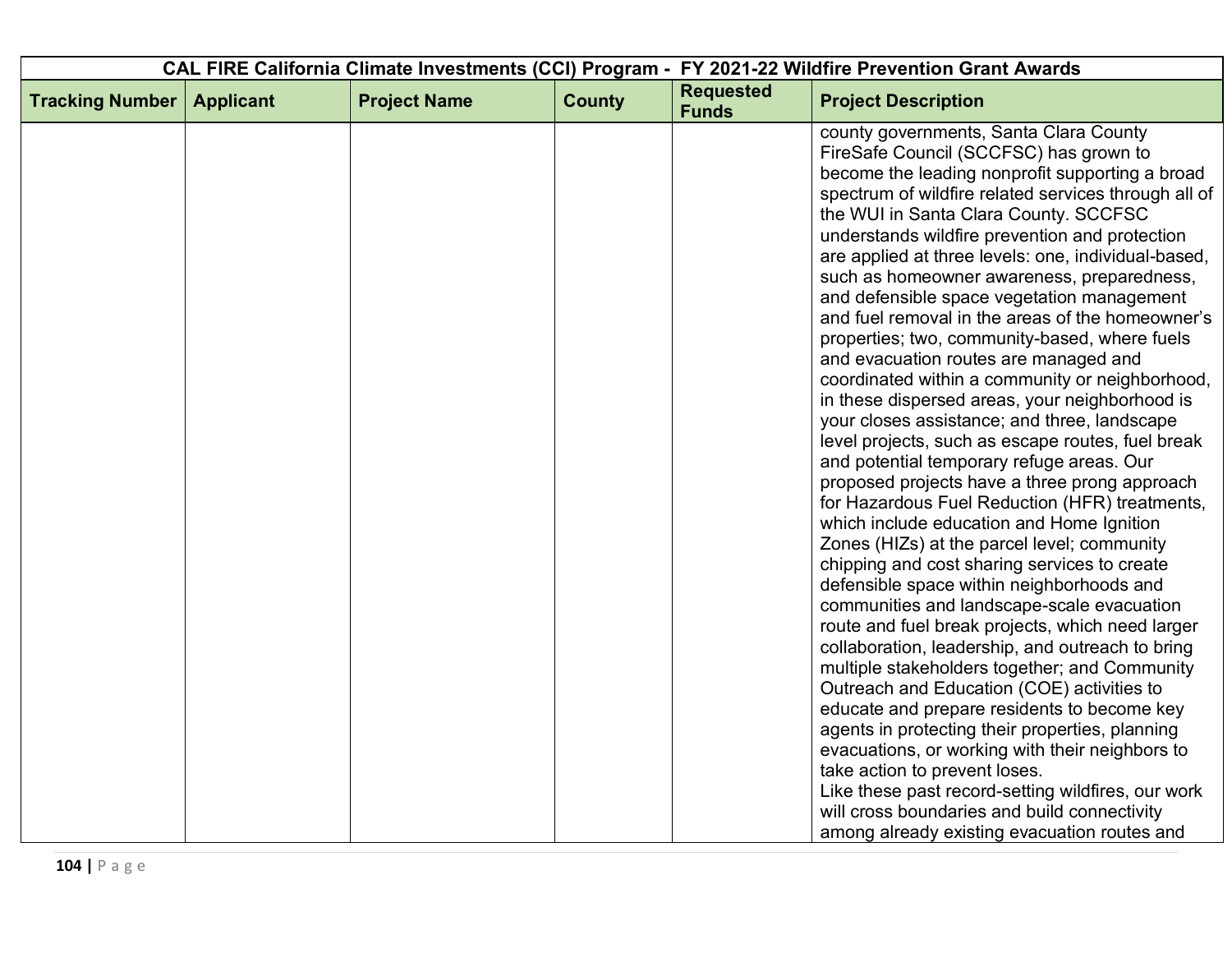| CAL FIRE California Climate Investments (CCI) Program - FY 2021-22 Wildfire Prevention Grant Awards |                  |                     |               |                                  |                                                                                                                                                                                                                                                                                                                                                                                                                                                                                                                                                                                                                                                                                                                                                                                                                                                                                                                                                                                                                                                                                                                                                                                                                                                                                                                                                                                                                                                                                                  |
|-----------------------------------------------------------------------------------------------------|------------------|---------------------|---------------|----------------------------------|--------------------------------------------------------------------------------------------------------------------------------------------------------------------------------------------------------------------------------------------------------------------------------------------------------------------------------------------------------------------------------------------------------------------------------------------------------------------------------------------------------------------------------------------------------------------------------------------------------------------------------------------------------------------------------------------------------------------------------------------------------------------------------------------------------------------------------------------------------------------------------------------------------------------------------------------------------------------------------------------------------------------------------------------------------------------------------------------------------------------------------------------------------------------------------------------------------------------------------------------------------------------------------------------------------------------------------------------------------------------------------------------------------------------------------------------------------------------------------------------------|
| <b>Tracking Number</b>                                                                              | <b>Applicant</b> | <b>Project Name</b> | <b>County</b> | <b>Requested</b><br><b>Funds</b> | <b>Project Description</b>                                                                                                                                                                                                                                                                                                                                                                                                                                                                                                                                                                                                                                                                                                                                                                                                                                                                                                                                                                                                                                                                                                                                                                                                                                                                                                                                                                                                                                                                       |
|                                                                                                     |                  |                     |               |                                  | fuel breaks to increase capacity and reduce the<br>risks of wildfire in our greater regional area.<br>SCCFSC will deliver services locally within Santa<br>Clara County, and collaborate with neighboring<br>counties, San Mateo, Santa Cruz, and Alameda,<br>to achieve community success and safety, and to<br>avoid duplication of programs and costs.<br>With a history of large damaging wildland fires,<br>south Santa Clara County is known to have<br>significant demand for very large home<br>developments on smaller rural parcels such as<br>Holiday Lake Estates and Jackson Oaks.<br>Vintage, remote small cabin homes and<br>neighborhoods like Casa Loma, Uvas Canyon<br>County Park, on narrow, one-lane roads present<br>a safety evacuation problem. Proposed funds will<br>support the implementation of seven HFR and<br>COE projects that will build on defensible space<br>maintenance, ignition-resistant techniques and<br>building materials, and improved access/egress<br>routes to mitigate the hazard and risk critically<br>important to residents and structures. The seven<br>projects, identified in the 2016 Countywide<br>Community Wildfire Protection Plan, are listed<br>below.<br>Hazardous Fuel Reduction projects (HFR):<br>1) East Dunne Avenue Escape Route Project.<br>This grant request will provide the support to<br>complete pre-implementation of CEQA<br>environmental compliance documents and<br>roadside fuel treatment. The planning and |
|                                                                                                     |                  |                     |               |                                  | environmental compliance would support the<br>implementation of three phases of the project<br>along East Dunne Avenue, at Holiday Drive to the                                                                                                                                                                                                                                                                                                                                                                                                                                                                                                                                                                                                                                                                                                                                                                                                                                                                                                                                                                                                                                                                                                                                                                                                                                                                                                                                                  |
|                                                                                                     |                  |                     |               |                                  | entrance of Henry Coe State Park in Morgan Hill,                                                                                                                                                                                                                                                                                                                                                                                                                                                                                                                                                                                                                                                                                                                                                                                                                                                                                                                                                                                                                                                                                                                                                                                                                                                                                                                                                                                                                                                 |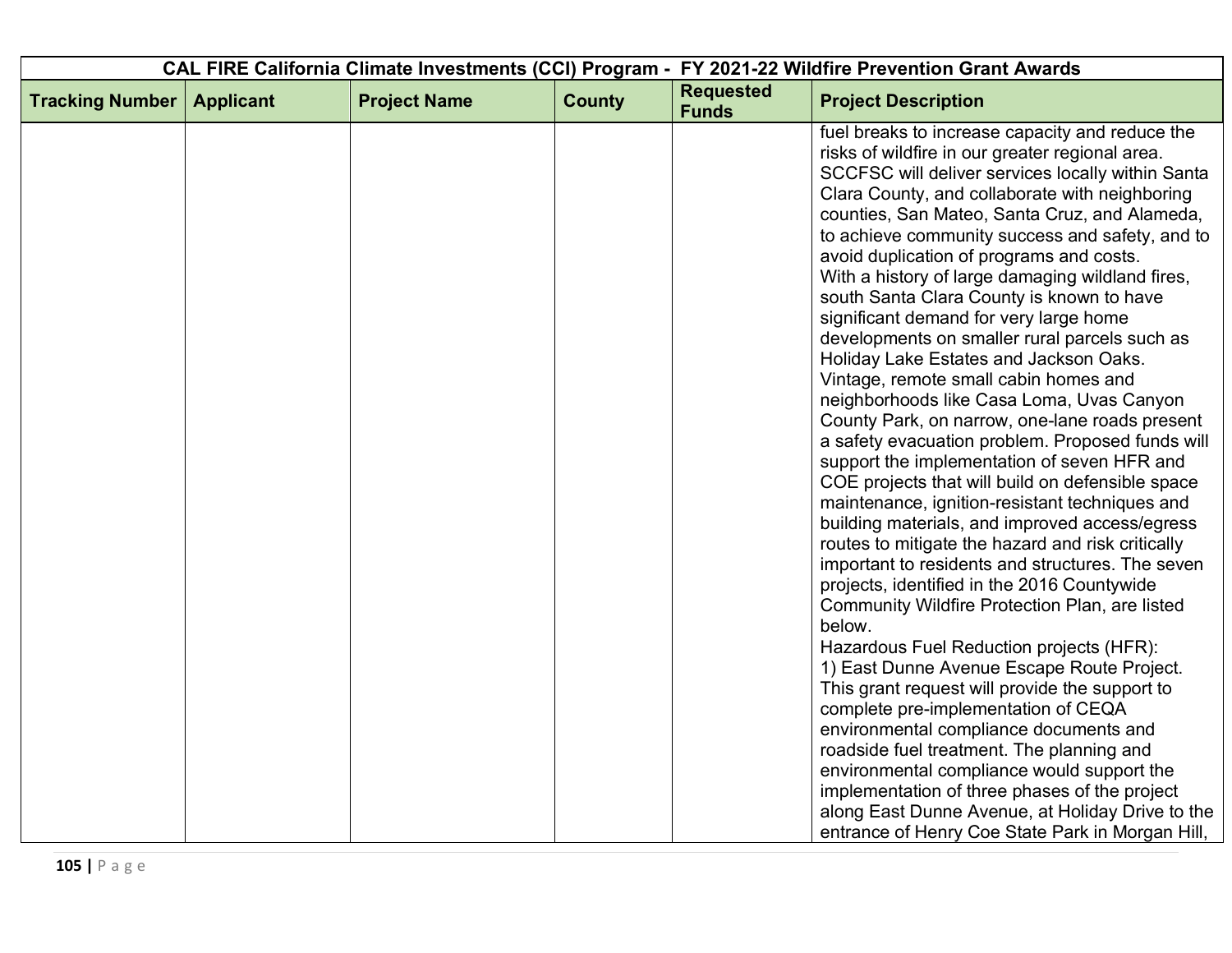| CAL FIRE California Climate Investments (CCI) Program - FY 2021-22 Wildfire Prevention Grant Awards |                  |                     |               |                                  |                                                                                                                                                                                                                                                                                                                                                                                                                                                                                                                                                                                                                                                                                                                                                                                                                                                                                                                                                                                                                                                                                                                                                                                                                                                                                        |
|-----------------------------------------------------------------------------------------------------|------------------|---------------------|---------------|----------------------------------|----------------------------------------------------------------------------------------------------------------------------------------------------------------------------------------------------------------------------------------------------------------------------------------------------------------------------------------------------------------------------------------------------------------------------------------------------------------------------------------------------------------------------------------------------------------------------------------------------------------------------------------------------------------------------------------------------------------------------------------------------------------------------------------------------------------------------------------------------------------------------------------------------------------------------------------------------------------------------------------------------------------------------------------------------------------------------------------------------------------------------------------------------------------------------------------------------------------------------------------------------------------------------------------|
| <b>Tracking Number</b>                                                                              | <b>Applicant</b> | <b>Project Name</b> | <b>County</b> | <b>Requested</b><br><b>Funds</b> | <b>Project Description</b>                                                                                                                                                                                                                                                                                                                                                                                                                                                                                                                                                                                                                                                                                                                                                                                                                                                                                                                                                                                                                                                                                                                                                                                                                                                             |
|                                                                                                     |                  |                     |               |                                  | California, with the objective to protect life and<br>property in the Holiday Lakes Estates, Jackson<br>Oaks, and Anderson Lake County Park, and<br>Finley Ridge communities by reducing the risk of<br>wildfires. A total of 9 miles, we will have CEQA<br>completed for all three phases of the project, and<br>provide roadside fuel treatment for two phases, 1<br>and 2, of the project. Phase 1 is a mile long<br>covering the areas east of Hill Road at the<br>intersection of East Dunne Avenue and Holiday<br>Drive to Anderson Lake Bridge. We will be<br>treating about 10.5 acres benefiting the following<br>communities and habitable structures: Hilltop<br>Market, Holiday Lake Estates, and Jackson Oaks<br>Homeowners Association. Phase 2 is about 4<br>miles long from the bridge to Finley Ridge Road.<br>We will be treating approximately 40 acres in the<br>area that contains a large portion of open space,<br>which includes rangeland and cattle operations,<br>the Anderson Lake County Park, Packwood<br>Creek, Finley Ridge community, and other large<br>land holdings. Phase 3 is another 4 miles long at<br>the intersection of Finley Ridge Road to the end<br>of East Dunne Avenue at the entrance of Henry<br>Coe State Park. There are also key |
|                                                                                                     |                  |                     |               |                                  | infrastructures which run along the ridge lines,<br>such as power transmission lines and cell towers,<br>as well as a number of small farms, equestrian                                                                                                                                                                                                                                                                                                                                                                                                                                                                                                                                                                                                                                                                                                                                                                                                                                                                                                                                                                                                                                                                                                                                |
|                                                                                                     |                  |                     |               |                                  | facilities, and private ranches that are prioritized<br>for protection.                                                                                                                                                                                                                                                                                                                                                                                                                                                                                                                                                                                                                                                                                                                                                                                                                                                                                                                                                                                                                                                                                                                                                                                                                |
|                                                                                                     |                  |                     |               |                                  | 2) Loma Chiquita Road Escape Route/Fuel Break<br>Project. This grant request will provide the<br>support to complete pre-implementation of CEQA                                                                                                                                                                                                                                                                                                                                                                                                                                                                                                                                                                                                                                                                                                                                                                                                                                                                                                                                                                                                                                                                                                                                        |
|                                                                                                     |                  |                     |               |                                  | environmental compliance documents and<br>roadside fuel treatment. The planning and                                                                                                                                                                                                                                                                                                                                                                                                                                                                                                                                                                                                                                                                                                                                                                                                                                                                                                                                                                                                                                                                                                                                                                                                    |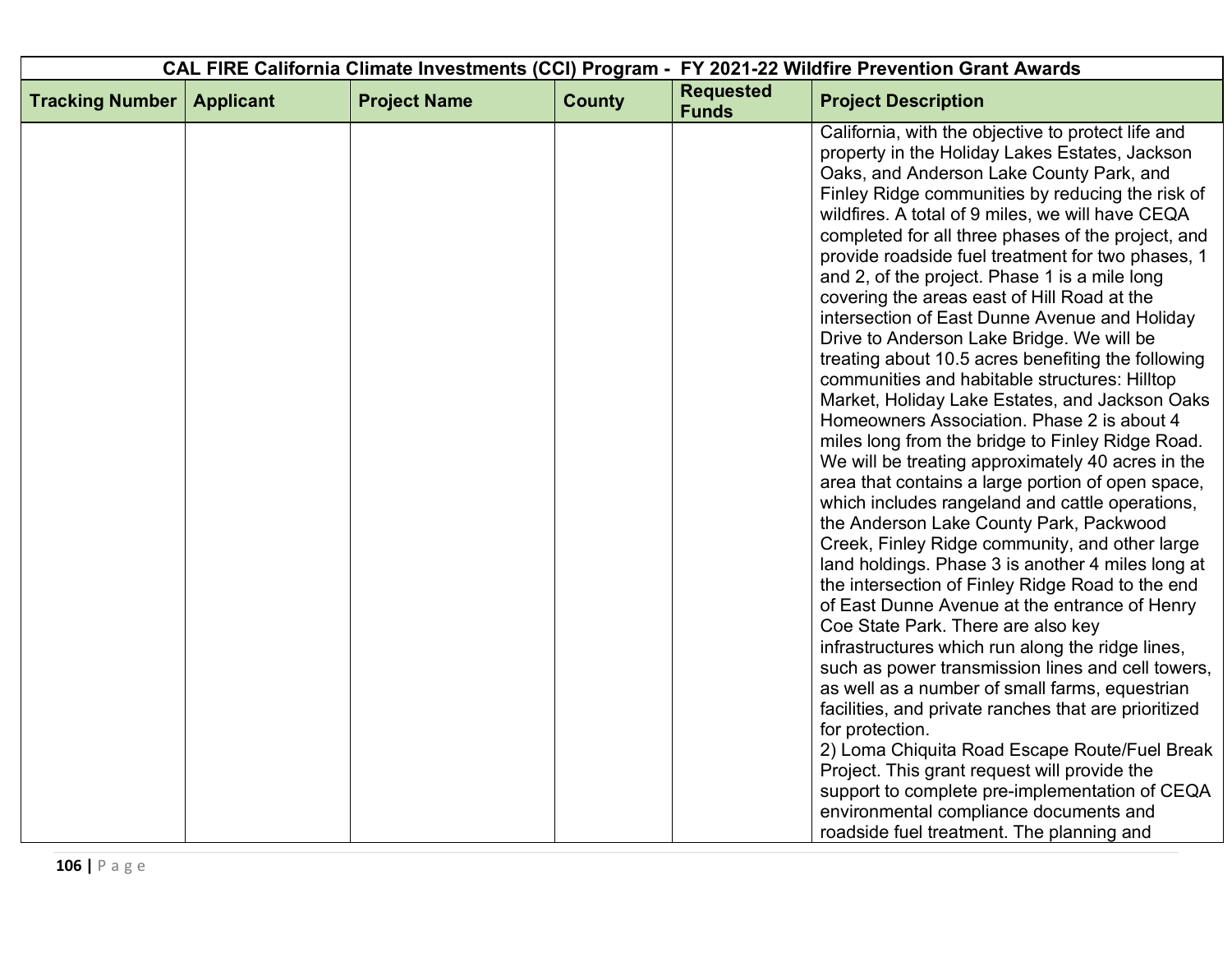| CAL FIRE California Climate Investments (CCI) Program - FY 2021-22 Wildfire Prevention Grant Awards |                  |                     |               |                                  |                                                                                                                                                                                                                                                                                                                                                                                                                                                                                                                                                                                                                                                                                                                                                                                                                                                                                                                                                                                                                                                                                                                                                                                                                                                                                                                                                                                                                                                                                       |
|-----------------------------------------------------------------------------------------------------|------------------|---------------------|---------------|----------------------------------|---------------------------------------------------------------------------------------------------------------------------------------------------------------------------------------------------------------------------------------------------------------------------------------------------------------------------------------------------------------------------------------------------------------------------------------------------------------------------------------------------------------------------------------------------------------------------------------------------------------------------------------------------------------------------------------------------------------------------------------------------------------------------------------------------------------------------------------------------------------------------------------------------------------------------------------------------------------------------------------------------------------------------------------------------------------------------------------------------------------------------------------------------------------------------------------------------------------------------------------------------------------------------------------------------------------------------------------------------------------------------------------------------------------------------------------------------------------------------------------|
| <b>Tracking Number</b>                                                                              | <b>Applicant</b> | <b>Project Name</b> | <b>County</b> | <b>Requested</b><br><b>Funds</b> | <b>Project Description</b>                                                                                                                                                                                                                                                                                                                                                                                                                                                                                                                                                                                                                                                                                                                                                                                                                                                                                                                                                                                                                                                                                                                                                                                                                                                                                                                                                                                                                                                            |
|                                                                                                     |                  |                     |               |                                  | environmental compliance would support the<br>implementation of 29 acres of fuel break<br>treatment along a total length of 3 miles. We will<br>begin at the intersection of Loma Prieta Road and<br>Loma Chiquita Road heading south towards Twin<br>Creeks Road. Located in the Santa Cruz<br>Mountains between Aptos and the southern end<br>of San Jose near Morgan Hill, Loma Chiquita<br>Road traverses a large watershed, Llagas Creek,<br>and makes an effective fuel break in an area with<br>a history of large, fast-moving wildfires. Due to<br>the steep grades and tight turns, emergency<br>response to the remote community historically<br>has been very slow. Several recent home fires<br>have resulted in structures being fully engulfed<br>before firefighters arrive, with flames reaching<br>adjacent vegetation and starting wildland fires.<br>The reality is that many of the homes will not be<br>defended during a wildfire, and residents will<br>need to rapidly evacuate to prevent fatalities.<br>Auto egress needs to pass first responders on<br>ingress. This roadside fuel break is part of CAL<br>FIRE's pre-fire plan, and part of a network of<br>ridgeline fuel breaks in the surrounding<br>watershed, Llagas Creek. By reducing vegetation<br>in the corridor, we will help prepare the road to be<br>used for firefighting operations so that wildfires<br>are more likely to be contained.<br>3) Mount Chual Spur Road Escape Route/Fuel |
|                                                                                                     |                  |                     |               |                                  | Break Project. This grant request will provide the<br>support to complete pre-implementation of CEQA<br>environmental compliance documents and                                                                                                                                                                                                                                                                                                                                                                                                                                                                                                                                                                                                                                                                                                                                                                                                                                                                                                                                                                                                                                                                                                                                                                                                                                                                                                                                        |
|                                                                                                     |                  |                     |               |                                  | roadside fuel treatment. The planning and                                                                                                                                                                                                                                                                                                                                                                                                                                                                                                                                                                                                                                                                                                                                                                                                                                                                                                                                                                                                                                                                                                                                                                                                                                                                                                                                                                                                                                             |
|                                                                                                     |                  |                     |               |                                  | environmental compliance would support the<br>implementation of 41 acres of fuel break                                                                                                                                                                                                                                                                                                                                                                                                                                                                                                                                                                                                                                                                                                                                                                                                                                                                                                                                                                                                                                                                                                                                                                                                                                                                                                                                                                                                |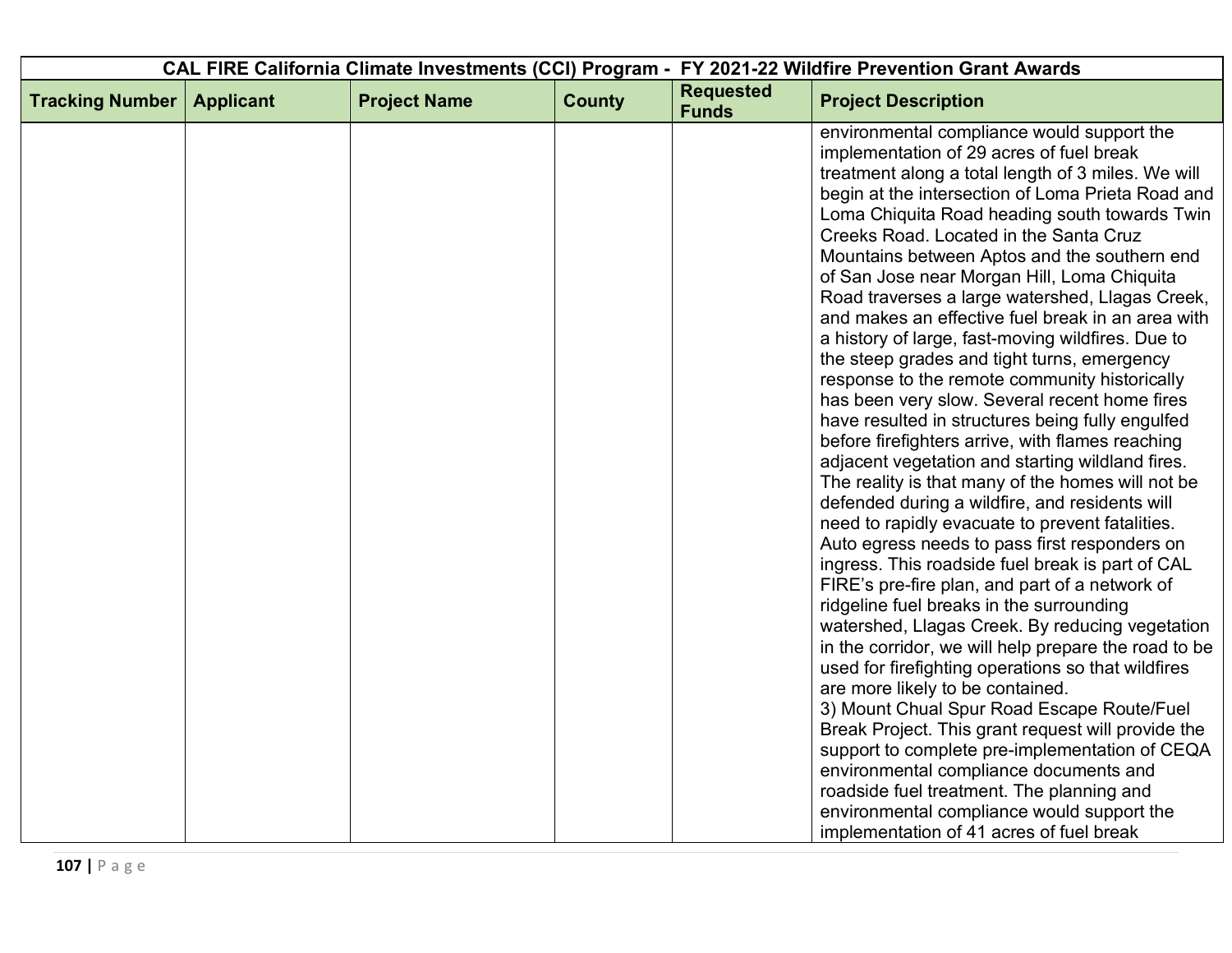| CAL FIRE California Climate Investments (CCI) Program - FY 2021-22 Wildfire Prevention Grant Awards |                  |                     |               |                                  |                                                                                                         |
|-----------------------------------------------------------------------------------------------------|------------------|---------------------|---------------|----------------------------------|---------------------------------------------------------------------------------------------------------|
| <b>Tracking Number</b>                                                                              | <b>Applicant</b> | <b>Project Name</b> | <b>County</b> | <b>Requested</b><br><b>Funds</b> | <b>Project Description</b>                                                                              |
|                                                                                                     |                  |                     |               |                                  | treatment along a total length of 4.5 miles.                                                            |
|                                                                                                     |                  |                     |               |                                  | Serving as a single egress and ingress for                                                              |
|                                                                                                     |                  |                     |               |                                  | residents along these two roads, this project has                                                       |
|                                                                                                     |                  |                     |               |                                  | become a priority due to a history of fires and                                                         |
|                                                                                                     |                  |                     |               |                                  | recent landslide activities. This area is also home                                                     |
|                                                                                                     |                  |                     |               |                                  | to a watershed, Llagas Creek, that is used to                                                           |
|                                                                                                     |                  |                     |               |                                  | recharge supplies in underground aquifers to                                                            |
|                                                                                                     |                  |                     |               |                                  | provide water to be pumped from wells for                                                               |
|                                                                                                     |                  |                     |               |                                  | residential, agricultural, and industrial uses.                                                         |
|                                                                                                     |                  |                     |               |                                  | There are also key infrastructures in this area,                                                        |
|                                                                                                     |                  |                     |               |                                  | such as power transmission lines and cell towers.                                                       |
|                                                                                                     |                  |                     |               |                                  | We will provide roadside clean-up of flashy fuels,<br>fuel reduction treatments up to 30' for hardening |
|                                                                                                     |                  |                     |               |                                  | along Mount Chual Spur and a section of Loma                                                            |
|                                                                                                     |                  |                     |               |                                  | Chiquita Road. This project connects to the                                                             |
|                                                                                                     |                  |                     |               |                                  | project outlined in item 2. Jointly providing                                                           |
|                                                                                                     |                  |                     |               |                                  | vegetation management along two parallel                                                                |
|                                                                                                     |                  |                     |               |                                  | ridgelines in this area of high fire history.                                                           |
|                                                                                                     |                  |                     |               |                                  | 4) Mount Madonna/Summit Road Escape                                                                     |
|                                                                                                     |                  |                     |               |                                  | Route/Fuel Break Project. Funding will support                                                          |
|                                                                                                     |                  |                     |               |                                  | the ongoing vegetation management efforts of                                                            |
|                                                                                                     |                  |                     |               |                                  | the project. Located in Morgan Hill on the Santa                                                        |
|                                                                                                     |                  |                     |               |                                  | Clara County boundary line, the project is                                                              |
|                                                                                                     |                  |                     |               |                                  | sectioned into five phases along the following                                                          |
|                                                                                                     |                  |                     |               |                                  | roads: Summit, Mount Madonna, and Pole Line.                                                            |
|                                                                                                     |                  |                     |               |                                  | Phasing the project was necessary due to limited                                                        |
|                                                                                                     |                  |                     |               |                                  | capacity and resources, and the density of the                                                          |
|                                                                                                     |                  |                     |               |                                  | fuel treatments. We have completed phase one                                                            |
|                                                                                                     |                  |                     |               |                                  | and phase two, and are requesting funding to                                                            |
|                                                                                                     |                  |                     |               |                                  | support phase three. Phase three is a stretch of                                                        |
|                                                                                                     |                  |                     |               |                                  | about 6 miles long that begins at Summit Road                                                           |
|                                                                                                     |                  |                     |               |                                  | and Ormsby Cutoff, north of Pole Line Road.                                                             |
|                                                                                                     |                  |                     |               |                                  | CEQA compliance has been completed, and we                                                              |
|                                                                                                     |                  |                     |               |                                  | will be treating about 50 acres. Summit Road                                                            |
|                                                                                                     |                  |                     |               |                                  | serves as a major access and evacuation route in                                                        |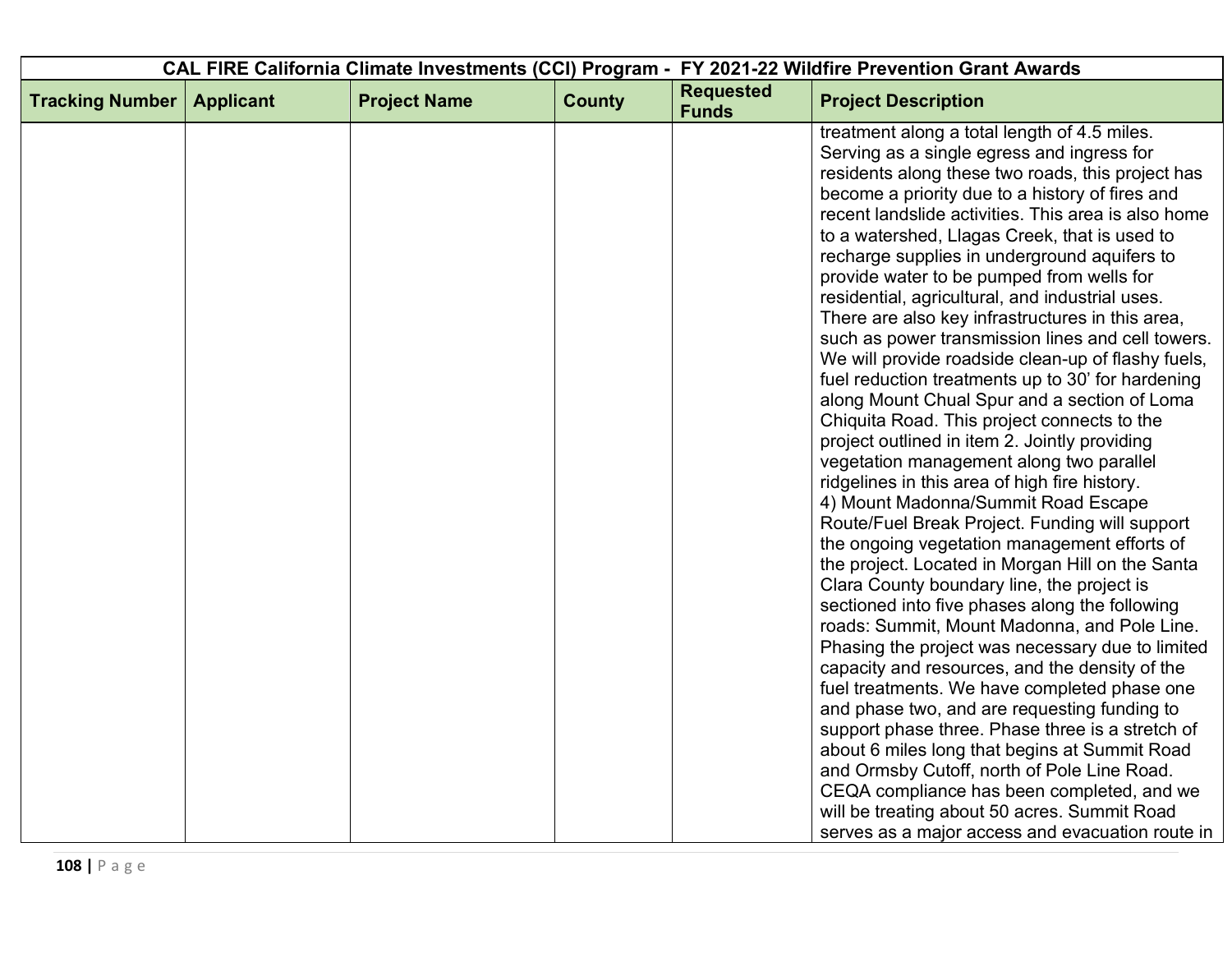| CAL FIRE California Climate Investments (CCI) Program - FY 2021-22 Wildfire Prevention Grant Awards |                  |                     |               |                                  |                                                                                                                                                                                                                                                                                                                                                                                                                                                                                                                                                                                                                                                                                                                                                                                                                                                                                                                                                                                                                                                                                                                                                                                                                                                                                                                                                                                                                                                                                                                         |
|-----------------------------------------------------------------------------------------------------|------------------|---------------------|---------------|----------------------------------|-------------------------------------------------------------------------------------------------------------------------------------------------------------------------------------------------------------------------------------------------------------------------------------------------------------------------------------------------------------------------------------------------------------------------------------------------------------------------------------------------------------------------------------------------------------------------------------------------------------------------------------------------------------------------------------------------------------------------------------------------------------------------------------------------------------------------------------------------------------------------------------------------------------------------------------------------------------------------------------------------------------------------------------------------------------------------------------------------------------------------------------------------------------------------------------------------------------------------------------------------------------------------------------------------------------------------------------------------------------------------------------------------------------------------------------------------------------------------------------------------------------------------|
| <b>Tracking Number</b>                                                                              | <b>Applicant</b> | <b>Project Name</b> | <b>County</b> | <b>Requested</b><br><b>Funds</b> | <b>Project Description</b>                                                                                                                                                                                                                                                                                                                                                                                                                                                                                                                                                                                                                                                                                                                                                                                                                                                                                                                                                                                                                                                                                                                                                                                                                                                                                                                                                                                                                                                                                              |
|                                                                                                     |                  |                     |               |                                  | the unincorporated area directly west of Morgan<br>Hill, along the west end of the 152 Highway<br>corridor and Mount Madonna and Uvas Canyon<br>County Park. The immediate goal is to clear<br>hazardous vegetation up to 50 feet from the road-<br>edge removing roadside fuel that could fall and<br>block the roadway or would make the roadway<br>extremely hot and unsafe to travel on for safe<br>egress in the event of a fire, and reduce roadside<br>fire escaping into the wildland. There are several<br>key communities, tourist sites, and infrastructures<br>that run along the road, such as the Mount<br>Madonna Fire Station, Ormsby Fire Station,<br>Mount Madonna Retreat Center, Mount Madonna<br>School, Vietnamese Sangha Congregation,<br>Sankat Mochan Hanuman Temple, wineries, and<br>a golf course that are prioritized for protection.<br>5) Cost Sharing Program and Special Needs<br>Assistance Program (SNAP). By lowering project<br>costs and providing knowledgeable consultants to<br>conduct wildfire risk evaluations and create<br>checklists for action, we will encourage<br>neighborhood collaboration as well as individual<br>action. Our Cost Share program provides<br>matching funds to neighborhood groups for<br>vegetation management for wildfire evacuation<br>projects, such as evacuation signage. Firewise<br>USA recognized communities receiving priority<br>consideration. By reducing entry level costs for<br>larger projects, we encourage neighborhoods to |
|                                                                                                     |                  |                     |               |                                  | work together and contribute both time and funds<br>to their own safety. The use of matching makes                                                                                                                                                                                                                                                                                                                                                                                                                                                                                                                                                                                                                                                                                                                                                                                                                                                                                                                                                                                                                                                                                                                                                                                                                                                                                                                                                                                                                      |
|                                                                                                     |                  |                     |               |                                  | efficient use of grant funding and builds on<br>individual defensible pace clearing to support                                                                                                                                                                                                                                                                                                                                                                                                                                                                                                                                                                                                                                                                                                                                                                                                                                                                                                                                                                                                                                                                                                                                                                                                                                                                                                                                                                                                                          |
|                                                                                                     |                  |                     |               |                                  | community level accomplishment, the second                                                                                                                                                                                                                                                                                                                                                                                                                                                                                                                                                                                                                                                                                                                                                                                                                                                                                                                                                                                                                                                                                                                                                                                                                                                                                                                                                                                                                                                                              |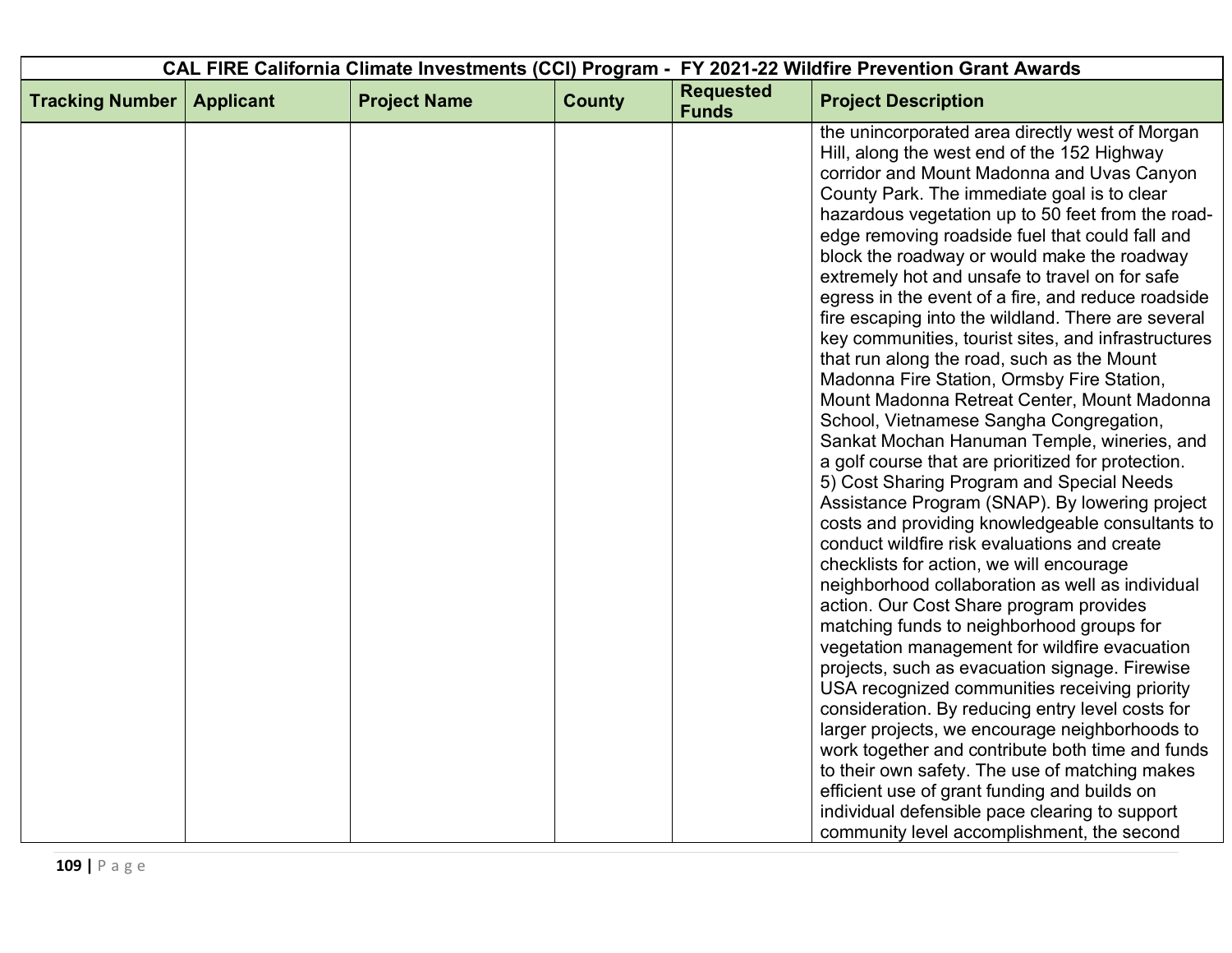|                        |                  |                     |               |                                  | CAL FIRE California Climate Investments (CCI) Program - FY 2021-22 Wildfire Prevention Grant Awards                                                                                                                                                                                                                                                                                                                                                                                                                                                                                                                                                                                                                                                                                                                                                                                                                                                                                                                                                                                                                                                                                                                                                                                                                                                                                                                                                                                                                                                                             |
|------------------------|------------------|---------------------|---------------|----------------------------------|---------------------------------------------------------------------------------------------------------------------------------------------------------------------------------------------------------------------------------------------------------------------------------------------------------------------------------------------------------------------------------------------------------------------------------------------------------------------------------------------------------------------------------------------------------------------------------------------------------------------------------------------------------------------------------------------------------------------------------------------------------------------------------------------------------------------------------------------------------------------------------------------------------------------------------------------------------------------------------------------------------------------------------------------------------------------------------------------------------------------------------------------------------------------------------------------------------------------------------------------------------------------------------------------------------------------------------------------------------------------------------------------------------------------------------------------------------------------------------------------------------------------------------------------------------------------------------|
| <b>Tracking Number</b> | <b>Applicant</b> | <b>Project Name</b> | <b>County</b> | <b>Requested</b><br><b>Funds</b> | <b>Project Description</b>                                                                                                                                                                                                                                                                                                                                                                                                                                                                                                                                                                                                                                                                                                                                                                                                                                                                                                                                                                                                                                                                                                                                                                                                                                                                                                                                                                                                                                                                                                                                                      |
|                        |                  |                     |               |                                  | prog on four three level approach to mitigating<br>wildfire risk. Our SNAP program will provide<br>defensible space clearing and fuel reduction to<br>low-income and people living with disabilities. We<br>will also educate contractors to provide<br>landscape, tree, and home improvement services<br>on best practices for defensible space and<br>structural ignition resistance, so that residents<br>can be confident that they are able to pick from a<br>pool of qualified contractors.<br>6) Chipping Program. This grant will also support<br>the parcel level treatment of defensible space by<br>offering free chipping for residents who clear their<br>defensible space but have no way to process the<br>debris. Community chipping is designed to assist<br>residents and communities in their efforts to<br>create and maintain adequate and defensible<br>space by processing or disposing vegetative<br>materials, and provides many residents the<br>opportunity for high level of cost-sharing or<br>matching effort as they clear their own defensible<br>space.<br>Community Outreach Education projects (COE):<br>7) Community Outreach Education (COE)<br>Program. This grant will also provide COE<br>presentations to increase public awareness of<br>appropriate defensible space practices, wildfire<br>risk management, evacuation preparedness,<br>structure survival probability, and reduction of<br>ember impact and penetration. Our COE<br>programs create awareness and inform residents<br>to take appropriate action. Education in the |
|                        |                  |                     |               |                                  | importance of defensible space vegetation<br>clearing, Home Ignition Zones (HIZ) and home                                                                                                                                                                                                                                                                                                                                                                                                                                                                                                                                                                                                                                                                                                                                                                                                                                                                                                                                                                                                                                                                                                                                                                                                                                                                                                                                                                                                                                                                                       |
|                        |                  |                     |               |                                  | hardening improvements all improve structural                                                                                                                                                                                                                                                                                                                                                                                                                                                                                                                                                                                                                                                                                                                                                                                                                                                                                                                                                                                                                                                                                                                                                                                                                                                                                                                                                                                                                                                                                                                                   |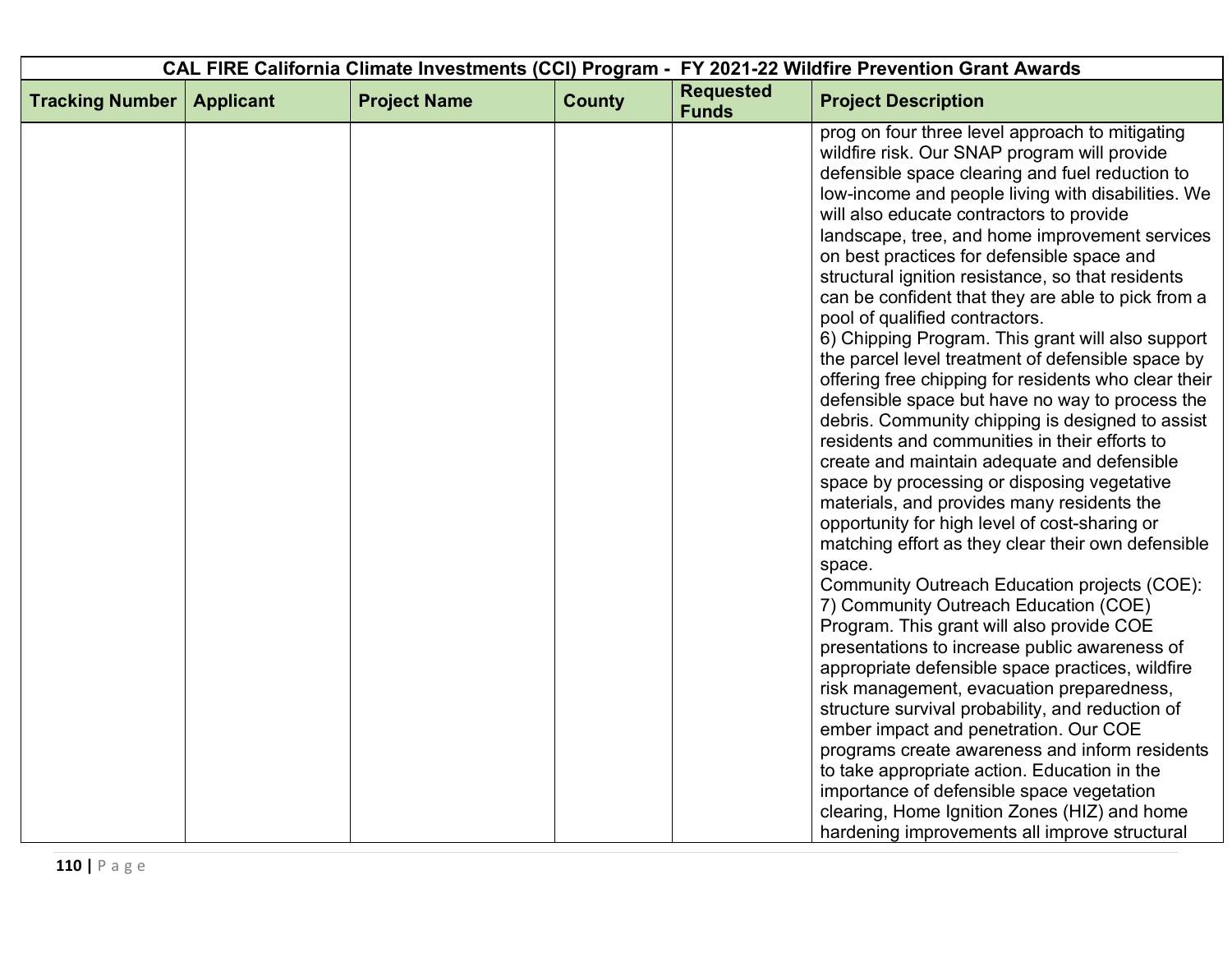| CAL FIRE California Climate Investments (CCI) Program - FY 2021-22 Wildfire Prevention Grant Awards |                                  |                                                             |               |                                  |                                                                                                                                                                                                                                                                                                                                                                                                                                                                                                                                                                                                                                                                                                                                                                                                                                                                                                                                                                                                                                                                                                                                                                                                                                                                                      |
|-----------------------------------------------------------------------------------------------------|----------------------------------|-------------------------------------------------------------|---------------|----------------------------------|--------------------------------------------------------------------------------------------------------------------------------------------------------------------------------------------------------------------------------------------------------------------------------------------------------------------------------------------------------------------------------------------------------------------------------------------------------------------------------------------------------------------------------------------------------------------------------------------------------------------------------------------------------------------------------------------------------------------------------------------------------------------------------------------------------------------------------------------------------------------------------------------------------------------------------------------------------------------------------------------------------------------------------------------------------------------------------------------------------------------------------------------------------------------------------------------------------------------------------------------------------------------------------------|
| <b>Tracking Number</b>                                                                              | <b>Applicant</b>                 | <b>Project Name</b>                                         | <b>County</b> | <b>Requested</b><br><b>Funds</b> | <b>Project Description</b>                                                                                                                                                                                                                                                                                                                                                                                                                                                                                                                                                                                                                                                                                                                                                                                                                                                                                                                                                                                                                                                                                                                                                                                                                                                           |
|                                                                                                     |                                  |                                                             |               |                                  | resiliency and connect individual parcel<br>management to community projects.<br>Presentations and HIZ assessments conducted<br>by our NFPA trained staff will help homeowners<br>make significant changes to their structure and<br>adjacent areas that may reduce the risk of home<br>ignition and significantly impact community-based<br>fuel management treatments providing cost-<br>effective outcomes and measures.                                                                                                                                                                                                                                                                                                                                                                                                                                                                                                                                                                                                                                                                                                                                                                                                                                                          |
| 21-FP-BTU-0223                                                                                      | Yankee Hill Fire<br>Safe Council | Crain Ridge Fuel Break<br>- Maintenance and<br>Enhancements | Butte*        | \$727,701.00                     | The Crain Ridge Fuel Break - Maintenance and<br>Enhancements will reduce (150) acres of<br>hazardous fuels, within a planning area of the<br>Concow/Yankee Hill community, a low-income<br>community of Butte County. The habitable<br>structures and population were dramatically<br>reduced from the 2018 Camp Fire and the 2020<br>North Complex-Bear Fire. Much of the<br>community is displaced while they work to<br>rebuild. We estimate 540 structures with a<br>population of 1,080. Coordinating with multiple<br>partnerships, we've identified a project area with<br>a series of treatment units along strategic<br>ridgelines that tie into federal partner's, PG&E,<br>Thermalito Water & Sewer District and Butte<br>County Public Works Department's projects that<br>are listed within the Butte County Community<br>Wildfire Protection Plan (CWPP). Tying fuel<br>break sections together strengthens the<br>effectiveness of the fuel reduction work for the<br>community, it enhances the protection for<br>structures minimizing loss, it provides a safer<br>zone for fire responders, and it lessens the<br>impact on other assets related to the watershed,<br>wildlife, and timber resources. The project will<br>support the reduction of greenhouse gas |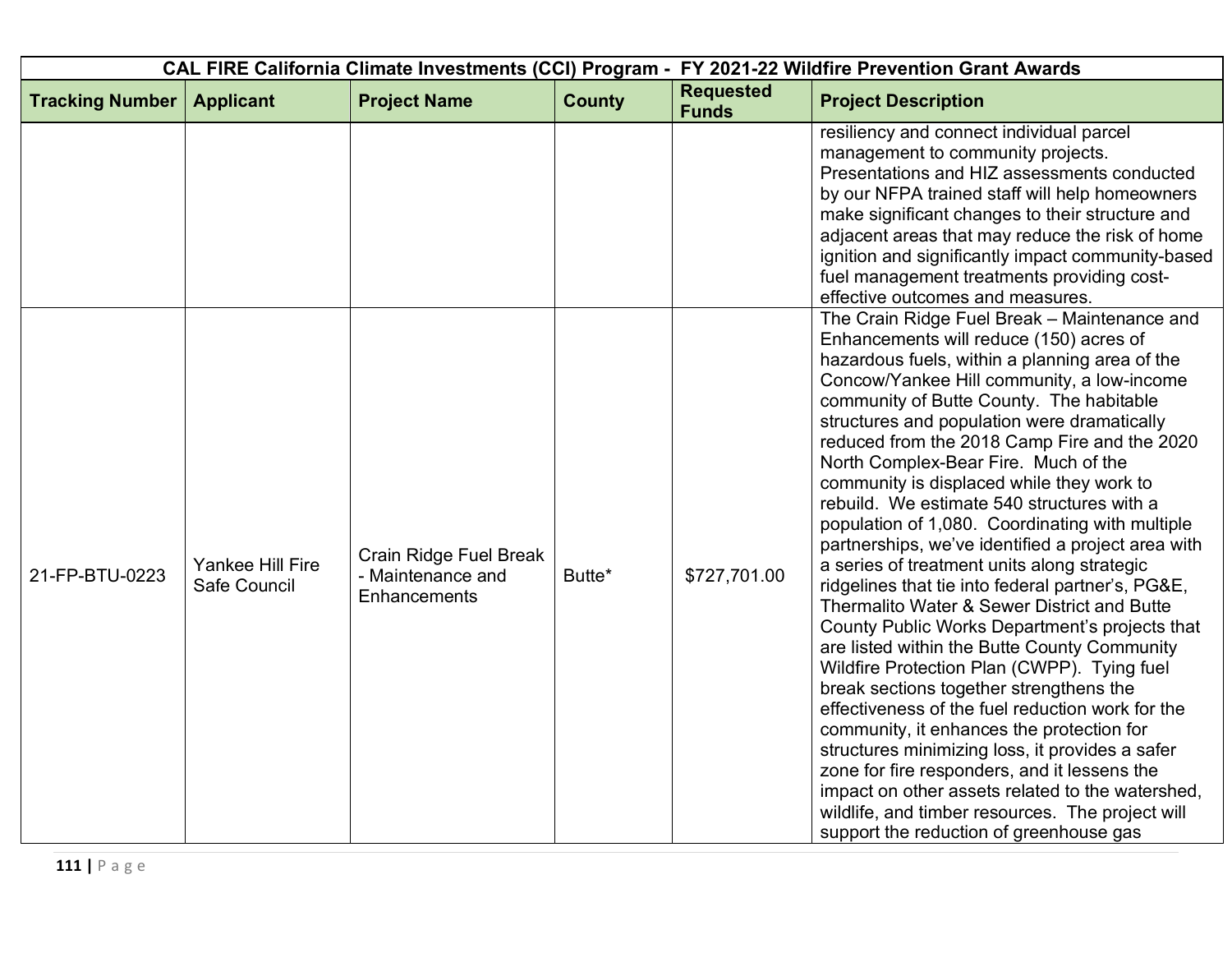| CAL FIRE California Climate Investments (CCI) Program - FY 2021-22 Wildfire Prevention Grant Awards |                                                  |                                                                             |               |                                  |                                                                                                                                                                                                                                                                                                                                                                                                                                                                                                                                                                                                                                                                                                                                                                                                                                                                                                                                                                                                                                                                                                                                                                                                                                                                                                                                      |
|-----------------------------------------------------------------------------------------------------|--------------------------------------------------|-----------------------------------------------------------------------------|---------------|----------------------------------|--------------------------------------------------------------------------------------------------------------------------------------------------------------------------------------------------------------------------------------------------------------------------------------------------------------------------------------------------------------------------------------------------------------------------------------------------------------------------------------------------------------------------------------------------------------------------------------------------------------------------------------------------------------------------------------------------------------------------------------------------------------------------------------------------------------------------------------------------------------------------------------------------------------------------------------------------------------------------------------------------------------------------------------------------------------------------------------------------------------------------------------------------------------------------------------------------------------------------------------------------------------------------------------------------------------------------------------|
| <b>Tracking Number</b>                                                                              | <b>Applicant</b>                                 | <b>Project Name</b>                                                         | <b>County</b> | <b>Requested</b><br><b>Funds</b> | <b>Project Description</b>                                                                                                                                                                                                                                                                                                                                                                                                                                                                                                                                                                                                                                                                                                                                                                                                                                                                                                                                                                                                                                                                                                                                                                                                                                                                                                           |
|                                                                                                     |                                                  |                                                                             |               |                                  | emissions (GHG) by the treatment methods used<br>and the removal of a significant amount of dead<br>tree debris decaying in this area of the<br>community. Building a healthier forest area and<br>encouraging a variety of age tree growth will<br>enhance carbon sequestration. Working with a<br>Registered Professional Forester (RPF), other<br>environmental and archeological consultants will<br>work with us to complete CEQA requirements.                                                                                                                                                                                                                                                                                                                                                                                                                                                                                                                                                                                                                                                                                                                                                                                                                                                                                 |
| 21-FP-SKU-0016                                                                                      | Northern<br>California<br><b>Resource Center</b> | <b>Seiad Creek</b><br>Ingress/Egress<br><b>Hazardous Fuels</b><br>Reduction | Siskiyou*     | \$180,538.00                     | This project is a collaborative effort between the<br>Seiad Valley Fire Dept., CAL FIRE, Northern<br>California Resource Center, Seiad Valley Fire<br>Safe Council, The Wildfire Institute, and the<br>Klamath National Forest. The community of<br>Seiad Creek Road, and surrounding areas are a<br>high risk WUI area bordered by valued timberland<br>and the public lands managed by the Klamath<br>National Forest. The community is a high density<br>residential area with Seiad Creek Road being the<br>only access road to the community. The main<br>Seiad Cr. Road in and out of this high risk area is<br>flanked by heavy accumulations of woody fuels.<br>Many of the residences in the community<br>similarly have dangerous fuel accumulations<br>adjacent to homes and outbuildings. In the event<br>of a wildland incident, this road would likely be<br>closed to ingress and egress of emergency<br>vehicles and firefighters and for evacuation of<br>residents. Firefighters are also likely to be unable<br>to defend many homes located among the dense<br>fuel load. This project area is rated as High and<br>Very High by CAL FIRE risk assessments. The<br>dense vegetative types in the project area are<br>dominated by mixed confer forest with dense<br>ladder fuels, manzanita and ceanothus brush. |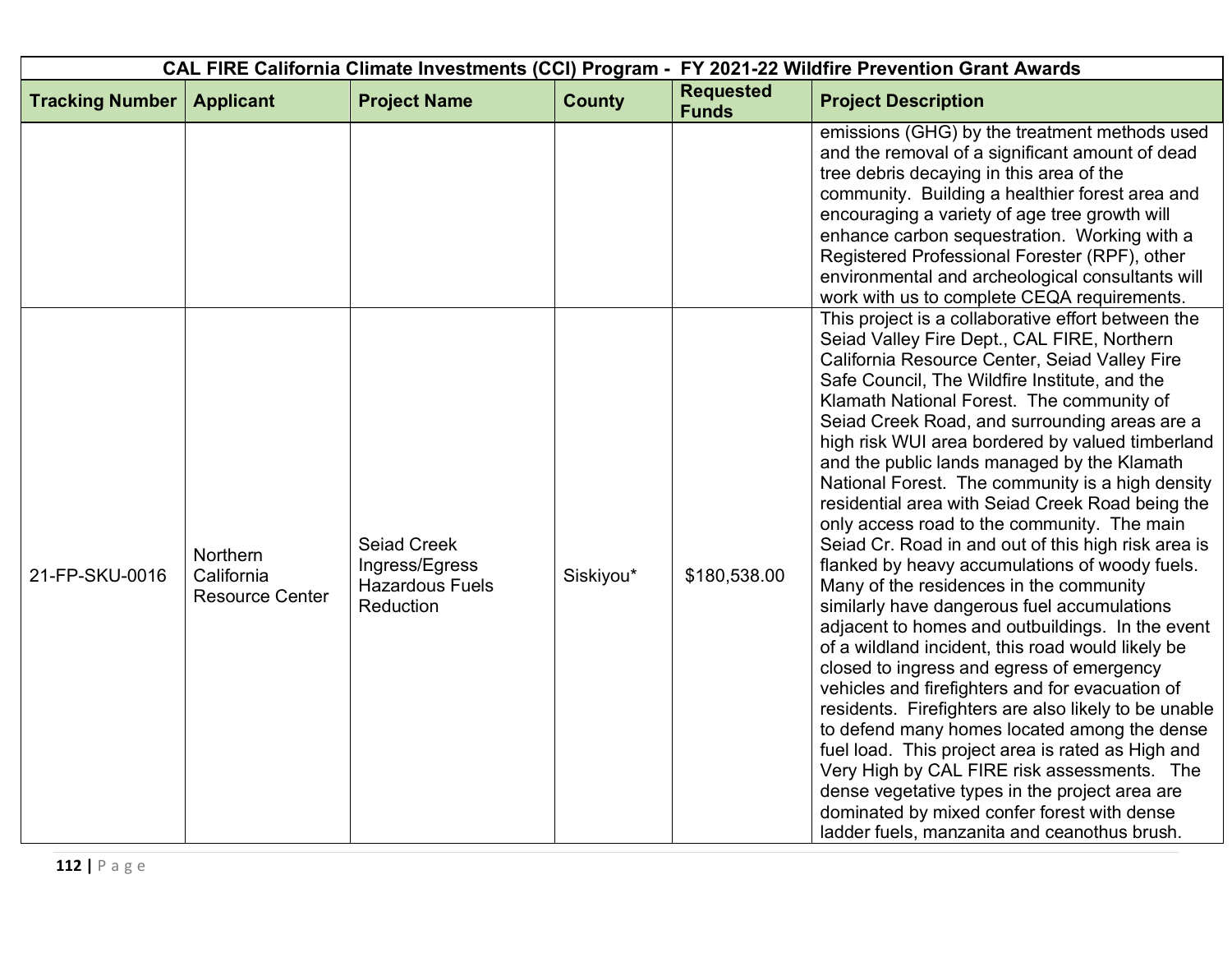|                        |                                             |                                                                                   |               | CAL FIRE California Climate Investments (CCI) Program - FY 2021-22 Wildfire Prevention Grant Awards |                                                                                                                                                                                                                                                                                                                                                                                                                                                                                                                                                                                                                                                                                                                                                                                                                                                                                                                                                                                                                                                                                                                                                                                                                                                                                                                                                                                               |
|------------------------|---------------------------------------------|-----------------------------------------------------------------------------------|---------------|-----------------------------------------------------------------------------------------------------|-----------------------------------------------------------------------------------------------------------------------------------------------------------------------------------------------------------------------------------------------------------------------------------------------------------------------------------------------------------------------------------------------------------------------------------------------------------------------------------------------------------------------------------------------------------------------------------------------------------------------------------------------------------------------------------------------------------------------------------------------------------------------------------------------------------------------------------------------------------------------------------------------------------------------------------------------------------------------------------------------------------------------------------------------------------------------------------------------------------------------------------------------------------------------------------------------------------------------------------------------------------------------------------------------------------------------------------------------------------------------------------------------|
| <b>Tracking Number</b> | <b>Applicant</b>                            | <b>Project Name</b>                                                               | <b>County</b> | <b>Requested</b><br><b>Funds</b>                                                                    | <b>Project Description</b>                                                                                                                                                                                                                                                                                                                                                                                                                                                                                                                                                                                                                                                                                                                                                                                                                                                                                                                                                                                                                                                                                                                                                                                                                                                                                                                                                                    |
|                        |                                             |                                                                                   |               |                                                                                                     | The biggest challenges are the heavy fuel<br>loading, fire history showing fire paths aimed at<br>the community and a lack of substantial fuels<br>modification in the past. This project would treat<br>70 acres along the main Seiad Creek Road and<br>associated driveways. Treatments would be up<br>to 100ft on both sides of the road and driveways.<br>This fuel reduction project, vital to safe                                                                                                                                                                                                                                                                                                                                                                                                                                                                                                                                                                                                                                                                                                                                                                                                                                                                                                                                                                                      |
| 21-FP-LNU-0109         | <b>Coast Ridge</b><br><b>Forest Council</b> | <b>Evacuation Route and</b><br><b>Hazardous Fuels</b><br><b>Reduction Project</b> | Sonoma        | \$946,950.00                                                                                        | evacuation in four communities, is located in rural<br>mountainous western Sonoma County,<br>sandwiched between the 55,209 acre Walbridge<br>Fire and the 2,360 acre Meyers Fire (both 2020<br>LNU Lightning Complex fires). The project is a<br>joint undertaking between the Coast Ridge Forest<br>Council and the Muniz Ranches in Jenner. This<br>fuel reduction proposal is Phase II of a<br>landscape-level planning effort on the northern<br>Sonoma coast. The project area is on SRA lands<br>designated as High and Very High Fuel Hazard<br>Severity Zones and also a Community at Risk<br>established by the State Forester. Approximately<br>35 percent of the project influence zone (PIZ) is<br>in a census-designated DAC area. The project<br>will protect 345 habitable structures and benefit<br>775 people who live with the legacy of the 1978<br>Creighton Ridge fire (the last large wildfire in this<br>area) that burned 12,000 acres and destroyed<br>every structure in its path. This area was also<br>substantially damaged by wildfire in 1953<br>(Charles Fire), 54 (Charles Fire), 65 (Magic Mt)<br>Fire) and more currently by Sudden Oak Death.<br>Following these series of fires, tanoak came back<br>as the dominant tree vegetation type and is now<br>being killed in significant numbers. Community<br>groups have contributed thousands of volunteer |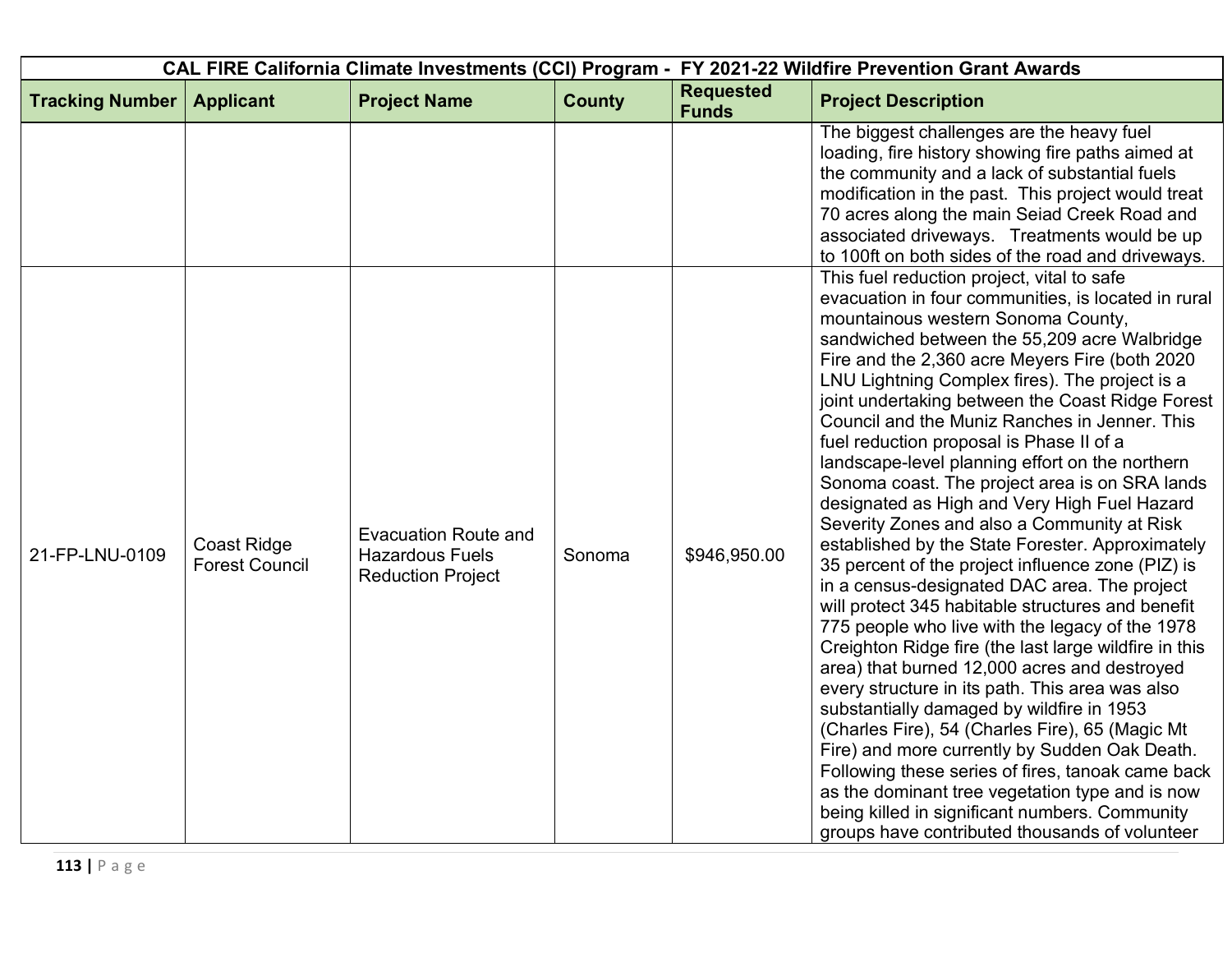|                        |                                          |                                                         |                    | CAL FIRE California Climate Investments (CCI) Program - FY 2021-22 Wildfire Prevention Grant Awards |                                                                                                                                                                                                                                                                                                                                                                                                                                                                                                                                                                                                                                                                                                                                                                                                                                                                                        |
|------------------------|------------------------------------------|---------------------------------------------------------|--------------------|-----------------------------------------------------------------------------------------------------|----------------------------------------------------------------------------------------------------------------------------------------------------------------------------------------------------------------------------------------------------------------------------------------------------------------------------------------------------------------------------------------------------------------------------------------------------------------------------------------------------------------------------------------------------------------------------------------------------------------------------------------------------------------------------------------------------------------------------------------------------------------------------------------------------------------------------------------------------------------------------------------|
| <b>Tracking Number</b> | <b>Applicant</b>                         | <b>Project Name</b>                                     | <b>County</b>      | <b>Requested</b><br><b>Funds</b>                                                                    | <b>Project Description</b>                                                                                                                                                                                                                                                                                                                                                                                                                                                                                                                                                                                                                                                                                                                                                                                                                                                             |
|                        |                                          |                                                         |                    |                                                                                                     | hours clearing hazardous vegetation in the right-<br>of-way of the designated roads for this project<br>and those included in future planning efforts. The<br>project proposes fuel treatment on 165 acres in<br>coastal conifer and hardwood forests along 7.1<br>miles of road. It builds on Phase I already in<br>progress to construct shaded fuel breaks along<br>9.3 miles of Fort Ross Road to provide safe<br>ingress and egress of residents and fire<br>personnel. A \$423,000 grant from the County of<br>Sonoma Vegetation Management Grant Program<br>funded the work on this important county corridor.<br>Fort Ross Rd. is the primary access leading to<br>the roads included in this project. The fuel<br>reduction work proposed for the Muniz Ranches<br>is Phase IV of their shaded fuel break projects<br>funded by CAL FIRE through SRA and CCI<br>grants.       |
| 21-FP-BDU-0158         | <b>Mountain Rim Fire</b><br>Safe Council | <b>Critical Infrastructure</b><br><b>Fuel Reduction</b> | San<br>Bernardino* | \$221,906.00                                                                                        | This project is for fuel abatement services for<br>parcels on which critical infrastructure for the<br>mountain communities exists. This will include<br>both federal and non-federal lands within San<br>Bernardino mountain communities of Crestline,<br>Running Springs, and Green Valley Lake;<br>specifically, Crestline Sanitation District, Running<br>Springs Water District and Green Valley Lake<br>Mutual Water Company. This project focuses on<br>assisting community services districts (CSDs) in<br>insuring the property their critical infrastructure is<br>located on is in full compliance with fire hazard<br>abatement guidelines to better protect these<br>valuable facilities from wildfire. The estimated<br>area to receive direct treatment is 136 acres;<br>including 60 parcels with infrastructure serving<br>8,973 habitable structures and populations |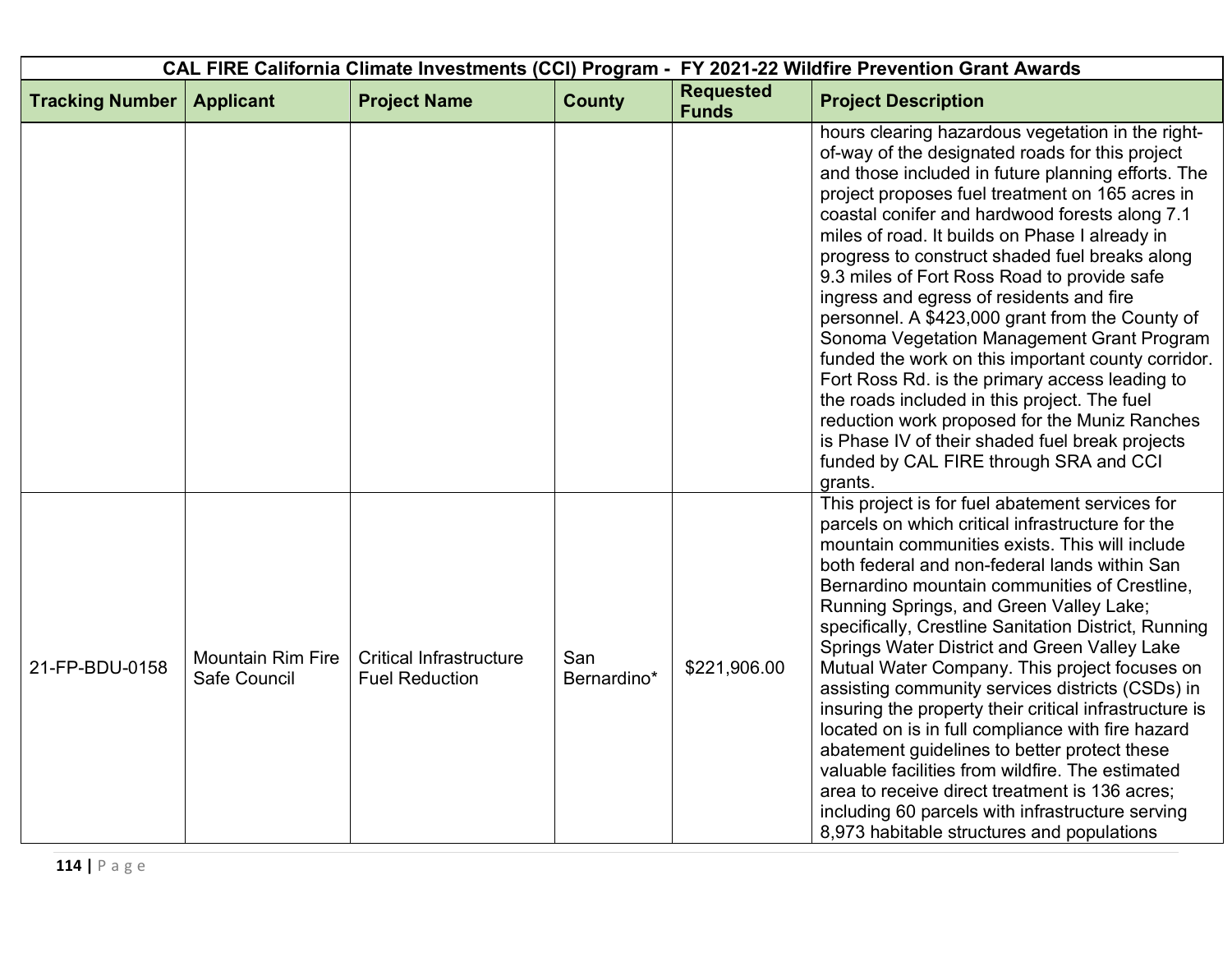| CAL FIRE California Climate Investments (CCI) Program - FY 2021-22 Wildfire Prevention Grant Awards |                                                    |                                                              |                 |                                  |                                                                                                                                                                                                                                                                                                                                                                                                                                                                                                                                                                                                                                                                                                                                                                                                                                                                                                                                                                                                                                                                                                                                                                                                                                |
|-----------------------------------------------------------------------------------------------------|----------------------------------------------------|--------------------------------------------------------------|-----------------|----------------------------------|--------------------------------------------------------------------------------------------------------------------------------------------------------------------------------------------------------------------------------------------------------------------------------------------------------------------------------------------------------------------------------------------------------------------------------------------------------------------------------------------------------------------------------------------------------------------------------------------------------------------------------------------------------------------------------------------------------------------------------------------------------------------------------------------------------------------------------------------------------------------------------------------------------------------------------------------------------------------------------------------------------------------------------------------------------------------------------------------------------------------------------------------------------------------------------------------------------------------------------|
| <b>Tracking Number</b>                                                                              | <b>Applicant</b>                                   | <b>Project Name</b>                                          | <b>County</b>   | <b>Requested</b><br><b>Funds</b> | <b>Project Description</b>                                                                                                                                                                                                                                                                                                                                                                                                                                                                                                                                                                                                                                                                                                                                                                                                                                                                                                                                                                                                                                                                                                                                                                                                     |
|                                                                                                     |                                                    |                                                              |                 |                                  | totaling 16,732. The value of this critical<br>infrastructure is estimated at more than<br>\$35,000,000.00.                                                                                                                                                                                                                                                                                                                                                                                                                                                                                                                                                                                                                                                                                                                                                                                                                                                                                                                                                                                                                                                                                                                    |
| 21-FP-TCU-0041                                                                                      | Calaveras<br><b>Foothills Fire Safe</b><br>Council | <b>Rancho Calaveras</b><br><b>Fuels Reduction</b><br>Program | Calaveras       | \$213,180.00                     | The current proposal will build upon the current<br>goal of clearing the brush which lies in and<br>adjacent to current residence outside the 100'<br>defensible space, a reduced fuel zone will allow<br>for better protection of homes as well as an area<br>which would allow for a better chance of stopping<br>damaging wildfires due to the reduced fuel<br>loading.                                                                                                                                                                                                                                                                                                                                                                                                                                                                                                                                                                                                                                                                                                                                                                                                                                                     |
| 21-FP-LAC-0347                                                                                      | City of Glendale<br><b>Fire Department</b>         | <b>Fire Reduction/Brush</b><br>Abatement Program             | Los<br>Angeles* | \$184,150.00                     | The fire reduction/brush abatement project<br>proposes to reduce hazardous fuels within the<br>Very High Fire Severity Zone of the City of<br>Glendale. Through the use of mechanical and<br>natural means, the hazardous brush will be<br>removed near fire threatened communities and<br>will focus on increasing the protection of people,<br>structures and communities. The project<br>proposed a three tiered approach to reduce the<br>threat of wildfires and thus improve public safety.<br>The first tier will include the use of professional,<br>contracted crews with hand tools to physically<br>removed hazardous vegetation and mulch the<br>vegetation to use as ground cover. The second<br>tier will be to purchase a chipper that can be used<br>over many years to assist the community with<br>removal of hazardous vegetation from around<br>their homes and chip the vegetation into mulch<br>that can be used at their communities. And the<br>third tier will be to use goats to naturally remove<br>vegetation in areas that are too difficult for the<br>crews to reach. The main location consists of<br>approximately 120 acres of brush area be<br>between the habited homes and the WUI at the |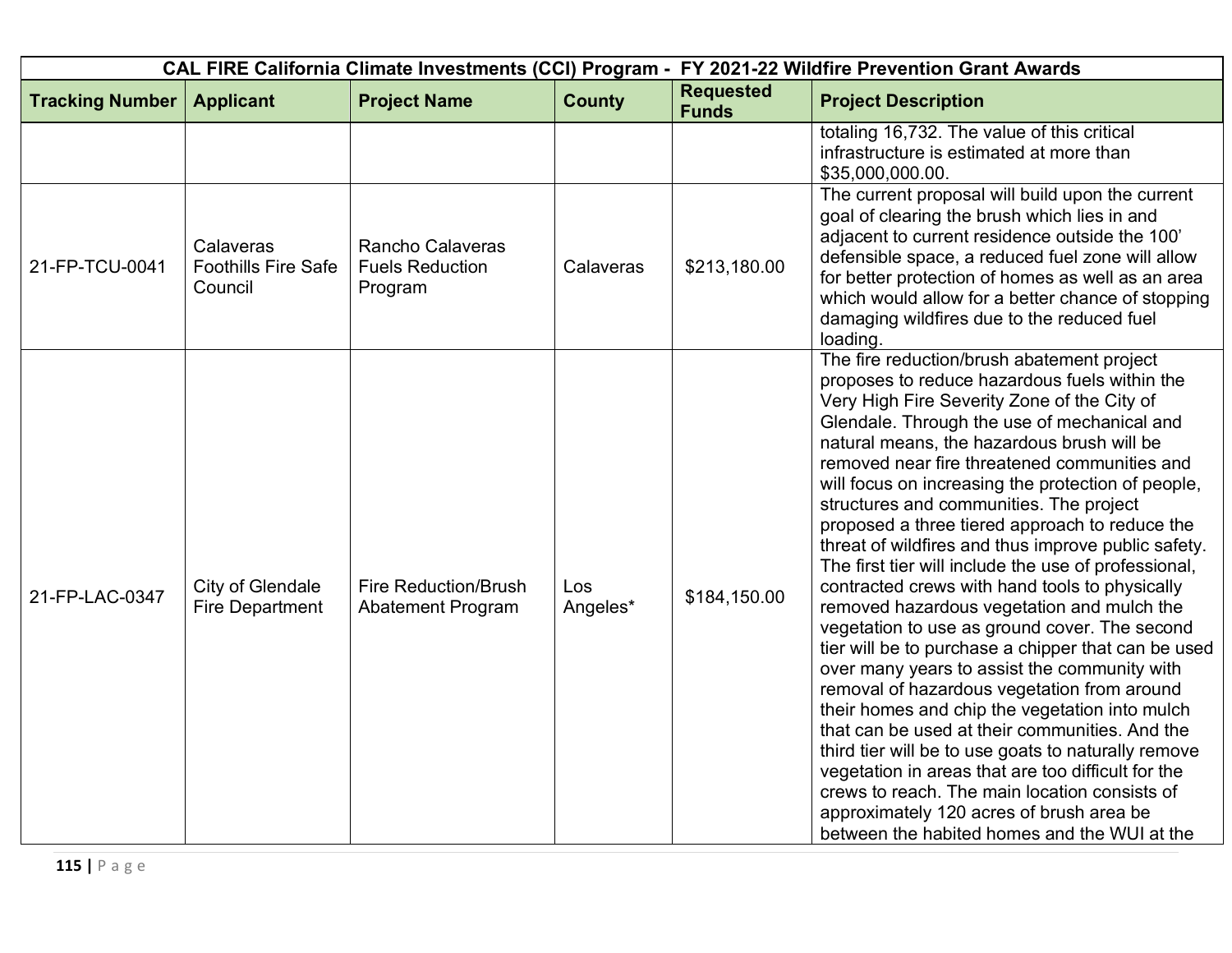| CAL FIRE California Climate Investments (CCI) Program - FY 2021-22 Wildfire Prevention Grant Awards |                                                                    |                                                                     |               |                                  |                                                                                                                                                                                                                                                                                                                                                                                                                                                                                                                                                                                                                                                                                                                                                                                                                                                                                                                                                                                                                                                                                                                                                                                                                                                                                                                                              |
|-----------------------------------------------------------------------------------------------------|--------------------------------------------------------------------|---------------------------------------------------------------------|---------------|----------------------------------|----------------------------------------------------------------------------------------------------------------------------------------------------------------------------------------------------------------------------------------------------------------------------------------------------------------------------------------------------------------------------------------------------------------------------------------------------------------------------------------------------------------------------------------------------------------------------------------------------------------------------------------------------------------------------------------------------------------------------------------------------------------------------------------------------------------------------------------------------------------------------------------------------------------------------------------------------------------------------------------------------------------------------------------------------------------------------------------------------------------------------------------------------------------------------------------------------------------------------------------------------------------------------------------------------------------------------------------------|
| <b>Tracking Number</b>                                                                              | <b>Applicant</b>                                                   | <b>Project Name</b>                                                 | <b>County</b> | <b>Requested</b><br><b>Funds</b> | <b>Project Description</b>                                                                                                                                                                                                                                                                                                                                                                                                                                                                                                                                                                                                                                                                                                                                                                                                                                                                                                                                                                                                                                                                                                                                                                                                                                                                                                                   |
|                                                                                                     |                                                                    |                                                                     |               |                                  | base of the Verdugo Mountains. This area is of<br>importance because of the close proximity of the<br>homes in this community to this hazardous fuels<br>area, it will also remove the hazardous vegetation<br>that if ignited could threaten the City's Brand<br>Library, historic structures, and radio and<br>communication towers at the top of the Verdugo<br>Mountains.                                                                                                                                                                                                                                                                                                                                                                                                                                                                                                                                                                                                                                                                                                                                                                                                                                                                                                                                                                |
| 21-FP-TGU-0280                                                                                      | <b>Glenn County</b><br>Resource<br>Conservation<br><b>District</b> | Highway 162 and<br>County Road 306 Fuel<br><b>Break Maintenance</b> | Glenn         | \$575,808.00                     | The Highway 162 and County Road 306 Fuel<br>Break Maintenance Project (project) will continue<br>work on an already-established pair of fuel<br>breaks along main thorough-fairs in western<br>Glenn County: Highway 162 and County Road<br>306. Glenn County is in Northern California,<br>approximately one and a half hours north of<br>Sacramento along Interstate-5 and is within the<br>Tehama-Glenn Unit (TGU). Supported by the<br>Tehama-Glenn Unit's (TGU) Strategic Fire Plan,<br>2011 Glenn County Community Wildfire<br>Protection Plan (CWPP) including 2022 Glenn<br>County CWPP Update, and other local strategic<br>plans, this project is important to reduce the<br>threat of wildfire to people, structures, and nearby<br>communities. In addition, this project aims to<br>reduce greenhouse gas emissions.<br>This project will maintain momentum gained over<br>the last several years in an innovative, newer way<br>of implementing fuel breaks within the 108 acres<br>and 86 miles in total length hazardous fuels<br>reduction project. Currently, the Glenn County<br>Resource Conservation District (RCD) is in<br>agreement with CAL FIRE, No. 5GG17226, for<br>the Glenn County Highway 162 and County Road<br>306 Fuel Breaks Project using scrape as the<br>vegetation treatment prescription. Funds were |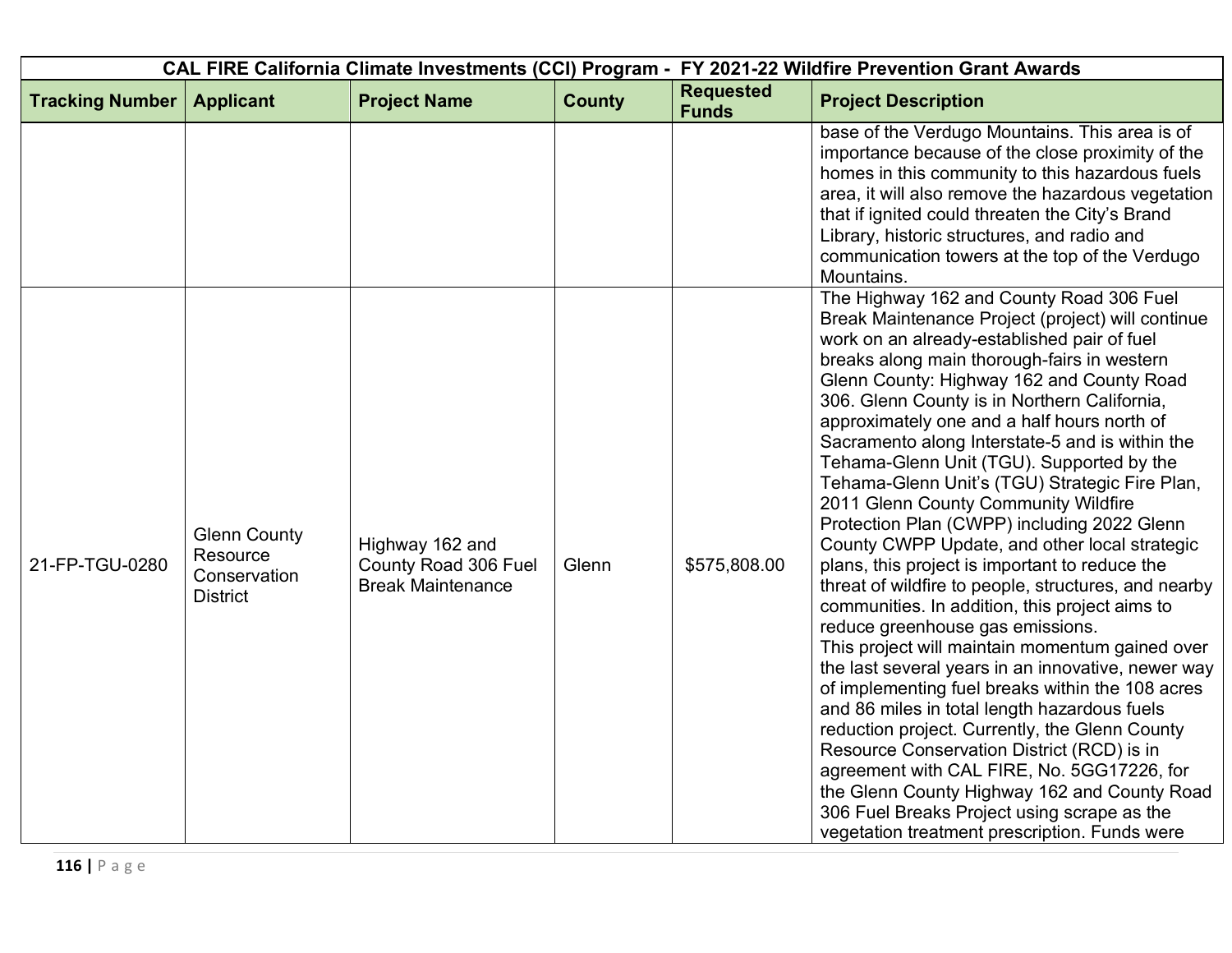|                        |                  |                     |               |                                  | CAL FIRE California Climate Investments (CCI) Program - FY 2021-22 Wildfire Prevention Grant Awards |
|------------------------|------------------|---------------------|---------------|----------------------------------|-----------------------------------------------------------------------------------------------------|
| <b>Tracking Number</b> | <b>Applicant</b> | <b>Project Name</b> | <b>County</b> | <b>Requested</b><br><b>Funds</b> | <b>Project Description</b>                                                                          |
|                        |                  |                     |               |                                  | awarded through the CAL FIRE California<br><b>Climate Investment Fire Prevention Program</b>        |
|                        |                  |                     |               |                                  | Grant FY 2017-2018 Funding Opportunity.                                                             |
|                        |                  |                     |               |                                  | Although recently amended for a time extension                                                      |
|                        |                  |                     |               |                                  | through March 15, 2025, it is anticipated the                                                       |
|                        |                  |                     |               |                                  | current project will be completed and budget<br>expended by December 31, 2022. This grant           |
|                        |                  |                     |               |                                  | funding opportunity would maintain the fuel                                                         |
|                        |                  |                     |               |                                  | breaks from 2023 through March 15, 2026                                                             |
|                        |                  |                     |               |                                  | through utilizing intensive goat grazing as the                                                     |
|                        |                  |                     |               |                                  | vegetative treatment prescription to not only                                                       |
|                        |                  |                     |               |                                  | address the horizontal continuity of vegetative                                                     |
|                        |                  |                     |               |                                  | fuels but also addressing any future vertical                                                       |
|                        |                  |                     |               |                                  | vegetative fuels helping to reduce the rate of fire                                                 |
|                        |                  |                     |               |                                  | spread, duration and intensity, fuel ignitability,                                                  |
|                        |                  |                     |               |                                  | ignition of tree crowns, or structures.<br>The Highway 162 fuel break is located along the          |
|                        |                  |                     |               |                                  | north and south sides of Highway 162 from the                                                       |
|                        |                  |                     |               |                                  | Local Responsibility Area (LRA) boundary just                                                       |
|                        |                  |                     |               |                                  | west of Willows to the community of Elk Creek.                                                      |
|                        |                  |                     |               |                                  | The County Road 306 fuel break is located along                                                     |
|                        |                  |                     |               |                                  | the east and west sides of County Road 306 from                                                     |
|                        |                  |                     |               |                                  | the County Road 200 intersection at its northern-                                                   |
|                        |                  |                     |               |                                  | most point, down to the community of Stonyford                                                      |
|                        |                  |                     |               |                                  | (Colusa County line), within the State                                                              |
|                        |                  |                     |               |                                  | Responsibly Area (SRA) in Glenn County.                                                             |
|                        |                  |                     |               |                                  | This project is directly associated with the<br>reduction of fuels along major travel routes in the |
|                        |                  |                     |               |                                  | SRA, LRA, and Federal Response Area (FRA)                                                           |
|                        |                  |                     |               |                                  | along highways and community ingress and                                                            |
|                        |                  |                     |               |                                  | egress, which will consequently reduce the                                                          |
|                        |                  |                     |               |                                  | potential for ignitions to become catastrophic fires                                                |
|                        |                  |                     |               |                                  | that gain momentum into structures and other                                                        |
|                        |                  |                     |               |                                  | valuable infrastructure such as agricultural lands,                                                 |
|                        |                  |                     |               |                                  | livestock, schools, and communities in rural                                                        |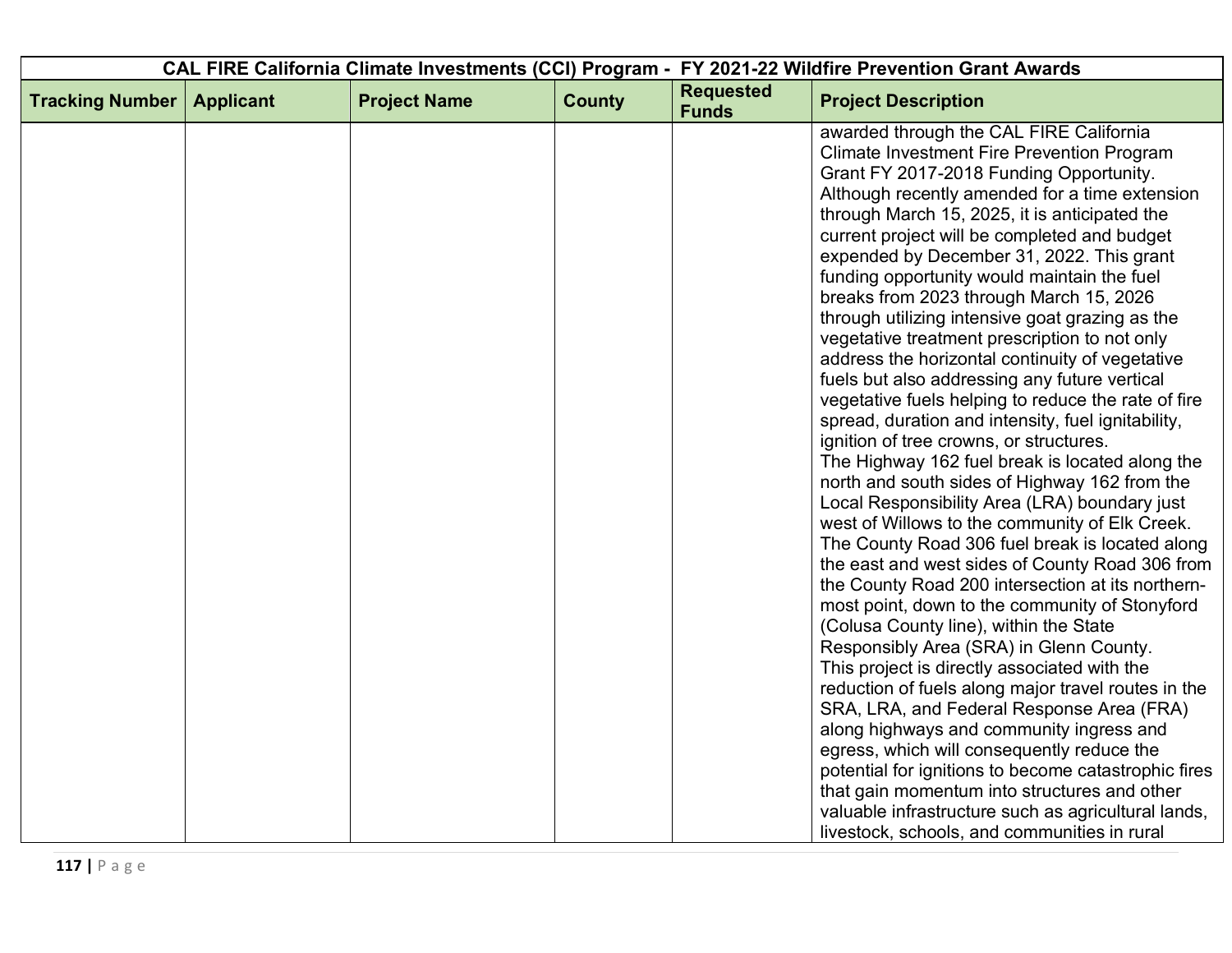| <b>Requested</b><br><b>Tracking Number</b><br><b>Project Name</b><br><b>County</b><br><b>Project Description</b><br><b>Applicant</b><br><b>Funds</b><br>areas. This hazardous fuels reduction project will<br>help reduce the initial fire size and create a buffer<br>to allow fire equipment to take aggressive action.<br>The Highway 162 fuel break serves to create a<br>defensible space for emergency response<br>personnel to aid in the rapid suppression of<br>wildfires that start along this highway's length.<br>The fuel break also improves the safe use of the<br>highway as an evacuation route and improves the<br>ability to prevent fire damage and or destruction<br>to the transmission lines that provide power and |  |  | CAL FIRE California Climate Investments (CCI) Program - FY 2021-22 Wildfire Prevention Grant Awards |
|--------------------------------------------------------------------------------------------------------------------------------------------------------------------------------------------------------------------------------------------------------------------------------------------------------------------------------------------------------------------------------------------------------------------------------------------------------------------------------------------------------------------------------------------------------------------------------------------------------------------------------------------------------------------------------------------------------------------------------------------|--|--|-----------------------------------------------------------------------------------------------------|
|                                                                                                                                                                                                                                                                                                                                                                                                                                                                                                                                                                                                                                                                                                                                            |  |  |                                                                                                     |
|                                                                                                                                                                                                                                                                                                                                                                                                                                                                                                                                                                                                                                                                                                                                            |  |  |                                                                                                     |
|                                                                                                                                                                                                                                                                                                                                                                                                                                                                                                                                                                                                                                                                                                                                            |  |  |                                                                                                     |
|                                                                                                                                                                                                                                                                                                                                                                                                                                                                                                                                                                                                                                                                                                                                            |  |  |                                                                                                     |
|                                                                                                                                                                                                                                                                                                                                                                                                                                                                                                                                                                                                                                                                                                                                            |  |  |                                                                                                     |
|                                                                                                                                                                                                                                                                                                                                                                                                                                                                                                                                                                                                                                                                                                                                            |  |  |                                                                                                     |
|                                                                                                                                                                                                                                                                                                                                                                                                                                                                                                                                                                                                                                                                                                                                            |  |  |                                                                                                     |
|                                                                                                                                                                                                                                                                                                                                                                                                                                                                                                                                                                                                                                                                                                                                            |  |  |                                                                                                     |
|                                                                                                                                                                                                                                                                                                                                                                                                                                                                                                                                                                                                                                                                                                                                            |  |  |                                                                                                     |
|                                                                                                                                                                                                                                                                                                                                                                                                                                                                                                                                                                                                                                                                                                                                            |  |  |                                                                                                     |
|                                                                                                                                                                                                                                                                                                                                                                                                                                                                                                                                                                                                                                                                                                                                            |  |  |                                                                                                     |
| communications to the Elk Creek community.                                                                                                                                                                                                                                                                                                                                                                                                                                                                                                                                                                                                                                                                                                 |  |  |                                                                                                     |
|                                                                                                                                                                                                                                                                                                                                                                                                                                                                                                                                                                                                                                                                                                                                            |  |  | Critical infrastructure that supports the community                                                 |
| of Elk Creek will also be further protected from                                                                                                                                                                                                                                                                                                                                                                                                                                                                                                                                                                                                                                                                                           |  |  |                                                                                                     |
| damage and/or destruction from a wildfire.                                                                                                                                                                                                                                                                                                                                                                                                                                                                                                                                                                                                                                                                                                 |  |  |                                                                                                     |
| The County Road 306 fuel break helps in                                                                                                                                                                                                                                                                                                                                                                                                                                                                                                                                                                                                                                                                                                    |  |  |                                                                                                     |
| protecting the rural communities of Newville,                                                                                                                                                                                                                                                                                                                                                                                                                                                                                                                                                                                                                                                                                              |  |  |                                                                                                     |
| Chrome, Elk Creek, and Stonyford, as well as                                                                                                                                                                                                                                                                                                                                                                                                                                                                                                                                                                                                                                                                                               |  |  |                                                                                                     |
| Grindstone Rancheria and its related cultural                                                                                                                                                                                                                                                                                                                                                                                                                                                                                                                                                                                                                                                                                              |  |  |                                                                                                     |
| resources, from the potential impacts of wildfire.                                                                                                                                                                                                                                                                                                                                                                                                                                                                                                                                                                                                                                                                                         |  |  |                                                                                                     |
| Elk Creek and Stonyford are communities listed                                                                                                                                                                                                                                                                                                                                                                                                                                                                                                                                                                                                                                                                                             |  |  |                                                                                                     |
| on the federal registry of identified communities                                                                                                                                                                                                                                                                                                                                                                                                                                                                                                                                                                                                                                                                                          |  |  |                                                                                                     |
| at risk.                                                                                                                                                                                                                                                                                                                                                                                                                                                                                                                                                                                                                                                                                                                                   |  |  |                                                                                                     |
| Habitable structures and infrastructure include                                                                                                                                                                                                                                                                                                                                                                                                                                                                                                                                                                                                                                                                                            |  |  |                                                                                                     |
| the community of Elk Creek and a multitude of                                                                                                                                                                                                                                                                                                                                                                                                                                                                                                                                                                                                                                                                                              |  |  |                                                                                                     |
| scattered residences in the area between Willows                                                                                                                                                                                                                                                                                                                                                                                                                                                                                                                                                                                                                                                                                           |  |  |                                                                                                     |
| and Elk Creek. Elk Creek is a compact                                                                                                                                                                                                                                                                                                                                                                                                                                                                                                                                                                                                                                                                                                      |  |  |                                                                                                     |
| community with a church, post office, community                                                                                                                                                                                                                                                                                                                                                                                                                                                                                                                                                                                                                                                                                            |  |  |                                                                                                     |
| hall, elementary, middle and high school, and                                                                                                                                                                                                                                                                                                                                                                                                                                                                                                                                                                                                                                                                                              |  |  |                                                                                                     |
| several commercial businesses. Electrical and                                                                                                                                                                                                                                                                                                                                                                                                                                                                                                                                                                                                                                                                                              |  |  |                                                                                                     |
| water utility infrastructure are also located in the                                                                                                                                                                                                                                                                                                                                                                                                                                                                                                                                                                                                                                                                                       |  |  |                                                                                                     |
| urban core. All are critical components that                                                                                                                                                                                                                                                                                                                                                                                                                                                                                                                                                                                                                                                                                               |  |  |                                                                                                     |
| provide service to habitable structures that are at                                                                                                                                                                                                                                                                                                                                                                                                                                                                                                                                                                                                                                                                                        |  |  |                                                                                                     |
| risk of being interrupted or destroyed by wildfire.<br>The community and the surrounding area are                                                                                                                                                                                                                                                                                                                                                                                                                                                                                                                                                                                                                                          |  |  |                                                                                                     |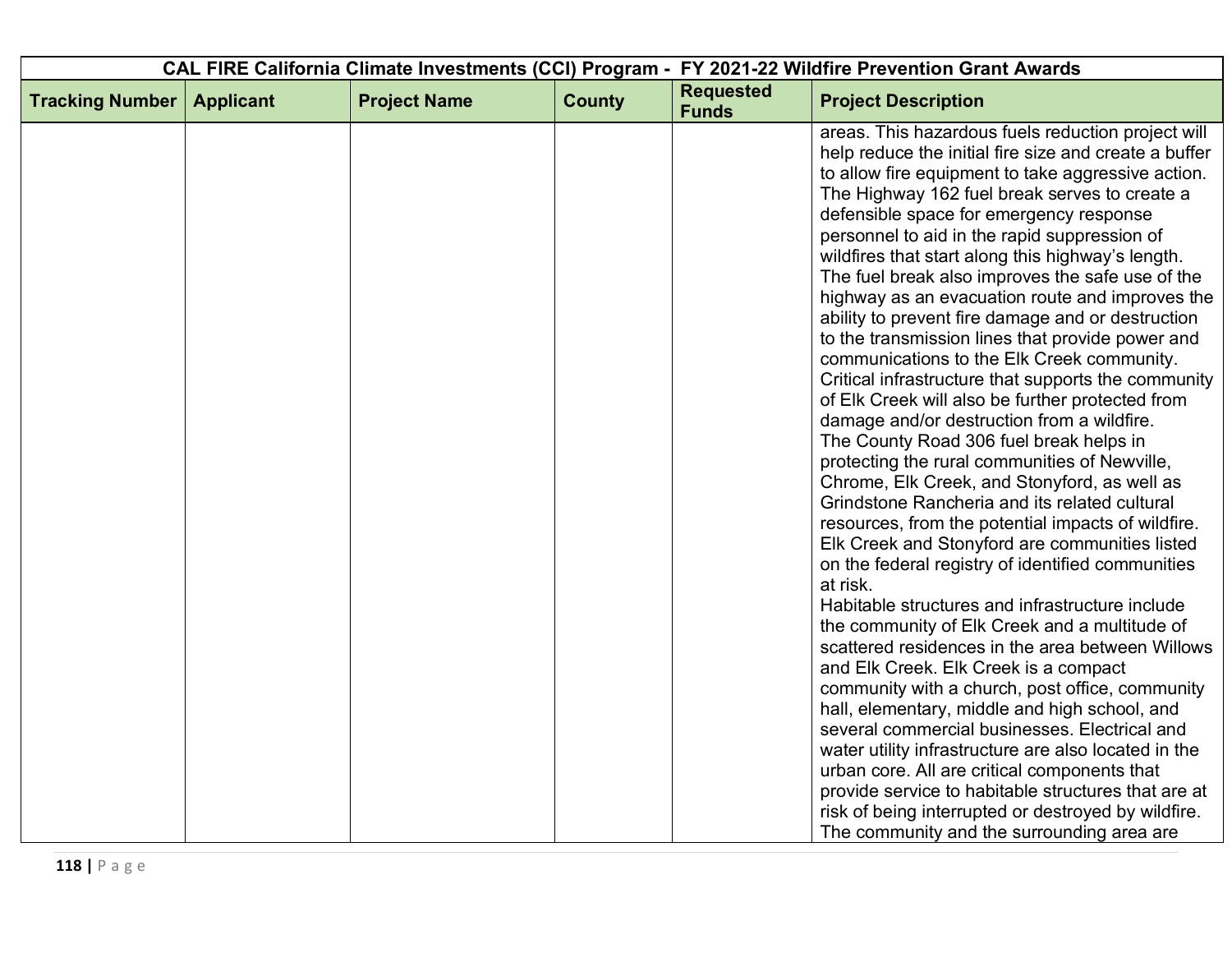|                        |                                                    |                                 |               | CAL FIRE California Climate Investments (CCI) Program - FY 2021-22 Wildfire Prevention Grant Awards |                                                                                                                                                                                                                                                                                                                                                                                                                                                                                                                                                                                                                                                                                                                                                                                                                                                                                                                                                                                                                                                                                                                                                                                                                                                                                                                                                                                             |
|------------------------|----------------------------------------------------|---------------------------------|---------------|-----------------------------------------------------------------------------------------------------|---------------------------------------------------------------------------------------------------------------------------------------------------------------------------------------------------------------------------------------------------------------------------------------------------------------------------------------------------------------------------------------------------------------------------------------------------------------------------------------------------------------------------------------------------------------------------------------------------------------------------------------------------------------------------------------------------------------------------------------------------------------------------------------------------------------------------------------------------------------------------------------------------------------------------------------------------------------------------------------------------------------------------------------------------------------------------------------------------------------------------------------------------------------------------------------------------------------------------------------------------------------------------------------------------------------------------------------------------------------------------------------------|
| <b>Tracking Number</b> | <b>Applicant</b>                                   | <b>Project Name</b>             | <b>County</b> | <b>Requested</b><br><b>Funds</b>                                                                    | <b>Project Description</b>                                                                                                                                                                                                                                                                                                                                                                                                                                                                                                                                                                                                                                                                                                                                                                                                                                                                                                                                                                                                                                                                                                                                                                                                                                                                                                                                                                  |
|                        |                                                    |                                 |               |                                                                                                     | served by a seasonal CAL FIRE station along<br>with a U.S. Forest Service facility and the Elk<br>Creek Volunteer Fire Department.<br>The Grindstone Indian Rancheria is a federal<br>reservation of Nomlaki and Wintun Indians in<br>Glenn County. The facility is located<br>approximately six miles north of Elk Creek along<br>County Road 306 and Grindstone Creek. With a<br>population of 98 and tribal enrollment of roughly<br>162, the Rancheria property covers 120 acres of<br>oak woodlands and grasslands. In addition to<br>residences, the property contains a large number<br>of Nomlaki and Wintun cultural resources,<br>including the oldest Round House in California.<br>The maintenance of this fuel break diminishes the<br>risk of interruption and or destruction of the above<br>listed infrastructure associated with 711 habitable<br>structures within these identified communities. In<br>addition, rangeland, livestock, wildlife and natural<br>resources will be protected by these fuel breaks<br>which are essential components of California.<br>Ultimately, this hazardous fuels reduction project<br>will aim to reduce the risk of wildland fires to<br>habitable structures and communities, while<br>maximizing carbon sequestration in healthy<br>wildland habitat and minimizing the uncontrolled<br>release of emissions emitted by wildfires. |
| 21-FP-TCU-0035         | Calaveras<br><b>Foothills Fire Safe</b><br>Council | Door to Door Chipper<br>Program | Calaveras*    | \$169,500.00                                                                                        | The project is to minimize fuel loading within<br>subdivisions by having homeowners cut and pile<br>yard materials and our contractor will chip and<br>rebroadcast materials back on the property for<br>erosion control and vegetation growth mitigation.<br>This project has been successful 17 years<br>including a 2015 SRA Fee Grant and has                                                                                                                                                                                                                                                                                                                                                                                                                                                                                                                                                                                                                                                                                                                                                                                                                                                                                                                                                                                                                                           |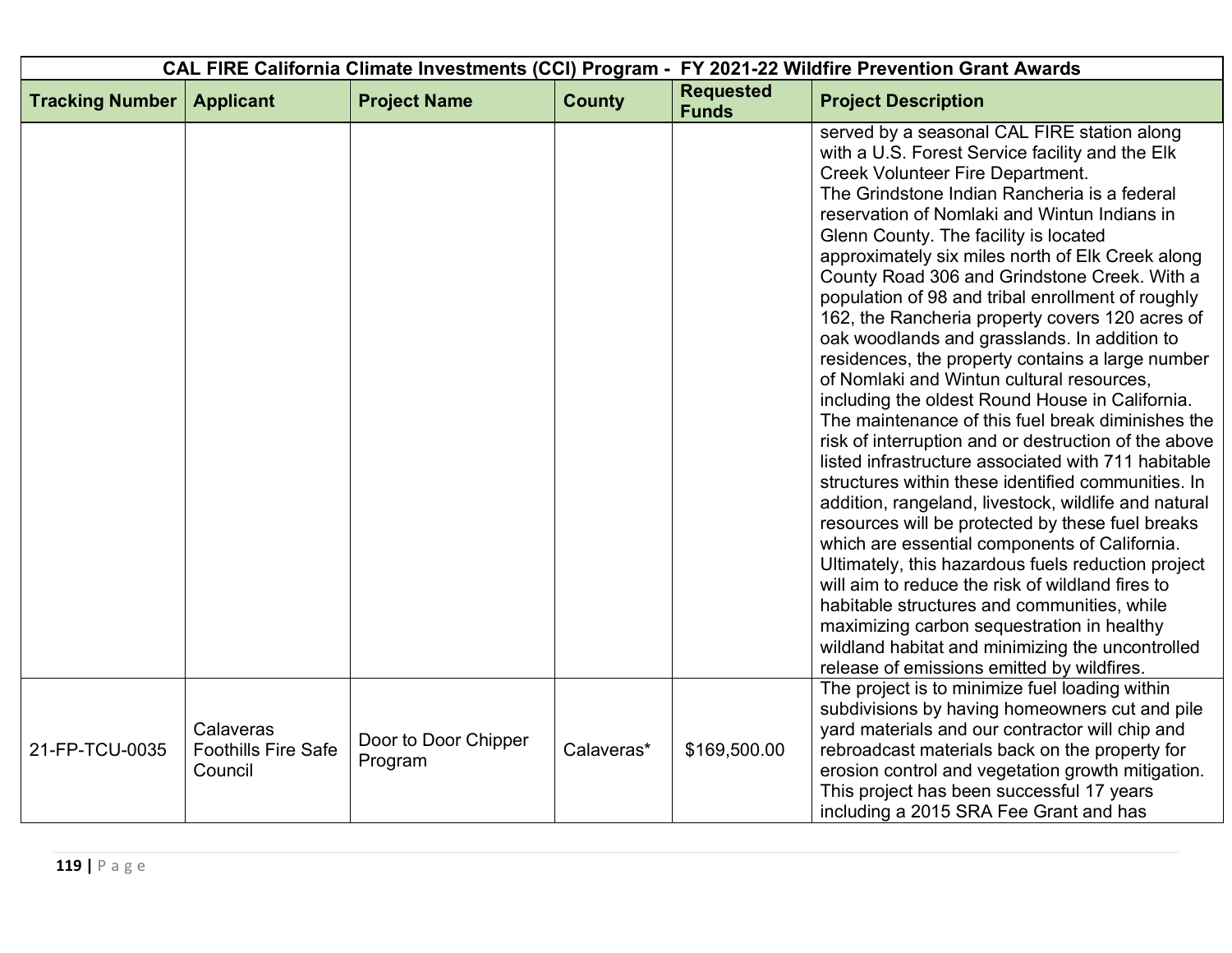|                        |                                                    |                                                         | CAL FIRE California Climate Investments (CCI) Program - FY 2021-22 Wildfire Prevention Grant Awards |                                  |                                                                                                                                                                                                                                                                                                                                                                                                                                                                                                                                                                                                                                                                                                                                                                                                                                                                                                                                                                                                                                                                                                                                                                                                         |
|------------------------|----------------------------------------------------|---------------------------------------------------------|-----------------------------------------------------------------------------------------------------|----------------------------------|---------------------------------------------------------------------------------------------------------------------------------------------------------------------------------------------------------------------------------------------------------------------------------------------------------------------------------------------------------------------------------------------------------------------------------------------------------------------------------------------------------------------------------------------------------------------------------------------------------------------------------------------------------------------------------------------------------------------------------------------------------------------------------------------------------------------------------------------------------------------------------------------------------------------------------------------------------------------------------------------------------------------------------------------------------------------------------------------------------------------------------------------------------------------------------------------------------|
| <b>Tracking Number</b> | <b>Applicant</b>                                   | <b>Project Name</b>                                     | <b>County</b>                                                                                       | <b>Requested</b><br><b>Funds</b> | <b>Project Description</b>                                                                                                                                                                                                                                                                                                                                                                                                                                                                                                                                                                                                                                                                                                                                                                                                                                                                                                                                                                                                                                                                                                                                                                              |
| 21-FP-TCU-0032         | Calaveras<br><b>Foothills Fire Safe</b><br>Council | Sheep Ranch Fuel<br><b>Break Maintenance</b><br>Program | Calaveras*                                                                                          | \$193,760.00                     | significantly expanded the amount of property<br>owners to clear and maintain their properties.<br>The Project will maintain a fuel break that was<br>constructed as a contingency fire line for the<br>2015 Butte Fire, around the town of Sheep Ranch<br>CA, in Calaveras County. This proposal would<br>fund the work required, hand and mechanical<br>removal of new sprouting and masticating of<br>areas where needed, to convert this used fire line<br>into a permanent fuel break. The history of large<br>damaging fires in the area, assets at risk,<br>geographic alignment of the ridge, and landowner                                                                                                                                                                                                                                                                                                                                                                                                                                                                                                                                                                                     |
| 21-FP-MMU-0143         | Mariposa County<br>Fire Safe Council,<br>Inc.      | <b>Bullion Ridge Fuel</b><br><b>Break</b>               | Mariposa*                                                                                           | \$1,012,058.00                   | support makes this an important project to fund.<br>The proposed Bullion Ridge Fuel Break is<br>identified as a priority project in the MMU<br>Strategic Plan, and is part of the Unit Wide Fuel<br>Break Master Plan. This portion of the master fuel<br>break will be in the Battalion II area of the Cal<br>Fire MMU, in Mariposa County, California. This<br>project is located on Bullion Mountain's ridge line<br>near Mt. Bullion Ridge Road. We plan to<br>construct a 300-foot-wide shaded fuel break,<br>approximately 7.5 miles long, covering 281 acres.<br>The fuel break will start two miles north of the<br>town of Mt. Bullion, where Mt. Bullion Access<br>Road and Mt. Bullion Ridge Road intersect, and<br>adjacent to the Cal Fire Mt. Bullion Conservation<br>Camp. Then following the ridge line northwest to<br>the Merced River. Following a parallel line to<br>Highway 49, the fuel break will be traveling east<br>of Bear Valley, west of Lyons Gulch, and ending<br>south of Bagby. The proposed fuel break would<br>protect the Midpines population to the east, with<br>702 homes/habitable structures, the town of<br>Mariposa and the community of Mt. Bullion to the |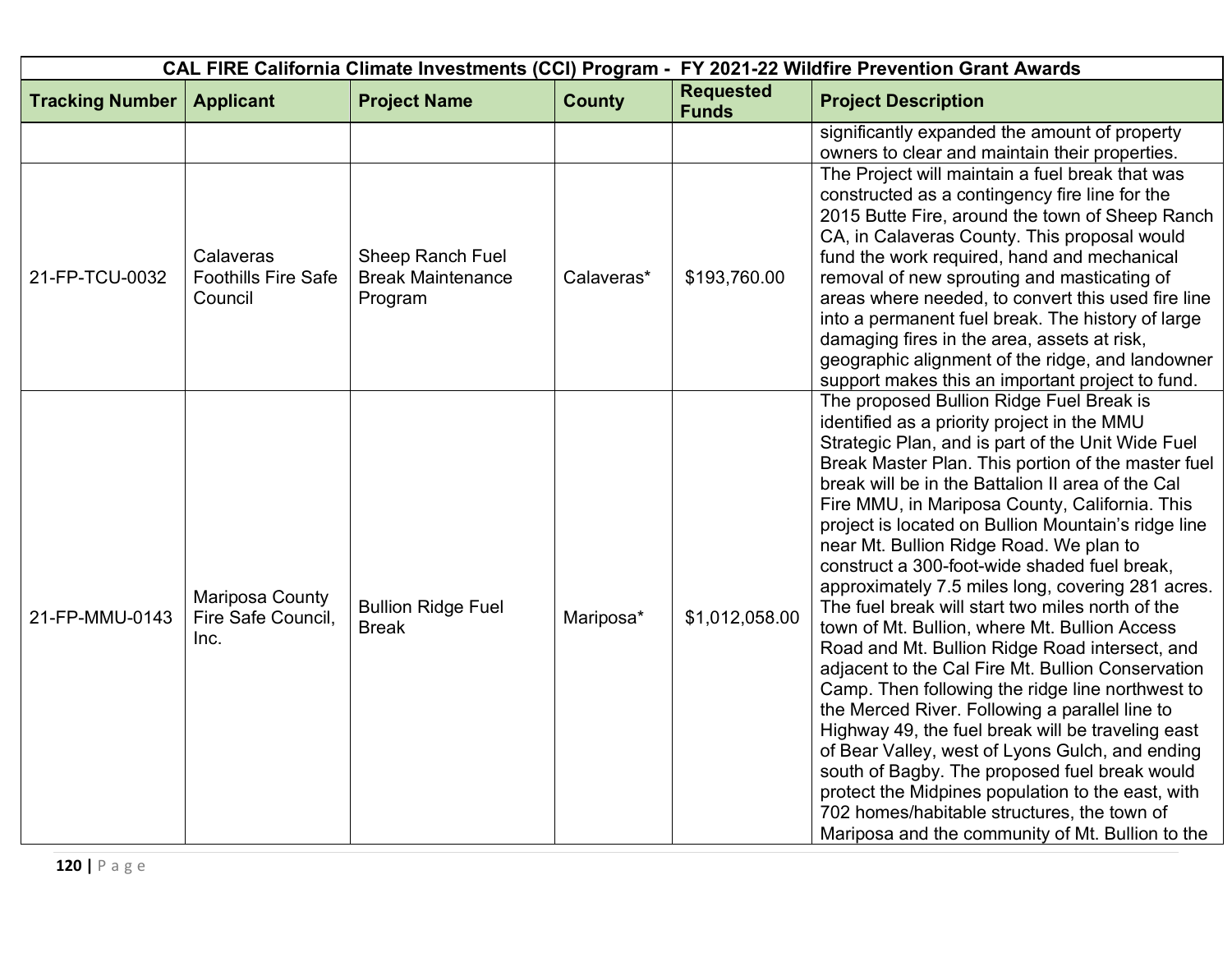|                        |                                               |                                              | CAL FIRE California Climate Investments (CCI) Program - FY 2021-22 Wildfire Prevention Grant Awards |                                  |                                                                                                                                                                                                                                                                                                                                                                                                                                                                                                                                                                                                                                                                                                                                                                                                                                                                                                                                                                                                                                                                                                                                                                                                                                                                                                                                                                                                                                                                                                                                                                                                                                                                                                                                                                    |
|------------------------|-----------------------------------------------|----------------------------------------------|-----------------------------------------------------------------------------------------------------|----------------------------------|--------------------------------------------------------------------------------------------------------------------------------------------------------------------------------------------------------------------------------------------------------------------------------------------------------------------------------------------------------------------------------------------------------------------------------------------------------------------------------------------------------------------------------------------------------------------------------------------------------------------------------------------------------------------------------------------------------------------------------------------------------------------------------------------------------------------------------------------------------------------------------------------------------------------------------------------------------------------------------------------------------------------------------------------------------------------------------------------------------------------------------------------------------------------------------------------------------------------------------------------------------------------------------------------------------------------------------------------------------------------------------------------------------------------------------------------------------------------------------------------------------------------------------------------------------------------------------------------------------------------------------------------------------------------------------------------------------------------------------------------------------------------|
| <b>Tracking Number</b> | <b>Applicant</b>                              | <b>Project Name</b>                          | <b>County</b>                                                                                       | <b>Requested</b><br><b>Funds</b> | <b>Project Description</b>                                                                                                                                                                                                                                                                                                                                                                                                                                                                                                                                                                                                                                                                                                                                                                                                                                                                                                                                                                                                                                                                                                                                                                                                                                                                                                                                                                                                                                                                                                                                                                                                                                                                                                                                         |
| 21-FP-MMU-0026         | Mariposa County<br>Fire Safe Council,<br>Inc. | Mariposa Countywide<br><b>Brush and Chip</b> | Mariposa*                                                                                           | \$515,586.00                     | immediate south of the ridge line, with an<br>estimated 900 homes, and the communities of<br>Bear Valley and Hunters Valley with 127 homes.<br>Our proposed project objective is the removal of<br>fuels from the defensible space around habitable<br>structures, and along ingress/egress routes of<br>those structures, with priority given to those with<br>special needs such as low-income, disabled, or<br>elderly. Our goal is to help at-risk residents<br>comply with PRC 4291. The program consists of<br>non-ground disturbing brushing and chipping of<br>fuels on private residential properties throughout<br>the county. It also includes the distribution of<br>educational materials to every property served.<br>The program will have two offerings based on<br>qualifications: 1) The brushing of defensible<br>space, and routes of ingress/egress, will be<br>available for low-income, disabled, and elderly<br>citizens with limited financial means and 2)<br>Chipping, without brushing, will be available to all<br>citizens, regardless of income level, who brush<br>and prepare their own defensible space fuel<br>materials for our contract chipper. The labor<br>involved in brushing and stacking the materials<br>will be documented and counted as an in-kind<br>match using the National Volunteer Labor Value.<br>Our goal is to provide at least 600 residential<br>defensible space services, remove 180 acres of<br>fuel, obtain an in-kind labor contribution of<br>\$197,200, and distribute Cal Fire educational<br>material to all of the homes served. Based on the<br>strong performance of our current brush and chip<br>program, these numbers are definitely<br>achievable. There is a high need for defensible |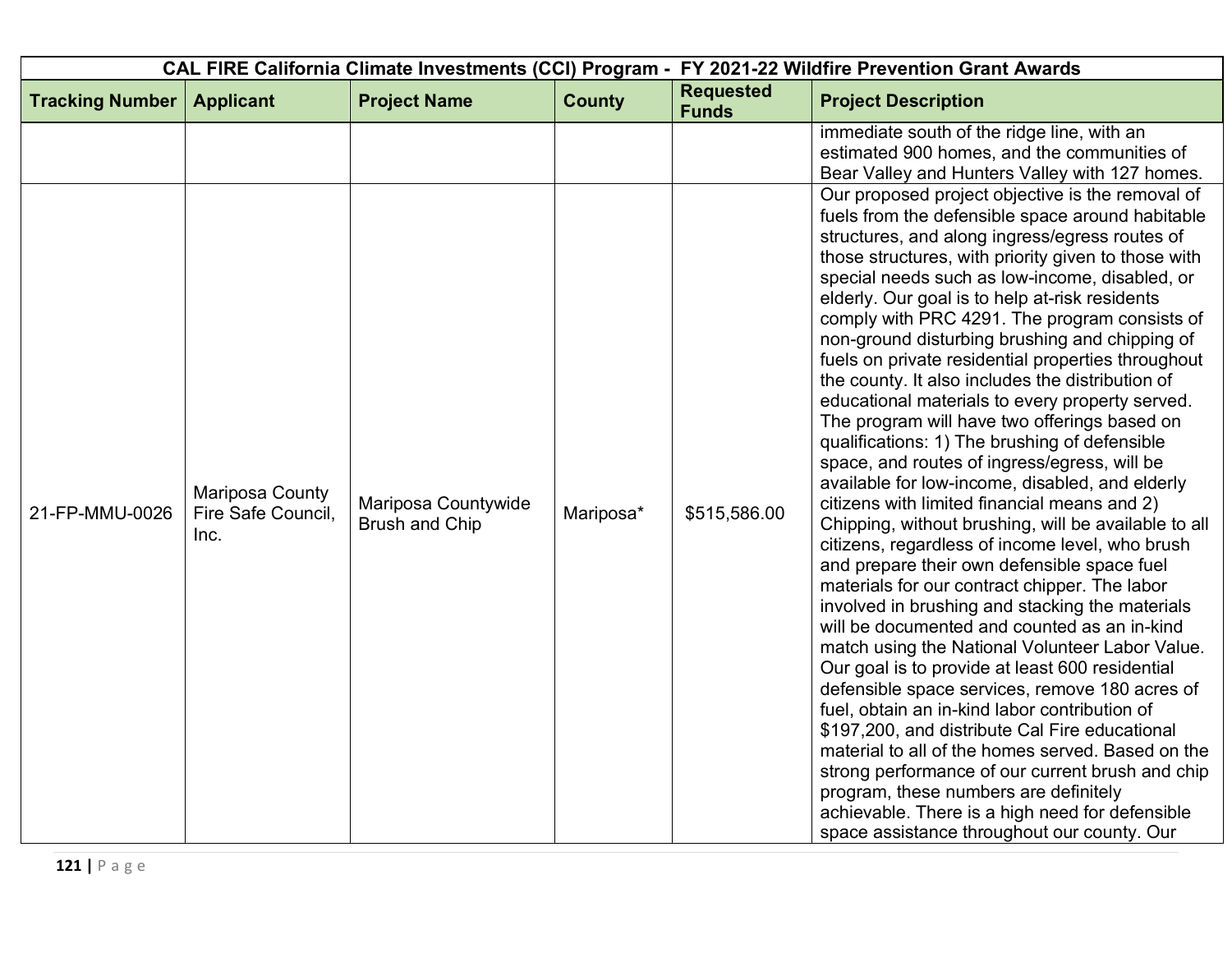| CAL FIRE California Climate Investments (CCI) Program - FY 2021-22 Wildfire Prevention Grant Awards |                                              |                                                                                        |                 |                                  |                                                                                                                                                                                                                                                                                                                                                                                                                                                                                                                                                                                                                                                                                                                                                                                                                                                                                                         |
|-----------------------------------------------------------------------------------------------------|----------------------------------------------|----------------------------------------------------------------------------------------|-----------------|----------------------------------|---------------------------------------------------------------------------------------------------------------------------------------------------------------------------------------------------------------------------------------------------------------------------------------------------------------------------------------------------------------------------------------------------------------------------------------------------------------------------------------------------------------------------------------------------------------------------------------------------------------------------------------------------------------------------------------------------------------------------------------------------------------------------------------------------------------------------------------------------------------------------------------------------------|
| <b>Tracking Number</b>                                                                              | <b>Applicant</b>                             | <b>Project Name</b>                                                                    | <b>County</b>   | <b>Requested</b><br><b>Funds</b> | <b>Project Description</b>                                                                                                                                                                                                                                                                                                                                                                                                                                                                                                                                                                                                                                                                                                                                                                                                                                                                              |
|                                                                                                     |                                              |                                                                                        |                 |                                  | current program funding is concluding and we<br>want to sustain this critical defensible space<br>service. Our program user-survey binder has 2.5<br>inches of praise and appreciation responses for<br>the current services. Ultimately, we want to<br>reduce the risk of accidental fire starts, and fire<br>spread from escaped burn piles and residential<br>accidents. We want to keep citizens and first<br>responders safe. We want vegetation clearance<br>around homes to reduce wildfire intensity and<br>rate of spread, reduce the risk of crown fires,<br>provide for safer ingress and egress of<br>evacuating residents and responding emergency<br>personnel; thus, providing a reduction in the<br>potential impact from catastrophic wildfire. Our<br>goal is to protect life, property, and natural<br>resources.                                                                    |
| 21-FP-LAC-0188                                                                                      | City of Montebello<br><b>Fire Department</b> | Montebello Wildfire<br><b>Fuel Reduction and</b><br><b>Public Education</b><br>Project | Los<br>Angeles* | \$108,997.00                     | The City of Montebello Fire Department (MFD)<br>requests \$108,997 in grant funding to implement<br>the Montebello Wildfire Fuel Reduction and<br>Public Education Project. The project will focus<br>on an 83-acre open space area that is located on<br>the northern edge of the City of Montebello,<br>population 64,640, in eastern Los Angeles<br>County, see attached Project Maps. An<br>estimated 78% of the City is classified by the<br>State as disadvantaged and/or low income. The<br>Median Household Income (MHI) for the City<br>(\$56,150) is 23% lower than the MHI for Los<br>Angeles County and 30% lower than the MHI for<br>the State. The City is urban and densely-<br>populated, but there is a large wildland-urban<br>interface (WUI) that includes two large open<br>spaces in the northern part of the City (the target<br>area and the adjacent 488-acre Montebello Hills |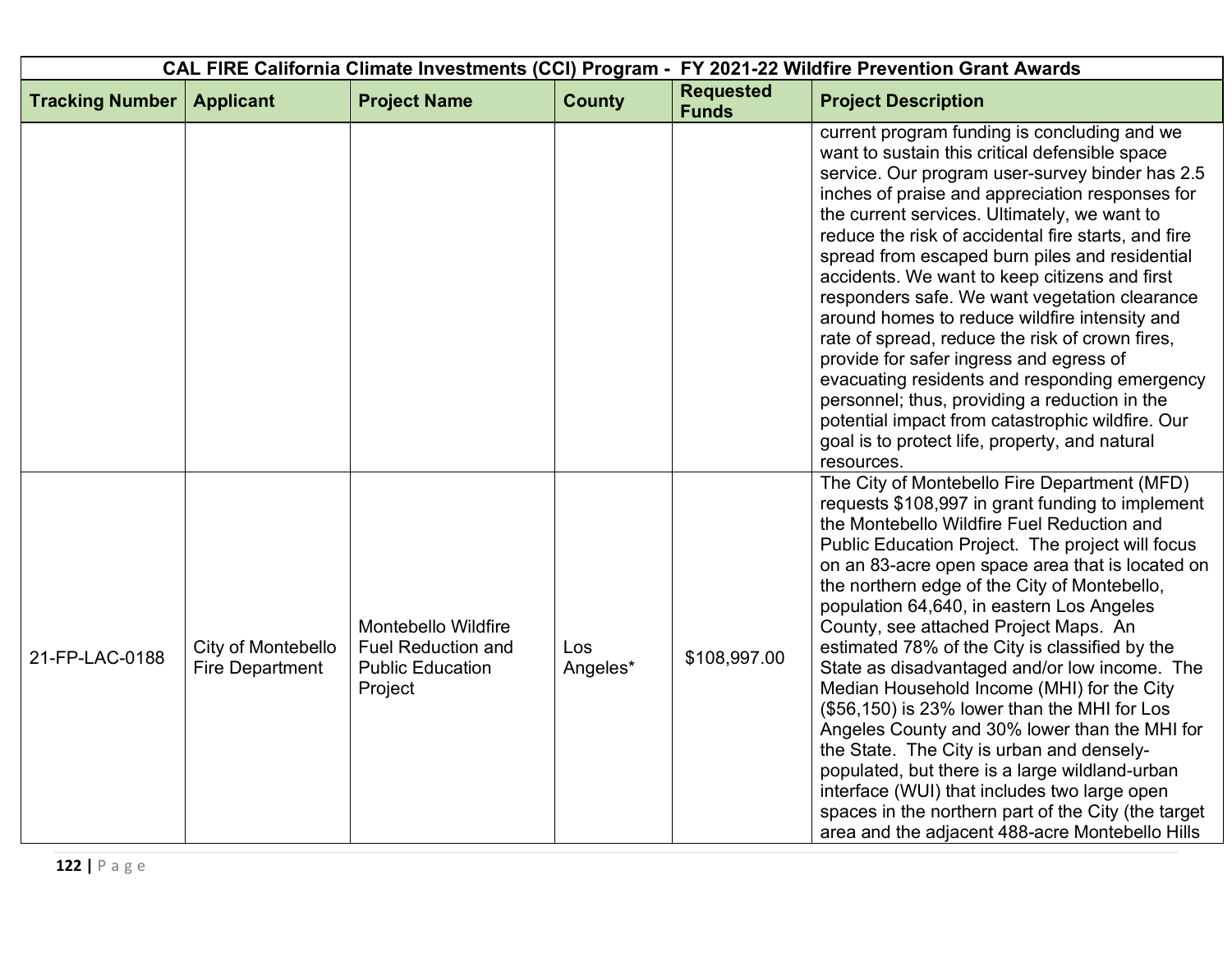| CAL FIRE California Climate Investments (CCI) Program - FY 2021-22 Wildfire Prevention Grant Awards |                  |                     |               |                                  |                                                                                                                                                                                                                                                             |
|-----------------------------------------------------------------------------------------------------|------------------|---------------------|---------------|----------------------------------|-------------------------------------------------------------------------------------------------------------------------------------------------------------------------------------------------------------------------------------------------------------|
| <b>Tracking Number</b>                                                                              | <b>Applicant</b> | <b>Project Name</b> | <b>County</b> | <b>Requested</b><br><b>Funds</b> | <b>Project Description</b>                                                                                                                                                                                                                                  |
|                                                                                                     |                  |                     |               |                                  | open space that is set for development), and<br>these are directly adjacent to the 1,500-acre<br>Whittier Narrows Recreation Area (including the<br>Dam and Reservoir), all of which is a Federal<br>Responsibility Area (FRA). The WUI has been            |
|                                                                                                     |                  |                     |               |                                  | the site of numerous fires, including 39 in the<br>target area in 2021, and the 370-acre Lincoln Fire<br>in 2015. There are numerous adjacent and<br>nearby structures and communities that are at-<br>risk when wildfire breaks out in this area: Whittier |
|                                                                                                     |                  |                     |               |                                  | Narrows Dam and Reservoir and Whittier<br>Narrows Recreation Area; two large residential<br>areas in the Cities of Montebello and Pico Rivera,<br>with an estimated 330 homes, are within 0.25<br>miles of the target area and thousands more               |
|                                                                                                     |                  |                     |               |                                  | homes beyond; two large shopping malls; oil and<br>gas storage tanks and pumping units in the<br>Montebello Hills; power distribution lines that run<br>along the eastern and northern boundaries of the                                                    |
|                                                                                                     |                  |                     |               |                                  | target area, three major ingress/egress arterials,<br>and more. This project will be MFD's first ever<br>wildfire fuel reduction project. MFD seeks to<br>reduce current risk and expand departmental<br>capacity to continue these prevention efforts      |
|                                                                                                     |                  |                     |               |                                  | beyond the scope of the proposed project. The<br>three-year project will be implemented in three<br>phases: 1. Project Preparation, which includes<br>procurement of supplies, consultants, and                                                             |
|                                                                                                     |                  |                     |               |                                  | vendors; development of a fuel reduction plan<br>and CEQA compliance activities by a Certified<br>Ecologist; training for the MFD firefighters who<br>will conduct the fuel reduction activities;                                                           |
|                                                                                                     |                  |                     |               |                                  | development of an outreach plan for the project's<br>public awareness and education activities; and<br>development of the fuel reduction schedule. 2.                                                                                                       |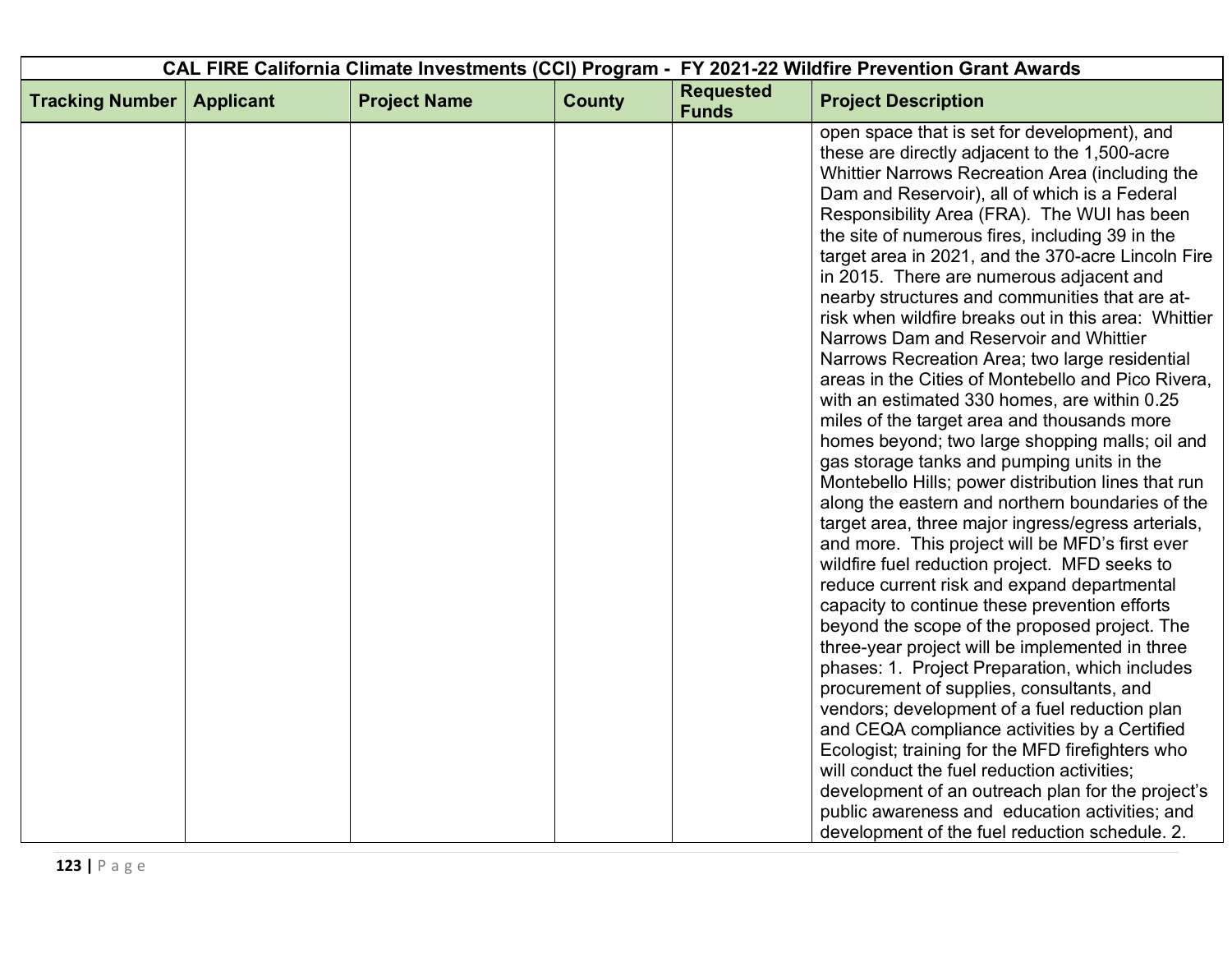| CAL FIRE California Climate Investments (CCI) Program - FY 2021-22 Wildfire Prevention Grant Awards |                  |                     |               |                                  |                                                                                                   |
|-----------------------------------------------------------------------------------------------------|------------------|---------------------|---------------|----------------------------------|---------------------------------------------------------------------------------------------------|
| <b>Tracking Number</b>                                                                              | <b>Applicant</b> | <b>Project Name</b> | <b>County</b> | <b>Requested</b><br><b>Funds</b> | <b>Project Description</b>                                                                        |
|                                                                                                     |                  |                     |               |                                  | <b>Hazardous Fuels Reduction and Public</b>                                                       |
|                                                                                                     |                  |                     |               |                                  | Education, which includes MFD firefighters                                                        |
|                                                                                                     |                  |                     |               |                                  | strategically clearing vegetation and trees in the                                                |
|                                                                                                     |                  |                     |               |                                  | 83-acre target area, following a fuel reduction                                                   |
|                                                                                                     |                  |                     |               |                                  | plan and schedule, over an 18-month period. An                                                    |
|                                                                                                     |                  |                     |               |                                  | MFD vendor will remove the debris for their own                                                   |
|                                                                                                     |                  |                     |               |                                  | reuse or recycling purposes. Simultaneously,                                                      |
|                                                                                                     |                  |                     |               |                                  | MFD will implement a complementary public                                                         |
|                                                                                                     |                  |                     |               |                                  | awareness and education campaign to alert                                                         |
|                                                                                                     |                  |                     |               |                                  | residents about MFD's prevention activities with a                                                |
|                                                                                                     |                  |                     |               |                                  | focus on helping Montebello residents harden                                                      |
|                                                                                                     |                  |                     |               |                                  | their homes to reduce the risk of wildfire hazards.                                               |
|                                                                                                     |                  |                     |               |                                  | The public awareness element will include social<br>media outreach and press releases; the public |
|                                                                                                     |                  |                     |               |                                  | education element will include monthly social                                                     |
|                                                                                                     |                  |                     |               |                                  | media outreach and door-to-door outreach by                                                       |
|                                                                                                     |                  |                     |               |                                  | MFD firefighters, MFD auxiliary firefighters                                                      |
|                                                                                                     |                  |                     |               |                                  | (trainees), and Fire Explorers (MFD's youth                                                       |
|                                                                                                     |                  |                     |               |                                  | volunteers) at the 210 Montebello homes directly                                                  |
|                                                                                                     |                  |                     |               |                                  | adjacent to the target area. 3. Maintenance,                                                      |
|                                                                                                     |                  |                     |               |                                  | which includes monitoring the target area to                                                      |
|                                                                                                     |                  |                     |               |                                  | identify new areas that need to be cleared, and to                                                |
|                                                                                                     |                  |                     |               |                                  | schedule and implement future fuel reduction                                                      |
|                                                                                                     |                  |                     |               |                                  | activities. MFD's goals are to prevent wildfire                                                   |
|                                                                                                     |                  |                     |               |                                  | frequency and/or intensity in the most wildfire-                                                  |
|                                                                                                     |                  |                     |               |                                  | prone area of the City, building the Department's                                                 |
|                                                                                                     |                  |                     |               |                                  | wildfire prevention capacity, and educating                                                       |
|                                                                                                     |                  |                     |               |                                  | residents on wildfire and encouraging their                                                       |
|                                                                                                     |                  |                     |               |                                  | implementation of wildfire hardening efforts. All                                                 |
|                                                                                                     |                  |                     |               |                                  | of MFD's staff time to implement the project will                                                 |
|                                                                                                     |                  |                     |               |                                  | be provided in-kind, including fuel reduction                                                     |
|                                                                                                     |                  |                     |               |                                  | activities which will be conducted by MFD                                                         |
|                                                                                                     |                  |                     |               |                                  | firefighters, engineers, and captains, and MFD's                                                  |
|                                                                                                     |                  |                     |               |                                  | staff to administer the project and oversee project                                               |
|                                                                                                     |                  |                     |               |                                  | vendors and consultants. MFD requests grant                                                       |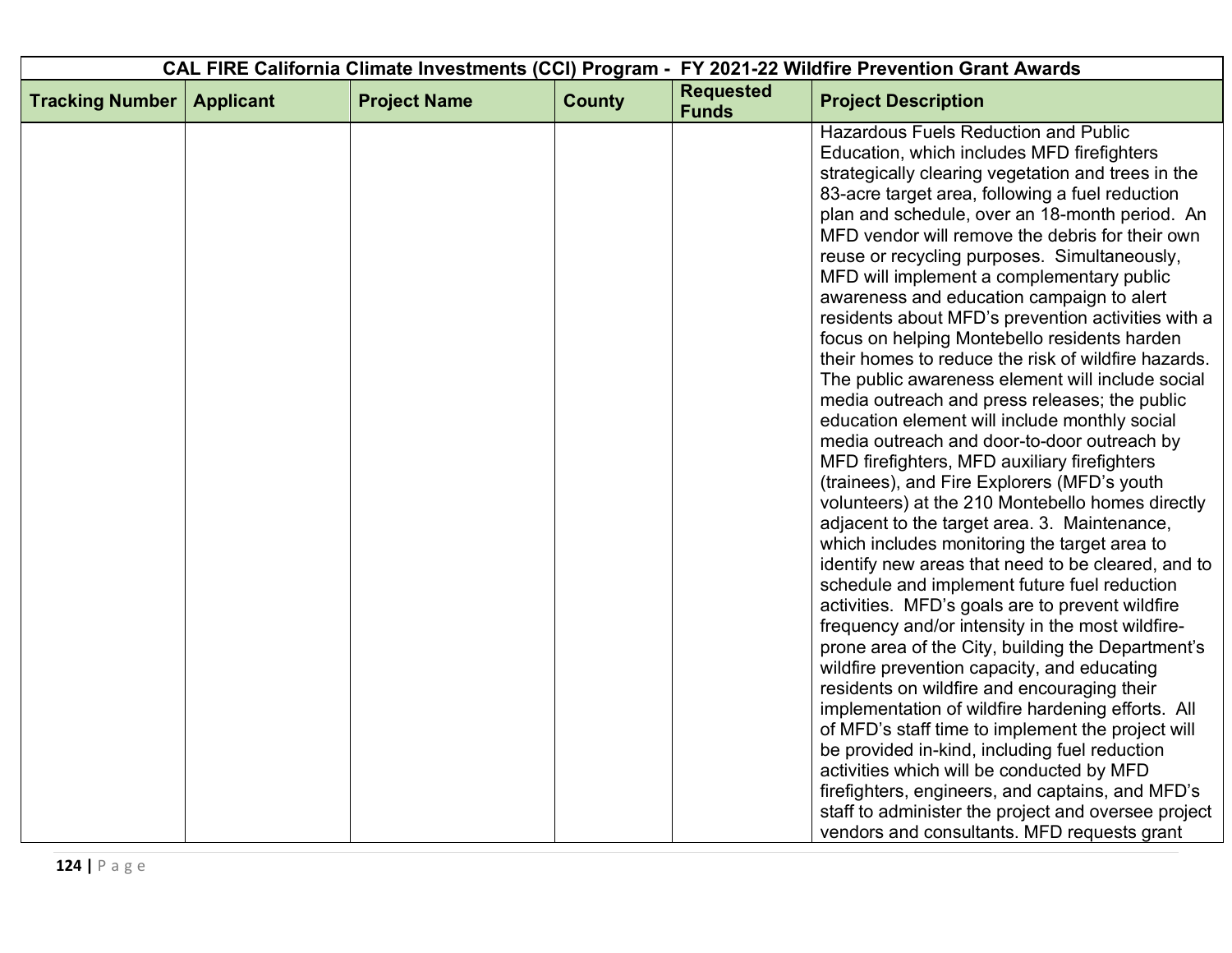|                        |                                                                                             |                     | CAL FIRE California Climate Investments (CCI) Program - FY 2021-22 Wildfire Prevention Grant Awards |                                  |                                                                                                                                                                                                                                                                                                                                                                                                                                                                                                                                                                                                                                                                                                                                                                                                                                                                                                                                                                                                                        |
|------------------------|---------------------------------------------------------------------------------------------|---------------------|-----------------------------------------------------------------------------------------------------|----------------------------------|------------------------------------------------------------------------------------------------------------------------------------------------------------------------------------------------------------------------------------------------------------------------------------------------------------------------------------------------------------------------------------------------------------------------------------------------------------------------------------------------------------------------------------------------------------------------------------------------------------------------------------------------------------------------------------------------------------------------------------------------------------------------------------------------------------------------------------------------------------------------------------------------------------------------------------------------------------------------------------------------------------------------|
| <b>Tracking Number</b> | <b>Applicant</b>                                                                            | <b>Project Name</b> | <b>County</b>                                                                                       | <b>Requested</b><br><b>Funds</b> | <b>Project Description</b>                                                                                                                                                                                                                                                                                                                                                                                                                                                                                                                                                                                                                                                                                                                                                                                                                                                                                                                                                                                             |
|                        |                                                                                             |                     |                                                                                                     |                                  | funds for all other costs including: Costs for the<br>Certified Ecologist (consultant) who will develop<br>the fuel reduction plan (and maps) and file the<br>required CEQA paperwork; Costs for the expert<br>consultant who will train the MFD firefighters,<br>engineers, and captains on fuel reduction<br>implementation and safety; Costs for a vendor to<br>remove the biomass/debris for reuse or recycling;<br>Supplies needed to implement fuel reduction<br>activities (e.g., long-blade chainsaws, hand tools,<br>PPE, etc.); and Supplies needed for the project's<br>public education element (e.g., color brochures<br>and flyers). MFD's in-kind contribution is valued<br>at \$401,737, or 79% of the \$510,734 total project<br>cost.                                                                                                                                                                                                                                                                |
| 21-FP-TUU-0119         | <b>TULARE</b><br><b>COUNTY</b><br><b>RESOURCE</b><br><b>CONSERVATION</b><br><b>DISTRICT</b> | <b>RANCHERIA</b>    | Tulare                                                                                              | \$249,016.00                     | The project's goal is to reduce fire fuels and<br>improve clearances along the SRA portion of a<br>critical CAL FIRE Fire Control Road. The aim of<br>the project is to connect the County Road at Bear<br>Creek with the USFS boundary 1 1/2 miles to the<br>north. The 36 acre "Treatment Area" of the<br>project is located on both private land. The 1 $\frac{1}{2}$<br>mile length of Rancheria FCR is five miles NNE<br>of the community of Springville and west of the<br>cabin community of Happy Camp<br>Rancheria is a major fire control and evacuation<br>route whose importance was recognized during<br>the 2020 Castle Fire. The 2,000 acre "Project<br>Area" includes more than 150 structures in the<br>immediate area including the School of Science<br>and Conservation (SCICON). More than 500<br>structures in the area are directly dependent<br>upon the effectiveness of the road to create a<br>secure fire break and a safe evacuation route.<br>The importance of the fuel break cannot be |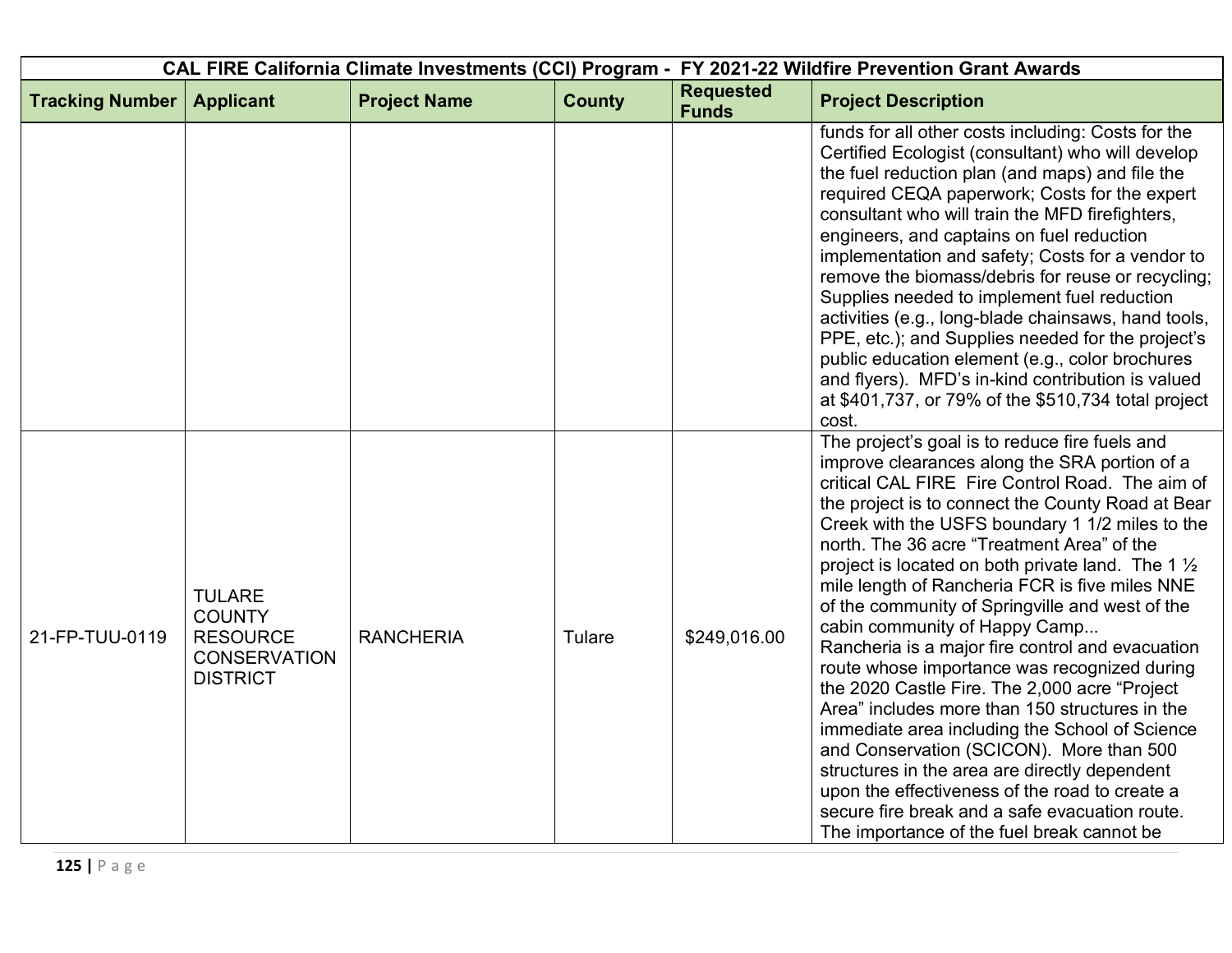| CAL FIRE California Climate Investments (CCI) Program - FY 2021-22 Wildfire Prevention Grant Awards |                                       |                                                                           |               |                                  |                                                                                                                                                                                                                                                                                                                                                                                                                                                                                                                                                                                                                                                                                                                                                                                                                                                                                                                                                                                                                                                                                                                                                                                                                                                                                                                                                                                                                                                                                                                                                                                                                                                                                                                                                                                                   |
|-----------------------------------------------------------------------------------------------------|---------------------------------------|---------------------------------------------------------------------------|---------------|----------------------------------|---------------------------------------------------------------------------------------------------------------------------------------------------------------------------------------------------------------------------------------------------------------------------------------------------------------------------------------------------------------------------------------------------------------------------------------------------------------------------------------------------------------------------------------------------------------------------------------------------------------------------------------------------------------------------------------------------------------------------------------------------------------------------------------------------------------------------------------------------------------------------------------------------------------------------------------------------------------------------------------------------------------------------------------------------------------------------------------------------------------------------------------------------------------------------------------------------------------------------------------------------------------------------------------------------------------------------------------------------------------------------------------------------------------------------------------------------------------------------------------------------------------------------------------------------------------------------------------------------------------------------------------------------------------------------------------------------------------------------------------------------------------------------------------------------|
| <b>Tracking Number</b>                                                                              | <b>Applicant</b>                      | <b>Project Name</b>                                                       | <b>County</b> | <b>Requested</b><br><b>Funds</b> | <b>Project Description</b>                                                                                                                                                                                                                                                                                                                                                                                                                                                                                                                                                                                                                                                                                                                                                                                                                                                                                                                                                                                                                                                                                                                                                                                                                                                                                                                                                                                                                                                                                                                                                                                                                                                                                                                                                                        |
| 21-FP-LNU-0237                                                                                      | <b>COPE Northern</b><br>Sonoma County | Northern Sonoma<br><b>Public Evacuation</b><br><b>Corridor Protection</b> | Sonoma        | \$411,488.00                     | overstated in protecting the WUI community north<br>of Springville and the cabin community of Happy<br>Camp just to the east. The area impacted by the<br>project contains more than 2, 000 structures.<br>Sonoma County has been devastated by wildfires<br>over the past several years with dramatic and<br>tragic events that have captured attention locally<br>and nationally. With continued drought, remote<br>and mountainous areas, and more human<br>interaction with nature than ever before, the risk<br>of wildfires will continue to threaten this beautiful<br>and vital region of California. Fortunately, there<br>are activities and organizations that are working<br>to prevent the next tragedy and prepare the<br>region for the next wildfire event. Citizens<br>Organized to Prepare for Emergencies (COPE)<br>Northern Sonoma County is one such<br>organization. In partnership with the Northern<br>Sonoma County Fire Protection District, this<br>project will provide roadside vegetation<br>management east of the City of Healdsburg in<br>Northern Sonoma County. Three communities<br>(Fitch Mountain, Toyon, and West Soda Rock)<br>that are affiliated with COPE and include 750<br>homes, will benefit from this critical work.<br>Essential evacuation routes will be made safer for<br>resident egress and more accessible for<br>firefighters and other responding agencies. This<br>work will also reduce the fire intensity the next<br>time a fire breaks out in these areas, benefitting<br>not only these homes, but also Healdsburg and<br>surrounding communities. Just over 71 acres will<br>be treated, with 28 falling into the high FHSZ and<br>the rest in the moderate zone. Additionally,<br>COPE will work to continue to communicate with |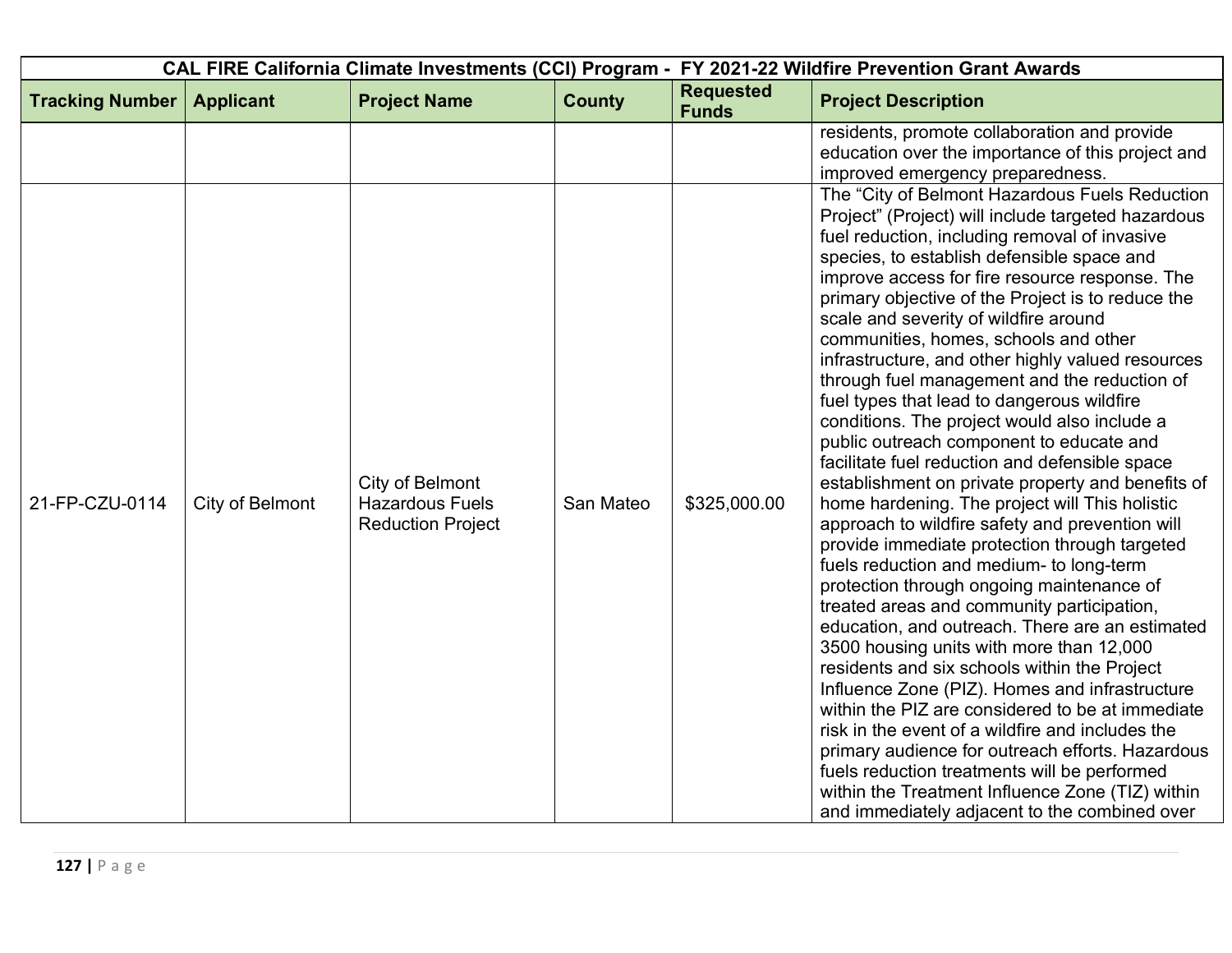|                        |                                                                |                                                      | CAL FIRE California Climate Investments (CCI) Program - FY 2021-22 Wildfire Prevention Grant Awards |                                  |                                                                                                                                                                                                                                                                                                                                                                                                                                                                                                                                                                                                                                                                                                                                                                                                                                                                                                                                                                                                                                                                                                                                                                                                                                                                                                                                                                                                                                                                                                                                                                                                                                                                                                                                    |
|------------------------|----------------------------------------------------------------|------------------------------------------------------|-----------------------------------------------------------------------------------------------------|----------------------------------|------------------------------------------------------------------------------------------------------------------------------------------------------------------------------------------------------------------------------------------------------------------------------------------------------------------------------------------------------------------------------------------------------------------------------------------------------------------------------------------------------------------------------------------------------------------------------------------------------------------------------------------------------------------------------------------------------------------------------------------------------------------------------------------------------------------------------------------------------------------------------------------------------------------------------------------------------------------------------------------------------------------------------------------------------------------------------------------------------------------------------------------------------------------------------------------------------------------------------------------------------------------------------------------------------------------------------------------------------------------------------------------------------------------------------------------------------------------------------------------------------------------------------------------------------------------------------------------------------------------------------------------------------------------------------------------------------------------------------------|
| <b>Tracking Number</b> | <b>Applicant</b>                                               | <b>Project Name</b>                                  | <b>County</b>                                                                                       | <b>Requested</b><br><b>Funds</b> | <b>Project Description</b>                                                                                                                                                                                                                                                                                                                                                                                                                                                                                                                                                                                                                                                                                                                                                                                                                                                                                                                                                                                                                                                                                                                                                                                                                                                                                                                                                                                                                                                                                                                                                                                                                                                                                                         |
| 21-FP-TCU-0321         | The Mokelumne<br><b>Coast to Crest</b><br><b>Trail Council</b> | <b>Lilac Park Hazardous</b><br><b>Fuel Reduction</b> | Calaveras                                                                                           | \$369,000.00                     | 300 open space acres (Waterdog Lake Open<br>Space and San Juan Canyon Open Space).<br>Arnold Lilac Park Subdivision (Lilac Park) is in the<br>town of Arnold on the northeastern slope of<br>Grizzly Ridge, below Grizzly Peak and is home to<br>many tree species including cedar, pine, oak &<br>dogwood. This project will address fuel reduction<br>required to reduce or eliminate the risk of<br>catastrophic fire in the upper portion of Lilac Park,<br>which also includes 4 homes on Rocky Ridge Ct<br>near Grizzly Peak for a total of 75 lots, with 68<br>structures and a total acreage of 61.95 acres.<br>This project also addresses wild fire threat by<br>adding to and strengthening a fuel break system<br>already in place along this project's boundaries<br>and on Grizzly Peak. This project will serve as a<br>catalyst to bring the community together to<br>support additional work until the entire northeast<br>slope of Grizzly Ridge is no longer at risk of<br>catastrophic fire. Arnold is surrounded by the<br>Stanislaus National Forest. It is in the very high<br>fire hazard zone and was threatened, but did not<br>burn in the Calaveras County 2015 Butte Fire. A<br>new group of committed homeowners have<br>engaged in a vigorous education campaign and<br>have convinced the community that this work is<br>both necessary, and can be done in a way that<br>maintains the forested nature of their land.<br>Project Leverage<br>This project expands on completed and ongoing<br>work adjacent to this project including:<br>• Hazardous fuel removal projects completed<br>within the last six years adjacent to Lilac Park,<br>called "Blue Lake Springs Fuel Hazard<br>Reduction" |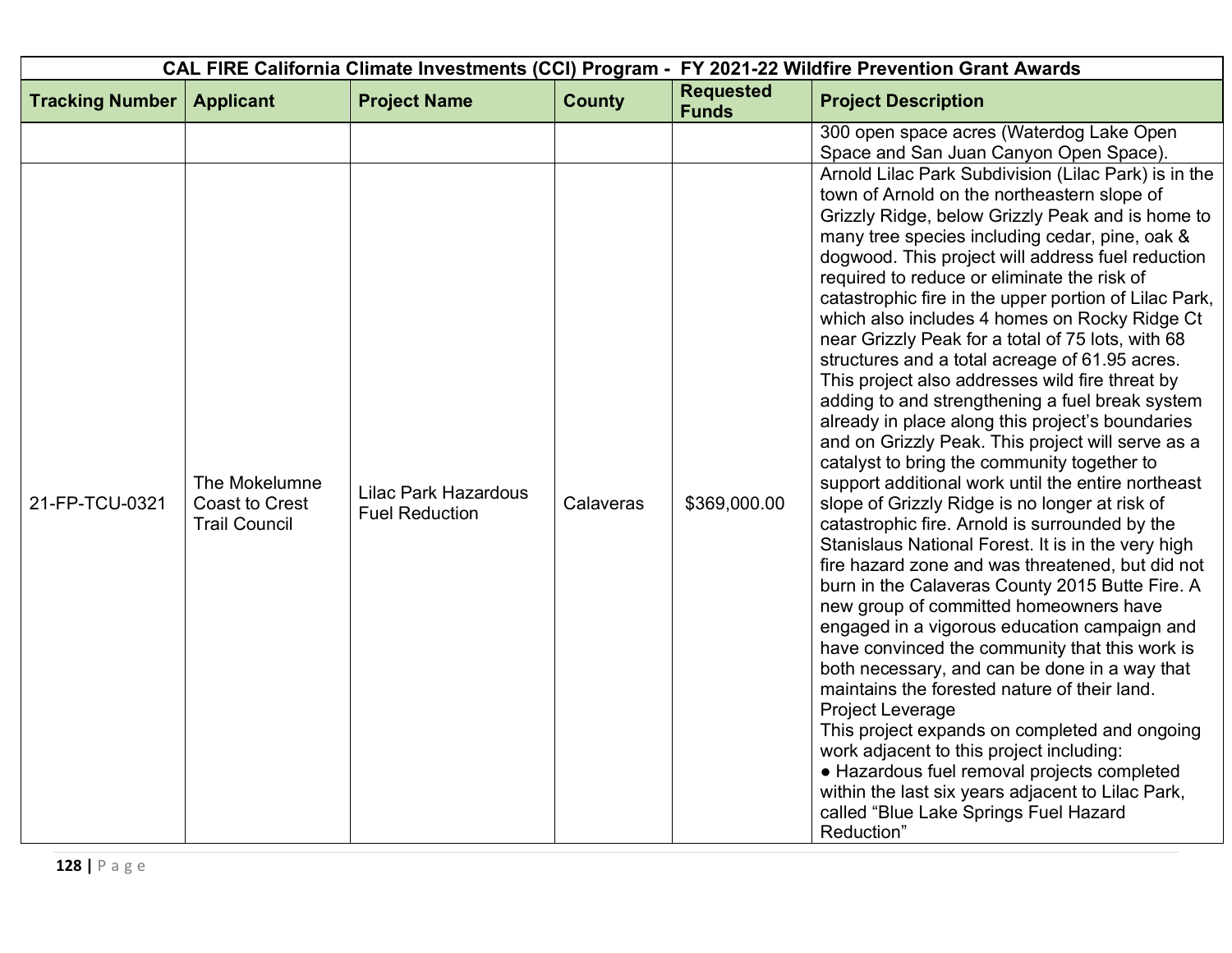| CAL FIRE California Climate Investments (CCI) Program - FY 2021-22 Wildfire Prevention Grant Awards |                  |                                                           |               |                                  |                                                                                                                                                                                                                                                                                                                                                                                                                                                                                                                                                                                                                                                                                                                                                                                                                                                                |  |
|-----------------------------------------------------------------------------------------------------|------------------|-----------------------------------------------------------|---------------|----------------------------------|----------------------------------------------------------------------------------------------------------------------------------------------------------------------------------------------------------------------------------------------------------------------------------------------------------------------------------------------------------------------------------------------------------------------------------------------------------------------------------------------------------------------------------------------------------------------------------------------------------------------------------------------------------------------------------------------------------------------------------------------------------------------------------------------------------------------------------------------------------------|--|
| <b>Tracking Number</b>                                                                              | <b>Applicant</b> | <b>Project Name</b>                                       | <b>County</b> | <b>Requested</b><br><b>Funds</b> | <b>Project Description</b>                                                                                                                                                                                                                                                                                                                                                                                                                                                                                                                                                                                                                                                                                                                                                                                                                                     |  |
|                                                                                                     |                  |                                                           |               |                                  | • Active work in Blue Lake Springs homeowner<br>association, as defined in the 2020 Calaveras<br>CWPP, including annual 4291 Defensible Space<br>compliance inspections and recognition as a<br>FIREWISE Community through the National Fire<br><b>Protection Association and Firewise USA</b><br>• An older timber harvest on 36 acre lot adjacent<br>to Lilac Park, containing a dozer line<br>Priority Landscape Identification<br>According to the FRAP 2018 Priority Landscape<br>analysis, Lilac Park is in the highest risk priority<br>landscape category for:<br>• Risk to Forest Ecosystem Services including<br>surface water, carbon storage and standing<br>timber assets<br>• Risk to communities from wildfire<br>• Tree mortality that creates a direct risk to<br>critical infrastructure                                                     |  |
| 21-FP-LAC-0171                                                                                      | N/A              | Camp Josepho<br><b>Hazardous Fuel</b><br><b>Reduction</b> | Los Angeles   | \$237,500.00                     | The proposed project is located at Camp<br>Josepho operated by the Western Los Angeles<br>County Council, Boy Scouts of America<br>(WLACC). The project utilizes vegetation<br>clearance to reduce the risk of a wildfire starting<br>from camper actions while at the camp and to<br>reduce wildfire intensity and rate of spread for<br>any fires in and around the wildland-urban<br>interface (WUI) of Camp Josepho in the Pacific<br>Palisades region of the Santa Monica Mountains.<br>The primary project area encompasses 15 acres<br>of high human activity area within the camp and<br>is home to 35 structures. The proposed project<br>includes a 3-mile section road which serves as<br>the only vehicle-accessible entrance and exit to<br>camp. The road serves as a strategic fuel break<br>for the neighboring residential communities and is |  |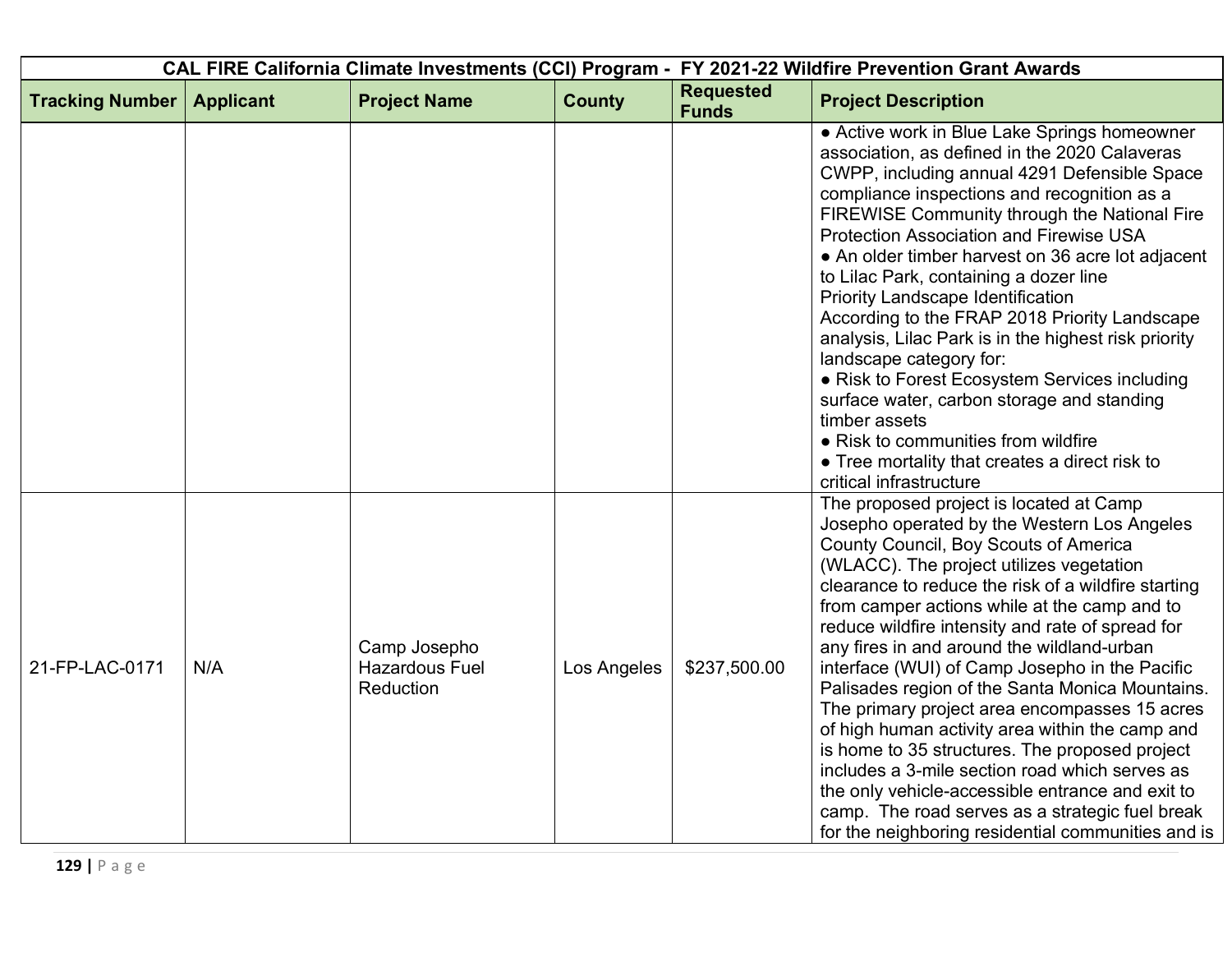| CAL FIRE California Climate Investments (CCI) Program - FY 2021-22 Wildfire Prevention Grant Awards |                   |                                                              |               |                                  |                                                                                                                                                                                                                                                                                                                                                                                                                                                                                                                                                                                                                                                                                                                                                                                                                                                                                                                                                                                                                            |  |
|-----------------------------------------------------------------------------------------------------|-------------------|--------------------------------------------------------------|---------------|----------------------------------|----------------------------------------------------------------------------------------------------------------------------------------------------------------------------------------------------------------------------------------------------------------------------------------------------------------------------------------------------------------------------------------------------------------------------------------------------------------------------------------------------------------------------------------------------------------------------------------------------------------------------------------------------------------------------------------------------------------------------------------------------------------------------------------------------------------------------------------------------------------------------------------------------------------------------------------------------------------------------------------------------------------------------|--|
| <b>Tracking Number</b>                                                                              | <b>Applicant</b>  | <b>Project Name</b>                                          | <b>County</b> | <b>Requested</b><br><b>Funds</b> | <b>Project Description</b>                                                                                                                                                                                                                                                                                                                                                                                                                                                                                                                                                                                                                                                                                                                                                                                                                                                                                                                                                                                                 |  |
|                                                                                                     |                   |                                                              |               |                                  | accessed via the residential Riviera<br>neighborhood of Pacific Palisades. In addition to<br>acting as a fuel break the road clearance will<br>provide for safer ingress and egress of<br>evacuating residence and responding emergency<br>personnel. The project elements include<br>reduction of ladder fuels to reduce risk of crown<br>fire, selective tree removal to improve health and<br>to withstand fire, and the removal of dead and<br>dying trees that pose a threat to public health and<br>safety. This project will increase overall safety,<br>minimize fire risks in the WUI, continuously<br>evaluate risks and hazards, and enact<br>sustainable, permanent fuel management<br>practices.                                                                                                                                                                                                                                                                                                              |  |
| 21-FP-BEU-0054                                                                                      | City of Hollister | <b>SAN BENITO</b><br><b>COUNTY FUELS</b><br><b>REDUCTION</b> | San Benito*   | \$675,971.00                     | This applied grant provides a three part approach<br>inthetwo evaluated areas of San Juan Canyon<br>Road and CienegaRoad in the South West<br>portion of San Benito County. The Project was<br>evaluated by the Hollister Fire Department with<br>the assistance from our partners in the local BEU.<br>This project is supported by the San Benito<br>County Board of Supervisors, San Benito County<br>Office of Emergency Services and the San Benito<br>County Fire Safe Council. The areas proposed<br>are moderately inhabited with 72 residences on<br>San Juan Canyon Road and 145 residences on<br>Cienega Road. Hollister Hills State Vehicular<br>Park and Fremont Peak State park are located on<br>these two proposed work areas with critical<br>infrastructure (radio repeaters, antennas for<br>public safety and local news media) located at<br>the top of Fremont's Peak which is located at the<br>end of San Juan Canyon Road. Agriculture such<br>as vineyards, wineries, and cattle raised for food |  |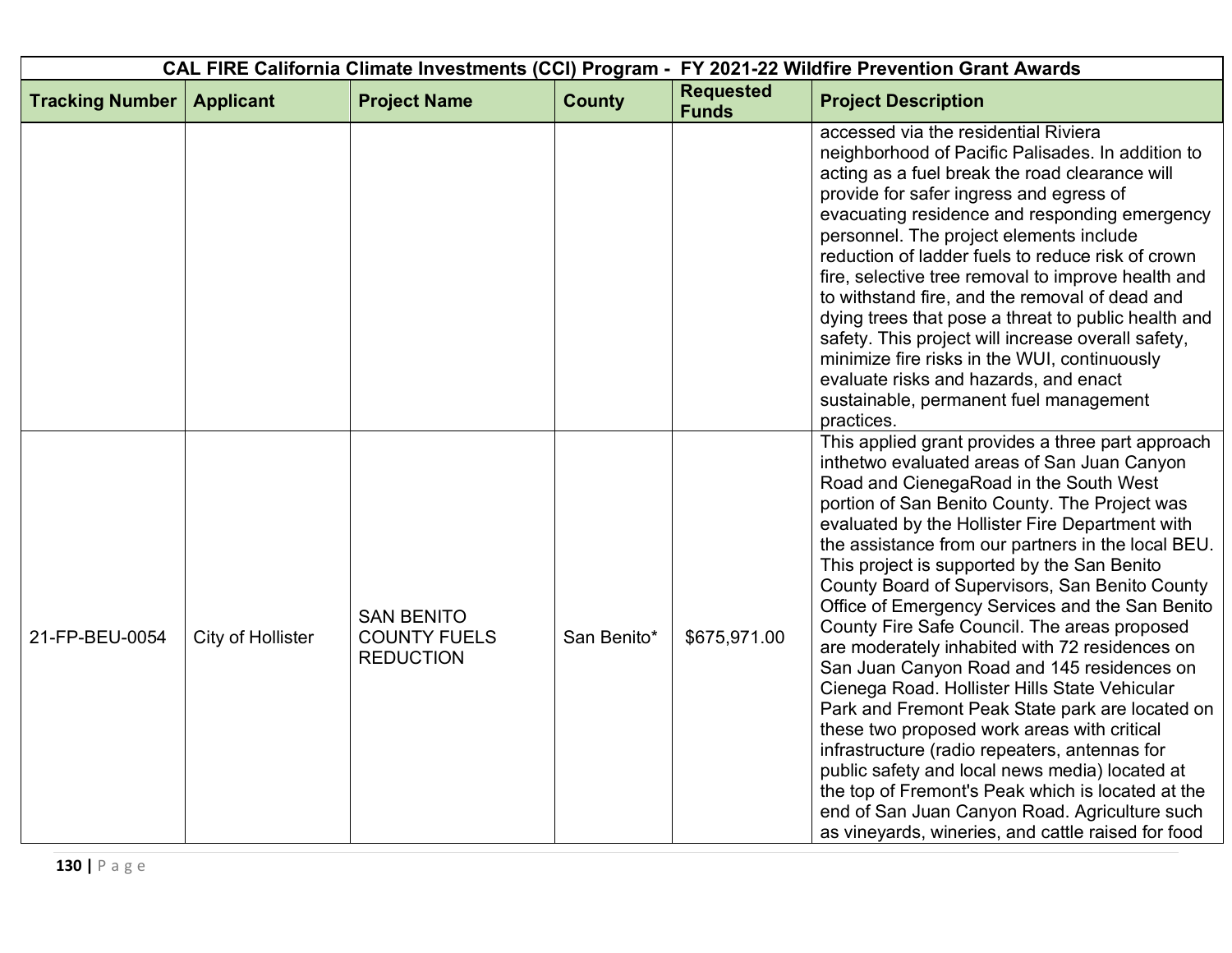| CAL FIRE California Climate Investments (CCI) Program - FY 2021-22 Wildfire Prevention Grant Awards |                       |                                                                                          |               |                                  |                                                                                                                                                                                                                                                                                                                                                                                                                                                                                                                                                                                                                                                                                                                                                                                                                                                                                                                                                                                                                                                                                                                                                                                                                                                                                                                         |  |
|-----------------------------------------------------------------------------------------------------|-----------------------|------------------------------------------------------------------------------------------|---------------|----------------------------------|-------------------------------------------------------------------------------------------------------------------------------------------------------------------------------------------------------------------------------------------------------------------------------------------------------------------------------------------------------------------------------------------------------------------------------------------------------------------------------------------------------------------------------------------------------------------------------------------------------------------------------------------------------------------------------------------------------------------------------------------------------------------------------------------------------------------------------------------------------------------------------------------------------------------------------------------------------------------------------------------------------------------------------------------------------------------------------------------------------------------------------------------------------------------------------------------------------------------------------------------------------------------------------------------------------------------------|--|
| <b>Tracking Number</b>                                                                              | <b>Applicant</b>      | <b>Project Name</b>                                                                      | <b>County</b> | <b>Requested</b><br><b>Funds</b> | <b>Project Description</b>                                                                                                                                                                                                                                                                                                                                                                                                                                                                                                                                                                                                                                                                                                                                                                                                                                                                                                                                                                                                                                                                                                                                                                                                                                                                                              |  |
|                                                                                                     |                       |                                                                                          |               |                                  | are located in between the areas of these two<br>roadways. These proposed work areas contain<br>vital agriculture businesses from the wine and<br>food industry as well as raising cattle for food.<br>Cienega Road involves 14.5 miles of shaded fuel<br>break for a total of 29 miles of roadway to<br>complete both sides of the roadway which is<br>approximately 35 acres. San Juan Canyon Road<br>involves 10 miles of shaded fuel break for a total<br>of 20 miles of roadway to complete both sides of<br>the roadway which is approximately 24 acres.<br>The first part of the project proposes mowing of<br>vegetation along the roadways plus or minus 10<br>feet with trimming of trees and spraying weed kill<br>to mitigate growth in areas approved and allowed<br>for two years. The second part involves the<br>purchase of equipment of the county to maintain<br>the work provided by this grant after completion<br>of work throughout the year. The final aspect<br>involves education material which involves large<br>signage at identified spots through the two work<br>areas. Printed materials to educate on the<br>importance of weed mitigation and defensible<br>space for the homeowner in support of Public<br>Resource Code-4291 that will continue for the<br>upcoming years to come. |  |
| 21-FP-HUU-0198                                                                                      | County of<br>Humboldt | <b>Community Wildfire</b><br><b>Protection Plan Phase</b><br>V: Wildfire<br>Preparedness | Humboldt*     | \$191,318.00                     | The proposed Community Wildfire Protection<br>Plan (CWPP) Phase V: Wildfire Preparedness<br>Project (Phase V Project) seeks to build on the<br>ongoing success of Phase II: CWPP<br>Implementation, Phase III: Fire-adapted<br>Landscapes And Safe Homes (FLASH), and<br>CWPP Phase IV: Wildfire Preparedness. The<br>objective is to continue to make progress on<br>priority wildfire preparedness work and finetune a                                                                                                                                                                                                                                                                                                                                                                                                                                                                                                                                                                                                                                                                                                                                                                                                                                                                                                |  |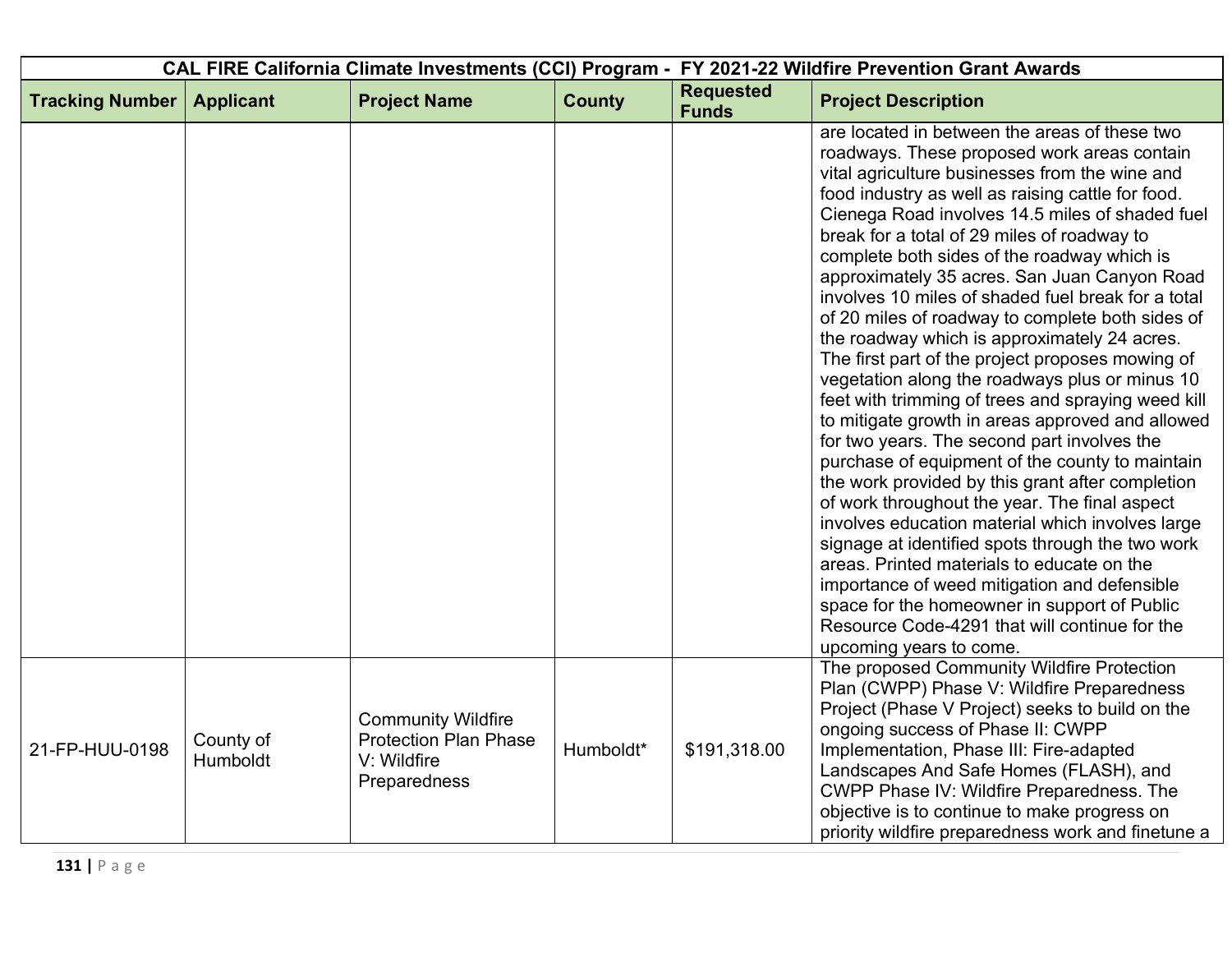| CAL FIRE California Climate Investments (CCI) Program - FY 2021-22 Wildfire Prevention Grant Awards |                  |                     |               |                                  |                                                                                                                                                                                                                                                                                                                                                                                                   |
|-----------------------------------------------------------------------------------------------------|------------------|---------------------|---------------|----------------------------------|---------------------------------------------------------------------------------------------------------------------------------------------------------------------------------------------------------------------------------------------------------------------------------------------------------------------------------------------------------------------------------------------------|
| <b>Tracking Number</b>                                                                              | <b>Applicant</b> | <b>Project Name</b> | <b>County</b> | <b>Requested</b><br><b>Funds</b> | <b>Project Description</b>                                                                                                                                                                                                                                                                                                                                                                        |
|                                                                                                     |                  |                     |               |                                  | countywide collaborative approach to building<br>capacity and preparing communities for wildfire.<br>Although some components of the proposed<br>Project will be delivered countywide, this phase of<br>Humboldt County CWPP implementation will be<br>focused on supporting a continued and<br>meaningful level of activity within the high-risk<br>target areas of Shelter Cove and the greater |
|                                                                                                     |                  |                     |               |                                  | Southern Humboldt area (primarily in and around<br>Garberville, Benbow, Redway, and Salmon<br>Creek). The project, if selected for funding, will<br>deliver direct defensible space assistance and<br>home risk assessments to approximately fifteen<br>(15) elderly, disabled, and/or low-income<br>individuals; and twenty-four (24) chipper days to                                            |
|                                                                                                     |                  |                     |               |                                  | assist with the disposal of green waste generated<br>from residents creating and maintaining their own<br>defensible space. The impact of this work is<br>projected to benefit at least two hundred (200)<br>habitable strictures; either from receiving direct<br>treatment or through adjacency to treated homes.<br>Similar to previous phases, the Phase V Project                            |
|                                                                                                     |                  |                     |               |                                  | is designed to build on and complement fuels<br>treatments undertaken by local fire safe councils<br>(FSCs)/Firewise Communities, non-governmental<br>organizations and CAL FIRE within the target<br>areas and solidify collaborative partnerships to<br>support the efficient and impactful delivery of a<br>coordinated wildfire preparedness program. The                                     |
|                                                                                                     |                  |                     |               |                                  | proposed work is also planned to be in alignment<br>with CAL FIRE and local partner priorities. The<br>County intends to leverage existing working<br>relationships with members of the Humboldt<br>County Fire Safe Council (HCFSC), CAL FIRE<br>Unit level staff, Shelter Cove Resort Improvement                                                                                               |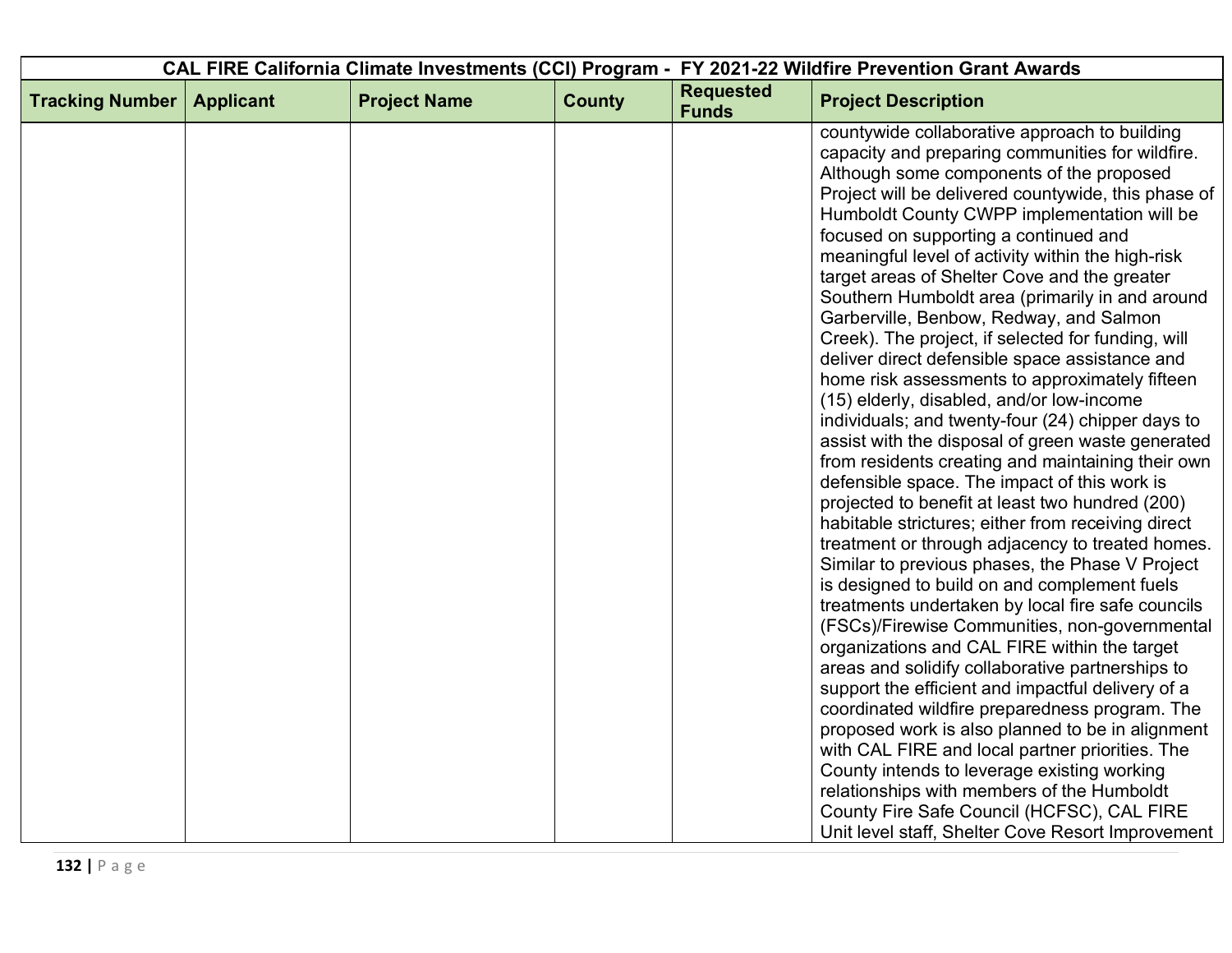| CAL FIRE California Climate Investments (CCI) Program - FY 2021-22 Wildfire Prevention Grant Awards |                                                                      |                                                                |               |                                  |                                                                                                                                                                                                                                                                                                                                                                                                                                                                                                                                                                                                                                                                                                                                                                                                                                                                                                                                                                                                                                                                                                                                                                                                                                                                                                           |  |
|-----------------------------------------------------------------------------------------------------|----------------------------------------------------------------------|----------------------------------------------------------------|---------------|----------------------------------|-----------------------------------------------------------------------------------------------------------------------------------------------------------------------------------------------------------------------------------------------------------------------------------------------------------------------------------------------------------------------------------------------------------------------------------------------------------------------------------------------------------------------------------------------------------------------------------------------------------------------------------------------------------------------------------------------------------------------------------------------------------------------------------------------------------------------------------------------------------------------------------------------------------------------------------------------------------------------------------------------------------------------------------------------------------------------------------------------------------------------------------------------------------------------------------------------------------------------------------------------------------------------------------------------------------|--|
| <b>Tracking Number</b>                                                                              | <b>Applicant</b>                                                     | <b>Project Name</b>                                            | <b>County</b> | <b>Requested</b><br><b>Funds</b> | <b>Project Description</b>                                                                                                                                                                                                                                                                                                                                                                                                                                                                                                                                                                                                                                                                                                                                                                                                                                                                                                                                                                                                                                                                                                                                                                                                                                                                                |  |
|                                                                                                     |                                                                      |                                                                |               |                                  | District (SCRID)/Shelter Cover Firewise<br>Community, Southern Humboldt FSC (SHFSC),<br>other local FSCs, University of California<br>Cooperative Extension (UCCE), Humboldt<br><b>County Resource Conservation District</b><br>(HCRCD), and contractors. In addition, this<br>project offers the opportunity to deepen new<br>partnerships with the Trees Foundation, local fire<br>departments, and emerging Firewise<br>Communities (Salmon Creek and Benbow). Five<br>(5) collaborators submitted letters communicating<br>their support for the proposed Project and their<br>intention to work with County staff and other<br>partners to ensure its success. Two of these<br>collaborators, referred to as "Implementation<br>Partners", have agreed to lead work in specific<br>target areas under contract with the County.<br>Planning and coordination of partner work will be<br>led by County staff to ensure the overall goals of<br>the project are achieved. Exercising and<br>expanding key partnerships through<br>implementation of this project will build project<br>planning and execution capacity within Humboldt<br>County and support the continued establishment<br>of a network of wildfire mitigation practitioners<br>who know how to work together toward mutual<br>goals. |  |
| 21-FP-MMU-0027                                                                                      | <b>Timberview Area</b><br>Firewise<br>Improvement<br>Council (TAFIC) | <b>TAFIC Hazardous</b><br><b>Fuels Reduction</b><br>Project IV | Madera*       | \$176,000.00                     | The Timberview Area Firewise Improvement<br>Council (TAFIC), is an active Fire-wise<br>Community located in the Central Sierra foothills.<br>Our community consists of 55 parcels including<br>45 homes spread across 280 acres surrounded<br>on three sides by USFS forest land. This project<br>will consist of two treatment zones.<br>The proposed Zone A project will be in addition to                                                                                                                                                                                                                                                                                                                                                                                                                                                                                                                                                                                                                                                                                                                                                                                                                                                                                                              |  |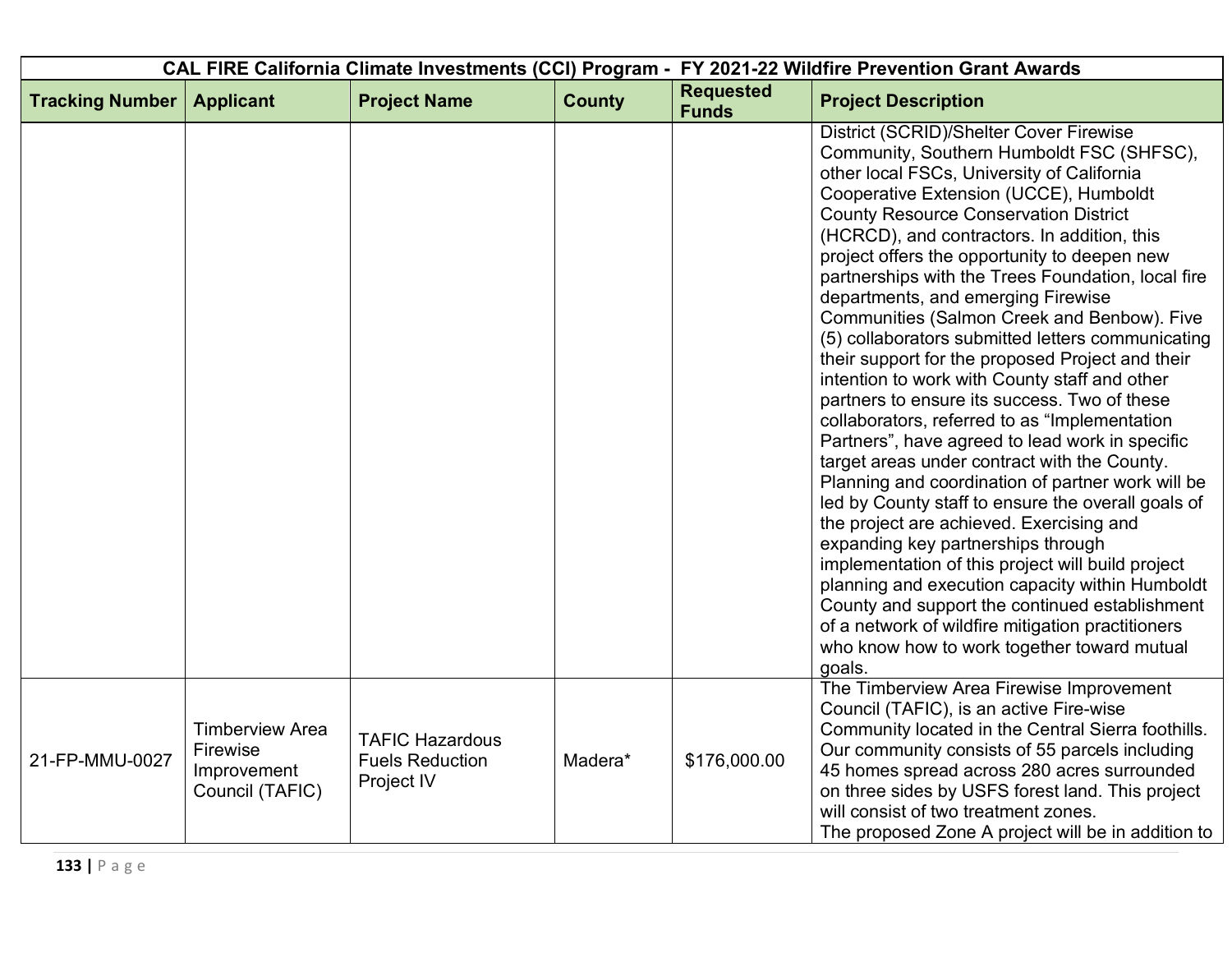| CAL FIRE California Climate Investments (CCI) Program - FY 2021-22 Wildfire Prevention Grant Awards |                                     |                                                                                |               |                                  |                                                                                                                                                                                                                                                                                                                                                                                                                                                                                                                                                                                                                                                                                                                                                                                                                                                                                                                                                                                                                                                                                                                                                                                                                                                                                                        |
|-----------------------------------------------------------------------------------------------------|-------------------------------------|--------------------------------------------------------------------------------|---------------|----------------------------------|--------------------------------------------------------------------------------------------------------------------------------------------------------------------------------------------------------------------------------------------------------------------------------------------------------------------------------------------------------------------------------------------------------------------------------------------------------------------------------------------------------------------------------------------------------------------------------------------------------------------------------------------------------------------------------------------------------------------------------------------------------------------------------------------------------------------------------------------------------------------------------------------------------------------------------------------------------------------------------------------------------------------------------------------------------------------------------------------------------------------------------------------------------------------------------------------------------------------------------------------------------------------------------------------------------|
| <b>Tracking Number</b>                                                                              | <b>Applicant</b>                    | <b>Project Name</b>                                                            | <b>County</b> | <b>Requested</b><br><b>Funds</b> | <b>Project Description</b>                                                                                                                                                                                                                                                                                                                                                                                                                                                                                                                                                                                                                                                                                                                                                                                                                                                                                                                                                                                                                                                                                                                                                                                                                                                                             |
|                                                                                                     |                                     |                                                                                |               |                                  | previous and current grant projects to remove<br>hazardous fuels that endanger residences and<br>the surrounding for-est. This grant will enable us<br>to: (1) hire contractors to treat 40 acres of<br>hazardous fuels consisting of bark beetle drought<br>induced tree die-off and heavy under brush, (2)<br>in-crease awareness of the importance of<br>community involvement and responsibility in<br>promoting Firewise Communities, and (3)<br>demonstrate the benefits of the partnership<br>between Private Communities and Cal Fire in<br>achieving California's Strategic Fire Plan.<br>The proposed Zone B project involves the private<br>land entrance to the Timber-view, Sierra<br>Highlands, Finegold subdivisions off of County<br>Road 223. At Road 223 and Church Ranch Road,<br>create an anchor point and construct a shaded<br>fuel break 150' - 200' on the west side (up slope<br>from the road and below the residences). Re-<br>move hazardous woodland fuels on 20 acres<br>consisting of log decks, drought/bark beetle tree<br>die-off (both standing and down) and heavy<br>brush.<br>All hazardous fuels will be either transported to a<br>local biomass facility, masticated, or chipped for<br>erosion protection and facilitate greenhouse<br>emission limitation. |
| 21-FP-BEU-0107                                                                                      | <b>Elkhorn Slough</b><br>Foundation | <b>Elkhorn-Las Lomas</b><br><b>Hazardous Fuels</b><br><b>Reduction Project</b> | Monterey      | \$1,773,695.00                   | The Elkhorn Slough Foundation (ESF) seeks to<br>protect the three adjacent Communities at Risk of<br>Las Lomas, Elkhorn, and Prunedale by removing<br>20.5 acres of Tasmanian blue gum (Eucalyptus<br>globulus) trees that stand between these<br>neighborhoods. Many homes and residences are<br>located in dead-end canyons or ridgetops off<br>single lane roads, and therefore, would be                                                                                                                                                                                                                                                                                                                                                                                                                                                                                                                                                                                                                                                                                                                                                                                                                                                                                                           |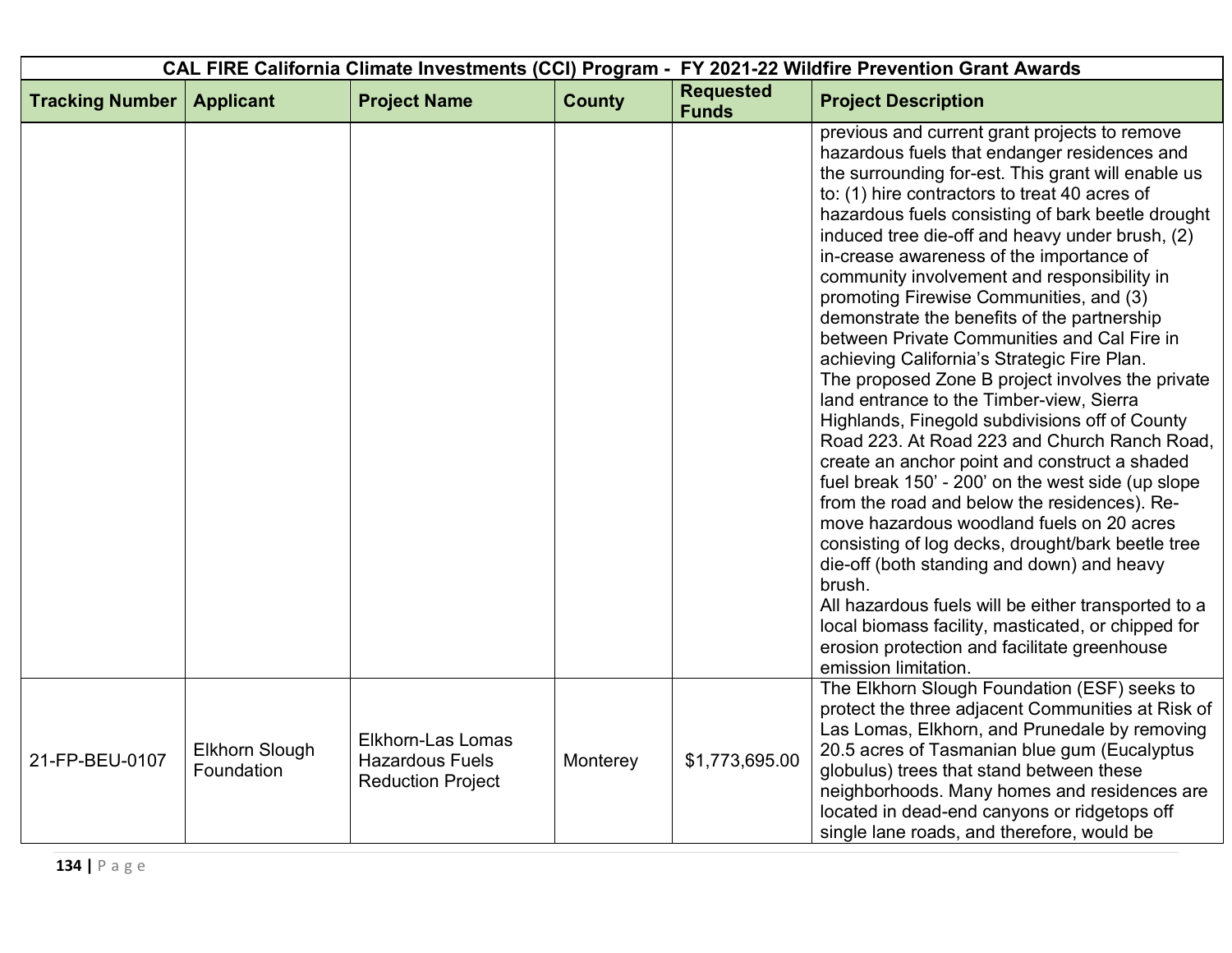| CAL FIRE California Climate Investments (CCI) Program - FY 2021-22 Wildfire Prevention Grant Awards |                                |                                                     |                 |                                  |                                                                                                                                                                                                                                                                                                                                                                                                                                                                                                                                                                                                                                                                                                                                                                                                                                                                                                                                                                                                                                                                                                                                                                                                                                                                                                                                                                                                                                                                                                                                                                                                                                          |
|-----------------------------------------------------------------------------------------------------|--------------------------------|-----------------------------------------------------|-----------------|----------------------------------|------------------------------------------------------------------------------------------------------------------------------------------------------------------------------------------------------------------------------------------------------------------------------------------------------------------------------------------------------------------------------------------------------------------------------------------------------------------------------------------------------------------------------------------------------------------------------------------------------------------------------------------------------------------------------------------------------------------------------------------------------------------------------------------------------------------------------------------------------------------------------------------------------------------------------------------------------------------------------------------------------------------------------------------------------------------------------------------------------------------------------------------------------------------------------------------------------------------------------------------------------------------------------------------------------------------------------------------------------------------------------------------------------------------------------------------------------------------------------------------------------------------------------------------------------------------------------------------------------------------------------------------|
| <b>Tracking Number</b>                                                                              | <b>Applicant</b>               | <b>Project Name</b>                                 | <b>County</b>   | <b>Requested</b><br><b>Funds</b> | <b>Project Description</b>                                                                                                                                                                                                                                                                                                                                                                                                                                                                                                                                                                                                                                                                                                                                                                                                                                                                                                                                                                                                                                                                                                                                                                                                                                                                                                                                                                                                                                                                                                                                                                                                               |
|                                                                                                     |                                |                                                     |                 |                                  | extremely vulnerable during a wildfire. Blue gum<br>trees are prone to torching and crown ignition,<br>and have the ability to send embers and<br>firebrands drifting over long distances to start<br>spot fires in advance of a fire front. These<br>Eucalyptus in the project area will be felled, the<br>stumps will be treated to prevent regrowth, and<br>the resulting biomass will be left onsite for soil<br>carbon storage, and processed into firewood for<br>local energy generation. This prescription will<br>complete the first of three hazardous fuel<br>reduction phases for the Northern Crescent<br>property, in which all 74 acres of Tasmanian blue<br>gum trees will be removed. The project fulfills an<br>existing tree removal plan, the CA Cooperative<br>Forest Management Plan for the Northern<br>Crescent. Natural oak and grassland vegetation<br>will be allowed to regenerate after the project is<br>completed, although fuel loading will be<br>monitored and managed in perpetuity through<br>grazing, mowing, and manual thinning. The<br>resulting landscape will have lighter fuel loads,<br>reduced crown fire potential, better roads for<br>emergency vehicle access, improved oak forest<br>health, and enhanced viewsheds. Removing<br>hazardous blue gum fuels will reduce the<br>magnitude and intensity of a potential wildfire in<br>the Elkhorn-Las Lomas region. This will help<br>protect over 500 adjacent habitable structures,<br>electrical and telecommunications infrastructure,<br>schools, places of worship, and other community<br>institutions in the Communities at Risk. |
| 21-FP-LAC-0164                                                                                      | <b>CITY OF LOS</b><br>ANGELES, | Lopez Canyon<br><b>Hazardous Fuels</b><br>Reduction | Los<br>Angeles* | \$659,070.00                     | The Lopez Canyon Landfill is located in the<br>northeastern part of the San Fernando Valley in<br>Los Angeles County on the southern side of the                                                                                                                                                                                                                                                                                                                                                                                                                                                                                                                                                                                                                                                                                                                                                                                                                                                                                                                                                                                                                                                                                                                                                                                                                                                                                                                                                                                                                                                                                         |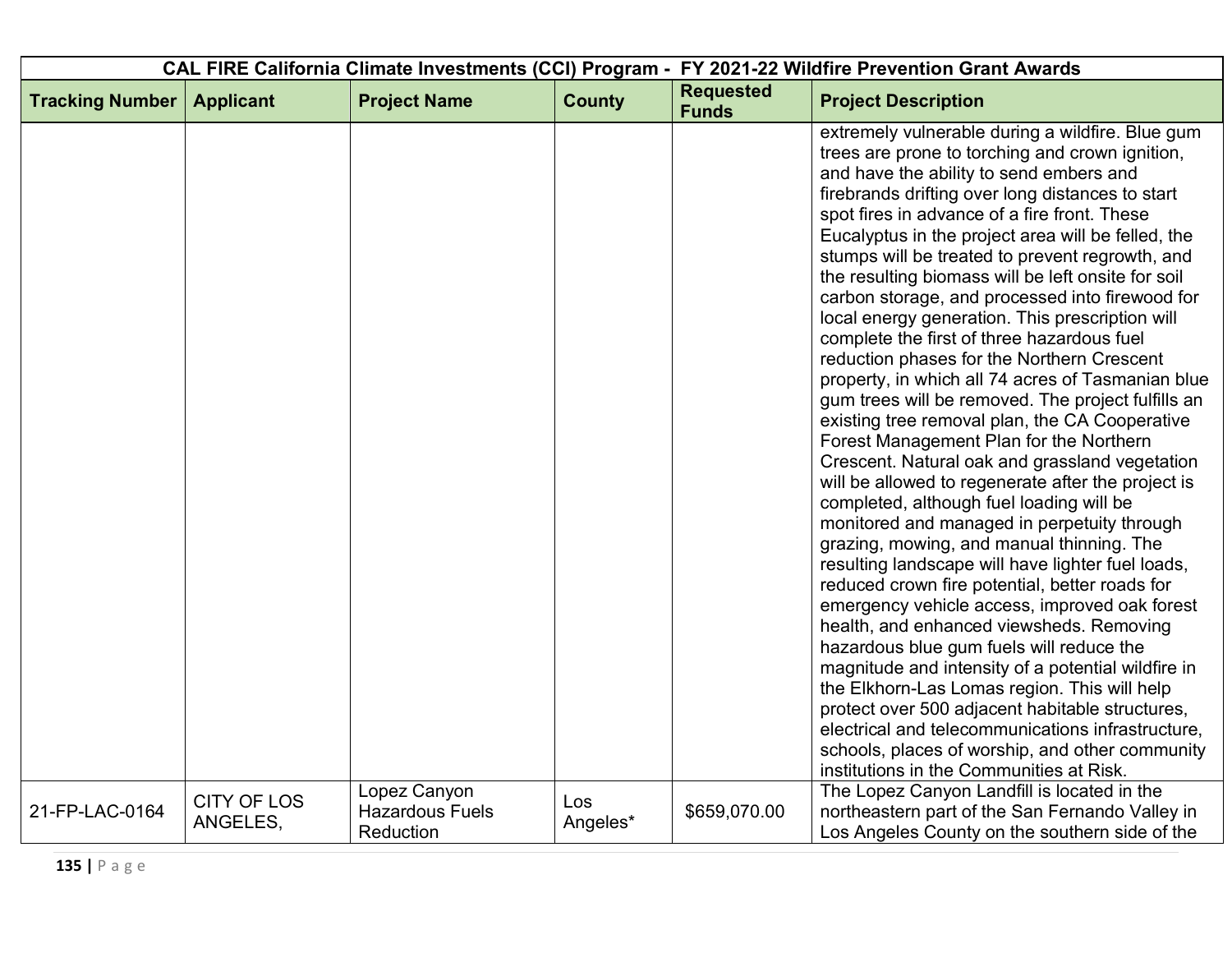| CAL FIRE California Climate Investments (CCI) Program - FY 2021-22 Wildfire Prevention Grant Awards |                   |                     |               |                                  |                                                                                               |
|-----------------------------------------------------------------------------------------------------|-------------------|---------------------|---------------|----------------------------------|-----------------------------------------------------------------------------------------------|
| <b>Tracking Number</b>                                                                              | <b>Applicant</b>  | <b>Project Name</b> | <b>County</b> | <b>Requested</b><br><b>Funds</b> | <b>Project Description</b>                                                                    |
|                                                                                                     | <b>BUREAU OF</b>  |                     |               |                                  | San Gabriel Mountains on land wholly within the                                               |
|                                                                                                     | <b>SANITATION</b> |                     |               |                                  | City of Los Angeles. Currently, Los Angeles                                                   |
|                                                                                                     |                   |                     |               |                                  | Sanitation and Environment maintains the closed                                               |
|                                                                                                     |                   |                     |               |                                  | landfill, operates the Lopez Canyon                                                           |
|                                                                                                     |                   |                     |               |                                  | Environmental Center - a green waste processing                                               |
|                                                                                                     |                   |                     |               |                                  | facility, the Lopez Canyon Environmental<br>Education Center - a community center, a public   |
|                                                                                                     |                   |                     |               |                                  | park, and an under-construction community                                                     |
|                                                                                                     |                   |                     |               |                                  | equestrian trail. All these amenities are within the                                          |
|                                                                                                     |                   |                     |               |                                  | Lopez Canyon Landfill property. Neighboring                                                   |
|                                                                                                     |                   |                     |               |                                  | Lopez Canyon within the same zip code (91342)                                                 |
|                                                                                                     |                   |                     |               |                                  | are Kagel Canyon, Sylmar, Lake View Terrace,                                                  |
|                                                                                                     |                   |                     |               |                                  | and swaths of the Angeles National Forest. The                                                |
|                                                                                                     |                   |                     |               |                                  | Census 2019 data states that there are a total of                                             |
|                                                                                                     |                   |                     |               |                                  | 26,666 housing units and 94,595 people living                                                 |
|                                                                                                     |                   |                     |               |                                  | within the zip code. Within a 2,100 foot boundary                                             |
|                                                                                                     |                   |                     |               |                                  | of The Lopez Canyon Landfill property are                                                     |
|                                                                                                     |                   |                     |               |                                  | hundreds of housing units, two schools, a fire                                                |
|                                                                                                     |                   |                     |               |                                  | station, and multiple businesses, restaurants, and                                            |
|                                                                                                     |                   |                     |               |                                  | public parks. Neighborhoods surrounding the                                                   |
|                                                                                                     |                   |                     |               |                                  | Lopez Canyon Landfill property include both low-<br>income and disadvantaged communities. The |
|                                                                                                     |                   |                     |               |                                  | scope of work includes hazardous fuel reduction                                               |
|                                                                                                     |                   |                     |               |                                  | around the perimeter of the landfill property.                                                |
|                                                                                                     |                   |                     |               |                                  | Approximately 40 acres of vacant open space                                                   |
|                                                                                                     |                   |                     |               |                                  | adjacent to private property will be treated - split                                          |
|                                                                                                     |                   |                     |               |                                  | into seven different areas located on the west,                                               |
|                                                                                                     |                   |                     |               |                                  | south, and east side of the Lopez Canyon. The                                                 |
|                                                                                                     |                   |                     |               |                                  | goal of the project is to remove hazardous fuel                                               |
|                                                                                                     |                   |                     |               |                                  | every year during the years 2023, 2024, 2025,                                                 |
|                                                                                                     |                   |                     |               |                                  | and 2026. The hazardous fuel removal activities                                               |
|                                                                                                     |                   |                     |               |                                  | in these areas will include; brush clearing, weed                                             |
|                                                                                                     |                   |                     |               |                                  | whacking, and tree raising, to allow a minimum of                                             |
|                                                                                                     |                   |                     |               |                                  | 200 ft. clearance from private property. LASAN                                                |
|                                                                                                     |                   |                     |               |                                  | has a trained workforce at Lopez Canyon to                                                    |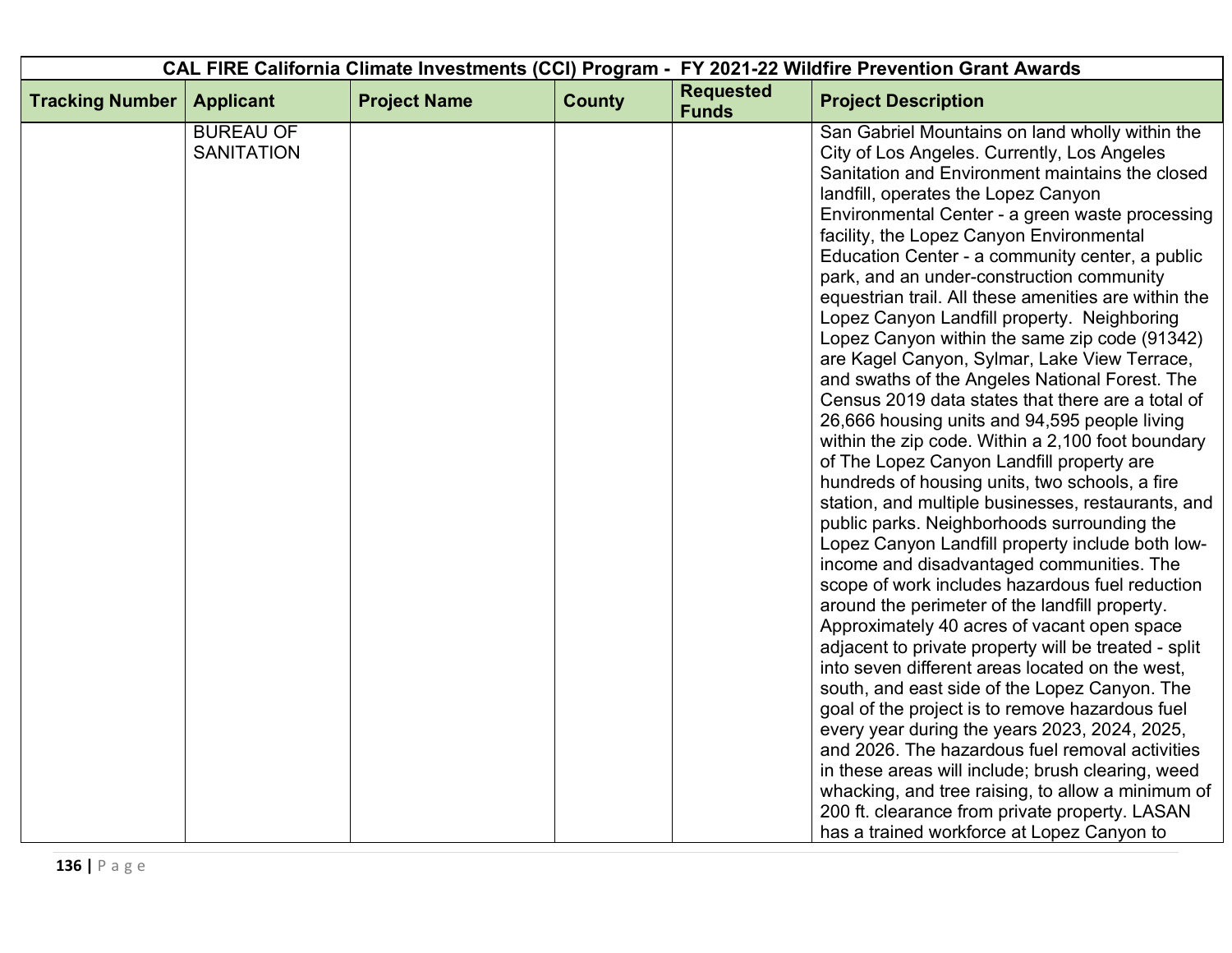| CAL FIRE California Climate Investments (CCI) Program - FY 2021-22 Wildfire Prevention Grant Awards |                                                                                  |                                                                      |               |                                  |                                                                                                                                                                                                                                                                                                                                                                                                                                                                                                                                                                                                                                                                                                                                                                                                                                                                                                                                                                                                                                                                                                         |
|-----------------------------------------------------------------------------------------------------|----------------------------------------------------------------------------------|----------------------------------------------------------------------|---------------|----------------------------------|---------------------------------------------------------------------------------------------------------------------------------------------------------------------------------------------------------------------------------------------------------------------------------------------------------------------------------------------------------------------------------------------------------------------------------------------------------------------------------------------------------------------------------------------------------------------------------------------------------------------------------------------------------------------------------------------------------------------------------------------------------------------------------------------------------------------------------------------------------------------------------------------------------------------------------------------------------------------------------------------------------------------------------------------------------------------------------------------------------|
| <b>Tracking Number</b>                                                                              | <b>Applicant</b>                                                                 | <b>Project Name</b>                                                  | <b>County</b> | <b>Requested</b><br><b>Funds</b> | <b>Project Description</b>                                                                                                                                                                                                                                                                                                                                                                                                                                                                                                                                                                                                                                                                                                                                                                                                                                                                                                                                                                                                                                                                              |
|                                                                                                     |                                                                                  |                                                                      |               |                                  | complete this work who is familiar with the tasks,<br>area, vegetation, and regulations that protect<br>native plants. The ideal outcome is that in case of<br>a wildfire, lives, infrastructure, properties, and<br>land are saved or have a defensible space to<br>mitigate fire damage - thus, benefiting the<br>surrounding communities and Fire Department,<br>as fewer resources are needed to fight wildfires in<br>the area. LASAN's long-term goals are to<br>continue to aid nearby residents with brush<br>clearing before each fire season begins, increase<br>clearing areas, and work with the neighboring<br>communities to prevent wildfires.                                                                                                                                                                                                                                                                                                                                                                                                                                           |
| 21-FP-KRN-0138                                                                                      | Farmworkers<br>Institute of<br><b>Education and</b><br>Leadership<br>Development | <b>Pine Mountain Club</b><br><b>Fire Fuel Reduction</b><br>(PMC-FFR) | Kern*         | \$993,453.89                     | The Cesar Chavez Environmental Corps (CCEC),<br>a program of a non-profit called FIELD, is a State<br>and Federally funded 21st Century Service and<br>Conservation Corps based in Kern County.<br>CCEC shares FIELD's purpose "to empower the<br>under-served to be self-sufficient." CCEC was<br>created to provide FIELD students, and other<br>under-served youth in Kern County, with<br>opportunities to integrate classroom skills into<br>adulthood, careers, further education and<br>training. CCEC is led and supervised by land<br>management and conservation management<br>professionals with over 30 years of experience.<br>CCEC trains, educates and employs a cost-<br>effective labor force of young adults that tackle<br>environmentally-related and recycling projects.<br>Corps members participate in projects focusing<br>on outdoor activities ranging from landscaping to<br>trail building. CCEC aims to improve the state's<br>natural resources and creates awareness and<br>appreciation for the environment among its<br>participants. The CCEC proposes to provide the |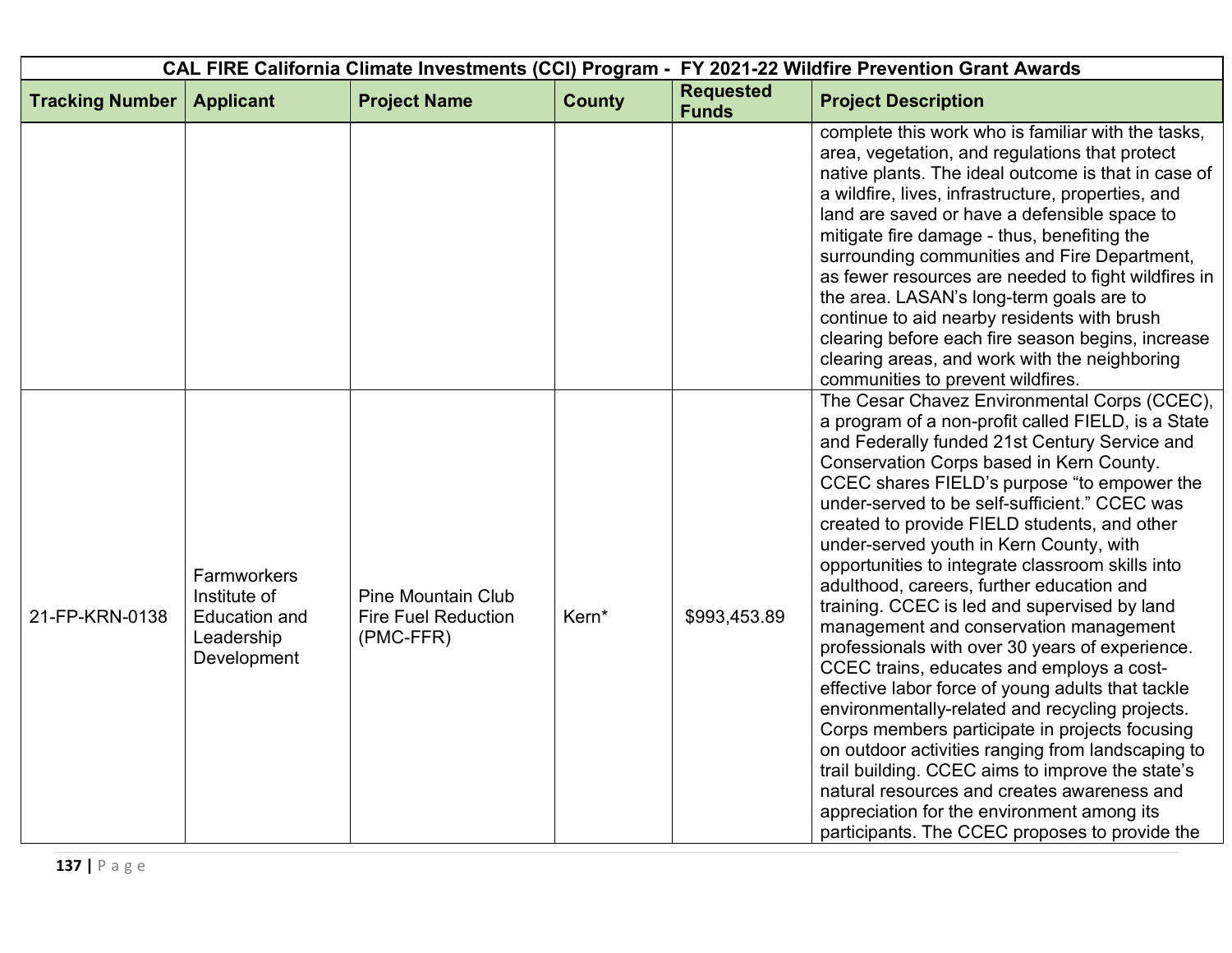| CAL FIRE California Climate Investments (CCI) Program - FY 2021-22 Wildfire Prevention Grant Awards |                                                    |                                                                                               |               |                                  |                                                                                                                                                                                                                                                                                                                                                                                                                                                                                                                                                                                                                                                                                                                                                                                                                                                                                                                                                                                                                                                                                                                                                                                                                                                                                                                                                                                                                                                                                                                                              |
|-----------------------------------------------------------------------------------------------------|----------------------------------------------------|-----------------------------------------------------------------------------------------------|---------------|----------------------------------|----------------------------------------------------------------------------------------------------------------------------------------------------------------------------------------------------------------------------------------------------------------------------------------------------------------------------------------------------------------------------------------------------------------------------------------------------------------------------------------------------------------------------------------------------------------------------------------------------------------------------------------------------------------------------------------------------------------------------------------------------------------------------------------------------------------------------------------------------------------------------------------------------------------------------------------------------------------------------------------------------------------------------------------------------------------------------------------------------------------------------------------------------------------------------------------------------------------------------------------------------------------------------------------------------------------------------------------------------------------------------------------------------------------------------------------------------------------------------------------------------------------------------------------------|
| <b>Tracking Number</b>                                                                              | <b>Applicant</b>                                   | <b>Project Name</b>                                                                           | <b>County</b> | <b>Requested</b><br><b>Funds</b> | <b>Project Description</b>                                                                                                                                                                                                                                                                                                                                                                                                                                                                                                                                                                                                                                                                                                                                                                                                                                                                                                                                                                                                                                                                                                                                                                                                                                                                                                                                                                                                                                                                                                                   |
|                                                                                                     |                                                    |                                                                                               |               |                                  | Pine Mountain Club Fire Fuel Reduction initiative.<br>Specifically, vegetation clearance in critical<br>locations to reduce wildfire intensity, rate of<br>spread and modification of vegetation near roads<br>and properties to provide for safer ingress and<br>egress for the evacuation of residents and<br>emergency personnel response within the San<br>Emigdio Mountain community of Pine Mountain<br>Club as well as to increase access for fire crews.<br>This community is labeled as a very high hazard<br>fuel area and located within the Wildland Urban<br>Interface (WUI). All of these properties are within<br>the State Responsibility Area (SRA) and have<br>significant undergrowth and vegetation that has<br>either never been cleared or has not been<br>cleared in a long time. These circumstances<br>include heat waves and high wind days within a<br>steep mountainous valley. This work will be done<br>through the use of 38 acres of linear fuel breaks,<br>fire crew access corridors, fuel reduction along<br>property lines, along contour lines, and along<br>roadside shoulders with an accumulated effect of<br>increasing fire crew access and lessening fire<br>severity through these areas. Two crews will be<br>utilized to carry out the project consisting of 4<br>corps members per crew, 1 crew lead per crew,<br>and 1 supervisor per project for a total of 11<br>individuals. No funds will be used to create roads,<br>as defined as a prohibited item by CAL FIRE<br>grant requirements. |
| 21-FP-TCU-0038                                                                                      | Calaveras<br><b>Foothills Fire Safe</b><br>Council | Dorrington/Camp<br><b>Connel HOA's</b><br><b>Comman Area Fuel</b><br><b>Reduction Program</b> | Calaveras*    | \$250,140.00                     | This project is intended to safeguard California<br>State Highway 4 corridor from Murphys to Bear<br>Valley by creating a shaded fuel break for the<br>communities of Dorrington and Camp Connell.<br>These communities are highly vulnerable to                                                                                                                                                                                                                                                                                                                                                                                                                                                                                                                                                                                                                                                                                                                                                                                                                                                                                                                                                                                                                                                                                                                                                                                                                                                                                             |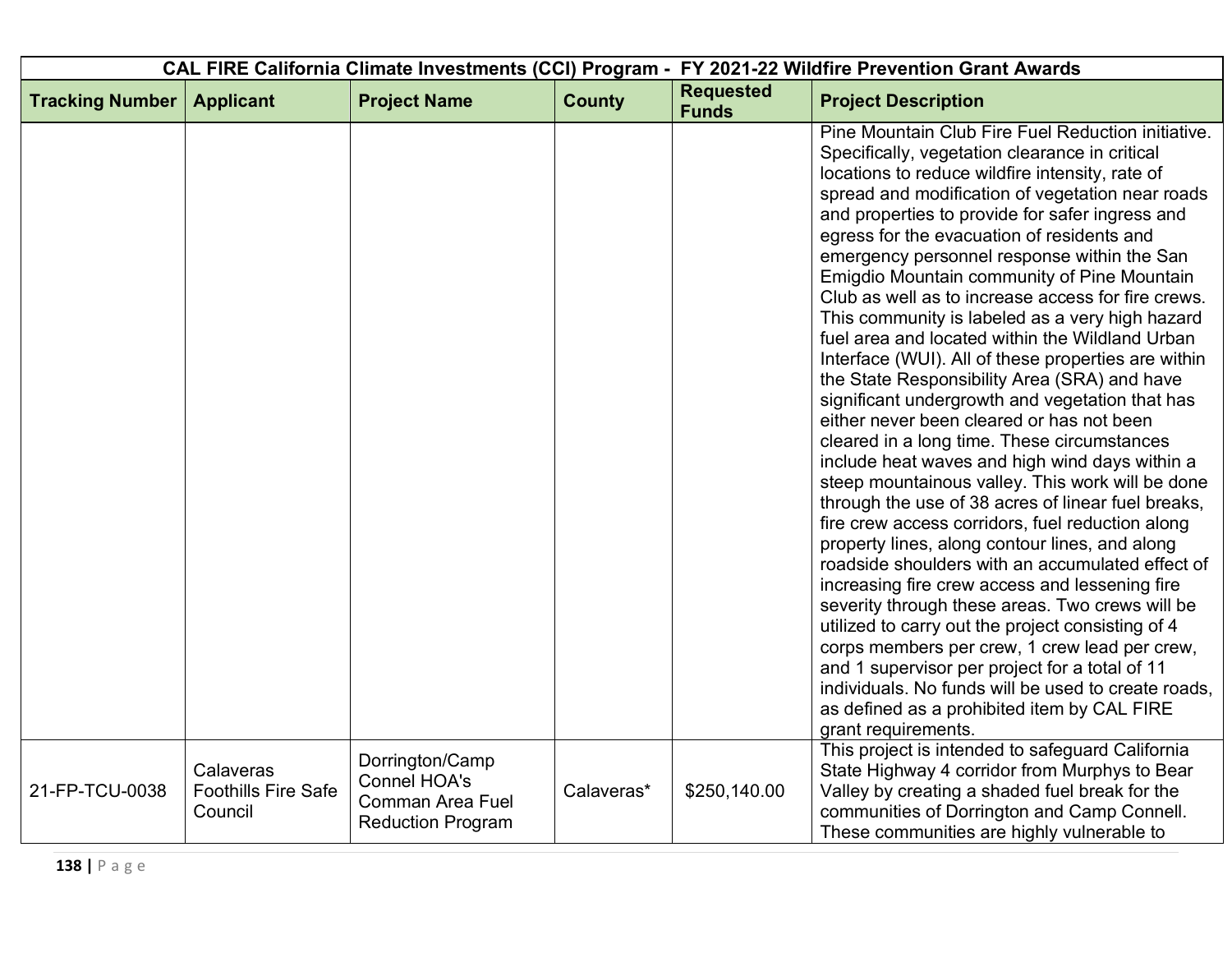|                        |                                |                                                                         |               | CAL FIRE California Climate Investments (CCI) Program - FY 2021-22 Wildfire Prevention Grant Awards |                                                                                                                                                                                                                                                                                                                                                                                                                                                                                                                                                                                                                                                                                                                                                                                                                                                                                                                                                                                                                                                                                                                                                                                                                                                                                                                                                                                                                                                                                                                                                                                                                                                                                                                                                                                                     |
|------------------------|--------------------------------|-------------------------------------------------------------------------|---------------|-----------------------------------------------------------------------------------------------------|-----------------------------------------------------------------------------------------------------------------------------------------------------------------------------------------------------------------------------------------------------------------------------------------------------------------------------------------------------------------------------------------------------------------------------------------------------------------------------------------------------------------------------------------------------------------------------------------------------------------------------------------------------------------------------------------------------------------------------------------------------------------------------------------------------------------------------------------------------------------------------------------------------------------------------------------------------------------------------------------------------------------------------------------------------------------------------------------------------------------------------------------------------------------------------------------------------------------------------------------------------------------------------------------------------------------------------------------------------------------------------------------------------------------------------------------------------------------------------------------------------------------------------------------------------------------------------------------------------------------------------------------------------------------------------------------------------------------------------------------------------------------------------------------------------|
| <b>Tracking Number</b> | <b>Applicant</b>               | <b>Project Name</b>                                                     | <b>County</b> | <b>Requested</b><br><b>Funds</b>                                                                    | <b>Project Description</b>                                                                                                                                                                                                                                                                                                                                                                                                                                                                                                                                                                                                                                                                                                                                                                                                                                                                                                                                                                                                                                                                                                                                                                                                                                                                                                                                                                                                                                                                                                                                                                                                                                                                                                                                                                          |
| 21-FP-LAC-0145         | City of Hidden<br><b>Hills</b> | City of Hidden Hills<br>Multi-Phase Fire<br><b>Prevention 2023-2026</b> | Los Angeles   | \$167,396.00                                                                                        | catastrophic wildland fires given their proximity to<br>the Stanislaus River Canyon.<br>The proposed project is part of the City of Hidden<br>Hills' ongoing enhanced fuel reduction program<br>and is in alignment with CAL FIRE's strategic<br>plans at both the State and County levels. The<br>project will extend the required 100 ft of brush<br>clearance from habitable structures in Hidden<br>Hills to 200 ft along the perimeter of the Upper<br>Las Virgenes Canyon Open Space Preserve and<br>adjacent privately-owned open space land. This<br>expanded defensible space effort, encompassing<br>a total of approximately 33 acres within a historic<br>fire corridor, will be performed by a contracted<br>free-range goat grazing company. The goats offer<br>a cost-effective, environmentally-supportive<br>solution to reduce the risk of wildfire as they are<br>able to reach challenging terrain while they<br>consume and clear grasses and brush. A large<br>portion of the project area is located within State<br>park land managed by the Mountains Recreation<br>& Conservation Authority (MRCA). Several<br>hundred homes in the City of Hidden Hills and the<br>neighboring community of Mountain View Estates<br>in unincorporated Los Angeles County border the<br>project area. A small portion of the project area<br>(0.5 acres) is a hilltop within the City where<br>smoke detecting cameras and emergency radio<br>communications equipment are housed. Brush<br>will be cleared around the equipment to protect<br>the City's cameras, repeater, antenna, and<br>emergency power battery system. The City of<br>Hidden Hills' enhanced fuel reduction program<br>was originally initiated by the City Council<br>following the 2018 Woolsey Fire, based on a |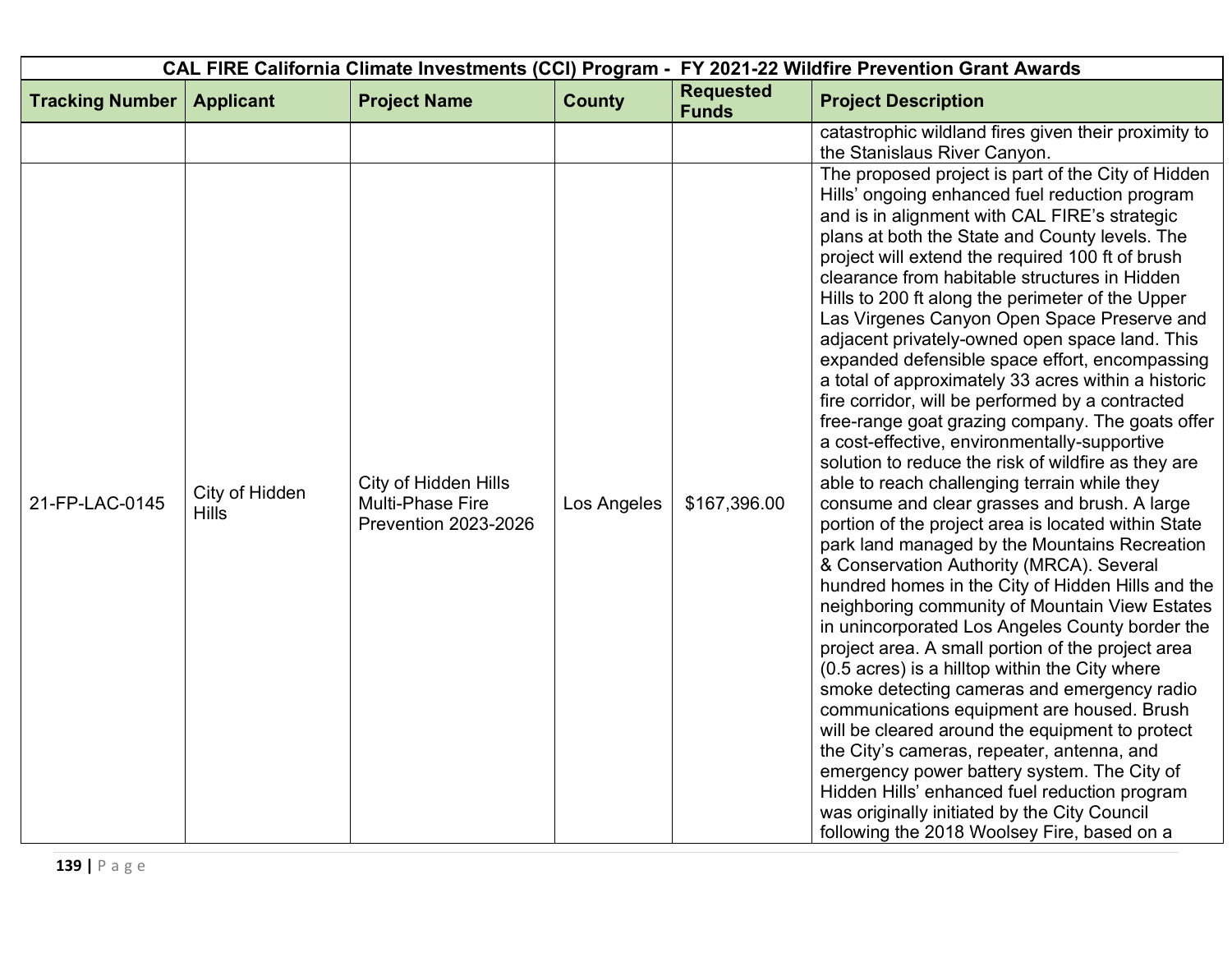| CAL FIRE California Climate Investments (CCI) Program - FY 2021-22 Wildfire Prevention Grant Awards |                                      |                                                      |               |                                  |                                                                                                                                                                                                                                                                                                                                                                                                                                                                                                                                                                                                                                                                                                                                                                                                                                                                                                                                                                                                                                                                                                                                                                                                                                                                                                                                                                                                                                                                                                                                                               |
|-----------------------------------------------------------------------------------------------------|--------------------------------------|------------------------------------------------------|---------------|----------------------------------|---------------------------------------------------------------------------------------------------------------------------------------------------------------------------------------------------------------------------------------------------------------------------------------------------------------------------------------------------------------------------------------------------------------------------------------------------------------------------------------------------------------------------------------------------------------------------------------------------------------------------------------------------------------------------------------------------------------------------------------------------------------------------------------------------------------------------------------------------------------------------------------------------------------------------------------------------------------------------------------------------------------------------------------------------------------------------------------------------------------------------------------------------------------------------------------------------------------------------------------------------------------------------------------------------------------------------------------------------------------------------------------------------------------------------------------------------------------------------------------------------------------------------------------------------------------|
| <b>Tracking Number</b>                                                                              | <b>Applicant</b>                     | <b>Project Name</b>                                  | <b>County</b> | <b>Requested</b><br><b>Funds</b> | <b>Project Description</b>                                                                                                                                                                                                                                                                                                                                                                                                                                                                                                                                                                                                                                                                                                                                                                                                                                                                                                                                                                                                                                                                                                                                                                                                                                                                                                                                                                                                                                                                                                                                    |
|                                                                                                     |                                      |                                                      |               |                                  | recommendation by the Los Angeles County Fire<br>Department. As part of this program, similar<br>hazardous fuel reduction projects were<br>successfully completed by Hidden Hills in 2019,<br>2020, and 2021.                                                                                                                                                                                                                                                                                                                                                                                                                                                                                                                                                                                                                                                                                                                                                                                                                                                                                                                                                                                                                                                                                                                                                                                                                                                                                                                                                 |
| 21-FP-TCU-0331                                                                                      | <b>Tuolumne Fire</b><br>Safe Council | Sunshine Hill /<br>Jamestown Roads Fuel<br>Reduction | Tuolumne*     | \$153,977.00                     | This relatively small 31-acre shaded fuel break<br>(SFB) affords very significant fire reduction<br>protection for the 100+ homes including, 32 low-<br>income mobile homes, which back up to the<br>project boundaries and are within just several<br>hundred feet of the project.<br>It also will reduce wildfire consequences for<br>another 400 homes within a mile and a half.<br>These rural homes were built forty plus years ago<br>and have large lots with open spaces and lots of<br>grasses and vegetation growing around them. A<br>wildfire will cause immediate fire consequences<br>to those backing up to the project and cause<br>ash/cinders for dwellings within the close project<br>influence zone. Leading into the area is a major<br>heavily traveled road which is hilly and windy with<br>overgrown trees and brush. The project area is<br>thickly covered with buck brush, manzanita, scrub<br>oaks, bull pines and other vegetation grasses and<br>other vegetation common at the 2,000-foot<br>elevation. The land has been idle since cattle<br>grazed it over 30 years ago, allowing for extreme<br>conditions of vegetation growth to the level that<br>the land is impossible to walk or to be traveled by<br>trucks or fire operations. The project is all within<br>the State Responsibility Area and the surrounding<br>communities are in the Very High Fire Severity<br>Zone as identified by the State and also in the<br>new USDA "Wildfire Risk to Communities"<br>database. Treatment will necessitate the use of |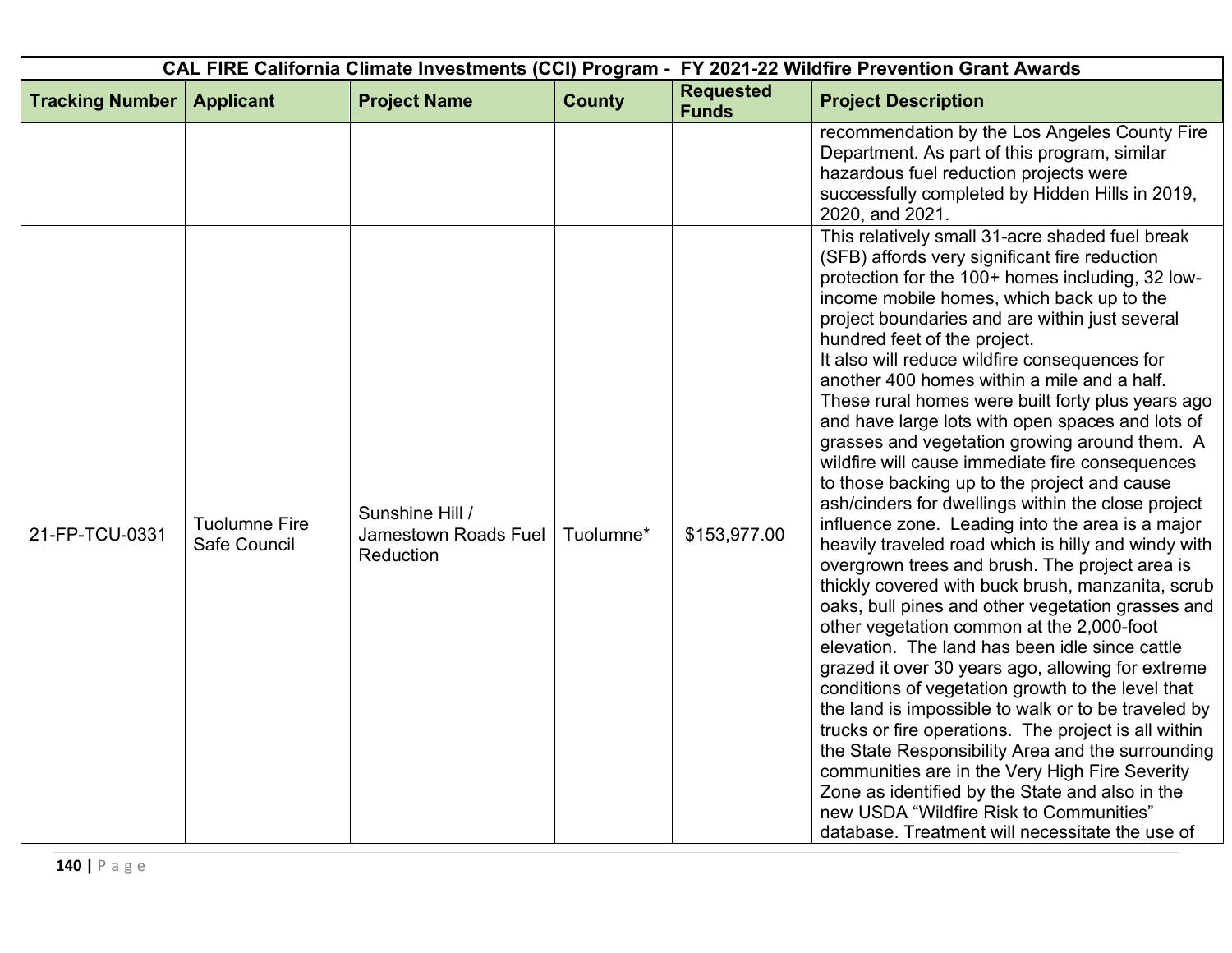| CAL FIRE California Climate Investments (CCI) Program - FY 2021-22 Wildfire Prevention Grant Awards |                                         |                                     |               |                                  |                                                                                                                                                                                                                                                                                                                                                                                                                                                                                                                                                                                                                                                                                                                                                                                                                                                                                                                                                                                                                                                                                                                                                                                                    |
|-----------------------------------------------------------------------------------------------------|-----------------------------------------|-------------------------------------|---------------|----------------------------------|----------------------------------------------------------------------------------------------------------------------------------------------------------------------------------------------------------------------------------------------------------------------------------------------------------------------------------------------------------------------------------------------------------------------------------------------------------------------------------------------------------------------------------------------------------------------------------------------------------------------------------------------------------------------------------------------------------------------------------------------------------------------------------------------------------------------------------------------------------------------------------------------------------------------------------------------------------------------------------------------------------------------------------------------------------------------------------------------------------------------------------------------------------------------------------------------------|
| <b>Tracking Number</b>                                                                              | <b>Applicant</b>                        | <b>Project Name</b>                 | <b>County</b> | <b>Requested</b><br><b>Funds</b> | <b>Project Description</b>                                                                                                                                                                                                                                                                                                                                                                                                                                                                                                                                                                                                                                                                                                                                                                                                                                                                                                                                                                                                                                                                                                                                                                         |
|                                                                                                     |                                         |                                     |               |                                  | hand crews and chipping. Property owners have<br>been contacted and are in agreement for the<br>work to be undertaken.                                                                                                                                                                                                                                                                                                                                                                                                                                                                                                                                                                                                                                                                                                                                                                                                                                                                                                                                                                                                                                                                             |
| 21-FP-CZU-0087                                                                                      | City of Burlingame                      | Mills Canyon Fuel Load<br>Reduction | San Mateo     | \$140,000.00                     | Fuel load reduction of a Wildlife Urban Interface<br>Area: The Mills Canyon Wildlife Area includes 28<br>acres of chaparral and Oak woodland. Many<br>invasive species including Acacia and Broom<br>have increased the amount of hazardous fuels.<br>Since 2013, a 100-foot buffer has been<br>established via manual labor of staff, volunteers,<br>CalFire hand crews and the California<br>Conservation Corps. Though beneficial, manual<br>labor is not as efficient or readily available as<br>machines. We would like to transition to<br>mechanized mastication to not only continue this<br>buffer in a more efficient and safe manner but<br>also expand this 100 foot buffer to at least 200<br>feet within three years. By expanding the area of<br>our fuel reduction efforts, wildfire is likely to be<br>more readily contained and extinguished at<br>ground level, thereby protecting the urban<br>neighborhoods, Highway 280 and the adjacent<br>State Responsibility Area (SRA) areas.<br>Additionally, a masticator allow for retention of cut<br>vegetation to be repurposed on site rather than<br>the current practice of hauling it off-site as it<br>previously had been. |
| 21-FP-LAC-0287                                                                                      | <b>Mount Saint</b><br>Mary's University | <b>MSMU Wildfire</b><br>Prevention  | Los Angeles   | \$166,400.00                     | Mount Saint Mary's University proposes a<br>hazardous fuels reduction project which will make<br>it possible for us to increase the frequency and<br>timeliness of vegetation management and<br>clearing on the approximately 26 acres of steep<br>terrain immediately on either side of our 55-acre<br>campus. Established in 1928 and consisting of<br>approximately 12 habitable structures—including                                                                                                                                                                                                                                                                                                                                                                                                                                                                                                                                                                                                                                                                                                                                                                                           |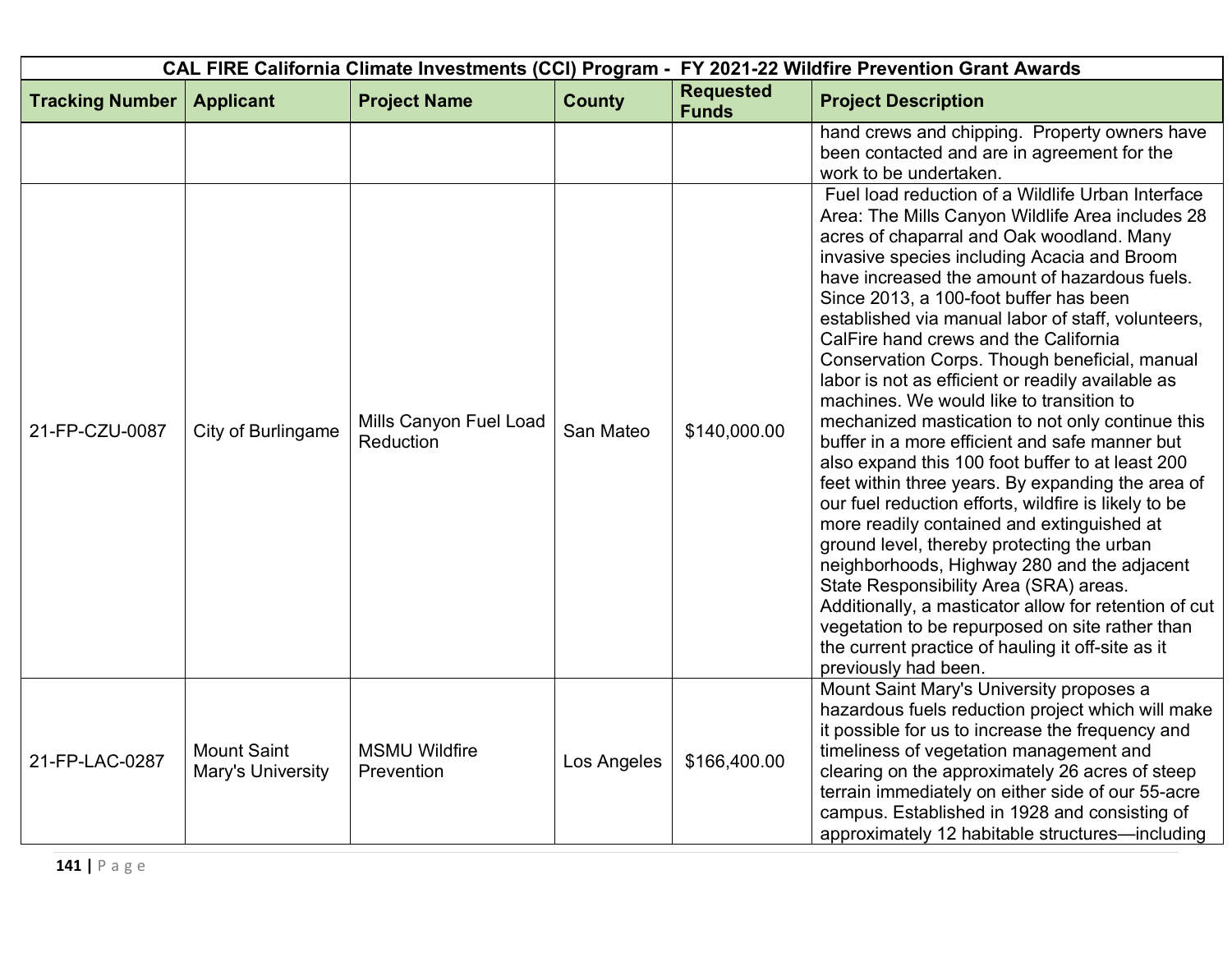| CAL FIRE California Climate Investments (CCI) Program - FY 2021-22 Wildfire Prevention Grant Awards |                                                |                                                                                         |               |                                  |                                                                                                                                                                                                                                                                                                                                                                                                                                                                                                                                                                                                                                                                                                                                                                                                                                                                                           |
|-----------------------------------------------------------------------------------------------------|------------------------------------------------|-----------------------------------------------------------------------------------------|---------------|----------------------------------|-------------------------------------------------------------------------------------------------------------------------------------------------------------------------------------------------------------------------------------------------------------------------------------------------------------------------------------------------------------------------------------------------------------------------------------------------------------------------------------------------------------------------------------------------------------------------------------------------------------------------------------------------------------------------------------------------------------------------------------------------------------------------------------------------------------------------------------------------------------------------------------------|
| <b>Tracking Number</b>                                                                              | <b>Applicant</b>                               | <b>Project Name</b>                                                                     | <b>County</b> | <b>Requested</b><br><b>Funds</b> | <b>Project Description</b>                                                                                                                                                                                                                                                                                                                                                                                                                                                                                                                                                                                                                                                                                                                                                                                                                                                                |
|                                                                                                     |                                                |                                                                                         |               |                                  | historic buildings—the Chalon Campus is in the<br>foothills of the Santa Monica Mountains, 1,100<br>feet above sea level, above the Brentwood<br>neighborhood, with steep canyons descending<br>from the campus's structural footprint on two<br>sides, east and west. Over 100 private homes are<br>in immediate proximity, and the campus is also<br>adjacent to the Getty Center property. The<br>campus is within an area identified by the State<br>Fire Marshall and CAL FIRE as a Very High Fire<br>Hazard Severity Zone. Rather than undertaking<br>this work once per year, our proposed quarterly<br>approach will enable us to be proactive and<br>strategic regarding the management of<br>vegetation-growth in our area before it becomes<br>a threat, reducing the likelihood of catastrophic<br>damage from wildfire such as that threatened by<br>the 2019 Getty Fire.    |
| 21-FP-MVU-0219                                                                                      | Ramona West<br><b>End Fire Safe</b><br>Council | <b>Ramona Community</b><br>Dead and Dying<br><b>Hazardous Tree</b><br>Removal Project-4 | San Diego*    | \$67,500.00                      | The project proposal is to remove dead and dying<br>trees on private property within the SRA of the<br>Ramona Community Plan Area. The Gold<br>Spotted Oak Borer (GSOB) has been discovered<br>in oaks throughout Ramona over the last several<br>years on public and private lands, leading to a<br>high oak tree mortality rate in the area. Other<br>types of trees, such as pine and eucalyptus, are<br>also dying, probably as a result of drought and<br>insect pests. This proposal includes all dead and<br>dying trees on private property within 100 feet of<br>a residence, that are a threat to public health and<br>safety, and within 30 feet of an access road. The<br>Ramona West End Fire Safe Council (RWEFSC)<br>is requesting funding to remove approximately 50<br>trees at an average cost of \$1,150 per tree, or<br>\$57,500. Three similar tree removal projects |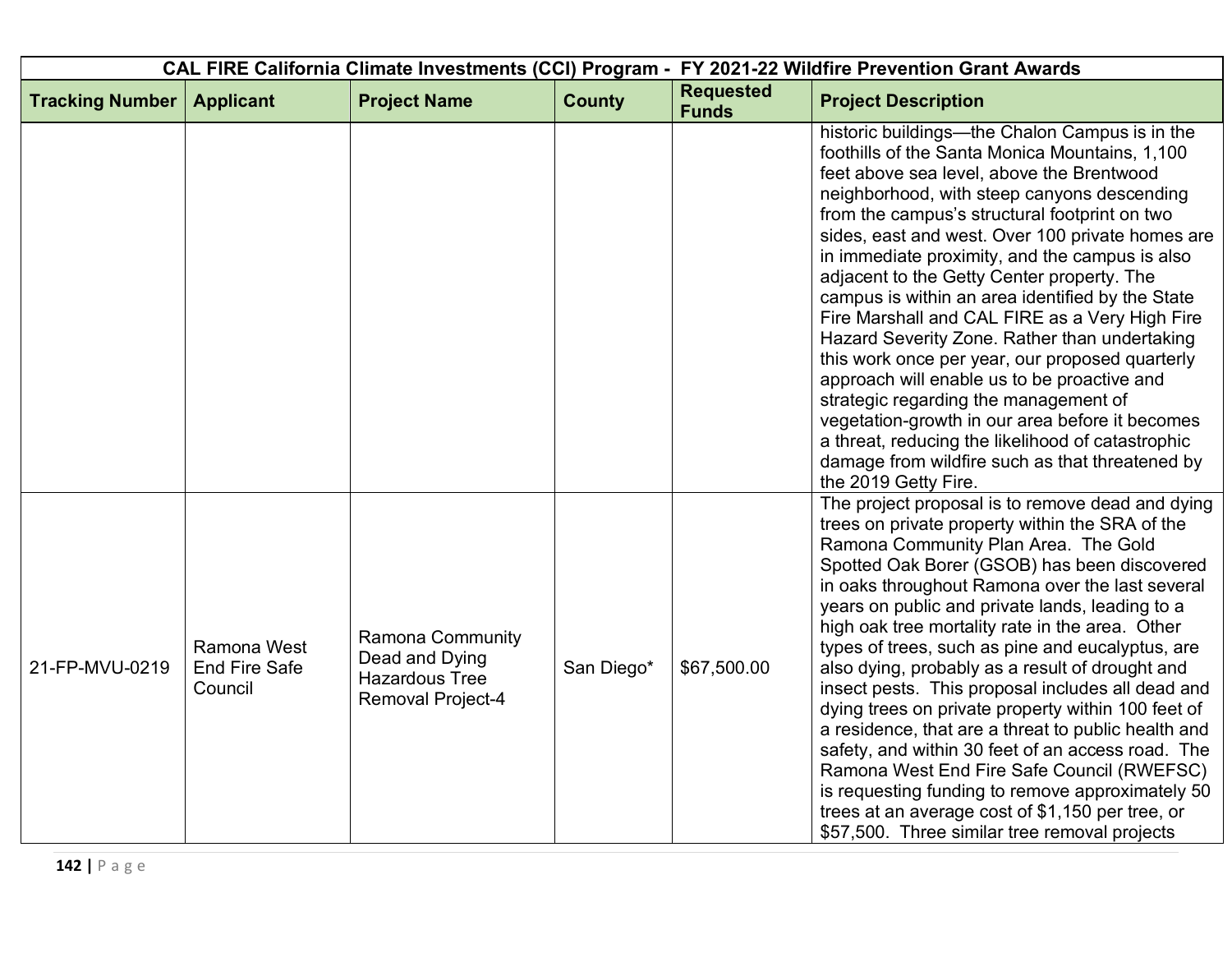| CAL FIRE California Climate Investments (CCI) Program - FY 2021-22 Wildfire Prevention Grant Awards |                              |                                                  |                   |                                  |                                                                                                                                                                                                                                                                                                                                                                                                                                                                                                                                                                                                                                                                                                                                                                                                                                                                                                                                                                                                                                                                        |
|-----------------------------------------------------------------------------------------------------|------------------------------|--------------------------------------------------|-------------------|----------------------------------|------------------------------------------------------------------------------------------------------------------------------------------------------------------------------------------------------------------------------------------------------------------------------------------------------------------------------------------------------------------------------------------------------------------------------------------------------------------------------------------------------------------------------------------------------------------------------------------------------------------------------------------------------------------------------------------------------------------------------------------------------------------------------------------------------------------------------------------------------------------------------------------------------------------------------------------------------------------------------------------------------------------------------------------------------------------------|
| <b>Tracking Number</b>                                                                              | <b>Applicant</b>             | <b>Project Name</b>                              | <b>County</b>     | <b>Requested</b><br><b>Funds</b> | <b>Project Description</b>                                                                                                                                                                                                                                                                                                                                                                                                                                                                                                                                                                                                                                                                                                                                                                                                                                                                                                                                                                                                                                             |
|                                                                                                     |                              |                                                  |                   |                                  | have been completed with the most recent, 2018-<br>2019 Fire Prevention Grant, completed in 2021,<br>with over 100 dead and dying hazardous trees<br>being removed in each of the last 2 grants.<br>Services of a Registered Professional Forester<br>(Mike Rogers, RPF #787) would also be required<br>for the project, at an estimated cost of \$9,000 for<br>services provided and \$1,000 for mileage.                                                                                                                                                                                                                                                                                                                                                                                                                                                                                                                                                                                                                                                             |
|                                                                                                     |                              |                                                  |                   |                                  | If funded, the program would be advertised<br>throughout the Ramona Community Plan Area to<br>residents located on SRA lands. Residents<br>would complete an application process to apply<br>for having a tree removed on their property. A 20<br>percent contribution would be collected from<br>individual residents for each tree removed. Due<br>to the potential for working in close proximity to<br>homes, a licensed and fully insured contractor<br>would be used, determined through a competitive<br>bid process. Branches would be chipped and<br>spread back over the site and tree trunks cut into<br>rounds. Individual residents would be allowed to<br>keep the wood with the condition that the wood<br>not be moved or sold, if insect pests are present,<br>and that it be stored according to Best<br>Management Practices. If the wood is oak, it<br>would be examined and debarked if GSOB is<br>present, and the bark would be chipped. The<br>RPF would also determine if the trunk needs to<br>be chipped There would be no personnel costs. |
| 21-FP-BDU-0005                                                                                      | De Benneville<br>Pines, Inc. | Fire Prevention at De<br><b>Benneville Pines</b> | San<br>Bernardino | \$157,765.00                     | Administrative work would be done by volunteers.<br>Oaks, Ca. in the San Bernardino National Forest<br>bordering the San Gorgonio Wilderness Area at<br>an elevation of 7,000 ft. Camp includes 13<br>habitable structures as well as an outdoor                                                                                                                                                                                                                                                                                                                                                                                                                                                                                                                                                                                                                                                                                                                                                                                                                       |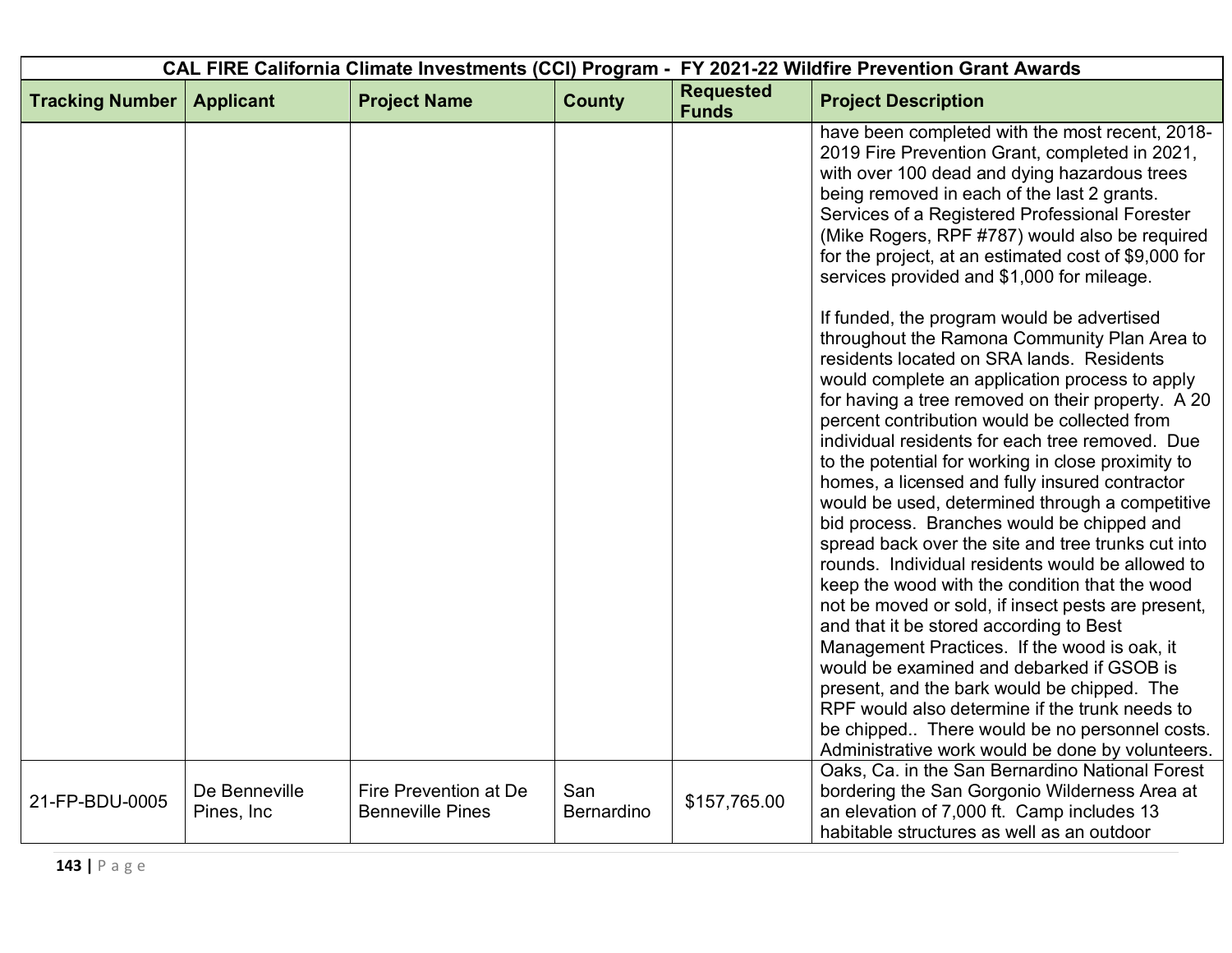| CAL FIRE California Climate Investments (CCI) Program - FY 2021-22 Wildfire Prevention Grant Awards |                        |                            |               |                                  |                                                                                                                                                                                                                                                                                                                                                                                                                                                                                                                                                                                                                                                                                                                                                                                                                                                                                                                                 |
|-----------------------------------------------------------------------------------------------------|------------------------|----------------------------|---------------|----------------------------------|---------------------------------------------------------------------------------------------------------------------------------------------------------------------------------------------------------------------------------------------------------------------------------------------------------------------------------------------------------------------------------------------------------------------------------------------------------------------------------------------------------------------------------------------------------------------------------------------------------------------------------------------------------------------------------------------------------------------------------------------------------------------------------------------------------------------------------------------------------------------------------------------------------------------------------|
| <b>Tracking Number</b>                                                                              | <b>Applicant</b>       | <b>Project Name</b>        | <b>County</b> | <b>Requested</b><br><b>Funds</b> | <b>Project Description</b>                                                                                                                                                                                                                                                                                                                                                                                                                                                                                                                                                                                                                                                                                                                                                                                                                                                                                                      |
|                                                                                                     |                        |                            |               |                                  | Pavilion, bathhouse, pool, amphitheater,<br>maintenance yard and other activity areas<br>located on 17.1 acres. Camp serves over 4000<br>attendees each year representing 14,000 person<br>days in camp. It is a viable and important<br>organizational camp (501c3), and a USFS permit<br>holder since 1961. The facility maintains many of<br>its original structures and strives to allow nature<br>to be its greatest asset. Improvements to the<br>oldest Cabins adding handicapped access,<br>modernizing bathrooms and cooking facilities has<br>been accomplished. This Hazardous Fuels<br>Reduction Project will remove dead trees,<br>remove ladder fuels, clean out low brush in the<br>entire 17 acres plus extend into surrounding<br>forest for an additional 8 acres pending USDA<br>approval.                                                                                                                   |
| 21-FP-LAC-0343                                                                                      | Wildlife<br>Waystation | <b>Wildlife Waystation</b> | Los Angeles   | \$15,000.00                      | The Wildlife Waystation is a 501(c)3 non-profit<br>exotic animal sanctuary that has slowly started to<br>wind down, however remains fully functioning as<br>we care for the 18 chimpanzees and 2 wolf-<br>hybrids while their new sanctuary homes expand<br>to accommodate them. Located at 14831 Little<br>Tujunga Canyon Rd, Sylmar, 91342, the<br>sanctuary is in prime wildfire area and has<br>already fought through the Station Fire, Sand Fire<br>and Creek Fire in the past years. We are closing<br>down partially due to funding issues, therefore<br>need financial assistance with proper brush<br>clearance in order to properly prepare for fire<br>threats. Much of the facility is not being used,<br>and we are focusing only on the structures and<br>locations necessary. Those include the office,<br>the hospital, the kitchen, the chimpanzee shed,<br>and the animal enclosures with current residents, |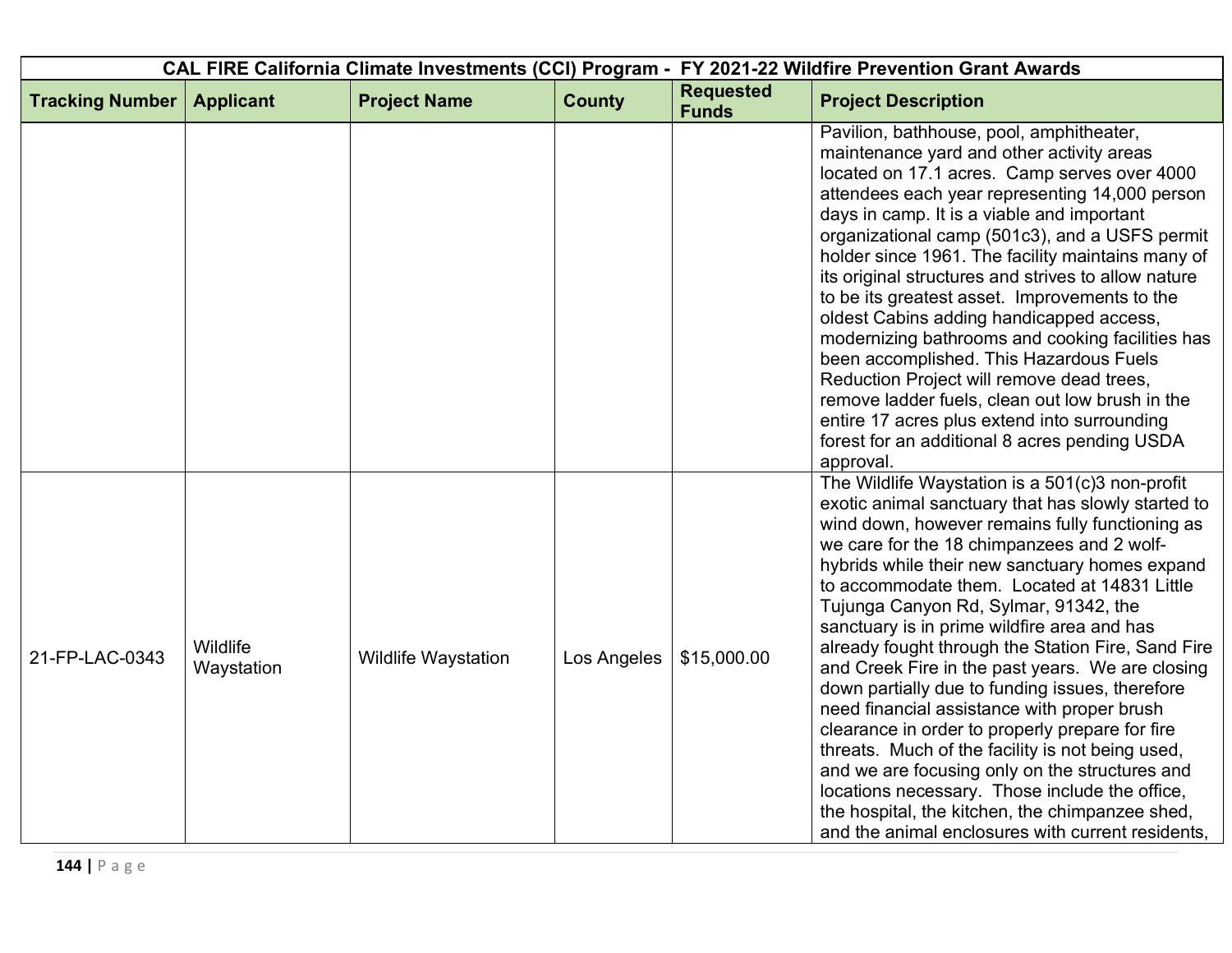|                        |                                         |                                                                                            |               | CAL FIRE California Climate Investments (CCI) Program - FY 2021-22 Wildfire Prevention Grant Awards |                                                                                                                                                                                                                                                                                                                                                                                                                                                                                                                                                                                                                                                                                                                                                                                                                                                                                                                                                                                                                                                                                                                                                                                                                                                                             |
|------------------------|-----------------------------------------|--------------------------------------------------------------------------------------------|---------------|-----------------------------------------------------------------------------------------------------|-----------------------------------------------------------------------------------------------------------------------------------------------------------------------------------------------------------------------------------------------------------------------------------------------------------------------------------------------------------------------------------------------------------------------------------------------------------------------------------------------------------------------------------------------------------------------------------------------------------------------------------------------------------------------------------------------------------------------------------------------------------------------------------------------------------------------------------------------------------------------------------------------------------------------------------------------------------------------------------------------------------------------------------------------------------------------------------------------------------------------------------------------------------------------------------------------------------------------------------------------------------------------------|
| <b>Tracking Number</b> | <b>Applicant</b>                        | <b>Project Name</b>                                                                        | <b>County</b> | <b>Requested</b><br><b>Funds</b>                                                                    | <b>Project Description</b>                                                                                                                                                                                                                                                                                                                                                                                                                                                                                                                                                                                                                                                                                                                                                                                                                                                                                                                                                                                                                                                                                                                                                                                                                                                  |
| 21-FP-LAC-0329         | City of Rolling<br><b>Hills Estates</b> | Hawthorne Blvd. Fuel<br><b>Reduction Project</b>                                           | Los Angeles   | \$13,380.00                                                                                         | which have all been moved to a consolidated<br>area near the hospital. Removal of hazardous<br>fuel is our main concern.<br>The Hawthorne Blvd. Fuel Reduction Project<br>aims to reduce hazardous fuels and greenhouse<br>gas emissions by proving for needed brush<br>clearance and removal of dead, dying and<br>overgrown vegetation (non-native yucca plants,<br>broken tree limbs, and other dry brush) from the<br>roadside area of a highly traveled thoroughfare<br>on the Palos Verdes Peninsula. The road serves<br>as a main egress and ingress route for four cities<br>in which there are limited evacuation routes in the<br>specific area due to the geography (peninsula).<br>The roadside of this project has been subject to<br>spot fires over the last several years due to<br>sparks of metal chains of trailered vehicles,<br>backfiring of vehicles, car accidents, and utility<br>lines since the dense dry vegetation is only a<br>couple of feet from the road. Historically, the City<br>of Rolling Hills Estates has had no significant fuel<br>reduction at the project location since in<br>incorporation of the City in 1957. The City is<br>located in the Very High Fire Hazard Severity<br>Zone as designated by CAL FIRE. The potential |
|                        |                                         |                                                                                            |               |                                                                                                     | for more fires are of grave concern for the<br>neighborhood that abuts the roadside, and for the<br>entire Peninsula community and first responders<br>that depend on this roadway to remain safe and<br>clear of hazardous fuels and greenhouse gas<br>emissions.                                                                                                                                                                                                                                                                                                                                                                                                                                                                                                                                                                                                                                                                                                                                                                                                                                                                                                                                                                                                          |
| 21-FP-VNC-0144         | Ojai Valley Land<br>Conservancy         | <b>Programmatic Permits</b><br>for Arundo Removal to<br>Reduce Fuel Load in<br><b>UVRW</b> | Ventura*      | \$777,414.00                                                                                        | The Ojai Valley Land Conservancy (OVLC)<br>proposes a mixed planning and implementation<br>project. First, OVLC and our partners will utilize<br>recent 2021 high resolution mapping to obtain                                                                                                                                                                                                                                                                                                                                                                                                                                                                                                                                                                                                                                                                                                                                                                                                                                                                                                                                                                                                                                                                              |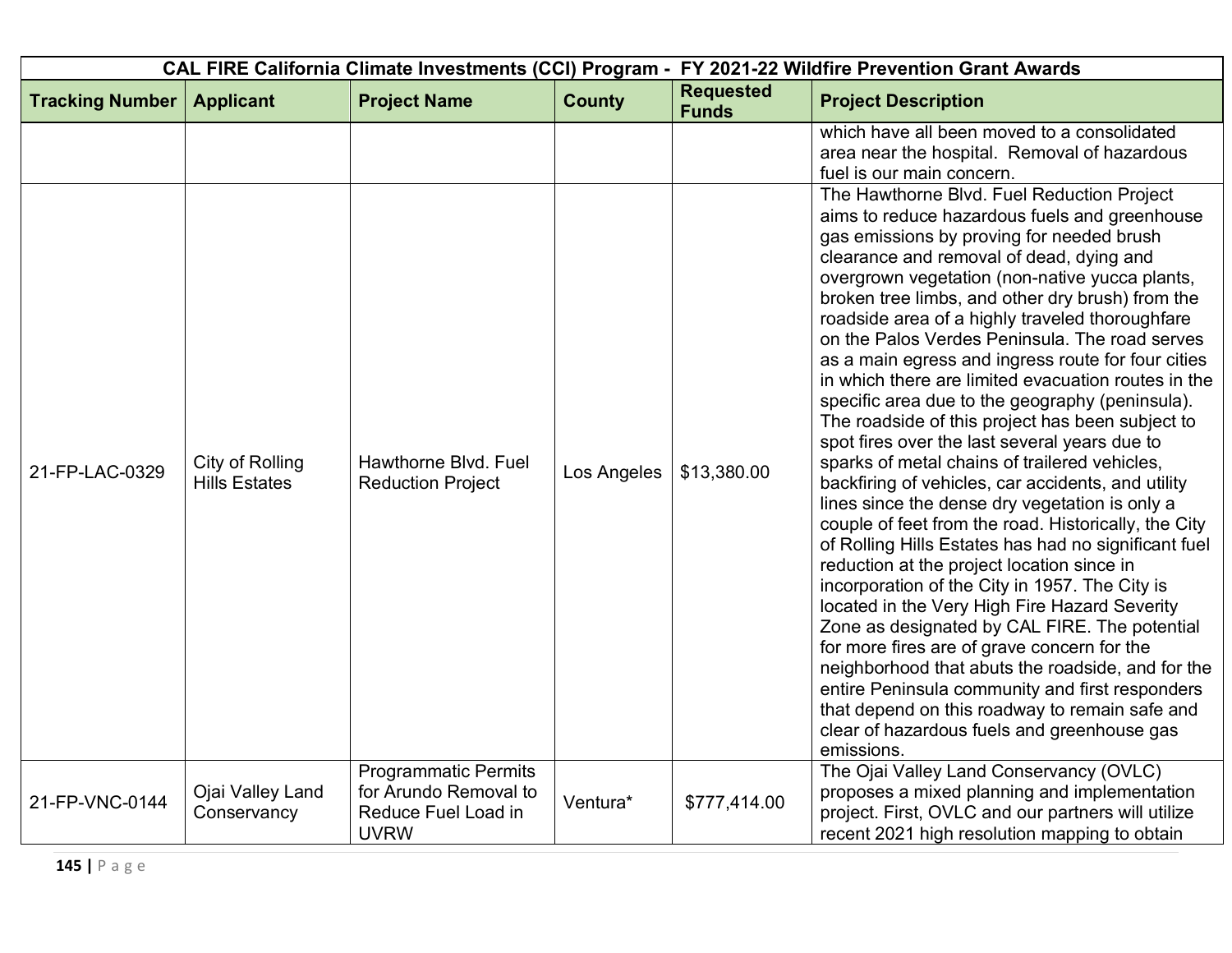| CAL FIRE California Climate Investments (CCI) Program - FY 2021-22 Wildfire Prevention Grant Awards |                  |                     |               |                                  |                                                                                                  |
|-----------------------------------------------------------------------------------------------------|------------------|---------------------|---------------|----------------------------------|--------------------------------------------------------------------------------------------------|
| <b>Tracking Number</b>                                                                              | <b>Applicant</b> | <b>Project Name</b> | <b>County</b> | <b>Requested</b><br><b>Funds</b> | <b>Project Description</b>                                                                       |
|                                                                                                     |                  |                     |               |                                  | general permits and programmatic CEQA for                                                        |
|                                                                                                     |                  |                     |               |                                  | Giant Reed (Arundo donax) (hereinafter                                                           |
|                                                                                                     |                  |                     |               |                                  | "Arundo") eradication in the Upper Ventura River                                                 |
|                                                                                                     |                  |                     |               |                                  | Watershed (Attachment A, Figure 2). Next, OVLC<br>will also implement a hazardous fuel reduction |
|                                                                                                     |                  |                     |               |                                  | project to remove 14.3 acres of dense Arundo                                                     |
|                                                                                                     |                  |                     |               |                                  | stands from Foster Park, a County Park located                                                   |
|                                                                                                     |                  |                     |               |                                  | within an SRA Very High Fire Hazard Severity                                                     |
|                                                                                                     |                  |                     |               |                                  | Zone in Ventura County (Attachment A, Figure 3).                                                 |
|                                                                                                     |                  |                     |               |                                  | The total project cost is \$777,413.80 - with                                                    |
|                                                                                                     |                  |                     |               |                                  | \$379,773.80 requested for planning and                                                          |
|                                                                                                     |                  |                     |               |                                  | \$397,640.00 requested for implementation.                                                       |
|                                                                                                     |                  |                     |               |                                  | The proposed project is a collaborative effort                                                   |
|                                                                                                     |                  |                     |               |                                  | between OVLC, the Ventura County Resource                                                        |
|                                                                                                     |                  |                     |               |                                  | Conservation District (RCD), Pax Environmental,                                                  |
|                                                                                                     |                  |                     |               |                                  | Inc. (Pax), and Ventura County Parks                                                             |
|                                                                                                     |                  |                     |               |                                  | Department (County Parks). OVLC will work with                                                   |
|                                                                                                     |                  |                     |               |                                  | RCD and Pax to obtain general permits and                                                        |
|                                                                                                     |                  |                     |               |                                  | programmatic CEQA coverage to dramatically                                                       |
|                                                                                                     |                  |                     |               |                                  | expedite the eradication of the remaining 69                                                     |
|                                                                                                     |                  |                     |               |                                  | acres of Arundo in the upper watershed that                                                      |
|                                                                                                     |                  |                     |               |                                  | present an extreme fire hazard to vulnerable                                                     |
|                                                                                                     |                  |                     |               |                                  | communities in the Wildland-Urban Interface                                                      |
|                                                                                                     |                  |                     |               |                                  | (WUI). In support of this collaborative, watershed-                                              |
|                                                                                                     |                  |                     |               |                                  | scale effort, the California Department of Fish                                                  |
|                                                                                                     |                  |                     |               |                                  | and Wildlife has agreed to take an advisory role                                                 |
|                                                                                                     |                  |                     |               |                                  | in guiding partners through the new expedited                                                    |
|                                                                                                     |                  |                     |               |                                  | environmental review and permitting pathways                                                     |
|                                                                                                     |                  |                     |               |                                  | available through California Natural Resources<br>Agency's Cutting the Green Tape Initiative.    |
|                                                                                                     |                  |                     |               |                                  | Arundo is an aggressive invasive grass that                                                      |
|                                                                                                     |                  |                     |               |                                  | infests and sometimes dominates the riparian                                                     |
|                                                                                                     |                  |                     |               |                                  | ecosystems of Southern California watersheds                                                     |
|                                                                                                     |                  |                     |               |                                  | including the Ventura River. It is a noxious weed                                                |
|                                                                                                     |                  |                     |               |                                  | that the California Invasive Plant Council (Cal-                                                 |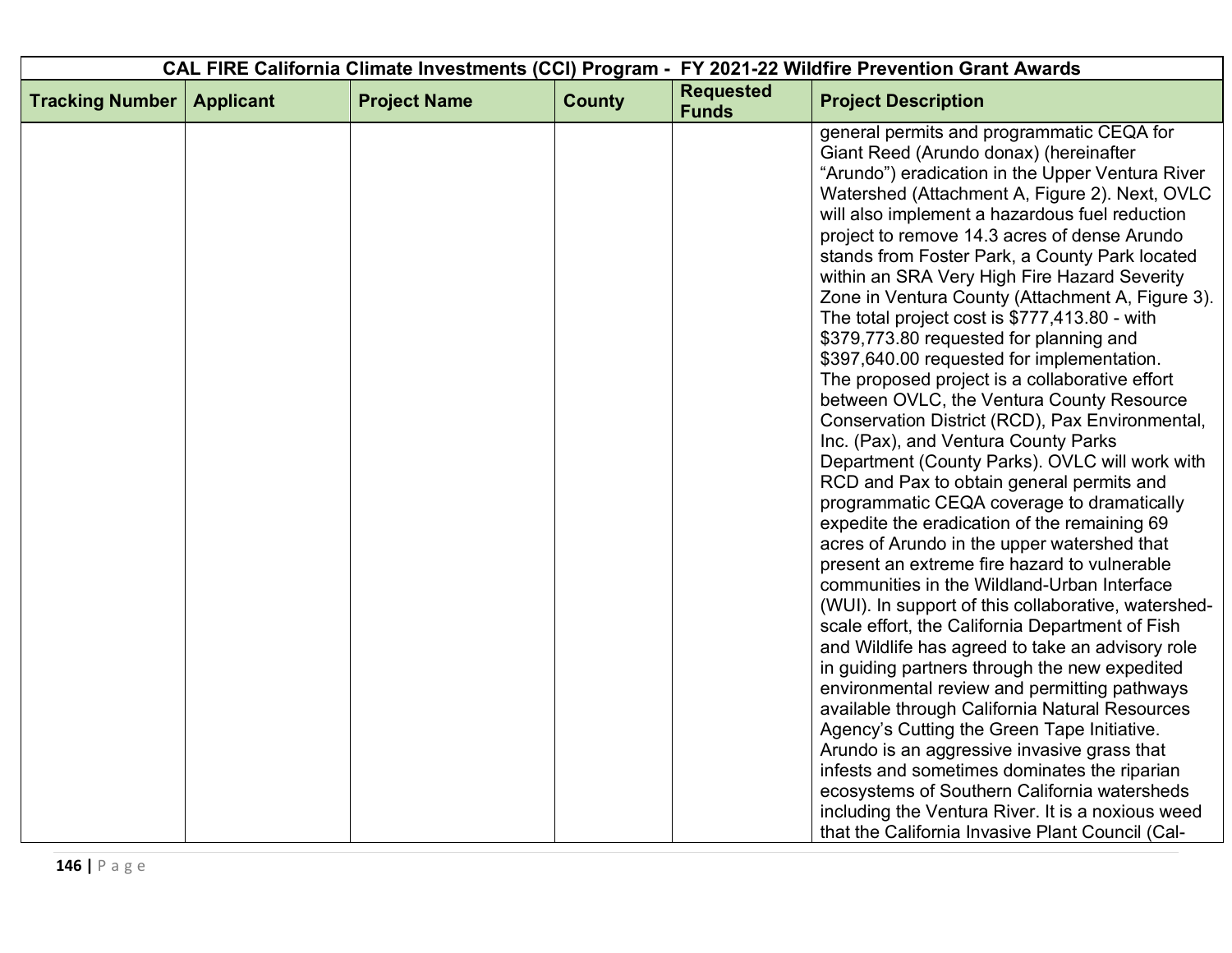| CAL FIRE California Climate Investments (CCI) Program - FY 2021-22 Wildfire Prevention Grant Awards |                  |                     |               |                                  |                                                                                          |
|-----------------------------------------------------------------------------------------------------|------------------|---------------------|---------------|----------------------------------|------------------------------------------------------------------------------------------|
| <b>Tracking Number</b>                                                                              | <b>Applicant</b> | <b>Project Name</b> | <b>County</b> | <b>Requested</b><br><b>Funds</b> | <b>Project Description</b>                                                               |
|                                                                                                     |                  |                     |               |                                  | IPC) states "has severe ecological impacts on                                            |
|                                                                                                     |                  |                     |               |                                  | ecosystems, plant and animal communities, and                                            |
|                                                                                                     |                  |                     |               |                                  | vegetational structure." More specifically, invasive                                     |
|                                                                                                     |                  |                     |               |                                  | Arundo can grow as high as 30 feet tall and form                                         |
|                                                                                                     |                  |                     |               |                                  | dense stands that displace native vegetation,                                            |
|                                                                                                     |                  |                     |               |                                  | reduce wildlife habitat, deplete water supplies,                                         |
|                                                                                                     |                  |                     |               |                                  | interfere with flood control, diminish riparian                                          |
|                                                                                                     |                  |                     |               |                                  | function, and severely increase fire risks. While                                        |
|                                                                                                     |                  |                     |               |                                  | healthy riparian corridors typically function as fuel                                    |
|                                                                                                     |                  |                     |               |                                  | breaks that change fire behavior, the biology and                                        |
|                                                                                                     |                  |                     |               |                                  | physical structure of Arundo facilitates the spread                                      |
|                                                                                                     |                  |                     |               |                                  | of large, high-intensity fires. Because Arundo is                                        |
|                                                                                                     |                  |                     |               |                                  | highly productive, it retains little moisture and                                        |
|                                                                                                     |                  |                     |               |                                  | generates large amounts of dry biomass that                                              |
|                                                                                                     |                  |                     |               |                                  | increases the intensity of fire. This high<br>productivity results in tall, dense stands |
|                                                                                                     |                  |                     |               |                                  | intermixed with large amounts of dead biomass,                                           |
|                                                                                                     |                  |                     |               |                                  | which can facilitate the spread of fire higher into                                      |
|                                                                                                     |                  |                     |               |                                  | the canopy and increase the risk of ignition by                                          |
|                                                                                                     |                  |                     |               |                                  | significant ember cast. Additionally, areas with                                         |
|                                                                                                     |                  |                     |               |                                  | Arundo infestation create favorable conditions for                                       |
|                                                                                                     |                  |                     |               |                                  | homeless encampments. Dense stands provide                                               |
|                                                                                                     |                  |                     |               |                                  | privacy and shelter near water supplies, and fires                                       |
|                                                                                                     |                  |                     |               |                                  | are often ignited because of human activities                                            |
|                                                                                                     |                  |                     |               |                                  | such as cooking and smoking. This creates                                                |
|                                                                                                     |                  |                     |               |                                  | hazards for firefighters who must take additional                                        |
|                                                                                                     |                  |                     |               |                                  | precautions to evacuate the area if a fire is                                            |
|                                                                                                     |                  |                     |               |                                  | ignited in or near the Arundo. Arundo eradication                                        |
|                                                                                                     |                  |                     |               |                                  | eliminates these explosive fuel loads and                                                |
|                                                                                                     |                  |                     |               |                                  | restores the ecological functions of healthy                                             |
|                                                                                                     |                  |                     |               |                                  | riparian corridors at a watershed scale, which is                                        |
|                                                                                                     |                  |                     |               |                                  | especially important for WUI communities in the                                          |
|                                                                                                     |                  |                     |               |                                  | Upper Ventura River Watershed.                                                           |
|                                                                                                     |                  |                     |               |                                  | The project builds upon drone surveys conducted                                          |
|                                                                                                     |                  |                     |               |                                  | by OVLC in 2021. OVLC used grant funds from                                              |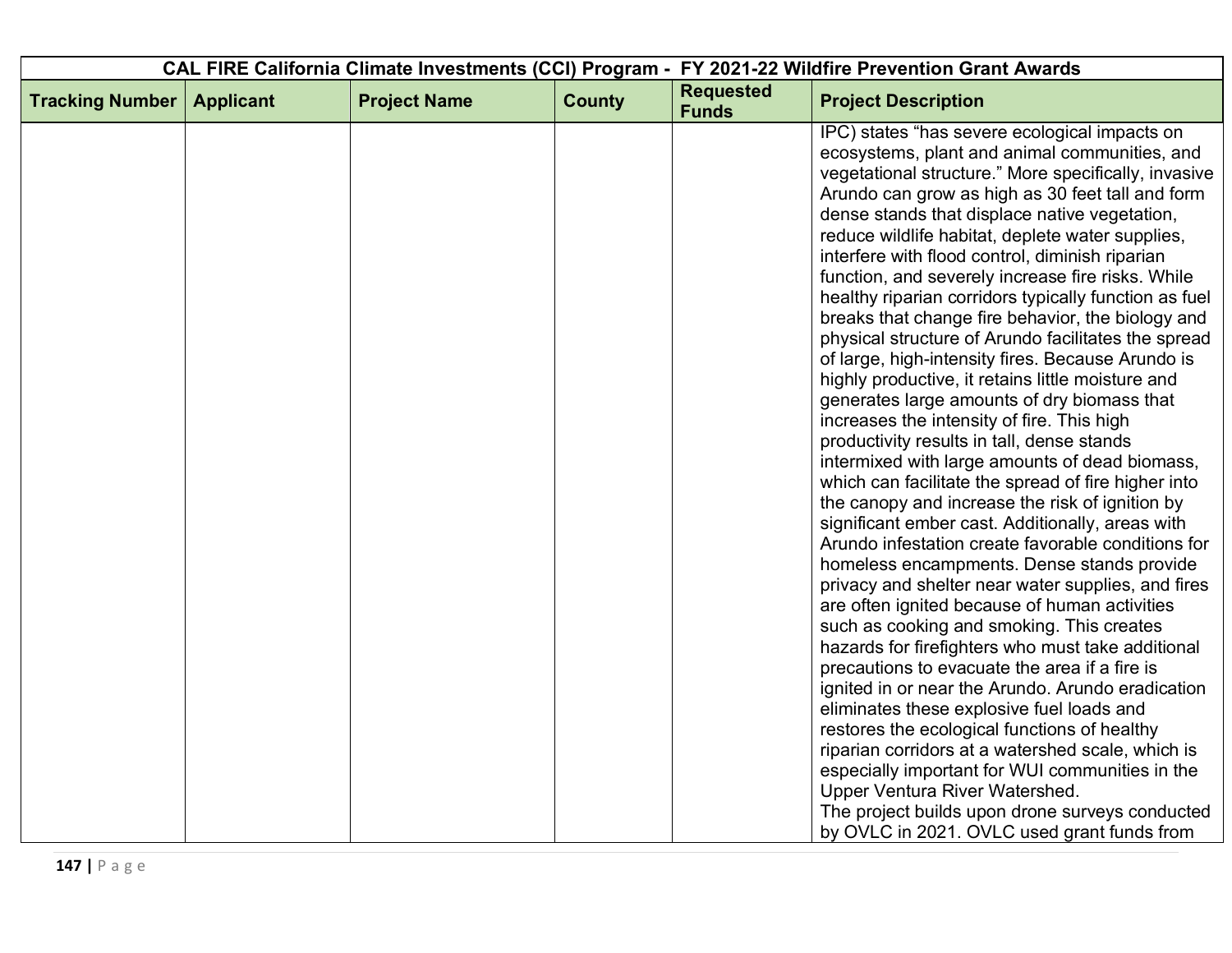| CAL FIRE California Climate Investments (CCI) Program - FY 2021-22 Wildfire Prevention Grant Awards |                  |                     |               |                                  |                                                                                                    |
|-----------------------------------------------------------------------------------------------------|------------------|---------------------|---------------|----------------------------------|----------------------------------------------------------------------------------------------------|
| <b>Tracking Number</b>                                                                              | <b>Applicant</b> | <b>Project Name</b> | <b>County</b> | <b>Requested</b><br><b>Funds</b> | <b>Project Description</b>                                                                         |
|                                                                                                     |                  |                     |               |                                  | the Wildlife Conservation Board Ventura River                                                      |
|                                                                                                     |                  |                     |               |                                  | Instream Flow Program (VRIF) to collect high-                                                      |
|                                                                                                     |                  |                     |               |                                  | resolution drone imagery of Arundo infestations in                                                 |
|                                                                                                     |                  |                     |               |                                  | the Upper Ventura River Watershed. This                                                            |
|                                                                                                     |                  |                     |               |                                  | imagery was used to map the upper reaches of                                                       |
|                                                                                                     |                  |                     |               |                                  | the Ventura River and its associated tributaries                                                   |
|                                                                                                     |                  |                     |               |                                  | San Antonio Creek, Lion Creek, Thacher Creek,                                                      |
|                                                                                                     |                  |                     |               |                                  | and Reeves Creek (Attachment A, Figure 1).                                                         |
|                                                                                                     |                  |                     |               |                                  | OVLC surveyed 36.4 miles of riparian corridor                                                      |
|                                                                                                     |                  |                     |               |                                  | and identified 69 acres of Arundo remaining in                                                     |
|                                                                                                     |                  |                     |               |                                  | the Upper Watershed (Table 1). Programmatic                                                        |
|                                                                                                     |                  |                     |               |                                  | permitting will leverage this mapping to expedite<br>Arundo removal at the watershed scale and tie |
|                                                                                                     |                  |                     |               |                                  | directly to implementation by facilitating the                                                     |
|                                                                                                     |                  |                     |               |                                  | removal of 14.3 acres of Arundo from the                                                           |
|                                                                                                     |                  |                     |               |                                  | County's Foster Park.                                                                              |
|                                                                                                     |                  |                     |               |                                  | Table 1: Results of drone surveys conducted in                                                     |
|                                                                                                     |                  |                     |               |                                  | 2021 – OVLC surveyed 36.4 miles of riparian                                                        |
|                                                                                                     |                  |                     |               |                                  | corridors and identified 69.0 acres of Arundo                                                      |
|                                                                                                     |                  |                     |               |                                  | (Arundo donax) remaining in the upper                                                              |
|                                                                                                     |                  |                     |               |                                  | watershed.                                                                                         |
|                                                                                                     |                  |                     |               |                                  | <b>Waterway Distance Surveyed</b>                                                                  |
|                                                                                                     |                  |                     |               |                                  | (River Miles) Arundo Identified                                                                    |
|                                                                                                     |                  |                     |               |                                  | (Acres)                                                                                            |
|                                                                                                     |                  |                     |               |                                  | Ventura River 10.9 53.2                                                                            |
|                                                                                                     |                  |                     |               |                                  | San Antonio Creek 9.9 12.2                                                                         |
|                                                                                                     |                  |                     |               |                                  | Lion Creek 8.7 3.6                                                                                 |
|                                                                                                     |                  |                     |               |                                  | Thacher Creek 4.3 0.0                                                                              |
|                                                                                                     |                  |                     |               |                                  | Reeves Creek 2.6 0.0                                                                               |
|                                                                                                     |                  |                     |               |                                  | Upper Watershed (Total) 36.4 69.0                                                                  |
|                                                                                                     |                  |                     |               |                                  | Included with this application are detailed maps                                                   |
|                                                                                                     |                  |                     |               |                                  | (Attachment A) and signed letters of support for                                                   |
|                                                                                                     |                  |                     |               |                                  | the project (Attachment B). High-resolution                                                        |
|                                                                                                     |                  |                     |               |                                  | riparian corridor maps and Arundo identification                                                   |
|                                                                                                     |                  |                     |               |                                  | layers can be viewed through OVLC's ArcGIS                                                         |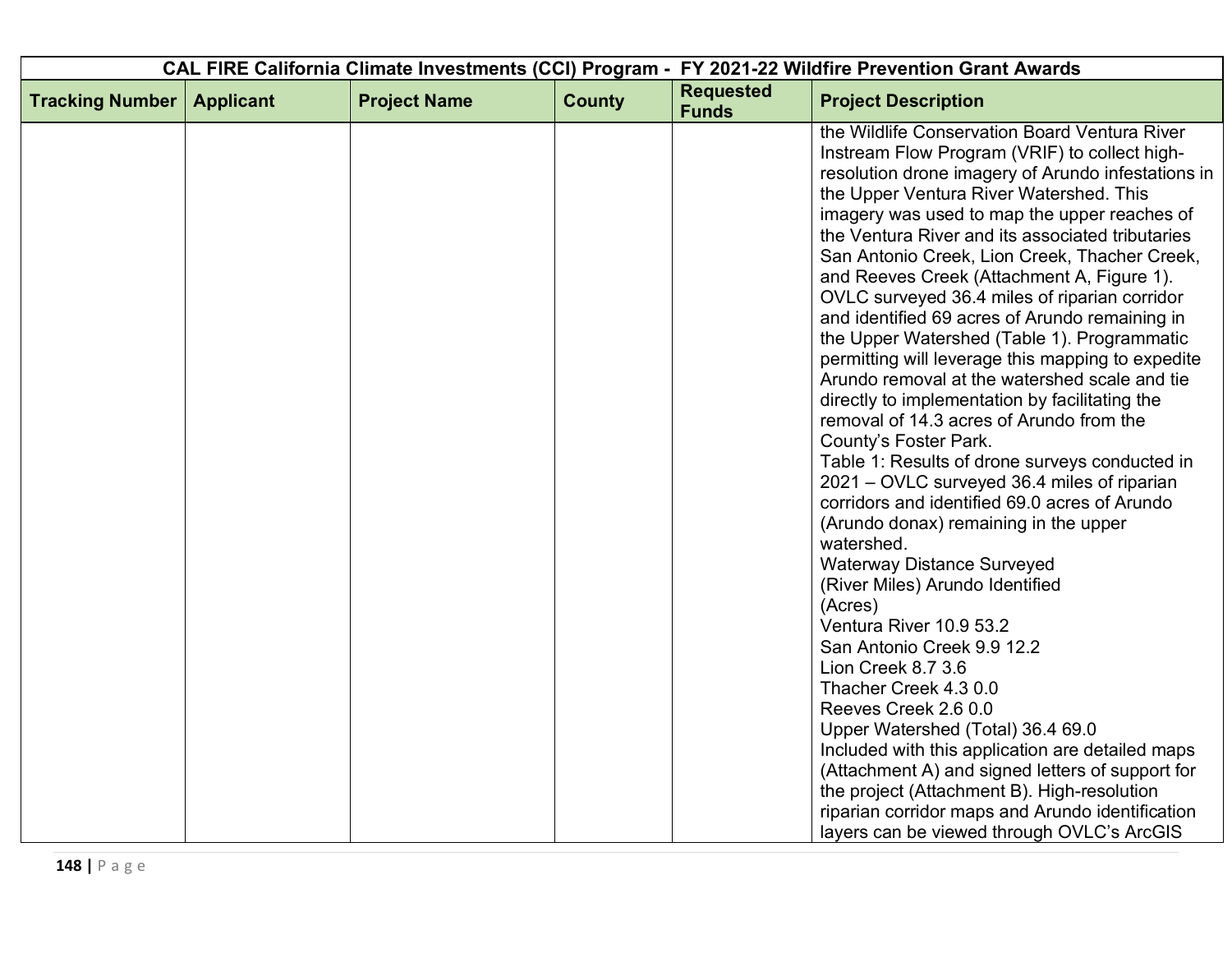| CAL FIRE California Climate Investments (CCI) Program - FY 2021-22 Wildfire Prevention Grant Awards |                                                    |                               |                   |                                  |                                                                                                                                                                                                                                                                                                                                                                                                                                                                                                                                                                                                                                                                                                                                                                                                                                                                                                                                                                                                                                                                                                                                                                                                                                                                                                                                                                                                                                                                                                                                                       |
|-----------------------------------------------------------------------------------------------------|----------------------------------------------------|-------------------------------|-------------------|----------------------------------|-------------------------------------------------------------------------------------------------------------------------------------------------------------------------------------------------------------------------------------------------------------------------------------------------------------------------------------------------------------------------------------------------------------------------------------------------------------------------------------------------------------------------------------------------------------------------------------------------------------------------------------------------------------------------------------------------------------------------------------------------------------------------------------------------------------------------------------------------------------------------------------------------------------------------------------------------------------------------------------------------------------------------------------------------------------------------------------------------------------------------------------------------------------------------------------------------------------------------------------------------------------------------------------------------------------------------------------------------------------------------------------------------------------------------------------------------------------------------------------------------------------------------------------------------------|
| <b>Tracking Number</b>                                                                              | <b>Applicant</b>                                   | <b>Project Name</b>           | <b>County</b>     | <b>Requested</b><br><b>Funds</b> | <b>Project Description</b>                                                                                                                                                                                                                                                                                                                                                                                                                                                                                                                                                                                                                                                                                                                                                                                                                                                                                                                                                                                                                                                                                                                                                                                                                                                                                                                                                                                                                                                                                                                            |
|                                                                                                     |                                                    |                               |                   |                                  | Data Viewer (login: OVLC_guest; password:<br>Arundo 2021). Geo Point and Polygon submitted<br>to CAL FIRE FP Grants Mapping Hub. Shapefiles<br>will be provided upon request.                                                                                                                                                                                                                                                                                                                                                                                                                                                                                                                                                                                                                                                                                                                                                                                                                                                                                                                                                                                                                                                                                                                                                                                                                                                                                                                                                                         |
| 21-FP-TCU-0075                                                                                      | <b>East Stanislaus</b><br><b>Fire Safe Council</b> | Knights Ferry Fuel<br>Project | <b>Stanislaus</b> | \$136,186.00                     | The proposed Knights Ferry fuel project is a<br>targeted hazardous fuel reduction project that is<br>11.50 acres in size and is strategically located in<br>the historical community of Knights Ferry. In July<br>of the 1989 fire season, a vegetation fire started<br>in the community of Knights Ferry along Sonora<br>Rd below the Knights Ferry Elementary School.<br>The fire immediately threatened the school and<br>numerous residential structures adjacent to the<br>school. The fire was contained to approximately<br>20 acres after damaging several buildings and<br>threatening a large number of residential<br>structures in the community. The proposed<br>roadside brushing and thinning project will reduce<br>hazardous fuels along the roadways in these key<br>locations to reduce wildfire intensity and rates of<br>spread. The modification of hazardous fuels<br>adjacent to the roadways will improve public<br>safety for the egress of evacuating civilians and<br>ingress of responding emergency personnel. The<br>proposed fuel project will also protect the<br>students/staff at the Knights Ferry Elementary<br>School. The overall project area is within the<br>State Responsibility Area (SRA) in the Cal Fire<br>Tuolumne/Calaveras Unit and will be added to<br>the Unit Strategic Fire Plan in 2022. The project<br>will directly benefit the residents of the<br>community, elementary school (students/staff),<br>the general public, historical district, and<br>approximately 40 habitable structures. |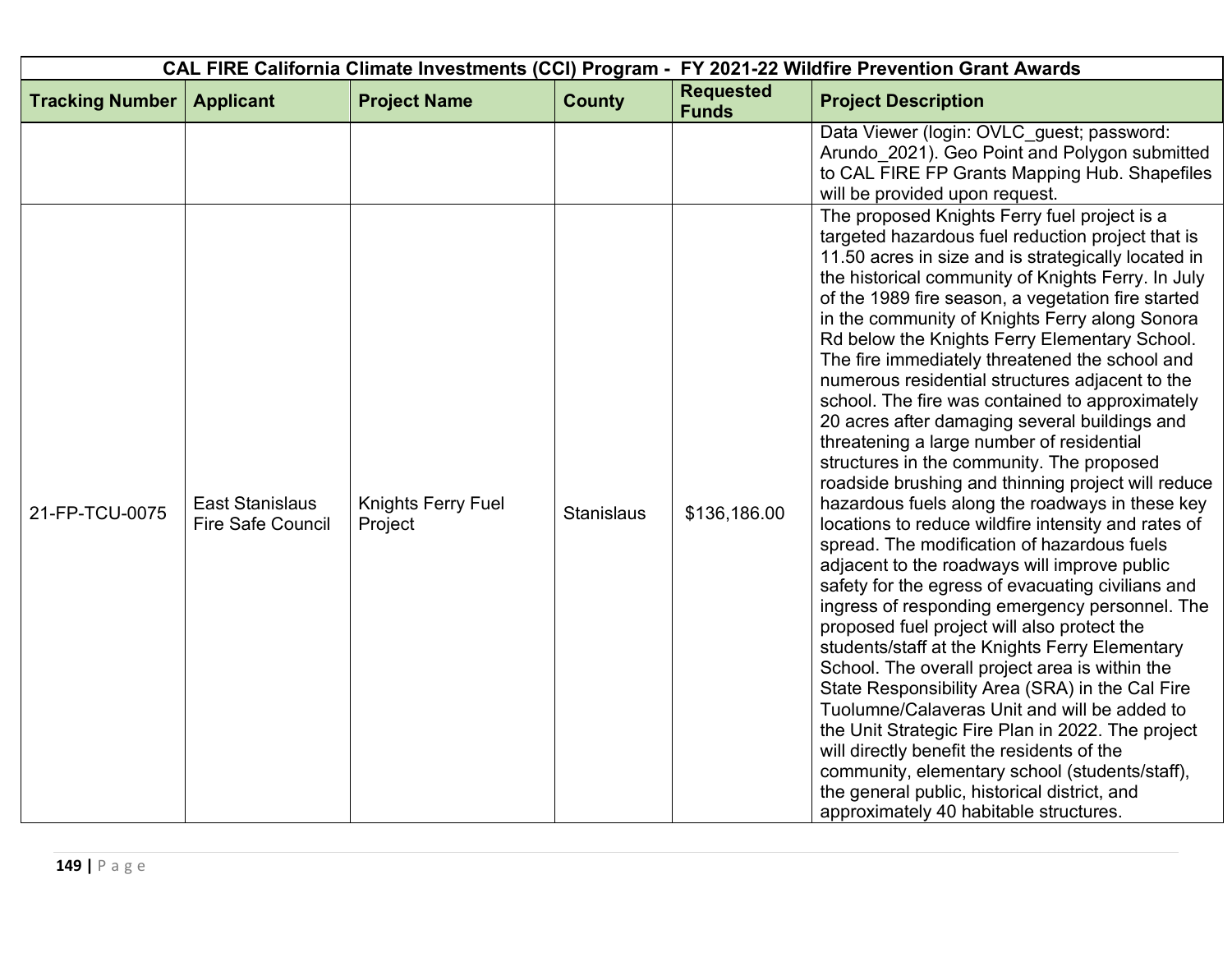| CAL FIRE California Climate Investments (CCI) Program - FY 2021-22 Wildfire Prevention Grant Awards |                                                                                     |                                                       |               |                                  |                                                                                                                                                                                                                                                                                                                                                                                                                                                                                                                                                                                                                                                                                                                                                                                                                                                                                                                                                                                                  |
|-----------------------------------------------------------------------------------------------------|-------------------------------------------------------------------------------------|-------------------------------------------------------|---------------|----------------------------------|--------------------------------------------------------------------------------------------------------------------------------------------------------------------------------------------------------------------------------------------------------------------------------------------------------------------------------------------------------------------------------------------------------------------------------------------------------------------------------------------------------------------------------------------------------------------------------------------------------------------------------------------------------------------------------------------------------------------------------------------------------------------------------------------------------------------------------------------------------------------------------------------------------------------------------------------------------------------------------------------------|
| <b>Tracking Number</b>                                                                              | <b>Applicant</b>                                                                    | <b>Project Name</b>                                   | <b>County</b> | <b>Requested</b><br><b>Funds</b> | <b>Project Description</b>                                                                                                                                                                                                                                                                                                                                                                                                                                                                                                                                                                                                                                                                                                                                                                                                                                                                                                                                                                       |
| 21-FP-VNC-0344                                                                                      | Community<br>Foundation for<br>Oak Park                                             | Oak Park Wildfire Risk<br>Assessment                  | Ventura       | \$9,700.00                       | This proposal is for the development of a<br>Community Wildfire Risk Assessment (WRA) that<br>can be a foundational piece to the development<br>of a Community Wildfire Protection Plan (CWPP)<br>for Oak Park. The risk assessment process is<br>critical in developing a CWPP, which will identify<br>areas at risk and prioritize mitigation projects.<br>This proposed Community Wildfire Risk<br>Assessment for the community of Oak Park will<br>be preformed by Sure-Fire Training, a well<br>respected and experienced firm in this area. The<br>work will take place in Oak Park, CA and include<br>approximately 5400 residential structures, and<br>associated commercial structures. Total area<br>including LRA, FRA and SRA is approximately<br>8,560 acres.                                                                                                                                                                                                                       |
| 21-FP-KRN-0266                                                                                      | Kern Fire Safe<br>Council (formally<br>know as Mt. Pinos<br><b>Communities Fire</b> | Kern Fire Safe Council<br><b>Fire Education House</b> | Kern*         | \$32,711.00                      | The inflatable fire education house will be a major<br>complement to our education efforts by drawing<br>in children/families at community events and local<br>schools, it can be set up indoors and outdoors.<br>The house is comprised of three rooms: a<br>kitchen, a living space, and an exit area. Up to<br>date internal banners covering topics such as<br>kitchen safety, fireplace & candle safety, and exit<br>drills in the home (E.D.I.T.H). There is even an<br>inflated landing pad so the kids can practice<br>climbing out the window. The children will lead<br>their families to the structure, that looks like a<br>bouncy house used at parties, which will allow us<br>to invite them into the house to meet with a Kern<br>County firefighter who, along with the Kern Fire<br>Safe Council's volunteer education team, will<br>walk them through the house and provide lessons<br>on the tour. At the end of the tour, they will<br>receive a variety of educational and |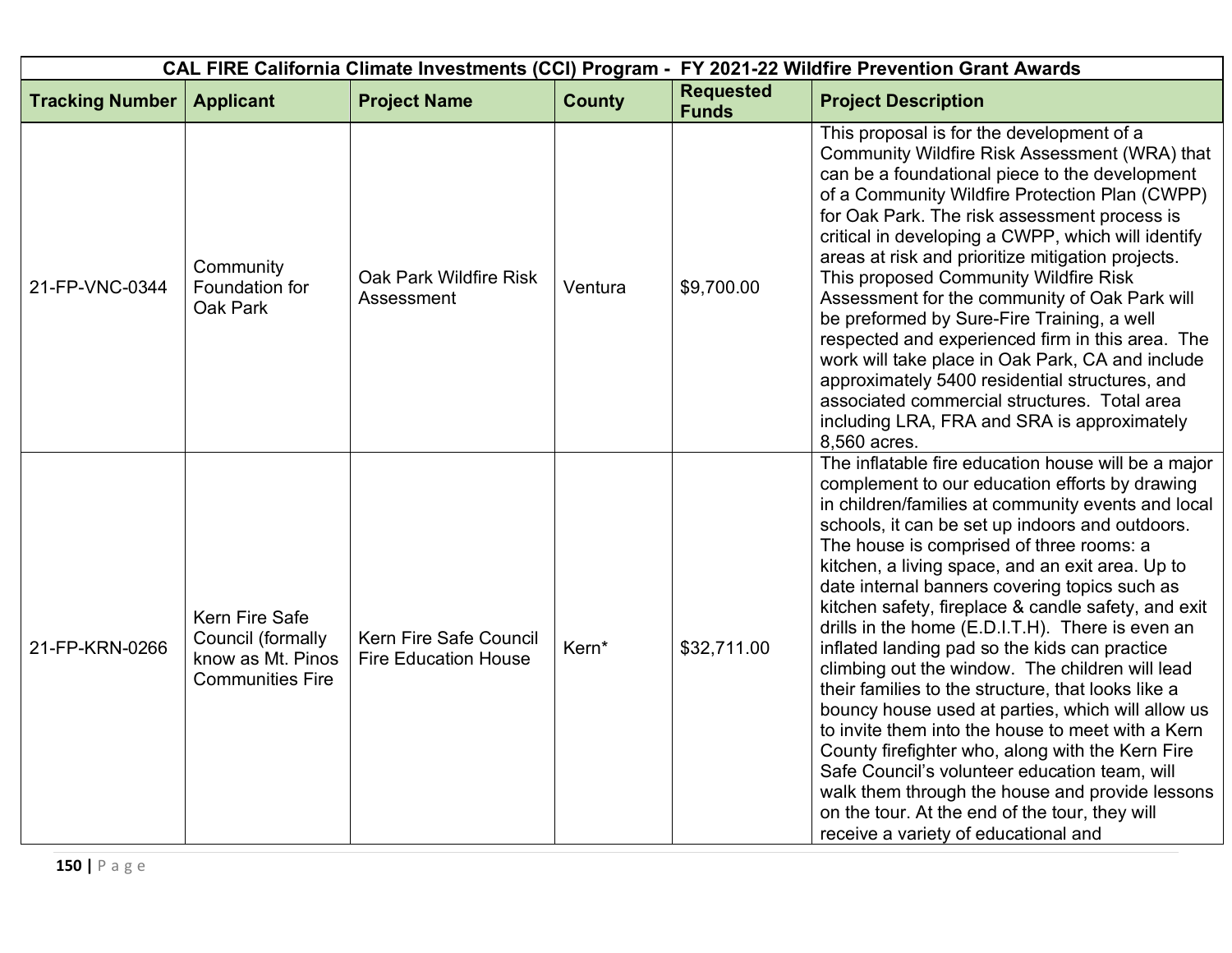| CAL FIRE California Climate Investments (CCI) Program - FY 2021-22 Wildfire Prevention Grant Awards |                                                 |                                                                                   |               |                                  |                                                                                                                                                                                                                                                                                                                                                                                                                                                                                                                                                                                                                                                                                                                                                                                                                                                                                                      |
|-----------------------------------------------------------------------------------------------------|-------------------------------------------------|-----------------------------------------------------------------------------------|---------------|----------------------------------|------------------------------------------------------------------------------------------------------------------------------------------------------------------------------------------------------------------------------------------------------------------------------------------------------------------------------------------------------------------------------------------------------------------------------------------------------------------------------------------------------------------------------------------------------------------------------------------------------------------------------------------------------------------------------------------------------------------------------------------------------------------------------------------------------------------------------------------------------------------------------------------------------|
| <b>Tracking Number</b>                                                                              | <b>Applicant</b>                                | <b>Project Name</b>                                                               | <b>County</b> | <b>Requested</b><br><b>Funds</b> | <b>Project Description</b>                                                                                                                                                                                                                                                                                                                                                                                                                                                                                                                                                                                                                                                                                                                                                                                                                                                                           |
|                                                                                                     |                                                 |                                                                                   |               |                                  | preparedness materials. The house is American<br>with Disabilities Act (ADA) compliant. Persons<br>with disabilities and the elderly are at highest risk<br>for fire. We want to provide access for everyone,<br>especially those at highest risk.                                                                                                                                                                                                                                                                                                                                                                                                                                                                                                                                                                                                                                                   |
| 21-FP-MVU-0008                                                                                      | Poway<br>Neighborhood<br><b>Emergency Corps</b> | <b>PNEC &amp; FSC</b><br><b>Enhanced Community</b><br><b>Educational Outreach</b> | San Diego     | \$46,743.00                      | During the award period we will enhance our<br>wildfire prevention and safety educational<br>outreach with a strong social media campaign<br>and further our collaborative engagement. Our<br>goal is to increase our audience reach within<br>Poway as well as reach residents in the rural and<br>surrounding communities affected by the<br>historical fire pathways that also affected Poway.<br>Our messaging will include educational and<br>promotional material distributed at community<br>events as well as bi-monthly social media<br>messaging of media posts and short video clips.<br>The target audience is the Poway community and<br>its residents as well as residents in the<br>surrounding area. Poway is designated a Very<br>High Fire Hazard Zone as well as some of its<br>neighboring communities. Poway is<br>approximately 39.16 square miles which is<br>25,062.4 acres. |
| 21-FP-FKU-0108                                                                                      | Alisa Ann Ruch<br><b>Burn Foundation</b>        | <b>Wildfire Preparedness</b><br>Program                                           | Fresno*       | \$66,547.00                      | The mission of the Alisa Ann Ruch Burn<br>Foundation (AARBF) is to significantly reduce the<br>number of burn injuries through prevention<br>education and to enhance the quality of life of<br>those affected by burn injuries in California. We<br>promote prevention education by distributing<br>prevention materials at community events; we<br>teach prevention skills at elementary schools with<br>the help of active firefighters who volunteer to<br>present our materials; we help organizations<br>implement custom prevention programs; we                                                                                                                                                                                                                                                                                                                                              |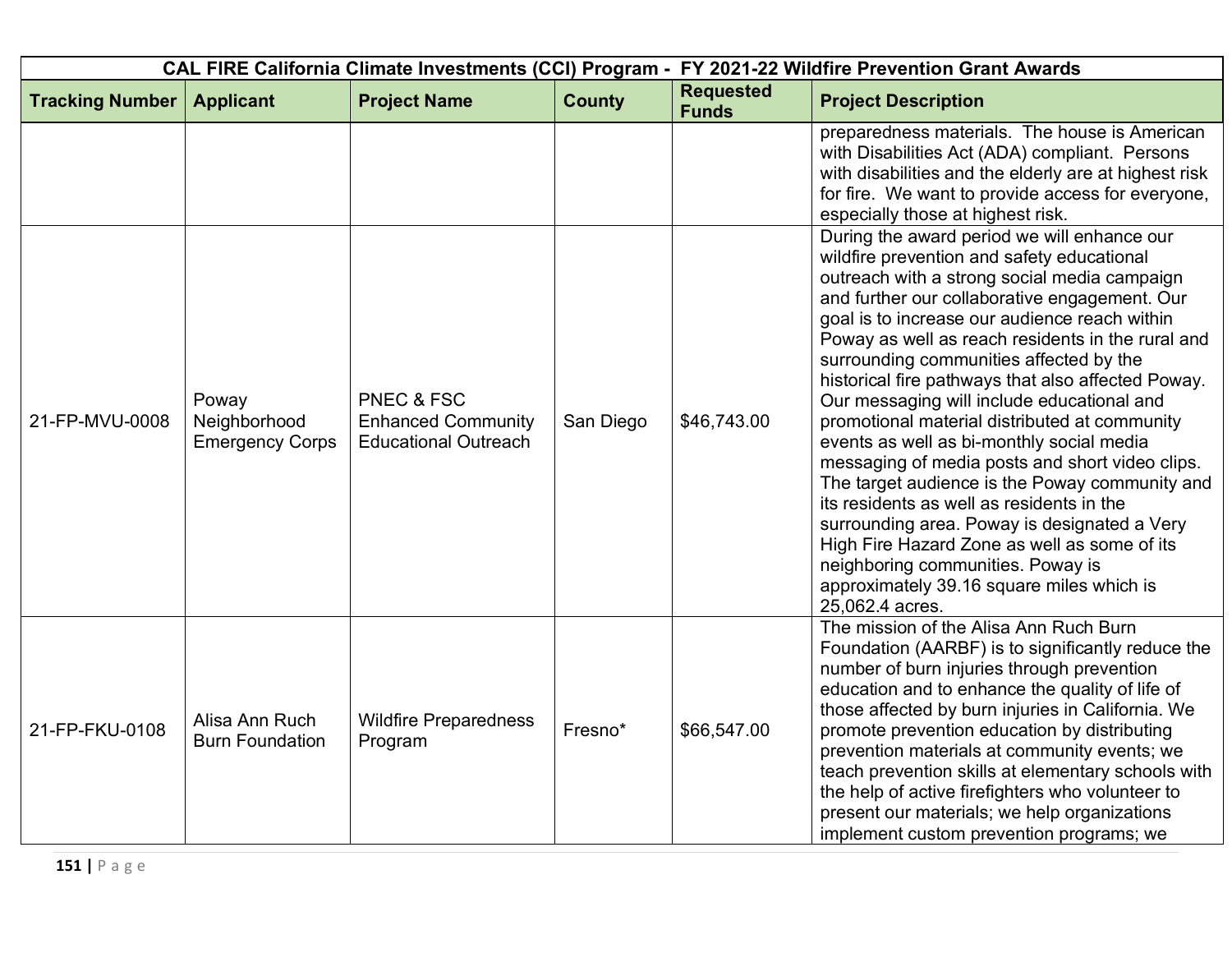| CAL FIRE California Climate Investments (CCI) Program - FY 2021-22 Wildfire Prevention Grant Awards |                                                                    |                                                |               |                                  |                                                                                                                                                                                                                                                                                                                                                                                                                                                                                                                                                                                                                                                                                                                                                                                                                                                                                                                                                                                                                                                                                                                                                                                                         |  |
|-----------------------------------------------------------------------------------------------------|--------------------------------------------------------------------|------------------------------------------------|---------------|----------------------------------|---------------------------------------------------------------------------------------------------------------------------------------------------------------------------------------------------------------------------------------------------------------------------------------------------------------------------------------------------------------------------------------------------------------------------------------------------------------------------------------------------------------------------------------------------------------------------------------------------------------------------------------------------------------------------------------------------------------------------------------------------------------------------------------------------------------------------------------------------------------------------------------------------------------------------------------------------------------------------------------------------------------------------------------------------------------------------------------------------------------------------------------------------------------------------------------------------------|--|
| <b>Tracking Number</b>                                                                              | <b>Applicant</b>                                                   | <b>Project Name</b>                            | <b>County</b> | <b>Requested</b><br><b>Funds</b> | <b>Project Description</b>                                                                                                                                                                                                                                                                                                                                                                                                                                                                                                                                                                                                                                                                                                                                                                                                                                                                                                                                                                                                                                                                                                                                                                              |  |
|                                                                                                     |                                                                    |                                                |               |                                  | support burn survivors of all ages through burn<br>camps, retreats, and events; and we provide in-<br>hospital support, a school re-entry program, and<br>peer support groups. This project proposes to<br>sustain and increase our burn prevention<br>education outreach to families in Coalinga,<br>Shaver's Lake, and Piedra, CA, and surrounding<br>areas of Fresno County, by: 1) Publishing and<br>distributing 1,000 copies of AARBF's children's<br>book, "The Johnsons P.R.E.P.A.R.E. for a<br>Wildfire," which focuses on wildfire and burn<br>prevention for children and their families; 2)<br>Publishing 5,000 copies of our Wildfire<br>P.R.E.P.A.R.E. guide to distribute to homeowners<br>in the target communities; 3) Offering free online<br>Wildfire P.R.E.P.A.R.E. guides to approximately<br>5,000 individuals throughout Fresno County; and,<br>4) Printing and distributing 1,000 Wildfire<br>P.R.E.P.A.R.E. posters for fire departments,<br>schools, and community centers located in and<br>around the three geographic focus areas. This<br>project will affect approximately 10,000<br>individuals, in a geographic area with<br>approximately 6,500 habitable structures. |  |
| 21-FP-LAC-0081                                                                                      | Emergency<br>Preparedness in<br>Calabasas - a Fire<br>Safe Council | <b>HIZE Education and</b><br>Outreach          | Los Angeles   | \$72,250.00                      | EPIC-FSC is an education and outreach 501c3<br>organization which is proposing to expand its<br>efforts in educating and assisting homeowners in<br>Calabasas to prepare their homes to defend<br>against wildfires. Our efforts will include, but not<br>be limited to, Home Ignition Zone Evaluations<br>$(HIZE)$ .                                                                                                                                                                                                                                                                                                                                                                                                                                                                                                                                                                                                                                                                                                                                                                                                                                                                                   |  |
| 21-FP-ORC-0030                                                                                      | City of Lake<br>Forest                                             | Lake Forest LHMP<br><b>Wildfire Prevention</b> | Orange*       | \$82,000.00                      | Creating a new Local Hazard Mitigation Plan<br>(LHMP) for the City of Lake Forest will provide<br>clear direction for hazard mitigation action<br>planning. The City of Lake Forest is home to                                                                                                                                                                                                                                                                                                                                                                                                                                                                                                                                                                                                                                                                                                                                                                                                                                                                                                                                                                                                          |  |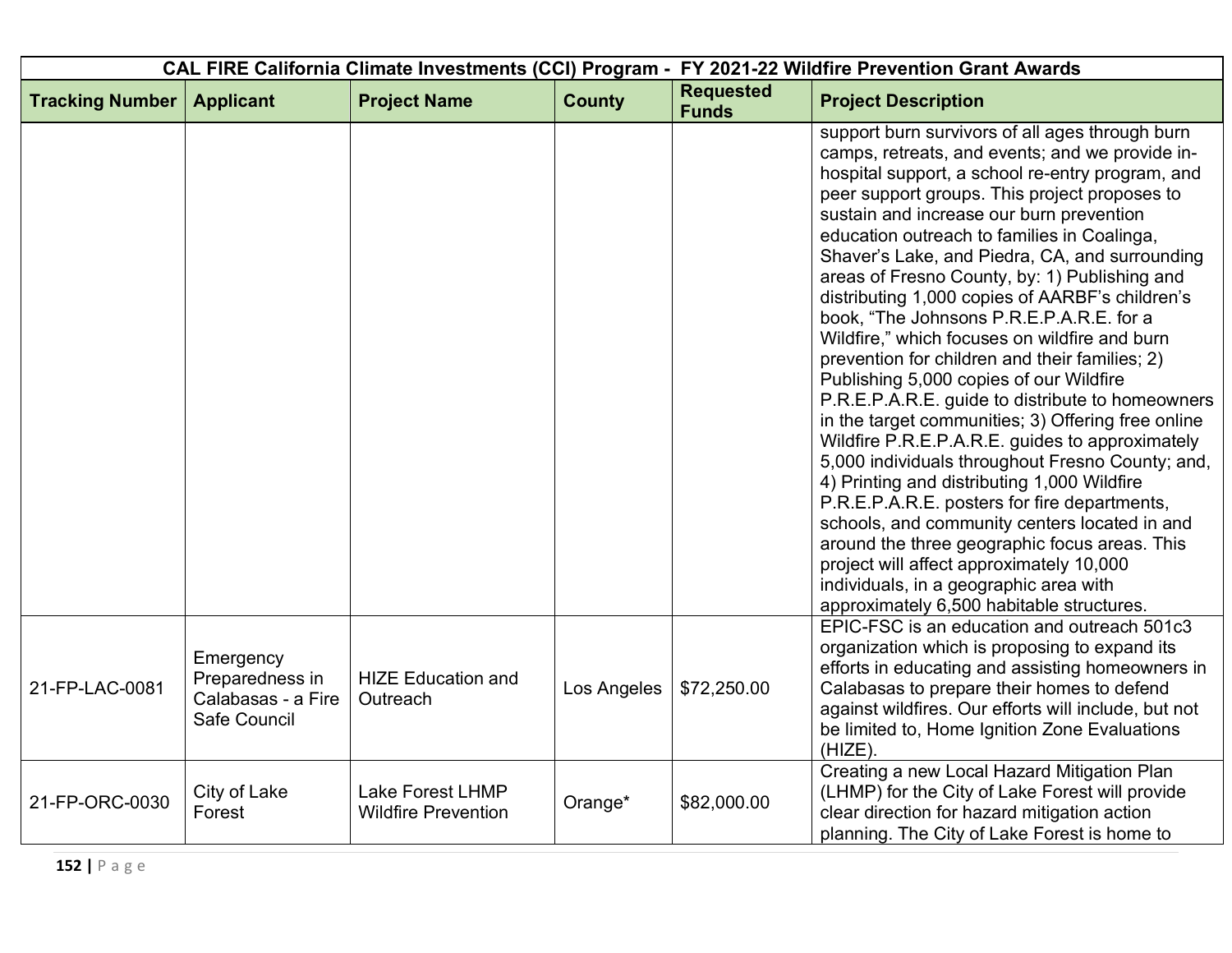| CAL FIRE California Climate Investments (CCI) Program - FY 2021-22 Wildfire Prevention Grant Awards |                                                    |                                                |               |                                  |                                                                                                                                                                                                                                                                                                                                                                                                                                                                                                                                                                                                                                                                                                                                                                                                                                                                                                                      |  |
|-----------------------------------------------------------------------------------------------------|----------------------------------------------------|------------------------------------------------|---------------|----------------------------------|----------------------------------------------------------------------------------------------------------------------------------------------------------------------------------------------------------------------------------------------------------------------------------------------------------------------------------------------------------------------------------------------------------------------------------------------------------------------------------------------------------------------------------------------------------------------------------------------------------------------------------------------------------------------------------------------------------------------------------------------------------------------------------------------------------------------------------------------------------------------------------------------------------------------|--|
| <b>Tracking Number</b>                                                                              | <b>Applicant</b>                                   | <b>Project Name</b>                            | <b>County</b> | <b>Requested</b><br><b>Funds</b> | <b>Project Description</b>                                                                                                                                                                                                                                                                                                                                                                                                                                                                                                                                                                                                                                                                                                                                                                                                                                                                                           |  |
|                                                                                                     |                                                    |                                                |               |                                  | 30,244 residential structures; 5,357 are in the<br>Very High Fire Zone. The development of the<br>LHMP benefits residents and businesses within<br>the 16.6 square miles, equivalent to 10,624<br>acres, of City boundaries. A selected consultant<br>will develop a new plan from initial planning<br>through final approval by FEMA and adoption by<br>the City. The consultant shall perform all<br>necessary planning, administration, professional<br>analysis, supporting documentation, and work<br>required for the mitigation plan in full compliance<br>with the requirements of the Disaster Mitigation<br>Action of 2000, 44 CFR 201 (Planning) and Part<br>200 (uniform Administrative Requirements),<br>Senate Bill 379 and the FEMA Local Mitigation<br>Planning Handbook March 2013.                                                                                                                 |  |
| 21-FP-TCU-0036                                                                                      | Calaveras<br><b>Foothills Fire Safe</b><br>Council | <b>WPFD Pre-Fire</b><br><b>Mapping Project</b> | Calaveras*    | \$104,708.80                     | The West Point Fire District's (WPFD) Pre-Fire<br>Mapping Project (the Project) will produce<br>wildland fire pre-fire hard-copy and digital maps<br>with text modeled after the completed Central<br>Calaveras Pre-Attack Map Phase 1 (14-SRA-HF-<br>01-0076). The Project will cover the<br>approximately 108 square miles and 68,832<br>acres of the entire WPFD including the<br>communities of West Point, Wilseyville and<br>Sandy Gulch within the Cal Fire Tuolumne-<br>Calaveras Unit (TCU).<br>The Project will create a multi-faceted tool<br>designed to help reduce initial attack response<br>times, increase situational awareness, enhance<br>the public and responder's safety and support<br>tactical operations thereby contributing to a<br>reduction of habitable structure and community<br>infrastructure loss and environmental damage.<br>The Project will reduce the associated production |  |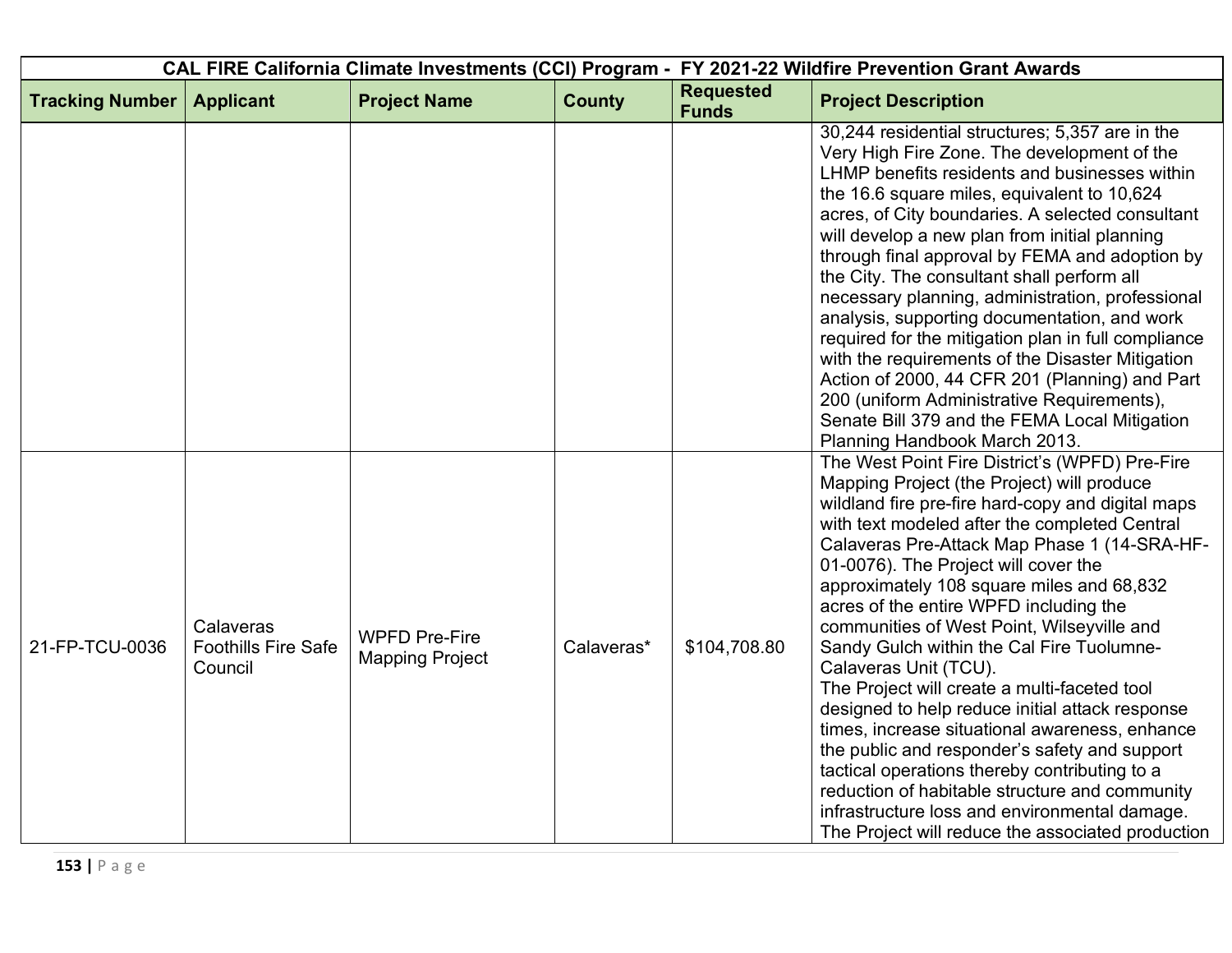| CAL FIRE California Climate Investments (CCI) Program - FY 2021-22 Wildfire Prevention Grant Awards |                                                    |                                                |               |                                  |                                                                                                                                                                                                                                                                                                                                                                                                                                                                                                                                                                                                                                                                                                                                                                                                                                                                                                                                                                                                                                                                                                                                                                                                                                                                                                                                                                                                                                                                |  |
|-----------------------------------------------------------------------------------------------------|----------------------------------------------------|------------------------------------------------|---------------|----------------------------------|----------------------------------------------------------------------------------------------------------------------------------------------------------------------------------------------------------------------------------------------------------------------------------------------------------------------------------------------------------------------------------------------------------------------------------------------------------------------------------------------------------------------------------------------------------------------------------------------------------------------------------------------------------------------------------------------------------------------------------------------------------------------------------------------------------------------------------------------------------------------------------------------------------------------------------------------------------------------------------------------------------------------------------------------------------------------------------------------------------------------------------------------------------------------------------------------------------------------------------------------------------------------------------------------------------------------------------------------------------------------------------------------------------------------------------------------------------------|--|
| <b>Tracking Number</b>                                                                              | <b>Applicant</b>                                   | <b>Project Name</b>                            | <b>County</b> | <b>Requested</b><br><b>Funds</b> | <b>Project Description</b>                                                                                                                                                                                                                                                                                                                                                                                                                                                                                                                                                                                                                                                                                                                                                                                                                                                                                                                                                                                                                                                                                                                                                                                                                                                                                                                                                                                                                                     |  |
|                                                                                                     |                                                    |                                                |               |                                  | of greenhouse gas emissions due to wildland fire<br>by enabling fire personnel faster access, thus<br>suppression of a fire start. The Project will<br>produce a 3' X 2' two-sided paper map depicting<br>the locations of approximately 1,400 habitable<br>structures, private access roads, public roads,<br>topography, vegetation types (conifer forests, oak<br>woodland, chaparral), water sources, community<br>infrastructure, ICS functional areas, water<br>courses and special hazards (i.e. high tree-<br>mortality areas).<br>The map pages will be focused on the needs of<br>Company Officers and their crews and will<br>include text on wildland fire safety, situational<br>awareness, tactical operations information, and<br>WPFD-specific challenges in briefing format. In<br>addition to the paper product, digital versions of<br>the map and briefings (downloadable via QR<br>code) will be made available online for fire<br>resources. Once downloaded, the map is usable<br>in the field in real time, without the need for<br>network connectivity, when used with applications<br>such as Avenza Maps. When completed, the<br>WPFD Project will meet the District's goal of<br>providing wildland fire Pre-Fire Plan coverage of<br>the entire West Point Fire Protection District and<br>continue the Calaveras Foothills Fire Safe<br>Council goal of creating a connected network of<br>County Fire District pre-fire plans. |  |
| 21-FP-TCU-0037                                                                                      | Calaveras<br><b>Foothills Fire Safe</b><br>Council | <b>MFPD Pre-Fire</b><br><b>Mapping Project</b> | Calaveras*    | \$104,708.80                     | The Murphys Fire Protection District (MFPD) Pre-<br>Fire Mapping Project (the Project) will produce<br>wildland fire pre-fire hard-copy and digital maps<br>with text modeled after the completed Central<br>Calaveras Pre-Attack Map Phase 1 (14-SRA-HF-<br>01-0076). The Project will cover the                                                                                                                                                                                                                                                                                                                                                                                                                                                                                                                                                                                                                                                                                                                                                                                                                                                                                                                                                                                                                                                                                                                                                              |  |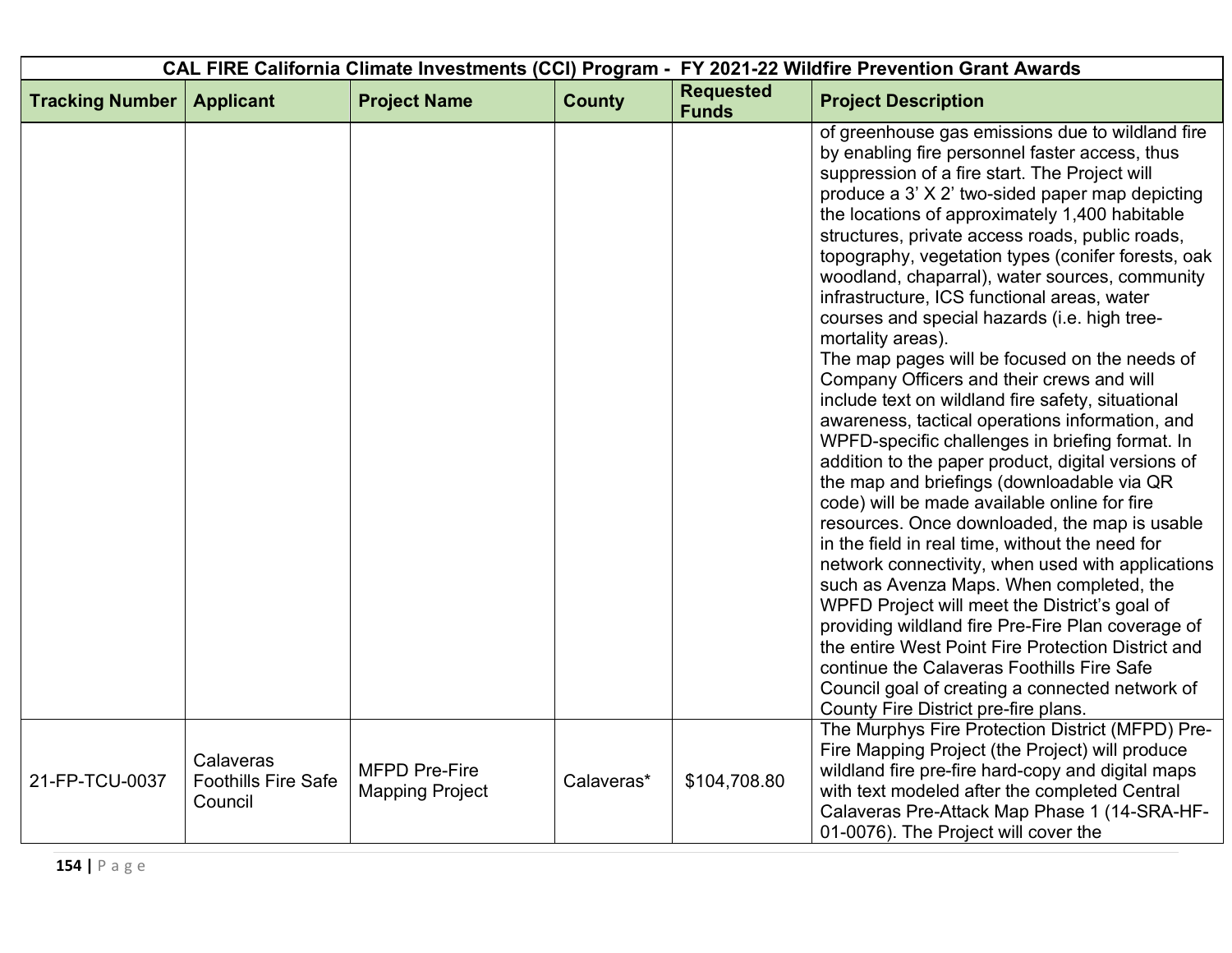| CAL FIRE California Climate Investments (CCI) Program - FY 2021-22 Wildfire Prevention Grant Awards |                  |                     |               |                                  |                                                                                                                                                                                                                                                                                                                                                                                                                                                                                                                                                                                                                                                                                                                                                                                                                                                                                                                                                                                                                                                                                                                                                                                                                                                                                                                                                                                                                                                                                                                                                                       |
|-----------------------------------------------------------------------------------------------------|------------------|---------------------|---------------|----------------------------------|-----------------------------------------------------------------------------------------------------------------------------------------------------------------------------------------------------------------------------------------------------------------------------------------------------------------------------------------------------------------------------------------------------------------------------------------------------------------------------------------------------------------------------------------------------------------------------------------------------------------------------------------------------------------------------------------------------------------------------------------------------------------------------------------------------------------------------------------------------------------------------------------------------------------------------------------------------------------------------------------------------------------------------------------------------------------------------------------------------------------------------------------------------------------------------------------------------------------------------------------------------------------------------------------------------------------------------------------------------------------------------------------------------------------------------------------------------------------------------------------------------------------------------------------------------------------------|
| <b>Tracking Number</b>                                                                              | <b>Applicant</b> | <b>Project Name</b> | <b>County</b> | <b>Requested</b><br><b>Funds</b> | <b>Project Description</b>                                                                                                                                                                                                                                                                                                                                                                                                                                                                                                                                                                                                                                                                                                                                                                                                                                                                                                                                                                                                                                                                                                                                                                                                                                                                                                                                                                                                                                                                                                                                            |
|                                                                                                     |                  |                     |               |                                  | approximately 47 square miles and 30,000 acres<br>of the entire MFPD including the communities of<br>Murphys, Vallecito and Douglas Flat within the<br>Cal Fire Tuolumne-Calaveras Unit (TCU).<br>The Project will create a multi-faceted tool<br>designed to help reduce initial attack response<br>times, increase situational awareness, enhance<br>the public and responder's safety and support<br>tactical operations thereby contributing to a<br>reduction of habitable structure and community<br>infrastructure loss and environmental damage.<br>The Project will reduce the associated production<br>of greenhouse gas emissions due to wildland fire<br>by enabling fire personnel faster access, thus<br>suppression of a fire start. The Project will<br>produce a 3' X 2' two-sided paper map depicting<br>the locations of approximately 1,400 habitable<br>structures, private access roads, public roads,<br>topography, vegetation types (conifer forests, oak<br>woodland, chaparral), water sources, community<br>infrastructure, ICS functional areas, water<br>courses and special hazards (i.e. high tree-<br>mortality areas).<br>The map pages will be focused on the needs of<br>Company Officers and their crews and will<br>include text on wildland fire safety, situational<br>awareness, tactical operations information, and<br>MPFD-specific challenges in briefing format. In<br>addition to the paper product, digital versions of<br>the map and briefings (downloadable via QR<br>code) will be made available online for fire |
|                                                                                                     |                  |                     |               |                                  | resources. Once downloaded, the map is usable<br>in the field in real time, without the need for<br>network connectivity, when used with applications<br>such as Avenza Maps. When completed, the                                                                                                                                                                                                                                                                                                                                                                                                                                                                                                                                                                                                                                                                                                                                                                                                                                                                                                                                                                                                                                                                                                                                                                                                                                                                                                                                                                     |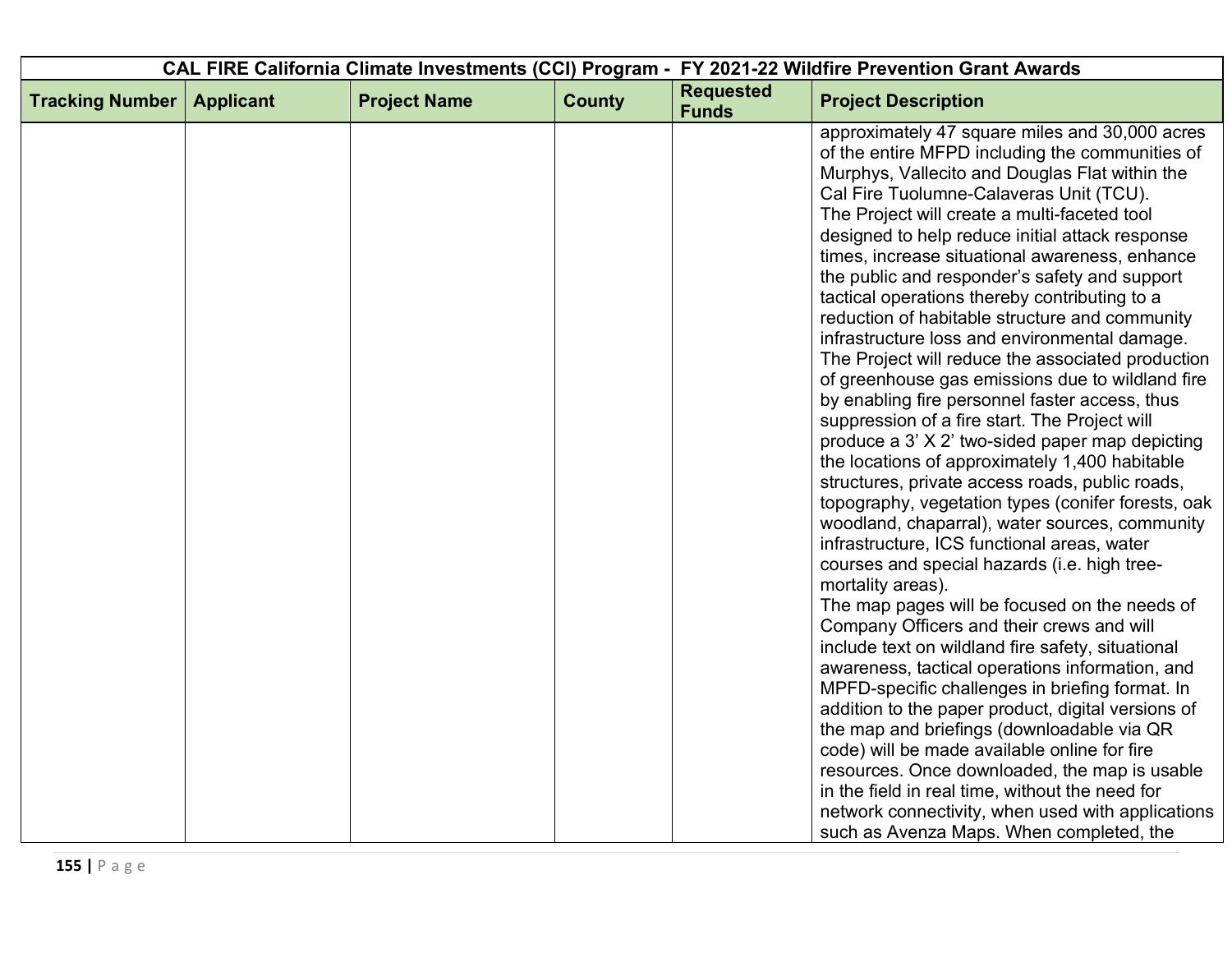|                        |                                              |                            |               | CAL FIRE California Climate Investments (CCI) Program - FY 2021-22 Wildfire Prevention Grant Awards |                                                                                                                                                                                                                                                                                                                                                                                                                                                                                                                                                                                                                                                                                                                                                                                                                                                                                                                                                                                                                                                                                                                                                                                                                                                                                                                                                                                                                                                                                          |
|------------------------|----------------------------------------------|----------------------------|---------------|-----------------------------------------------------------------------------------------------------|------------------------------------------------------------------------------------------------------------------------------------------------------------------------------------------------------------------------------------------------------------------------------------------------------------------------------------------------------------------------------------------------------------------------------------------------------------------------------------------------------------------------------------------------------------------------------------------------------------------------------------------------------------------------------------------------------------------------------------------------------------------------------------------------------------------------------------------------------------------------------------------------------------------------------------------------------------------------------------------------------------------------------------------------------------------------------------------------------------------------------------------------------------------------------------------------------------------------------------------------------------------------------------------------------------------------------------------------------------------------------------------------------------------------------------------------------------------------------------------|
| <b>Tracking Number</b> | <b>Applicant</b>                             | <b>Project Name</b>        | <b>County</b> | <b>Requested</b><br><b>Funds</b>                                                                    | <b>Project Description</b>                                                                                                                                                                                                                                                                                                                                                                                                                                                                                                                                                                                                                                                                                                                                                                                                                                                                                                                                                                                                                                                                                                                                                                                                                                                                                                                                                                                                                                                               |
|                        |                                              |                            |               |                                                                                                     | MPFD Project will meet the District's goal of<br>providing wildland fire Pre-Fire Plan coverage of<br>the entire Murphys Fire Protection District and<br>continue the Calaveras Foothills Fire Safe<br>Council goal of creating a connected network of<br>County Fire District pre-fire plans.                                                                                                                                                                                                                                                                                                                                                                                                                                                                                                                                                                                                                                                                                                                                                                                                                                                                                                                                                                                                                                                                                                                                                                                           |
| 21-FP-AEU-0301         | Forestry<br><b>Educators</b><br>Incorporated | 2022 Forestry<br>Challenge | El Dorado*    | \$114,136.00                                                                                        | The Forestry Challenge is an academic<br>competition for high school students in technical<br>forestry and current forestry topics. Participants<br>spend four days in the forest learning about the<br>ecology and management of the forested<br>landscapes that provide communities with water,<br>recreational opportunities, and wood products.<br>The purpose of the Forestry Challenge is to<br>immerse youth in a rigorous educational<br>experience in a forest environment near their<br>respective communities. At each event, located in<br>a different forest type and typically attended by<br>schools from that area, a focus topic is presented<br>that is specific to the regulation or management<br>of the forest in that location. Participation in 2021<br>included 200 students and 48 teachers from 32<br>schools, as well as 93 volunteers who contributed<br>over 1,600 hours of time. This proposal is based<br>on building our participation numbers back to pre-<br>pandemic (2019) levels, which were 403 students<br>and 88 teachers from 60 schools. The 2022-2023<br>academic year event dates are: Shasta Forestry<br>Challenge: Sept. 28 to October 1, Mountain<br>Meadows Camp near Shingletown; Santa Cruz<br>Forestry Challenge: October 12 to 15, Redwood<br>Glen near Loma Mar; El Dorado Forestry<br>Challenge: October 26 to 29, Leoni Meadows<br>Camp near Placerville; San Bernardino Forestry<br>Challenge: November 9 to 12, Hume SoCal near |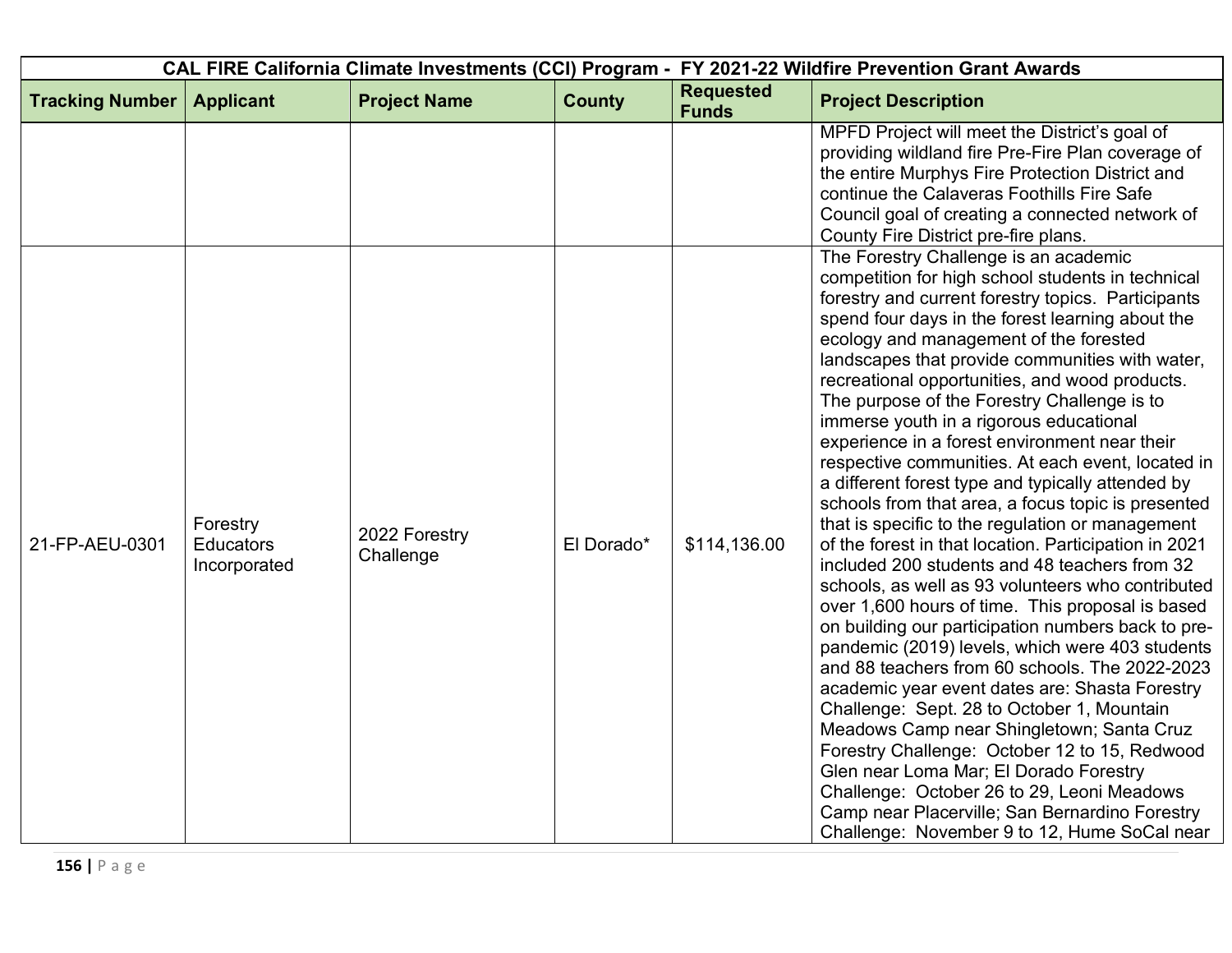|                        |                  |                                              | CAL FIRE California Climate Investments (CCI) Program - FY 2021-22 Wildfire Prevention Grant Awards |                                  |                                                                                                                                                                                                                                                                                                                                                                                                                                                                                                                                                                                                                                                                                                                                                                                                                                                                                                                                                                                                                                                                                                                                                                                                                                                                                                                                                                                                                                                                                     |
|------------------------|------------------|----------------------------------------------|-----------------------------------------------------------------------------------------------------|----------------------------------|-------------------------------------------------------------------------------------------------------------------------------------------------------------------------------------------------------------------------------------------------------------------------------------------------------------------------------------------------------------------------------------------------------------------------------------------------------------------------------------------------------------------------------------------------------------------------------------------------------------------------------------------------------------------------------------------------------------------------------------------------------------------------------------------------------------------------------------------------------------------------------------------------------------------------------------------------------------------------------------------------------------------------------------------------------------------------------------------------------------------------------------------------------------------------------------------------------------------------------------------------------------------------------------------------------------------------------------------------------------------------------------------------------------------------------------------------------------------------------------|
| <b>Tracking Number</b> | <b>Applicant</b> | <b>Project Name</b>                          | <b>County</b>                                                                                       | <b>Requested</b><br><b>Funds</b> | <b>Project Description</b>                                                                                                                                                                                                                                                                                                                                                                                                                                                                                                                                                                                                                                                                                                                                                                                                                                                                                                                                                                                                                                                                                                                                                                                                                                                                                                                                                                                                                                                          |
|                        |                  |                                              |                                                                                                     |                                  | Green Valley Lake 2022-2023 Forestry Challenge<br>Championship: April 2023, Camp Sylvester in<br>Pinecrest<br>Upper Mark West Fire Safe Council and Diamond<br>Mountain Fire Safe Council have been working<br>for three years with the Sonoma and Napa                                                                                                                                                                                                                                                                                                                                                                                                                                                                                                                                                                                                                                                                                                                                                                                                                                                                                                                                                                                                                                                                                                                                                                                                                             |
| 21-FP-LNU-0247         | Fire Safe Sonoma | <b>DMMW Fuel Breaks</b><br>and PODs Planning | Sonoma                                                                                              | \$176,225.00                     | <b>Resource Conservation Districts, Fire Safe</b><br>Sonoma, and Taking Action for Living Systems<br>(TALS) and in a coalition called DMMW (for<br>Diamond Mt. to Mark West). The DMMW coalition<br>determined after extensive discussion, review of<br>all relevant CWPPs, and consultation with CAL<br>FIRE representatives to prioritize creating the<br>DMMW Fuel breaks and P.O.Ds Planning project.<br>The goals of the project are to 1) improve fire<br>control, public safety, and protection of<br>communities and infrastructure with three shaded<br>fuel breaks, 2) to organize and implement large<br>scale cooperative forest stewardship to reduce<br>high intensity wildfire and improve forest ecology<br>and climate resilience, 3) to sustain and improve<br>critically endangered Coho and Steelhead<br>Salmon in the Mark West Creek watershed, and<br>4) support landowners through a planning<br>process that provides them with the needed<br>information and tools to manage and sustain<br>lower fire risk, and an ecologically healthy<br>landscape. The project area totals 9,222 acres<br>and includes 550 parcels, 821 building footprints,<br>and approximately 500 habitable structures. It<br>encompasses most of the upper watershed of<br>Mark West Creek. This area is within the critical<br>fire corridor between Calistoga/St. Helena in<br>Napa County and Santa Rosa in Sonoma County<br>within the upper ridges of the Central Mayacamas |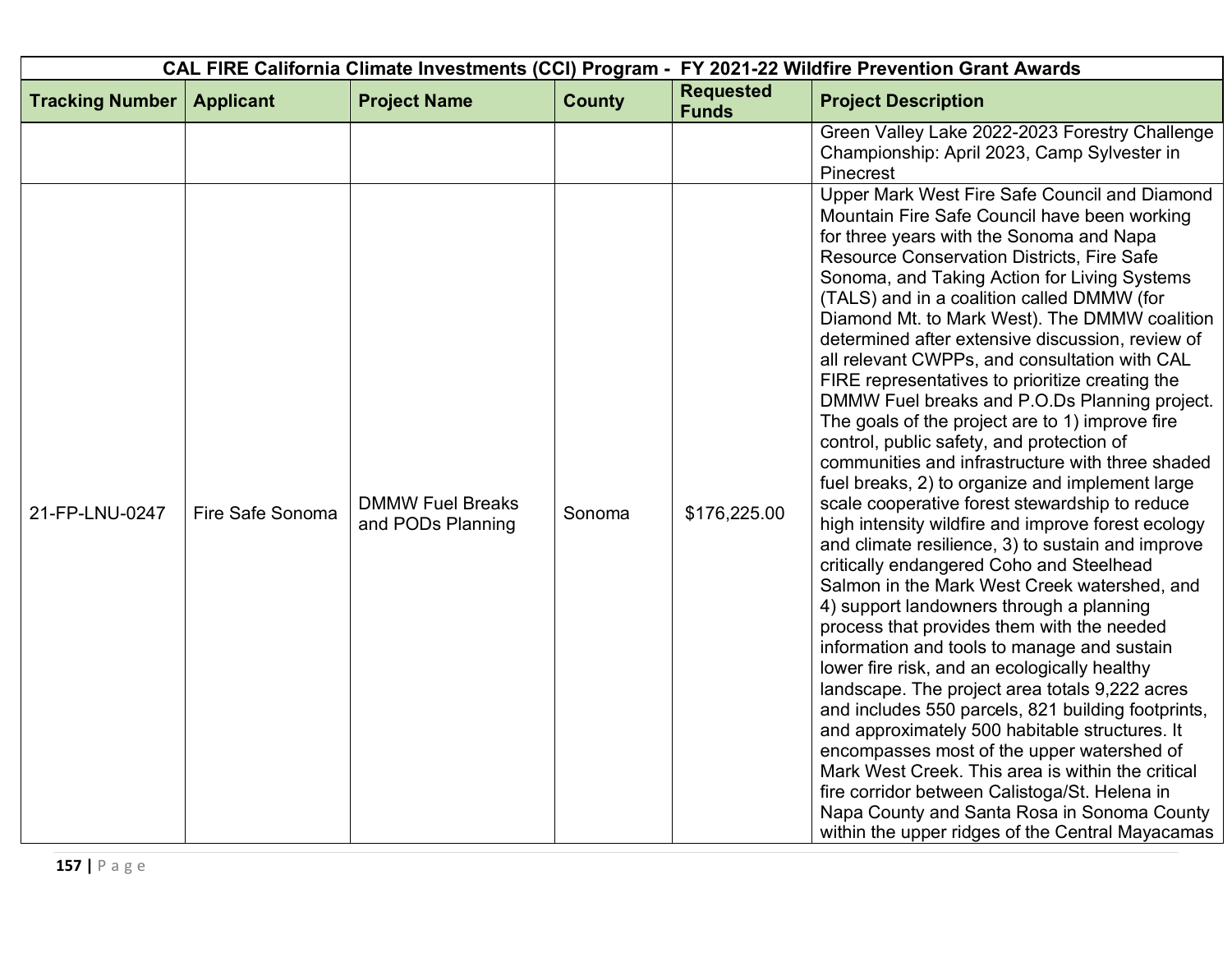| CAL FIRE California Climate Investments (CCI) Program - FY 2021-22 Wildfire Prevention Grant Awards |                                                                    |                                         |               |                                  |                                                                                                                                                                                                                                                                                                                                                                                                                                                                                                                                                                                                                                                                                                                                                                                                                                                                                                                                                                                                                                                                                                       |  |
|-----------------------------------------------------------------------------------------------------|--------------------------------------------------------------------|-----------------------------------------|---------------|----------------------------------|-------------------------------------------------------------------------------------------------------------------------------------------------------------------------------------------------------------------------------------------------------------------------------------------------------------------------------------------------------------------------------------------------------------------------------------------------------------------------------------------------------------------------------------------------------------------------------------------------------------------------------------------------------------------------------------------------------------------------------------------------------------------------------------------------------------------------------------------------------------------------------------------------------------------------------------------------------------------------------------------------------------------------------------------------------------------------------------------------------|--|
| <b>Tracking Number</b>                                                                              | <b>Applicant</b>                                                   | <b>Project Name</b>                     | <b>County</b> | <b>Requested</b><br><b>Funds</b> | <b>Project Description</b>                                                                                                                                                                                                                                                                                                                                                                                                                                                                                                                                                                                                                                                                                                                                                                                                                                                                                                                                                                                                                                                                            |  |
|                                                                                                     |                                                                    |                                         |               |                                  | Mountains. A substantial portion of the area<br>burned in the 2020 Glass Fire, but the<br>communities of Sharp Road and Gates Road,<br>which the project seeks to protect, are in an<br>unburned area between the 2017 Tubbs Fire and<br>the 2020 Glass Fire perimeters. The DMMW<br>project will plan two shaded fuel breaks, Sharp<br>Rd between Kortum Canyon and Diamond<br>Mountain Road, and Kings Hill Ridge, and<br>develop a community scale forest stewardship<br>plan that identifies and plans P.O.Ds (Potential<br>Operational Delineations) accompanied by a<br>programmatic EIR utilizing the PEIR of CAL VTP.                                                                                                                                                                                                                                                                                                                                                                                                                                                                         |  |
| 21-FP-VNC-0189                                                                                      | <b>Ventura County</b><br><b>Fire Protection</b><br><b>District</b> | <b>VNC Fuels Reduction</b><br>Equipment | Ventura*      | \$196,436.20                     | The project proposal is requesting \$196,436.20 in<br>funding for equipment including a small skid steer<br>with masticator/mulching head & attachments<br>chainsaws, and pole saws. The equipment will be<br>utilized by the Ventura County Fire Departments<br>(VCFD) Wildland Division hand crews and heavy<br>equipment operators to assist in completing<br>wildfire prevention and fuels reduction projects<br>countywide. Much of the areas needing fuel<br>mitigation require minimum impact rubber tread<br>instead of metal treads in the Wildland Urban<br>Interface (WUI) areas requiring precision fuel<br>removal requiring the utmost care to preserve<br>environmentally sensitive areas and hence a<br>small maneuverable skid steer. The annual<br>targeted work benefits the low income,<br>disadvantaged communities, elderly populations,<br>and river bottoms utilized by a host of<br>endangered and protected species. The<br>preventative work performed will provide<br>protection to 846,000 residents within Ventura<br>County, while benefitting over 353,370 acres (552 |  |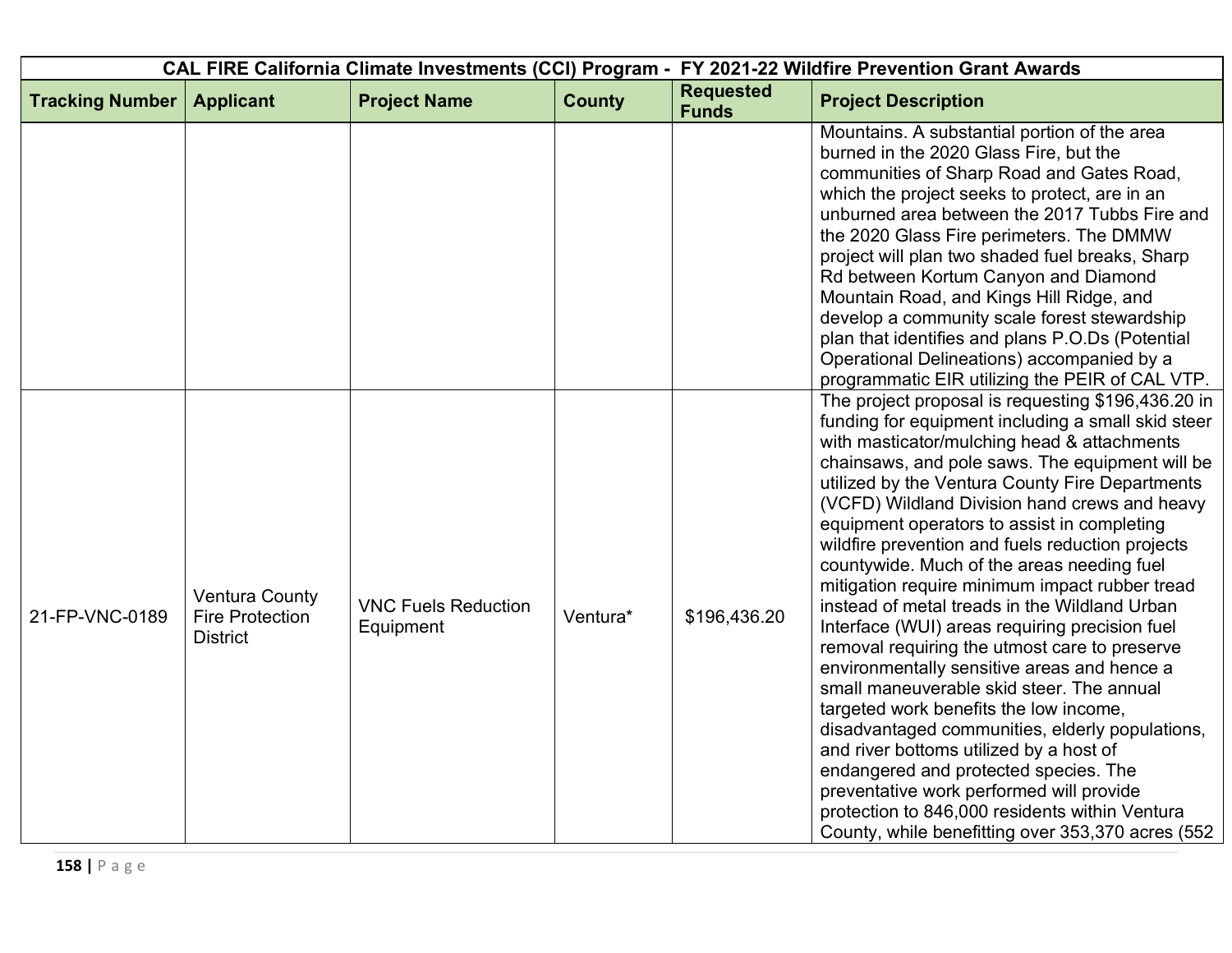|                        |                                       |                                                               | CAL FIRE California Climate Investments (CCI) Program - FY 2021-22 Wildfire Prevention Grant Awards |                                  |                                                                                                                                                                                                                                                                                                                                                                                                                                                                                                                                                                                                                                                                                                                                                                                                                                                                                                                         |
|------------------------|---------------------------------------|---------------------------------------------------------------|-----------------------------------------------------------------------------------------------------|----------------------------------|-------------------------------------------------------------------------------------------------------------------------------------------------------------------------------------------------------------------------------------------------------------------------------------------------------------------------------------------------------------------------------------------------------------------------------------------------------------------------------------------------------------------------------------------------------------------------------------------------------------------------------------------------------------------------------------------------------------------------------------------------------------------------------------------------------------------------------------------------------------------------------------------------------------------------|
| <b>Tracking Number</b> | <b>Applicant</b>                      | <b>Project Name</b>                                           | <b>County</b>                                                                                       | <b>Requested</b><br><b>Funds</b> | <b>Project Description</b>                                                                                                                                                                                                                                                                                                                                                                                                                                                                                                                                                                                                                                                                                                                                                                                                                                                                                              |
|                        |                                       |                                                               |                                                                                                     |                                  | square miles) of SRA and thousands of acres<br>directly adjacent to the SRA in LRA. Additionally,<br>the proposal will provide wildfire resiliency for<br>286,000 residential units and 13,700 businesses<br>(mostly in the WUI or captured within the one-<br>mile ember zone), preserve agricultural assets,<br>and support the Wildfire Prevention missions in<br>our Ventura County Local Hazard Mitigation Plan<br>which includes the protection of over 1,000<br>identified critical infrastructure sites. The routine<br>maintenance of the equipment will be provided by<br>our Vehicle Maintenance Unit and annual<br>checkup by local dealers to provide a life<br>expectancy of 25 years for the skid steer and<br>associated major components. VCFD will strictly<br>adhere to procurement policies, reporting, and<br>conform to the requirements of the grant during<br>and after the performance period. |
| 21-FP-BDU-0147         | <b>Breathe Southern</b><br>California | <b>Fontana Fire</b><br><b>Prevention Education</b><br>Project | San<br>Bernardino*                                                                                  | \$200,884.60                     | The Fontana Fire Prevention Education Project<br>will reduce the threat of wildfires to people and<br>structures across the 42-acre Fontana<br>community. This area is home to more than<br>200,000 individuals, 50,000 households, nearly<br>14,000 businesses, 50 parks, 49 playgrounds,<br>and 14 recreation centers. Our proposal includes<br>four components over a two-year period: 1)<br>creation of educational videos in English and<br>Spanish about wildfire prevention and risk<br>reduction for use in Fontana schools; 2) fire<br>prevention and mitigation events with fire<br>mitigation activities and workshops for families<br>living in and around Fontana; 3) fire prevention-<br>related community service projects for teens as<br>part of a Teen Environmental Leadership<br>Program; and 4) wildfire safety tips on social                                                                     |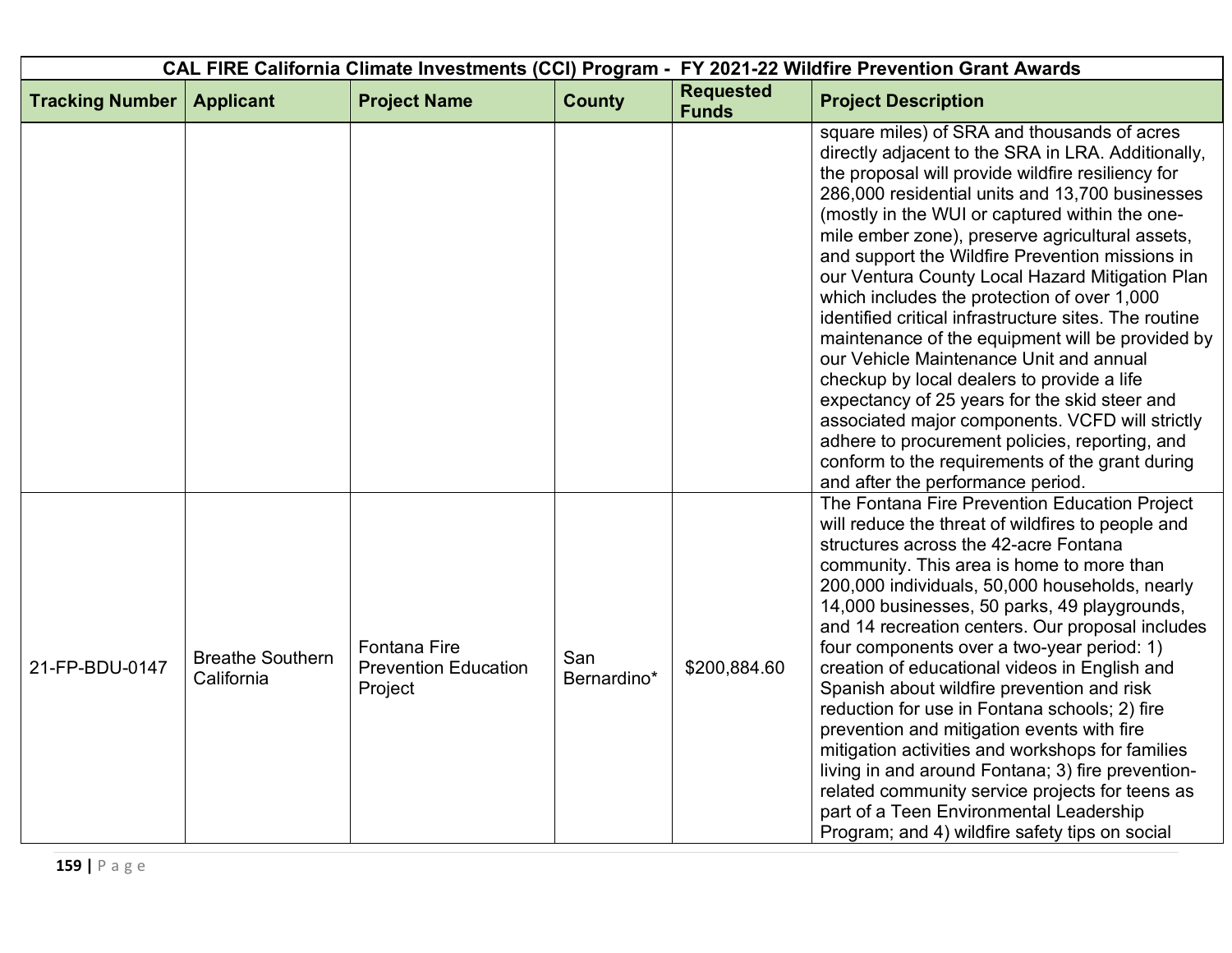| CAL FIRE California Climate Investments (CCI) Program - FY 2021-22 Wildfire Prevention Grant Awards |                                                     |                                                                                               |                 |                                  |                                                                                                                                                                                                                                                                                                                                                                                                                                                                                                                                                                                                                                                                                                                                                                                                                                                                                                                               |  |
|-----------------------------------------------------------------------------------------------------|-----------------------------------------------------|-----------------------------------------------------------------------------------------------|-----------------|----------------------------------|-------------------------------------------------------------------------------------------------------------------------------------------------------------------------------------------------------------------------------------------------------------------------------------------------------------------------------------------------------------------------------------------------------------------------------------------------------------------------------------------------------------------------------------------------------------------------------------------------------------------------------------------------------------------------------------------------------------------------------------------------------------------------------------------------------------------------------------------------------------------------------------------------------------------------------|--|
| <b>Tracking Number</b>                                                                              | <b>Applicant</b>                                    | <b>Project Name</b>                                                                           | <b>County</b>   | <b>Requested</b><br><b>Funds</b> | <b>Project Description</b>                                                                                                                                                                                                                                                                                                                                                                                                                                                                                                                                                                                                                                                                                                                                                                                                                                                                                                    |  |
|                                                                                                     |                                                     |                                                                                               |                 |                                  | media and Spanish radio. Our primary<br>educational goals include increased awareness<br>about the climate feedback loop that leads to<br>increased wildfire risk, increased number of<br>homes that will implement at least one<br>recommendation to minimize structure loss, and<br>increased number of families who plan to take at<br>least one preparedness step to stay safe in the<br>event of a wildfire emergency.                                                                                                                                                                                                                                                                                                                                                                                                                                                                                                   |  |
| 21-FP-LAC-0091                                                                                      | San Gabriel Valley<br>Council of<br>Governments     | San Gabriel Valley<br><b>Wildfire Adaptation and</b><br><b>Prevention Outreach</b><br>Program | Los<br>Angeles* | \$250,469.00                     | Implemented and led by the San Gabriel Valley<br>Council of Governments (SGVCOG), the San<br>Gabriel Valley Wildfire Adaptation and Prevention<br>Outreach Program would provide wildfire<br>prevention and adaptation public outreach and<br>education activities for 31 cities and 28<br>unincorporated communities in the SGVCOG's<br>jurisdiction. Under this Program, SGVCOG staff<br>would disseminate information and resources to<br>local residents, businesses, local community<br>organizations, and schools through various<br>channels. Activities would include hosting wildfire<br>prevention workshops and training sessions,<br>participating in and boothing at community pop-<br>up events, developing social media marketing<br>toolkits, launching awareness campaigns, and<br>maintaining a regional webpage that includes<br>important and relevant wildfire adaptation and<br>prevention information. |  |
| 21-FP-RRU-0352                                                                                      | California Inland<br>Empire Council /<br><b>BSA</b> | <b>BE PREPARED</b>                                                                            | Riverside       | \$275,314.00                     | We will engage the communities of San<br>Bernadino and Riverside Counties to inform,<br>educate and update about wildfire prevention.<br>The initiative will have a robust engagement with<br>the community and will involve them in education<br>meetings, informational webinars, promotional<br>literature, and events. The project will also                                                                                                                                                                                                                                                                                                                                                                                                                                                                                                                                                                              |  |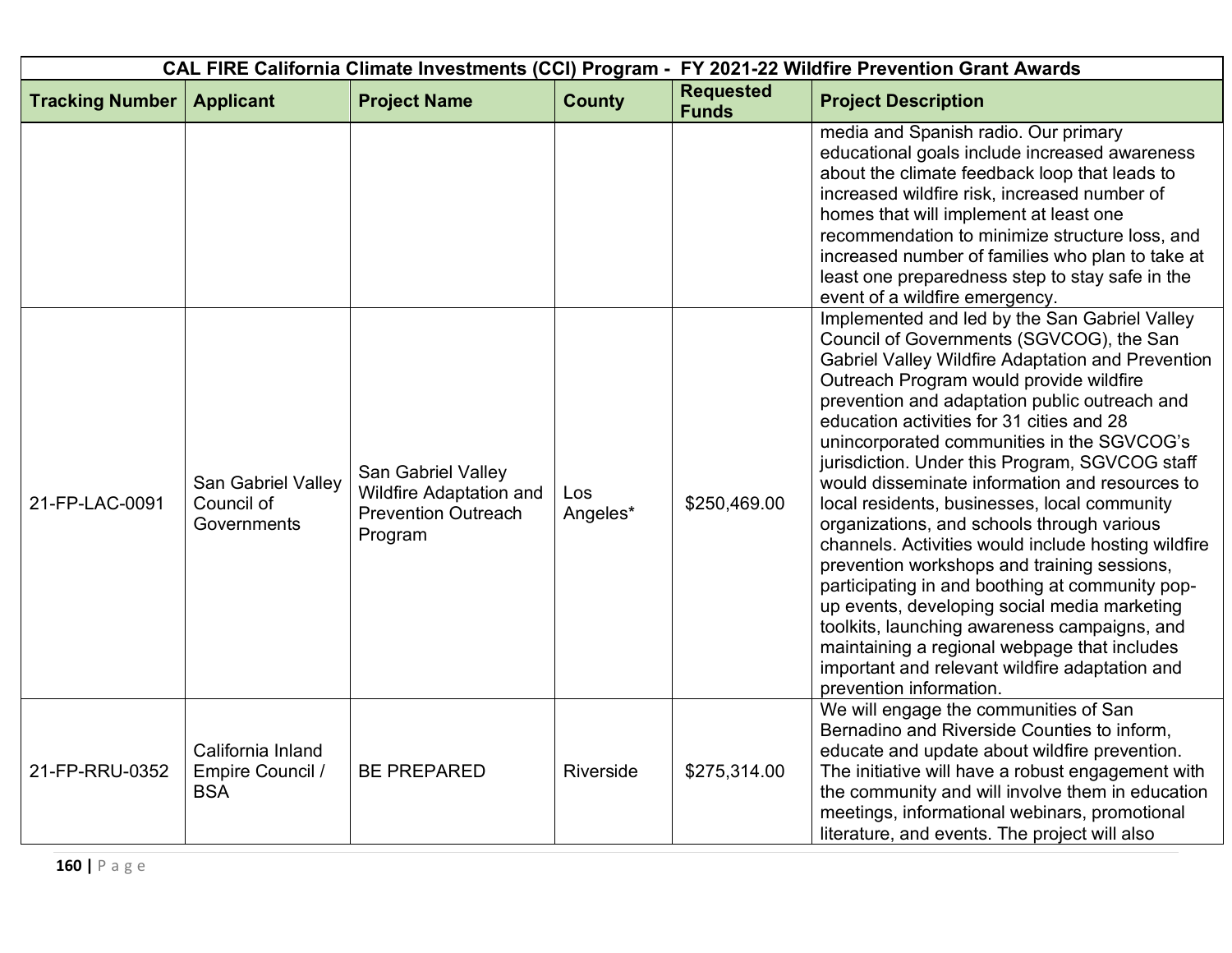| CAL FIRE California Climate Investments (CCI) Program - FY 2021-22 Wildfire Prevention Grant Awards |                                                                                 |                                                            |                     |                                  |                                                                                                                                                                                                                                                                                                                                                                                                                                                                                                                                                                                                                                                                                                                                                                                                                                                                                                                                                                                                                                                                                                                                                                                                                                              |
|-----------------------------------------------------------------------------------------------------|---------------------------------------------------------------------------------|------------------------------------------------------------|---------------------|----------------------------------|----------------------------------------------------------------------------------------------------------------------------------------------------------------------------------------------------------------------------------------------------------------------------------------------------------------------------------------------------------------------------------------------------------------------------------------------------------------------------------------------------------------------------------------------------------------------------------------------------------------------------------------------------------------------------------------------------------------------------------------------------------------------------------------------------------------------------------------------------------------------------------------------------------------------------------------------------------------------------------------------------------------------------------------------------------------------------------------------------------------------------------------------------------------------------------------------------------------------------------------------|
| <b>Tracking Number</b>                                                                              | <b>Applicant</b>                                                                | <b>Project Name</b>                                        | <b>County</b>       | <b>Requested</b><br><b>Funds</b> | <b>Project Description</b>                                                                                                                                                                                                                                                                                                                                                                                                                                                                                                                                                                                                                                                                                                                                                                                                                                                                                                                                                                                                                                                                                                                                                                                                                   |
|                                                                                                     |                                                                                 |                                                            |                     |                                  | provide job training to youth from Fire Explorer<br>Program. The project will leverage a relationship<br>with the local Community groups and Scout units<br>to achieve results.                                                                                                                                                                                                                                                                                                                                                                                                                                                                                                                                                                                                                                                                                                                                                                                                                                                                                                                                                                                                                                                              |
| 21-FP-SLU-0271                                                                                      | San Luis Obispo<br><b>County Fire Safe</b><br>Council                           | <b>SLO County Planning</b><br>Projects                     | San Luis<br>Obispo* | \$441,686.78                     | The SLO County Fire Planning Project will build<br>on the Countywide CWPP Strategic Plan and<br>CAL FIRE-SLU Unit Fire Plan to develop detailed<br>fire prevention plans for eleven (11) fuel<br>treatment and hazard reduction projects in San<br>Luis Obispo County.                                                                                                                                                                                                                                                                                                                                                                                                                                                                                                                                                                                                                                                                                                                                                                                                                                                                                                                                                                       |
| 21-FP-LAC-0330                                                                                      | Resource<br>Conservation<br>District of the<br>Santa Monica<br><b>Mountains</b> | Home Ignition Zone<br><b>Evaluation Program</b><br>(HIZEP) | Los Angeles         | \$448,285.00                     | This application is to provide continuous funding<br>for the existing Home Ignition Zone Evaluation<br>Program (HIZEP) currently available to<br>homeowners and residents of Los Angeles<br>County and Simi Hills. Initially created in 2011 by<br>the North Topanga Canyon Fire Safe Council, the<br>HIZEP is a successful community wildfire<br>preparedness program that has allowed<br>communities across the Santa Monica Mountains<br>to become more knowledgeable about home<br>hardening and defensible space. Since 2020, the<br>program has transitioned to the Resource<br><b>Conservation District of the Santa Monica</b><br>Mountains (RCDSMM) that has been able to<br>scale up the program to serve more homeowners<br>and residents. Since September 2020, the<br>RCDSMM has performed 265 home evaluations<br>(as of January 2022, see Map 1). Communities<br>served include Agoura Hills (27 home evaluations<br>performed), Calabasas (45), Canoga Park (1),<br>Chatsworth (2), Cornell (1), Encino (4), Hidden<br>Hills (17), Los Angeles (21), Malibu (1), Oak Park<br>(8), Pacific Palisades (28), Simi Valley (5),<br>Tarzana (3), Thousand Oaks (2), Topanga (69),<br>West Hills (4), and Westlake Village (27). In |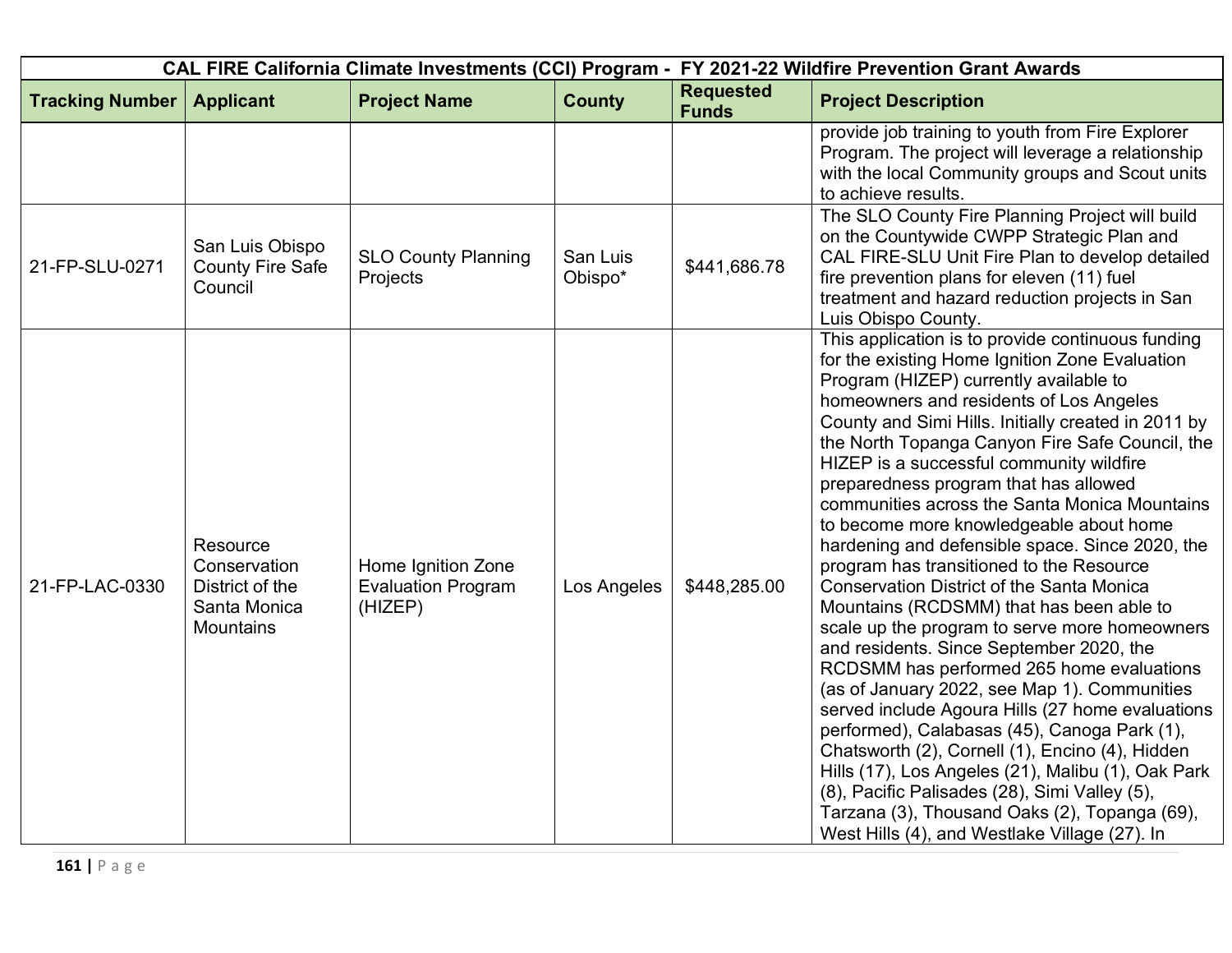| CAL FIRE California Climate Investments (CCI) Program - FY 2021-22 Wildfire Prevention Grant Awards |                  |                     |               |                                  |                                                                                                                                                                                                                                                                                                                                                                                                                                                                                                                                                                                                                                                                                                                                                                                                                                                                                                                                                                                                                                                                                                                                                                                                                                                                                                                                                                                                                                                                                                   |
|-----------------------------------------------------------------------------------------------------|------------------|---------------------|---------------|----------------------------------|---------------------------------------------------------------------------------------------------------------------------------------------------------------------------------------------------------------------------------------------------------------------------------------------------------------------------------------------------------------------------------------------------------------------------------------------------------------------------------------------------------------------------------------------------------------------------------------------------------------------------------------------------------------------------------------------------------------------------------------------------------------------------------------------------------------------------------------------------------------------------------------------------------------------------------------------------------------------------------------------------------------------------------------------------------------------------------------------------------------------------------------------------------------------------------------------------------------------------------------------------------------------------------------------------------------------------------------------------------------------------------------------------------------------------------------------------------------------------------------------------|
| <b>Tracking Number</b>                                                                              | <b>Applicant</b> | <b>Project Name</b> | <b>County</b> | <b>Requested</b><br><b>Funds</b> | <b>Project Description</b>                                                                                                                                                                                                                                                                                                                                                                                                                                                                                                                                                                                                                                                                                                                                                                                                                                                                                                                                                                                                                                                                                                                                                                                                                                                                                                                                                                                                                                                                        |
|                                                                                                     |                  |                     |               |                                  | addition to 265 evaluations, the RCDSMM<br>organized a Home Ignition Zone Training in<br>October 2021 to train new volunteers to perform<br>home evaluations in their communities. Our goal<br>is to continue scaling up this successful program<br>by providing free evaluations and training<br>opportunities to create local team of trained<br>volunteers working to prevent wildfire and ignition<br>from embers. A home ignition zone evaluation is<br>a review of the vulnerability of the house and<br>landscape to wildfire and ember-ignition. During<br>this assessment, a trained evaluator -either<br>RCDSMM staff or trained volunteers- will review<br>defensible space and home hardening principles<br>and make specific recommendations based on a<br>homeowner's property. Evaluations take about 45<br>to 60 minutes to complete. A summary of all the<br>recommendations (see evaluation report on<br>Figure 1 and Figure 2) along with additional<br>resources and materials (usually includes links to<br>RCDSMM-developed platform<br>www.defensiblespace.org, and fact sheets from<br>the National Fire Protection Association) are<br>provided at the end of the evaluation. The<br>homeowner is under no obligation to complete<br>any of the recommendations, though RCDSMM<br>staff follow up to find out if the homeowner<br>decided to do any of the improvements, and if<br>not, what barriers to completion the homeowner<br>encountered. RCDSMM staff uses this |
|                                                                                                     |                  |                     |               |                                  | information to determine what incentive programs<br>might be developed to help homeowners to<br>complete more of these ignition-resisting                                                                                                                                                                                                                                                                                                                                                                                                                                                                                                                                                                                                                                                                                                                                                                                                                                                                                                                                                                                                                                                                                                                                                                                                                                                                                                                                                         |
|                                                                                                     |                  |                     |               |                                  | improvements. A HIZ Training is a 1.5-day<br>training that the RCDSMM developed in                                                                                                                                                                                                                                                                                                                                                                                                                                                                                                                                                                                                                                                                                                                                                                                                                                                                                                                                                                                                                                                                                                                                                                                                                                                                                                                                                                                                                |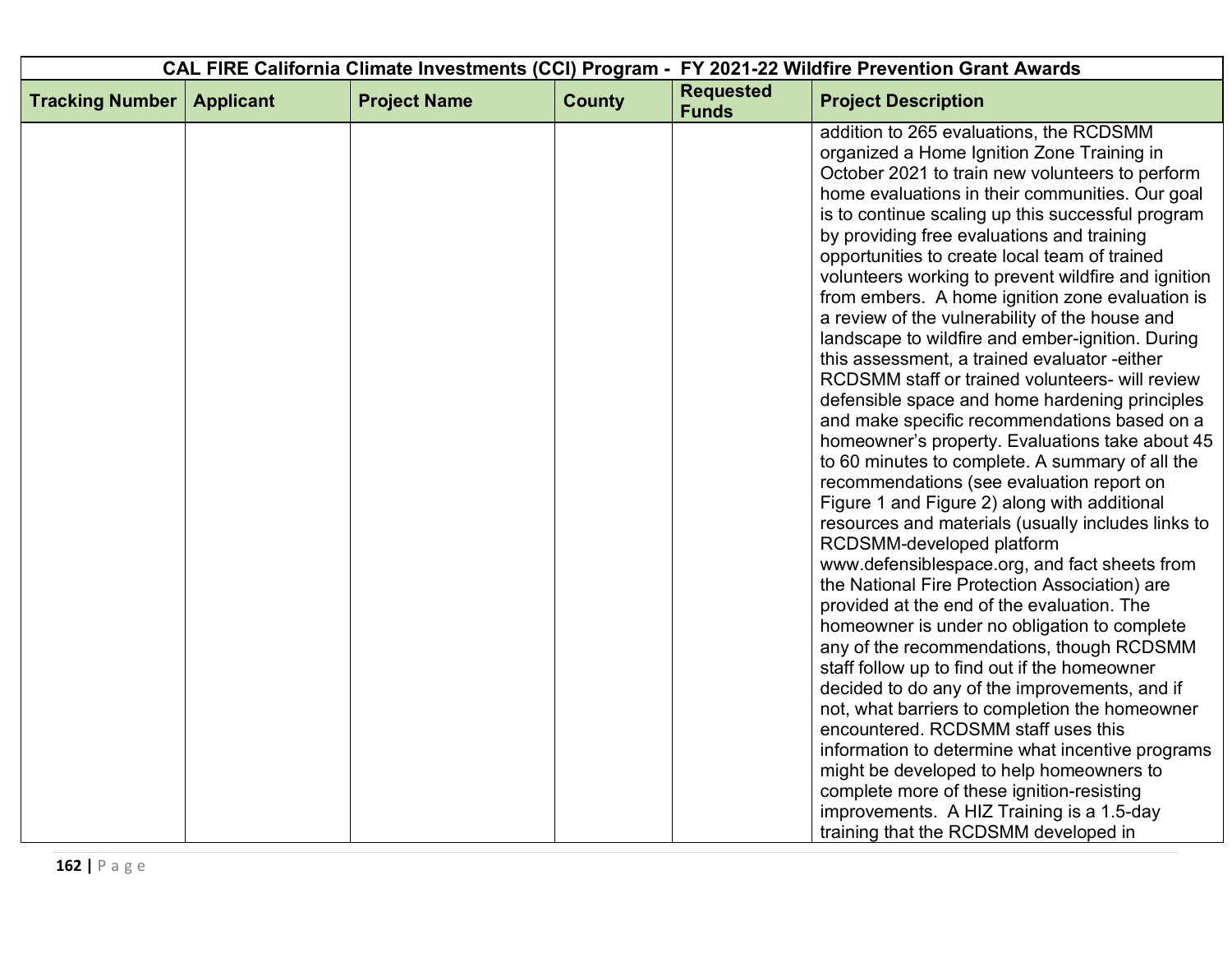| CAL FIRE California Climate Investments (CCI) Program - FY 2021-22 Wildfire Prevention Grant Awards |                  |                     |               |                                  |                                                                                                                                                                                                                                                                                                                                                                                                                                                                                                                                                                                                                                                                                                                                                                                                                                                                                                                                                                                                                                                                                                                                                                                                                                                                                                                                                                                                                                                                                                         |
|-----------------------------------------------------------------------------------------------------|------------------|---------------------|---------------|----------------------------------|---------------------------------------------------------------------------------------------------------------------------------------------------------------------------------------------------------------------------------------------------------------------------------------------------------------------------------------------------------------------------------------------------------------------------------------------------------------------------------------------------------------------------------------------------------------------------------------------------------------------------------------------------------------------------------------------------------------------------------------------------------------------------------------------------------------------------------------------------------------------------------------------------------------------------------------------------------------------------------------------------------------------------------------------------------------------------------------------------------------------------------------------------------------------------------------------------------------------------------------------------------------------------------------------------------------------------------------------------------------------------------------------------------------------------------------------------------------------------------------------------------|
| <b>Tracking Number</b>                                                                              | <b>Applicant</b> | <b>Project Name</b> | <b>County</b> | <b>Requested</b><br><b>Funds</b> | <b>Project Description</b>                                                                                                                                                                                                                                                                                                                                                                                                                                                                                                                                                                                                                                                                                                                                                                                                                                                                                                                                                                                                                                                                                                                                                                                                                                                                                                                                                                                                                                                                              |
|                                                                                                     |                  |                     |               |                                  | partnership with NFPA Certified Wildfire<br>Mitigation Specialist, Pat Durland. Pat has a<br>degree in natural resource management and 40+<br>years of wildland fire experience. He was a<br>member of the national team that founded the<br>popular Firewise program, and he co-developed<br>the NFPA wildfire mitigation training in 2005. He<br>is a nationally respected and internationally<br>known expert in wildland fire planning and wildfire<br>mitigation and training programs. His dedication<br>to wildfire mitigation has helped thousands of<br>residents and emergency responders in<br>understanding and applying effective wildfire loss<br>strategies. In October 2021, we designed a<br>training program with Pat including two live virtual<br>sessions on Zoom (2 to 3 hours each) and one<br>field session (3 to 4 hours) at a home volunteered<br>by a local homeowner. During this training<br>session, we trained about 25 people and 6<br>became regular evaluators, increasing the<br>capacity of the program. This application will<br>provide continuous funding to the HIZEP<br>program. Our objectives include: Keep providing<br>home evaluations free of charge to homeowners<br>and resident of Los Angeles County and Simi<br>Hills. We plan to perform 1,000 evaluations<br>between October 1, 2022, and December 31,<br>2025: 500 evaluations performed by RCDSMM<br>staff. This is about 10 to 15 evaluations per<br>month. Between September 2020 and January |
|                                                                                                     |                  |                     |               |                                  | 2022, we performed about 15 evaluations per<br>month; 500 evaluations performed by trained<br>volunteers. Evaluations by volunteers are                                                                                                                                                                                                                                                                                                                                                                                                                                                                                                                                                                                                                                                                                                                                                                                                                                                                                                                                                                                                                                                                                                                                                                                                                                                                                                                                                                 |
|                                                                                                     |                  |                     |               |                                  | performed in pairs. Keep providing free training<br>opportunities to become a trained HIZ evaluator.                                                                                                                                                                                                                                                                                                                                                                                                                                                                                                                                                                                                                                                                                                                                                                                                                                                                                                                                                                                                                                                                                                                                                                                                                                                                                                                                                                                                    |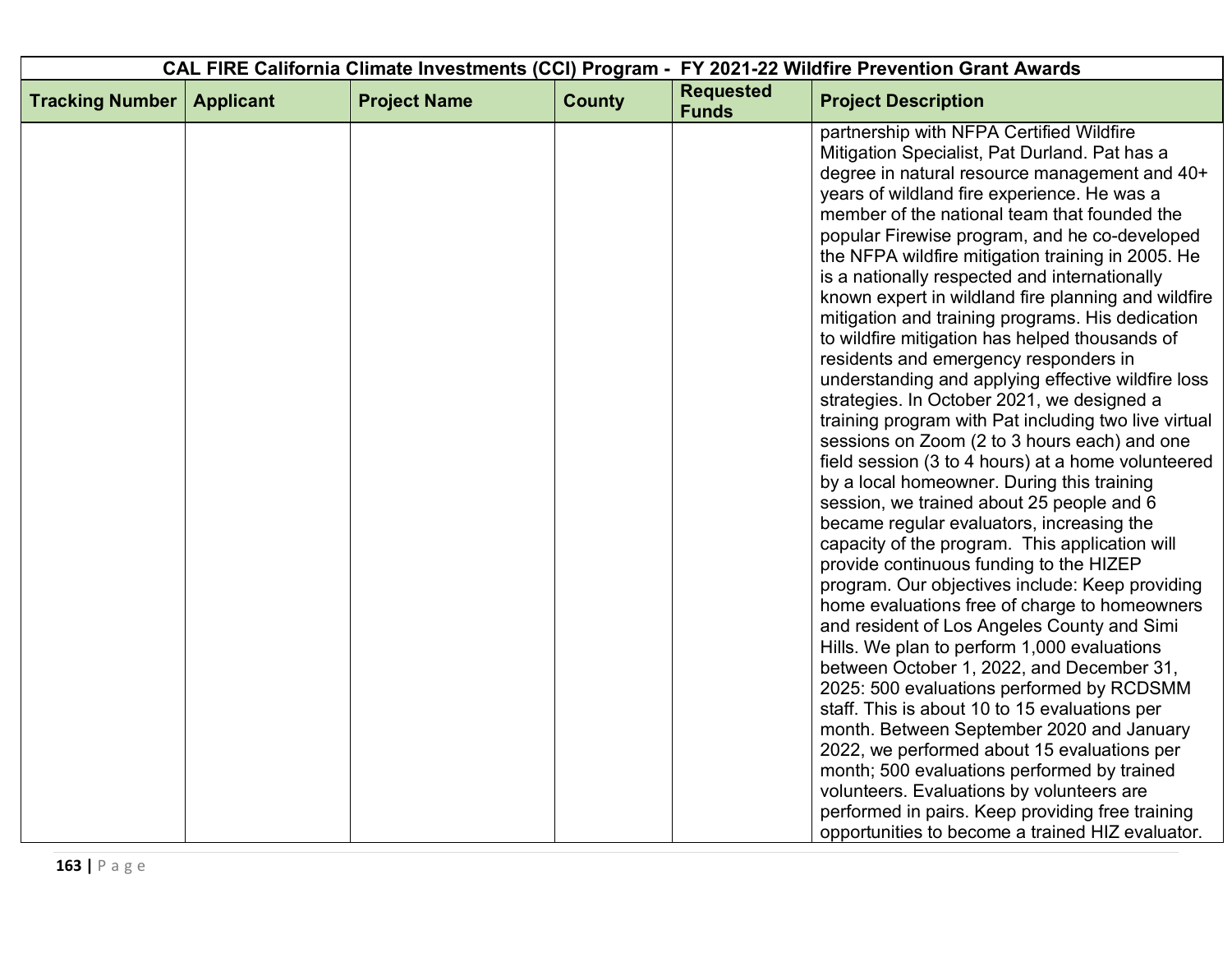| CAL FIRE California Climate Investments (CCI) Program - FY 2021-22 Wildfire Prevention Grant Awards |                  |                                                                 |               |                                  |                                                                                                                                                                                                                                                                                                                                                                                                                                                                                                                                                                                                                                                                                                                                                                                                                                                                                                                                                                                                                 |  |
|-----------------------------------------------------------------------------------------------------|------------------|-----------------------------------------------------------------|---------------|----------------------------------|-----------------------------------------------------------------------------------------------------------------------------------------------------------------------------------------------------------------------------------------------------------------------------------------------------------------------------------------------------------------------------------------------------------------------------------------------------------------------------------------------------------------------------------------------------------------------------------------------------------------------------------------------------------------------------------------------------------------------------------------------------------------------------------------------------------------------------------------------------------------------------------------------------------------------------------------------------------------------------------------------------------------|--|
| <b>Tracking Number</b>                                                                              | <b>Applicant</b> | <b>Project Name</b>                                             | <b>County</b> | <b>Requested</b><br><b>Funds</b> | <b>Project Description</b>                                                                                                                                                                                                                                                                                                                                                                                                                                                                                                                                                                                                                                                                                                                                                                                                                                                                                                                                                                                      |  |
|                                                                                                     |                  |                                                                 |               |                                  | We plan to offer 12 training sessions following the<br>same model as the session organized in October<br>2021. The sessions will be organized in Spring<br>2023 (2 sessions), Summer 2023 (2 sessions),<br>Spring 2024 (2 sessions), Summer 2024 (2<br>sessions), Spring 2025 (2 sessions) and Summer<br>2025 (2 sessions). Continue the collection of<br>highly valuable data regarding the most common<br>home hardening and defensible space<br>vulnerabilities in various communities across the<br>region. Use the data collected to identify barriers<br>faced by homeowners to mitigate vulnerabilities<br>identified in their home evaluation report, and<br>design new programs to address those<br>vulnerabilities.                                                                                                                                                                                                                                                                                   |  |
| 21-FP-SHU-0314                                                                                      | City of Redding  | <b>City of Redding Fire</b><br><b>Risk Reduction</b><br>Program | Shasta*       | \$520,083.00                     | The proposed City of Redding Community Fire<br>Risk Reduction Program (Program) is a<br>comprehensive approach to engage the<br>community in collaborative long-term wildfire risk<br>reduction and associated greenhouse gas<br>emission avoidance. The program dovetails<br>planning, outreach, and on-the-ground fuel<br>reduction activities so as to maximize community<br>engagement and expedite risk reduction. Building<br>on multiple existing yet separate City planning<br>efforts, the City will develop a Community Wildfire<br>Protection Plan (CWPP) to act as the primary<br>planning document for developing, implementing,<br>and tracking wildfire priorities. A City of Redding<br>interdepartmental fire risk reduction team will be<br>formed to assist in the development of the<br>CWPP, inform a citywide wildfire risk reduction<br>outreach and public involvement strategy, and<br>identify workforce needs. In addition to direct<br>outreach and education activities, community |  |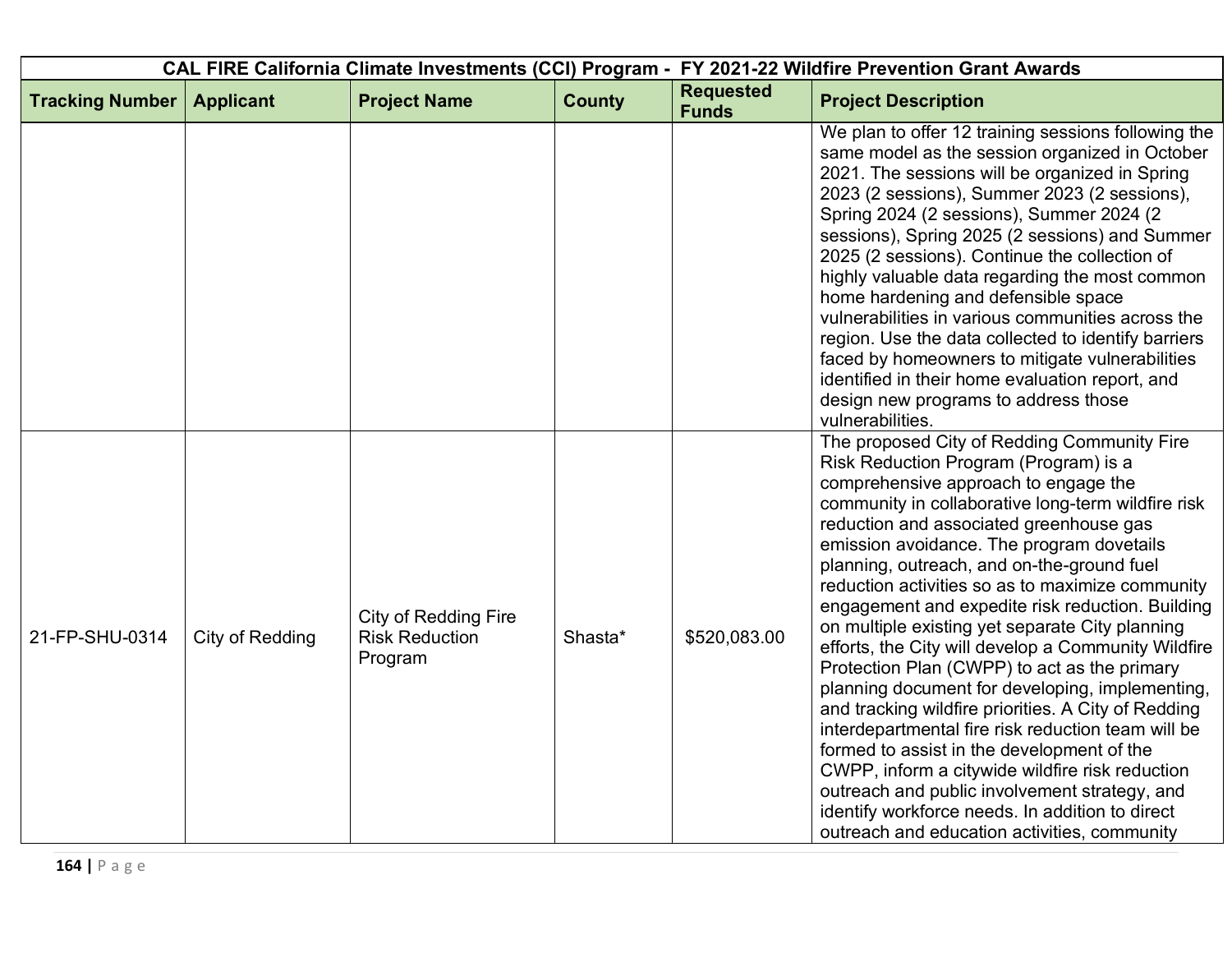|                        |                                                                                 |                                                                                                  | CAL FIRE California Climate Investments (CCI) Program - FY 2021-22 Wildfire Prevention Grant Awards |                                  |                                                                                                                                                                                                                                                                                                                                                                                                                                                                                                                                                                                                                                                                                                                                                                                                                                                                                                                                                                                                                                                                                                                                                                                                                                                                                                                                                                                                                                                                                                                     |
|------------------------|---------------------------------------------------------------------------------|--------------------------------------------------------------------------------------------------|-----------------------------------------------------------------------------------------------------|----------------------------------|---------------------------------------------------------------------------------------------------------------------------------------------------------------------------------------------------------------------------------------------------------------------------------------------------------------------------------------------------------------------------------------------------------------------------------------------------------------------------------------------------------------------------------------------------------------------------------------------------------------------------------------------------------------------------------------------------------------------------------------------------------------------------------------------------------------------------------------------------------------------------------------------------------------------------------------------------------------------------------------------------------------------------------------------------------------------------------------------------------------------------------------------------------------------------------------------------------------------------------------------------------------------------------------------------------------------------------------------------------------------------------------------------------------------------------------------------------------------------------------------------------------------|
| <b>Tracking Number</b> | <b>Applicant</b>                                                                | <b>Project Name</b>                                                                              | <b>County</b>                                                                                       | <b>Requested</b><br><b>Funds</b> | <b>Project Description</b>                                                                                                                                                                                                                                                                                                                                                                                                                                                                                                                                                                                                                                                                                                                                                                                                                                                                                                                                                                                                                                                                                                                                                                                                                                                                                                                                                                                                                                                                                          |
|                        |                                                                                 |                                                                                                  |                                                                                                     |                                  | hazardous fuel reduction events will serve as<br>venues to educate and engage the community on<br>fire risk reduction at a community and individual<br>scale while addressing immediate threats to<br>health and safety.                                                                                                                                                                                                                                                                                                                                                                                                                                                                                                                                                                                                                                                                                                                                                                                                                                                                                                                                                                                                                                                                                                                                                                                                                                                                                            |
| 21-FP-BDU-0216         | Whitebark Institute<br>of Interdisciplinary<br>Environmental<br><b>Sciences</b> | <b>Wildfire Prevention in</b><br>the Eastern Sierra:<br><b>Visitor Education and</b><br>Outreach | Mono*                                                                                               | \$670,550.72                     | The project proposed in this application will<br>launch a comprehensive education and outreach<br>program aimed at visitors throughout the Eastern<br>Sierra region of California, including second<br>homeowners. More than four million people visit<br>the region each year, primarily to recreate. Some<br>of that recreation includes activities that<br>constitute fire hazards, such as campfires, off-<br>roading, and careless use of fireworks. In<br>addition, the recent proliferation of dispersed<br>camping has increased the fire hazard<br>considerably. Since 2006, 50% of human-started<br>wildfires on Forest Service lands have been<br>caused by campfires, according to the U.S.<br>Forest Service and the National Interagency Fire<br>Center. Because all Eastern Sierra communities<br>are surrounded by public land, fire started there<br>threatens communities, habitable structures, and<br>critical watershed functions such as the provision<br>of clean water. The Eastern Sierra historically<br>has had an uncoordinated approach to fire<br>prevention, with limited consistency in<br>messaging. Working in partnership with the<br>recently-initiated "Camp Like a Pro" campaign,<br>the Regional Forest and Fire Capacity<br>Program/Eastern Sierra Wildfire Alliance, the<br>Eastern Sierra Sustainable Recreation<br>Partnership, and CAL FIRE, the main goal of this<br>project is to educate visitors in a comprehensive<br>and coordinated manner about fire prevention |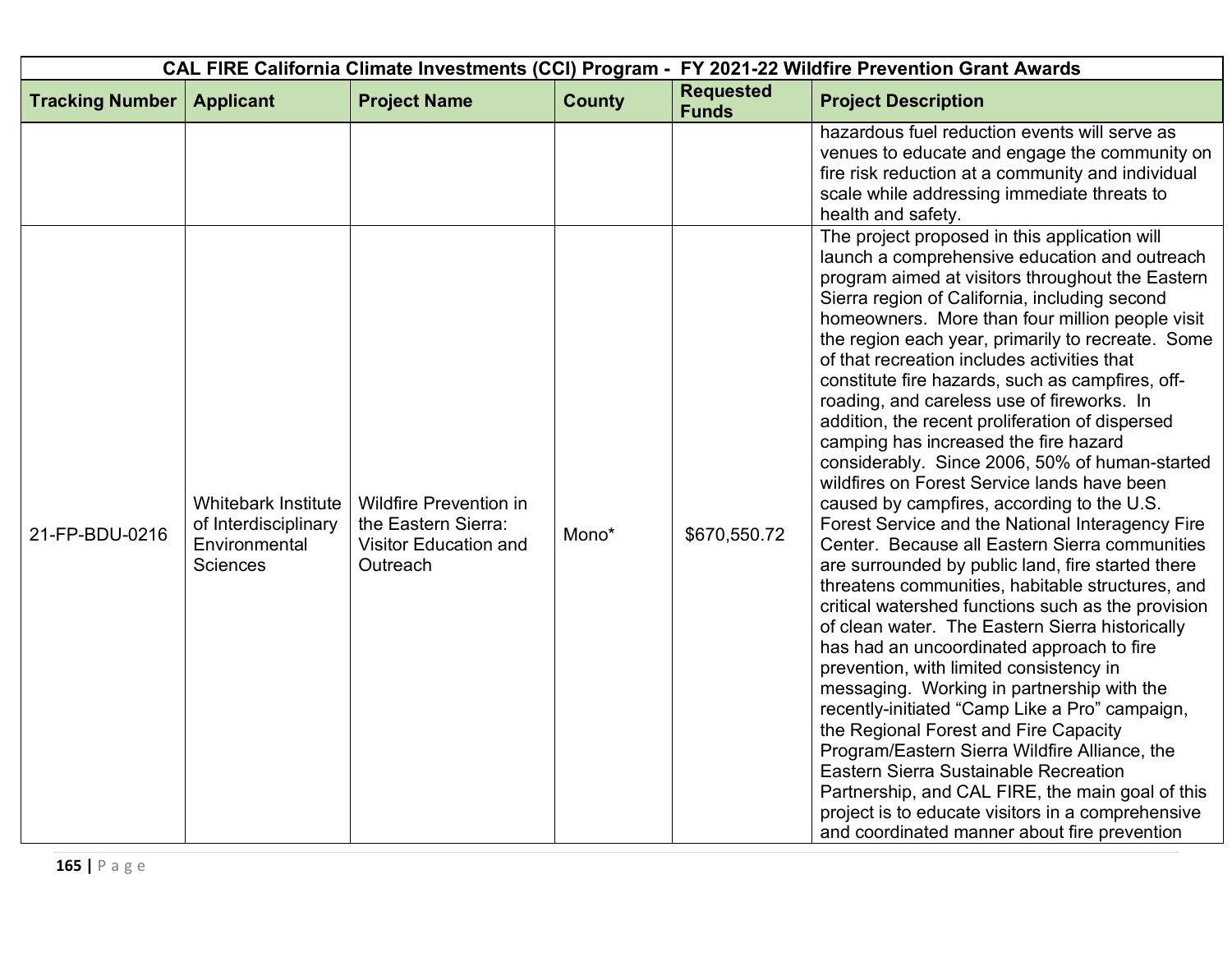| CAL FIRE California Climate Investments (CCI) Program - FY 2021-22 Wildfire Prevention Grant Awards |                                                 |                                                                                    |                 |                                  |                                                                                                                                                                                                                                                                                                                                                                                                                                                                                                                                                                                                                                                                                                                                                                                                                                                                                                                                                                                                                                                                                                                                                                                                                                                                       |
|-----------------------------------------------------------------------------------------------------|-------------------------------------------------|------------------------------------------------------------------------------------|-----------------|----------------------------------|-----------------------------------------------------------------------------------------------------------------------------------------------------------------------------------------------------------------------------------------------------------------------------------------------------------------------------------------------------------------------------------------------------------------------------------------------------------------------------------------------------------------------------------------------------------------------------------------------------------------------------------------------------------------------------------------------------------------------------------------------------------------------------------------------------------------------------------------------------------------------------------------------------------------------------------------------------------------------------------------------------------------------------------------------------------------------------------------------------------------------------------------------------------------------------------------------------------------------------------------------------------------------|
| <b>Tracking Number</b>                                                                              | <b>Applicant</b>                                | <b>Project Name</b>                                                                | <b>County</b>   | <b>Requested</b><br><b>Funds</b> | <b>Project Description</b>                                                                                                                                                                                                                                                                                                                                                                                                                                                                                                                                                                                                                                                                                                                                                                                                                                                                                                                                                                                                                                                                                                                                                                                                                                            |
|                                                                                                     |                                                 |                                                                                    |                 |                                  | measures they can take while they recreate. This<br>education program will take place throughout the<br>three counties of the Eastern Sierra (Inyo, Mono,<br>and Alpine), which constitute almost 9% of the<br>land area of California, with the ultimate desired<br>outcome of a reduction in the number and<br>acreage of human-ignited wildfires in the region,<br>and associated greenhouse gas emissions, which<br>will benefit all communities and populations<br>located therein.                                                                                                                                                                                                                                                                                                                                                                                                                                                                                                                                                                                                                                                                                                                                                                              |
| 21-FP-LAC-0090                                                                                      | San Gabriel Valley<br>Council of<br>Governments | San Gabriel Valley<br><b>Regional Community</b><br><b>Wildfire Protection Plan</b> | Los<br>Angeles* | \$677,959.00                     | Implemented and led by the San Gabriel Valley<br>Council of Governments (SGVCOG), this project<br>will prepare and develop a Regional Community<br>Wildfire Protection Plan (CWPP) that can serve<br>as the foundational strategic document that would<br>guide the wildfire adaptation and prevention<br>efforts of the 31 incorporated cities and the<br>dozens of unincorporated communities within the<br>San Gabriel Valley. Of the many communities<br>located in the SGVCOG's jurisdiction, 22 of them<br>are identified as "Communities at Risk." The<br>development of a CWPP greatly supports the<br>region to clarify and refine its priorities for the<br>protection of life, property, and critical<br>infrastructure in the San Gabriel Valley's<br>wildland-urban interface. This project can also<br>lead community members, including elected<br>officials, city staff, community organizations, and<br>residents, through valuable discussions on<br>hazard and risk analyses, structural protection<br>assessments, and local preparedness<br>capabilities. Upon completion, a Regional CWPP<br>that includes details on existing challenges,<br>community resources, wildfire hazards, and a<br>Wildfire Adaptation Action Plan will be available |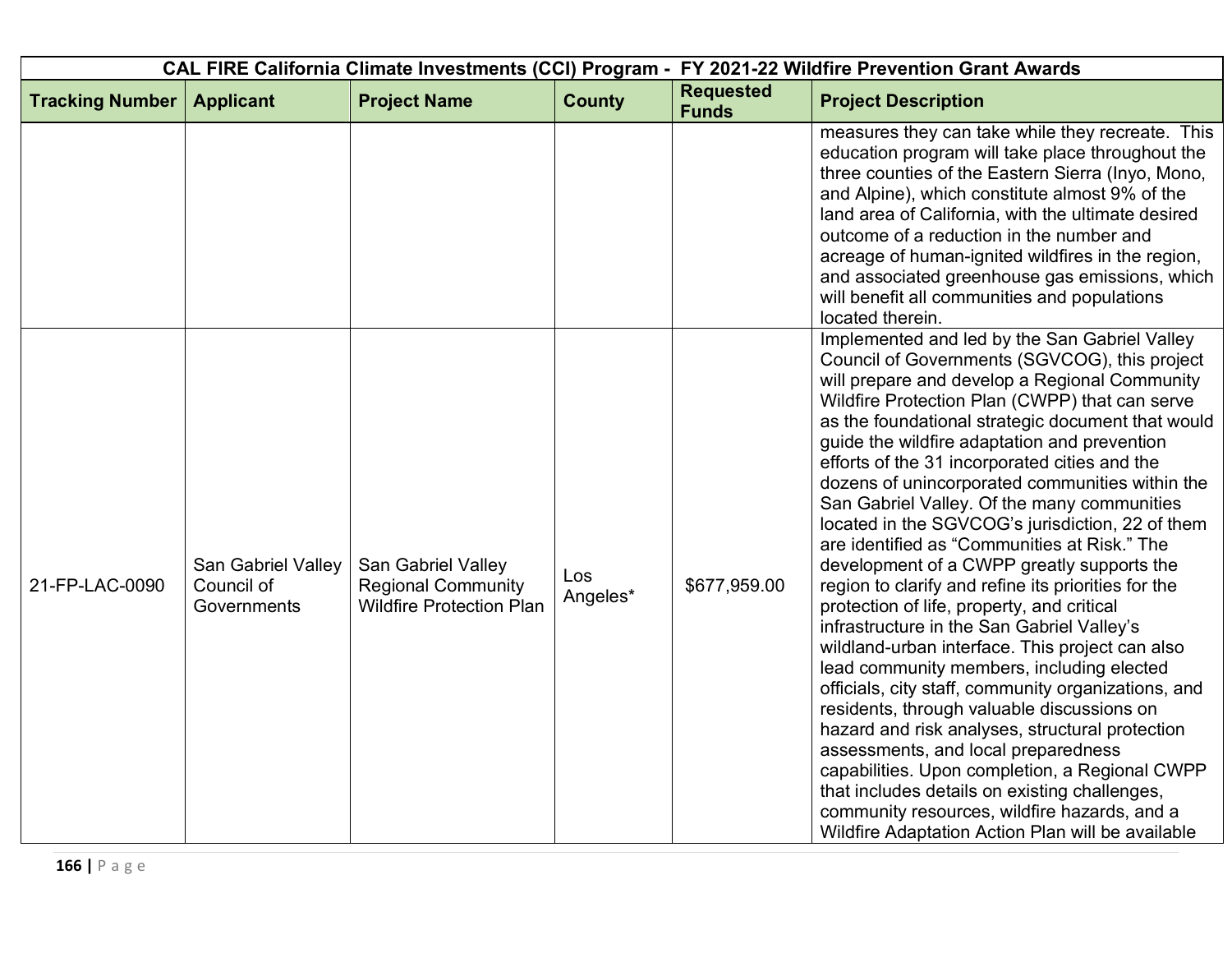|                        | <b>CAL FIRE California Climate Investments (CCI) Program -</b> |                                         |                                    |                                  | FY 2021-22 Wildfire Prevention Grant Awards                                                                                                                                                                                                                                                                                                                                                                                                                                                                                                                                                                            |  |  |
|------------------------|----------------------------------------------------------------|-----------------------------------------|------------------------------------|----------------------------------|------------------------------------------------------------------------------------------------------------------------------------------------------------------------------------------------------------------------------------------------------------------------------------------------------------------------------------------------------------------------------------------------------------------------------------------------------------------------------------------------------------------------------------------------------------------------------------------------------------------------|--|--|
| <b>Tracking Number</b> | <b>Applicant</b>                                               | <b>Project Name</b>                     | <b>County</b>                      | <b>Requested</b><br><b>Funds</b> | <b>Project Description</b>                                                                                                                                                                                                                                                                                                                                                                                                                                                                                                                                                                                             |  |  |
|                        |                                                                |                                         |                                    |                                  | to guide the subsequent priority actions to meet<br>the goals, objectives, and targets of the Plan.                                                                                                                                                                                                                                                                                                                                                                                                                                                                                                                    |  |  |
| 21-FP-ORC-0348         | California Fire<br>Museum & Safety<br><b>Learning Center</b>   | Fire Safety: Prevention<br>to Invention | Orange                             | \$1,926.95                       | The California Fire Museum & Safety Learning<br>Center's Prevention to Invention program<br>educates community members on how to prevent<br>wildfires through home-hardening, community<br>clean-up, planting of fire-resistant plants and<br>trees, vegetation management, and knowledge of<br>the region's fire management and evacuation<br>plan. In addition to fire prevention education,<br>participants will be encouraged to participate in<br>an interactive presentation that empowers each<br>community member to take part in their<br>community's wildfire planning & prevention<br>meetings and projects |  |  |
|                        | <b>Total Number of Awards: 130</b>                             |                                         | Total Amount Awarded: \$78,280,241 |                                  |                                                                                                                                                                                                                                                                                                                                                                                                                                                                                                                                                                                                                        |  |  |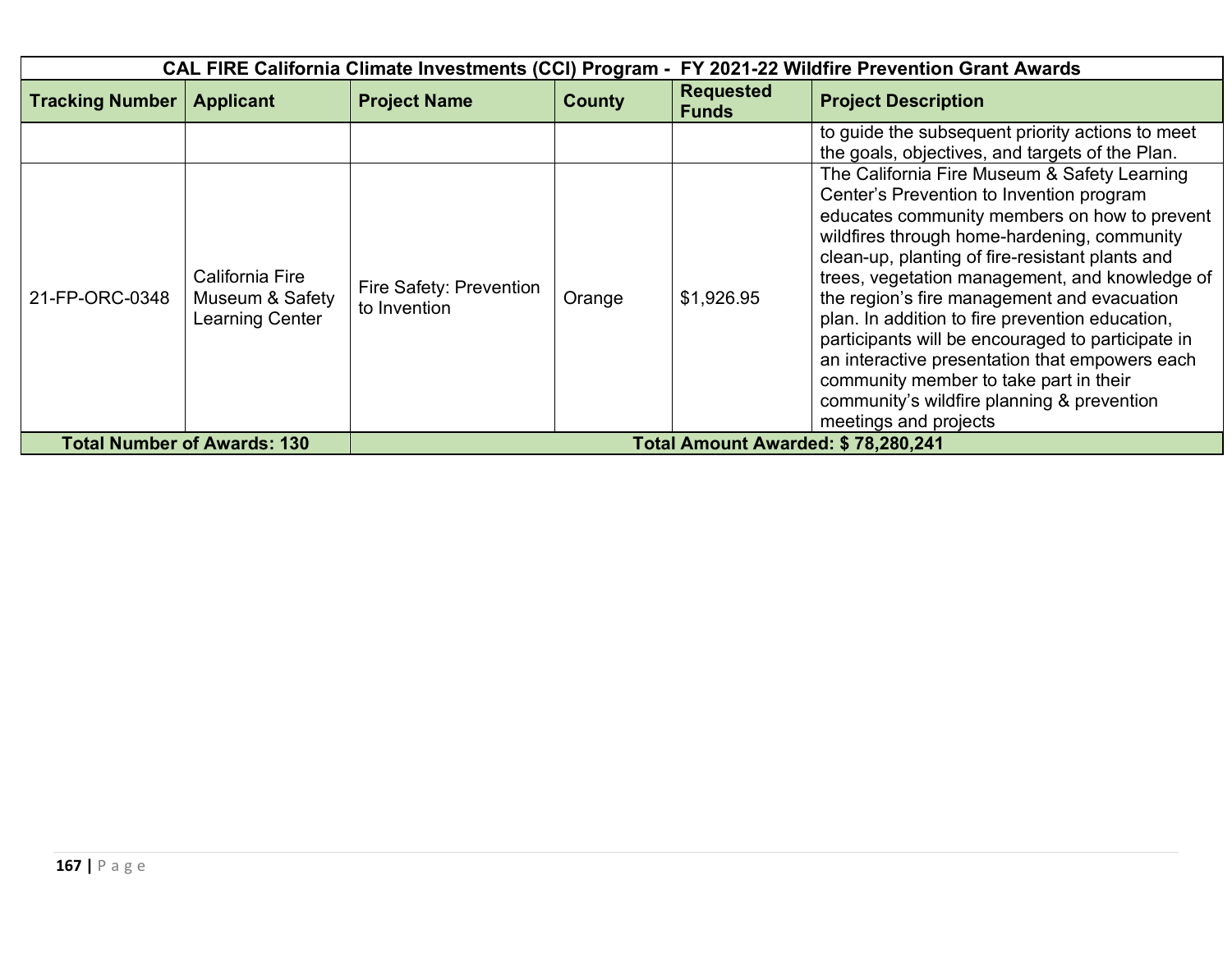## **CAL FIRE General Fund (GF) - FY 2021-22 Wildfire Prevention Grant Direct Award**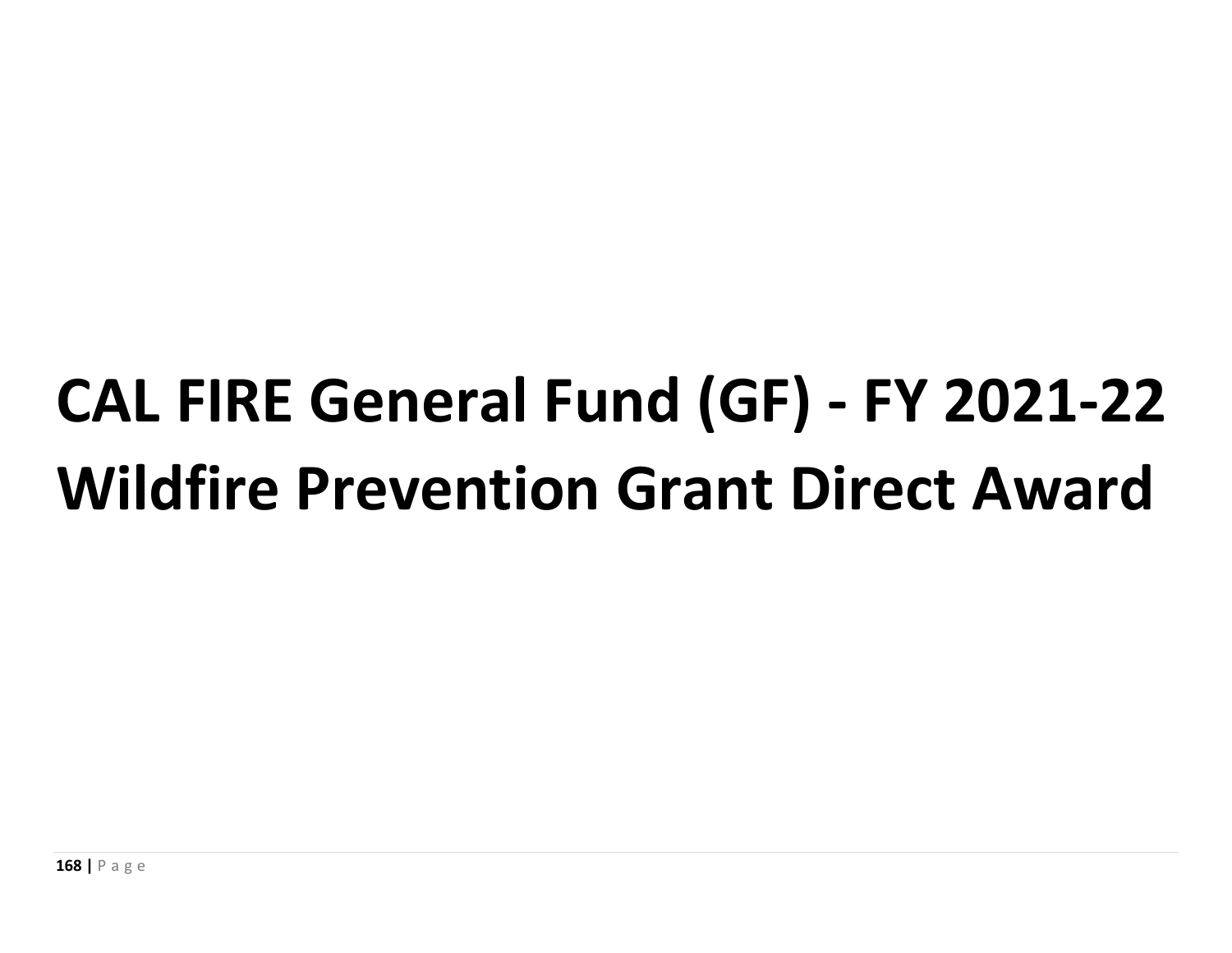| CAL FIRE General Fund (GF) - FY 2021-22 Wildfire Prevention Grant Direct Award |                         |                                                                                                                                        |              |                                                                                                                                                                                                                                                                                                                                                                                                                                                                                                                                                                                                                                                                                                                                                                                                                                                                                                                                                                                                                                                               |  |  |
|--------------------------------------------------------------------------------|-------------------------|----------------------------------------------------------------------------------------------------------------------------------------|--------------|---------------------------------------------------------------------------------------------------------------------------------------------------------------------------------------------------------------------------------------------------------------------------------------------------------------------------------------------------------------------------------------------------------------------------------------------------------------------------------------------------------------------------------------------------------------------------------------------------------------------------------------------------------------------------------------------------------------------------------------------------------------------------------------------------------------------------------------------------------------------------------------------------------------------------------------------------------------------------------------------------------------------------------------------------------------|--|--|
| <b>Tracking Number</b>                                                         | <b>Applicant</b>        | <b>Project Name</b>                                                                                                                    |              | <b>Requested Funds   Project Description</b>                                                                                                                                                                                                                                                                                                                                                                                                                                                                                                                                                                                                                                                                                                                                                                                                                                                                                                                                                                                                                  |  |  |
| <b>Direct Award</b>                                                            | Cal Poly<br>Corporation | <b>Evaluation of Wildfire</b><br><b>Prevention Grant Impacts</b><br>on Forest Health and<br><b>Green House Gas</b><br><b>Emissions</b> | \$670,976.00 | This project will evaluate the Greenhouse Gas (GHG)<br>impacts of awarded California Climate Investments (CCI)<br>Fire Prevention grants following the method provided in<br>the California Climate Investments (CCI) Forest Health<br>Quantification Methodology (QM). The contractor,<br>California Polytechnic University (Cal Poly) will first<br>evaluate each of the awarded grants as to whether the<br>GHG impacts associated with the project can be<br>reasonably characterized and quantified using the version<br>of the Forest health QM in place at the time of the<br>solicitation. CAL FIRE will provide the contractor with the<br>appropriate version of the QM for each project. Grants that<br>do not include fuel reduction activities or do not occur In<br>forested areas cannot be quantified via the QM. For those<br>that can be quantified, the contractor will perform analysis<br>following the Forest Health QM to determine the net GHG<br>Impact of each project in terms of metric tons Carbon<br>Dioxide equivalent (C02e). |  |  |
| <b>Total Number of Direct</b><br><b>Awards: 1</b>                              |                         |                                                                                                                                        |              | Total Amount Awarded: \$670,976.00                                                                                                                                                                                                                                                                                                                                                                                                                                                                                                                                                                                                                                                                                                                                                                                                                                                                                                                                                                                                                            |  |  |